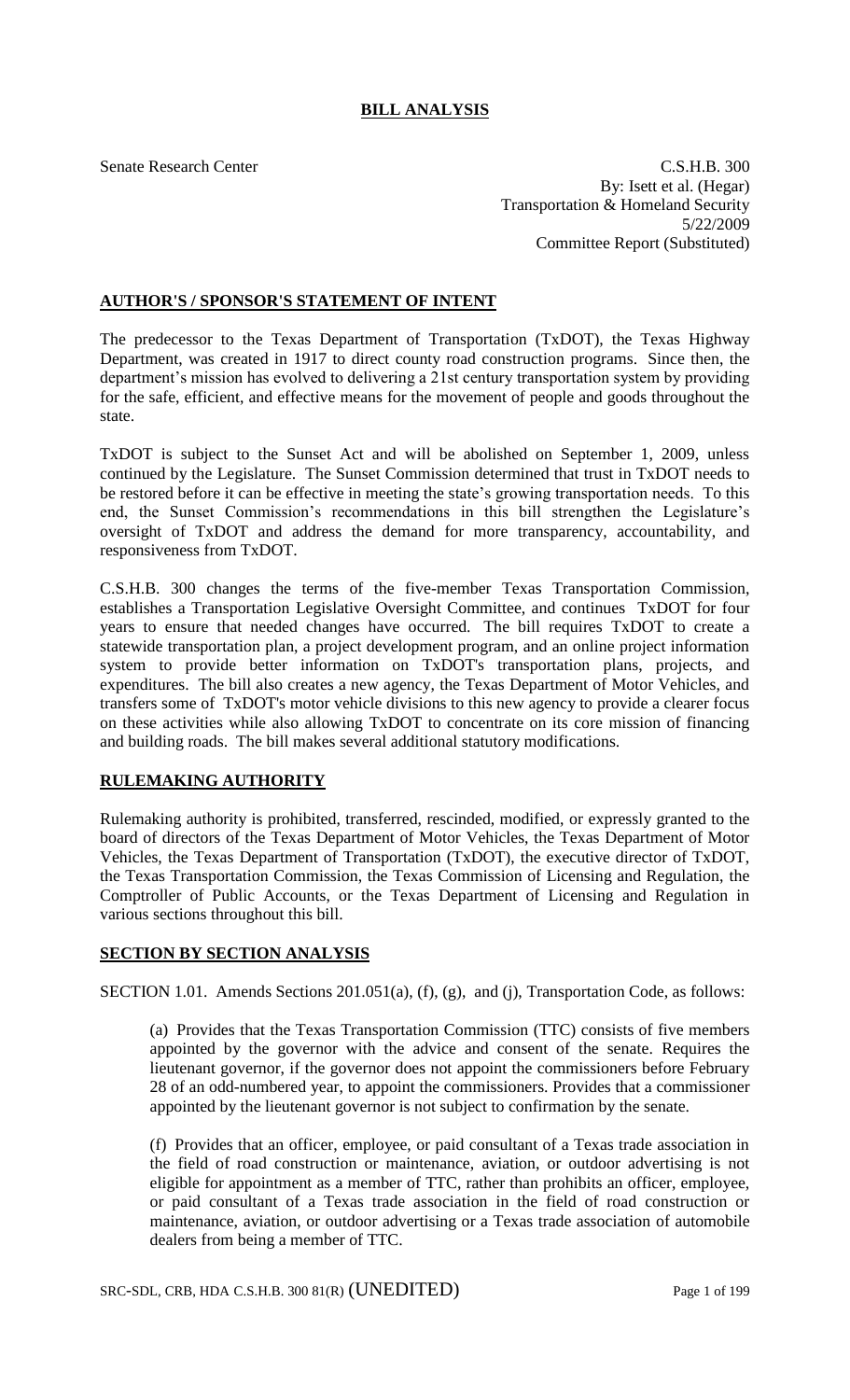- (g) Makes a conforming change.
- (j) Redefines "Texas trade association."

SECTION 1.02. Amends Section 201.052, Transportation Code, as follows:

Sec. 201.052. TERMS. Provides that members of TTC serve two-year terms expiring February 1 of each odd-numbered year, rather than staggered six-year terms, with the terms of either one or two members expiring February 1 of each odd-numbered year.

SECTION 1.03. Amends Section 201.054, Transportation Code, as follows:

Sec. 201.054. COMMISSION MEETINGS. (a) Creates this subsection from existing text. Requires TTC to hold regular meetings at least once a month and special meetings at the call of the chair. Requires commissioners to attend the meetings of TTC. Requires the chair to oversee the preparation of an agenda for each meeting and ensure that a copy is provided to each commissioner at least seven days before the meeting.

(b) Requires TTC to make a sound and video recording of each regular and called meeting of TTC and of any workshop conducted by TTC. Requires the Texas Department of Transportation ( the department), not later than 24 hours after a meeting or workshop of TTC is adjourned, to post the sound and video recording of the meeting or workshop on the department's Internet website.

SECTION 1.04. Amends Subchapter B, Chapter 201, Transportation Code, by adding Section 201.060, as follows:

Sec. 201.060. ASSISTANTS TO COMMISSIONERS. Provides that an assistant to a commissioner is required to report only to that commissioner. Prohibits an assistant to a commissioner from being required to report to the director.

SECTION 1.05. Amends Subchapter C, Chapter 201, Transportation Code, by adding Sections 201.117 and 201.118, as follows:

Sec. 201.117. TECHNOLOGICAL SOLUTIONS. Requires TTC to implement a policy requiring the department to use appropriate technological solutions to improve the department's ability to perform its functions. Requires that the policy ensure that the public is able to interact with on the Internet.

Sec. 201.118. NEGOTIATED RULEMAKING; ALTERNATIVE DISPUTE RESOLUTION PROCEDURES. (a) Requires TTC to develop and implement a policy to encourage the use of negotiated rulemaking procedures under Chapter 2008 (Negotiated Rulemaking), Government Code, for the adoption of department rules and appropriate alternative dispute resolution procedures under Chapter 2009 (Alternative Dispute Resolution for Use by Governmental Bodies), Government Code, to assist in the resolution of internal and external disputes under the department's jurisdiction.

(b) Requires that the department's procedures relating to alternative dispute resolution conform, to the extent possible, to any model guidelines issued by the State Office of Administrative Hearings (SOAH) for the use of alternative dispute resolution by state agencies.

(c) Requires TTC to designate a trained person to coordinate the implementation of the policy adopted under Subsection (a), serve as a resource for any training needed to implement the procedures for negotiated rulemaking or alternative dispute resolution, and collect data concerning the effectiveness of those procedures, as implemented by the department.

SECTION 1.06. Amends Subchapter C, Chapter 201, Transportation Code, by adding Section 201.119, as follows:

SRC-SDL, CRB, HDA C.S.H.B. 300 81(R) (UNEDITED) Page 2 of 199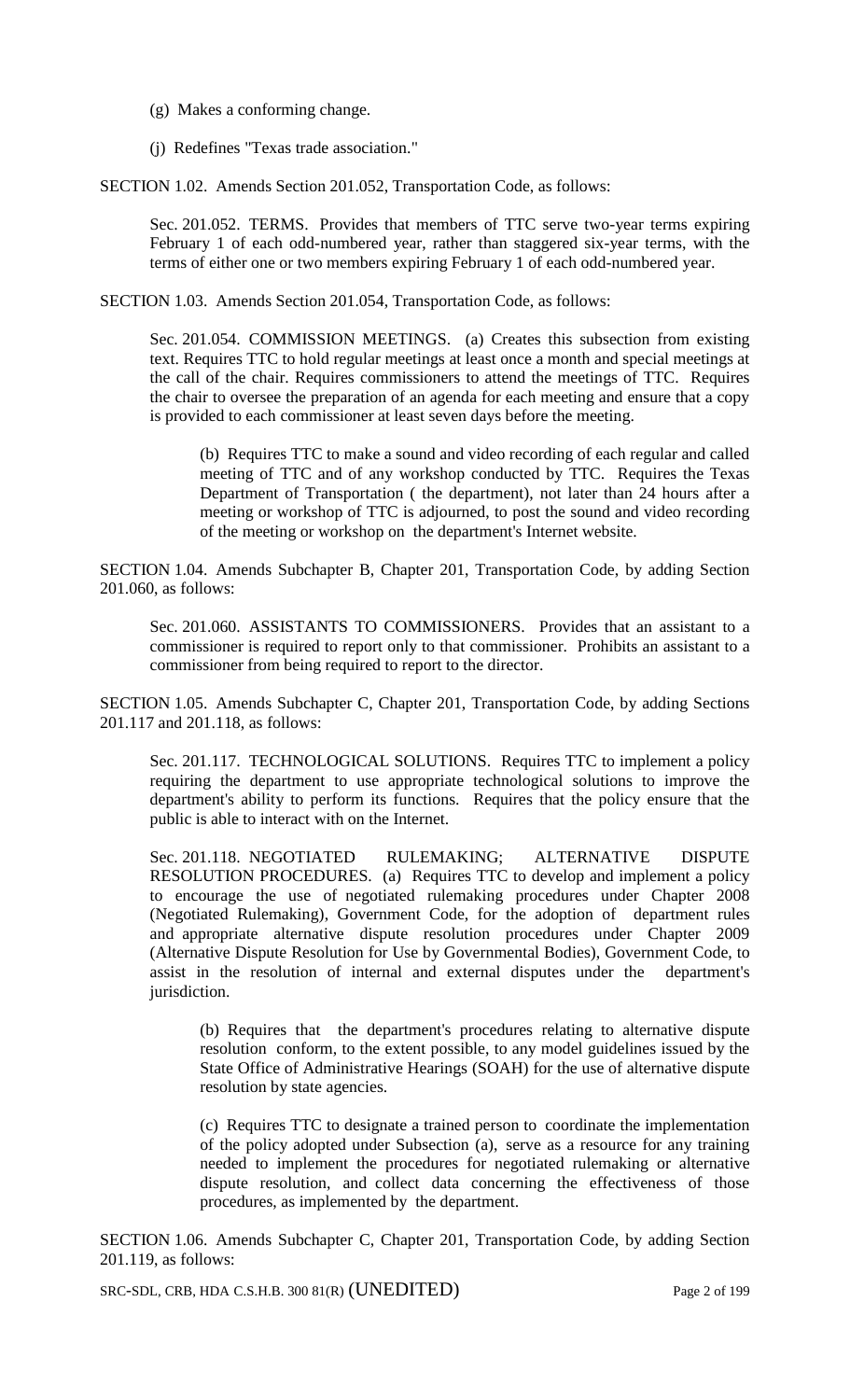Sec. 201.119. ADVISORY COMMITTEES. (a) Authorizes TTC to establish, as it considers necessary, advisory committees on any of the matters under its jurisdiction.

(b) Requires TTC to determine the purpose, duties, and membership of each advisory committee.

SECTION 1.07. Amends Sections 201.202(a) and (c), Transportation Code, as follows:

(a) Requires TTC to organize the department into divisions to accomplish the department's functions and the duties assigned to it, including divisions for aviation, highways and roads, public transportation, and rail, rather than motor vehicle titles and registration.

(c) Requires a person designated by TTC as the department's chief financial officer to report directly to TTC, rather than requiring that preference be given, in appointing a person to supervise a function previously performed by the former State Department of Highways and Public Transportation, Texas Department of Aviation, or Texas Turnpike Authority, to a person employed in a similar position in that former agency.

SECTION 1.08. Amends Section 201.204, Transportation Code, as follows:

Sec. 201.204. SUNSET PROVISION. Provides that the department is subject to Chapter 325, Government Code (Texas Sunset Act). Provides that unless continued in existence as provided by that chapter, the department is abolished September 1, 2013, rather than 2009.

SECTION 1.09. Amends Subchapter D, Chapter 201, Transportation Code, by adding Sections 201.210, 201.211, 201.212, and 201.213, as follows:

Sec. 201.210. COMPLIANCE CERTIFICATION. (a) Requires the executive director of the department (director) and the department's chief financial officer (CFO), not later than September 1 of each year, to each certify in writing that the director or CFO, as applicable, is responsible for establishing and maintaining the department's internal controls; has evaluated the effectiveness of the department's internal controls; has presented conclusions about the effectiveness of the department's internal controls and applicable reporting requirements; and has effectively complied with all applicable legislative mandates.

(b) Requires the director and CFO to submit the certifications required by Subsection (a) to the governor, the lieutenant governor, the speaker of the house of representatives, the chair of the standing committee of each house of the legislature with primary jurisdiction over transportation matters, and the Transportation Legislative Oversight Committee (T-LOC) created under Section 201.625.

(c) Requires T-LOC to recommend to the 82nd Legislature appropriate penalties for failure to submit the certifications required by Subsection (a).

Sec. 201.211. LEGISLATIVE LOBBYING. (a) Prohibits a member of TTC, the director, or a the department employee, in addition to Section 556.006 (Legislative Lobbying), Government Code, from using money under the department's control or state resources to engage in an activity to influence the passage or defeat of legislation, except as provided by Subsection (c).

(b) Provides that violation of Subsection (a) is grounds for dismissal of an employee who directs or carries out the violation.

(c) Provides that this section does not prohibit a member of TTC, the director, or a the department employee from using state resources to provide public information or information responsive to a request; communicate with officers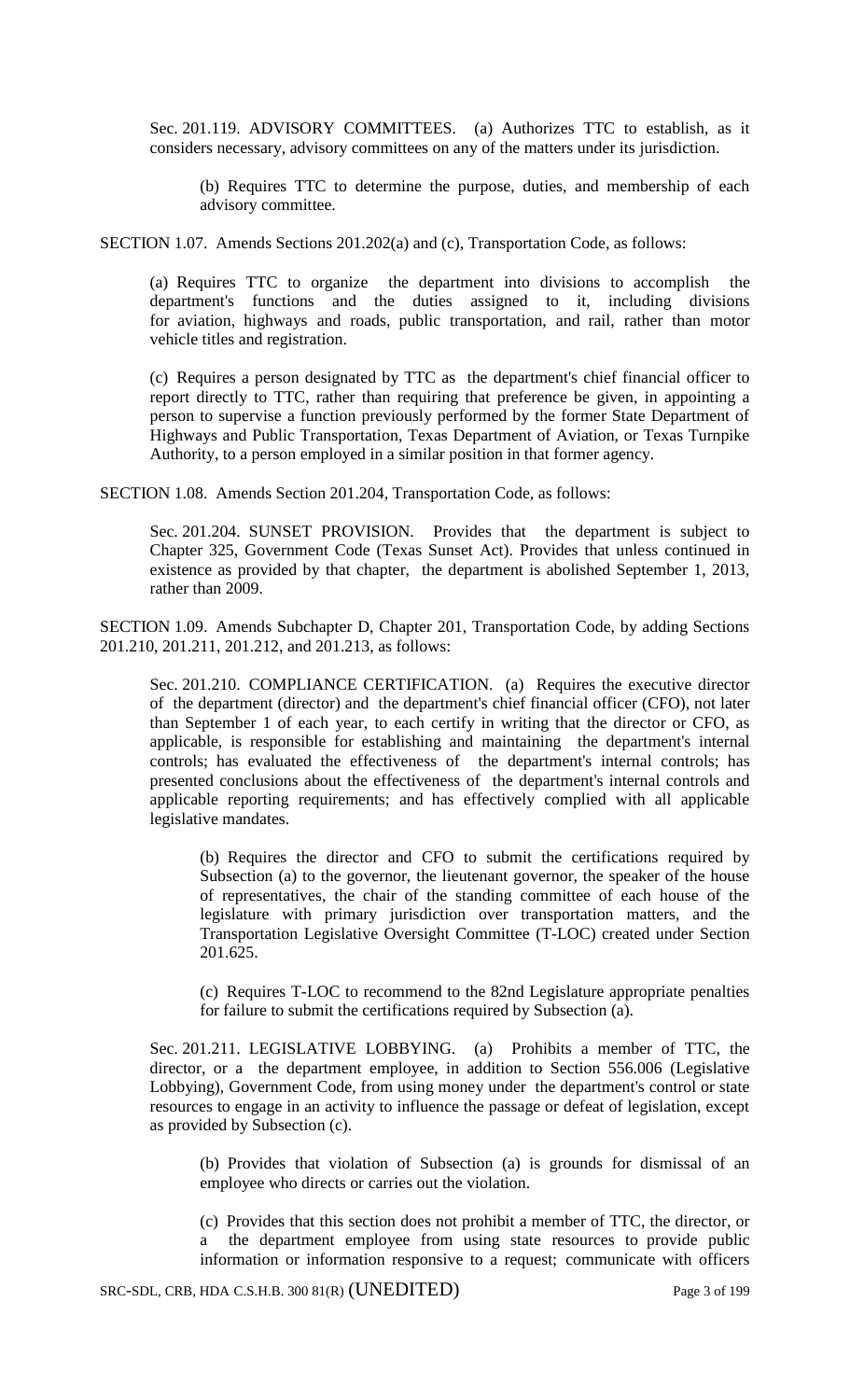and employees of the federal government in pursuit of federal appropriations; or influence the passage or defeat of federal legislation or regulation.

Sec. 201.212. ETHICS AFFIRMATION AND HOTLINE. (a) Requires each the department employee to annually affirm the employee's commitment to adhere to the ethics policy adopted under Section 572.051(c) (relating to ethics policy requirements for each state agency), Government Code.

(b) Requires the department to establish and operate a dedicated telephone line that enables a person to call the number, anonymously or not anonymously, to report alleged fraud, waste, or abuse or an alleged violation of the ethics policy adopted under Section 572.051(c), Government Code.

Sec. 201.213. LEGISLATIVE APPROPRIATIONS REQUEST. Requires the department staff to deliver the department's legislative appropriations request to TTC in an open meeting not later than the 30th day before TTC adopts the legislative appropriations request for submission to the Legislative Budget Board (LBB).

SECTION 1.10. (a) Amends Subchapter D, Chapter 201, Transportation Code, by adding Section 201.214, as follows:

Sec. 201.214. ENVIRONMENTAL CERTIFICATION. (a) Requires the department, so as to improve environmental accountability in the department, to establish a certification process for environmental specialists. Authorizes a person who successfully completes the certification process to perform analyses and reviews of environmental reports and documents and approve environmental reports and documents.

(b) Requires that the certification process establish minimum levels of training, including continuing education. Requires a person certified by the department to successfully complete continuing education on a regular basis and be recertified each year.

(b) Requires the department, not later than March 31, 2010 to establish the certification process under Section 201.214, Transportation Code, as added by Subsection (a) of this section.

(c) Requires each employee of the department whose job includes working on the development of environmental reports and documents, not later than September 30, 2010, to have successfully completed the certification process under Section 201.214, Transportation Code, as added by Subsection (a) of this section.

SECTION 1.11. Amends Section 201.301(a), Transportation Code, to require the director to be experienced and skilled in transportation planning, development, construction, and maintenance, rather than a registered professional engineer in this state and experienced and skilled in transportation planning, development, construction, and maintenance.

SECTION 1.12. Amends Section 201.404(b), Transportation Code, as follows:

(b) Requires the director or the person designated by the director, if an annual performance evaluation indicates that an employee's performance is unsatisfactory, to consider whether the employee should be terminated. Requires that the annual performance evaluations developed under this subsection include the evaluation of an employee's professionalism; diligence; and responsiveness to directives and requests from the director and the legislature.

SECTION 1.13. Amends Section 201.703, Transportation Code, as follows:

Sec. 201.703. New heading: EXPENDITURES AND CONTRACTS FOR TRANSPORTATION PROJECT OR PROGRAM NOT ON HIGHWAY SYSTEM. (a) Authorizes the department in conjunction with the Federal Highway Administration to spend for a transportation program or for the improvement of a transportation project,

SRC-SDL, CRB, HDA C.S.H.B. 300 81(R) (UNEDITED) Page 4 of 199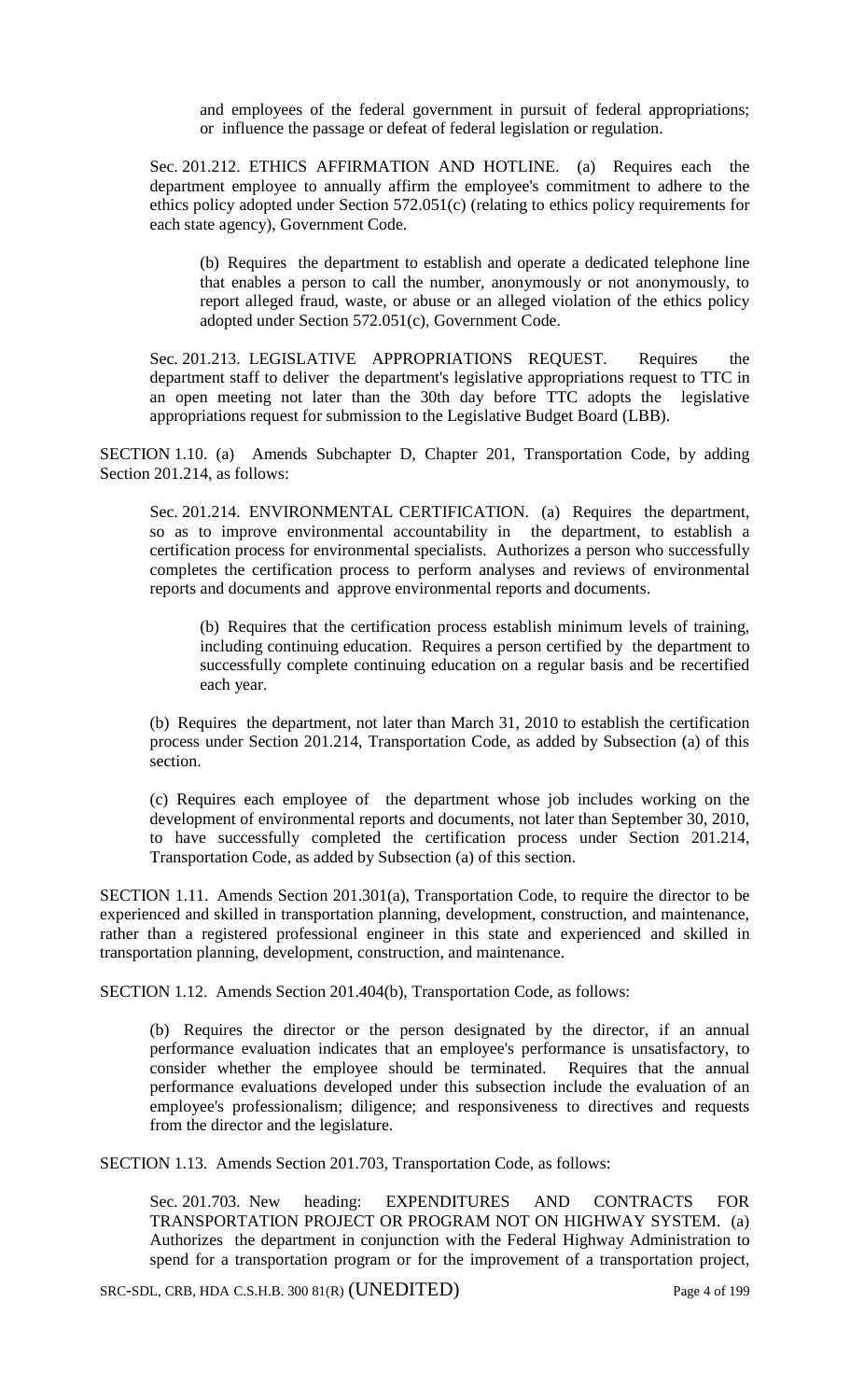rather than a road, not on the state highway system, rather than not in the state highway system, money appropriated by the United States Congress, allocated by the United States secretary of transportation to the department, and eligible under federal law for expenditure on the project or program. Makes a conforming and nonsubstantive changes.

(b) Makes a conforming change.

(c) Provides that the expenditure of state money is limited to the cost of construction and engineering, overhead, and other costs on which the application of federal money is prohibited or impractical and to the cost of providing federally required oversight.

(d) Authorizes the department to contract for work involving a road that is not on the state highway system under this section in accordance with the law that would apply to the department if the work were on the state highway system or authorize a local government to contract for the work in accordance with TTC rule or with the law that would apply to the local government for a comparable project.

SECTION 1.14. Amends Section 202.021, Transportation Code, by amending Subsection (e) and adding Subsection (e-1), as follows:

(e) Authorizes TTC to waive payment for real property transferred to a governmental entity under this section if:

(1) the estimated cost of future maintenance on the property equals or exceeds the fair value of the property; or

(2) the property is a highway right-of-way and the governmental entity assumes or has assumed jurisdiction, control, and maintenance of the right-of-way for public road purposes.

(e-1) Provides that if property described by Subsection (e)(2) ceases to be used for public road purposes, the real property rights transferred under this section terminate and automatically revert to and vest in this state.

SECTION 1.15. Amends Section 203.031, Transportation Code, by adding Subsection (a-1), as follows:

(a-1) Requires TTC, in the exercise of its authority to manage access to or from a controlled access highway under Subsection (a)(2) (relating to TTC denying access to or from a controlled access highway) or (4) (relating to TTC designating locations on a controlled access highway), by rule to:

(1) require that a decision by a the department district office denying a request for access to a specific location on a controlled access highway be in writing and include the reasons for the denial;

(2) provide procedures for appealing a denial under Subdivision (1), including procedures that allow the applicant to appeal the denial to the department's design division before the 31st day after the date written notice of the denial is given to the applicant; require that if an appeal under Paragraph (A) is not decided before the 91st day after the date the appeal was filed, the access applied for be granted; and allow the applicant to appeal the decision of the design division to the director and, if the decision is affirmed, to a board of variance appointed by the director and composed of at least three persons who may not be below the level of the department division director, office director, or district engineer and who were not involved in the original decision to deny access;

(3) provide that properly platted access points to or from a controlled access highway that are located on undeveloped property are subject to the access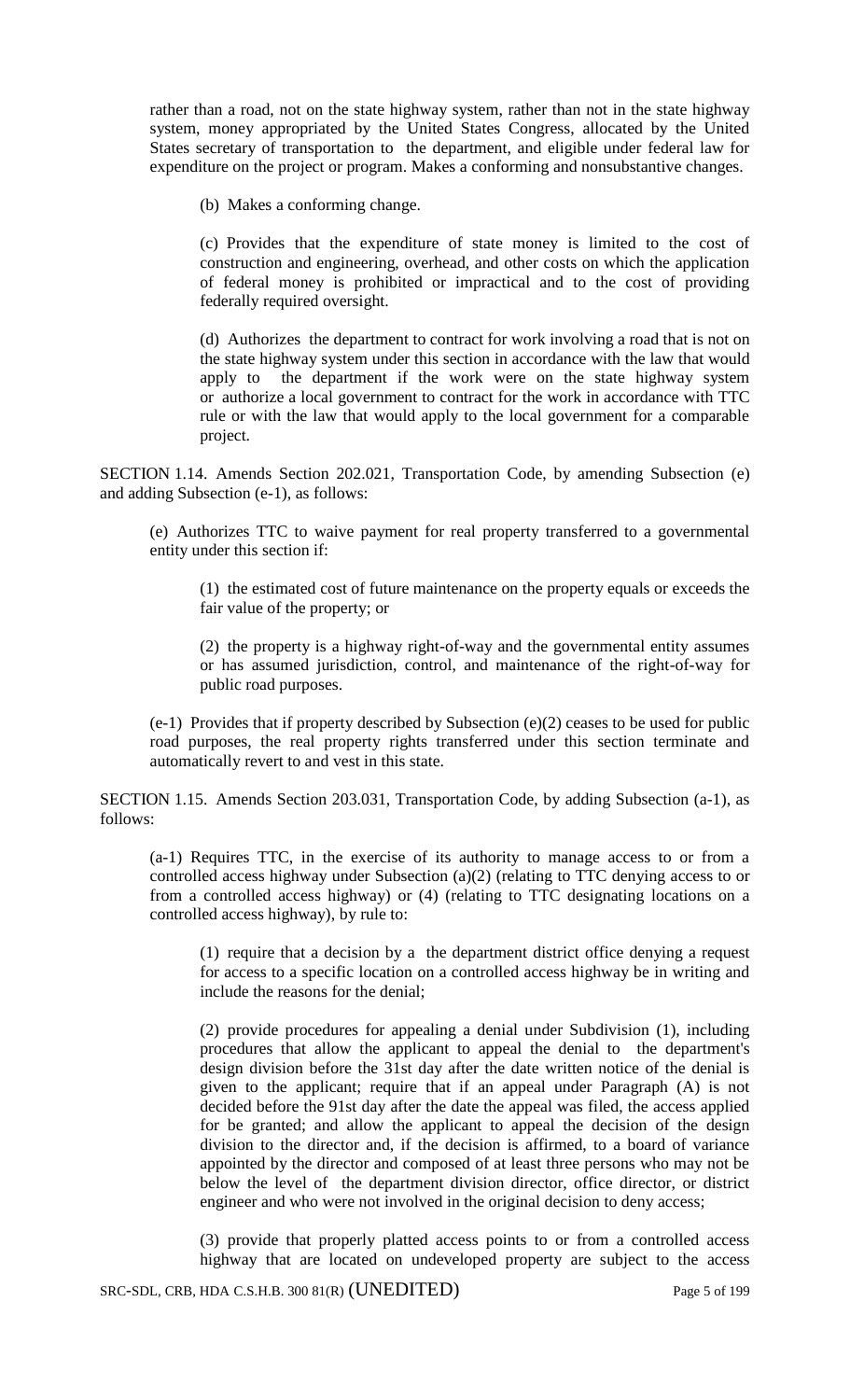management standards in effect at the time the points were platted regardless of when the initial request for access was submitted to the department, but only if development of the property begins and the request for access at the platted locations is submitted to the department before the fifth anniversary of the date the plat was recorded, and the design of the highway facility in the vicinity of the platted access points did not materially change after the date the plat was recorded so as to significantly impact traffic patterns to the extent that the platted access points present a threat to public safety;

(4) require that owners of land adjacent to a proposed highway construction project be provided written notice of the project at least 60 days before the date construction begins if the project will permanently alter permitted access to or from a controlled access highway at the owners' existing locations, and the access described by Paragraph (A) be reinstated to the most practicable extent possible after due consideration of the impact on highway safety, mobility, and efficient operation of any changed traffic patterns resulting from the construction;

(5) adopt criteria for determining when a variance to access management standards may be granted, including criteria that, in addition to highway safety, mobility, and efficient operation concerns, takes into consideration any of the following consequences resulting from denial of the owner's request for access to a specific location on a controlled access highway that may impact a property owner denial of reasonable access to the property and undue hardship on a business located on the property; and

(6) clarify that the remodeling or demolition and rebuilding of a business does not cause new access management standards to apply unless the department makes an affirmative finding in writing that the remodeled or rebuilt business will significantly impact traffic patterns to the extent that the current access location presents a threat to public safety.

SECTION 1.16. Amends Subchapter C, Chapter 202, Transportation Code, by adding Section 202.061, as follows:

Sec. 202.061. ENVIRONMENTAL COVENANT. (a) Authorizes TTC to enter into an environmental covenant for the purpose of subjecting real property in which the department has an ownership interest to a plan or the performance of work for environmental remediation if the plan or work performed is first approved by the Texas Commission on Environmental Quality (TCEQ) or a federal agency with the authority to approve the plan or work under the applicable laws and regulations.

(b) Requires that the environmental covenant contain a legally sufficient description of the property subject to the covenant; describe the nature of the contamination on or under the property, including the contaminants, the source, if known, and the location and extent of the contamination; and describe the activity and use limitations on the property.

(c) Requires that the plan or performance of work for environmental remediation meet applicable state and federal standards for environmental remediation and bring the property into compliance with zoning or land use controls imposed on the property by each applicable local government.

(d) Authorizes TTC by order, for each property for which TTC is authorized to enter into an environmental covenant, to authorize the director to execute an environmental covenant on behalf of TTC. Requires TTC, not less than 30 days before the date TTC considers a proposed order under this subsection, to mail to each owner of a property interest in the applicable property, each adjacent landowner, and each applicable local government a notice that includes a clear and concise description of the proposal to enter into the environmental covenant and a statement of the manner in which written comments may be submitted to TTC.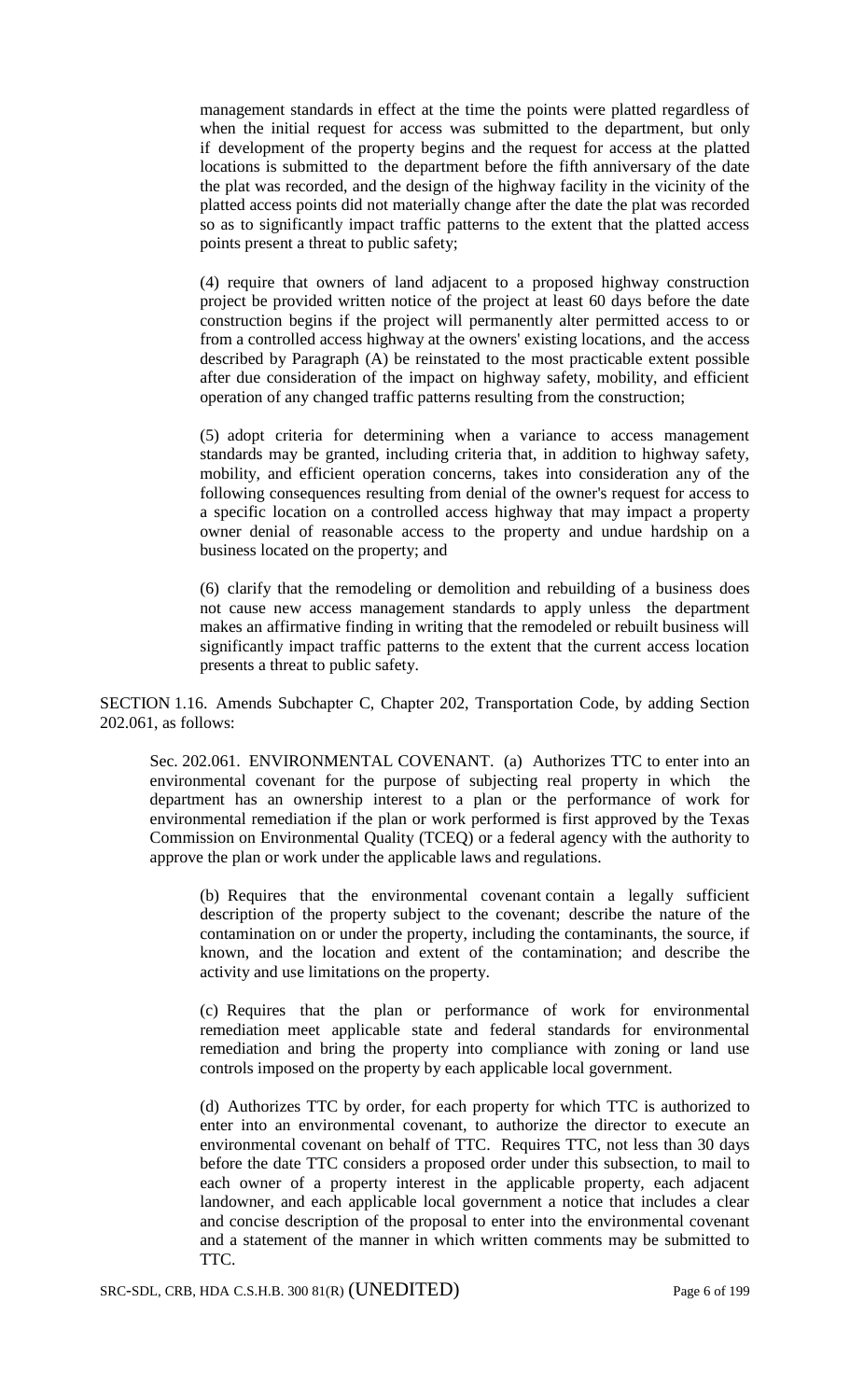SECTION 1.17. Amends Subchapter H, Chapter 201, Transportation Code, by adding Section 201.625, as follows:

Sec. 201.625. TRANSPORTATION LEGISLATIVE OVERSIGHT COMMITTEE. (a) Defines "committee."

(b) Provides that T-LOC is composed of the following members: the chair and all members of the Senate Committee on Transportation and Homeland Security; the chair and all members of the House Committee on Transportation; the chair of the Senate Committee on Finance; and the chair of the House Committee on Appropriations.

(c) Provides that the chair of the Senate Committee on Transportation and Homeland Security and the chair of the House Committee on Transportation serve as the presiding officer of T-LOC on an alternating basis, with the chair of the Senate Committee on Transportation and Homeland Security serving as the first chair of the committee. Provides that the presiding officer of T-LOC serves a twoyear term that expires February 1 of each odd-numbered year.

(d) Provides that T-LOC has all other powers and duties provided to a special committee by Subchapter B (Legislative Reorganization Act), Chapter 301 (Legislative Organization), Government Code; the rules of the senate and the house of representatives; and policies of the senate and house committees on administration.

(e) Requires T-LOC to meet at least quarterly and at the call of the presiding officer.

(f) Requires T-LOC to monitor the following: implementation of the changes in law made as a result of the sunset review process; the progress made in transference of powers, duties, and property from the department to the Texas Department of Motor Vehicles (TDMV); any proposed changes in the organization or structure of the department; significant transportation policy initiatives at both the state and federal levels; major projects of the department; the financial issues facing the department, including the amounts and usage of dedicated and non-dedicated state highway funds, the impacts of various bond programs, the short-term and long-term cash forecast of the department, possible revenue sources for the rail relocation and improvement fund, and additional revenue sources for the Texas Mobility Fund; and reports on any subject requested by T-LOC or determined by the department to be beneficial to T-LOC.

(g) Requires T-LOC to require the department to provide reports to the committee as necessary to effectively perform T-LOC's duties under Subsection (f).

(h) Requires the department, when the department files a quarterly financial statement required by Section 201.107(a) (relating to TTC preparing a quarterly statement containing an itemized list of all money received by the department) with the governor, to provide a copy of that statement to T-LOC.

(i) ProhibitsT-LOC, notwithstanding any other provision of this chapter, from recommending specific projects or recommend funding for specific projects at the department.

(j) Requires the department to enter into an interagency agreement with the legislature, a chamber of the legislature, or a legislative agency to provide funding to support the operation of T-LOC from available amounts appropriated to the department. Prohibits the amount provided by the department for a state fiscal biennium from exceeding \$1 million.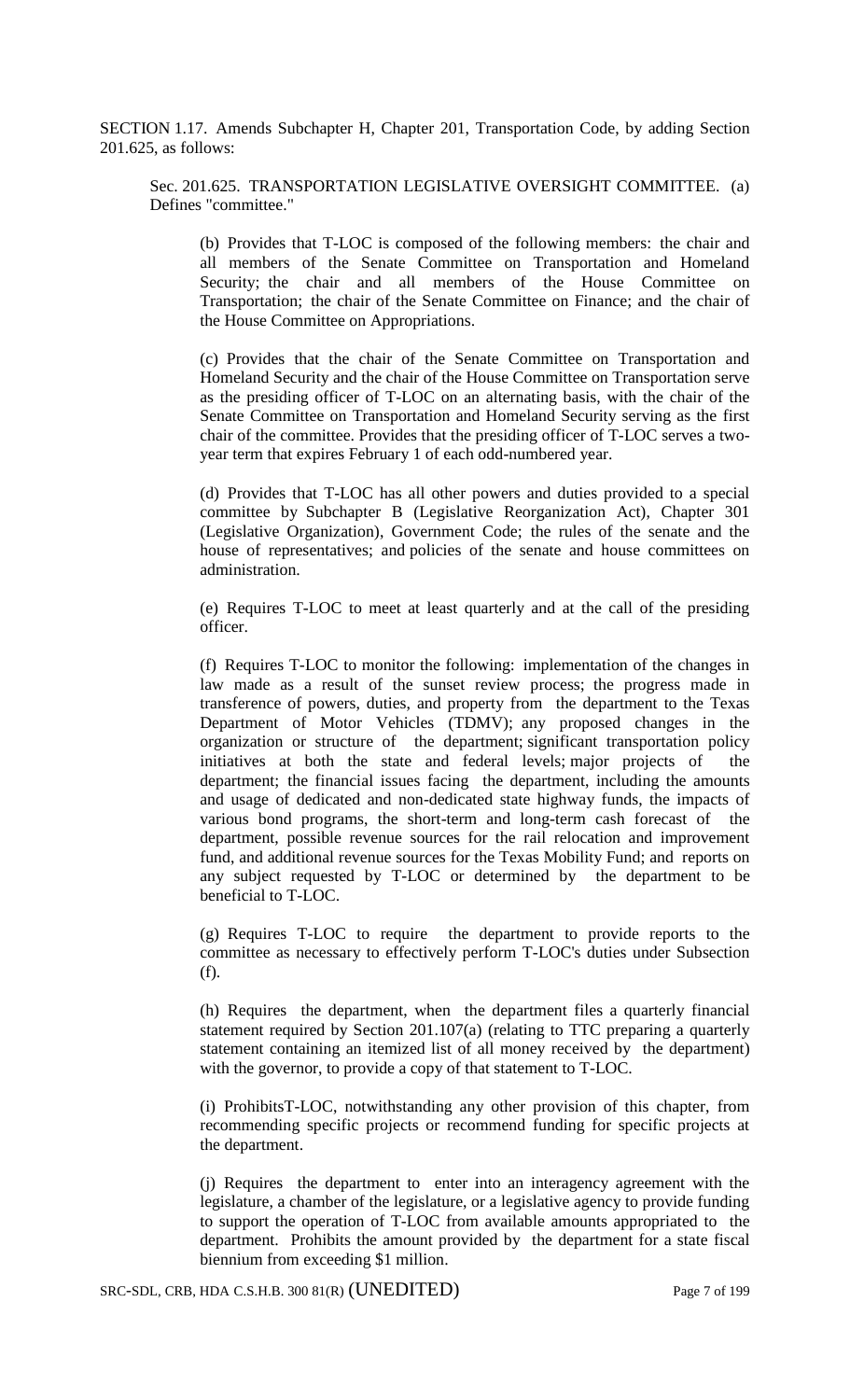(k) Provides that this section expires August 31, 2013.

SECTION 1.18. Amends Subchapter B, Chapter 223, Transportation Code, by adding Section 223.0411, as follows:

Sec. 223.0411. REPORT. (a) Requires the comptroller of public accounts, not later than December 31, 2009, to submit a report to the governor, T-LOC, and LBB as provided by this section. Requires the comptroller, in developing the report, to collaborate with the department, the Texas Board of Professional Engineers, the Association of General Contractors, and the Consultant Engineer Council.

(b) Requires that the report include:

(1) the number of licensed professional engineers and graduate engineers employed by the department in each of the previous five state fiscal years aggregated by work function and by strategy;

(2) the dollar amount of highway and bridge projects awarded by the department in each of the previous five state fiscal years;

(3) the cost, including all direct and indirect costs, aggregated by type of project per \$100 million, of highway and bridge projects awarded by the department in each of the previous five state fiscal years, including the percentage of those projects for which activities were conducted by the department personnel; private sector personnel; and both the department personnel and private sector personnel;

(4) an analysis of the dollar volume impact to the department's highway and bridge construction and maintenance program per \$100 million of projects awarded for each one percent increase in production by private sector personnel offset by a reduction in the activities of the department personnel, considering the cost to perform activities described by Subdivision (3);

(5) a recommended plan for staffing and usage of the department and private sector personnel in the planning of the department highway and bridge projects for the next 10-year period based on projected funding for the department;

(6) an attrition plan to achieve the department staffing levels recommended in the plan under Subdivision (5) before January 1, 2013, if those recommended levels are lower than the corresponding staffing levels on September 1, 2009; and

(7) a detailed description as to how the results of the report will be incorporated in the department's ongoing restructuring efforts.

(c) Requires that the cost analysis required by Subsection (b)(3) be conducted by an independent contract cost accounting firm that is knowledgeable of governmental and private sector accounting practices.

(d) Prohibits the department from hiring a new employee to fill a vacancy in a position paid out of funds appropriated to the department for the planning, design, and management of transportation projects in the General Appropriations Act (Strategy A.1.1., or its successor) until the comptroller submits the report required by this section and LBB approves the recommendations contained in the report.

(e) Provides that this section expires September 1, 2011.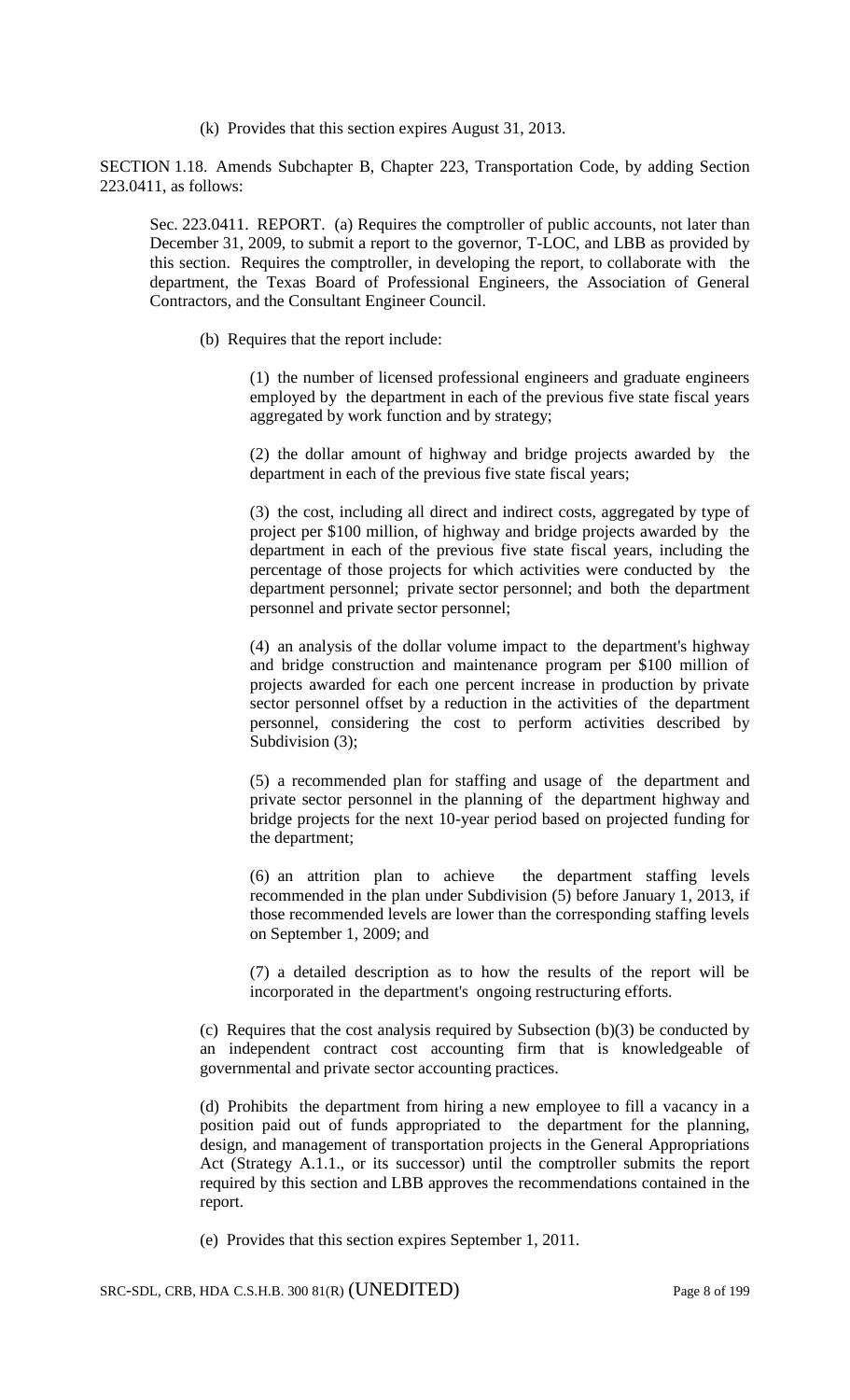SECTION 1.19. Amends Subchapter F, Chapter 224, Transportation Code, by adding Section 224.1544, as follows:

Sec. 224.1544. VEHICLE SIZE AND WEIGHT LIMITS. (a) Authorizes TTC to authorize the operation of a vehicle or combination that exceeds a height, length, or gross weight limitation in Subchapter C (Size Limitations), Chapter 621, on a lane of a highway that is designated as an exclusive lane under Section 224.1541(Exclusive Lanes) if supported by an engineering and traffic study that includes an analysis of the structural capacity of bridges and pavements, current and projected traffic patterns and volume, and potential effects on public safety.

(b) Provides that this section does not authorize the operation of a vehicle with an axle weight that is greater than that authorized by Chapter 621, 622 (Special Provisions and Exceptions for Oversize or Overweight Vehicles), or 623.

SECTION 1.20. Amends Section 228.001, Transportation Code, by adding Subdivisions (2-a) and (7), to define "operate," "operation" and "registered owner."

SECTION 1.21. (a) Amends Section 228.004, Transportation Code, as follows:

Sec. 228.004. New heading: TOLL PROJECT INFORMATION. (a) Authorizes the department, notwithstanding Chapter 2113 (Use of Appropriated Money), Government Code, to engage in marketing, advertising, and other activities to provide information relating to pending or operating toll projects, rather than promote the development and use of toll projects, including information concerning the methods of paying and collecting tolls, and to enter into contracts or agreements necessary to procure marketing, advertising, or informational, rather than other promotional, services from outside service providers.

(b) Provides that this section does not authorize the department to engage in marketing, advertising, or other activities for the purpose of influencing public opinion about the use of toll roads or the use of tolls as a financial mechanism.

(b) Provides that the change in law made by this section applies only to a contract or agreement entered into or renewed under Section 228.004, Transportation Code, on or after the effective date of this Act. Provides that a contract or agreement entered into or renewed under that section before the effective date of this Act is governed by the law in effect immediately before that date, and that law is continued in effect for that purpose.

SECTION 1.22. Amends Subsection (a), Section 228.054, Transportation Code, to create an exception under Section 228.0545.

SECTION 1.23. Amends Subchapter B, Chapter 228, Transportation Code, by adding Section 228.0545, as follows:

Sec. 228.0545. ALTERNATIVE TOLLING METHODS. (a) Authorizes the department, as an alternative to requiring payment of a toll at the time a vehicle is driven or towed through a toll collection facility, to use video billing or other tolling methods to permit the registered owner of the vehicle to pay the toll on a later date.

(b) Authorizes the department to use automated enforcement technology authorized by Section 228.058 to identify the registered owner of the vehicle for purposes of billing, collection, and enforcement activities.

(c) Requires the department to send by first class mail to the registered owner of the vehicle a written notice of the total amount due. Requires that the notice specify the date, which prohibits being earlier than the 15th day after the date the notice is mailed, by which the amount due is required to be paid. Requires the registered owner to pay the amount due on or before the date specified in the notice.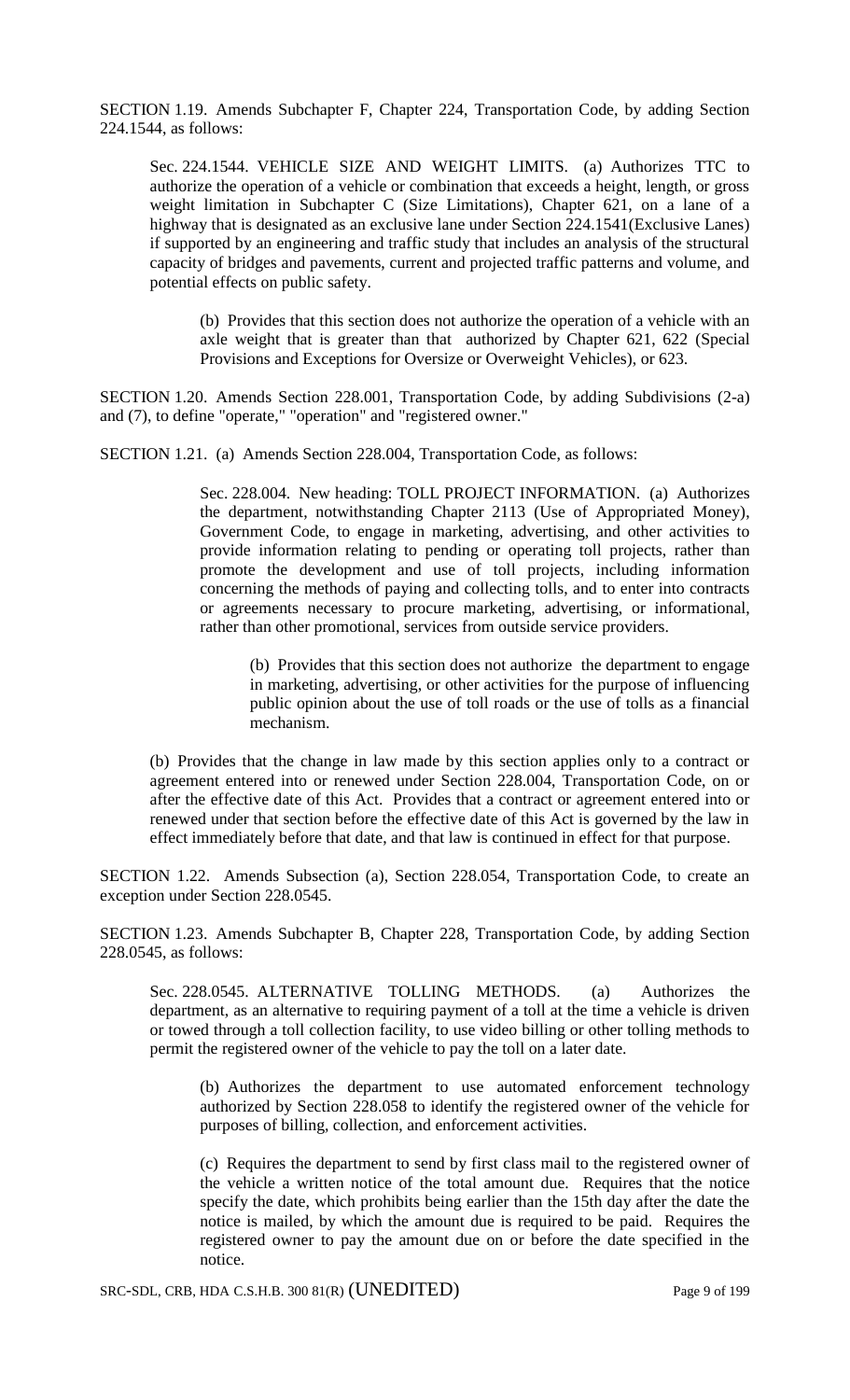(d) Requires the department to send the notice required by Subsection (c) and subsequent notices to:

(1) the registered owner's address as shown in the vehicle registration records of the department; or

(2) an alternate address provided by the owner or derived through other reliable means.

(e) Requires the department, on or before October 1 of each year, to conduct a cost analysis to determine a policy on whether to mail a notice under Subsection (c) after each time a vehicle is driven or towed through a toll collection facility or only after a certain number of times a vehicle is driven or towed through a facility. Requires that the policy ensure that the cost to the department of collecting tolls as provided by this section does not exceed the amount of the tolls and fees collected.

SECTION 1.24. Amends Section 228.055, Transportation Code, by amending Subsections (a), (b), (d), (e), (h), and (i), and adding Subsection (d-1), as follows:

(a) Provides that in the event of nonpayment of the toll, rather than proper toll, as required by Section 228.054 or 228.0545, on issuance of a written notice of nonpayment, the registered owner of the nonpaying vehicle is liable for the payment of both the proper toll and an administrative fee.

(b) Requires the department to send a written notice of nonpayment to the registered owner of the vehicle at that owner's address as shown in the vehicle registration records of the department or an alternate address provided by the owner or derived through other reliable means. Requires that the notice of nonpayment be sent by first class mail not later than the 30th day after the date of the alleged failure to pay and may require payment not sooner than the 30th day after the date the notice was mailed.

(d) Provides that it is an exception to the application of Subsection (a) or (c) if the registered owner of the vehicle is a lessor of the vehicle and not later than the 30th day after the date the notice of nonpayment is mailed provides to the department:

(1) a copy of the rental, lease, or other contract document covering the vehicle on the date of the nonpayment under Section 228.054 or the date the vehicle was driven or towed through a toll collection facility that results in a notice issued under Section 228.0545, with the name and address of the lessee clearly legible; or

(2) electronic data, in a format agreed on by the department and the lessor, other than a photocopy or scan of a rental or lease contract, that contains the information required under Sections  $521.460(c)(1)$ , (2), and (3) covering the vehicle on the date of the nonpayment under Section 228.054 or the date the vehicle was driven or towed through a toll collection facility that results in a notice issued under Section 228.0545.

(d-1) If the lessor provides the required information within the period prescribed under Subsection (d), the department may send a notice of nonpayment to the lessee at the address provided under Subsection (d), rather than shown on the contract document, by first class mail before the 30th day after the date of receipt of the required information from the lessor.

(e) Provides that it is an exception to the application of Subsection (a) or (c) if the registered owner of the vehicle transferred ownership of the vehicle to another person before the event of nonpayment under Section 228.054 occurred or before the date the vehicle was driven or towed through a toll collection facility that results in a notice issued under Section 228.0545, submitted written notice of the transfer to the department in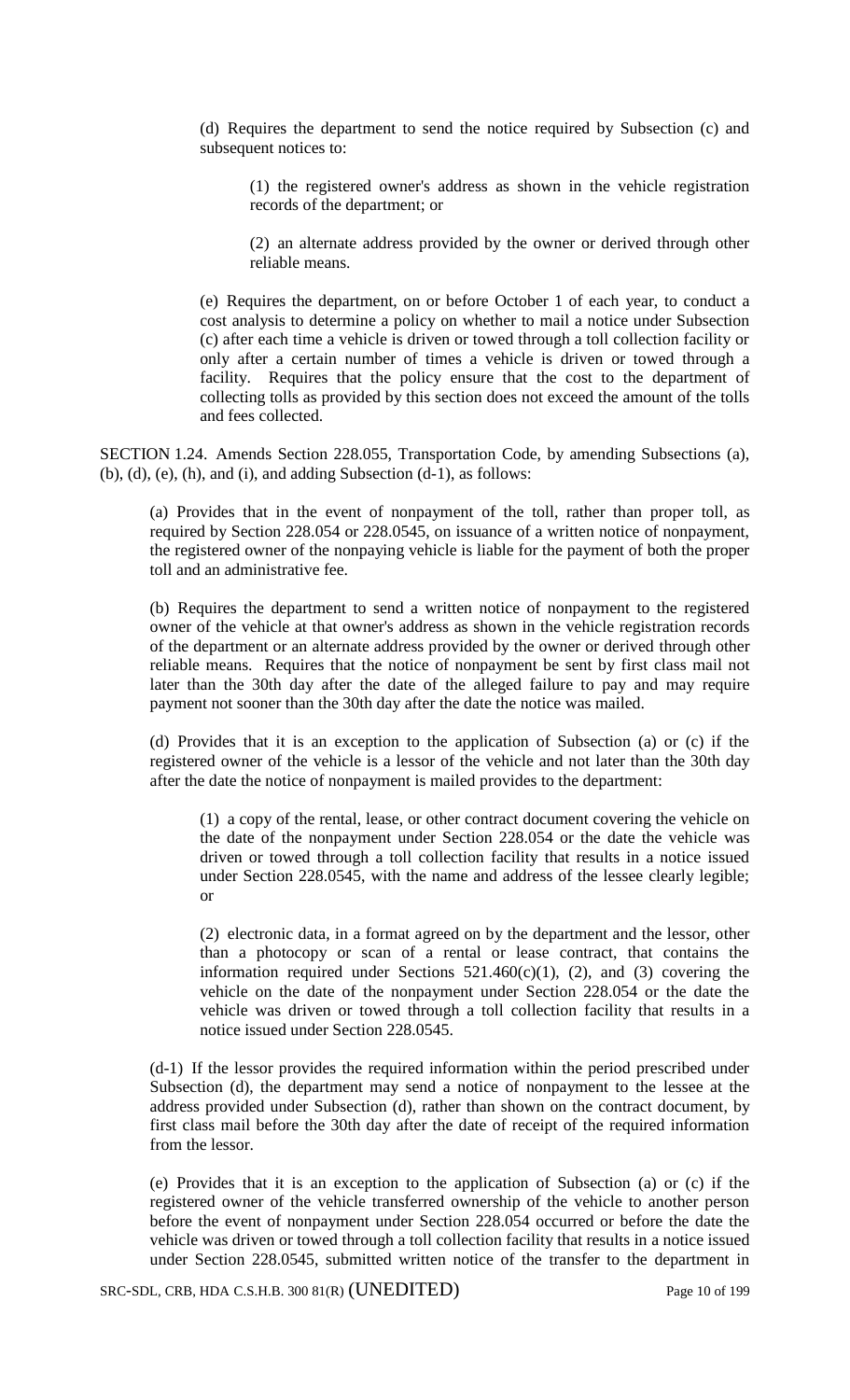accordance with Section 520.023, and, before the 30th day after the date the notice of nonpayment is mailed, provides to the department the name and address of the person to whom the vehicle was transferred. Authorizes the department to send all subsequent notices of nonpayment associated with the vehicle to the person to whom ownership of the vehicle was transferred at the address provided by the former owner or an alternate address provided by the subsequent owner or derived through other reliable means.

(h) Deletes existing subsection designation and existing text defining "registered owner."

(i) Redesignates Subsection (i) as Subsection (h). Makes no changes to this subsection.

SECTION 1.25. Amends Subsections (b) and (c), Section 228.056, Transportation Code, as follows:

(b) Provides that in the prosecution of an offense under Section 228.055(c), (d-1), rather than  $(d)$ , or  $(e)$ :

(1) it is presumed that the notice of nonpayment was received on the fifth day after the date of mailing;

(2) a computer record of the department of the registered owner of the vehicle is prima facie evidence of its contents and that the defendant was the registered owner of the vehicle when the underlying event of nonpayment under Section 228.054 occurred or on the date the vehicle was driven or towed through a toll collection facility that results in a notice issued under Section 228.0545; and

(3) a copy of the rental, lease, or other contract document, or the electronic data provided to the department under Section 228.055(d), covering the vehicle on the date of the underlying event of nonpayment under Section 228.054 or on the date the vehicle was driven or towed through a toll collection facility that results in a notice issued under Section 228.0545 is prima facie evidence of its contents and that the defendant was the lessee of the vehicle when the underlying event of nonpayment under Section 228.054 occurred or when the vehicle was driven or towed through a toll collection facility that results in a notice issued under Section 228.0545.

(c) Makes a conforming change.

SECTION 1.26. Amends Section 228.057, Transportation Code, by adding Subsections (g) and (h) to read as follows:

(g) Authorizes the department, following closure of an electronic toll collection customer account and at the request of the account holder, to refund the balance of funds in the account after making a deduction for any outstanding tolls and fees.

(h) Authorizes the department to enter into an agreement with a governmental or private entity regarding the use of a transponder issued by the department and the corresponding electronic toll collection customer account to pay for parking services offered by the entity.

SECTION 1.27. Amends Subsection (b), Section 228.058, Transportation Code, as follows:

(b) Authorizes automated enforcement technology approved by the department under Subsection (a) to be used only for the purpose of producing, depicting, photographing, or recording an image that depicts that portion of a vehicle necessary to establish the classification of vehicle and the proper toll to be charged, the license plate number, and the state or country of registration, including an image:

(1) of a license plate attached to the front or rear of a vehicle; and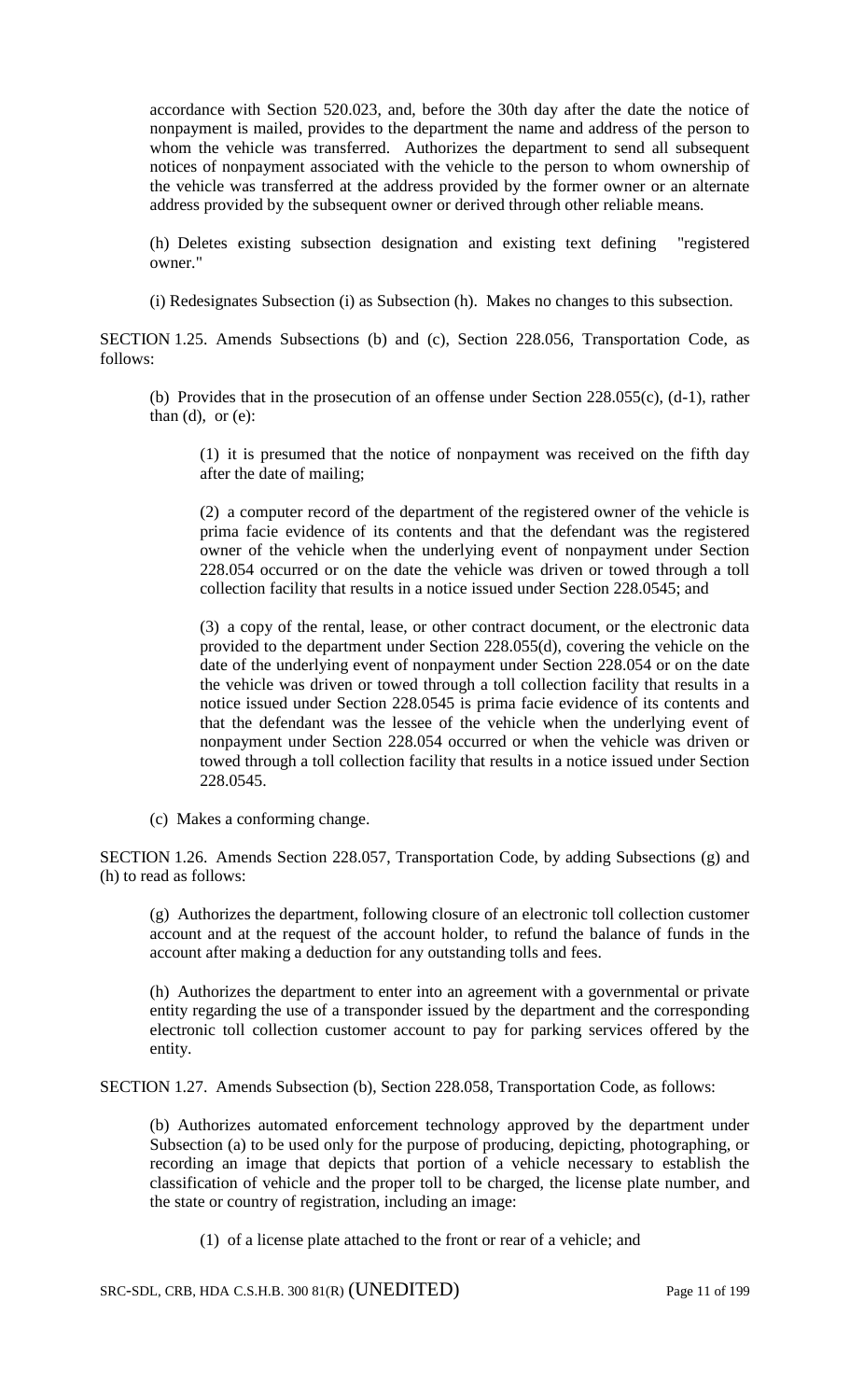(2) showing the vehicle dimensions, the presence of a trailer, and the number of axles.

SECTION 1.28. (a) Amends Section 228.201, Transportation Code, by amending Subsection (a) and adding Subsection (a-1), as follows:

(a) Prohibits the department, rather than prohibits the department except as provided by Section 228.2015 (Limitation Transition), from operating a nontolled state highway or a segment of a nontolled state highway as a toll project, and from transferring a highway or segment to another entity for operation as a toll project, unless:

(1) TTC by order designated the highway or segment as a toll project before the contract to construct the highway or segment was awarded;

(2) the highway or segment was open to traffic as a turnpike project on or before September 1, 2005;

(3) the project was designated as a toll project in a plan or program of a metropolitan planning organization on or before September 1, 2005;

(4) the highway or segment is reconstructed so that the number of nontolled lanes on the highway or segment is greater than or equal to the number in existence before the reconstruction;

(5) a facility that has access, function, and control devices similar to the converted highway or segment before conversion is constructed adjacent to the highway or segment so that the number of nontolled lanes on the converted highway or segment and the adjacent facility together is greater than or equal to the number in existence on the converted highway or segment before the conversion; or

(6) subject to Subsection (b), the highway or segment was open to traffic as a high-occupancy vehicle lane on May 1, 2005. Deletes existing Subdivision (7) prohibiting the department from operating a nontolled state highway or a segment of a nontolled state highway as a toll project, and from transferring a highway or segment to another entity for operation as a toll project, unless TTC converts the highway or segment to a toll facility by making the determination required by Section 228.202 (Commission Determination); conducting the hearing required by Section 228.203 (Public Hearing); and obtaining county and voter approval as required by Sections 228.207 (County and Voter Approval) and 228.208 (Election to Approve Conversion).

(a-1) Provides that Subsection (a) does not apply to a port of entry, as defined by Section 621.001 (Definitions).

(b) Repealer: Sections 228.202 (Commission Determination), 228.203 (Public Hearing), 228.207 (County and Voter Approval), and 228.208 (Election to Approve Conversion), Transportation Code.

(c) Provides that the change in law made by this Act to Section 228.201(a)(5), Transportation Code, does not apply to:

(1) the State Highway 130, Segments 5 and 6, project in Travis, Caldwell, and Guadalupe Counties;

(2) the DFW Connector project in Tarrant and Dallas Counties (State Highway 114 from State Highway 114L Business to east of International Parkway and State Highway 121 from north of FM 2499 to south of State Highway 360);

(3) the North Tarrant Express project in Tarrant and Dallas Counties (IH 820 and State Highway 121/State Highway 183 from IH 35W to State Highway 161, IH

SRC-SDL, CRB, HDA C.S.H.B. 300 81(R) (UNEDITED) Page 12 of 199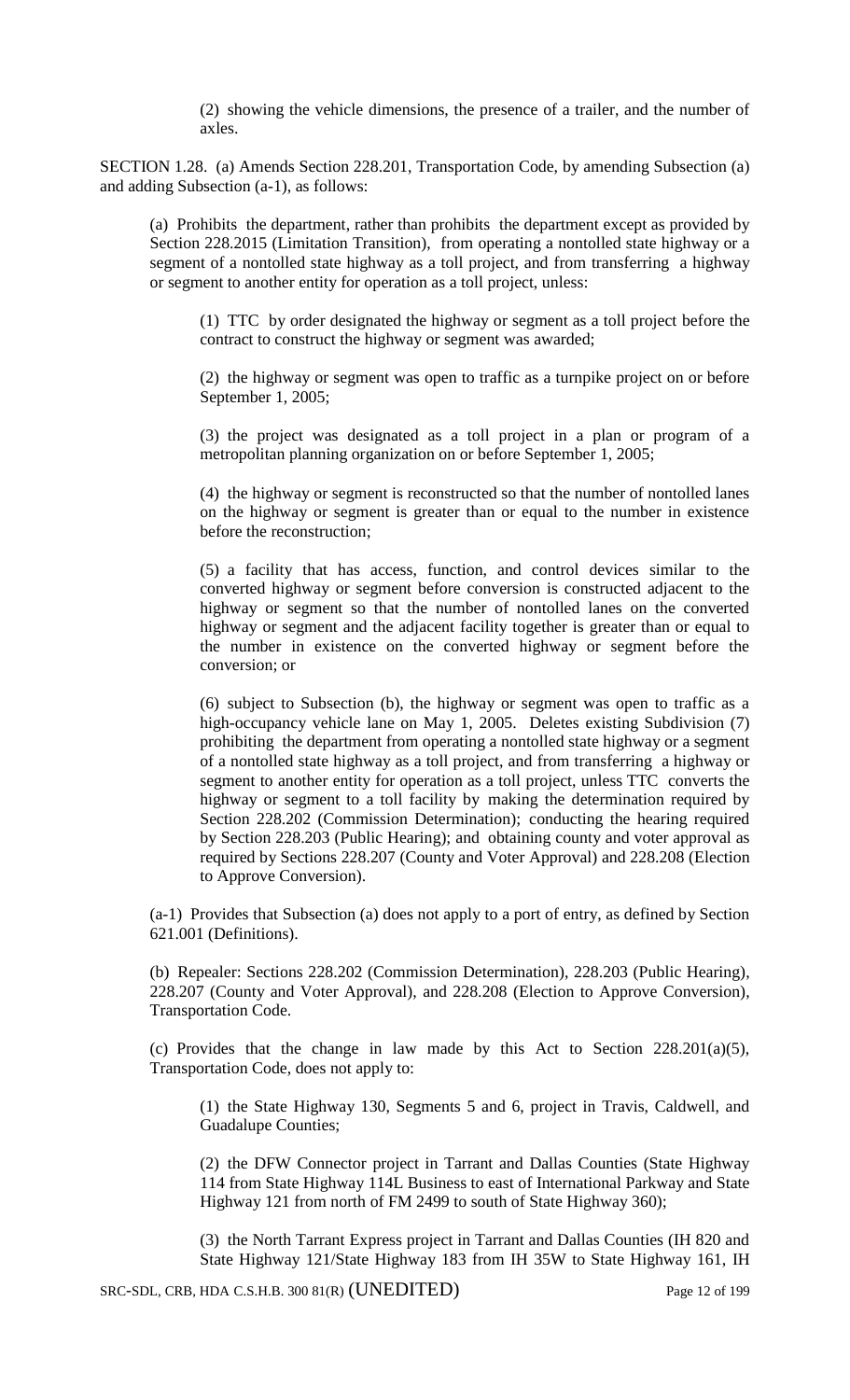820 east from State Highway 121/State Highway 183 to Randol Mill Road, and IH 35W from IH 30 to State Highway 170);

(4) the IH 635 managed lanes project in Dallas County (IH 635 from east of Luna Road to Greenville Avenue and IH 35E from south of the Loop 12/IH 35E split to south of Valwood Parkway).

(5) the U.S. Highway 290 project from east of U.S. Highway 183 to east of Farmto-Market Road 734 in Travis County.

(d) Provides that a project described by Subsection (c) of this section is governed by Subchapter E (Limitation on Toll Facility Determination; Conversion of Nontolled State Highway), Chapter 228, Transportation Code, as that subchapter existed immediately before the effective date of this Act, and that subchapter is continued in effect for that purpose.

SECTION 1.29. Amends Section 284.0701, Transportation Code, by amending Subsection (d) and adding Subsection (d-1), as follows:

(d) Provides that it is an exception to the application of Subsection (a) or (c) if the registered owner of the vehicle is a lessor of the vehicle and not later than the 30th day after the date the notice of nonpayment is mailed provides to the authority:

(1) a copy of the rental, lease, or other contract document covering the vehicle on the date of the nonpayment under Section 284.070, with the name and address of the lessee clearly legible; or

(2) electronic data, other than a photocopy or scan of a rental or lease contract, that contains the information required under Sections  $521.460(c)(1)$ , (2), and (3) covering the vehicle on the date of the nonpayment under Section 284.070.

(d-1) Authorizes the authority, if the lessor provides the required information within the period prescribed under Subsection (d), to send a notice of nonpayment to the lessee at the address provided under Subsection (d), rather than shown on the contract document, by first class mail before the 30th day after the date of receipt of the required information from the lessor.

SECTION 1.30. Amends Sections 284.0702(b) and (c), Transportation Code, as follows:

(b) Provides that in the prosecution of an offense under Section 284.0701(c), (d-1),. rather than (d), or (e):

(1) a computer record of the department of the registered owner of the vehicle is prima facie evidence of its contents and that the defendant was the registered owner of the vehicle when the underlying event of nonpayment under Section 284.070 occurred; and

(2) a copy of the rental, lease, or other contract document, or the electronic data provided to the authority under Section 284.0701(d), covering the vehicle on the date of the underlying event of nonpayment under Section 284.070 is prima facie evidence of its contents and that the defendant was the lessee of the vehicle when the underlying event of nonpayment under Section 284.070 occurred.

(c) Makes a conforming change.

SECTION 1.31. Amends Section 366.178, Transportation Code, by amending Subsections (f) and (i) and adding Subsection (i-1), as follows:

(f) Authorizes that the proof be by testimony of a peace officer or authority employee, video surveillance, or any other reasonable evidence, including a copy of the rental, lease, or other contract document or the electronic data provided to the authority under

SRC-SDL, CRB, HDA C.S.H.B. 300 81(R) (UNEDITED) Page 13 of 199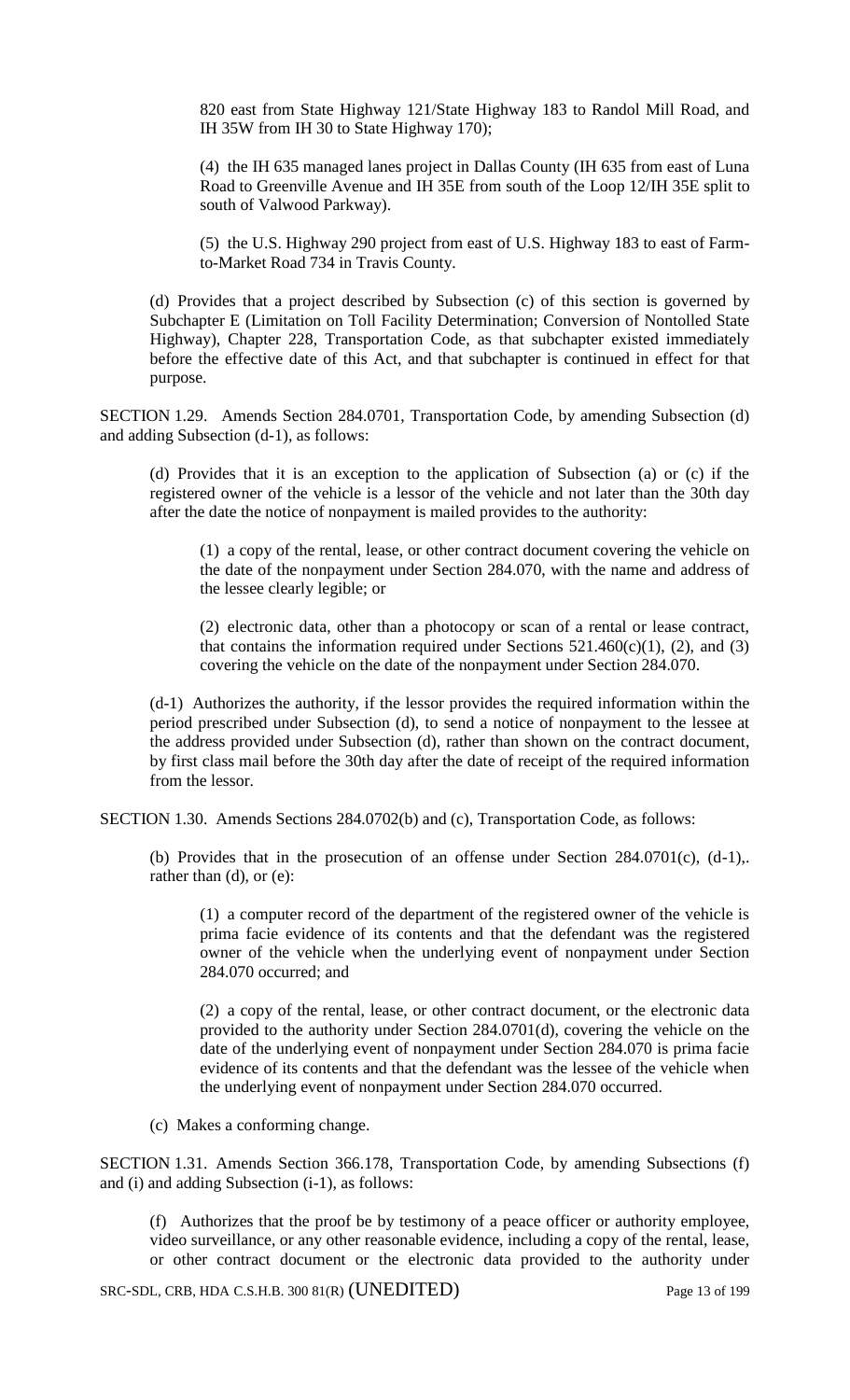Subsection (i) that shows the defendant was the lessee of the vehicle when the underlying event of nonpayment occurred.

(i) Provides that a registered owner who is the lessor of a vehicle for which a notice of nonpayment has been issued is not liable if, not later than the 30th day after the date the notice of nonpayment is mailed, the registered owner provides to the authority:

(1) a copy of the rental, lease, or other contract document, rather than lease agreement, covering the vehicle on the date of the nonpayment, with the name and address of the lessee clearly legible; or

(2) electronic data, other than a photocopy or scan of a rental or lease contract, that contains the information required under Sections  $521.460(c)(1)$ , (2), and (3) covering the vehicle on the date of the nonpayment under this section. Makes nonsubstantive changes.

(i-1) Provides that if the lessor timely provides the required information under Subsection (i), the lessee of the vehicle on the date of the violation is considered to be the owner of the vehicle for purposes of this section.

SECTION 1.32. Amends Section 370.177, Transportation Code, by amending Subsections (e), (g), and (i) and adding Subsection (e-1), as follows:

(e) Provides that it is an exception to the application of Subsection (b) or (d) that the registered owner of the vehicle is a lessor of the vehicle and not later than the 30th day after the date the notice of nonpayment is mailed provides to the authority:

(1) a copy of the rental, lease, or other contract document covering the vehicle on the date of the nonpayment under Subsection (a), with the name and address of the lessee clearly legible; or

(2) electronic data, other than a photocopy or scan of a rental or lease contract, that contains the information required under Sections  $521.460(c)(1)$ , (2), and (3) covering the vehicle on the date of the nonpayment under Subsection (a). Makes nonsubstantive changes.

(e-1) Authorizes the authority, if the lessor provides the required information within the period prescribed under Subsection (e), to send a notice of nonpayment to the lessee at the address provided under Subsection (e), rather than shown on the contract document, by first class mail before the 30th day after the date of receipt of the required information from the lessor.

(g) Provides that an offense under Subsection (d), (e-1), rather than (e), or (f) is a misdemeanor punishable by a fine not to exceed \$250.

(i) Authorizes that the proof be by testimony of a peace officer or authority employee, video surveillance, or any other reasonable evidence, including:

(1) evidence obtained by automated enforcement technology that the authority determines is necessary, including automated enforcement technology described by Sections  $228.058(a)$  and (b); or

(2) a copy of the rental, lease, or other contract document or the electronic data provided to the authority under Subsection (e) that shows the defendant was the lessee of the vehicle when the underlying event of nonpayment occurred.

SECTION 1.33. Amends Subchapter A, Chapter 621, Transportation Code, by adding Section 621.008, as follows: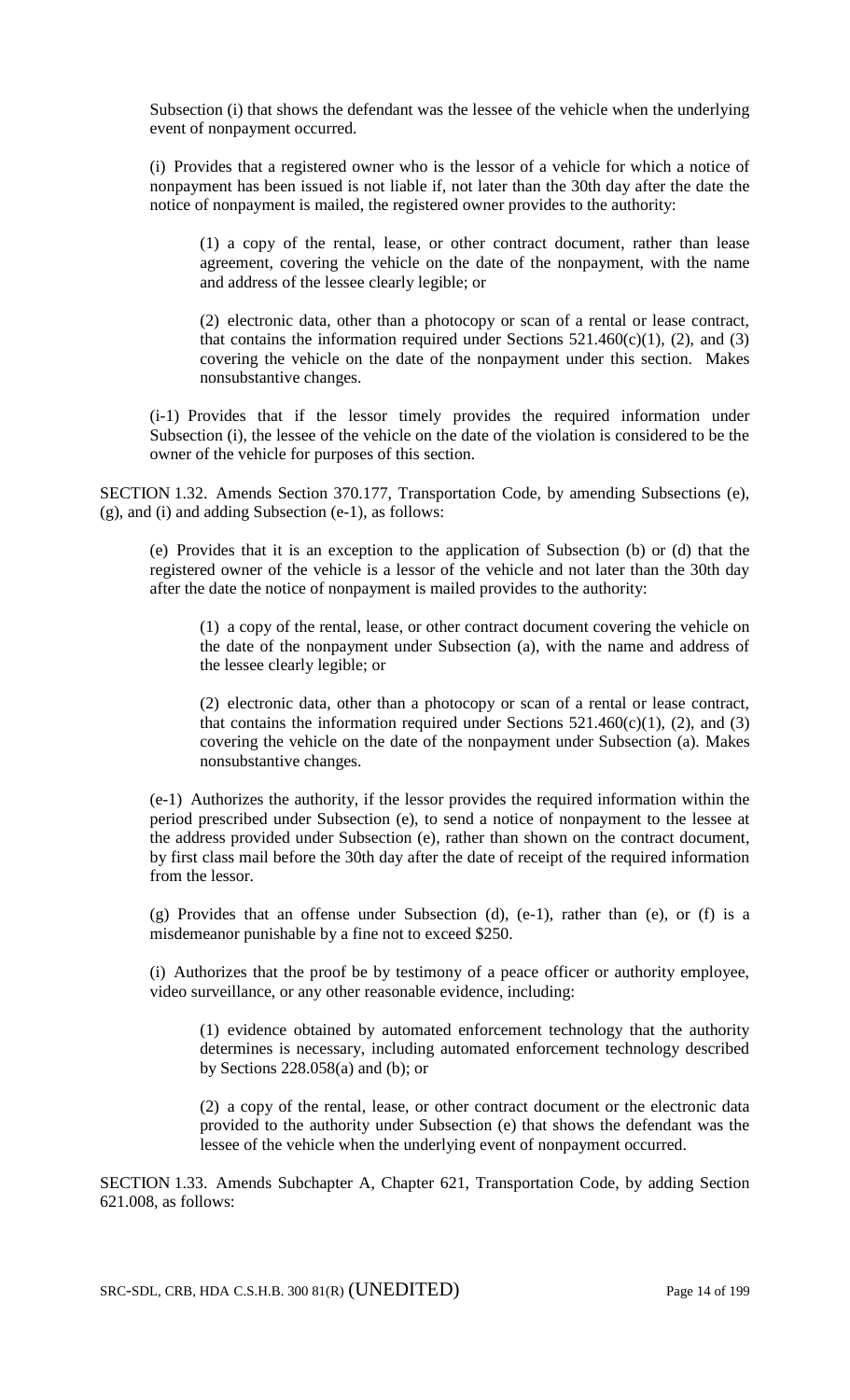Sec. 621.008. STUDY REGARDING OVERSIZE AND OVERWEIGHT VEHICLES. (a) Requires the department to conduct a study to determine improvements to the regulation of oversize and overweight vehicles.

(b) Requires the department, in conducting the study, to consider prohibiting overweight vehicles or vehicle combinations from traveling on state highways if the vehicle or combination will cause damage to a road or bridge, based on the weight or load specifications to which the road or bridge was built; requiring each applicant for a permit under Chapter 623 to pay a graduated highway maintenance fee based on weight and the amount of damage done by the permitted vehicle or vehicle combination to roads and bridges; requiring each fee collected for an overweight or oversize vehicle permit to be deposited in the state highway fund; and eliminating all exemptions for overweight vehicles.

(c) Requires the department, not later than September 1, 2010, to report the results of the study conducted under this section to the governor, the lieutenant governor, the speaker of the house of representatives, and the appropriate oversight committee of each house of the legislature.

(d) Provides that this section expires September 1, 2011.

SECTION 1.34. Repealer: Section 201.0545 (Recommendations to Legislature), Transportation Code.

SECTION 1.35. Amends Section 545.353, Transportation Code, by adding Subsection (h-2), as follows:

(h-2) Authorizes TTC, notwithstanding Section 545.352(b) (relating to a special hazard existing that requires a slower speed), to establish a speed limit of 85 miles per hour on a part of the state highway system if as a result of an engineering and traffic investigation TTC determines that 85 miles per hour is a reasonable and safe speed for that part of the highway system, and that part of the highway system is designed for travel at a speed of 85 miles per hour or more.

SECTION 1.36. (a) Provides that the terms of the members of TTC serving on January 31, 2010, expire February 1, 2011.

(b) Requires the governor, not later than January 31, 2011, to appoint the members of TTC in accordance with Section 201.051(a), Transportation Code, as amended by this article, to serve terms beginning February 1, 2011.

ARTICLE 2. TRANSPORTATION PLANNING AND PROJECT DEVELOPMENT PROCESS

SECTION 2.01. Amends Section 201.001(a), Transportation Code, by adding Subdivision (4) to define "metropolitan planning organization."

SECTION 2.02. Amends Section 201.601, Transportation Code, as follows:

Sec. 201.601. STATEWIDE TRANSPORTATION PLAN. (a) Requires the department to develop a statewide transportation plan (statewide plan) covering a period of not less than 25 years that contains all modes of transportation, including highways and turnpikes, aviation, mass transportation, railroads and high-speed railroads, and water traffic.

(a-1) Requires that the statewide plan:

(1) contain specific, long-term transportation goals for the state and measurable targets for each goal;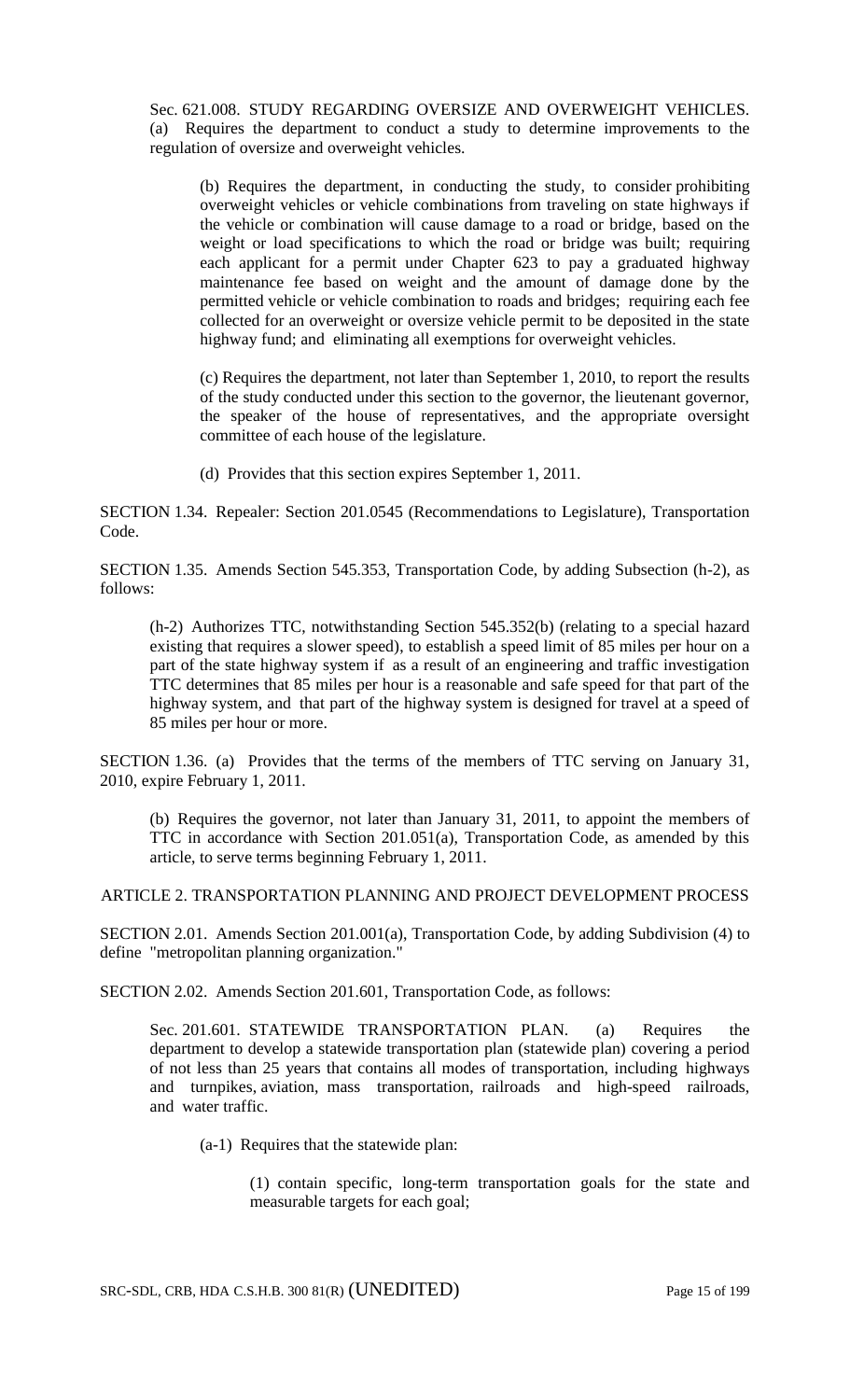(2) identify priority corridors, projects, or areas of the state that are of particular concern to the department in meeting the goals established under Subdivision (1); and

(3) contain a participation plan for obtaining input on the goals and priorities identified under this subsection from other state agencies, political subdivisions, planning organizations as defined in Section 201.981(2), and members of the general public.

(b) Requires the department and one or more of the entities listed in Subsection  $(a-1)(3)$ , rather than such an agency or political subdivision, as appropriate, to enter into a memorandum of understanding relating to the planning of transportation services. Deletes existing text requiring the department, in developing the statewide plan, to seek opinions and assistance from other state agencies and political subdivisions that have responsibility for the modes of transportation listed by Subsection (a).

(c) Makes no changes to this subsection.

(d) Provides that federal law controls and authorizes TTC to take any action that is necessary in its reasonable judgment to comply with any federal law to enable this state to receive federal aid funds if there is a conflict between obligations and requirements imposed in federal law governing the transportation planning, project development, and programming process for the department and planning organizations as defined in Section 201.981(2), and those imposed in this title.

(e) Requires the department to update the plan every five years or more frequently as necessary. Deletes existing text requiring that the statewide plan include a component, published annually, that describes the evaluation of transportation improvements based on performance measures, such as indices measuring delay reductions or travel time improvement and requiring the department consider the performance measures in selecting transportation improvements.

SECTION 2.03. Amends Subchapter H, Chapter 201, Transportation Code, by adding Sections 201.6012, 201.6015, 201.621, 201.622, and 201.623, as follows:

Sec. 201.6012. INTEGRATION OF PLANS AND POLICY EFFORTS. Requires the department, in developing each of its transportation plans and policy efforts, to clearly reference the 25-year statewide plan developed under Section 201.601 and specify how the plan or policy effort supports or otherwise relates to the specific goals contained in that plan.

Sec. 201.6015. DELEGATION OF DUTIES OR POWERS TO METROPOLITAN PLANNING ORGANIZATION. Authorizes a metropolitan planning organization to agree to accept additional responsibilities delegated by TTC concerning transportation planning and project selection.

Sec. 201.621. METROPOLITAN TRANSPORTATION PLAN. (a) Requires a metropolitan planning organization to prepare and periodically update a long-range transportation plan for its service area as required by federal law.

(b) Requires that the first 10 years of the long-range plan be identical to the plan developed under Section 201.983.

(c) Requires a metropolitan planning organization, before approving a long-range transportation plan, to provide to residents in its boundaries, affected public agencies, and other interested parties a reasonable opportunity to comment on the long-range transportation plan.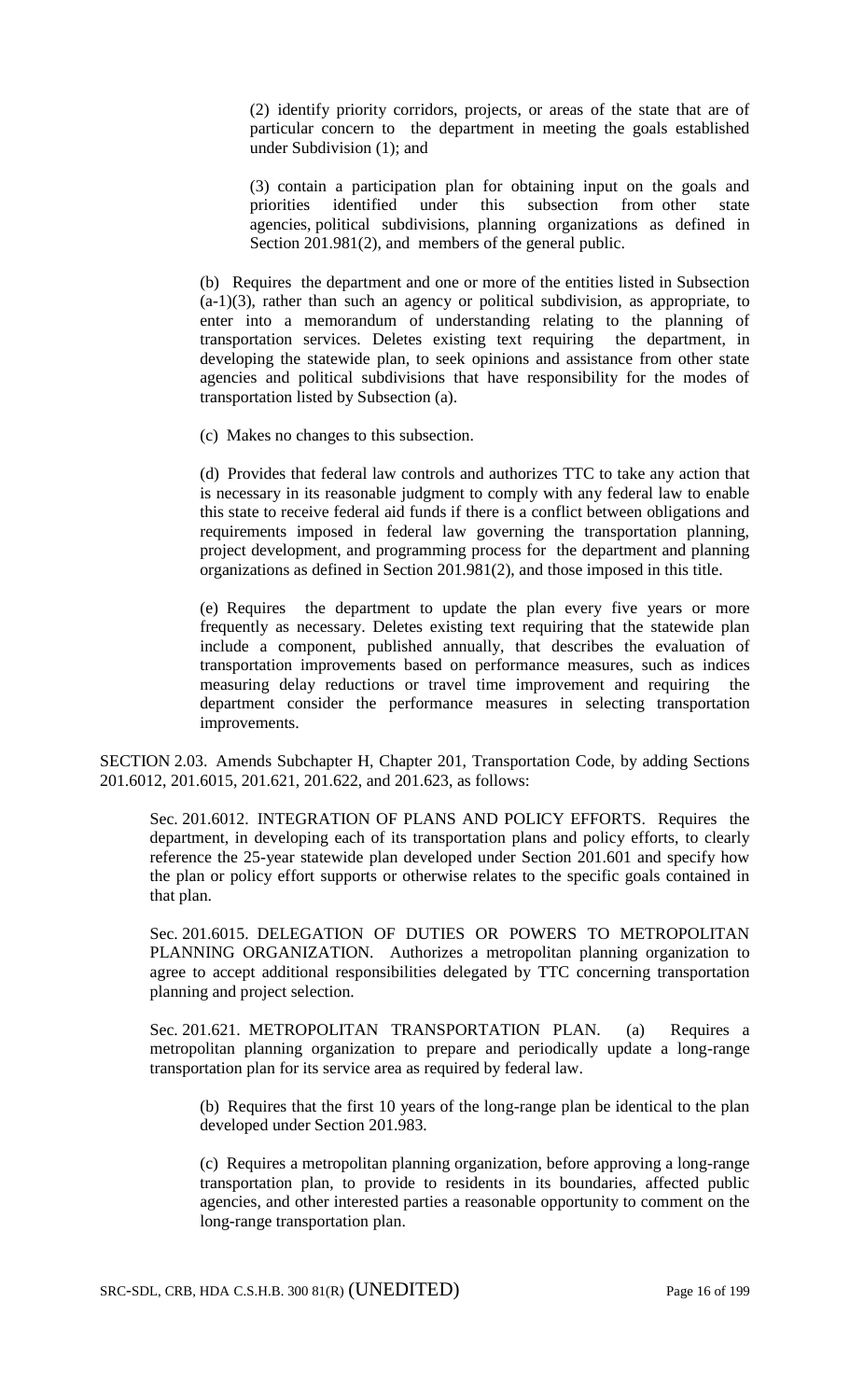(d) Requires a metropolitan planning organization to make each of its long-range transportation plans readily available for public review and to deliver each plan to TTC at the times and in the manner and format established by TTC. Requires that the format of the plan be in plain English and easily reviewable and understandable. Requires the metropolitan planning organization to update the plan every year or more frequently as necessary.

Sec. 201.622. COOPERATION WITH METROPOLITAN PLANNING ORGANIZATIONS TO DEVELOP LONG-TERM PLANNING ASSUMPTIONS. Requires the department and metropolitan planning organizations to cooperate to develop mutually acceptable assumptions for the purposes of long-range federal and state funding forecasts that are consistent with the criteria established by TTC under Section 201.987 and use those criteria to guide long-range planning.

Sec. 201.623. RECOMMENDATIONS FROM RURAL PLANNING ORGANIZATION. Authorizes a rural planning organization to make recommendations to TTC concerning the selection of transportation projects, systems, or programs to be undertaken in the boundaries of the rural planning organization.

SECTION 2.04. Amends Section 201.617(a), Transportation Code, as transferred by Chapter 281 (H.B. 2702), Acts of the 79th Legislature, Regular Session, 2005, as follows:

(a) Authorizes the department, if authorized by an applicable regulatory authority, to mitigate an adverse environmental impact that is a direct result of the construction, improvement, or maintenance of a state highway or the construction, improvement, or maintenance of a facility used in connection with the construction, maintenance, or operation of a state highway improvement project, to:

(1) pay a fee to an appropriate public agency or private entity in lieu of acquiring or agreeing to manage property;

(2) transfer any interest in real property to an appropriate public agency or private entity, as authorized by the regulatory authority that requires the mitigation, with or without monetary consideration if the property is used or is proposed to be used for mitigation purposes; or

(3) contract with any public or private entity for the management of property owned by the department and used for mitigation purposes.

SECTION 2.05. Amends Subchapter I, Chapter 201, Transportation Code, by adding Sections 201.711 and 201.712, as follows:

Sec. 201.711. ELIGIBILITY FOR STATE ALLOCATION OF FUNDING; BOARD MEMBERSHIP. (a) Requires that not more than 50 percent of the voting members of the policy board of a metropolitan planning organization be elected officials who are elected in the boundaries of the metropolitan planning organization, to be eligible to receive funds from this state for transportation projects under Section 201.988.

(b) Authorizes a metropolitan planning organization that is not eligible under Subsection (a) to redesignate the board in compliance with the redesignation procedures in 23 U.S.C. Section 134 to become eligible to receive an allocation of funds under Section 201.988.

(c) Defines "elected official."

Sec. 201.712. FUNDS FOR RURAL PLANNING ORGANIZATION. Authorizes the department to use money in the state highway fund to fund the operations of a rural planning organization.

SECTION 2.06. (a) Amends Subchapter J, Chapter 201, Transportation Code, by adding Sections 201.8005, 201.807, 201.808, 201.809, 201.810, and 201.811, as follows:

SRC-SDL, CRB, HDA C.S.H.B. 300 81(R) (UNEDITED) Page 17 of 199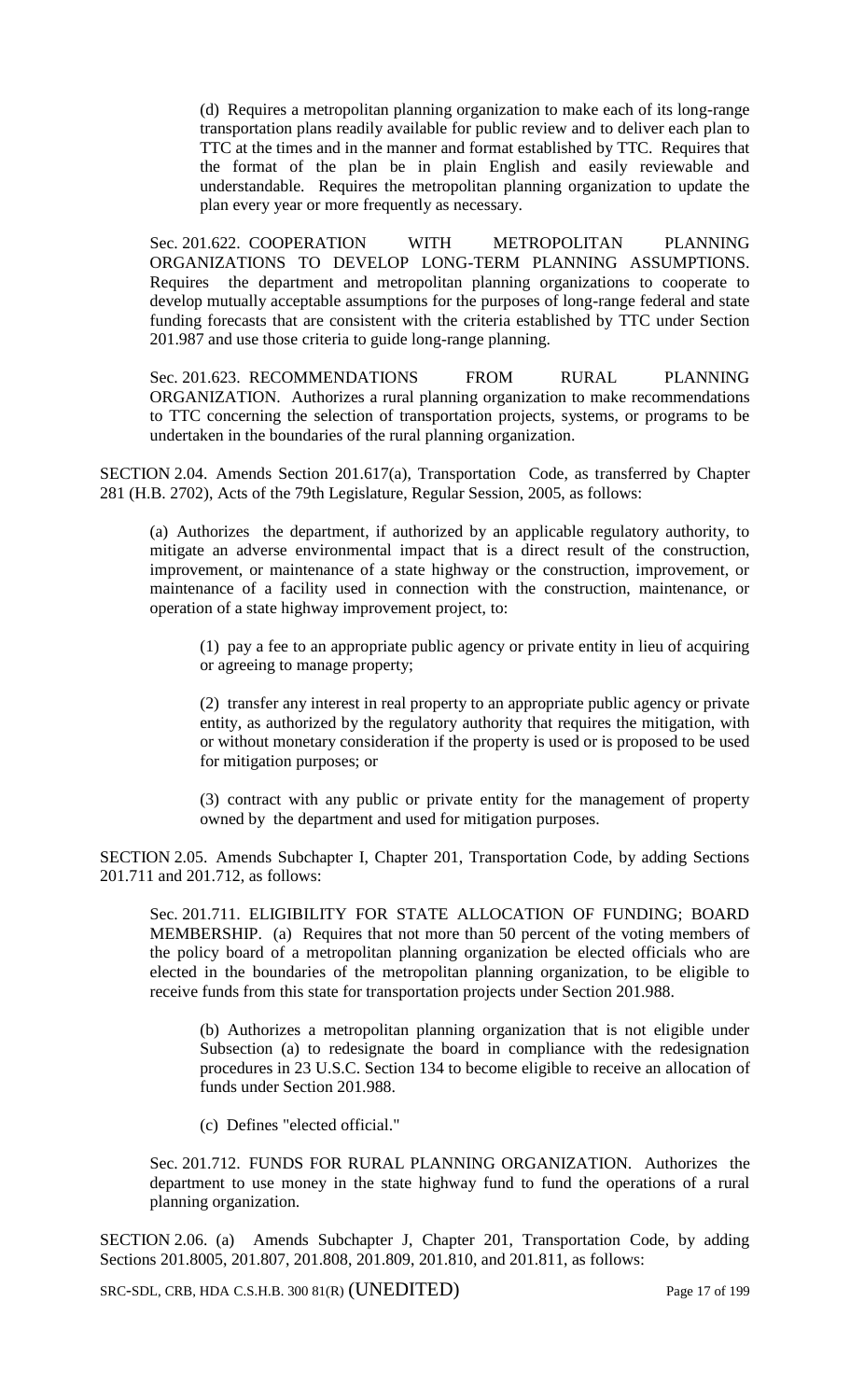Sec. 201.8005. DEFINITION. Defines "transportation project."

Sec. 201.807. PROJECT INFORMATION REPORTING SYSTEM. (a) Requires the department to establish a project information reporting system that makes available in a central location on the department's Internet website information regarding all of the department's transportation projects contained in the project development program required by Section 201.982 or under construction. Requires that the information be easily accessible, understandable, and searchable. Requires that the project information reporting system contain:

> (1) information about each of the department's transportation projects included in the project development program, including the status of the project; each source of funding for the project; benchmarks for evaluating the progress of the project; timelines for completing the project; a list of the department employees responsible for the project, including information as to how each person on that list may be contacted; and the results of the annual review required by Subsection (d);

> (2) a representational color-coded map showing the location of the transportation projects and containing the information described by Subdivision  $(1)$ ;

> (3) each construction work zone for a transportation project under construction that has a total construction timeline that exceeds six months or the cost of which exceeds \$5 million, including information about the number of lanes that will remain open during the project's construction phase, the location and duration of each lane closure, and the expected traffic delay resulting from each lane closure;

> (4) road maintenance transportation projects that are planned or under construction, including the condition of each road before the road maintenance transportation project; and

> (5) each fund source for the department's funds and all expenditures made by the department, for each of the department's transportation projects, reported by the department district, program funding category as required by Section 201.982(b)(2), and type of revenue, including revenue from a comprehensive development agreement or a toll project.

(b) Requires the department, in developing the project information reporting system, to collaborate with T-LOC, local transportation entities as defined by Section 201.981, and members of the general public.

(c) Requires the department to make the statistical information provided under this section available on the department's Internet website in more than one downloadable electronic format.

(d) Requires the department, as a component of the project information reporting system required by this section, to conduct an annual review of the benchmarks and timelines of each transportation project included in the department's project development program, to determine the completion rates of the projects and whether the projects were completed on time.

(e) Requires the department to update the information contained in the project information reporting system at least quarterly and the representational map at least annually.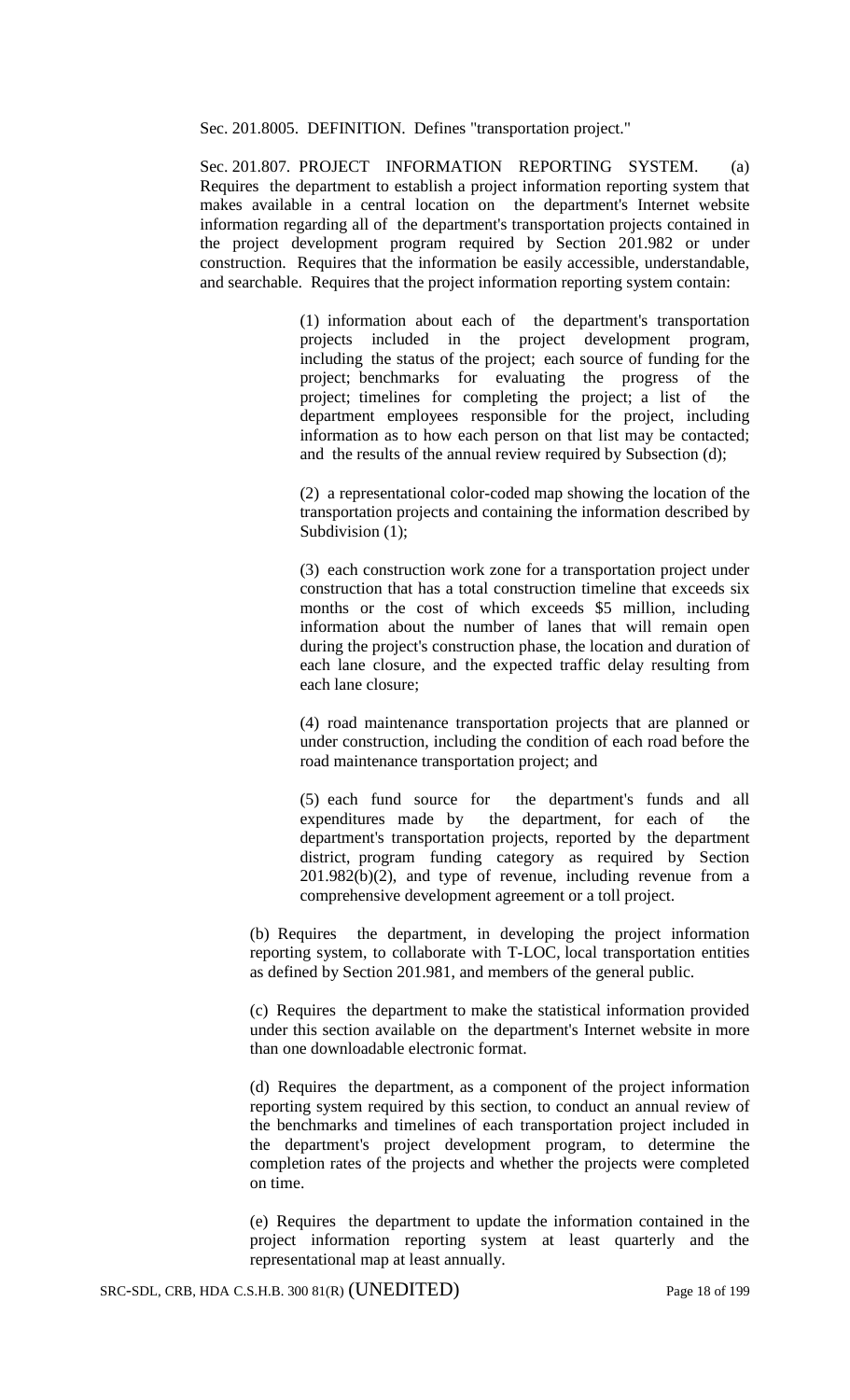Sec. 201.808. TRANSPORTATION PROJECT AND PERFORMANCE REPORTS. (a) Requires the department to develop a process to identify and distinguish between the transportation projects that are required to maintain the state infrastructure and the transportation projects that would improve the state infrastructure in a manner consistent with the statewide transportation plan required by Section 201.601.

(b) Requires the department to establish a transportation project and performance reporting system that makes available in a central location on the department's Internet website easily accessible and searchable information regarding the priority classifications established under Section 201.986 and the assignment of the identified transportation projects in the classifications.

(c) Requires the department to include in the transportation project and performance reporting system:

(1) a list of the most significant transportation problems in each the department district as described by the statewide transportation plan developed under Section 201.601, including the component required by Section 201.601(c);

(2) reports prepared by the department or an institution of higher education that evaluate the effectiveness of the department's expenditures on transportation projects to achieve the transportation goals;

(3) information about the condition of the pavement for each segment of the state highway system, including the international roughness index issued by the United States Department of Transportation Federal Highway Administration and the percentage of pavement that the department determines to be in good or better condition;

(4) the condition of bridges, including information about the number of on-system and off-system bridges that are structurally deficient or functionally obsolete and the percentage of bridges that the department determines to be in good or better condition;

(5) information about traffic congestion and traffic delays, including the locations of the worst metropolitan traffic delays, the variable travel time for major freeways and highways in the metropolitan areas of this state, and the effect of traffic congestion on motor vehicle travel and motor carriers; and

(6) information about the number of traffic accidents, injuries, and fatalities, including the geographic locations in each the department district for the highest number of traffic accidents, injuries, or fatalities.

(d) Requires the department to provide the information made available under Subsection (c) in a format that allows a person to conduct electronic searches for information about a specific county, a highway under the jurisdiction of the department, or a type of road.

(e) Requires each the department district to enter information into the transportation project and performance reporting system, including information about each district transportation project and the priority classification to which the project has been assigned according to Section 201.986.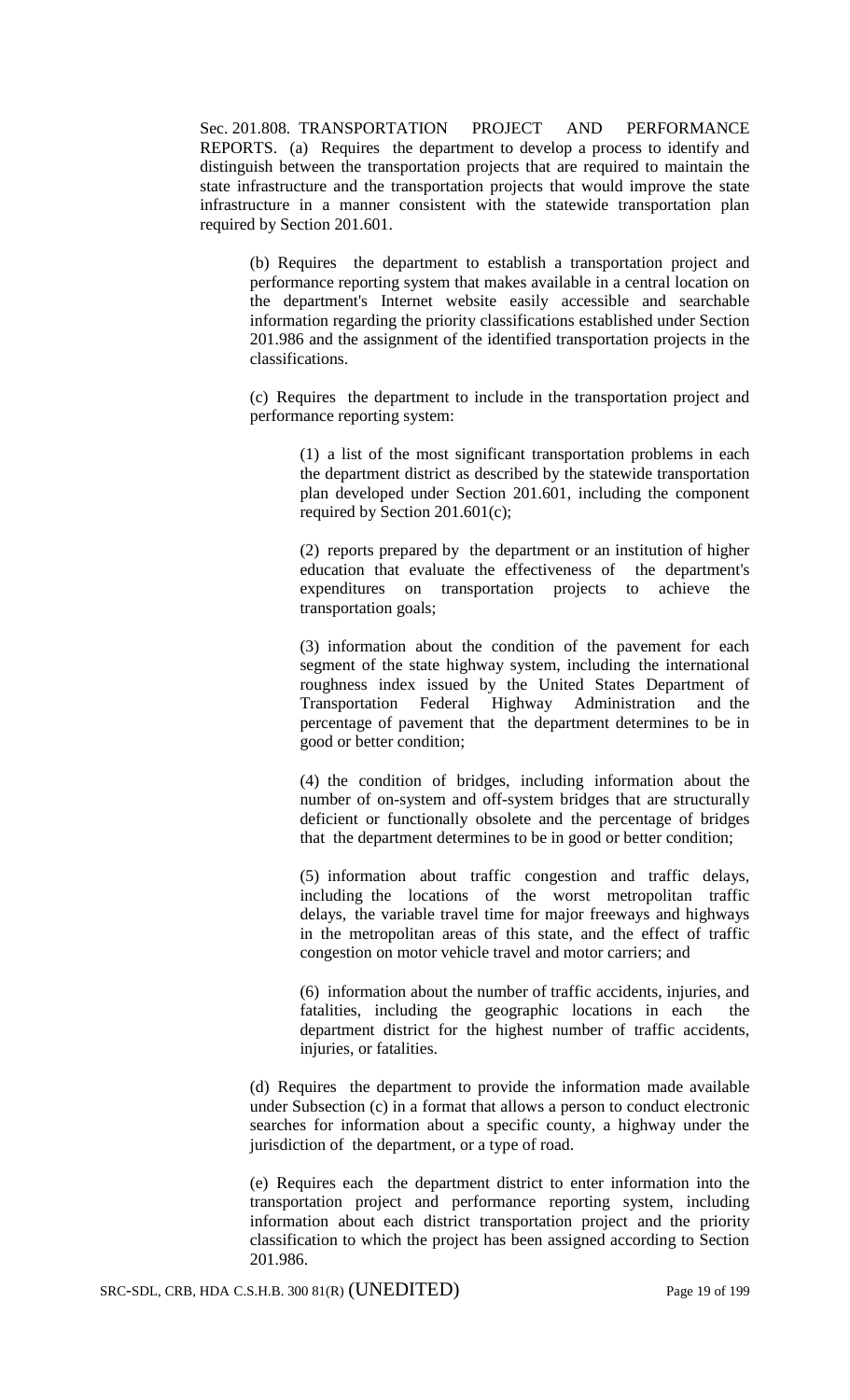(f) Requires that the transportation project and performance reporting system allow a person to compare information produced by that system to information produced by the project information reporting system under Section 201.807.

(g) Requires the department to make available in a central location on the department's Internet website information regarding each fund source for the department's funds and all expenditures made by the department, reported by department district; program funding category; and type of revenue, including revenue from a comprehensive development agreement or a toll project.

Sec. 201.809. STATEWIDE TRANSPORTATION REPORT. (a) Requires the department annually to evaluate and publish a report about the status of each transportation goal for this state. Requires that the report include information about the progress of each long-term transportation goal that is identified by the statewide plan; the status of each project identified as a major project under Section 201.985; a summary of the number of statewide project implementation benchmarks that have been completed; and information about the accuracy of previous the department financial forecasts.

(b) Requires the department to disaggregate the project information in the report by the department district.

(c) Requires the department to make available a copy of the reports for the department districts in a legislative district to each member of the legislature, and at the request of a member, requires a senior management employee to meet with the member to explain the report.

(d) Requires the department to provide a copy of each district report to the political subdivisions located in the department district that is the subject of the report, including a municipality, a county, and a local transportation entity as defined by Section 201.981.

(e) Requires the department to provide a copy of the complete report to the lieutenant governor, the speaker of the house of representatives, and the chair of the standing committee of each house of the legislature with primary jurisdiction over transportation issues.

Sec. 201.810. SEPARATE SUBACCOUNT REPORTING. (a) Requires the department to develop an account information reporting system that makes available on the department's Internet website for viewing and downloading by interested persons the tracking of each separate subaccount in the state highway fund required by law, including Chapter 228. Requires that the account information include the source and amount of the deposited funds and the date of deposit; identification by location and highway designation of the projects or systems to which the funds are allocated; and the amount, general type or purpose, and date of expenditures from the account.

(b) Requires the department to update the account information reporting system at least quarterly.

Sec. 201.811. DEPARTMENT INFORMATION CONSOLIDATION. (a) Authorizes the department, to the extent practicable and to avoid duplication of reporting requirements, to combine the reports required under this subchapter with reports required under other provisions of this code.

(b) Requires the department to develop a central location on the department's Internet website that provides easily accessible and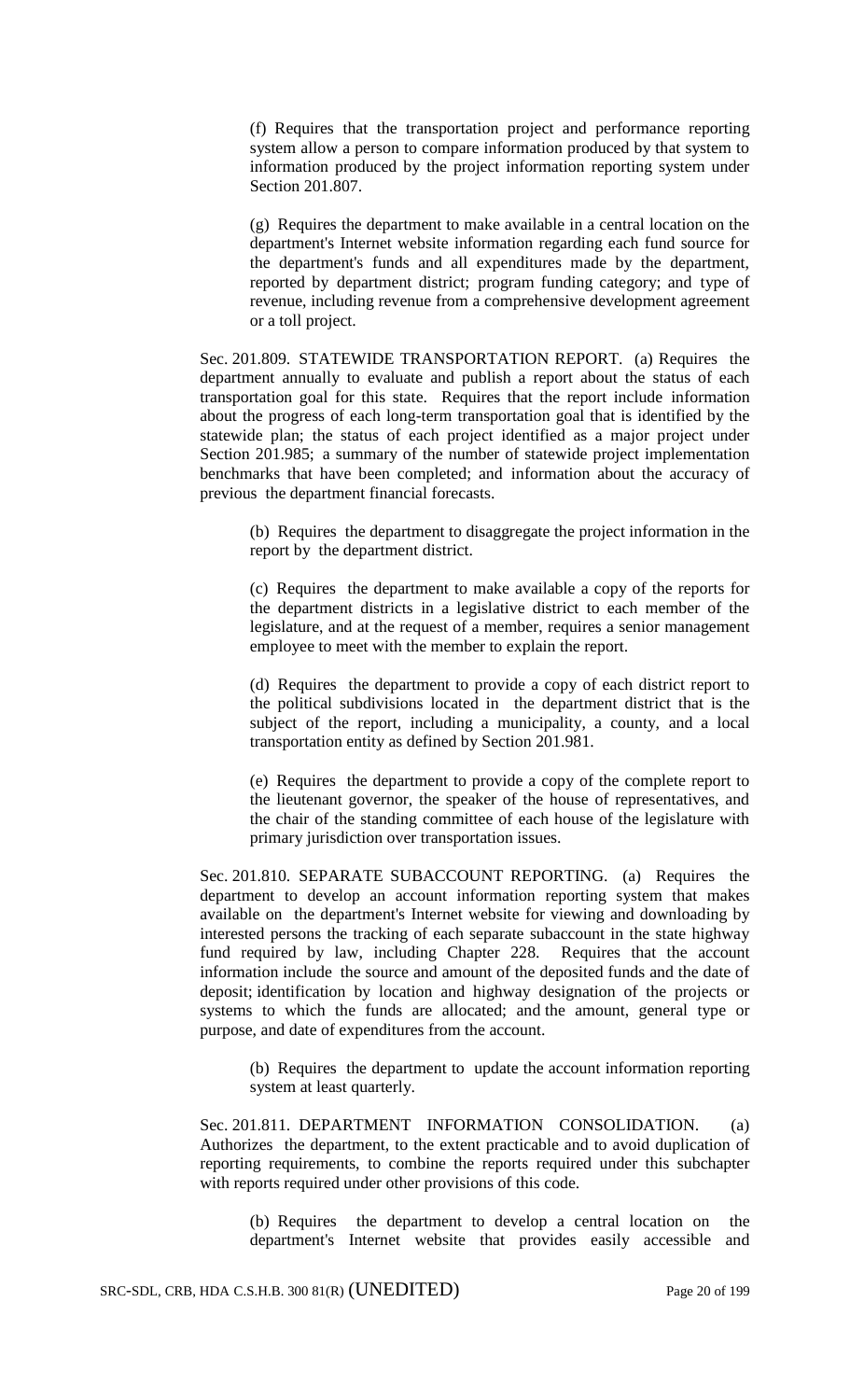searchable information to the public contained in the reports required under this subchapter and other provisions of this code.

(b) Requires the department, not later than September 1, 2009, to establish the central location on the department's Internet website required by Sections 201.807 and 201.808, Transportation Code, as added by this section.

SECTION 2.07. Amends Chapter 201, Transportation Code, by adding Subchapter P, as follows:

#### SUBCHAPTER P. PROJECT DEVELOPMENT PROGRAM

Sec. 201.981. DEFINITIONS. Defines "local transportation entity," "planning organization," and "transportation project."

Sec. 201.982. PROJECT DEVELOPMENT PROGRAM. (a) Requires the department to develop a project development program that covers a period of 10 years to guide the development of and authorize construction of transportation projects. Requires that the program estimate funding levels for each year and list all projects and programs that the department intends to develop or begin construction of during the program period.

(b) Requires TTC by rule to specify the criteria for selecting projects to be included in the program as provided in Section 201.987; define program funding categories, including categories for safety, bridge, maintenance, and mobility; and define each phase of a major transportation project, including the planning, design, and construction phases.

(c) Requires the department to publish the entire project development program and summary documents highlighting project benchmarks, priorities, and forecasts in appropriate media and on the department's Internet website.

(d) Requires TTC, in developing the rules required by this section, to cooperate with local transportation entities.

Sec. 201.9825. ANNUAL UPDATE TO PROJECT DEVELOPMENT PROGRAM. (a) Requires the department to annually update the project development program.

(b) Requires that the annual update include the annual funding forecast required by Section 201.984, the list of major transportation projects required by Section 201.985(b), and the projects included in each program priority classification established by Section 201.986.

(c) Requires the department to collaborate with local transportation entities to develop the annual update to the project development program.

Sec. 201.983. PLANNING ORGANIZATION 10-YEAR PLAN. (a) Requires each planning organization to develop a 10-year transportation plan that is consistent with the criteria and definitions adopted by TTC under Section 201.982.

(b) Requires that the first four years of the plan be developed so as to comply with the transportation improvement plan requirements of federal law.

(c) Requires the department, in developing the statewide transportation improvement plan in accordance with federal law, to compile the metropolitan planning organizations' project selections and collaborate with the rural planning organizations.

(d) Requires the department to develop the statewide transportation improvement plan in accordance with federal law.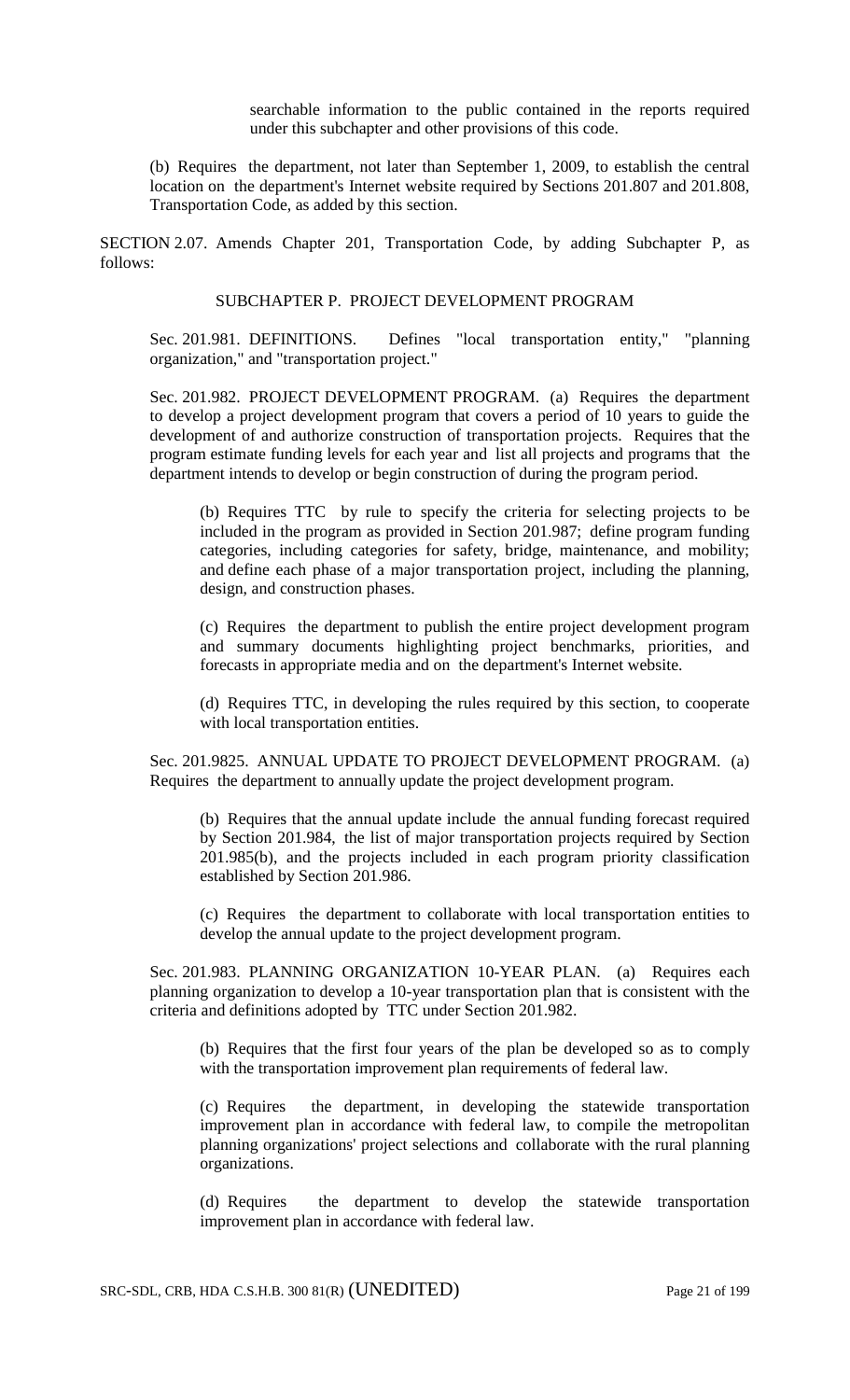Sec. 201.9835. PROJECT PRIORITIZATION BY PLANNING ORGANIZATIONS. (a) Requires each metropolitan planning organization to, for the area in its boundaries, develop a prioritized list of transportation projects that is consistent with the criteria established by TTC under Section 201.987. Provides that projects that are not considered by the department and the metropolitan planning organization to be of an appropriate scale for individual identification in a given program year may be grouped by function, geographic area, or work type.

(b) Requires the department, with input from a rural planning organization, to develop a prioritized list of transportation projects for the area in that rural planning organization's boundaries and submit the projects to TTC for final approval.

(c) Requires the applicable the department district, for an area not located in the boundaries of a planning organization, to develop a prioritized list of transportation projects with input from municipal and county officials and officials of local transportation entities, and submit the transportation projects to TTC for final approval.

Sec. 201.984. ANNUAL FUNDING AND CASH FLOW FORECASTS. (a) Requires the department annually to develop and publish a forecast of all funds the department expects to receive, including funds from this state and the federal government, and use that forecast to guide planning for the project development program.

(b) Requires the department to collaborate with local transportation entities to develop scenarios for the forecast required by Subsection (a) based on mutually acceptable funding assumptions.

(c) Requires the department, not later than August 31 of each odd-numbered year, to prepare and publish a cash flow forecast for the 10-year period that begins on September 1 of that odd-numbered year.

(d) Requires the department to update the forecast more frequently as needed if significant changes in the department's funding occur.

Sec. 201.985. DESIGNATION AND INFORMATION ON CONSTRUCTION OF MAJOR TRANSPORTATION PROJECTS. (a) Requires TTC by rule to establish criteria for designating a project as a major transportation project; develop benchmarks for evaluating the progress of a major transportation project and timelines for implementation and construction of a major transportation project; and determine which critical benchmarks must be met before a major transportation project may enter the implementation phase of the project development program.

(b) Requires the department to annually update the list of projects that are designated as major transportation projects.

(c) Requires TTC, in adopting rules required by this section, to collaborate with local transportation entities.

Sec. 201.986. PROGRAM PRIORITY CLASSIFICATIONS. (a) Requires TTC by rule to establish classifications in the project development program to designate the priority of each project included in the program and to assign each project a classification. Requires that the classifications include high, medium, and low priority levels.

(b) Requires the department to collaborate with local transportation entities when assigning each project included in the project development program to a classification established under Subsection (a).

(c) Requires that priority be given, in the selection of projects for implementation, to projects with the highest classification within each applicable program funding category described by Section 201.982(b)(2).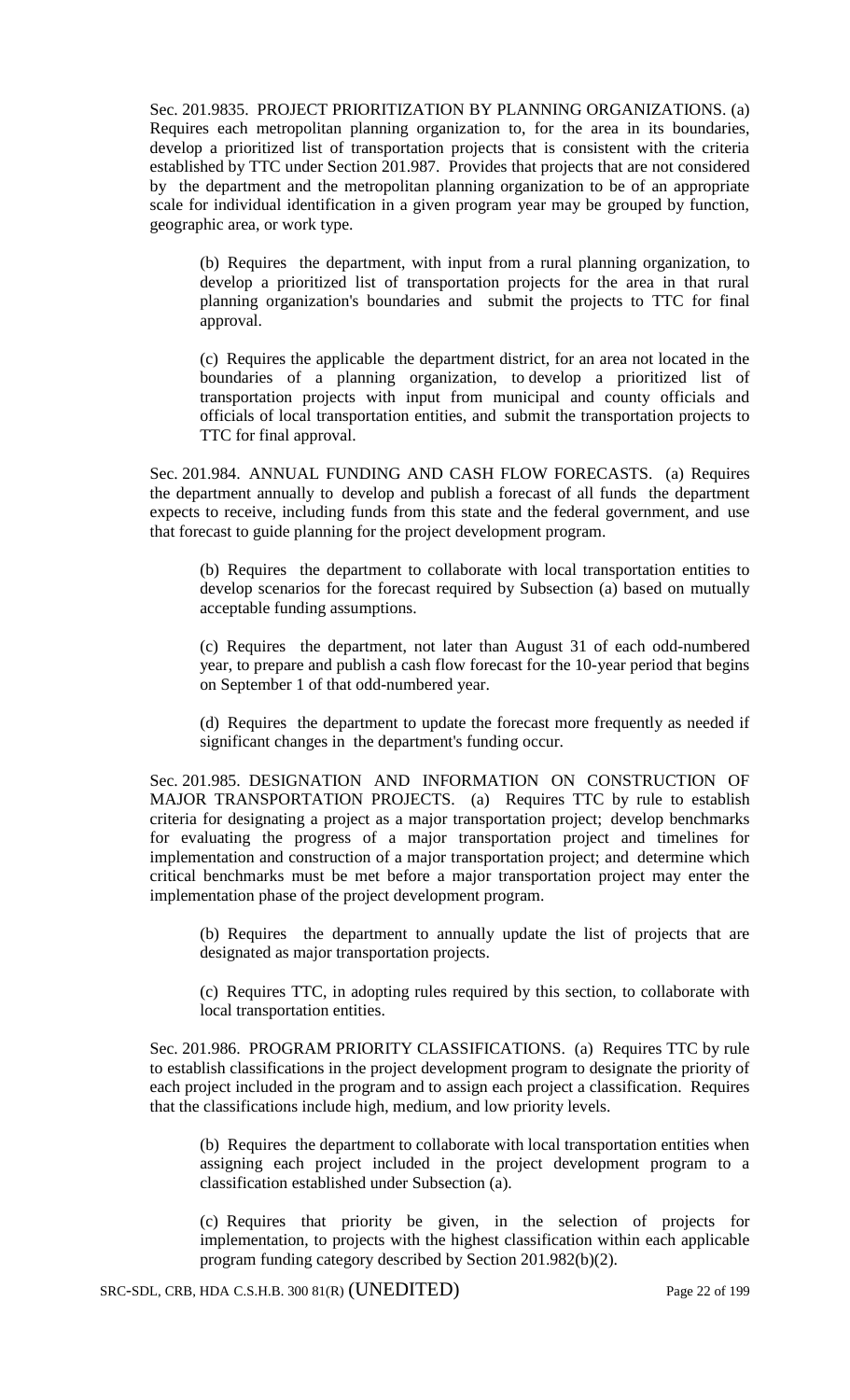Sec. 201.987. PROJECT SELECTION. (a) Requires TTC by rule to establish criteria for selection by the department and each planning organization of projects to be included in the statewide plan. Requires that the criteria be based on TTC's transportation goals for the state and measurable targets for each goal.

(b) Requires the department to collaborate with planning organizations in the development of the criteria for selection of projects.

(c) Requires TTC to determine and approve the final selection of projects to be included in the statewide plan.

(d) Requires TTC to consider the prioritized list of transportation projects developed by metropolitan planning organizations operating in areas that are a transportation management area, as defined by 23 U.S.C. Section 134(k), for projects funded as congestion mitigation and air quality improvement projects, and metropolitan mobility or rehabilitation projects, unless TTC determines that a particular project's inclusion on or omission from the project list conflicts with or is inconsistent with federal law or a rule adopted under Subsection (a).

Sec. 201.988. FUNDING ALLOCATION. (a) Requires TTC by rule to establish formulas for allocating funds in each category described by Section 201.982(b)(2).

(b) Requires TTC to update the formulas established under this section every five years or more frequently as necessary.

Sec. 201.9882. LIMITATION ON COMMISSION ALLOCATION OF FUNDS. (a) Prohibits TTC or the department from requiring that a toll project be included in a regional mobility plan as a condition for the allocation of funds for the construction of projects in the region.

(b) Prohibits TTC or the department from:

(1) revising the formula as provided in the department's project development program, or its successor document, in a manner that results in a decrease of a the department district's allocation because of the failure of a region to include toll projects in a regional mobility plan, or participation by a political subdivision in the funding of a transportation project in the region, including the use of money collected in a transportation reinvestment zone under Sections 222.106 and 222.107; or

(2) taking any other action that would reduce funding allocated to a the department district because of the failure of a region to include toll projects in a regional mobility plan.

Sec. 201.9884. FUND DISTRIBUTION. (a) Requires the department to allocate funds to the department districts based on the formulas adopted under Section 201.988.

(b) Prohibits the department, in distributing funds to the department districts, from exceeding the cash flow forecast prepared and published under Section 201.984(c).

Sec. 201.989. DEPARTMENT FOUR-YEAR BUSINESS WORK PLAN. (a) Requires each the department district to develop a consistently formatted work plan for the following four years that is based on the project development program and contains all projects and project categories that the district plans to implement during that period.

(b) Requires that the work plan contain for each project and project category a project schedule with funding for each phase of development, a right-of-way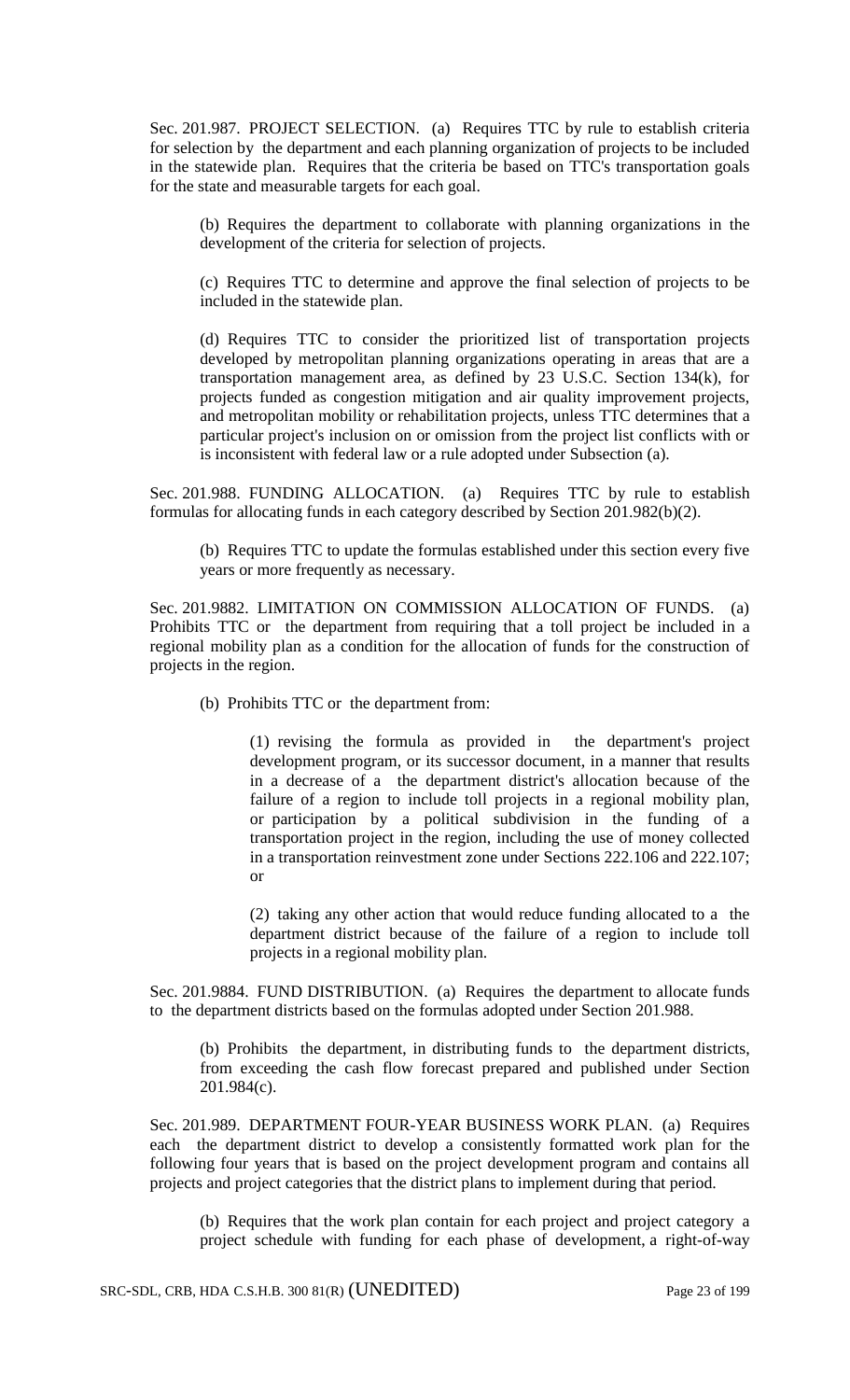acquisition plan, a letting plan, and a summary of the progress on the project and project category.

(c) Requires the department to use the work plan to monitor the performance of the district and evaluate the performance of district employees.

(d) Requires the department to consolidate the districts' work plans into a statewide work plan and publish it in appropriate media and on the department's Internet website.

Sec. 201.9892. PERFORMANCE MEASURES FOR WORK PLAN. (a) Requires the department to develop a set of performance measures for the plan under Section 201.989 intended to measure certain aspects of the program.

(b) Requires that the performance measures adopted under Subsection (a), at a minimum, include:

(1) the percentage of projects for which environmental clearance is obtained on or before the planned implementation timelines;

(2) the percentage of projects for which right-of-way acquisition is completed on or before the planned implementation timelines;

(3) the total amount spent for right-of-way as a percentage of the original estimated amount;

(4) the percentage of highway improvement contracts executed on or before the planned implementation timelines for letting;

(5) for all highway improvement contracts completed during the state fiscal year, the percentage completed within 20 percent of the original contract time;

(6) for all highway improvement contracts completed during the state fiscal year, the percentage completed within 10 percent of the original contract price;

(7) for all highway improvement contracts completed during the state fiscal year, the percentage of the total contract adjustments as a percentage of the total original contract price;

(8) of the federal funds subject to forfeiture at the end of the state fiscal year, the percentage that was committed by the department;

(9) the amounts of cash receipts and disbursements in contrast with the forecasted amounts;

(10) the amount obligated to be spent in connection with contracts or participation in contracts with minority, disadvantaged, and small business enterprises as a percentage of the amount spent on all contracts;

(11) the peak hour travel congestion in the eight largest metropolitan areas in contrast with previous state fiscal years; and

(12) the number of vehicle miles traveled in contrast with previous state fiscal years.

(c) Requires the department to consult with T-LOC in developing the performance measures under Subsection (a). Provides that this subsection expires August 31, 2013.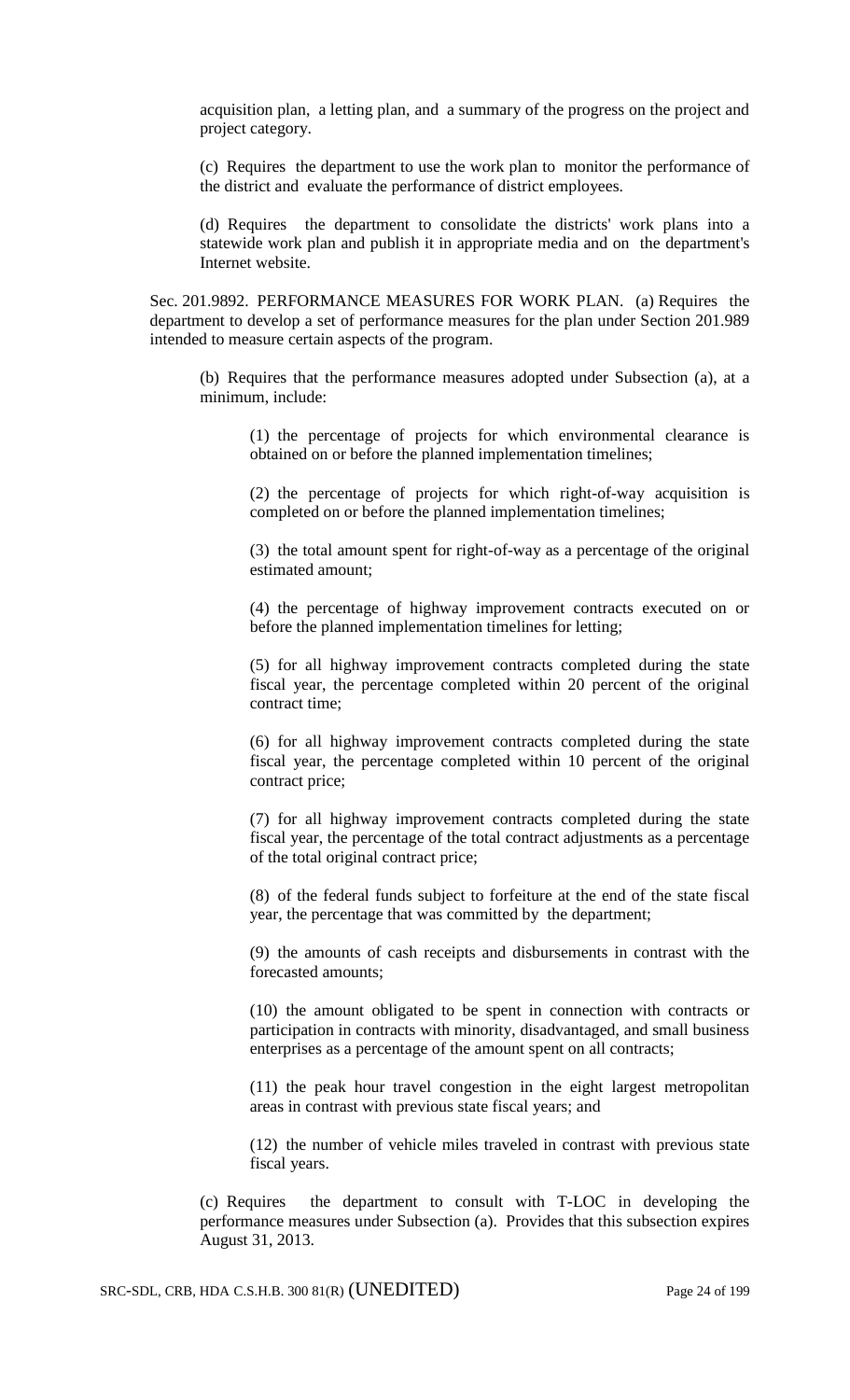Sec. 201.9895. PERFORMANCE REVIEW. Requires TTC, not later than December 1 of each odd-numbered year, to review the performance of the department's activities described in Section 201.989 and make the review available to the public. Requires that the review include a report on the level of achievement of each performance measure listed in Section 201.9892(a), statewide and by the department district, and a status report on each major transportation project under development.

SECTION 2.08. Amends Subchapter A, Chapter 222, Transportation Code, by adding Section 222.004, as follows:

Sec. 222.004. AUTHORIZATION TO PROVIDE ASSISTANCE TO EXPEDITE ENVIRONMENTAL REVIEW. (a) Authorizes the department, a county, a regional tollway authority operating under Chapter 366, or a regional mobility authority operating under Chapter 370 (Regional Mobility Authorities) to enter into an agreement to provide funds to a state or federal agency to expedite the agency's performance of its duties related to the environmental review process for transportation projects of department; listed in a metropolitan planning organization's long-range transportation plan under 23 U.S.C. Section 134; or of a county, regional tollway authority operating under Chapter 366, or regional mobility authority operating under Chapter 370.

(b) Provides that an agreement entered into under this section, except as provided by Subsection (c), is authorized to specify transportation projects the applicable entity considers to be priorities for review and is required to require the agency receiving money to complete the environmental review in less time than is customary for the completion of an environmental review by that agency.

(c) Authorizes the department to enter into a separate agreement for a transportation project that the department determines has regional importance.

(d) Provides that an agreement entered into under this section does not diminish or modify the rights of the public regarding review and comment on transportation projects.

(e) Requires an entity entering into an agreement under this section to make the agreement available on the entity's Internet website.

SECTION 2.09. (a) Requires TTC to adopt the rules required by this article as soon as practicable but not later than March 1, 2010.

(b) Requires each planning organization, as defined by Section 201.981, Transportation Code, as added by this article, to develop its first 10-year transportation plan in accordance with Section 201.983, Transportation Code, as added by this article, not later than March 1, 2011.

(c) Requires the department to develop the programs and plans required under Subchapter P, Chapter 201, Transportation Code, as added by this article, as soon as practicable but not later than December 1, 2010.

SECTION 2.10. Subchapter D, Chapter 472, Transportation Code, by adding Sections 472.0331 and 472.0332, as follows:

Sec. 472.0331. ORGANIZATION. (a) Requires the governor to designate, in accordance with 23 U.S.C. Section 134, a metropolitan planning organization for each urbanized area of this state having a population of more than 50,000.

(b) Provides that the policy board of a metropolitan planning organization is the governing body of that organization. Requires that not more than 50 percent of the number of the voting members of the policy board be elected officials whose jurisdictions are wholly or partially in the boundaries of the metropolitan planning organization.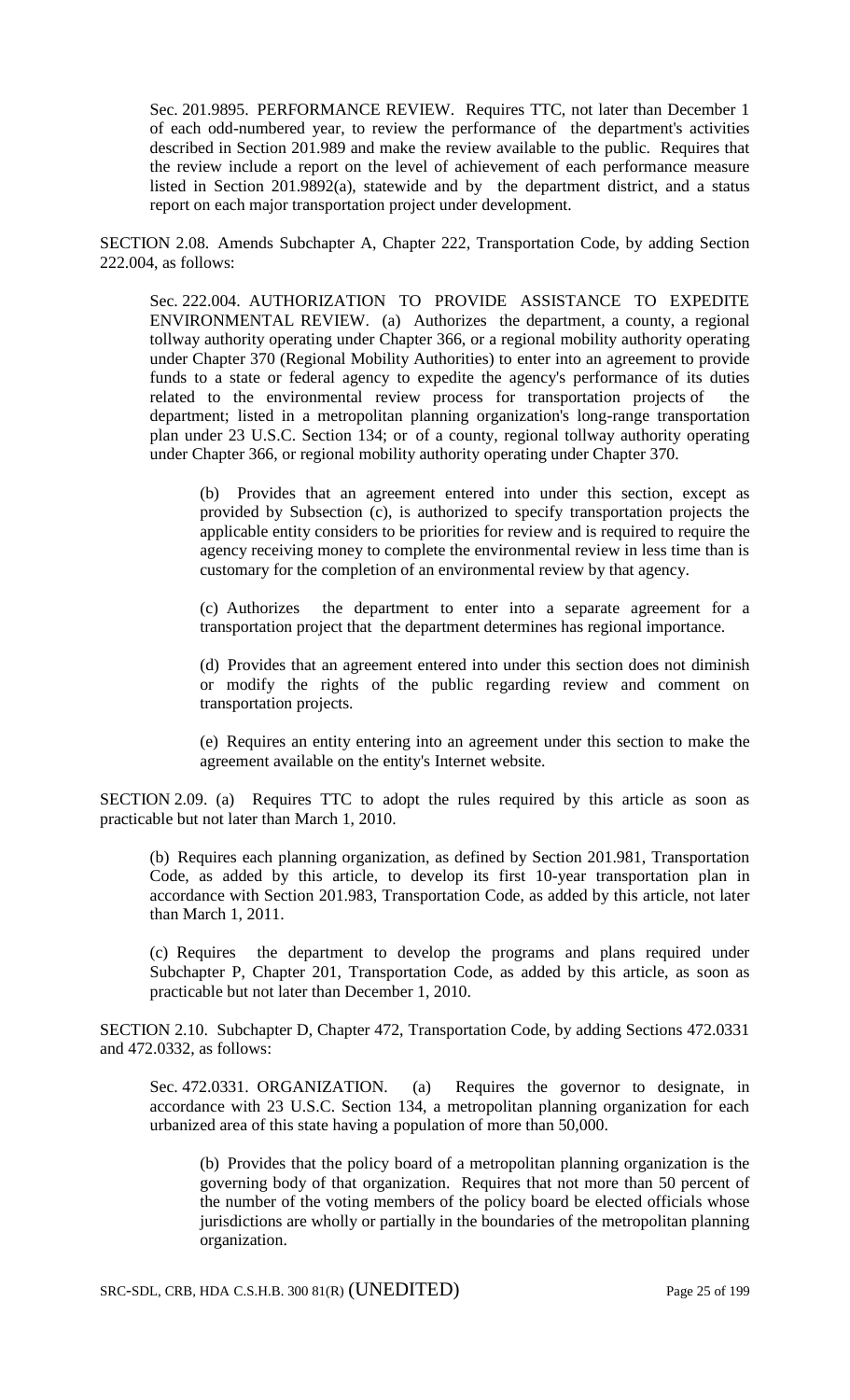(c) Provides that a metropolitan planning organization is a governmental entity. Provides that the policy board is subject to Chapter 551 (Open Meetings), Government Code.

Sec. 472.0332. DUTIES. Requires a metropolitan planning organization, in addition to the requirements of federal law, to perform the duties required under state law and those delegated by TTC under Subchapter H, Chapter 201.

SECTION 2.11. Amends Subchapter D, Chapter 472, Transportation Code, by adding Section 472.035, as follows:

Sec. 472.035. DUTIES. Provides that the duties of a metropolitan planning organization are to provide regional transportation forecasting and planning, set regional priorities, and make project selection decisions as provided by federal law and TTC. Requires the organization to not be involved in project development activities for individual projects, including environmental clearance, procurement, or management of the project design and construction process.

SECTION 2.12. (a) Amends Chapter 472, Transportation Code, by adding Subchapter E, as follows:

### SUBCHAPTER E. RURAL PLANNING ORGANIZATIONS

Sec. 472.151. DEFINITION. Defines "rural planning organization."

Sec. 472.152. CREATION OF RURAL PLANNING ORGANIZATION; BOUNDARIES. (a) Authorizes that a rural planning organization be created by resolutions by the commissioners courts of:

> (1) at least two counties, other than counties whose entire area is served by a metropolitan planning organization, that make up at least two-thirds of the counties in a regional planning commission under Chapter 391, Local Government Code; or

> (2) at least two-thirds of the counties, other than counties whose entire area is served by a metropolitan planning organization, that make up a department district.

(b) Requires a rural planning organization, as soon as practicable after its creation, to send notice of its creation to TTC.

(c) Provides that the boundaries of a rural planning organization created by counties described by Subsection (a)(1) are the boundaries of the area served by the regional planning commission. Provides that the boundaries of a rural planning organization created by counties described by Subsection (a)(2) are the boundaries of the department district.

Sec. 472.153. COMPOSITION OF BOARD OF DIRECTORS OF RURAL PLANNING ORGANIZATION. (a) Provides that a rural planning organization is governed by a board of directors whose membership is required to include:

> (1) not more than 50 percent local elected officials representing political subdivisions located in the boundaries of the rural planning organization; and

> (2) the district engineer of the department district or districts in the boundaries of the rural planning organization.

(b) Requires that the orders of the commissioners courts creating the organization under Section 472.152 provide for the appointment of the initial board of directors.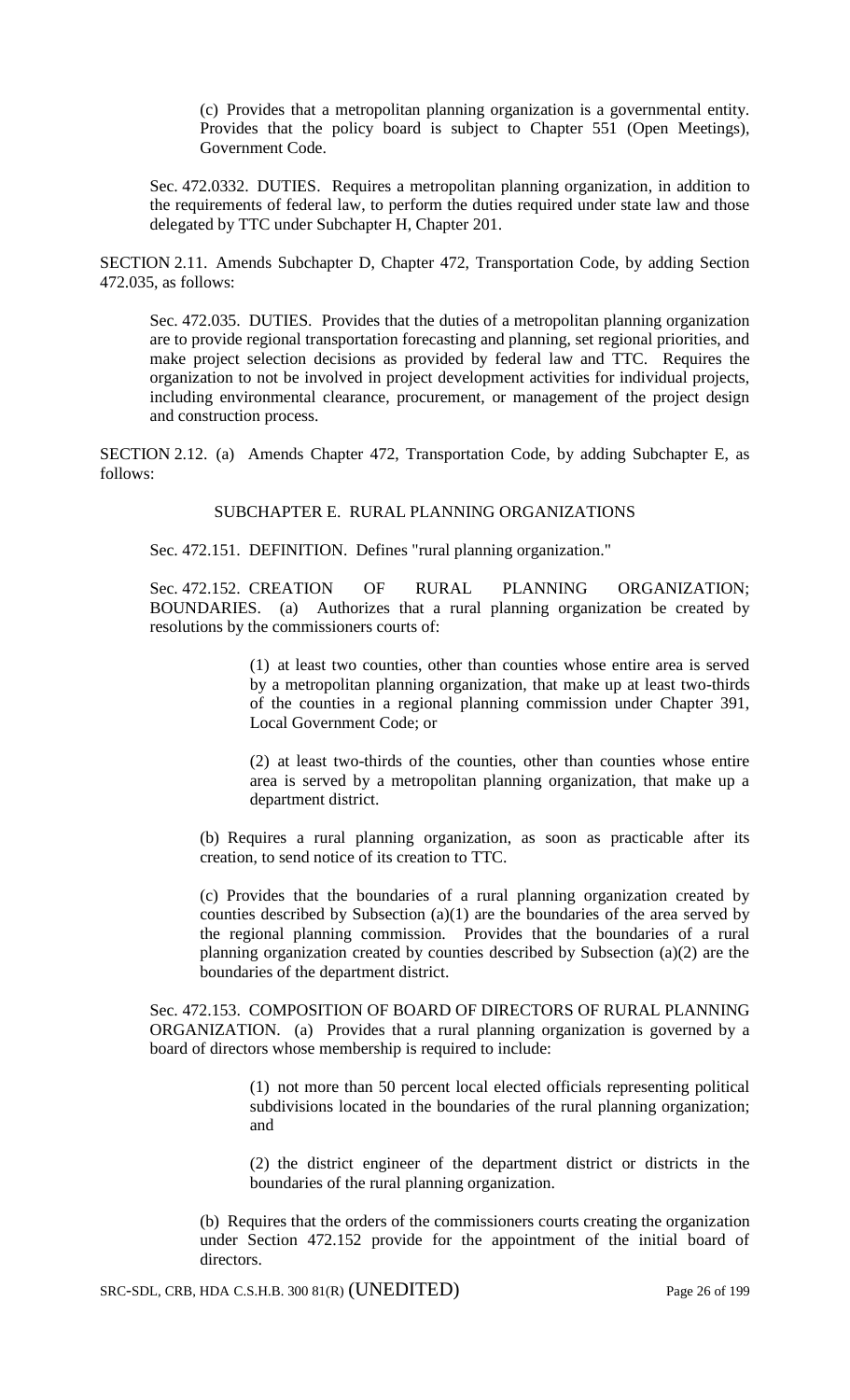(c) Authorizes additional directors to be appointed from residents of the area served by the rural planning organization in a manner determined by the board of directors.

Sec. 472.154. RURAL TRANSPORTATION PLANNING. (a) Requires a rural planning organization to:

> (1) establish regional transportation priorities, and prioritize and recommend to the department projects of regional significance in the boundaries of the area served by the organization; and

> (2) provide input to the department on projects involving the connectivity of the state highway system.

(b) Authorizes a rural planning organization to provide planning assistance as may be necessary to support regional transportation priorities.

Sec. 472.155. DEPARTMENT PARTICIPATION. Provides that the department:

(1) is required to provide funds and personnel to assist rural planning organizations with rural transportation planning, which may include eligible federal planning funds not designated for metropolitan planning organizations; money appropriated to the department from the state highway funds; and other funds as may be available to fund the operations of a rural planning organization;

(2) is required to work with rural planning organizations to identify available sources of funding for rural transportation planning, which may include federal funds or transportation development credits; and

(3) is authorized to contract with rural planning organizations to provide services necessary to support rural transportation planning.

(b) Provides that a rural planning organization created by board resolution of a council of governments before the effective date of this Act that otherwise conforms to the requirements of this section is recognized as having been validly created under this Act.

### ARTICLE 3. PUBLIC INVOLVEMENT AND COMPLAINTS

SECTION 3.01. Amends Subchapter H, Chapter 201, Transportation Code, by adding Section 201.605, as follows:

Sec. 201.605. PUBLIC PARTICIPATION. (a) Requires TTC by rule to provide for the department to hold, or provide the opportunity for, one or more public hearings for any transportation project owned or operated by the department that requires the acquisition of significant amounts of rights-of-way, substantially changes the layout or functions of connecting roadways or of a facility being improved, has a substantial adverse impact on abutting property, or otherwise has a significant social, economic, environmental, or other effect, or for which the department determines that a public hearing is in the public interest. Requires that the rules provide for the public's submission of oral or written comments and the department's preparation of written responses to the comments. Requires the department prepare a transcript of any oral comments submitted.

(b) Requires TTC by rule to provide for the department to hold, or provide the opportunity for, one or more public meetings for an informal exchange of information between the department and the public for a transportation project owned or operated by the department. Requires that the rules provide for the public meetings to be held at the earliest stages of the project as possible.

SRC-SDL, CRB, HDA C.S.H.B. 300 81(R) (UNEDITED) Page 27 of 199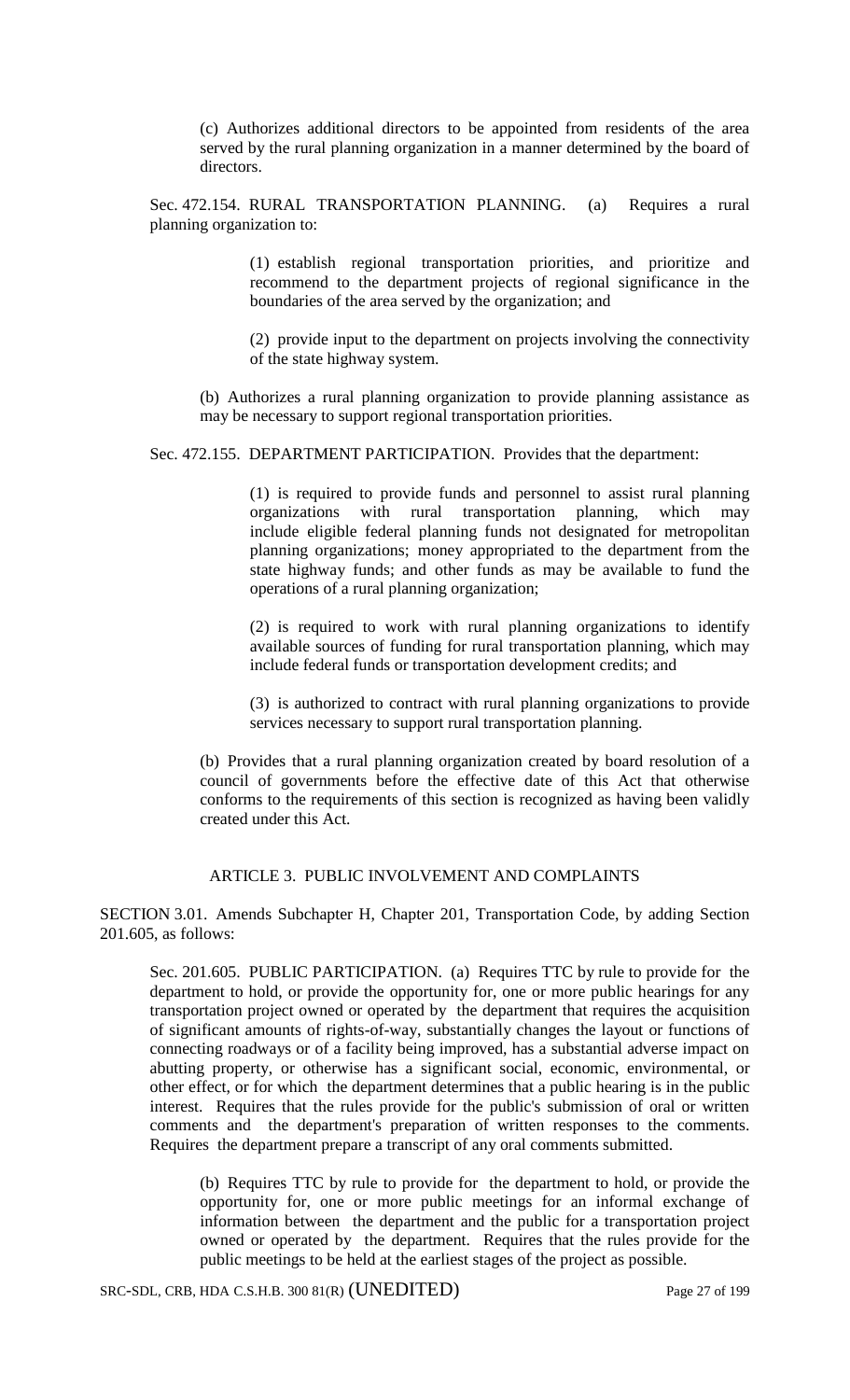(c) Requires that notice of a public hearing or a public meeting under this section:

(1) be by publication in the locality of the transportation project not less than seven or more than 20 days before the date of the hearing or meeting;

(2) be distributed to the public not less than seven days before the date of the hearing or meeting using methods suitable for the distribution given the nature of the transportation project and the populations that may be affected by it;

(3) be simple, readable, and informative;

(4) include the name and description of the project; a map or graphic illustration of the project; the reason for the project; the purpose of the hearing or meeting; the location, date, and time of the hearing or meeting; a contact telephone number for information about the hearing or meeting; and the Internet website address where project information and the materials used at the hearing or meeting may be viewed; and

(5) if the population that will be affected by the project is significantly non-English-speaking, also be published in the dominant language of a majority of that population.

(d) Authorizes any interested person to attend a public hearing or a public meeting held under this section.

(e) Requires the department to publish on its Internet website any materials used at a public hearing or public meeting not later than the third day after the date of the hearing or meeting.

(f) Requires the department, if the department holds more than one public hearing or one public meeting for a transportation project, to vary the scheduling of the hearings or meetings to accommodate persons living in different geographic areas affected by the project and persons with varied work schedules.

(g) Requires the department's presentation of information at a public hearing or meeting to include the design and schematic layout of the project; the problem or need to be addressed by the project; a reference to the part of the department's mission, strategic plan, or legislative direction that is furthered by the project, and the project's relation to the local planning process; an explanation using diagrams, flowcharts, or other devices to illustrate procedural steps of the project, and an estimated timeline leading to the completion of the project; and a discussion of significant impacts of the project.

(h) Requires the department to make available an electronic mail address or Internet website that may be used to submit public comments concerning a project.

(i) Requires TTC by rule to provide owners of adjoining property and affected local governments and public officials with notice and an opportunity for comment on a state highway project that involves the addition of one or more vehicular lanes to an existing highway or the construction of a highway at a new location.

(j) Requires TTC by rule to provide procedures for informing adjoining property owners and affected local governments and public officials of impending construction.

SECTION 3.02. (a) Amends Section 201.801, Transportation Code, as follows:

SRC-SDL, CRB, HDA C.S.H.B. 300 81(R) (UNEDITED) Page 28 of 199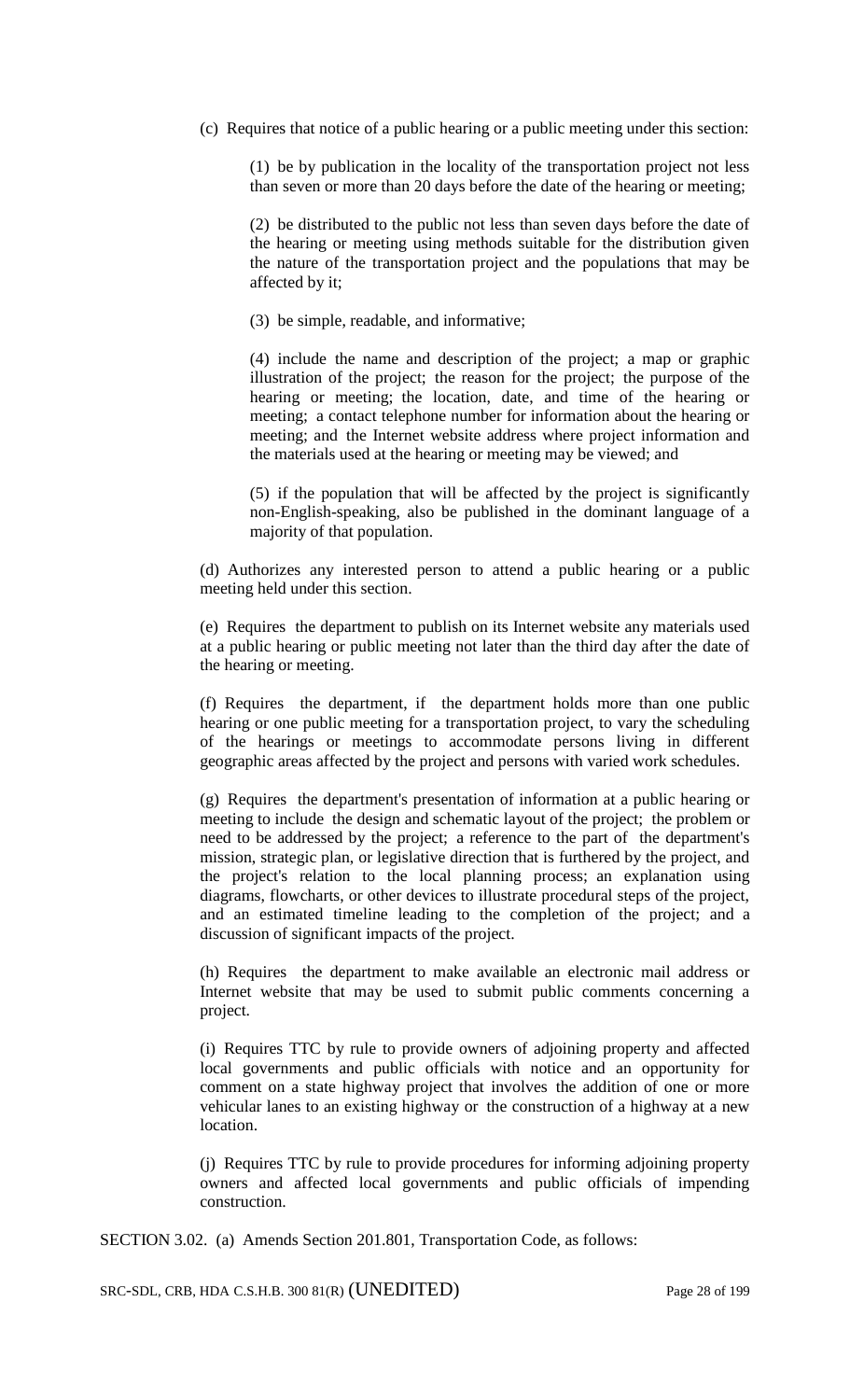Sec. 201.801. New heading: COMPLAINTS. (a) Requires the department to maintain a system to promptly and efficiently act on complaints filed with the department. Requires the department to maintain information about the parties to and the subject matter of a complaint and a summary of the results of the review or investigation of the complaint and the disposition of the complaint.

(b) Creates this subsection from existing text. Requires the department to make information available describing its procedures for complaint investigation and resolution. Deletes existing text requiring the department to prepare information of public interest describing the functions of the department and the the department's procedures by which a complaint is filed with the department and resolved by the department. Deletes existing text requiring the department to make the information available to the public and appropriate state agencies. Deletes existing text of Subsection (b) requiring TTC by rule to establish methods by which consumers and service recipients are notified of the department's name, mailing address, and telephone number for directing complaints to the department and authorizing TTC to provide for that notification on each registration form, application, or written contract for services of an individual or entity regulated by the department; on a sign prominently displayed in the place of business of each individual or entity regulated by the department; or in a bill for service provided by an individual or entity regulated by the department.

(c) Creates this subsection from existing text of Subsection (d). Deletes existing text of Subsection (c) requiring Deletes existing text requiring the department to keep an information file about each written complaint filed with the department that the department has the authority to resolve and provide the person who filed the complaint, and each person or entity that is the subject of the complaint, information about the department's policies and procedures relating to complaint investigation and resolution. Requires the department to periodically notify the parties to the complaint of its status until final disposition unless the notice would jeopardize an undercover investigation, rather than requiring the department, at least quarterly and until final disposition of a written complaint that is filed with the department and that the department has the authority to resolve, to notify the parties to the complaint of its status unless the notice would jeopardize an undercover investigation.

(d) Requires TTC to adopt rules applicable to each division and district to establish a process to act on complaints filed with the department. Deletes existing Subsection (e) requiring the department, with regard to each complaint filed with the department, to keep certain information.

(e) Requires the department to develop a standard form for submitting a complaint and make the form available on its Internet website. Requires the department to establish a method to submit complaints electronically.

(f) Requires the department to develop a method for analyzing the sources and types of complaints and violations and establish categories for the complaints and violations. Requires the department to use the analysis to focus its information and education efforts on specific problem areas identified through the analysis.

(g) Requires the department to:

(1) compile detailed statistics and analyze trends on complaint information, including; the nature of the complaints; their disposition; and the length of time to resolve complaints; and complaint information on a district and a divisional basis; and

(2) report the information on a monthly basis to the division directors, office directors, and district engineers and on a quarterly basis to TTC.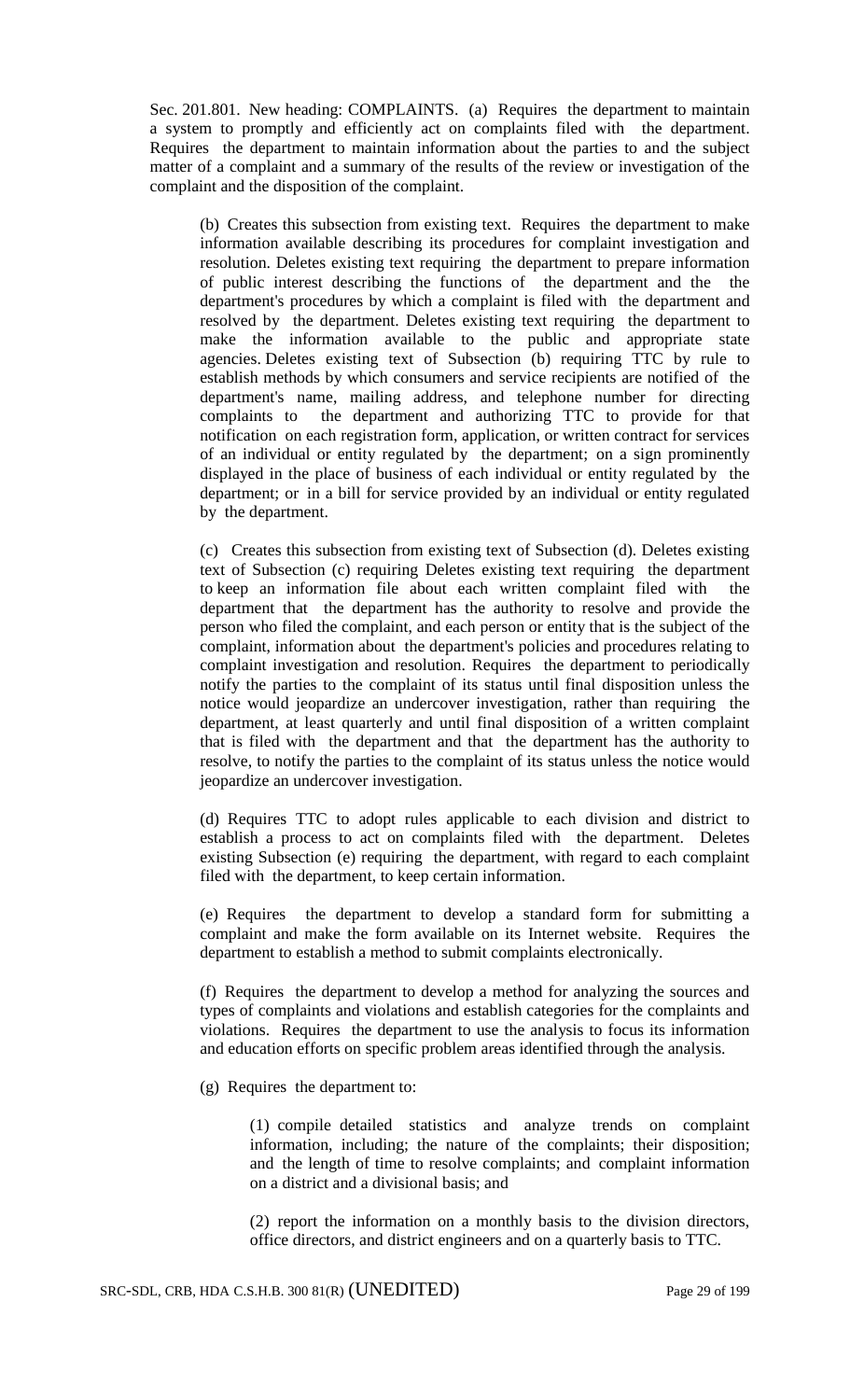(b) Requires the department to adopt rules under Section 201.801, Transportation Code, as amended by this section, not later than March 1, 2010.

SECTION 3.03. Amends Subchapter J, Chapter 201, Transportation Code, by adding Section 201.812, as follows:

Sec. 201.812. PUBLIC INVOLVEMENT POLICY. (a) Requires the department to develop and implement a policy for public involvement that guides and encourages public involvement with the department. Requires that the policy:

> (1) provide for the use of public involvement techniques that target different groups and individuals;

> (2) encourage continuous contact between the department and persons outside the department throughout the transportation decision-making process;

> (3) require the department to make efforts toward clearly tying public involvement to decisions made by the department; and providing clear information to the public about specific outcomes of public input; and

> (4) apply to all public input with the department, including input on statewide transportation policy-making; in connection with the environmental process relating to specific projects; and into the department's rulemaking procedures.

(b) Requires the department to document the ratio of positive public input to negative public input regarding all environmental impact statements as expressed by the public through the department's public involvement process. Requires the department to present this information to TTC in an open meeting, and report this information on the department's Internet website in a timely manner.

SECTION 3.04. Repealer: Subchapter B (Public Hearings and Comment), Chapter 203 (Modernization of State Highways; Controlled Access Highways), Transportation Code.

#### ARTICLE 4. CONTRACTING FUNCTIONS

SECTION 4.01. Amends Section 223.002, Transportation Code, as follows:

Sec. 223.002. New heading: NOTICE OF BIDS. Deletes existing Subsection (a) designation. Requires the department to give, rather than publish, notice to interested persons regarding the time and place at which bids on a contract will be opened and the contract awarded. Requires the department by rule to determine the most effective method for providing the notice required by this section. Deletes existing Subsection (b) requiring that the notice be published in a newspaper published in the county in which the improvement is to be made once a week for at least two weeks before the time set for awarding the contract and in two other newspapers that the department may designate. Deletes existing Subsection (c) authorizing notice, instead of the notice required by Subsection (b), if the department estimates that the contract involves an amount less than \$300,000, to be published in two successive issues of a newspaper published in the county in which the improvement is to be made. Deletes existing Subsection (d) requiring that notice, if a newspaper is not published in the county in which the improvement is to be made, be published in a newspaper published in the county nearest the county seat of the county in which the improvement is to be made and in which a newspaper is published.

SECTION 4.02. Amends Section 223.205, Transportation Code, by amending Subsections (a), (b), (d), (f), and (g) and adding Subsections (h) and (i), as follows:

(a) Requires the department, rather than requires the department, notwithstanding Section 223.006 (Contractor's Bond) and the requirements of Subchapter B (General

SRC-SDL, CRB, HDA C.S.H.B. 300 81(R) (UNEDITED) Page 30 of 199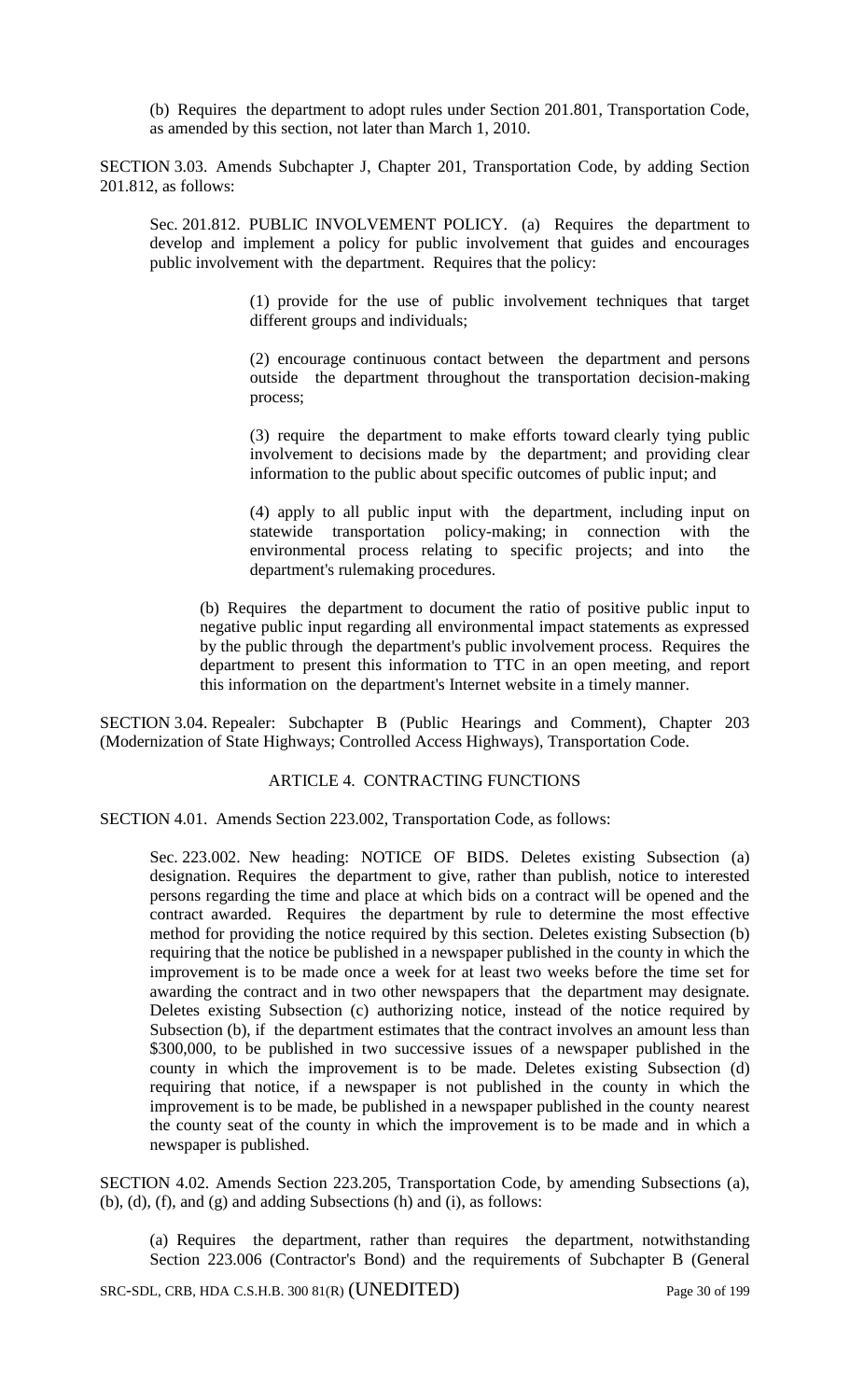Requirements; Liability), Chapter 2253 (Public Work Performance and Payment Bonds), Government Code, to require a private entity entering into a comprehensive development agreement under this subchapter to provide a performance and payment bond or an alternative form of security, or a combination of forms of security, in an amount as determined by the department that is sufficient to:

(1) ensure the proper performance of the construction work to be performed under the agreement; and

(2) protect the department and payment bond beneficiaries who have a direct contractual relationship with the private entity or a subcontractor of the private entity to supply labor or material for the construction work.

(b) Requires that a performance and payment bond or alternative form of security be in an amount equal to the cost of constructing, rather than constructing or maintaining, the project.

(d) Provides that a bond, rather than a payment or performance bond, or alternative form of security is not required for the portion of an agreement that is for, rather than includes, only design or planning services, the performance of preliminary studies, the acquisition of real property, maintenance, or operations. Makes a nonsubstantive change.

(f) Authorizes the department, rather than, in addition to or instead of a performance and payment bond, to require one or more of certain alternative forms of security, including debt and equity contributed by the private entity that is not recoverable in the event of termination of the agreement because of the private entity's breach. Makes nonsubstantive changes.

(g) Requires TTC, rather than the department, by rule to prescribe requirements for an alternative form of security provided under this section.

(h) Provides that Section 223.006 of this code and Chapter 2253, Government Code, do not apply to a bond or alternative form of security required under this section.

(i) Requires TTC to prepare and file annually with the governor, the lieutenant governor, and LBB a report providing information on the operations of highway projects for which a comprehensive development has been entered into with a private entity.

SECTION 4.03. Amends Sections 223.201(a) and (g), Transportation Code, as follows:

(a) Authorizes the department, rather than authorizes the department subject to Section 223.202 (Limitation on Department Financial Participation), to enter into a comprehensive development agreement with a private entity to design, develop, finance, construct, maintain, repair, operate, extend, or expand a state highway, rather than toll project or facility, as defined by Section 227.001 (Definitions), or a combination of facilities on the Trans-Texas Corridor. Deletes existing text authorizing the department to enter into a comprehensive development agreement with a private entity to design, develop, finance, construct, maintain, repair, operate, extend, or expand a state highway improvement project that includes both tolled and nontolled lanes and may include nontolled appurtenant facilities; state highway improvement project in which the private entity has an interest in the project; or state highway improvement project financed wholly or partly with the proceeds of private activity bonds, as defined by Section 141(a), Internal Revenue Code of 1986.

(g) Makes a conforming change.

SECTION 4.04. Amends Section 223.203(e-2), Transportation Code, to redefine "design-build contract."

SECTION 4.05. Amends Section 223.203(m), Transportation Code, as follows:

SRC-SDL, CRB, HDA C.S.H.B. 300 81(R) (UNEDITED) Page 31 of 199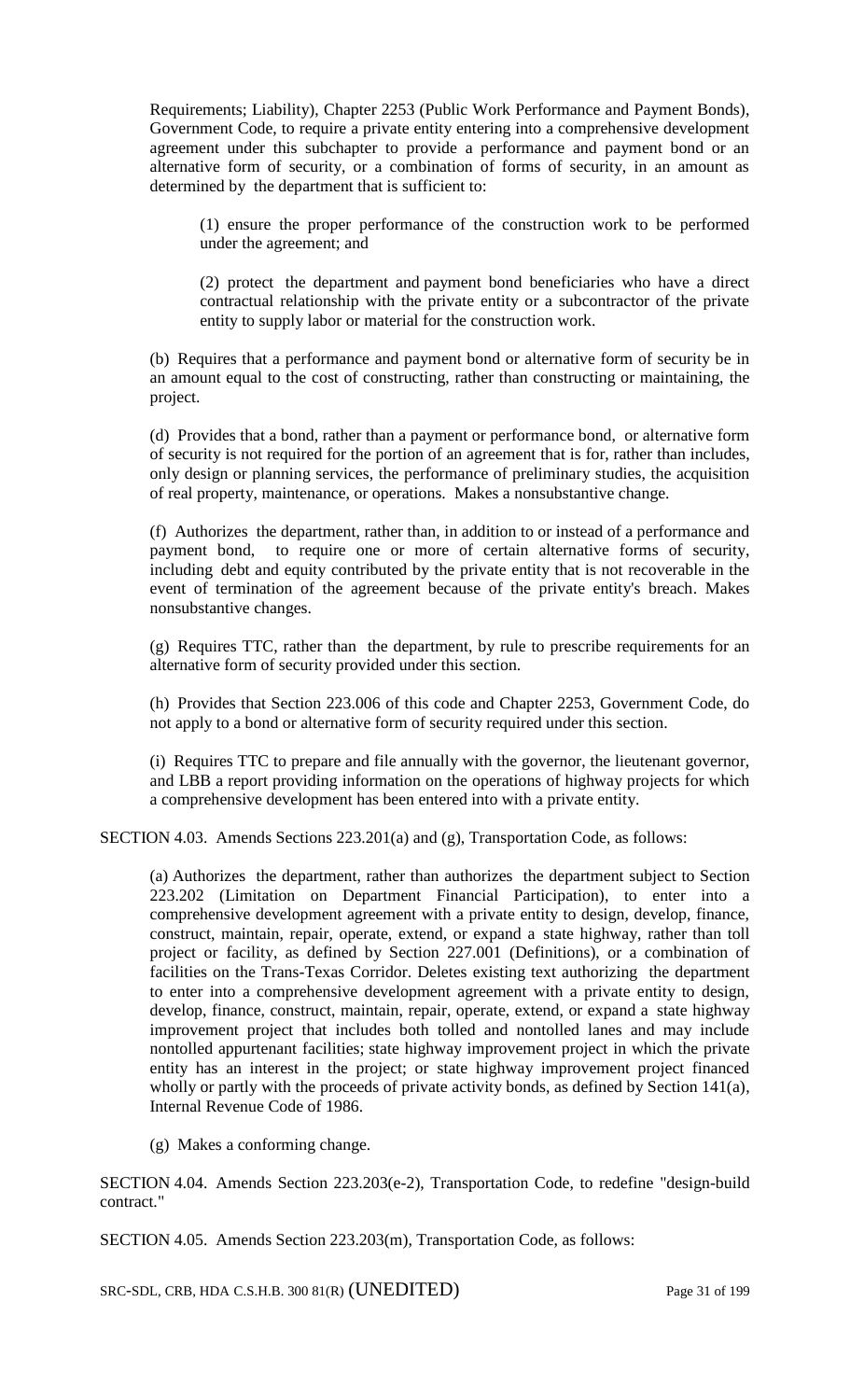(m) Provides that the use by the department of any design element contained in an unsuccessful proposal is subject to the private entity's acceptance of the stipulated amount, is at the sole risk and discretion of the department, and does not confer liability on the recipient of the stipulated amount under this section.

SECTION 4.06. Amends Section 223.208(e), Transportation Code, to provide that this subsection does not apply to a design-build contract, as defined by Section 223.203(e-2), for a nontolled facility.

SECTION 4.07. Amends Section 223.206(b), Transportation Code, as follows:

(b) Provides that at the termination of the agreement, the highway or other facilities are to be in a state of proper maintenance as determined by the department and returned, rather than required to be returned, to the department in satisfactory condition at no further cost other than any compensation the department agrees to pay on an early termination of the agreement. Authorizes that the agreement, in lieu of the private entity's performing necessary maintenance, repair, or renewal work before returning the highway or other facilities to the department, require payment to the department in the amount the department determines to be appropriate to fund maintenance, repair, or renewal work that is scheduled to occur subsequent to termination of the agreement.

SECTION 4.08. Amends Subchapter C, Chapter 371, Transportation Code, as added by Chapter 264 (S.B. 792), Acts of the 80th Legislature, Regular Session, 2007, by adding Section 371.105, as follows:

Sec. 371.105. PROHIBITION AGAINST CONCESSION PAYMENTS; REVENUE SHARING. (a) Defines "concession payment."

(b) Provides that a toll project entity is prohibited from accepting a concession payment as part of a comprehensive development agreement.

(c) Authorizes a toll project entity to enter into a revenue sharing agreement with a private participant as part of a comprehensive development agreement.

(d) Provides that this section does not apply to:

(1) the State Highway 161 project from State Highway 183 to Interstate Highway 20 in Dallas County;

(2) the United States Highway 281 project in Bexar County from Loop 1604 to the Comal County line;

(3) the Loop 49 project from Interstate Highway 20 to State Highway 110 in Smith County;

(4) the DFW Connector project in Tarrant and Dallas Counties (State Highway 114 from State Highway 114L Business to east of International Parkway and State Highway 121 from north of Farm-to-Market Road 2499 to south of State Highway 360);

(5) the North Tarrant Express project in Tarrant and Dallas Counties (Interstate Highway 820 and State Highway 121/State Highway 183 from Interstate Highway 35W to State Highway 161, Interstate Highway 820 east from State Highway 121/State Highway 183 to Randol Mill Road, and Interstate Highway 35W from Interstate Highway 30 to State Highway 170);

(6) the United States Highway 290 project from east of United States Highway 183 to east of Farm-to-Market Road 973 in Travis County;

(7) the State Highway 99 (Grand Parkway) project;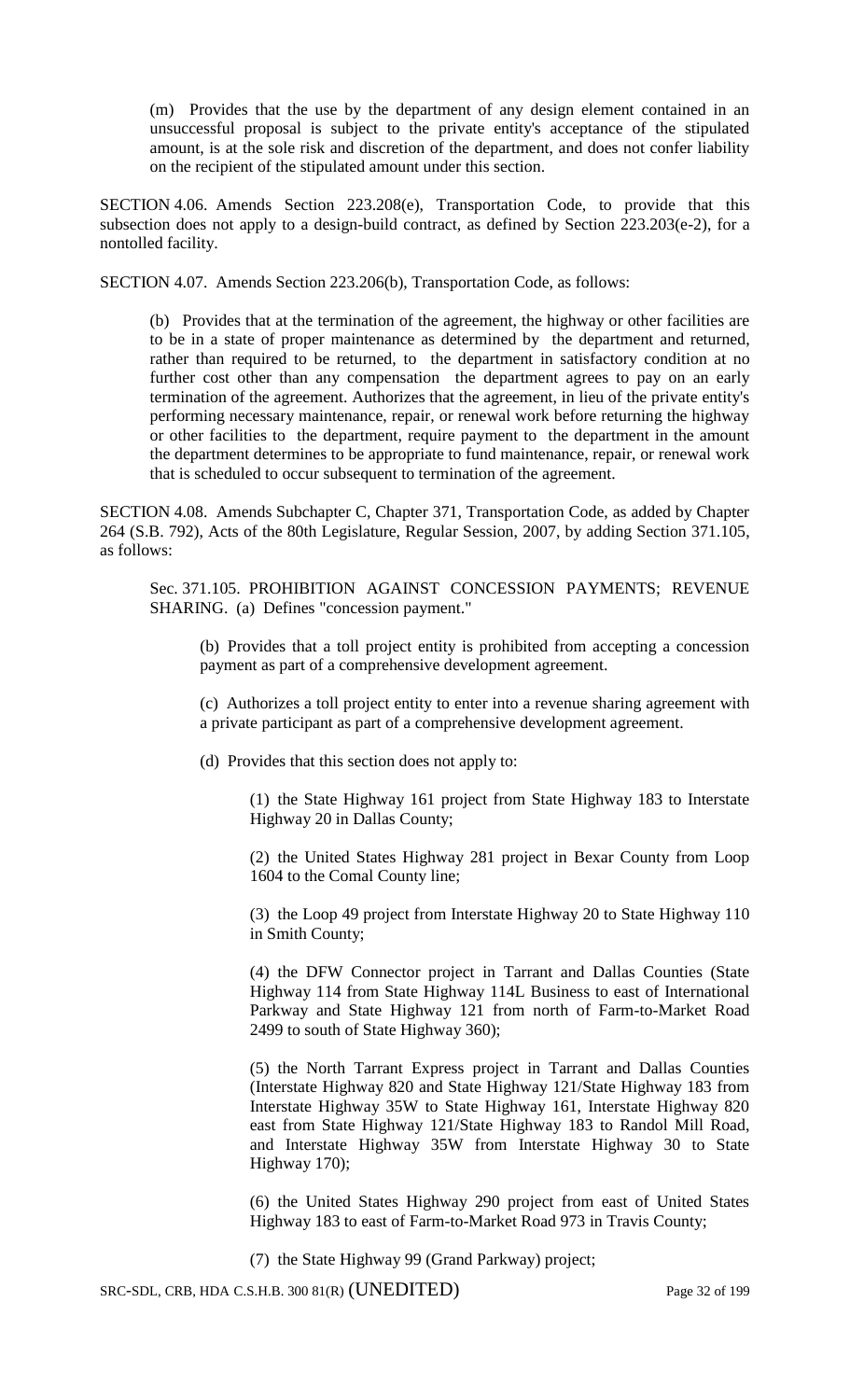(8) the Interstate Highway 635 managed lanes project in Dallas County (Interstate Highway 635 from east of Luna Road to Greenville Avenue and Interstate Highway 35E from south of the Loop 12/Interstate Highway 35E split to south of Valwood Parkway);

(9) Phase 4 extension of the Dallas North Tollway in Collin and Denton Counties from United States Highway 380 to the Grayson County line to be developed by North Texas Tollway Authority;

(10) the Southwest Parkway (State Highway 121) in Tarrant County from Interstate 30 to Dirks Road/Altamesa Boulevard and the Chisholm Trail project from Dirks Road/Altamesa Boulevard to U.S. Highway 67 in the City of Cleburne; or

(11) a comprehensive development agreement in connection with a project associated with any portion of the Loop 9 project that is located in a nonattainment air quality area as designated by the United States Environmental Protection Agency that includes two adjacent counties that each have a population of one million or more.

SECTION 4.09. Amends Section 371.151(a), Transportation Code, as added by Chapter 264 (S.B. 792), Acts of the 80th Legislature, Regular Session, 2007, as follows:

(a) Requires a toll project entity before a toll project entity enters into a contract for the construction of a toll project, to publish in the manner provided by Section 371.152 (Disclosure by Publication) certain information, including information regarding the terms of any revenue sharing agreement, rather than information regarding the projected total amount of concession payments.

SECTION 4.10. (a) Makes application of Section 371.151, Transportation Code, as amended by this article, and Section 371.105, Transportation Code, as added by this article, prospective.

(b) Provides that a comprehensive development agreement entered into before the effective date of this Act is governed by the law in effect on the day the agreement was finalized, and the former law is continued in effect for that purpose.

## ARTICLE 5. REGULATION OF MOTOR VEHICLE DEALERS, SALVAGE VEHICLE DEALERS, AND HOUSEHOLD GOODS CARRIERS

SECTION 5.01. (a) Amends Section 643.153, Transportation Code, by amending Subsection (b) and adding Subsections (c), (h), and (i), as follows:

> (b) Authorizes the department to adopt rules necessary to ensure that a customer of a motor carrier transporting household goods is protected from deceptive or unfair practices and unreasonably hazardous activities. Requires that the rules:

(1)-(2) Makes no changes to these subdivisions;

(3)-(4) Makes nonsubstantive changes; and

(5) require a motor carrier transporting household goods to submit to the department, at the time of the original motor carrier registration and at the renewal of the registration, documentation on whether the motor carrier regularly requests and obtains criminal history record information on its employees under Chapter 145 (Liability for Negligent Hiring by In-Home Service Companies and Residential Delivery Companies), Civil Practice and Remedies Code and uses the criminal history record information to exclude from employment persons who have committed a serious criminal offense.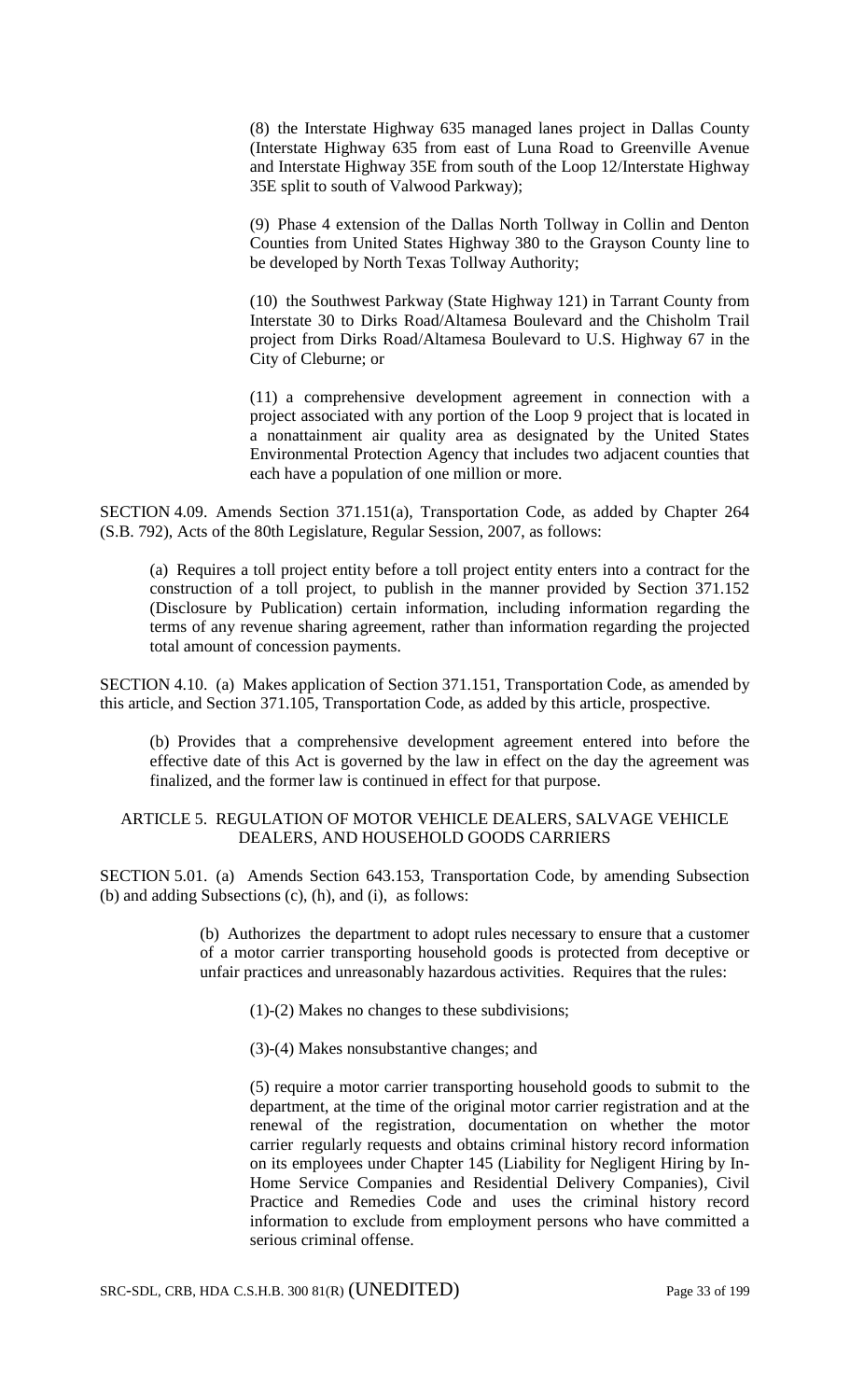(c) Requires the department to make available to the public on the department's Internet website the information received under Subsection (b)(5) to allow members of the public to make an informed choice when selecting a motor carrier to transport household goods.

(h) Authorizes the department, subject to Subsection (i), to order a motor carrier that transports household goods to pay a refund to a customer as provided in an agreement resulting from an informal settlement instead of or in addition to imposing an administrative penalty under this chapter.

(i) Prohibits the amount of a refund ordered as provided in an agreement resulting from an informal settlement from exceeding the amount the customer paid to the motor carrier for a service or the amount the customer paid for an item damaged by the motor carrier, without requiring an estimation of the actual cost of the damage. Prohibits the department from requiring payment of other damages or estimate harm in a refund order.

(b) Makes application of Sections 643.153(h) and (i), Transportation Code, as added by this section, prospective.

SECTION 5.02. (a) Amends Section 643.251(b), Transportation Code, to delete existing text prohibiting the aggregate penalty for the multiple violations from exceeding \$30,000, if it is found that the motor carrier knowingly committed multiple violations.

(b) Makes application of Section 643.251, Transportation Code, prospective.

SECTION 5.03. Amends Subchapter F, Chapter 643, Transportation Code, by adding Sections 643.256 and 643.257, as follows:

Sec. 643.256. SUMMARY SUSPENSION. (a) Authorizes the department to summarily suspend the registration of a motor carrier registered under this chapter if the motor carrier's failure to comply with this chapter or a rule adopted under this chapter is determined by the department to constitute a continuing and imminent threat to the public safety and welfare.

(b) Requires the department, to initiate a proceeding to take action under Subsection (a), to serve notice on the motor carrier. Requires that the notice to state the grounds for summary suspension; be personally served on the motor carrier or sent to the motor carrier by certified or registered mail, return receipt requested, to the motor carrier's mailing address as it appears in the department's records; and inform the motor carrier of the right to a hearing on the suspension.

(c) Provides that the suspension is effective on the date notice is personally served or received by mail. Entitles the motor carrier to appeal the suspension in the manner provided by Section 643.2525 (Administrative Hearing Process) for the appeal of an order of the board of the Texas Department of Motor Vehicles (board),.

Sec. 643.257. EMERGENCY CEASE AND DESIST ORDER. (a) Authorizes the board if it appears to the board that a motor carrier who is not registered to transport household goods for compensation under Section 643.051 (Registration Required) is violating this chapter, a rule adopted under this chapter, or another state statute or rule relating to the transportation of household goods and the board determines that the unauthorized activity constitutes a clear, imminent, or continuing threat to the public health and safety, to issue an emergency cease and desist order prohibiting the motor carrier from engaging in the activity and report the activity to a local law enforcement agency or the attorney general for prosecution.

(b) Requires that an order issued under Subsection (a) be delivered on issuance to the motor carrier affected by the order by personal delivery or registered or certified mail, return receipt requested, to the motor carrier's last known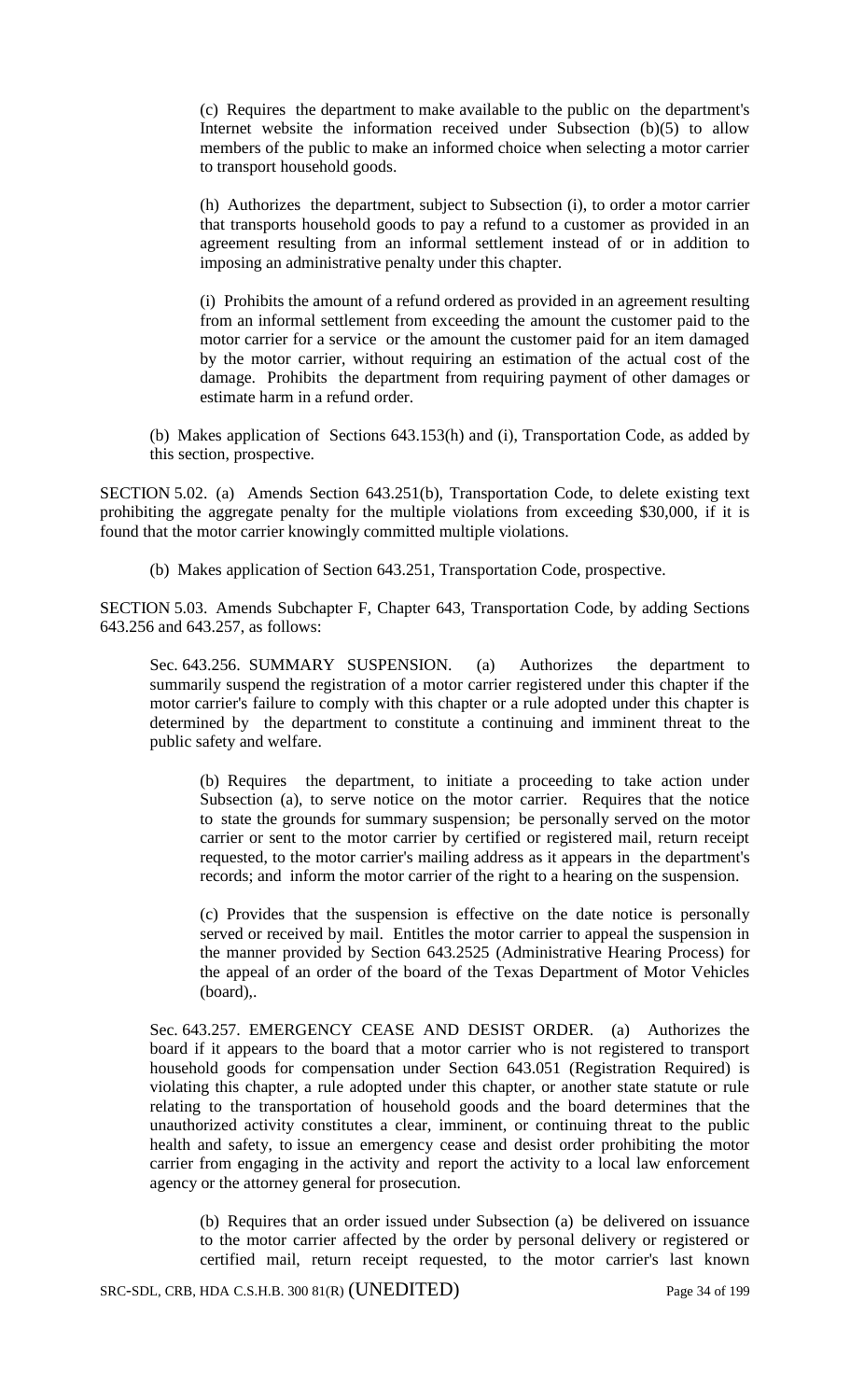address; state the acts or practices alleged to be an unauthorized activity and require the motor carrier immediately to cease and desist from the unauthorized activity; and contain a notice that a request for hearing may be filed under this section.

(c) Authorizes a motor carrier against whom an emergency cease and desist order is directed to request a hearing before the 11th day after the date it is served on the motor carrier. Provides that if the motor carrier does not request a hearing in that time, the order is final and nonappealable as to that motor carrier. Requires that a request for a hearing be in writing and directed to the board; and state the grounds for the request to set aside or modify the order.

(d) Requires the board, on receiving a request for a hearing, to serve notice of the time and place of the hearing by personal delivery or registered or certified mail, return receipt requested. Requires that the hearing be held not later than the 10th day after the date the board receives the request for a hearing unless the parties agree to a later hearing date. Provides that a hearing under this subsection is subject to Chapter 2001(Administrative Procedure), Government Code.

(e) Requires the board, after the hearing, to affirm, modify, or set aside wholly or partly the emergency cease and desist order. Provides that an order affirming or modifying the emergency cease and desist order is immediately final for purposes of enforcement and appeal.

(f) Provides that an order under this section continues in effect unless the order is stayed by the board. Authorizes the board to impose any condition before granting a stay of the order.

(g) Authorizes the board to release to the public a final cease and desist order issued under this section or information regarding the existence of the order if the board determines that the release would enhance the effective enforcement of the order or will serve the public interest.

(h) Provides that a violation of an order issued under this section constitutes additional grounds for imposing an administrative penalty under this chapter.

SECTION 5.04. Amends Section 2301.654, Occupations Code, as follows:

Sec. 2301.654. PROBATION. Authorizes the board, if a suspension of a license is probated, to require the license holder to obtain specialized training so that the license holder attains a degree of skill satisfactory to the board in those areas that are the basis of the probation. Makes nonsubstantive changes.

SECTION 5.05. Amends Section 2301.801, Occupations Code, by amending Subsections (a) and (c), and adding Subsections (d), (e), (f), and (g), as follows:

> Sec. 2301.801. New heading: ADMINISTRATIVE PENALTY. (a) Authorizes the board, if, after a proceeding under this chapter and board rules, the board determines that a person is violating or has violated this chapter, a rule adopted or order issued under this chapter, or Section 503.038(a), Transportation Code, to impose an administrative, rather than a civil, penalty.

(c) Requires the board by rule to adopt a schedule of administrative penalties based on the criteria in Subsection (b) to ensure that the amount of a penalty imposed under this section is appropriate to the violation. Deletes existing text requiring that, notwithstanding any other law to the contrary, a civil penalty recovered under this chapter be deposited in the state treasury to the credit of the state highway fund.

(d) Authorizes that the enforcement of an administrative penalty ordered under this section may be stayed during the time the order is under judicial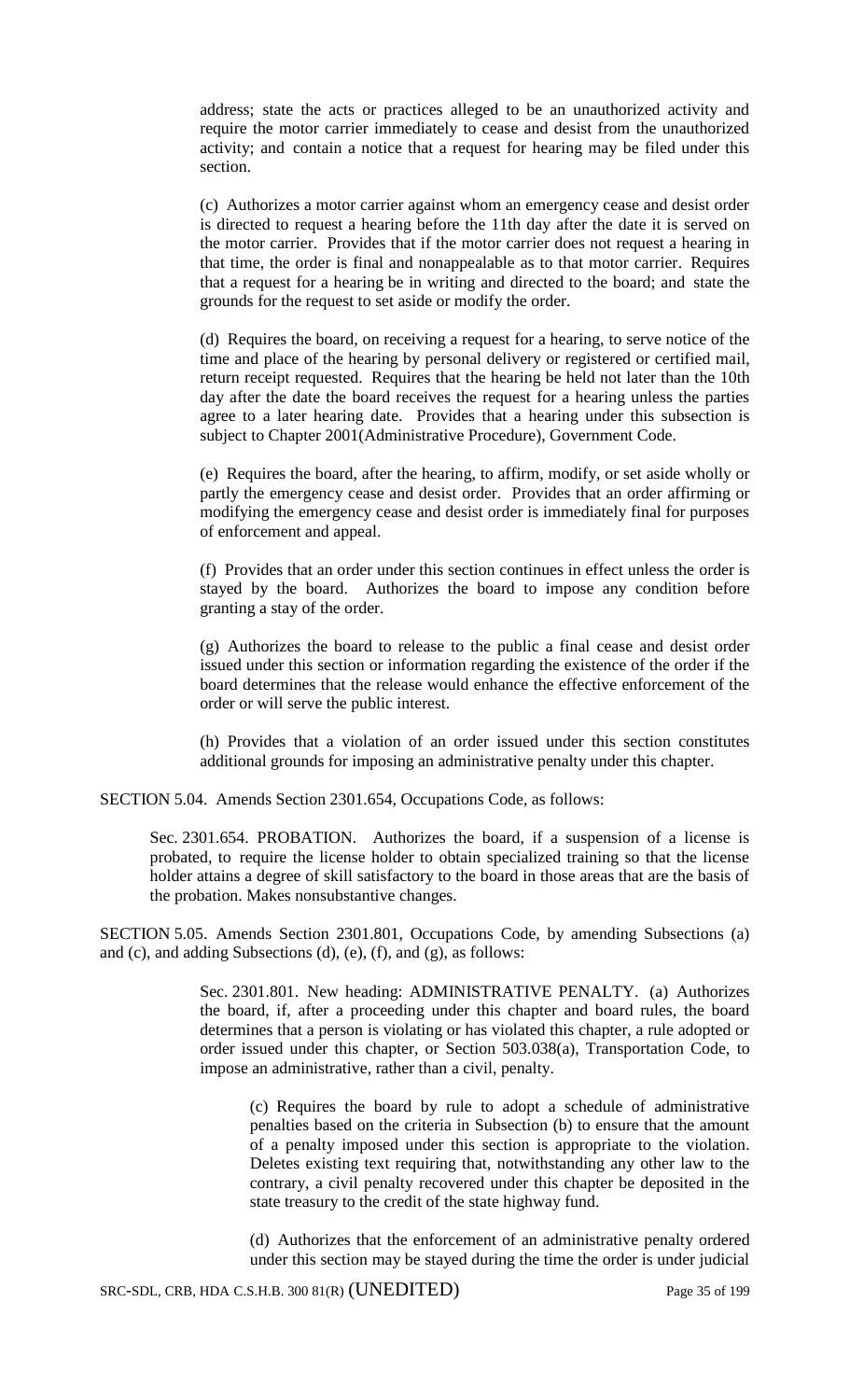review if the person pays the penalty to the clerk of the court or files a supersedes bond with the court in the amount of the penalty. Authorizes a person who cannot afford to pay the penalty or file the bond to stay the enforcement by filing an affidavit in the manner required by the Texas Rules of Civil Procedure for a party who cannot afford to file security for costs, subject to the right of TTC to contest the affidavit as provided by those rules.

(e) Authorizes the attorney general to sue to collect an administrative penalty assessed under this section. Authorizes the attorney general to recover, on behalf of the state, the reasonable expenses incurred in obtaining the penalty, including investigation and court costs, reasonable attorney's fees, witness fees, and other expenses.

(f) Requires that an administrative penalty collected under this section be deposited to the credit of the general revenue fund.

(g) Provides that a proceeding to impose an administrative penalty under this section is a contested case hearing under Chapter 2001, Government Code.

SECTION 5.06. (a) Amends Subchapter Q, Chapter 2301, Occupations Code, by adding Section 2301.808, as follows:

> Sec. 2301.808. REFUND. (a) Authorizes the board, subject to Subsection (b), to order a motor vehicle dealer to pay a refund to a consumer as provided in an agreement resulting from an informal settlement instead of or in addition to imposing an administrative penalty under this chapter.

(b) Prohibits the amount of a refund ordered as provided in an agreement resulting from an informal settlement from exceeding the amount the consumer paid to the motor vehicle dealer. Prohibits the board from requiring payment of other damages or estimating harm in a refund order.

(b) Amends Subchapter H, Chapter 2302, Occupations Code, by adding Section 2302.352, as follows:

Sec. 2302.352. ADMINISTRATIVE PENALTY. (a) Authorizes the board to impose an administrative penalty on a salvage vehicle dealer licensed under this chapter who violates this chapter or a rule or order adopted under this chapter.

(b) Prohibits the amount of an administrative penalty imposed under this section from exceeding \$5,000. Provides that each day a violation continues or occurs is a separate violation for the purpose of imposing a penalty. Requires that the amount of the penalty be based on the seriousness of the violation, including the nature, circumstances, extent, and gravity of the violation; the economic harm to property or the environment caused by the violation; the history of previous violations; the amount necessary to deter a future violation; the threat to the public safety and welfare; efforts to correct the violation; and any other matter that justice may require.

(c) Requires the board by rule to adopt a schedule of administrative penalties based on the criteria listed in Subsection (b) for violations subject to an administrative penalty under this section to ensure that the amount of a penalty imposed is appropriate to the violation.

(d) Authorizes that the enforcement of an administrative penalty be stayed during the time the order is under judicial review if the person pays the penalty to the clerk of the court or files a supersedeas bond with the court in the amount of the penalty. Authorizes a person who cannot afford to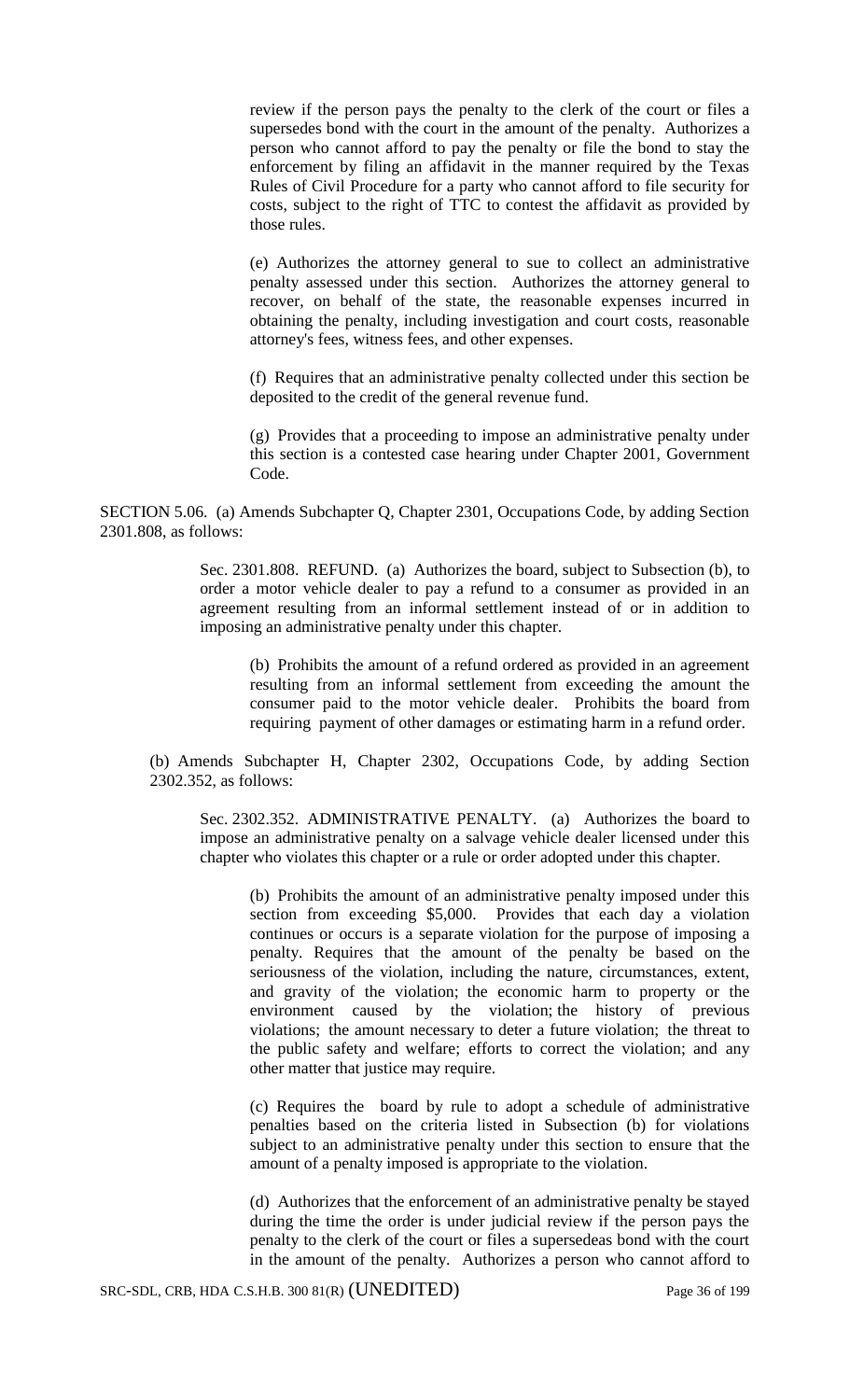pay the penalty or file the bond to stay the enforcement by filing an affidavit in the manner required by the Texas Rules of Civil Procedure for a party who cannot afford to file security for costs, subject to the right of the board to contest the affidavit as provided by those rules.

(e) Authorizes the attorney general to sue to collect an administrative penalty imposed under this section. Authorizes the attorney general, in the suit to recover, on behalf of the state, the reasonable expenses incurred in obtaining the penalty, including investigation and court costs, reasonable attorney's fees, witness fees, and other expenses.

(f) Requires that an administrative penalty collected under this section be deposited in the general revenue fund.

(g) Provides that a proceeding to impose an administrative penalty under this section is a contested case under Chapter 2001, Government Code.

(c) Makes application of Section 2301.808, Occupations Code, as added by this section, prospective.

ARTICLE 6. REGULATION OF OUTDOOR ADVERTISING

SECTION 6.01. Amends Section 391.004, Transportation Code, as follows:

Sec. 391.004. TEXAS HIGHWAY BEAUTIFICATION FUND ACCOUNT. Requires TTC to use money in the Texas highway beautification fund account to administer this chapter and Chapter 394.

SECTION 6.02. (a) Amends Subchapter A, Chapter 391, Transportation Code, by adding Section 391.006, as follows:

> Sec. 391.006. COMPLAINTS; RECORDS. (a) Requires the department by rule to establish procedures for accepting and resolving written complaints related to outdoor advertising under this chapter. Requires that the rules include a process to make information available describing its procedures for complaint investigation and resolution, including making information about the procedures available on the department's Internet website; a simple form for filing complaints with the department; a system to prioritize complaints so that the most serious complaints receive attention before less serious complaints; and a procedure for compiling and reporting detailed annual statistics about complaints.

(b) Requires the department to provide on the department's Internet website information about the department's policies and procedures relating to complaint investigation and resolution. Requires the department to also provide that information to any person who requests a written copy of the information.

(c) Requires the department to keep for at least 10 years an information file about each written complaint filed with the department that the department has authority to resolve. Requires the department to keep certain information for each complaint for the purpose of enforcing this chapter:

(d) Requires the department, if a written complaint is filed with the department that the department has authority to resolve, at least quarterly and until final disposition of the complaint, to notify the parties to the complaint of the status of the complaint unless the notice would jeopardize an ongoing the department investigation.

(b) Requires the department to adopt rules under Section 391.006, Transportation Code, as added by this section, not later than September 1, 2010.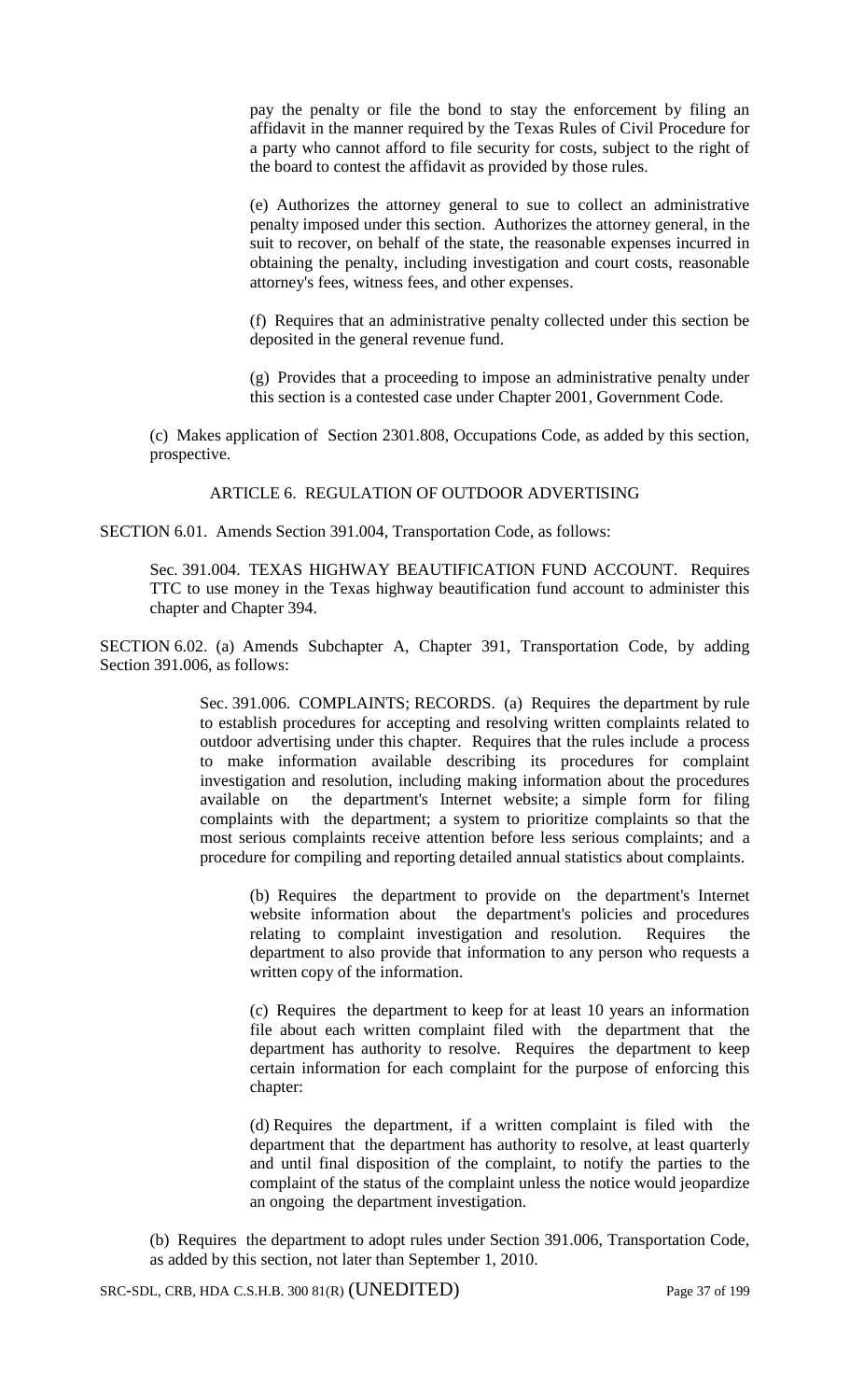SECTION 6.03. Amends Section 391.035(c), Transportation Code, to require that a penalty collected under this section be deposited to the credit of the Texas highway beautification fund account, rather than state highway fund, if collected by the attorney general and to the credit of the county road and bridge fund of the county in which the violation occurred if collected by a district or county attorney.

SECTION 6.04. Amends Subchapter B, Chapter 391, Transportation Code, by adding Section 391.0355, as follows:

Sec. 391.0355. ADMINISTRATIVE PENALTY. (a) Authorizes TTC, in lieu of a suit to collect a civil penalty, after notice and an opportunity for a hearing before TTC, to impose an administrative penalty against a person who violates this chapter or a rule adopted by TTC under this chapter. Provides that each day a violation continues is a separate violation.

(b) Prohibits the amount of the administrative penalty from exceeding the maximum amount of a civil penalty under Section 391.035.

(c) Provides that a proceeding under this section is a contested case under Chapter 2001, Government Code.

(d) Provides that a judicial review of an appeal of an administrative penalty imposed under this section is under the substantial evidence rule.

(e) Requires that an administrative penalty collected under this section be deposited to the credit of the Texas highway beautification fund account.

SECTION 6.05. Amends Section 391.063, Transportation Code, as follows:

Sec. 391.063. LICENSE FEE. Authorizes TTC to set the amount of a license fee according to a scale graduated by the number of units of outdoor advertising and number of off-premise signs under Chapter 394 owned by a license applicant.

SECTION 6.06. Amends Section 391.065(b), Transportation Code, as follows:

(b) Requires TTC, for the efficient management and administration of this chapter and to reduce the number of employees required to enforce this chapter, to adopt rules for issuing standardized forms that are for submission by license holders and applicants and that provide for an accurate showing of the number, location, or other information required by TTC for each license holder's or applicant's outdoor advertising or offpremise signs under Chapter 394.

SECTION 6.07. Amends Section 391.066, Transportation Code, adding Subsection (d), to authorize TTC to deny the renewal of a license holder's license if the license holder has not complied with the permit requirements of this chapter or Chapter 394.

SECTION 6.08. Amends Subchapter C, Chapter 391, Transportation Code, by adding Section 391.0661, as follows:

Sec. 391.0661. APPLICABILITY OF LICENSE. Provides that in addition to authorizing a person to erect or maintain outdoor advertising, a license issued under this chapter authorizes a person to erect or maintain an off-premise sign under Chapter 394.

SECTION 6.09. Amends Section 391.254(c), Transportation Code, to make a conforming change.

SECTION 6.10. Amends Section 394.005, Transportation Code, as follows:

Sec. 394.005. DISPOSITION OF FEES. Requires that money TTC receives under this chapter, rather than a registration fee collected under Section 394.048 (Registration of

SRC-SDL, CRB, HDA C.S.H.B. 300 81(R) (UNEDITED) Page 38 of 199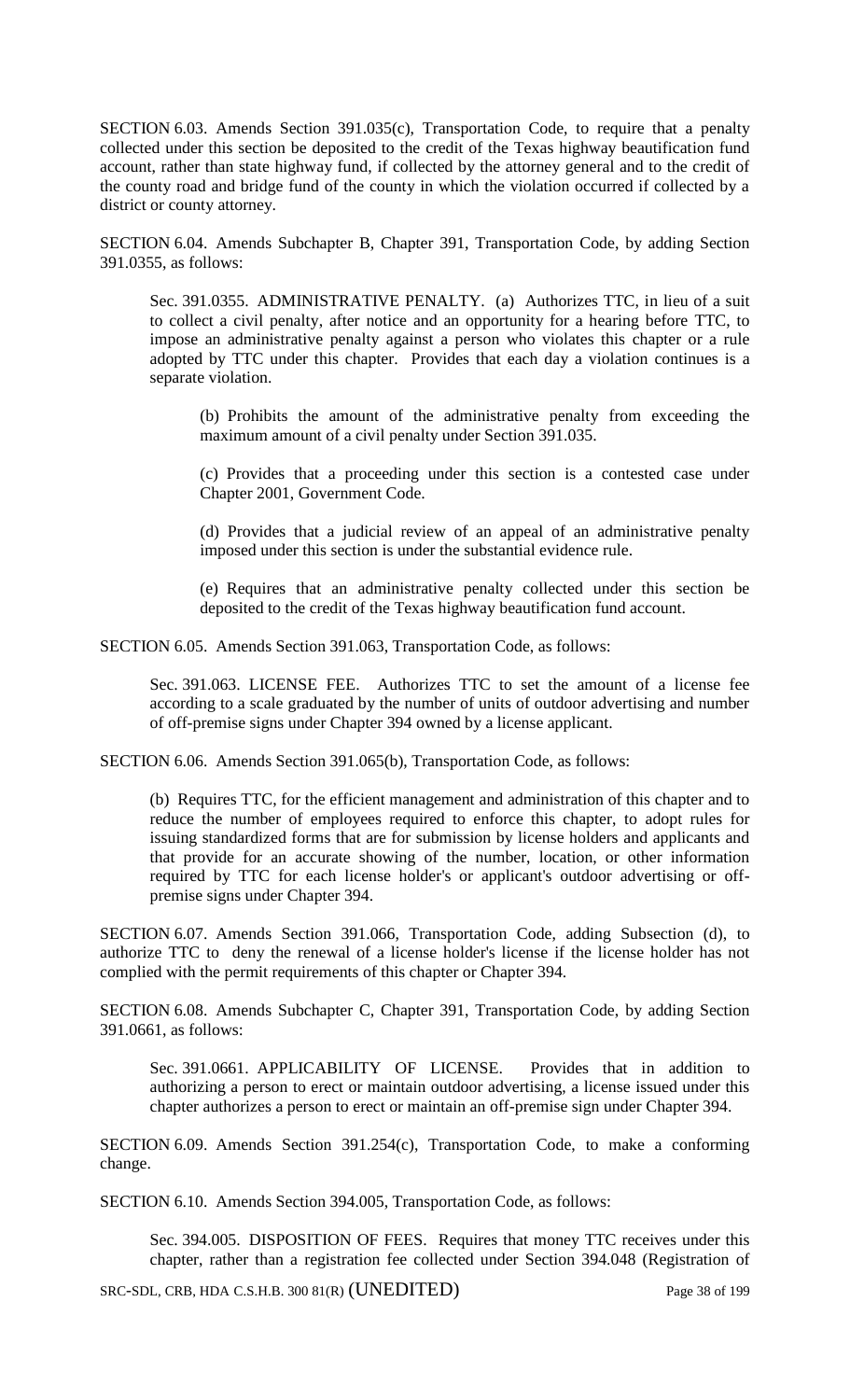Certain Off-Premise Signs) by TTC, be deposited to the credit of the Texas highway beautification fund account. Makes a conforming change.

SECTION 6.11. (a) Amends Subchapter A, Chapter 394, Transportation Code, by adding Section 394.006, as follows:

> Sec. 394.006. COMPLAINTS; RECORDS. (a) Requires the department by rule to establish procedures for accepting and resolving written complaints related to signs under this chapter. Requires that the rules include:

> > (1) a process to make information available describing its procedures for complaint investigation and resolution, including making information about the procedures available on the department's Internet website;

(2) a simple form for filing complaints with the department;

(3) a system to prioritize complaints so that the most serious complaints receive attention before less serious complaints; and

(4) a procedure for compiling and reporting detailed annual statistics about complaints.

(b) Requires the department to provide on the department's Internet website information about the department's policies and procedures relating to complaint investigation and resolution. Requires the department to also provide that information to any person who requests a written copy.

(c) Requires the department to keep for at least 10 years an information file about each written complaint filed with the department that the department has authority to resolve. Requires the department to keep certain information for each complaint for the purpose of enforcing this chapter.

(d) Requires the department, if a written complaint is filed with the department that the department has authority to resolve, at least quarterly and until final disposition of the complaint, to notify the parties to the complaint of the status of the complaint unless the notice would jeopardize an ongoing the department investigation.

(b) Requires the department to adopt rules under Section 394.006, Transportation Code, as added by this section, not later than September 1, 2010.

SECTION 6.12. Amends the heading to Subchapter B, Chapter 394, Transportation Code, to read as follows:

SUBCHAPTER B. LICENSE AND PERMIT FOR OFF-PREMISE SIGN

SECTION 6.13. (a) Amends Subchapter B, Chapter 394, Transportation Code, by adding Sections 394.0201, 394.0202, 394.0203, 394.0204, 394.0205, 394.0206, 394.0207, 394.027, 394.028, and 394.029, as follows:

> Sec. 394.0201. ERECTING OFF-PREMISE SIGN WITHOUT LICENSE; OFFENSE. (a) Provides that a person commits an offense if the person willfully erects or maintains an off-premise sign on a rural road without a license under this subchapter.

(b) Provides that an offense under this section is a misdemeanor punishable by a fine of not less than \$500 or more than \$1,000. Provides that each day of the proscribed conduct is a separate offense.

SRC-SDL, CRB, HDA C.S.H.B. 300 81(R) (UNEDITED) Page 39 of 199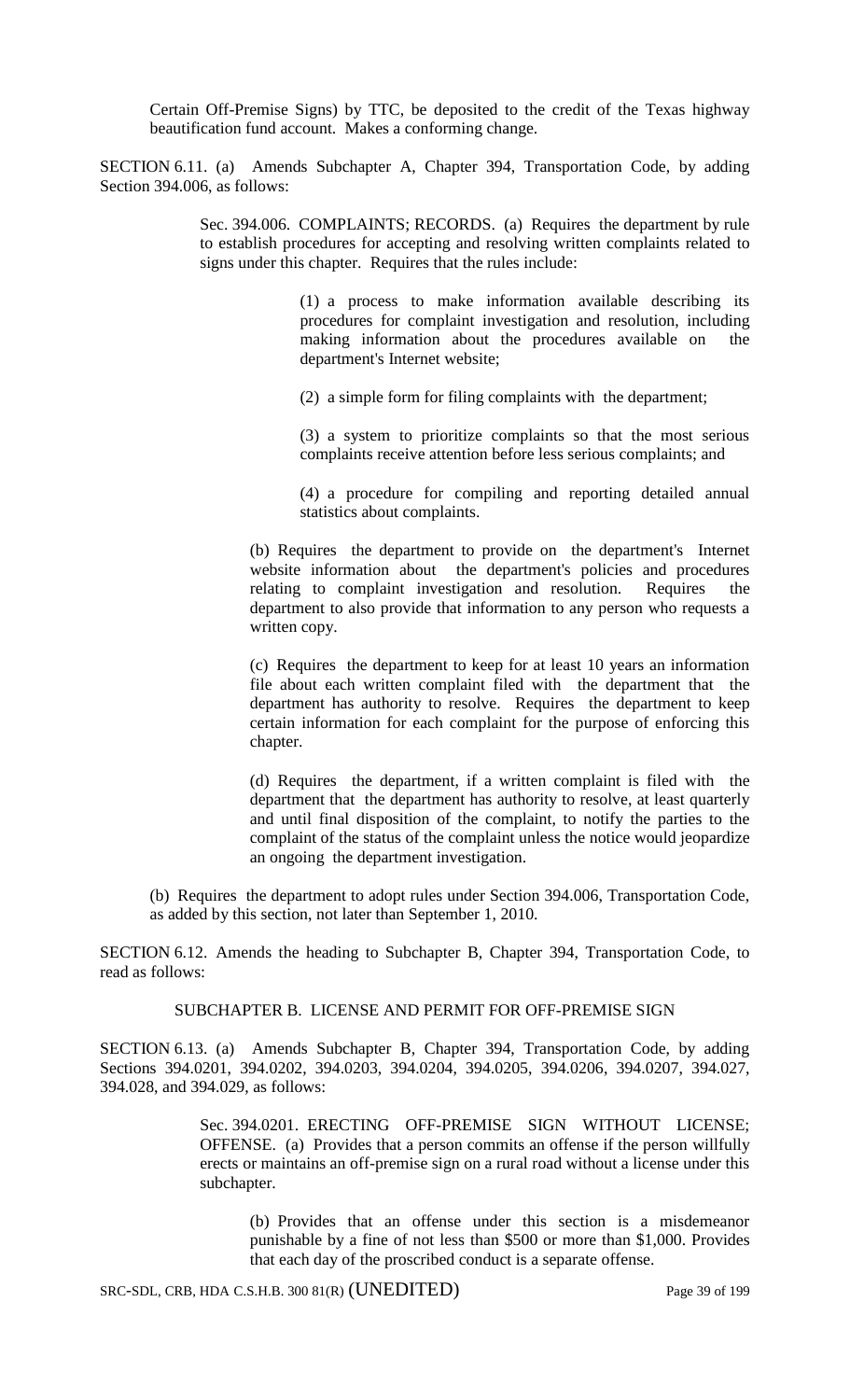(c) Provides that a person is not required to obtain a license to erect or maintain an on-premise sign.

Sec. 394.0202. ISSUANCE AND PERIOD OF LICENSE. (a) Requires TTC to issue a license to a person who files with TTC a completed application form within the time specified by TTC, pays the appropriate license fee, and files with TTC a surety bond.

(b) Authorizes that a license be issued for one year or longer.

(c) Requires TTC, at least 30 days before the date on which a person's license expires, to notify the person of the impending expiration. Requires that the notice be in writing and sent to the person's last known address according to the records of TTC.

Sec. 394.0203. LICENSE FEE. Authorizes TTC to set the amount of a license fee according to a scale graduated by the number of off-premise signs and units of outdoor advertising under Chapter 391 owned by a license applicant.

Sec. 394.0204. SURETY BOND. (a) Requires that the surety bond required of an applicant for a license under Section 394.0202 be in the amount of \$2,500 for each county in the state in which the person erects or maintains an off-premise sign and payable to TTC for reimbursement for removal costs of an off-premise sign that the license holder unlawfully erects or maintains.

(b) Prohibits a person from being required to provide more than \$10,000 in surety bonds.

Sec. 394.0205. RULES; FORMS. (a) Authorizes TTC to adopt rules to implement Sections 394.0201(a), 394.0202, 394.0203, 394.0204, and 394.0206.

(b) Requires TTC, for the efficient management and administration of this chapter and to reduce the number of employees required to enforce this chapter, to adopt rules for issuing standardized forms that are for submission by license holders and applicants and that provide for an accurate showing of the number, location, or other information required by TTC for each license holder's or applicant's off-premise signs or outdoor advertising under Chapter 391.

Sec. 394.0206. REVOCATION OR SUSPENSION OF LICENSE; APPEAL. (a) Authorizes TTC to revoke or suspend a license issued under this subchapter or place on probation a license holder whose license is suspended if the license holder violates this chapter or a rule adopted under this chapter. Authorizes the department, if the suspension of the license is probated, to require the license holder to report regularly to TTC on any matter that is the basis of the probation.

(b) Requires that the judicial appeal of the revocation or suspension of a license be initiated not later than the 15th day after the date of TTC's action.

(c) Authorizes TTC to adopt rules for the reissuance of a revoked or suspended license and to set fees for the reissuance.

(d) Authorizes TTC to deny the renewal of a license holder's existing license if the license holder has not complied with the permit requirements of this chapter or Chapter 391.

Sec. 394.0207. APPLICABILITY OF LICENSE. Provides that in addition to authorizing a person to erect or maintain an off-premise sign, a license issued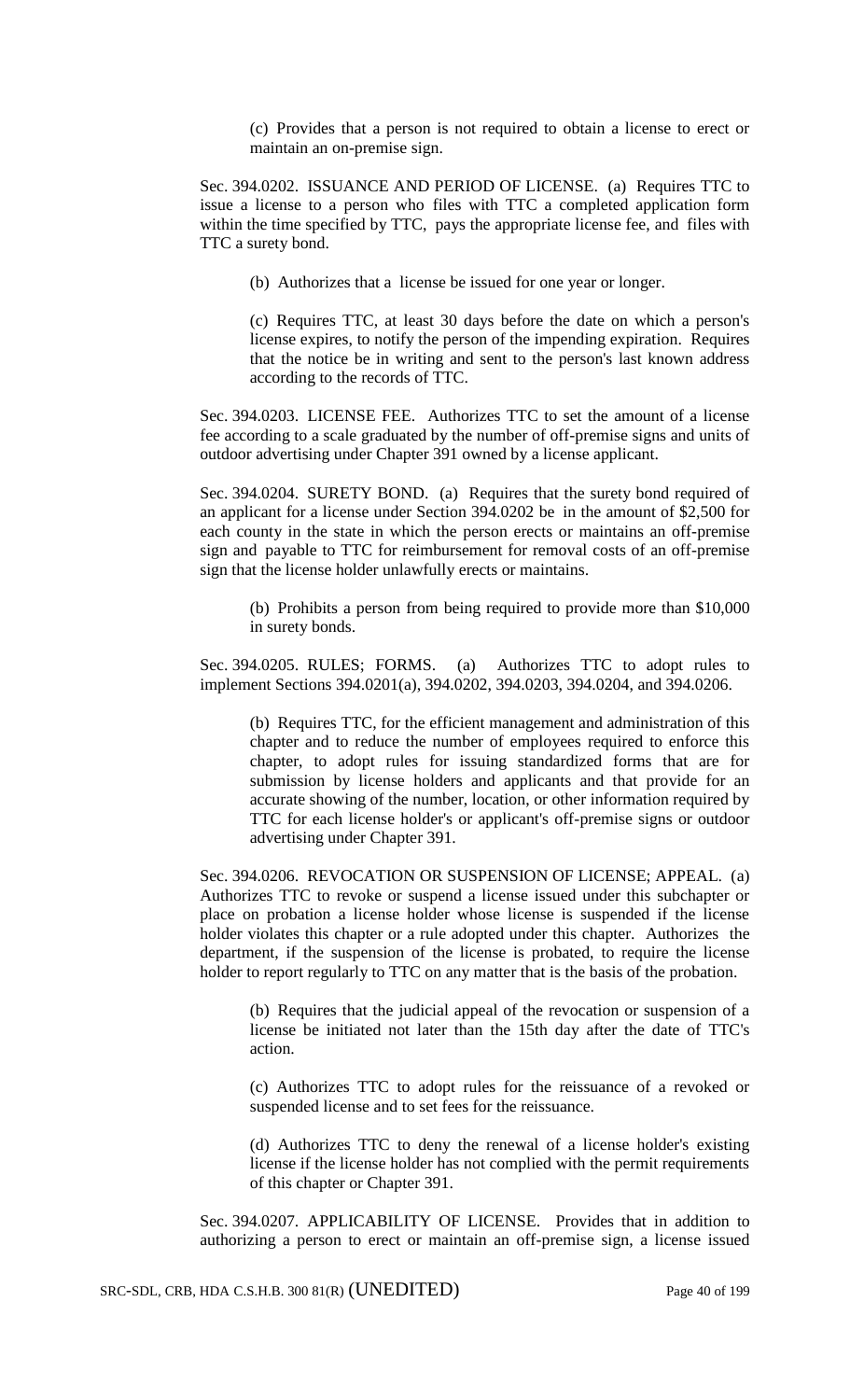under this chapter authorizes a person to erect or maintain outdoor advertising under Chapter 391.

Sec. 394.027. FEE AMOUNTS. Prohibits the license and permit fees required by this subchapter from exceeding an amount reasonably necessary to cover the administrative costs incurred to enforce this chapter.

Sec. 394.028. EXCEPTIONS FOR CERTAIN NONPROFIT ORGANIZATIONS. (a) Prohibits the combined license and permit fees under this subchapter from exceeding \$10 for an off-premise sign erected and maintained by a nonprofit organization in a municipality or a municipality's extraterritorial jurisdiction if the sign relates to or promotes only the municipality or a political subdivision whose jurisdiction is wholly or partly concurrent with the municipality.

(b) Provides that the nonprofit organization is not required to file a bond as provided by Section 394.0202(a)(3).

Sec. 394.029. DENIAL OF PERMIT; APPEAL. Authorizes TTC to create a process by which an applicant may appeal a denial of a permit under this subchapter.

(b) Makes application of Section 394.0201, Transportation Code, as added by this section, prospective.

SECTION 6.14. Amends Section 394.050, Transportation Code, as follows:

Sec. 394.050. New heading: VARIANCE. Authorizes the director or a person designated by the director, rather than requires TTC to provide for a board of variance that, in an appropriate case and subject to an appropriate condition or safeguard, to make a special exception to this chapter regarding a permit for an off-premise outdoor sign on a rural road.

SECTION 6.15. Amends Section 394.081(c), Transportation Code, to make a conforming change.

SECTION 6.16. Amends Sections 394.082(a), (d), and (e), Transportation Code, as follows:

(a) Authorizes TTC, in lieu of a suit to collect a civil penalty, after notice and an opportunity for a hearing before TTC, to impose an administrative penalty against a person who violates, rather than intentionally violates, this chapter or a rule adopted by TTC under this chapter. Provides that each day a violation continues is a separate violation.

(d) Provides that judicial review of an appeal of an administrative penalty imposed under this section is under the substantial evidence rule, rather than by trial de novo.

(e) Makes a conforming change.

SECTION 6.17. Repealer: Section 391.065(c) (relating to prohibiting TTC from adopting rules that restrict competitive bidding), Transportation Code.

# ARTICLE 7. PUBLIC TRANSPORTATION

SECTION 7.01. Repealer: Section 301.063(f) (relating to a requirement that TTC contract with the department for the delivery of public transportation services to clients of eligible programs), Labor Code.

### ARTICLE 8. TEXAS DEPARTMENT OF MOTOR VEHICLES

## PART 1. GENERAL PROVISIONS

SRC-SDL, CRB, HDA C.S.H.B. 300 81(R) (UNEDITED) Page 41 of 199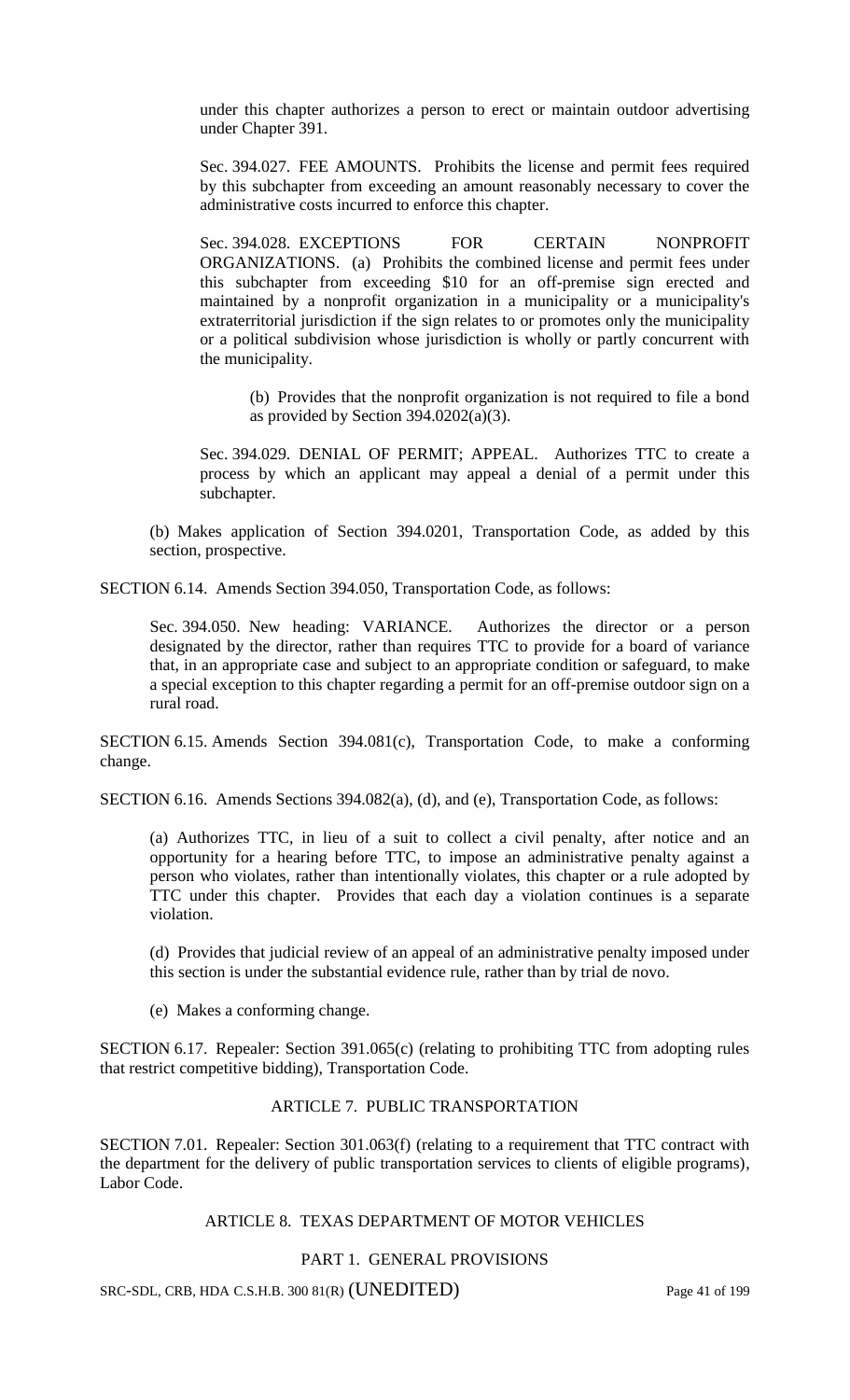SECTION 8.1.01. Amends Title 7, Transportation Code, by adding Subtitle M, as follows:

# SUBTITLE M. TEXAS DEPARTMENT OF MOTOR VEHICLES

## CHAPTER 1001. ORGANIZATION OF DEPARTMENT

## SUBCHAPTER A. GENERAL PROVISIONS

Sec. 1001.001. DEFINITIONS. Defines "board" and "department."

Sec. 1001.002. CREATION OF DEPARTMENT; DUTIES. (a) Creates the Department of Motor Vehicles (TDMV) as an agency of this state.

(b) Requires TDMV, in addition to the other duties required of TDMV, to administer and enforce Subtitle A (Certificates of Title and Registration); 642 (Identifying Markings on Commercial Motor Vehicles), 643 (Motor Carrier Registration), 645 (Commercial Motor Vehicles), 646 (Commercial Motor Vehicles), and 648 (Foreign Commercial Motor Transportation); and Chapter 2301 (Sale or Lease of Motor Vehicles) and 2302 (Salvage Vehicle Dealers), Occupations Code.

Sec. 1001.003. COMPOSITION OF DEPARTMENT. Provides that TDMV is composed of an executive director appointed by the board of TDMV and other employees required to efficiently implement this subtitle, other applicable vehicle laws of this state, and other laws that grant jurisdiction to or are applicable to the department.

Sec. 1001.004. DIVISIONS. Requires the board of TDMV to organize TDMV into divisions to accomplish TDMV's functions and the duties assigned to it, including divisions for administration, motor carriers, motor vehicle distribution, and vehicle titles and registration.

Sec. 1001.005. SUNSET PROVISION. Provides that TDMV is subject to Chapter 325 (Texas Sunset Act), Government Code. Provides that TDMV, unless continued in existence as provided by that chapter, is abolished September 1, 2015.

Sec. 1001.006. DEFENSE BY ATTORNEY GENERAL. Requires the attorney general to defend an action brought against the board or TDMV or an action brought against an employee of TDMV as a result of the employee's official act or omission, regardless of whether at the time of the institution of the action that person has terminated service with TDMV.

[Reserves Sections 1001.007-1001.020 for expansion.]

### SUBCHAPTER B. BOARD OF DEPARTMENT OF MOTOR VEHICLES

Sec. 1001.021. BOARD. (a) Provides that the board consists of nine members appointed by the governor with the advice and consent of the senate.

(b) Provides that three members must be persons who hold a dealer's license issued under Chapter 2301, Occupations Code, of whom two must be franchised dealers of different classes and one must be an independent dealer; one member must be a representative of a manufacturer or distributor that holds a license issued under Chapter 2301, Occupations Code; one member must be a tax assessor-collector; one member must be a representative of a law enforcement agency of a county or municipality; and one member must be a representative of the motor carrier industry. Requires that the remaining members be public members.

(c) Provides that a person, except as necessary to comply with Subsection (b), is not eligible for appointment as a member of the board if the person or the person's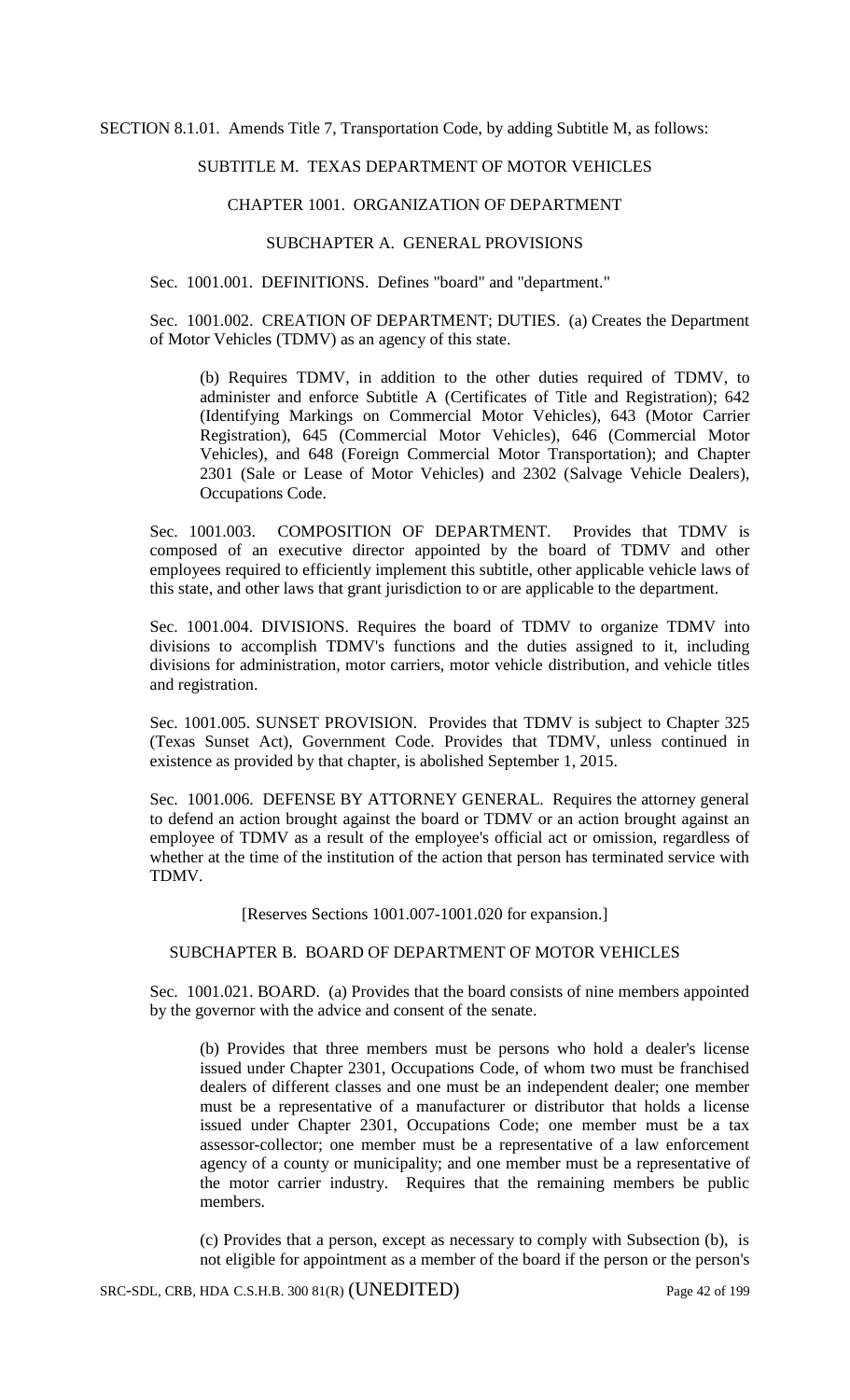spouse is employed by or participates in the management of a business entity or other organization that is regulated by or receives funds from TDMV; directly or indirectly owns or controls more than 10 percent interest in a business entity or other organization that is regulated by or receives funds from TDMV; uses or receives a substantial amount of tangible goods, services, or funds from TDMV, other than compensation or reimbursement authorized by law for board membership, attendance, or expenses; or is registered, certified, or licensed by TDMV.

(d) Prohibits a person required to register as a lobbyist under Chapter 305 (Registration of Lobbyists), Government Code, because of the person's activities for compensation on behalf of a profession related to the operation of the department from serving as a member of the board.

(e) Requires that appointments to the board be made without regard to race, color, disability, sex, religion, age, or national origin of the appointees and reflect the diversity of the population of the state as a whole.

Sec. 1001.022. TERMS. Establishes six-year staggered terms for members of the board, with the terms of either one or two members expiring February 1 of each odd-numbered year.

Sec. 1001.023. CHAIR AND VICE CHAIR; DUTIES. (a) Requires the governor to appoint one of the board's members chair of the board. Requires the board to elect one of its members vice chair of the board. Provides that a chair or vice chair serves at the pleasure of the board.

(b) Requires the chair to preside over board meetings, make rulings on motions and points of order, and determine the order of business; represent TDMV in dealing with the governor; report to the governor on the state of affairs of TDMV at least quarterly; report to the board the governor's suggestions for TDMV operations; report to the governor on efforts, including legislative requirements, to maximize the efficiency of TDMV operations through the use of private enterprise; periodically review TDMV's organizational structure and submit recommendations for structural changes to the governor, the board, and the Legislative Budget Board (LBB); designate one or more employees of TDMV as a civil rights division of TDMV and receive regular reports from the division on TDMV's efforts to comply with civil rights legislation and administrative rules; create subcommittees, appoint board members to subcommittees, and receive the reports of subcommittees to the board as a whole; appoint a member of the board to act in the chair's absence; and serve as the departmental liaison with the governor and the Office of State-Federal Relations to maximize federal funding for transportation.

Sec. 1001.024. BOARD MEETINGS. Requires the board to hold regular meetings at least quarterly and special meetings at the call of the chair. Requires board members to attend the meetings of the board. Requires the chair to oversee the preparation of an agenda for each meeting and ensure that a copy is provided to each board member at least seven days prior to the meeting.

Sec. 1001.025. RECOMMENDATIONS TO LEGISLATURE. (a) Requires the board to consider ways in which TDMV's operations can be improved. Authorizes the board to periodically report to the legislature concerning potential statutory changes that would improve the operation of TDMV.

(b) Requires the chair, on behalf of the board, to report to the governor, the lieutenant governor, the speaker of the house of representatives, and the presiding officers of relevant legislative committees on legislative recommendations adopted by the board and relating to the operation of TDMV.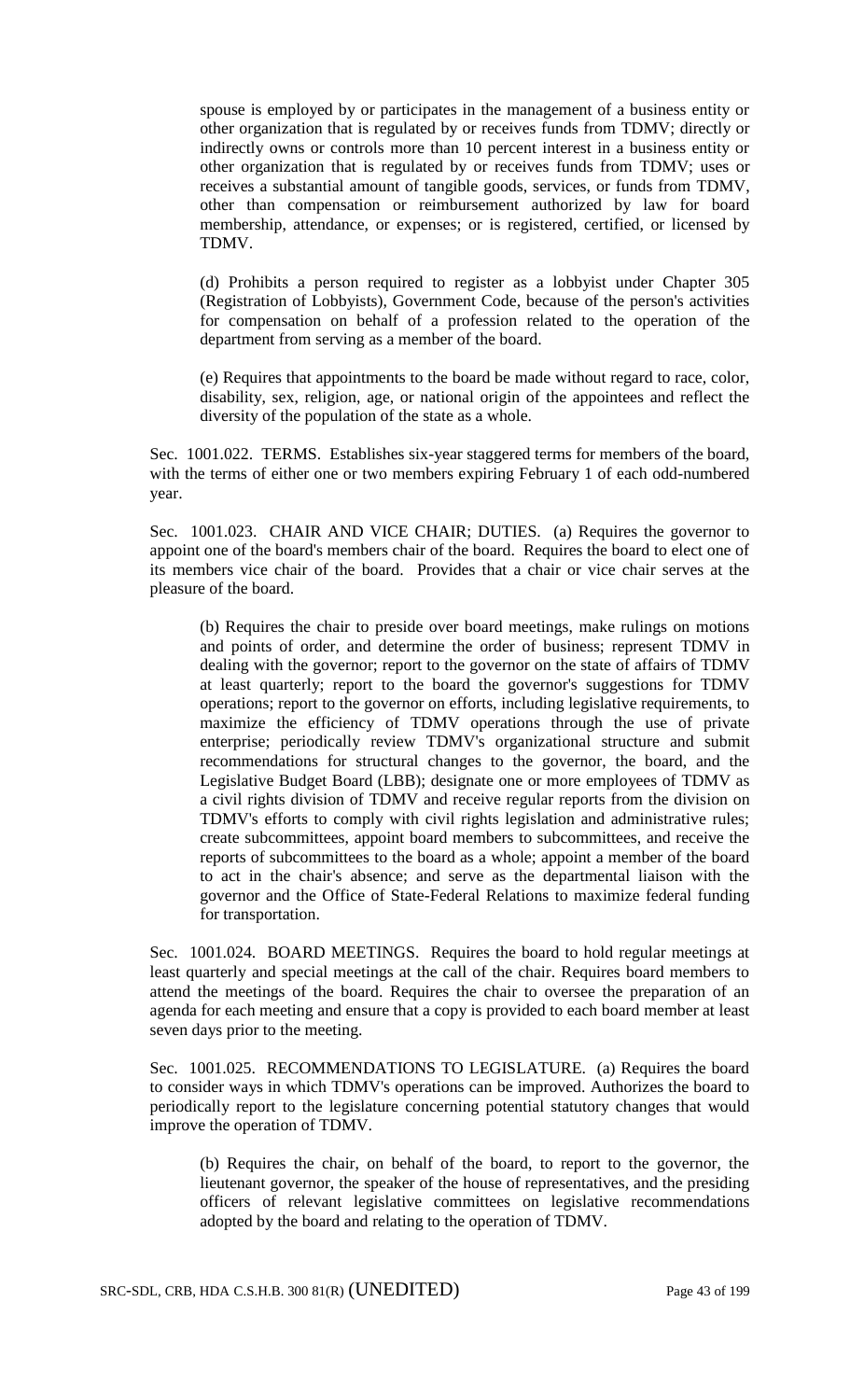Sec. 1001.026. COMPENSATION. Entitles a member of the board to compensation as provided by the General Appropriations Act. Entitles each member, if compensation for board members is not provided by that Act, to reimbursement for actual and necessary expenses incurred in performing functions as a member of the board.

Sec. 1001.027. GROUNDS FOR REMOVAL. (a) Provides that it is a ground for removal from the board if a board member does not have at the time of appointment or maintain during service on the board the qualifications required by Section 1001.021; violates a prohibition provided by Section 1001.021; cannot discharge the member's duties for a substantial part of the term for which the members is appointed because of illness or disability; or is absent from more than half of the regularly scheduled board meetings that the board member is eligible to attend during a calendar year, unless the absence is excused by majority vote of the board.

(b) Provides that the validity of an action of the board is not affected by the fact that it is taken when a ground for removal of a board member exists.

(c) Requires the executive director of TDMV (executive director), if the executive director knows that a potential ground for removal exists, to notify the chair of the board of the ground, and the chair to notify the governor and the attorney general that a potential ground for removal exists. Requires the executive director, if the potential ground for removal relates to the chair, to notify another board member, who shall notify the governor and the attorney general that a potential ground for removal exists.

Sec. 1001.028. CONFLICT OF INTEREST. (a) Requires a member of the board to disclose in writing to the executive director if the member has an interest in a matter before the board or has a substantial financial interest in an entity that has a direct interest in the matter.

(b) Requires the member to recuse himself or herself from the board's deliberations and actions on the matter in Subsection (a) and prohibits the board member from participating in the board's decision on the matter.

(c) Provides that a person has a substantial financial interest in an entity if the person is an employee, member, director, or officer of the entity or owns or controls, directly or indirectly, more than a five percent interest in the entity.

Sec. 1001.029. INFORMATION ON QUALIFICATIONS AND CONDUCT. Requires TDMV to provide to the members of the board, as often as necessary, information regarding the members' qualifications for office and their responsibilities under applicable laws relating to standards of conduct for state officers.

Sec. 1001.030. TRAINING ON DEPARTMENT AND CERTAIN LAWS RELATING TO DEPARTMENT. (a) Requires a person appointed to the board, to be eligible to take office as a member of the board, to complete at least one course of a training program that complies with this section.

(b) Requires that the training program provide information to the person regarding this subchapter; the programs operated by TDMV; the role and functions of TDMV; the rules of TDMV with an emphasis on the rules that relate to disciplinary and investigatory authority; the current budget for TDMV; the results of the most recent formal audit of TDMV; the requirements of the open meetings law, Chapter 551 (Open Meetings), Government Code; open records law, Chapter 552 (Public Information), Government Code; administrative procedure law, Chapter 2001 (Administrative Procedure), Government Code; the requirements of the conflict of interest laws and other laws relating to public officials; and any applicable ethics policies adopted by the board or the Texas Ethics Commission (TEC).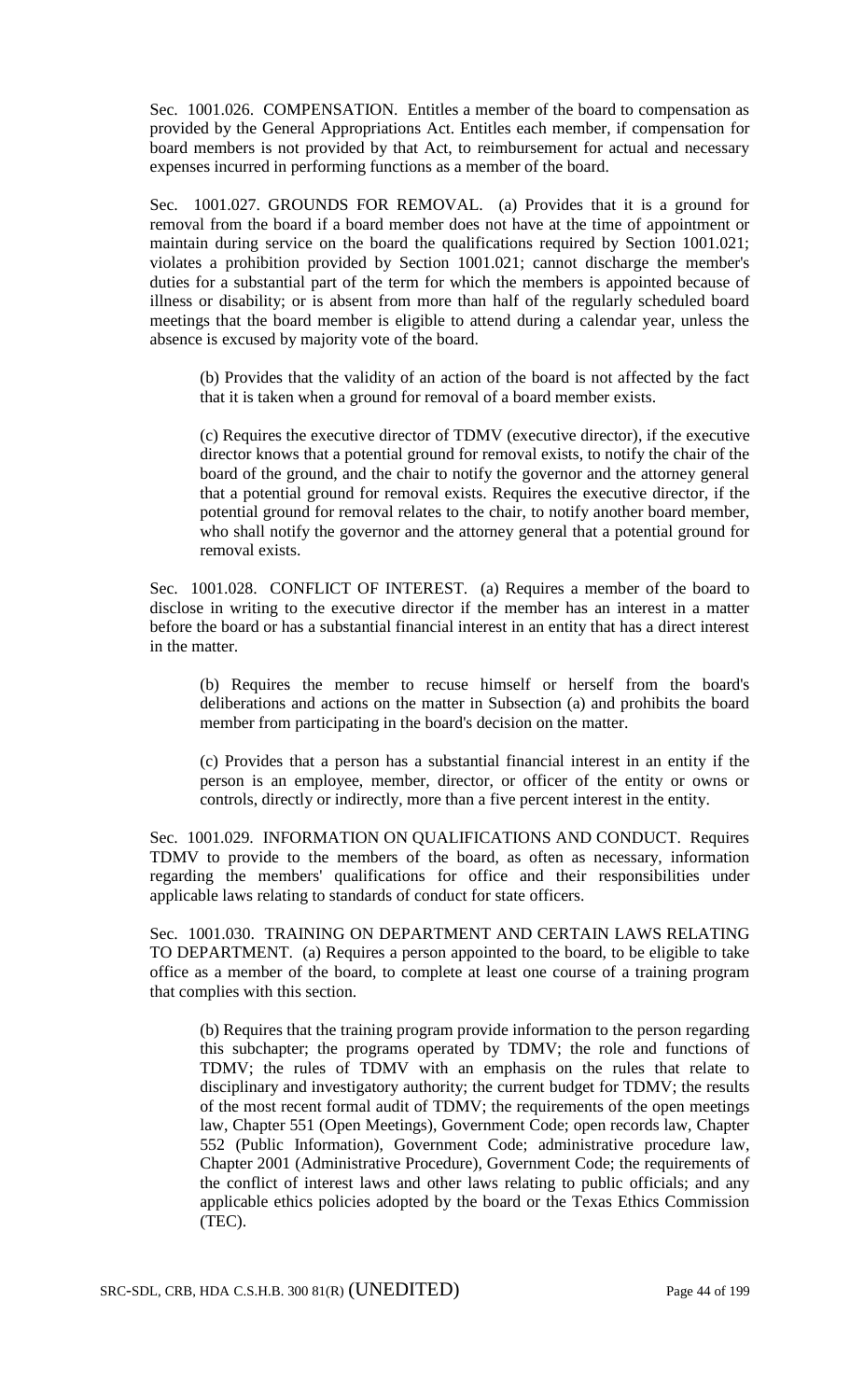(c) Entitles a person appointed to the board to reimbursement for travel expenses incurred in attending the training program, as provided by the General Appropriations Act and as if the person were a member of the board.

Sec. 1001.031. ADVISORY COMMITTEES. (a) Requires the board to establish separate advisory committees for the motor carrier, motor vehicles, and vehicle titles and registration divisions to make recommendations to the board or executive director on the operation of the applicable division. Provides that a committee has the purposes, powers, and duties, including the manner of reporting its work, prescribed by the board. Provides that a committee and each member serves at the will of the board.

(b) Requires the board to appoint persons to each advisory committee who are selected from a list provided by the executive director and have knowledge about and interests in, and represent a broad range of viewpoints about, the work of the committee or applicable division.

(c) Requires that the advisory committee for the motor vehicles division include a member to represent motor vehicle manufacturers and a member to represent the recreational vehicle industry.

(d) Requires that the advisory committee for the motor carrier division include a member to represent the motor transportation industry.

(e) Prohibits a member of an advisory committee from being compensated by the board or TDMV for committee service.

[Reserves Sections 1001.032-1001.040 for expansion.]

## SUBCHAPTER C. PERSONNEL

Sec. 1001.041. DEPARTMENT PERSONNEL. (a) Requires the executive director, subject to the General Appropriations Act or other law, to appoint deputies, assistants, and other personnel as necessary to carry out the powers and duties of TDMV under this code, other applicable vehicle laws of this state, and other laws granting jurisdiction or applicable to TDMV.

(b) Requires a person appointed under this section to have the professional and administrative experience necessary to qualify the person for the position to which the person is appointed.

Sec. 1001.042. DIVISION OF RESPONSIBILITIES. Requires the board to develop and implement policies that clearly define the respective responsibilities of the executive director and the staff of TDMV.

Sec. 1001.043. EQUAL EMPLOYMENT OPPORTUNITY POLICY; REPORT. (a) Requires the executive director or the director's designee to prepare and maintain a written policy statement to ensure implementation of a program of equal employment opportunity under which all personnel transactions are made without regard to race, color, disability, sex, religion, age, or national origin. Requires that the policy statement include certain criteria.

(b) Requires that a policy statement prepared under this section cover an annual period, be updated annually, be reviewed by the Commission on Human Rights for compliance with Subsection (a), and be filed with the governor.

(c) Requires the governor to deliver a biennial report to the legislature based on the information received under Subsection (b). Authorizes that the report be made separately or as part of other biennial reports made to the legislature.

Sec. 1001.044. QUALIFICATIONS AND STANDARDS OF CONDUCT. Requires the executive director to provide to TDMV employees, as often as necessary, information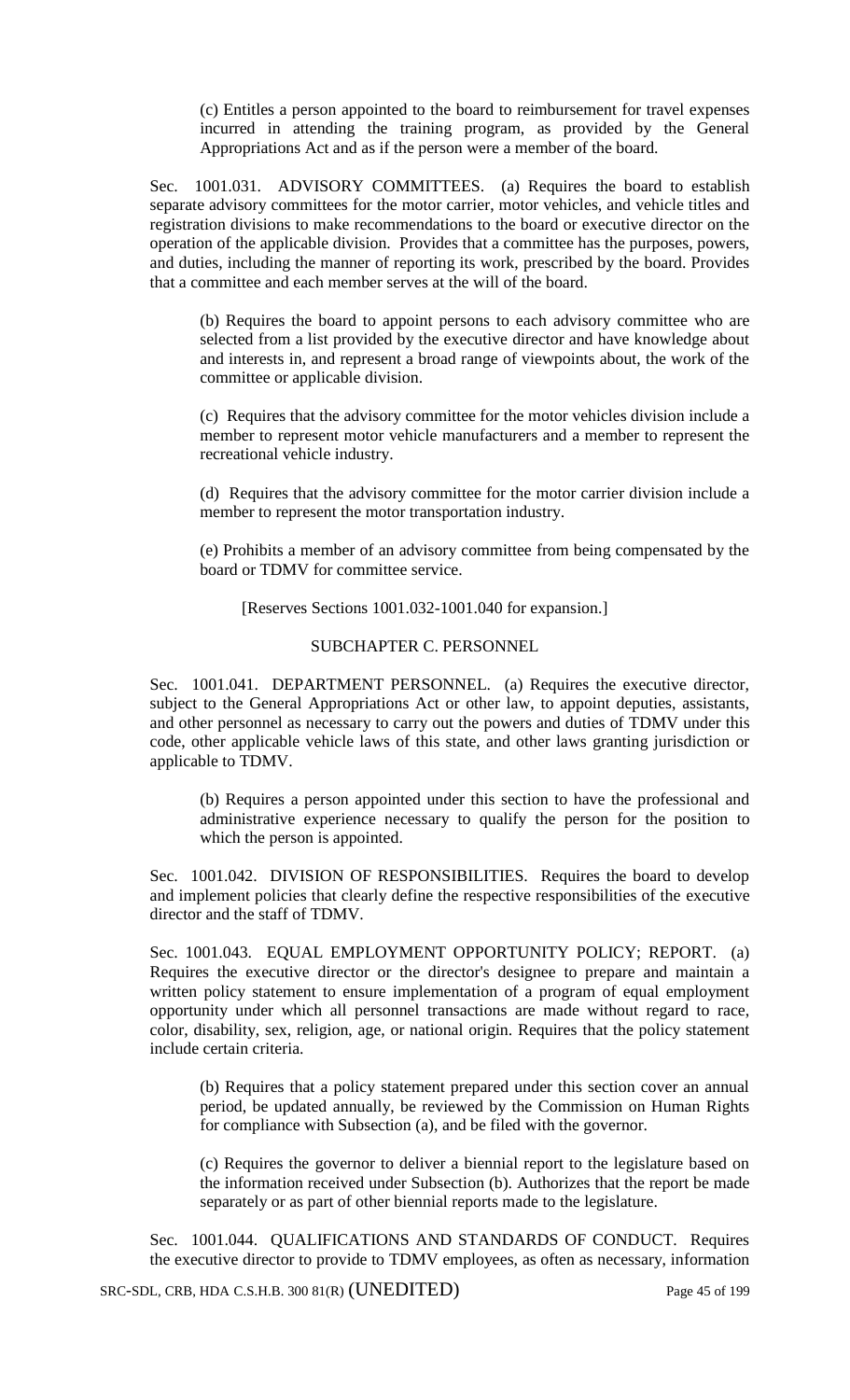regarding their qualification for office or employment under this subtitle and responsibilities under applicable laws relating to standards of conduct for state employees.

Sec. 1001.045. CAREER LADDER PROGRAM; PERFORMANCE EVALUATIONS. (a) Requires the executive director or the director's designee to develop an intra-agency career ladder program. Requires that the program require intra-agency posting of all nonentry level positions concurrently with any public posting.

(b) Requires the executive director or the director's designee to develop a system of annual performance evaluations. Requires that all merit pay for department employees be based on the system established under this subsection.

### CHAPTER 1002. RULES

Sec. 1002.001. GENERAL RULEMAKING AUTHORITY. Authorizes the board to adopt any rules necessary and appropriate to implement the powers and duties of TDMV under this code and other laws of this state.

Sec. 1002.002. RULES RESTRICTING ADVERTISING OR COMPETITIVE BIDDING. Prohibits the board from adopting rules restricting advertising or competitive bidding by a person regulated by TDMV except to prohibit false, misleading, or deceptive practices by the person.

## CHAPTER 1003. DEPARTMENT PROCEDURES

Sec. 1003.001. APPLICABILITY OF CERTAIN LAWS. Provides that, except as specifically provided by law, TDMV is subject to Chapters 2001 (Administrative Procedure) and 2002 (Texas Register and Administrative Code), Government Code.

Sec. 1003.002. SUMMARY PROCEDURES FOR ROUTINE MATTERS. (a) Authorizes the board or TDMV by rule to create a summary procedure for routine matters and designate department activities that otherwise would be subject to Chapter 2001, Government Code, as routine matters to be handled under the summary procedure.

(b) Authorizes that an activity be designated as a routine matter only if the activity is voluminous, repetitive, believed to be noncontroversial, and of limited interest to anyone other than persons immediately involved in or affected by the proposed TDMV action.

(c) Authorizes that the rules establish procedures different from those contained in Chapter 2001, Government Code. Requires that the procedures require, for each party involved, notice of a proposed negative action not later than the fifth day before the date the action is proposed to be taken.

(d) Authorizes that a rule adopted by the board under this section provide for the delegation of authority to take action on a routine matter to a salaried employee of TDMV designated by the board.

Sec. 1003.003. REVIEW OF ACTION ON ROUTINE MATTER. (a) Entitles a person directly or indirectly affected by an action of the board or TDMV on a routine matter taken under the summary procedure adopted under Section 1003.002 to a review of the action under Chapter 2001, Government Code.

(b) Requires the person to apply to the board not later than the 60th day after the date of the action to be entitled to the review.

(c) Provides that the timely filing of the application for review immediately stays the action pending a hearing on the merits.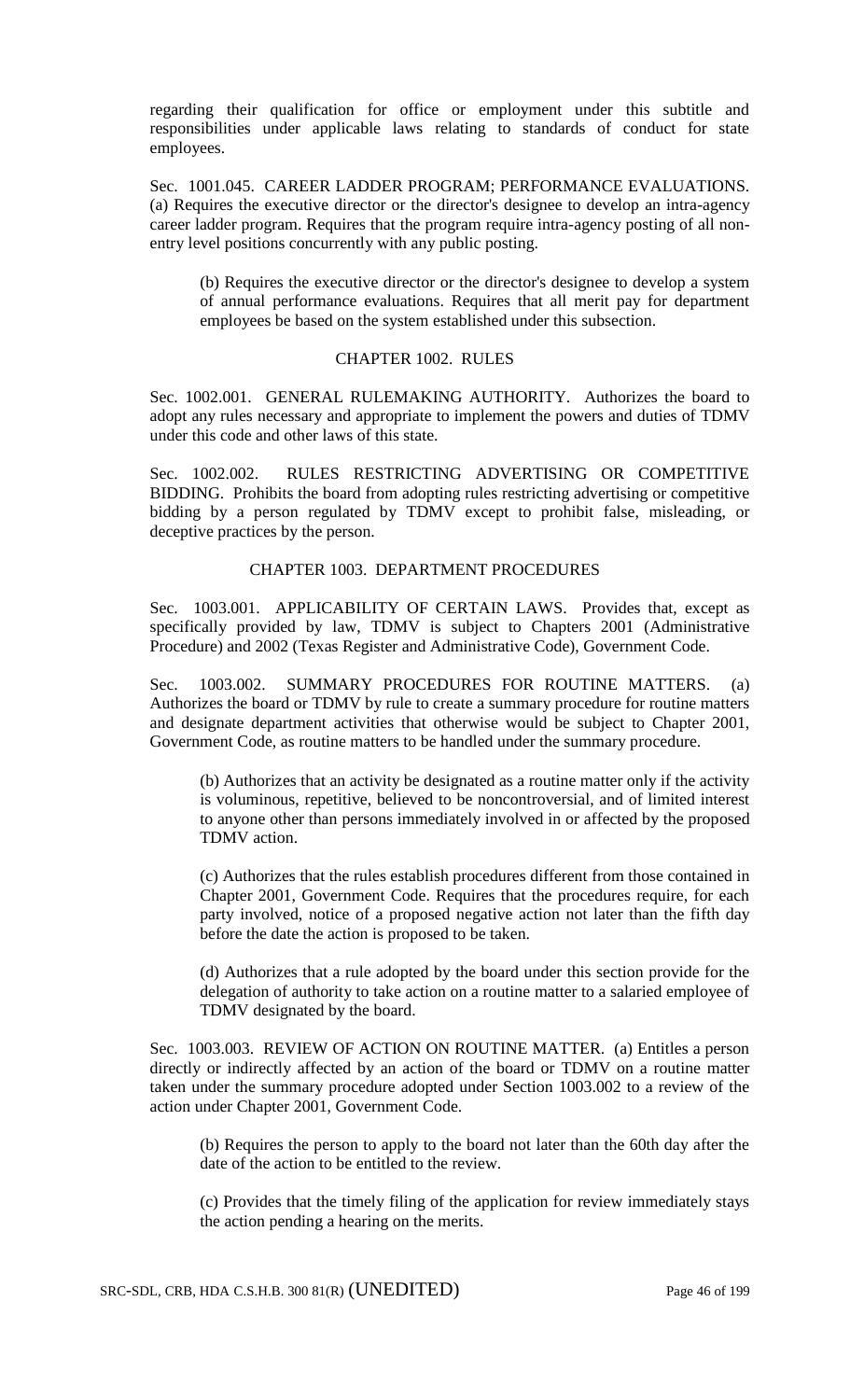(d) Authorizes the board and TDMV to adopt rules relating to an application for review under this section and consideration of the application.

Sec. 1003.004. INFORMAL DISPOSITION OF CERTAIN CONTESTED CASES. Authorizes the board or TDMV, as applicable, on written agreement or stipulation of each party and any intervenor, to informally dispose of a contested case in accordance with Section 2001.056 (Informal Disposition of Contested Case), Government Code, notwithstanding any provision of this code or other law that requires a hearing before the board or TDMV, as applicable.

### CHAPTER 1004. PUBLIC ACCESS

Sec. 1004.001. ACCESS TO PROGRAMS AND FACILITIES. (a) Requires TDMV to prepare and maintain a written plan that describes how a person who does not speak English may be provided reasonable access to TDMV's programs.

(b) Requires TDMV to comply with federal and state laws for program and facility accessibility.

Sec. 1004.002. PUBLIC COMMENT. Requires the board and TDMV to develop and implement policies that provide the public with a reasonable opportunity to appear before the board or TDMV and to speak on any issue under the jurisdiction of the board or TDMV.

Sec. 1004.003. PUBLIC REPRESENTATION ON ADVISORY BODY. (a) Requires that at least one-half of the membership of each advisory body appointed by the board, other than an advisory body whose membership is determined by this code or by other law, represent the general public.

(b) Prohibits a public representative from being an officer, director, or employee of a business entity regulated by TDMV; a person required to register with TEC under Chapter 305, Government Code; or a person related within the second degree by affinity or consanguinity to a person described by this subsection.

## CHAPTER 1005. STANDARDS OF CONDUCT

Sec. 1005.001. APPLICATION OF LAW RELATING TO ETHICAL CONDUCT. Provides that the board, executive director, and each employee or agent of TDMV is subject to the code of ethics and the standard of conduct imposed by Chapter 572 (Personal Financial Disclosure, Standards of Conduct, and Conflict of Interest), Government Code, and any other law regulating the ethical conduct of state officers and employees.

# PART 2. TRANSFER OF DUTIES AND FUNCTIONS OF THE TEXAS DEPARTMENT OF TRANSPORTATION

# SUBPART A. GENERAL PROVISIONS AND ADMINISTRATION

SECTION 8.2A.01. Amends Section 201.202(a), Transportation Code, to delete existing text requiring the Texas Transportation Commission (TTC) to create the division of motor vehicle titles and registration to accomplish the Texas Department of Transportation's (TxDOT) functions and duties.

SECTION 8.2A.02. Amends Section 201.931(2), Transportation Code, to delete existing text from the definition of "license" relating to a motor carrier registration issued under Chapter 643; a vehicle storage facility license issued under Chapter 2303 (Vehicle Storage Facilities); a salvage vehicle dealer or agent license issued under Chapter 2302 Occupations Code; specially designated or specialized license plates issued under Subchapters E (Specially Designated License Plates; Exemptions For Governmental and Quasi-Governmental Vehicles) and F (Specialized License Plates; Exemptions for Privately Owned Vehicles), Chapter 502 (Registration of Vehicles), Transportation Code; and an apportioned registration issued

SRC-SDL, CRB, HDA C.S.H.B. 300 81(R) (UNEDITED) Page 47 of 199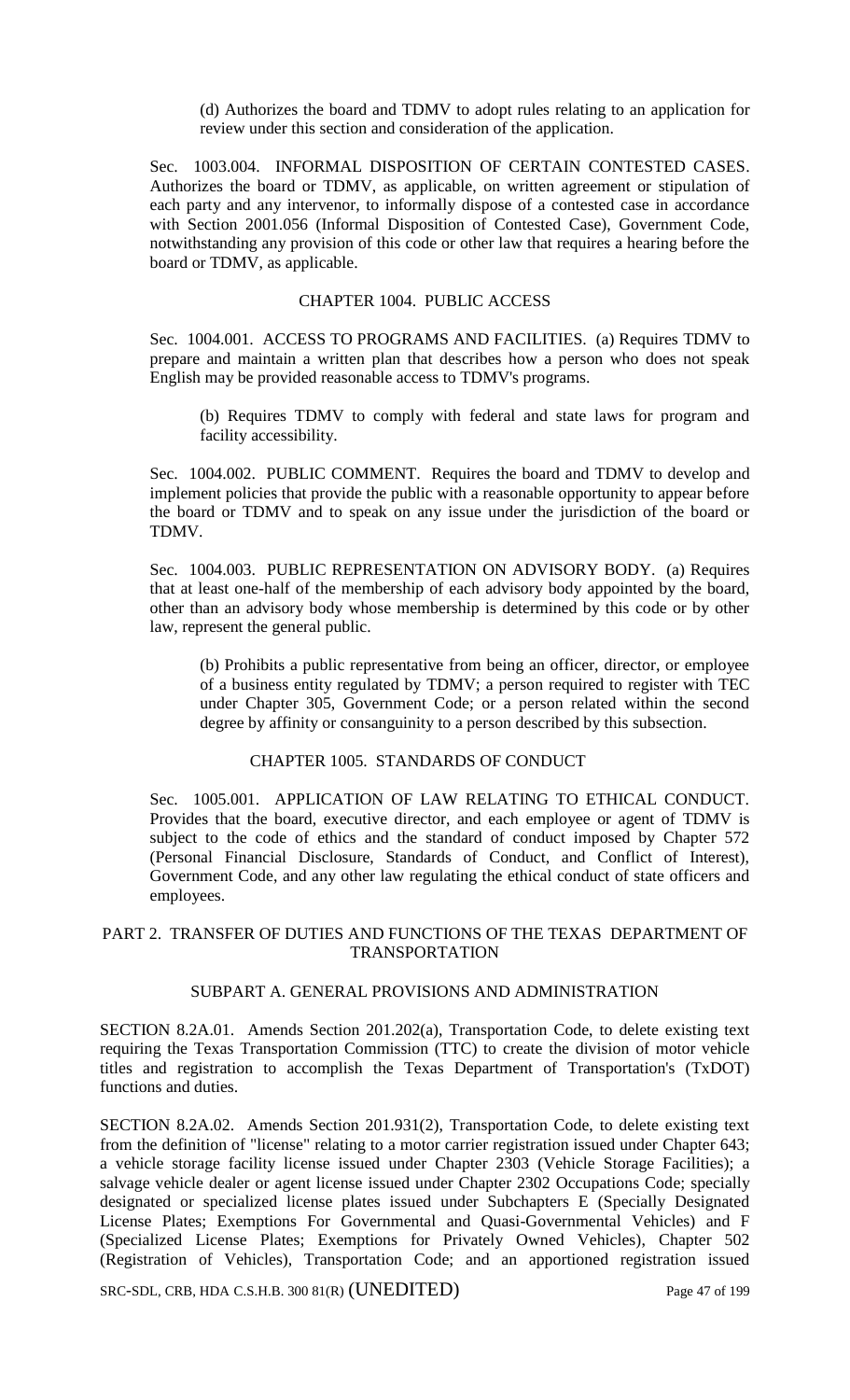according to the International Registration Plan under Section 502.054 (Agreements With Other Jurisdictions; Offense), Transportation Code.

### SUBPART B. STATE HIGHWAY TOLL PROJECTS

SECTION 8.2B.01. Amends Sections 228.055(b) and (h), Transportation Code, regarding vehicle registration records from TDMV rather than TxDOT, and makes conforming changes.

SECTION 8.2B.02. Amends Section 228.056(b), Transportation Code, by making a conforming change.

### SUBPART C. CAUSEWAYS, BRIDGES, TUNNELS, TURNPIKES, FERRIES, AND HIGHWAYS IN CERTAIN COUNTIES

SECTION 8.2C.01. Amends Sections 284.0701(b), (e), and (h), Transportation Code, to change references to TxDOT to TDMV.

# SUBPART D. CERTIFICATE OF TITLE ACT

SECTION 8.2D.01. Amends Section 501.002(3), Transportation Code, to redefine "department" to mean TDMV, rather than TxDOT.

### SUBPART E. REGISTRATION OF VEHICLES

SECTION 8.2E.01. Amends Section 502.001, Transportation Code, by adding Subdivision (1-a) and amending Subdivision (3), as follows:

- (1-a) Defines "board."
- (3) Redefines "department" to mean TDMV, rather than TxDOT.

SECTION 8.2E.02. Amends Section 502.051, Transportation Code, as follows:

Sec. 502.051. DEPOSIT OF REGISTRATION FEES IN STATE HIGHWAY FUND. Requires the board, rather than TTC and TxDOT, except as otherwise provided by this chapter, to deposit all money received from registration fees in the state treasury to the credit of the state highway fund.

SECTION 8.2E.03. Amends Section 502.052(a), Transportation Code, to make a conforming change.

SECTION 8.2E.04. Amends Sections 502.053(a) and (b), Transportation Code, as follows:

(a) Requires TDMV, rather than TxDOT, to reimburse the Texas Department of Criminal Justice for the cost of manufacturing license plates or registration insignia as the license plates or insignia and the invoice for the license plates or insignia are delivered to TDMV, rather than the department.

(b) Makes a conforming change.

SECTION 8.2E.05. Amends Section 502.1515, Transportation Code, to make a conforming change.

SECTION 8.2E.06. Amends Section 502.352(c), Transportation Code, to make a conforming change.

SECTION 8.2E.07. Amends Section 502.355(h), Transportation Code, to make a conforming change.

SUBPART F. DEALER'S AND MANUFACTURER'S VEHICLE LICENSE PLATES

SRC-SDL, CRB, HDA C.S.H.B. 300 81(R) (UNEDITED) Page 48 of 199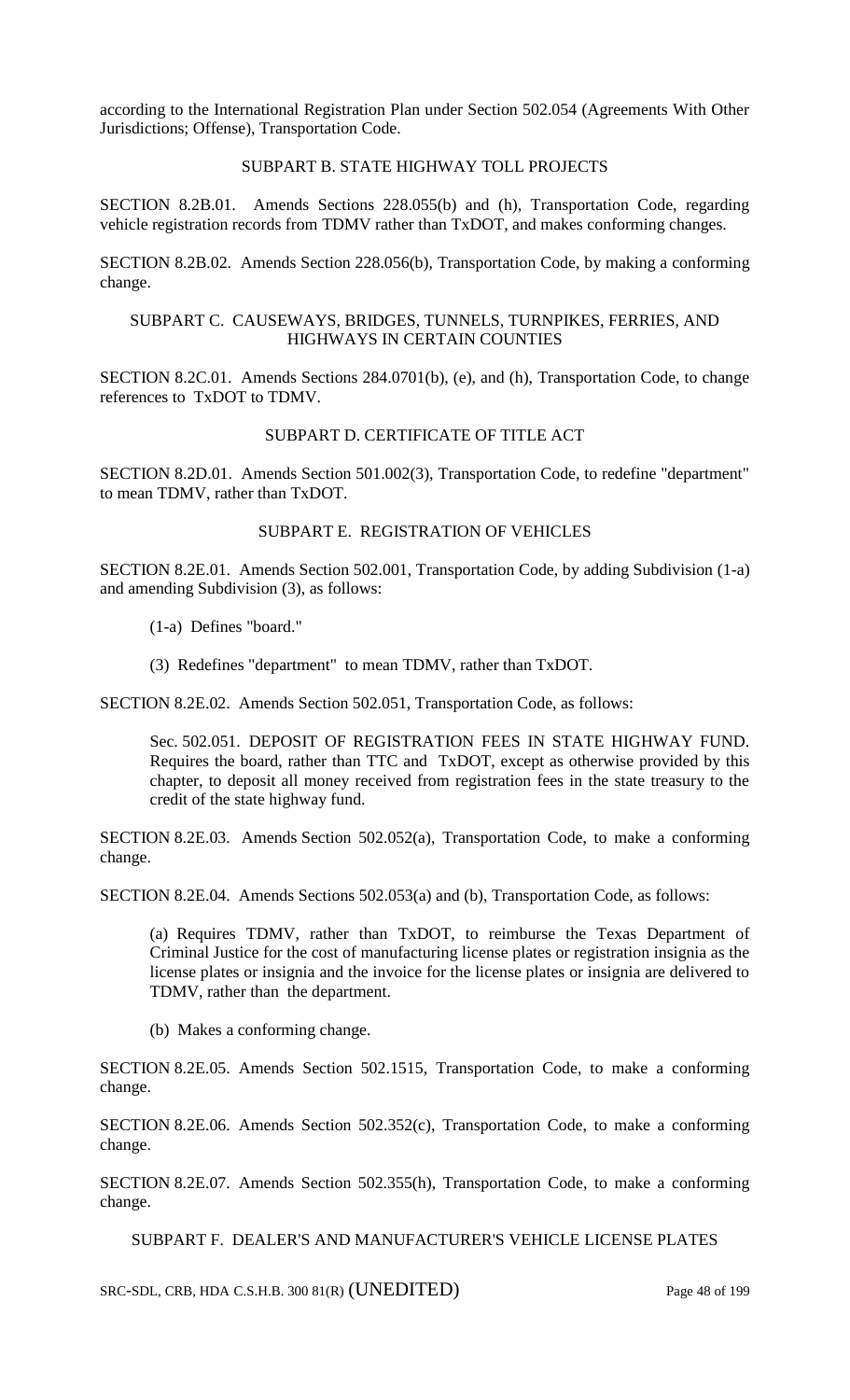SECTION 8.2F.01. Amends Sections 503.001(2) and (5), Transportation Code, to redefine "commission" to mean the board, rather than TTC, and "department" to mean TDMV, rather than TxDOT.

### SUBPART G. SPECIALTY LICENSE PLATES

SECTION 8.2G.01. Amends Section 504.001(a), Transportation Code, to redefine "board" and "department."

SECTION 8.2G.02. Amends Section 504.004, Transportation Code, as follows:

Sec. 504.004. RULES AND FORMS. Authorizes the board, rather than TTC, to adopt rules and TDMV to issue forms to implement and administer this chapter.

SECTION 8.2G.03. Amends Sections 504.851(b), (c), and (d), Transportation Code, to make conforming changes.

# SUBPART H. MISCELLANEOUS PROVISIONS

SECTION 8.2H.01. Amends Section 520.001, Transportation Code, to redefine "department" as TDMV, rather than TxDOT.

SUBPART I. OPERATION OF BICYCLES, MOPEDS, AND PLAY VEHICLES

SECTION 8.2I.01. Amends Section 551.302, Transportation Code, to transfer rulemaking authority relating to the registration and issuance of license plates to neighborhood electric vehicles from TxDOT to TDMV.

# SUBPART J. MOTOR VEHICLE SAFETY RESPONSIBILITY ACT

SECTION 8.2J.01. Amends Section 601.023, Transportation Code, to change references to TxDOT to TDMV.

SECTION 8.2J.02. Amends Section 601.451, Transportation Code, to redefine "implementing agencies."

SECTION 8.2J.03. Repealer: Subchapter N (Database Interface System to Verify Financial Responsibility), Chapter 601 (Motor Vehicle Safety Responsibility Act), Transportation Code, as added by Chapter 1325 (H.B. 3588), Acts of the 78th Legislature, Regular Session, 2003.

## SUBPART K. IDENTIFYING MARKINGS ON CERTAIN COMMERCIAL MOTOR VEHICLES

SECTION 8.2K.01. Amends Section 642.002(d), Transportation Code, to make a conforming change.

# SUBPART L. MOTOR CARRIER REGISTRATION

SECTION 8.2L.01. Amends Section 643.001(1), Transportation Code, to redefine "department" to mean TDMV, rather than TxDOT.

## SUBPART M. SINGLE STATE REGISTRATION

SECTION 8.2M.01. Amends Section 645.001, Transportation Code, to authorize TDMV, rather than the department, to the fullest extent practicable, to participate in a federal motor carrier registration program under the unified carrier registration system as defined by Section 643.001 (Definitions) or a single state registration system established under federal law, rather than the single state registration system established under 49 U.S.C. Section 14504.

## SUBPART N. MOTOR TRANSPORTATION BROKERS

SRC-SDL, CRB, HDA C.S.H.B. 300 81(R) (UNEDITED) Page 49 of 199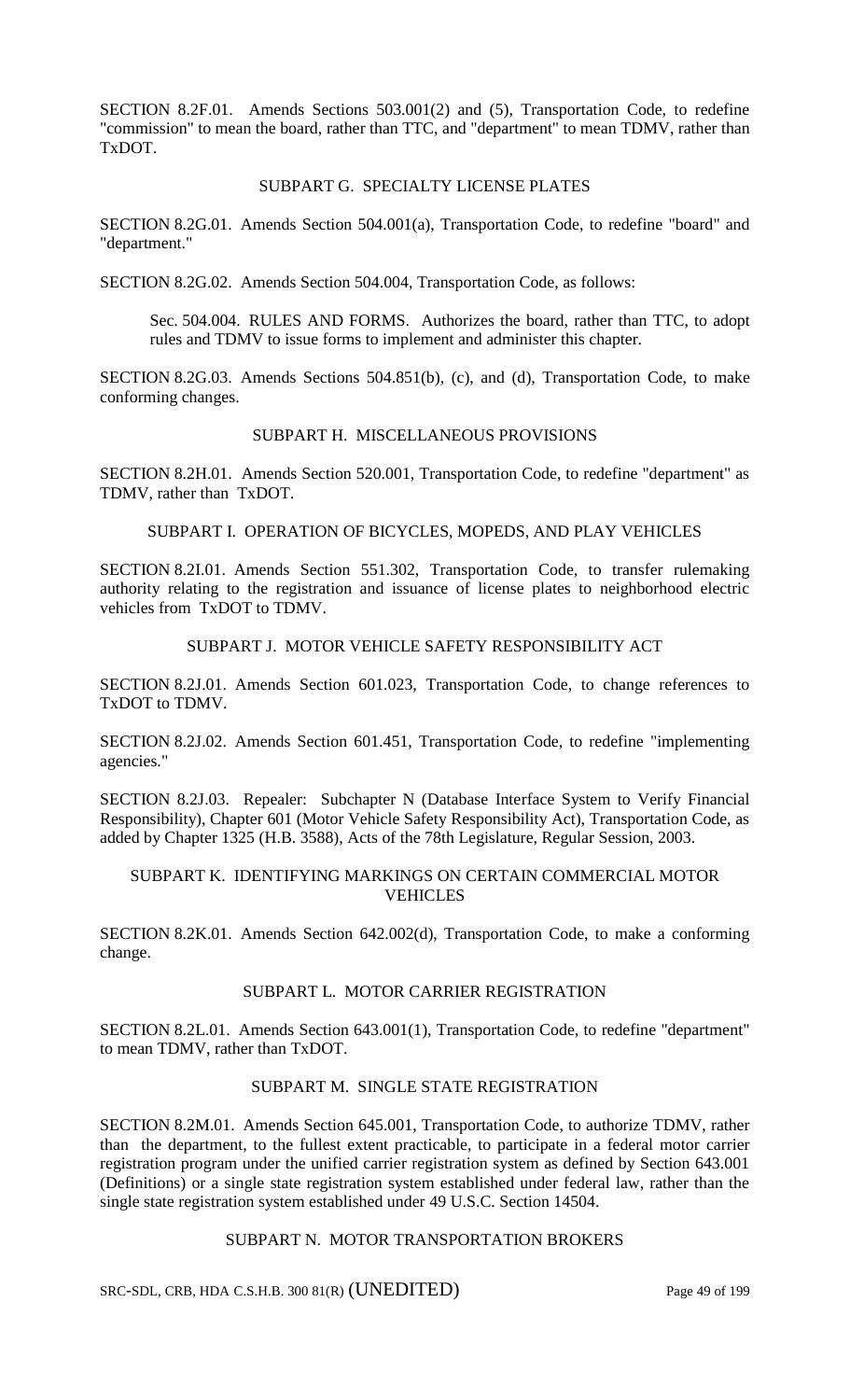SECTION 8.2N.01. Amends Section 646.003(a), Transportation Code, to make a conforming change.

## SUBPART O. FOREIGN COMMERCIAL MOTOR TRANSPORTATION

SECTION 8.2O.01. Amends Section 648.002, Transportation Code, to make a conforming change.

### SUBPART P. PRIVILEGED PARKING

SECTION 8.2P.01. Amends Section 681.001(1), Transportation Code, to redefine "department" to mean TDMV, rather than TxDOT.

### SUBPART Q. ADMINISTRATIVE ADJUDICATION OF VEHICLE PARKING AND STOPPING OFFENSES

SECTION 8.2Q.01. Amends Section 682.008, Transportation Code, to make a conforming change.

### SUBPART R. ABANDONED MOTOR VEHICLES

SECTION 8.2R.01. Amends Section 683.001(1), Transportation Code, to redefine "department" to mean TDMV, rather than TxDOT.

SUBPART S. CONTRACTS FOR ENFORCEMENT OF CERTAIN ARREST WARRANTS

SECTION 8.2S.01. Amends Section 702.001(1), Transportation Code, to redefine "department" to mean TDMV, rather than TxDOT.

## SUBPART T. PHOTOGRAPHIC TRAFFIC SIGNAL ENFORCEMENT SYSTEM

SECTION 8.2T.01. Amends Section 707.001(2), Transportation Code, to redefine "owner of a motor vehicle."

SECTION 8.2T.02. Amends Section 707.011(b), Transportation Code, to make conforming changes.

SECTION 8.2T.03. Amends Section 707.017, Transportation Code, to make a conforming change.

# SUBPART U. SALE OR LEASE OF MOTOR VEHICLES

SECTION 8.2U.01. Amends Section 2301.002(9), Occupations Code, to redefine "department" as TDMV rather than TxDOT.

SECTION 8.2U.02. Repealer: Section 2301.002(33) (relating to defining transportation commission), Occupations Code.

## SUBPART V. AUTOMOBILE BURGLARY AND THEFT PREVENTION AUTHORITY

SECTION 8.2V.01. Amends Section 1(3), Article 4413(37), V.T.C.S., to redefine "department" to mean TDMV rather than TxDOT.

SECTION 2V.02. Amends Section 2, Article 4413(37), V.T.C.S., to establish the Automobile Burglary and Theft Prevention Authority in TDMV, rather than the department. Provides that the authority is not an advisory body to TDMV, rather than to the department.

## PART 3. CONFORMING AMENDMENTS PERTAINING TO TEXAS DEPARTMENT OF TRANSPORTATION IN OTHER CODES

### SUBPART A. BUSINESS & COMMERCE CODE

SRC-SDL, CRB, HDA C.S.H.B. 300 81(R) (UNEDITED) Page 50 of 199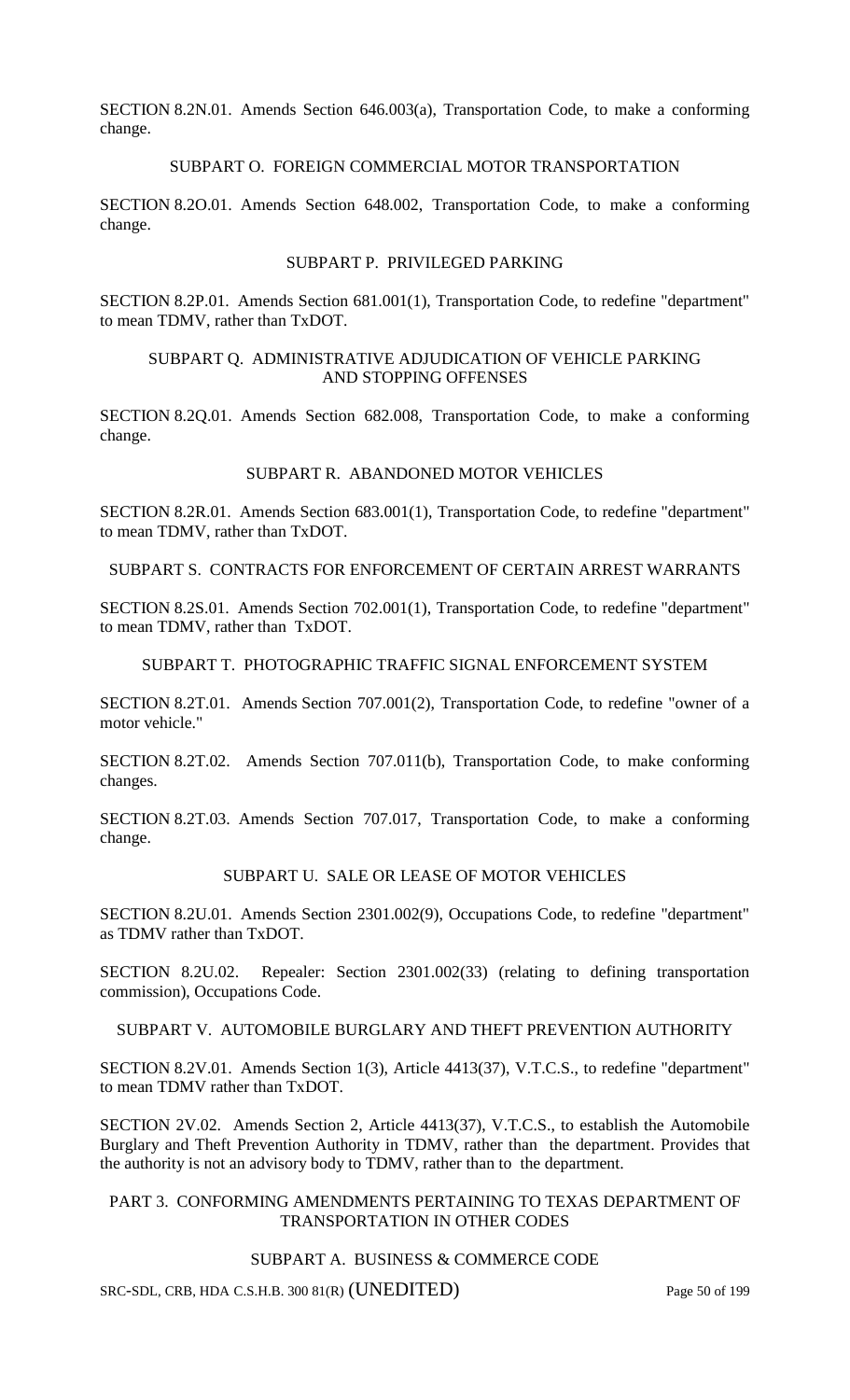SECTION 8.3A.01. Amends Section 51.003(b), Business and Commerce Code, as effective April 1, 2009, to replace references to the department with TDMV.

SECTION 8.3A.02. Amends Section 105.004(b), Business and Commerce Code, as effective April 1, 2009, to make a conforming change.

### SUBPART B. CODE OF CRIMINAL PROCEDURE

SECTION 8.3B.01. Amends Section 1(1), Article 42.22, Code of Criminal Procedure, to define "department" as TDMV rather than TxDOT.

SECTION 8.3B.02. Amends Article 59.04(c), Code of Criminal Procedure, to make conforming changes.

## SUBPART C. FAMILY CODE

SECTION 8.3C.01. Amends Section 157.316(b), Family Code, to change references to TxDOT to TDMV.

SECTION 8.3C.02. Amends Section 232.0022(a), Family Code, to make a conforming change.

### SUBPART D. FINANCE CODE

SECTION 8.3D.01. Amends Section 306.001(9), Finance Code, to change references to TxDOT to TDMV.

SECTION 8.3D.02. Amends Section 348.001(10-a), Finance Code, to make a conforming change.

SECTION 8.3D.03. Amends Section 348.518, Finance Code, to make a conforming change.

#### SUBPART E. GOVERNMENT CODE

SECTION 8.3E.01. Amends Section 411.122(d), Government Code, to change a reference to the Board of Examiners of Perfusionist to the Texas State Perfusionist Advisory Committee, and adding TDMV to the list of agencies subject to this section.

### SUBPART F. HEALTH AND SAFETY CODE

SECTION 8.3F.01. Amends Section 382.209(e), Health and Safety Code, to change references to TxDOT to TDMV.

SECTION 8.3F.02. Amends Section 382.210(f), Health and Safety Code, to make a conforming change.

### SUBPART G. HUMAN RESOURCES CODE

SECTION 8.3G.01. Amends Section 22.041, Human Resources Code, to change references to TxDOT to TDMV.

SECTION 8.3G.02. Amends Section 32.026(g), Human Resources Code, to make a conforming change.

### SUBPART H. LOCAL GOVERNMENT CODE

SECTION 8.3H.01. Amends Section 130.006, Local Government Code, to replace TxDOT with TDMV.

SECTION 8.3H.02. Amends Section 130.007, Local Government Code, to make conforming changes.

SRC-SDL, CRB, HDA C.S.H.B. 300 81(R) (UNEDITED) Page 51 of 199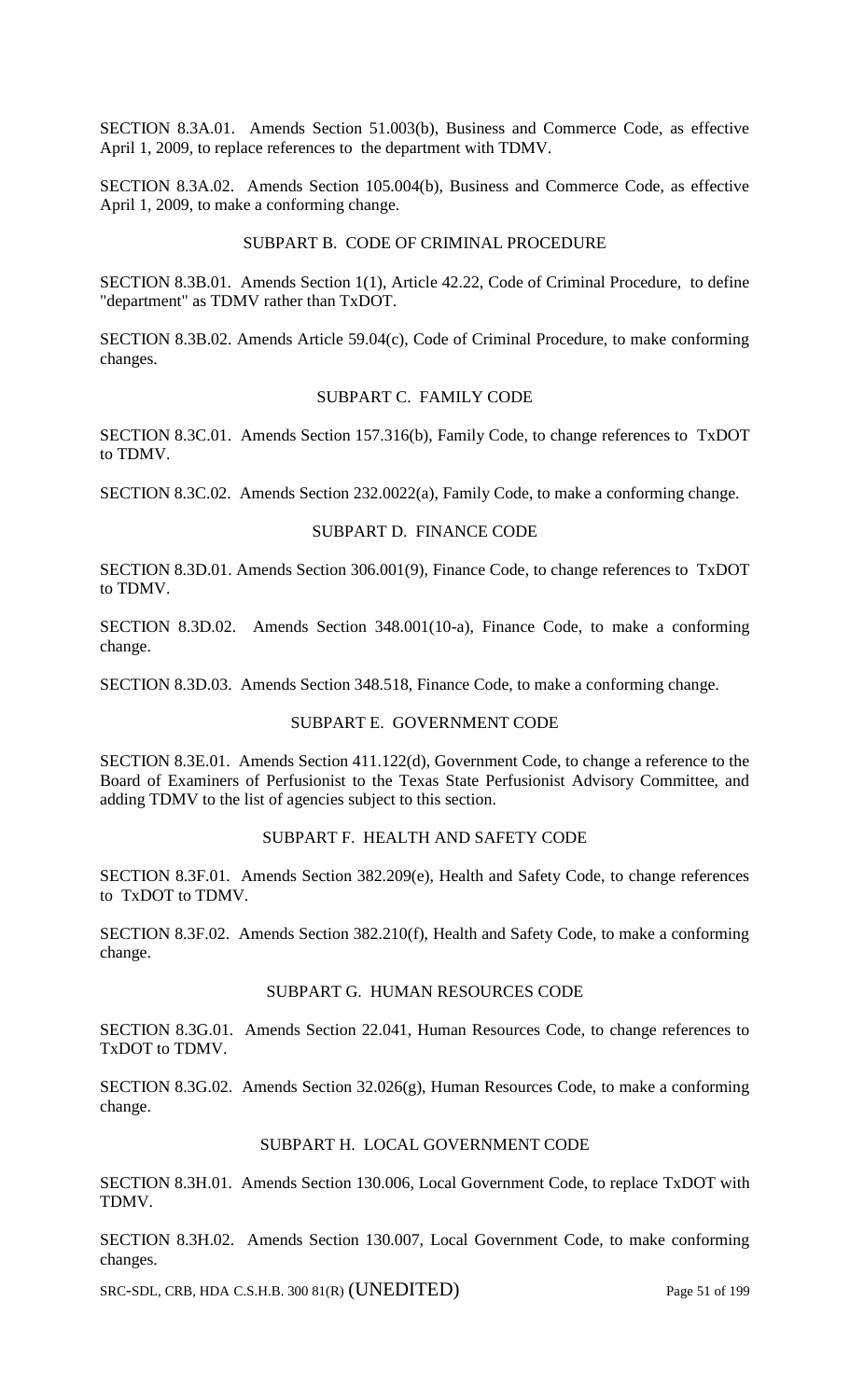SECTION 8.3H.03. Amends Section 130.008, Local Government Code, to make a conforming change.

SECTION 8.3H.04. Amends Section 130.009, Local Government Code, to make a conforming change.

### SUBPART I. OCCUPATIONS CODE

SECTION 8.3I.01. Amends Section 554.009(c), Occupations Code, to change references to TxDOT to TDMV.

SECTION 8.3I.03. Amends Sections 2301.005(a) and (b), Occupations Code, as follows:

(a) Provides that a reference in law, including a rule, to the Texas Motor Vehicle Commission or to the board means the board of TDMV, rather than the director, except that a reference to the board means TTC if it is related to the adoption of rules.

(b) Provides that a reference to law, including a rule, to the executive director of the Texas Motor Vehicle Commission means the executive director of TDMV.

SECTION 8.3I.04. Amends Sections 2302.001(2) and (3), Occupations Code, to redefine "board" and "department."

SECTION 8.3I.05. Amends Section 2302.0015(b), Occupations Code, to make conforming changes.

SECTION 8.3I.06. Amends the heading to Subchapter B, Chapter 2302, Occupations Code, to read as follows:

### SUBCHAPTER B. BOARD POWERS AND DUTIES

SECTION 8.3I.07. Amends Sections 2302.051, 2302.052, and 2302.053, Occupations Code, as follows:

Sec. 2302.051. RULES AND ENFORCEMENT POWERS. Requires the board to adopt rules a necessary to administer this chapter and may take other action as necessary to enforce this chapter.

Sec. 2302.052. DUTY TO SET FEES. Makes conforming changes.

Sec. 2302.053. RULES RESTRICTING ADVERTISING OR COMPETITIVE BIDDING. (a) and (b) Makes conforming changes.

SECTION 8.3I.08. Amends Section 2302.108(b), Occupations Code, to require the board, rather than TTC, by rule to establish the grounds for denial, suspension, revocation, or reinstatement of a license issued under this chapter and the procedures for disciplinary action.

SECTION 8.3I.09. Amends Section 2302.204, Occupations Code, as follows:

Sec. 2302.204. CASUAL SALES. Requires the board, rather than TTC, to adopt rules as necessary to regulate casual sales by salvage vehicle dealers, insurance companies, or salvage pool operators and to enforce this section.

# SUBPART J. PENAL CODE

SECTION 8.3J.01. Amends Section 31.03(c), Penal Code, to replace TxDOT with TDMV.

SECTION 8.3J.02. Amends Section 31.11(b), Penal Code, to provide that it is an affirmative defense to prosecution under this section that the person was acting with respect to a number assigned to a vehicle by TxDOT or TDMV, as applicable.

SRC-SDL, CRB, HDA C.S.H.B. 300 81(R) (UNEDITED) Page 52 of 199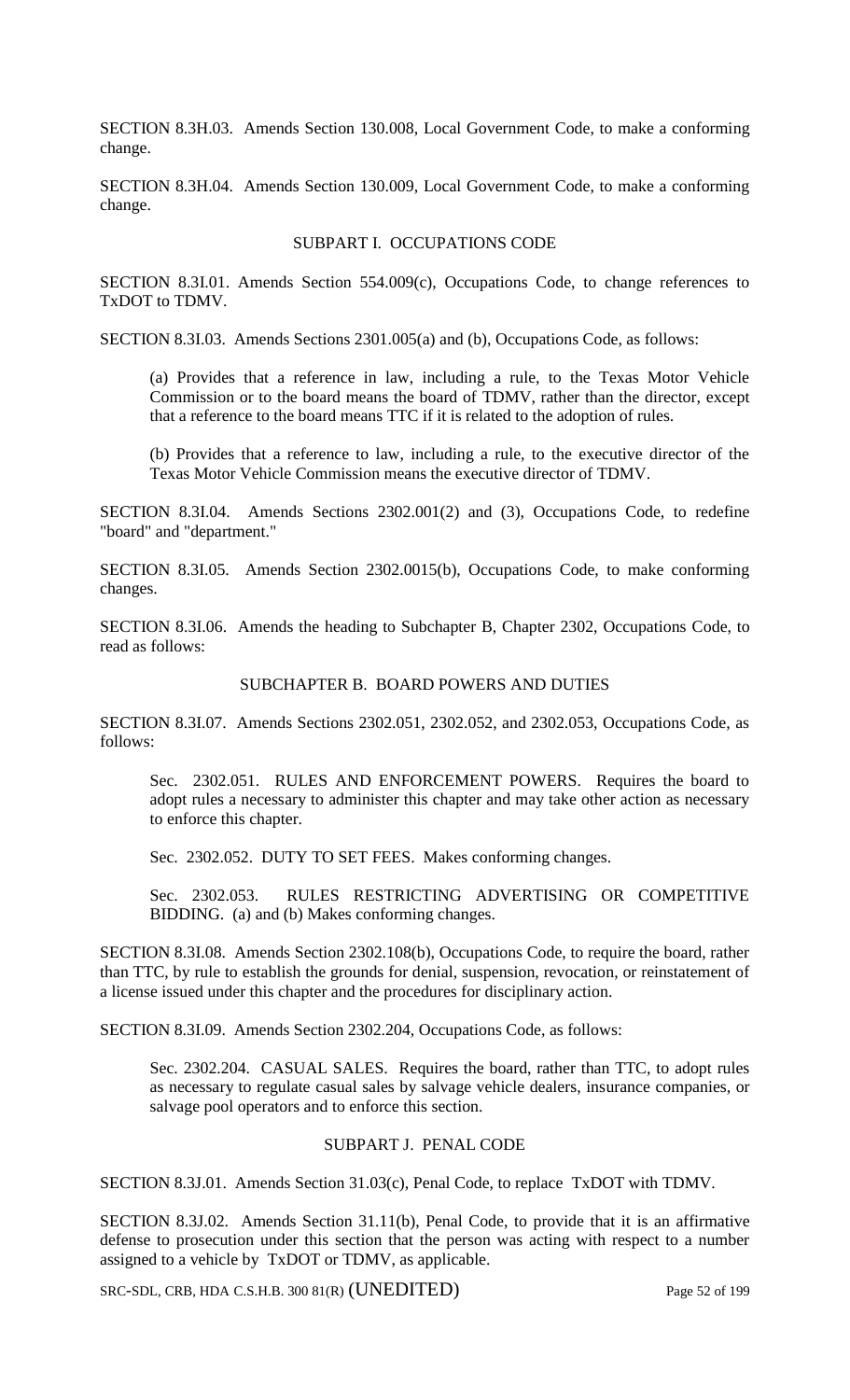## SUBPART K. TAX CODE

SECTION 803K.01. Amends Section 21.02, Tax Code, to replace the department with TDMV.

SECTION 8.3K.02. Amends Section 22.04(d), Tax Code, to make conforming changes.

SECTION 8.3K.03. Amends Sections  $23.121(a)(3)$ ,  $(11)$ , and  $(14)$ , Tax Code, to redefine "dealer," "sales price," and "towable recreational vehicle."

SECTION 8.3K.04. Amends Sections 23.121(f), (g), and (h), Tax Code, to make nonsubstantive and conforming changes.

SECTION 8.3K.05. Amends Section 23.123(c), Tax Code, to make nonsubstantive and conforming changes.

SECTION 8.3K.06. Amends Section 23.124(a)(11), Tax Code, to redefine "sales price."

SECTION 8.3K.07. Amends Section 113.011, Tax Code, as follows:

Sec. 113.011. New heading: LIENS FILED WITH THE TEXAS DEPARTMENT OF MOTOR VEHICLES. Requires the comptroller to furnish to TDMV, rather than TxDOT, each release of a tax lien filed by the comptroller with that department.

SECTION 8.3K.08. Amends Sections 152.0412(a) and (f), Tax Code, to make conforming changes.

SECTION 8.3K.09. Amends Section 152.042, Tax Code, to make a conforming change.

SECTION 8.3K.10. Amends Section 152.121(b), Tax Code, to make a conforming change.

SECTION 8.3K.11. Amends Section 162.001(52), Tax Code, to redefine "registered gross weight."

### ARTICLE 9. RAIL DIVISION

SECTION 9.01. Amends Section 91.001, Transportation Code, by adding Subdivision (3-a) to define "division."

SECTION 9.02. Amends Subchapter A, Chapter 91, Transportation Code, adding Section 91.0041, as follows:

Sec. 91.0041. DUTIES OF RAIL DIVISION. Requires the rail division of TxDOT (division), in addition to any other duty imposed on the division, to assure that rail is an integral part of the department's transportation planning process; coordinate and oversee rail projects that are financed with money distributed by the department, including money from the Texas rail relocation and improvement fund; develop and plan for improved passenger and freight rail facilities and services in this state; and coordinate the efforts of the department, the federal government, political subdivisions, and private entities to continue the development of rail facilities and services in this state.

SECTION 9.03. Amends Subchapter H, Chapter 201, Transportation Code, by adding Sections 201.6013 and 201.6014, as follows:

Sec. 201.6013. COORDINATION OF STATEWIDE PASSENGER RAIL SYSTEM. Requires the department, to facilitate the development and interconnectivity of rail systems in this state, to coordinate activities regarding the planning, construction, operation, and maintenance of a statewide passenger rail system. Requires the department to coordinate with other entities involved with passenger rail systems, including governmental entities, private entities, and nonprofit corporations.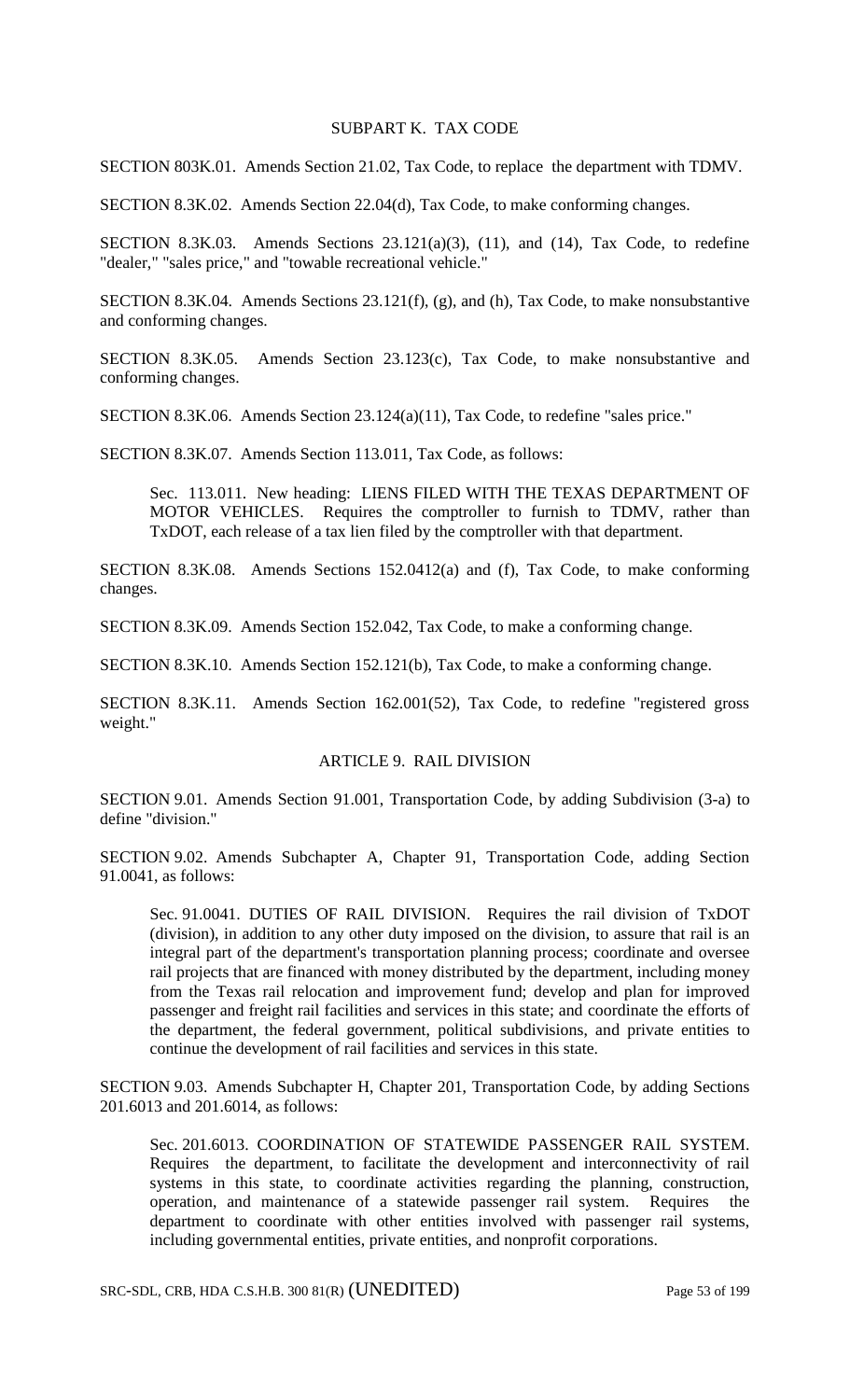Sec. 201.6014. LONG-TERM PLAN FOR STATEWIDE PASSENGER RAIL SYSTEM. Requires the department to prepare and update annually a long-term plan for a statewide passenger rail system. Requires that information contained in the plan include a description of existing and proposed passenger rail systems, information regarding the status of passenger rail systems under construction, an analysis of potential interconnectivity difficulties, ridership projections for proposed passenger rail projects, and ridership statistics for existing passenger rail systems.

SECTION 9.04. (a) Amends Section 1(1), Chapter 350 (S.B. 1101), Acts of the 71st Legislature, Regular Session, 1989 (Article 6419c, V.T.C.S.), define "department" and delete the existing definition for "commission."

(b) Amends Sections 2(a) and (b), Chapter 350 (S.B. 1101), Acts of the 71st Legislature, Regular Session, 1989 (Article 6419c, V.T.C.S.), as follows:

(a) Requires a railroad company that transports hazardous materials in or through the state to file with the department, rather than Railroad Commission of Texas (railroad commission), a copy of each hazardous materials incident report that the company files with the federal Department of Transportation in accordance with 49 C.F.R. 171.16, not later than the 15th day after the date that the incident that forms the basis of the report is discovered.

(b) Makes a conforming change.

(c) Amends Section 3, Chapter 350 (S.B. 1101), Acts of the 71st Legislature, Regular Session, 1989 (Article 6419c, V.T.C.S.), as follows:

Sec. 3. DISTRIBUTION. (a) Requires the department, rather than the railroad commission, to compile information submitted to the the department, rather than the railroad commission, under this Act for distribution to local emergency management agencies located in jurisdictions containing reported railroad operations and the metropolitan planning organizations for those jurisdictions. Makes a nonsubstantive change.

(b) Makes a conforming change.

## ARTICLE 10. ELECTRONIC SIGNS

SECTION 10.01. Amends Chapter 544, Transportation Code, by adding Section 544.013, as follows:

Sec. 544.013. CHANGEABLE MESSAGE SIGN SYSTEM. (a) Defines "changeable message sign."

(b) Requires the department to actively manage a system of changeable message signs located on highways under the jurisdiction of the department to mitigate traffic congestion by providing current information to the traveling public, including information about traffic incidents, weather conditions, road construction, and alternative routes.

### ARTICLE 11. COUNTY TRAFFIC OFFICERS

SECTION 11.01. Amends Section 701.006, Transportation Code, as follows:

Sec. 701.006. New heading: DISMISSAL. Creates this section from existing Subsection (d). Authorizes the commissioners court on its own initiative, or on recommendation of the sheriff, to dismiss a county traffic officer if the officer is no longer needed or if the officer's service is unsatisfactory. Deletes existing Subsections (a) (relating to authorizing the district engineer of the the department district in which a certain officer operates to send a complaint to the commissioners court), (b) (relating to a requirement that the commissioners court hold a hearing and summon the certain officer on receipt of the

SRC-SDL, CRB, HDA C.S.H.B. 300 81(R) (UNEDITED) Page 54 of 199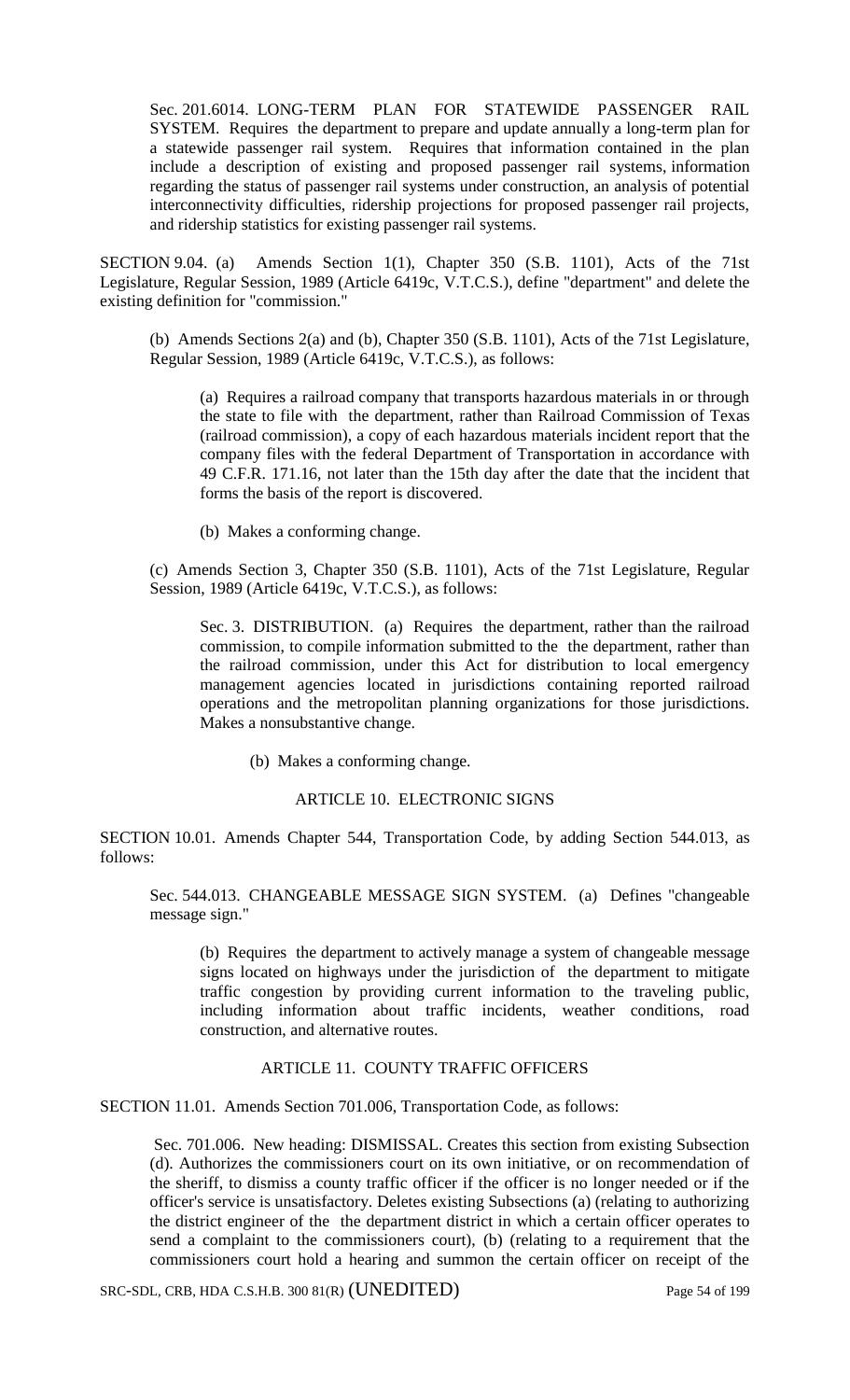complaint), and (c) (relating to a discharge of the officer and employment of another officer under certain circumstances). Deletes Subsection (d) designation.

SECTION 11.02. Repealer: Section 701.002(b) (relating to a requirement that the district engineer of a the department district advise the officer on certain information), Transportation Code.

### ARTICLE 12. ISSUANCE OF GENERAL OBLIGATION BONDS FOR HIGHWAY IMPROVEMENT PROJECTS

SECTION 12.01. Amends Subchapter A, Chapter 222, Transportation Code, by adding Section 222.005, as follows:

Sec. 222.005. ISSUANCE OF GENERAL OBLIGATION BONDS FOR HIGHWAY IMPROVEMENT PROJECTS. (a) Defines "bonds," "credit agreement," and "improvement."

(b) Authorizes TTC by order or resolution to issue general obligation bonds for the purposes provided in this section. Prohibits the aggregate principal amount of the bonds that are issued from exceeding the amount specified by Section 49-p(a) (relating to funding for TTC or its successor), Article III (Legislative Department), Texas Constitution.

(c) Authorizes TTC to enter into credit agreements relating to the bonds. Authorizes a credit agreement entered into under this section to be secured by and payable from the same sources as the bonds.

(d) Requires that the bonds be executed in the form, on the terms, and in the denominations, bear interest, and be issued in installments as prescribed by TTC, and are required to mature not later than 30 years after their dates of issuance, subject to any refundings or renewals. Authorizes the bonds to be issued in multiple series and issues from time to time and to have the provisions TTC determines appropriate and in the interest of the state.

(e) Provides that TTC has all powers necessary or appropriate to carry out this section and to implement Section 49-p, Article III, Texas Constitution, including the powers granted to other bond-issuing governmental agencies and units and to nonprofit corporations by Chapters 1201 (Public Security Procedure Act), 1207 (Refunding Bonds), and 1371 (Obligations for Certain Public Improvements), Government Code.

(f) Requires that the bonds and the record of proceedings authorizing the bonds and any related credit agreements be submitted to the attorney general for approval as to their legality. Requires the attorney general, if the attorney general finds that they will be issued in accordance with this section and other applicable law, to approve them, and, after payment by the purchasers of the obligations in accordance with the terms of sale and after execution and delivery of the related credit agreements, the obligations and related credit agreements are incontestable for any cause.

(g) Authorizes bonds to be issued for one or more of the following purposes:

(1) to pay all or part of the costs of highway improvement projects;

(2) to pay the costs of administering projects authorized under this section, the cost or expense of the issuance of the bonds, or all or part of a payment owed or to be owed under a credit agreement; and

(3) to provide money for deposit in the Texas Transportation Revolving Fund or similar revolving fund authorized by law, to be used for the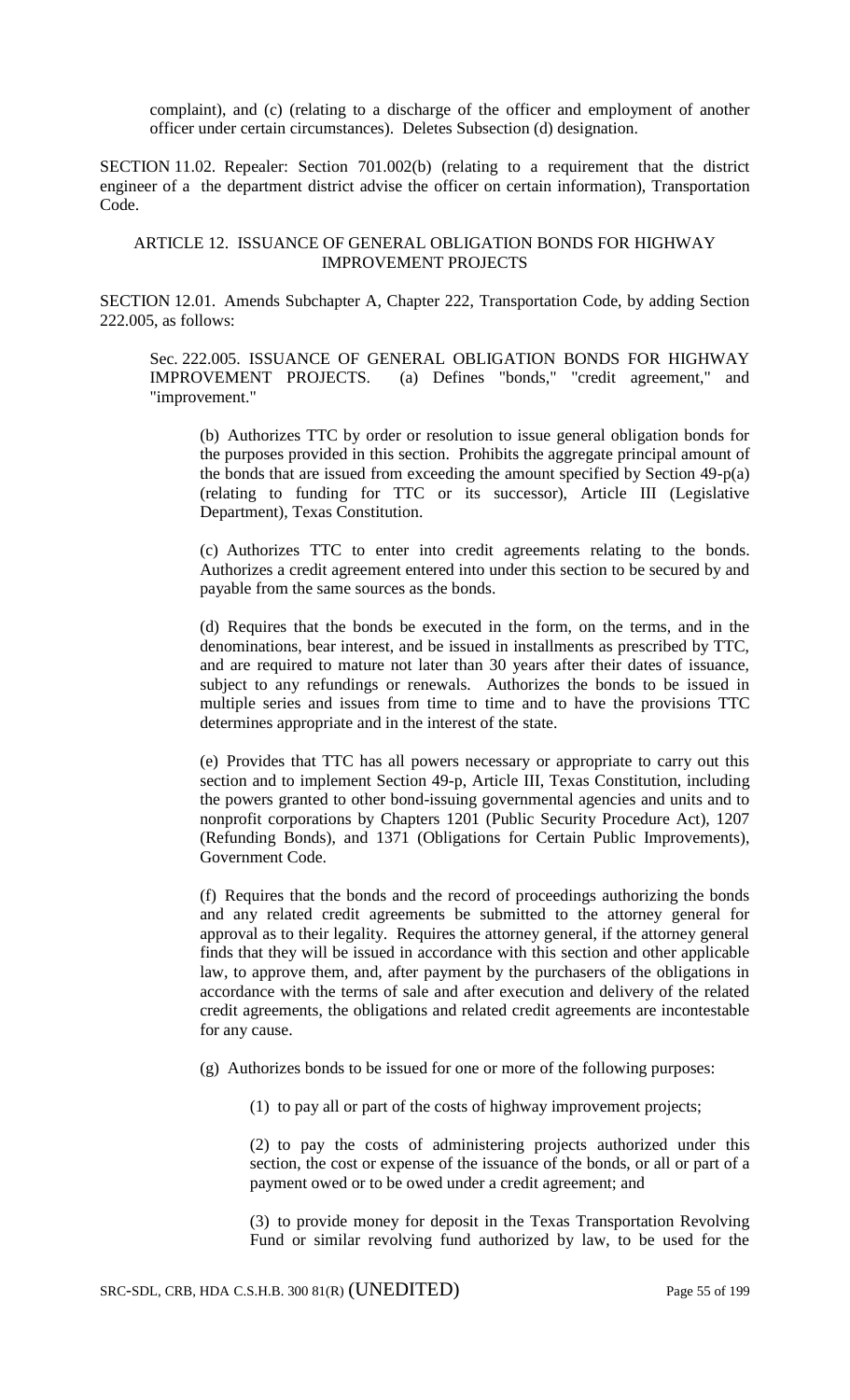purpose of making loans for highway improvement projects as provided by law.

(h) Prohibits the proceeds from the issuance and sale of the bonds from being expended or used for the purposes authorized under this section unless those proceeds have been appropriated by the legislature.

(i) Requires the comptroller to pay the principal of the bonds as they mature and the interest as it becomes payable and to pay any cost related to the bonds that becomes due, including payments under credit agreements.

SECTION 12.02. Provides that this article does not make an appropriation. Provides that this article takes effect only if a specific appropriation for the implementation of the article is provided in a general appropriations act of the 81st Legislature.

SECTION 12.03. Effective date, except as provided by Section 12.02 of this article: upon passage or September 1, 2009.

# ARTICLE 13. METROPOLITAN PLANNING ORGANIZATIONS

SECTION 13.01. Amends Section 472.034, Transportation Code, as follows:

Sec. 472.034. New heading: STANDARDS OF CONDUCT; ETHICS POLICY. (a) Prohibits a policy board member or employee of a metropolitan planning organization from:

> (1) accepting or soliciting any gift, favor, or service that might reasonably tend to influence the member or employee in the discharge of official duties or that the member or employee knows or should know is being offered with the intent to influence the member's or employee's official conduct;

> (2) accepting other employment or engage in a business or professional activity that the member or employee might reasonably expect would require or induce the member or employee to disclose confidential information acquired by reason of the official position;

> (3) accepting other employment or compensation that could reasonably be expected to impair the member's or employee's independence of judgment in the performance of the member's or employee's official duties;

> (4) making personal investments that could reasonably be expected to create a substantial conflict between the member's or employee's private interest and the public interest; or

> (5) intentionally or knowingly soliciting, accepting, or agreeing to accept any benefit for having exercised the member's or employee's official powers or performed the member's or employee's official duties in favor of another.

(b) Provides that an employee of a metropolitan planning organization who violates Subsection (a) or an ethics policy adopted under Subsection (c) is subject to termination of the employee's employment or another employment-related sanction. Provides that, notwithstanding this subsection, a policy board member or employee of a metropolitan planning organization who violates Subsection (a) is subject to any applicable civil or criminal penalty if the violation also constitutes a violation of another statute or rule.

(c) Creates this subsection from existing text. Requires that each policy board: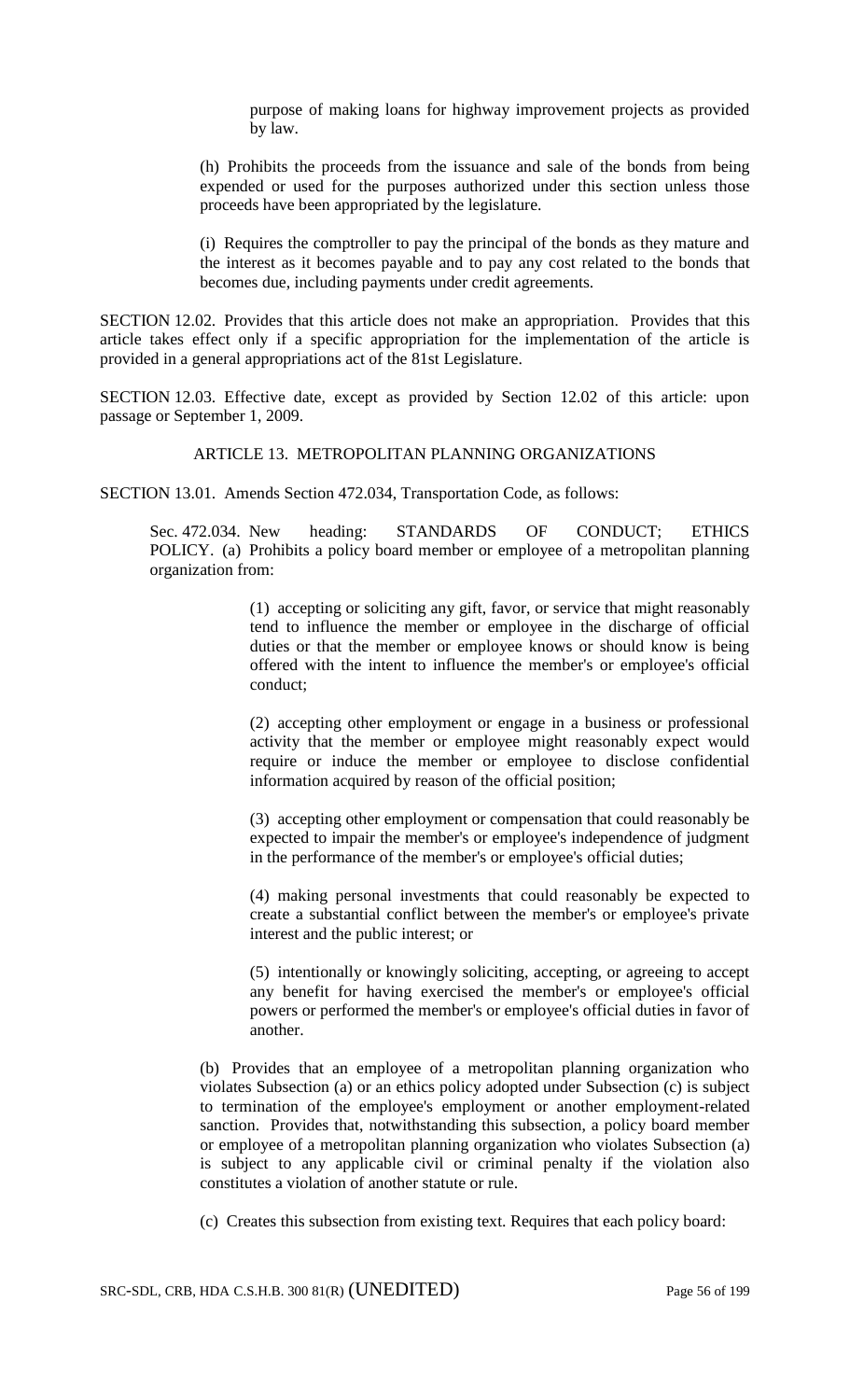(1) adopt bylaws establishing an ethics policy for employees of a metropolitan planning organization and policy board members consistent with the standards prescribed by Subsection (a), including provisions to prevent a policy board member from having a conflict of interest in business before the metropolitan planning organization; and

(2) distribute a copy of the ethics policy to each new employee not later than the third business day after the date the person begins employment with the agency and each new policy board member not later than the third business day after the date the person qualifies for office.

(d) Provides that if a person with knowledge of a violation of an ethics policy established under Subsection (c) that also constitutes a criminal offense under another law of this state reports the violation to an appropriate prosecuting attorney who concludes that there is reasonable basis to initiate an investigation, then, not later than the 60th day after the date a person notifies the prosecuting attorney under this subsection, the prosecuting attorney is required to notify Texas Ethics Commission (TEC) of the status of the prosecuting attorney's investigation of the alleged violation. Requires TEC, on the request of the prosecuting attorney, to assist the prosecuting attorney in investigating the alleged violation.

(e) Provides that to the extent an employee of a metropolitan planning organization is subject to the ethics policy of another governmental entity and to the extent that policy conflicts with this section, the stricter policy prevails.

SECTION 13.02. Requires each policy board of a metropolitan planning organization, not later than January 1, 2010, to adopt bylaws establishing an ethics policy as required by Section 472.034(c), Transportation Code, as added by this article, and distribute a copy of the ethics policy to each policy board member and employee.

## ARTICLE 14. MOTOR VEHICLE ACCIDENT REPORTS

SECTION 14.01. Amends Section 550.065, Transportation Code, by amending Subsections (a), (b), and (d) and adding Subsections (e), (f), and (g), as follows:

(a) Provides that this section applies only to information that is held by TDMV or another governmental entity and relates to a motor vehicle accident reported under this chapter or Section 601.004 (Accident Report), including accident report information compiled under Section 201.805 (Reports and Information), as added by Chapter 1407 (S.B. 766), Acts of the 80th Legislature, Regular Session, 2007.

(b) Creates an exception under Subsection (e).

(d) Provides that the fee for a copy of the accident report is \$6, rather than that the fee for a copy of the report or accident information is \$6 or the actual cost of the preparation of the copy, whichever is less.

(e) Authorizes TDMV, in addition to the information required to be released under Subsection (c) (relating to the release of certain information on written request and payment of any required fee), to release information relating to motor vehicle accidents that the department compiles under Section 201.805, as added by Chapter 1407 (S.B. 766), Acts of the 80th Legislature, Regular Session, 2007; or a vehicle identification number and specific accident information relating to that vehicle.

(f) Provides that TDMV:

(1) is prohibited from releasing under Subsection (e) information that is personal information, as defined by Section 730.003 (Definitions); or would allow a person to satisfy the requirements of Subsection (c)(4) (relating to the release of certain information on written request and payment of any required fee) for the release of information for a specific motor vehicle accident; and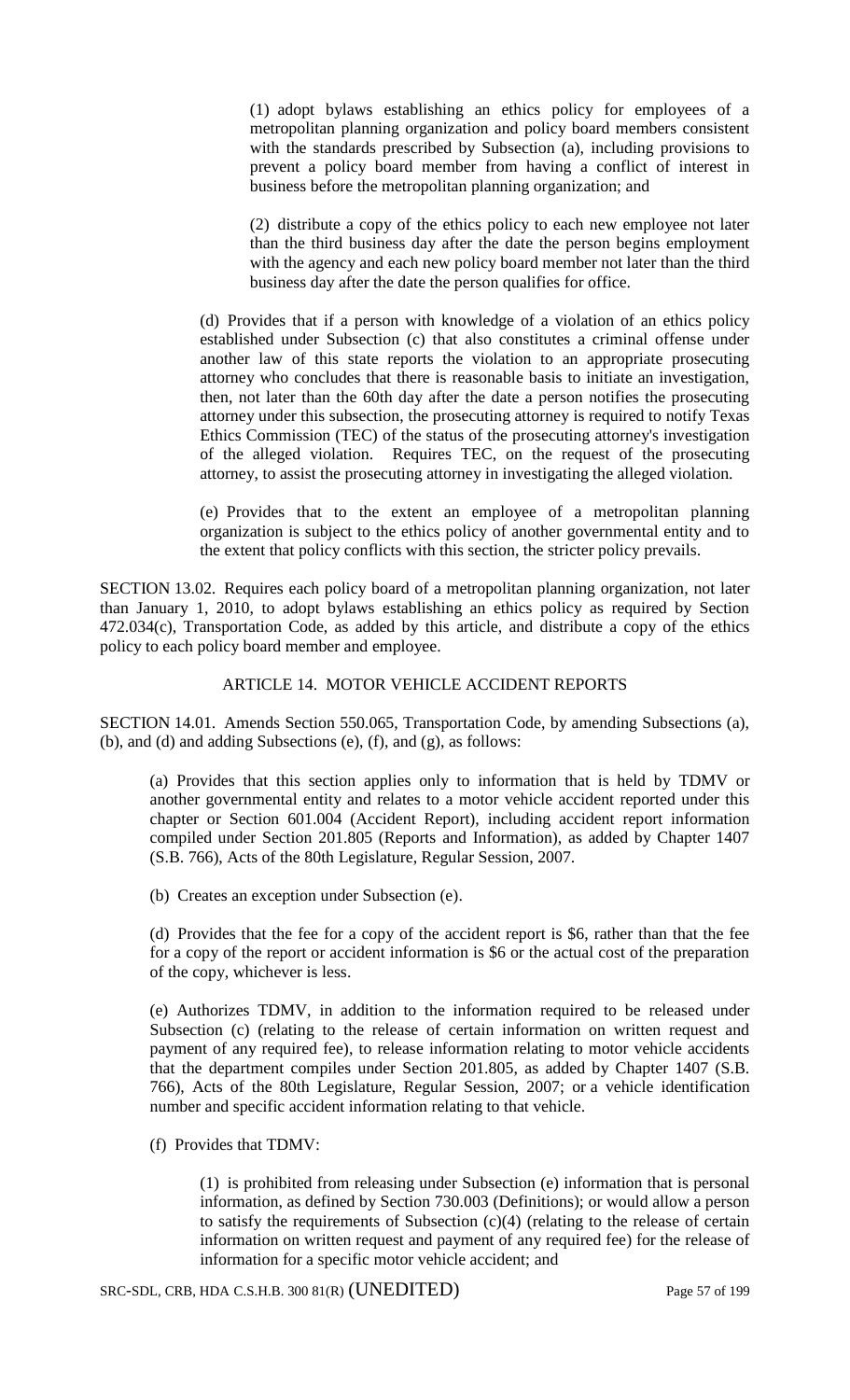(2) is required to withhold or redact the following items of information: the first, middle, and last name of any person listed in an accident report, including a vehicle driver, occupant, owner, or lessee, a bicyclist, a pedestrian, or a property owner; the number of any driver's license, commercial driver's license, or personal identification certificate issued to any person listed in an accident report; the date of birth, other than the year, of any person listed in an accident report; the address, other than zip code, and telephone number of any person listed in an accident report; the license plate number of any vehicle listed in an accident report; the date of any accident, other than the year; the name of any insurance company listed as a provider of financial responsibility for a vehicle listed in an accident report; the number of any insurance policy issued by an insurance company listed as a provider of financial responsibility; the date the peace officer who investigated the accident was notified of the accident; the date the investigating peace officer arrived at the accident site; the date the investigating officer's report was prepared; the badge number or identification number of the investigating officer; the date on which any person who died as a result of the accident died; the date of any commercial motor vehicle report; and the place where any person injured or killed in an accident was taken and the person or entity that provided the transportation.

(g) Requires that the amount that may be charged for information provided under Subsection (e) be calculated in the manner specified by Chapter 552, Government Code, for public information provided by a governmental body under that chapter.

# ARTICLE 16. TEXAS TRANSPORTATION REVOLVING FUND

SECTION 16.01. Amends Chapter 222, Transportation Code, by adding Subchapter F, as follows:

### SUBCHAPTER F. TEXAS TRANSPORTATION REVOLVING FUND

Sec. 222.131. DEFINITIONS. Defines "bonds," "credit agreement," "fund," "fund revenue bonds," "highway improvement project," "transit provider," and "transportation project."

Sec. 222.132. CREATION OF FUND. Provides that the Texas Transportation Revolving Fund (fund) is created as a fund held in the Texas Treasury Safekeeping Trust Company.

Sec. 222.133. ADMINISTRATION OF FUND. (a) Requires TTC, through the department, to manage, invest, use, administer, and provide financial assistance from the fund as provided by this subchapter.

(b) Authorizes TTC to create within the fund one or more accounts or subaccounts as determined appropriate and necessary by TTC.

(c) Requires TTC to prepare and file annually with the governor, the lieutenant governor, and the LBB a report providing information on the operation of the fund, including the amounts and sources of money deposited in the fund during the year; investments and returns on investments of money in the fund; loans made from the fund; other financial assistance provided from the fund; the status of any defaults on repayment of loans or other financial assistance provided from the fund; and the details of any transportation project for which financial assistance is received from the fund, including the identity of any highway directly affected by the project, and the degree to which the project is designed to reduce congestion, improve traffic safety, and enhance connectivity.

Sec. 222.134. SOURCES OF MONEY DEPOSITED IN FUND. Authorizes TTC to deposit in the fund money derived from any source available to TTC, including: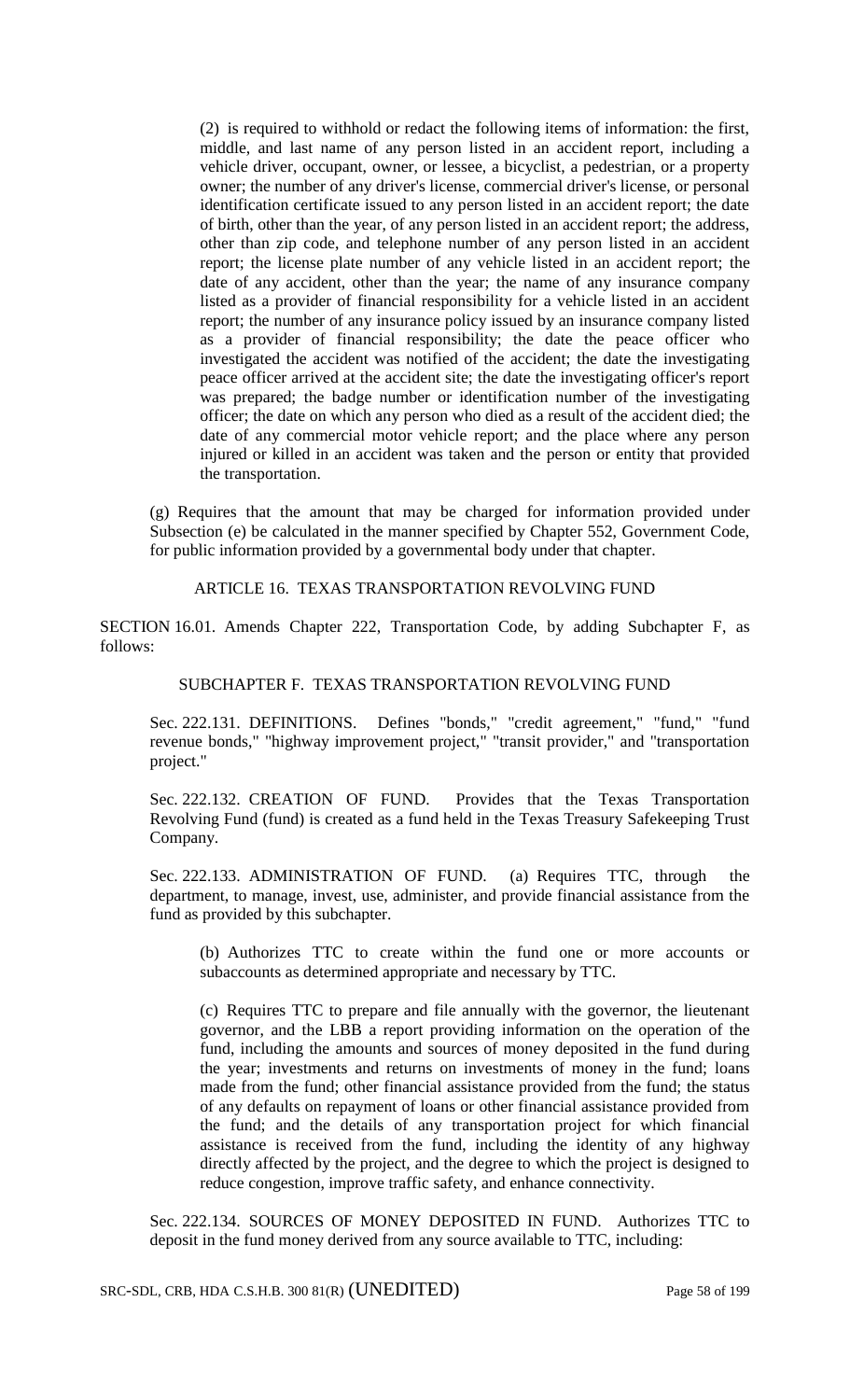(1) if appropriated by the legislature for that purpose: the proceeds of bonds issued under Section 222.003 (Issuance of Bonds by State Highway Fund); the proceeds of bonds authorized by Section 49-p, Article III, Texas Constitution, if the law providing for the issuance of the bonds does not prohibit the deposit of the proceeds in the fund; money provided by the commission from the state highway fund; money provided by the commission from the Texas Mobility Fund that is in excess of the money required to be on deposit in the Texas Mobility Fund by the proceedings authorizing Texas Mobility Fund bonds and credit agreements; and other direct appropriations;

- (2) repayments of principal and interest on loans made under Section 222.137;
- (3) the proceeds from the sale of loans under Section 222.140;
- (4) the proceeds from the sale of fund revenue bonds; and
- (5) gifts and grants.

Sec. 222.135. FUND REVENUE BONDS. (a) Authorizes TTC to issue, sell, and deliver fund revenue bonds for the purpose of providing money for the fund.

(b) Provides that fund revenue bonds are special obligations of TTC payable from the repayment of loans from the fund and other money on deposit in the fund as TTC may designate.

(c) Provides that fund revenue bonds do not constitute a debt of the state or a pledge of the faith and credit of the state.

(d) Authorizes TTC by order or resolution to issue fund revenue bonds in the name and on behalf of the state and the department and may enter into credit agreements related to the bonds. Authorizes the bonds to be issued in multiple series and issues from time to time and to be issued on the terms and with the provisions TTC determines appropriate and in the interests of the state.

(e) Provides that TTC has all powers necessary or appropriate to carry out this section, including the powers granted to other bond-issuing governmental agencies and units and to nonprofit corporations by Chapters 1201, 1207 , and 1371, Government Code.

(f) Requires TTC, before the issuance of fund revenue bonds or credit agreements, to submit the record of proceedings of TTC authorizing the issuance, execution, and delivery of the bonds or credit agreement and any contract providing revenue or security to pay the bonds or credit agreement to the attorney general for review. Requires the attorney general, if the attorney general finds that the proceedings authorizing a bond or credit agreement and any bonds authorized in the proceedings conform to the requirements of the Texas Constitution and this subchapter, to approve the proceedings and the bonds and deliver to the comptroller for registration a copy of the attorney general's legal opinion stating that approval and the record of proceedings. Authorizes the bonds or credit agreement, after approval to be executed and delivered, exchanged, or refinanced from time to time in accordance with those authorizing proceedings.

(g) Provides that if the proceedings and any bonds authorized in the proceedings are approved by the attorney general and registered by the comptroller as provided above, the bonds or credit agreement, as applicable, or a contract providing revenue or security included in or executed and delivered according to the authorizing proceedings are incontestable in a court or other forum and are valid, binding, and enforceable according to their terms.

(h) Authorizes the proceeds from the sale of fund revenue bonds to be used to finance other funds or accounts relating to the bonds or credit agreement,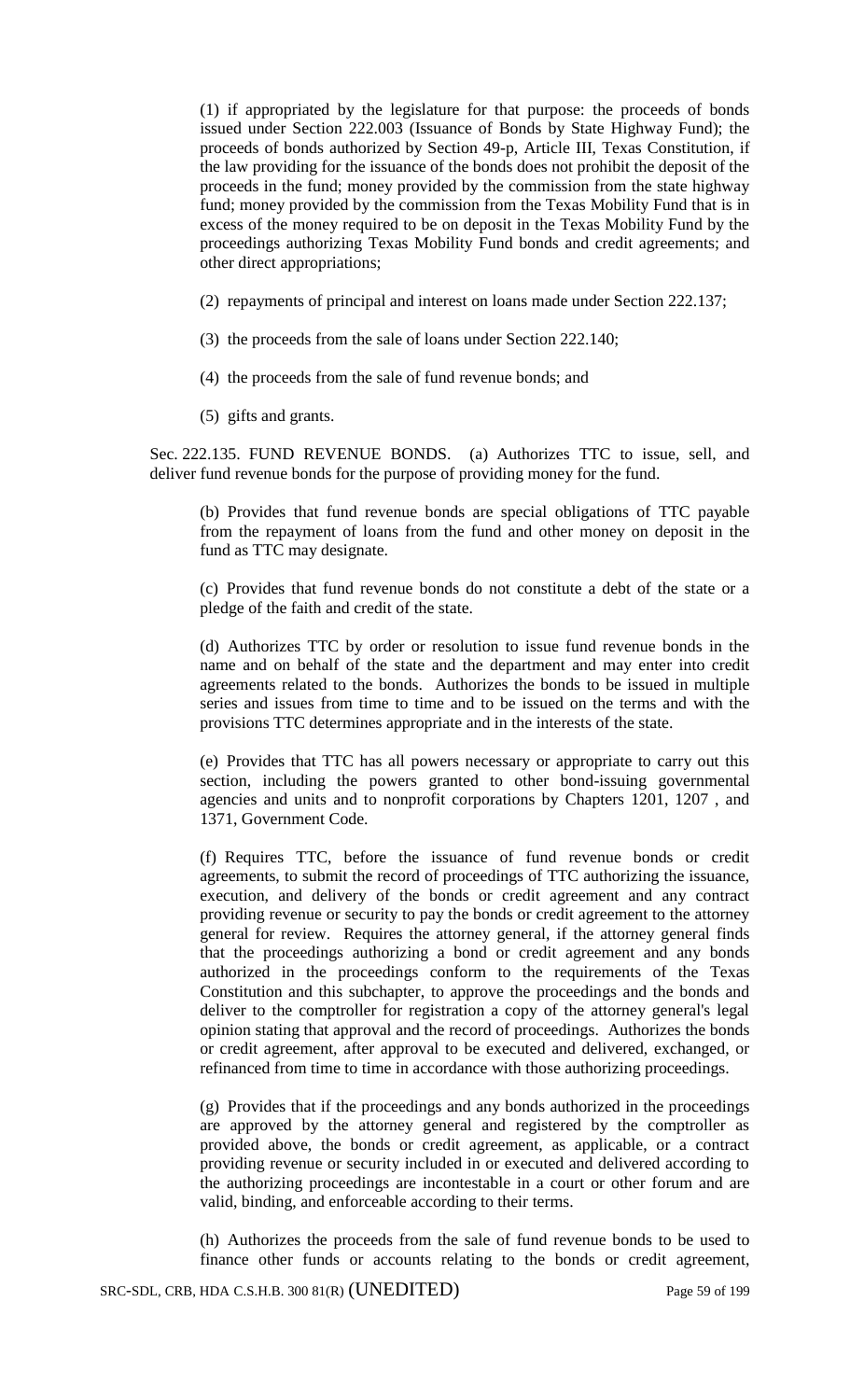including a debt service reserve fund, and to pay the costs of issuance. Requires that all remaining proceeds received from the sale of the bonds be deposited in the fund and invested and used as provided by this subchapter.

Sec. 222.136. INVESTMENT OF MONEY IN THE FUND. (a) Authorizes money in the fund to be invested as provided by Chapter 2256 (Public Funds Investment), Government Code, except that the proceeds of bonds deposited in the fund under Section 222.134 are required to be subject to any limitations contained in the documents authorizing the issuance of the bonds.

(b) Requires that income received from the investment of money in the fund be deposited in the fund, subject to requirements that may be imposed by the proceedings authorizing bonds issued to provide money for deposit in the fund that are necessary to protect the tax-exempt status of interest payable on the bonds in accordance with applicable law of the United States concerning federal income taxation of interest on the bonds. Requires that investment income be deposited in an account or subaccount in the fund as determined by the department.

Sec. 222.137. USES OF MONEY IN THE FUND. (a) Authorizes TTC, except as otherwise provided by this section, to use money held in the fund to provide financial assistance to a public entity, including the department, for the costs of a transportation project by making loans, including through the purchase of obligations of the public entity; providing liquidity or credit enhancement, including through the agreement to loan to or purchase bonds, notes, or other obligations from a public entity; serving as a reserve fund established in connection with debt financing by the public entity; providing capitalized interest for debt financing by the public entity; or providing a guarantee of the payment of the costs of operations and maintenance of a transportation project.

(b) Authorizes the proceeds of bonds authorized by Section 49-p, Article III, Texas Constitution, or issued under Section 222.003 to only be used to provide financial assistance for highway improvement projects, subject to any limitations provided by law.

(c) Authorizes money from the state highway fund to only be used for the purposes for which revenues are dedicated under Section 7-a (Revenues from Motor Vehicle Registration Fees and Taxes on Motor Fuels and Lubricants; Purposes for which Used), Article VIII (Taxation and Revenue), Texas Constitution.

(d) Authorizes money from the Texas Mobility Fund to only be used to provide financial assistance for state highway improvement projects, publicly owned toll roads, and public transportation projects, whether on or off of the state highway system, subject to any limitations provided by law.

(e) Authorizes money in the fund to be used to pay debt service on fund revenue bonds.

(f) Authorizes TTC to require the payment of reasonable fees and other amounts by a public entity for all forms of financial assistance provided under this section.

(g) Requires the department to monitor the use of financial assistance provided to a public entity to ensure the financial assistance is used for purposes authorized by law and authorizes the department audit the books and records of a public entity for this purpose.

Sec. 222.138. BORROWING FROM THE FUND BY PUBLIC ENTITY. (a) Authorizes a public entity, including a municipality, county, district, authority, agency, department, board, or commission, that is authorized by law to construct, maintain, or finance a transportation project to borrow money from the fund, including by direct loan or other financial assistance from the fund, and to enter into any agreement relating to receiving financial assistance from the fund.

SRC-SDL, CRB, HDA C.S.H.B. 300 81(R) (UNEDITED) Page 60 of 199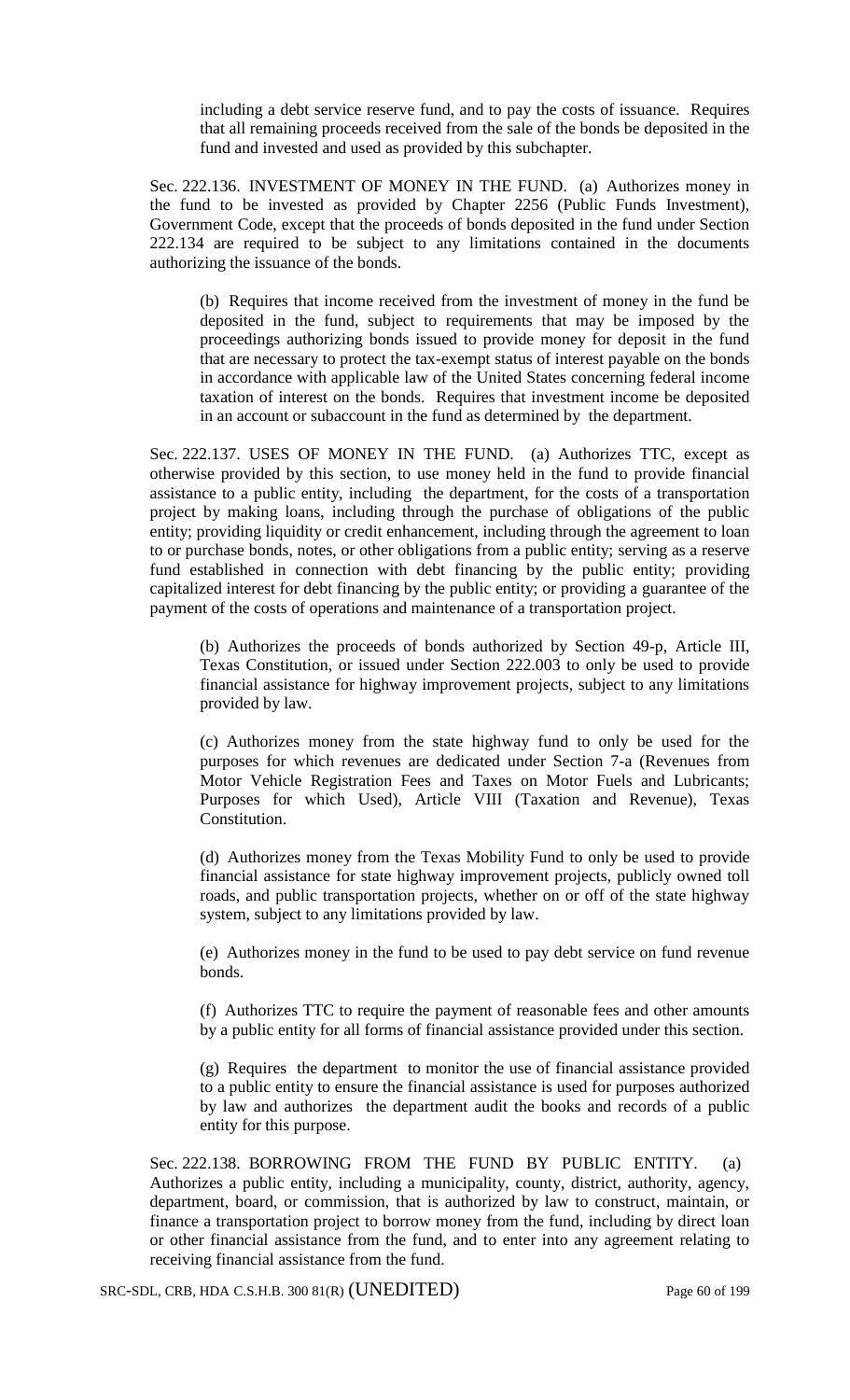(b) Requires that money received by a public entity under this subchapter be segregated from other funds under the control of the public entity and authorizes that it only be used for purposes authorized by this subchapter.

(c) Authorizes a public entity, to provide for the repayment of a loan or other financial assistance, to pledge revenues or income from any available source; pledge, levy, and collect any taxes, subject to any constitutional limitation; or pledge any combination of revenues, income, and taxes.

(d) Provides that this section is wholly sufficient authority for a public entity to borrow or otherwise obtain financial assistance from the fund as authorized by this subchapter and to pledge revenues, income, or taxes, or any combination of revenues, income, and taxes, to the repayment of a loan or other financial assistance.

Sec. 222.139. REPAYMENT TERMS; DEPOSIT OF REPAYMENTS. (a) Requires TTC, for financial assistance that is required to be repaid, to determine the terms and conditions of the repayment, including the interest rates to be charged.

(b) Authorizes TTC to require the entity receiving financial assistance that is required to be repaid to make charges, levy and collect taxes, pledge revenues, or otherwise take such action as may be necessary to provide for money in an amount sufficient for repayment according to the terms agreed on at the time the financial assistance is provided.

(c) Authorizes TTC, for a tolled highway improvement project, in lieu of requiring the repayment of financial assistance and any interest thereon, to require that revenues from the project be shared between the entity and the department, and authorizes the entity and the department to enter into an agreement specifying the terms and conditions of the revenue sharing.

(d) Requires the department to deposit in the fund all amounts received from repayment of the financial assistance or as a share of revenues from a tolled highway improvement project.

Sec. 222.140. SALE OF LOANS. (a) Defines "loan."

(b) Provides that TTC is authorized to sell any loans made from money in the fund and is required to deposit the proceeds of the sale in the fund.

(c) Authorizes TTC, for any loans to be sold under this section, to submit to the attorney general for review and approval the related financial assistance agreement, which is required, for the purposes of Chapter 1202, Government Code, to be considered to be a public security, along with the record of proceedings of the borrowing entity relating to the agreement. Requires that the agreement, if the attorney general approves the agreement, be incontestable in a court or other forum and is valid, binding, and enforceable according to its terms as provided by Chapter 1202, Government Code.

(d) Requires TTC to sell the loans using a competitive bidding process and at the price and under the terms and conditions that it determines to be reasonable.

(e) Authorizes TTC, as part of the sales agreement with the purchaser of a loan, to agree to perform the functions required to enforce the conditions and requirements stated in the loans, including the payment of debt service by the borrowing entity.

(f) Authorizes TTC to exercise any powers necessary to carry out the authority granted by this section, including the authority to contract with any person to accomplish the purposes of this section.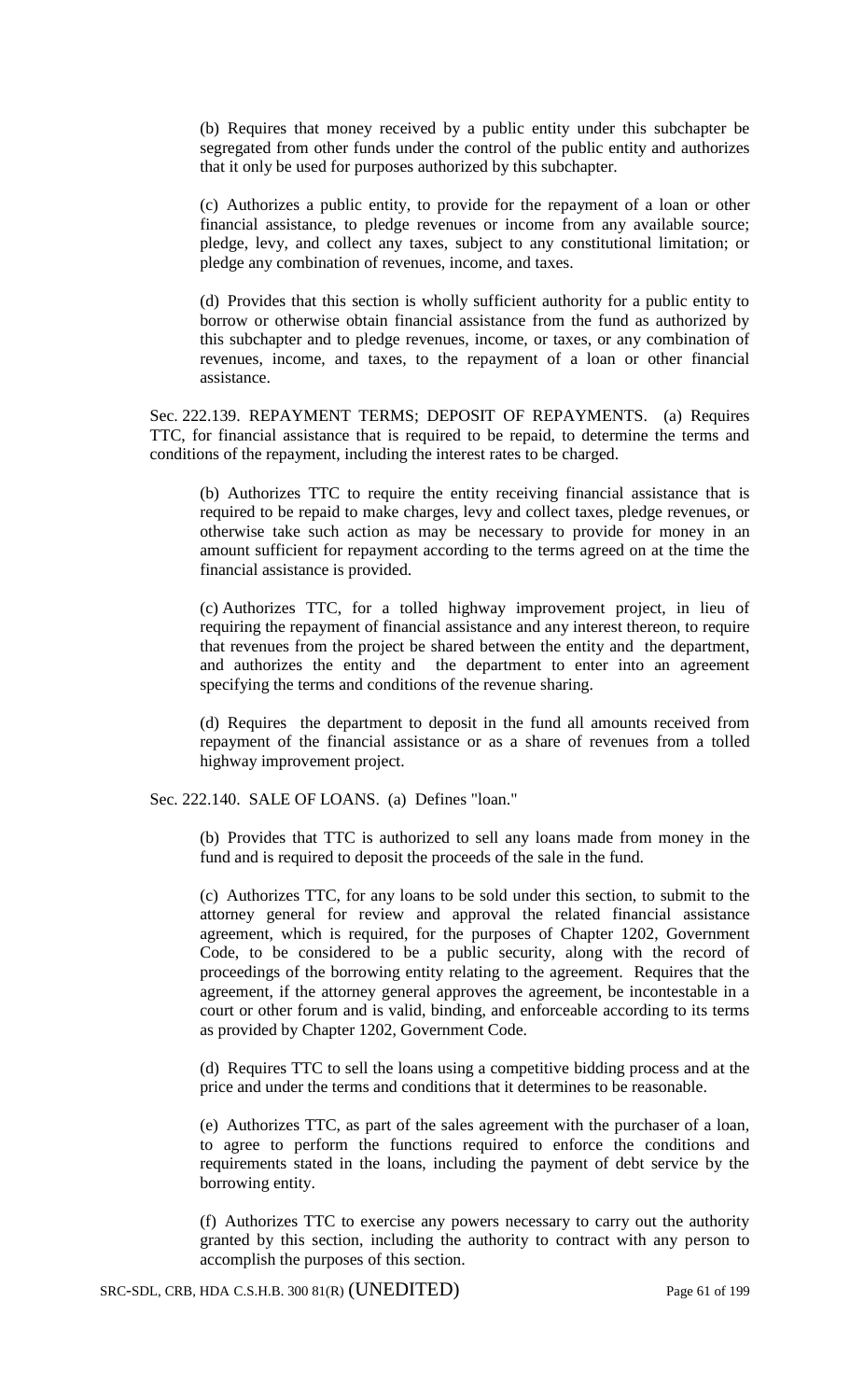(g) Prohibits TTC from being liable for the repayment of, and from repaying, any loan sold under this section.

Sec. 222.141. WAIVER OF SOVEREIGN IMMUNITY. Authorizes a public entity receiving financial assistance under this subchapter and the department to agree to waive sovereign immunity to suit for the purpose of adjudicating a claim to enforce any of their obligations brought by a party for breach of the terms of the financial assistance agreement.

Sec. 222.142. IMPLEMENTATION BY RULE. (a) Requires TTC to adopt rules to implement this subchapter, including rules:

> (1) establishing eligibility and prioritization criteria for entities applying for financial assistance from the fund and for transportation projects that may receive financial assistance from the fund;

> (2) specifying the method for setting the terms and conditions for providing financial assistance from the fund and for the repayment of financial assistance from the fund; and

> (3) establishing procedures for the sale of loans originated from amounts on deposit in the fund.

(b) Requires that the eligibility and prioritization criteria described in Subsection (a)(1) provide that financial assistance made available for the delivery of a transportation project by the department is prohibited from being in a larger amount or on more favorable terms than the financial assistance requested and previously offered for the delivery of that transportation project by a public entity, if any.

(c) Requires TTC to appoint a rules advisory committee to advise the department and TTC on the development of the commission's initial rules required by this section. Requires the advisory committee to include one or more members representing a local toll project entity, as defined in Section 228.0111 (Toll Projects of Local Toll Project Entities). Provides that Chapter 2110 (State Agency Advisory Commission), Government Code, does not apply to the advisory committee. Provides that this subsection expires on the date the commission adopts initial rules under this section.

SECTION 16.02. Effective date, this article: upon passage or September 1, 2009.

## ARTICLE 17. USE OF STATE HIGHWAY FUND IN CONNECTION WITH CERTAIN TOLL FACILITIES

SECTION 17.01. Amends Section 222.001, Transportation Code, as follows:

Sec. 222.001. USE OF STATE HIGHWAY FUND. (a) Creates this subsection from existing text.

(b) Prohibits the department, notwithstanding Section 222.103 (Cost Participation), from pledging or otherwise encumbering money deposited in the state highway fund to guarantee a loan obtained by a public or private entity for costs associated with a toll facility of the public or private entity or insure bonds issued by a public or private entity for costs associated with a toll facility of the public or private entity.

SECTION 17.02. Provides that Section 222.001(b), Transportation Code, as added by this article, applies only to an agreement to pledge or otherwise encumber money in the state highway fund that is entered into on or after the effective date of this Act, except that that section does not apply to an agreement to pledge or otherwise encumber money in the state highway

SRC-SDL, CRB, HDA C.S.H.B. 300 81(R) (UNEDITED) Page 62 of 199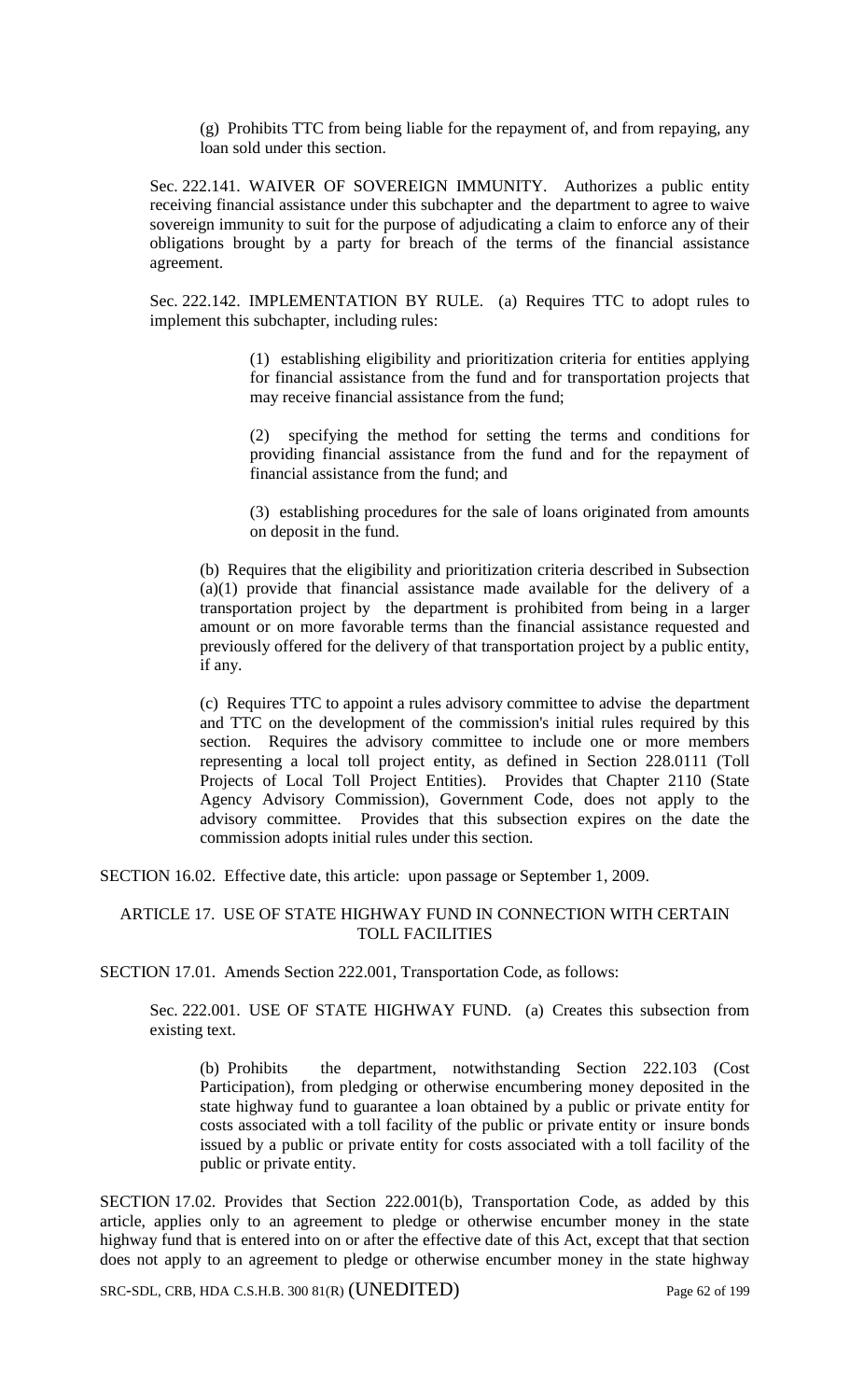fund that is associated with the following projects, regardless of whether the agreement is finalized on or after the effective date of this Act:

(1) the State Highway 161 project in Dallas County;

(2) the Southwest Parkway (State Highway 121) in Tarrant County from Interstate Highway 30 to Dirks Road/Altamesa Boulevard and the Chisholm Trail project from Dirks Road/Altamesa Boulevard to U.S. Highway 67 in the city of Cleburne;

(3) a project associated with the highway designated as the Trinity Parkway in the city of Dallas;

(4) the Grand Parkway project (State Highway 99);

(5) the Hidalgo Loop project in Hidalgo County from U.S. Highway 83 near the Pharr-Reynosa International Bridge to the U.S. Highway 83 Expressway in Penitas to U.S. Highway 281 north of Edinburg to U.S. Highway 83 west of Farm-to-Market Road 1423 to U.S. Highway 83 near the Pharr-Reynosa International Bridge;

(6) the U.S. Highway 290 project from east of U.S. Highway 183 to east of Farm-to-Market Road 734 in Travis County;

(7) the State Highway 71 East project from Riverside Drive east to east of State Highway 130 and including the interchange at State Highway 71 East/U.S. Highway 183 South in Travis County;

(8) the U.S. Highway 183 South project from Springdale Road south to State Highway 71 East in Travis County;

(9) the Loop 1 added capacity project, comprised of the addition of a managed lane on Loop 1 from Parmer Lane to State Highway 45 South in Travis County;

(10) any transaction related to the acquisition by a regional mobility authority, a regional tollway authority, or a county acting under Chapter 284 (Causeways, Bridges, Tunnels, Turnpikes, Ferries, and Highways in Certain Counties) of a toll project of the department all or a portion of which was existing and in operation prior to September 1, 2009;

(11) any transaction related to the assumption by a regional mobility authority, a regional tollway authority, or a county acting under Chapter 284 of the operations of a toll project of the department all or a portion of which was existing and in operation prior to September 1, 2009;

(12) the Loop 49 project from U.S. Highway 69 north of Lindale to State Highway 110 in Smith County; or

(13) the U.S. Highway 281 project in Bexar County from Loop 1604 to the Comal County line and including five direct connectors at the Loop 1604/U.S. Highway 281 interchange.

SECTION 17.03. Effective date, this article: upon passage or September 1, 2009.

### ARTICLE 18. USED AUTOMOTIVE PARTS RECYCLERS

SECTION 18.01. Amends Section 2302.001(6), Occupations Code, to redefine "salvage vehicle agent."

SECTION 18.02. Amends Section 2302.006(b), Occupations Code, to provide that this chapter applies to a transaction in which a motor vehicle is sold, transferred, released, or delivered to a metal recycler for the purpose of reuse or resale as a motor vehicle, rather than as a motor vehicle or as a source of used parts; and is used for that purpose.

SRC-SDL, CRB, HDA C.S.H.B. 300 81(R) (UNEDITED) Page 63 of 199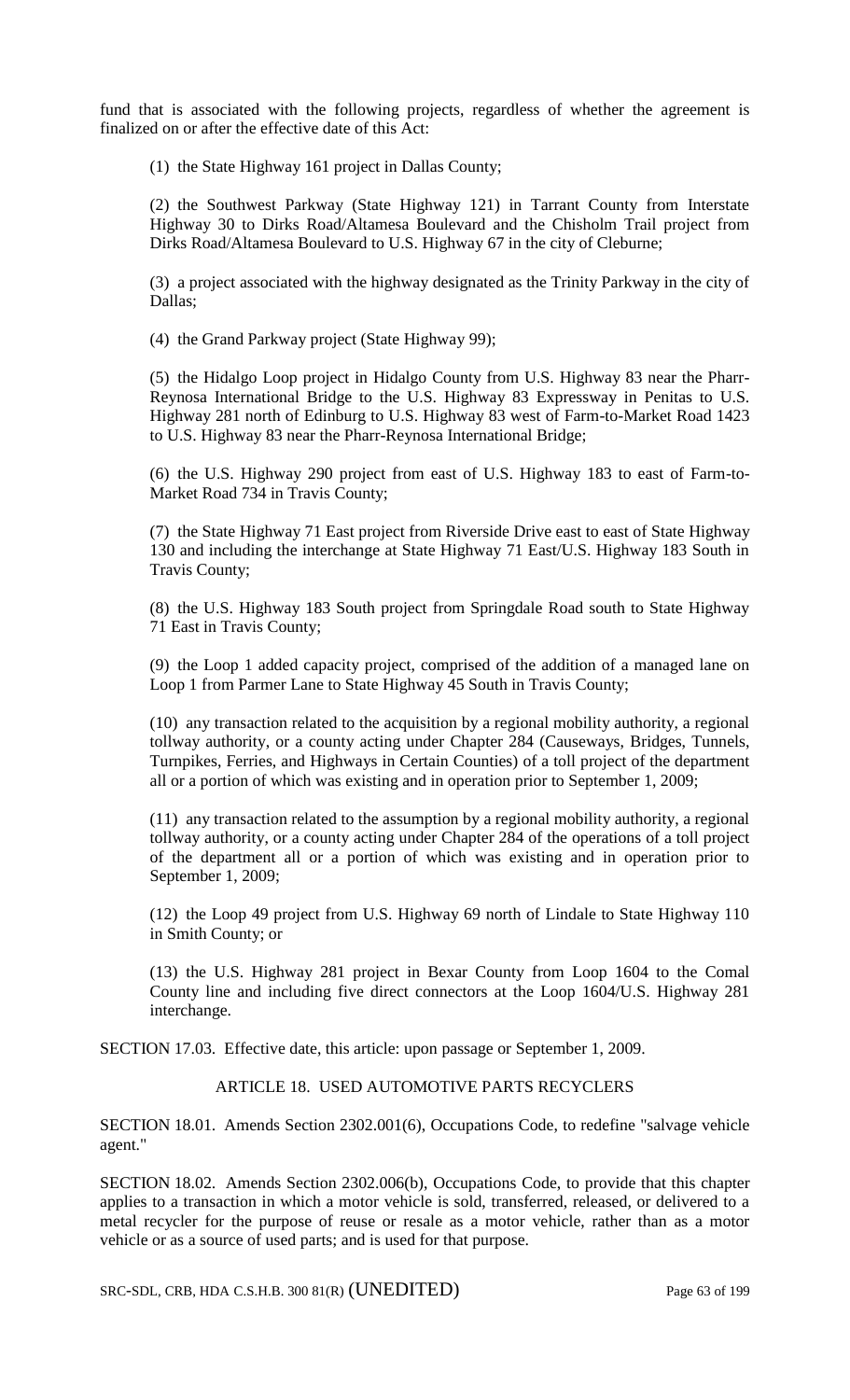SECTION 18.03. Amends Subchapter A, Chapter 2302, Occupations Code, by adding Section 2302.008 as follows:

Sec. 2302.008. APPLICABILITY OF CHAPTER TO USED AUTOMOTIVE PARTS RECYCLERS. Provides that this chapter does not apply to a used automotive parts recycler licensed under Chapter 2309.

SECTION 18.04. Amends Section 2302.103(b), Occupations Code, to delete existing text authorizing an applicant to apply for a salvage vehicle dealer license with an endorsement in the used vehicle parts dealer classification. Makes nonsubstantive changes.

SECTION 18.05. Amends Section 2302.107(d), Occupations Code, to make a conforming change.

SECTION 18.06. Amends Section 2302.202, Occupations Code, to require a salvage vehicle dealer to maintain a record of each salvage motor vehicle, rather than each salvage motor vehicle and each used part, purchased or sold by the dealer.

SECTION 18.07. Amends Subtitle A, Title 14, Occupations Code, by adding Chapter 2309, as follows:

### CHAPTER 2309. USED AUTOMOTIVE PARTS RECYCLERS

# SUBCHAPTER A. GENERAL PROVISIONS

Sec. 2309.001. SHORT TITLE. Authorizes this chapter to be cited as the Texas Used Automotive Parts Recycling Act.

Sec. 2309.002. DEFINITIONS. Defines "insurance company," "metal recycler," "motor vehicle," "nonrepairable motor vehicle," "nonrepairable vehicle title," "salvage motor vehicle," "salvage vehicle title," "salvage vehicle dealer," "commission," "department," "executive director," "used automotive part," "used automotive parts recycler," and "used automotive parts recycling."

Sec. 2309.003. APPLICABILITY OF CHAPTER TO METAL RECYCLERS. (a) Provides that except as provided by Subsection (b), this chapter does not apply to a transaction to which a metal recycler is a party.

(b) Provides that this chapter applies to a transaction in which a motor vehicle is sold, transferred, released, or delivered to a metal recycler as a source of used automotive parts; and is used as a source of used automotive parts.

Sec. 2309.004. APPLICABILITY OF CHAPTER TO SALVAGE VEHICLE DEALERS. (a) Provides that except as provided by Subsection (b), this chapter does not apply to a transaction in which a salvage vehicle dealer is a party.

(b) Provides that this chapter applies to a salvage vehicle dealer who deals in used automotive parts as more than an incidental part of the salvage vehicle dealer's primary business.

Sec. 2309.005. APPLICABILITY OF CHAPTER TO INSURANCE COMPANIES. Provides that this chapter does not apply to an insurance company.

[Reserves Sections 2309.006-2309.050 for expansion.]

### SUBCHAPTER B. ADVISORY BOARD

Sec. 2309.051. USED AUTOMOTIVE PARTS RECYCLING ADVISORY BOARD. (a) Provides that the advisory board consists of five members representing the used automotive parts industry in this state appointed by the presiding officer of the Texas Commission of Licensing and Regulation (TCLR) with the approval of TCLR.

SRC-SDL, CRB, HDA C.S.H.B. 300 81(R) (UNEDITED) Page 64 of 199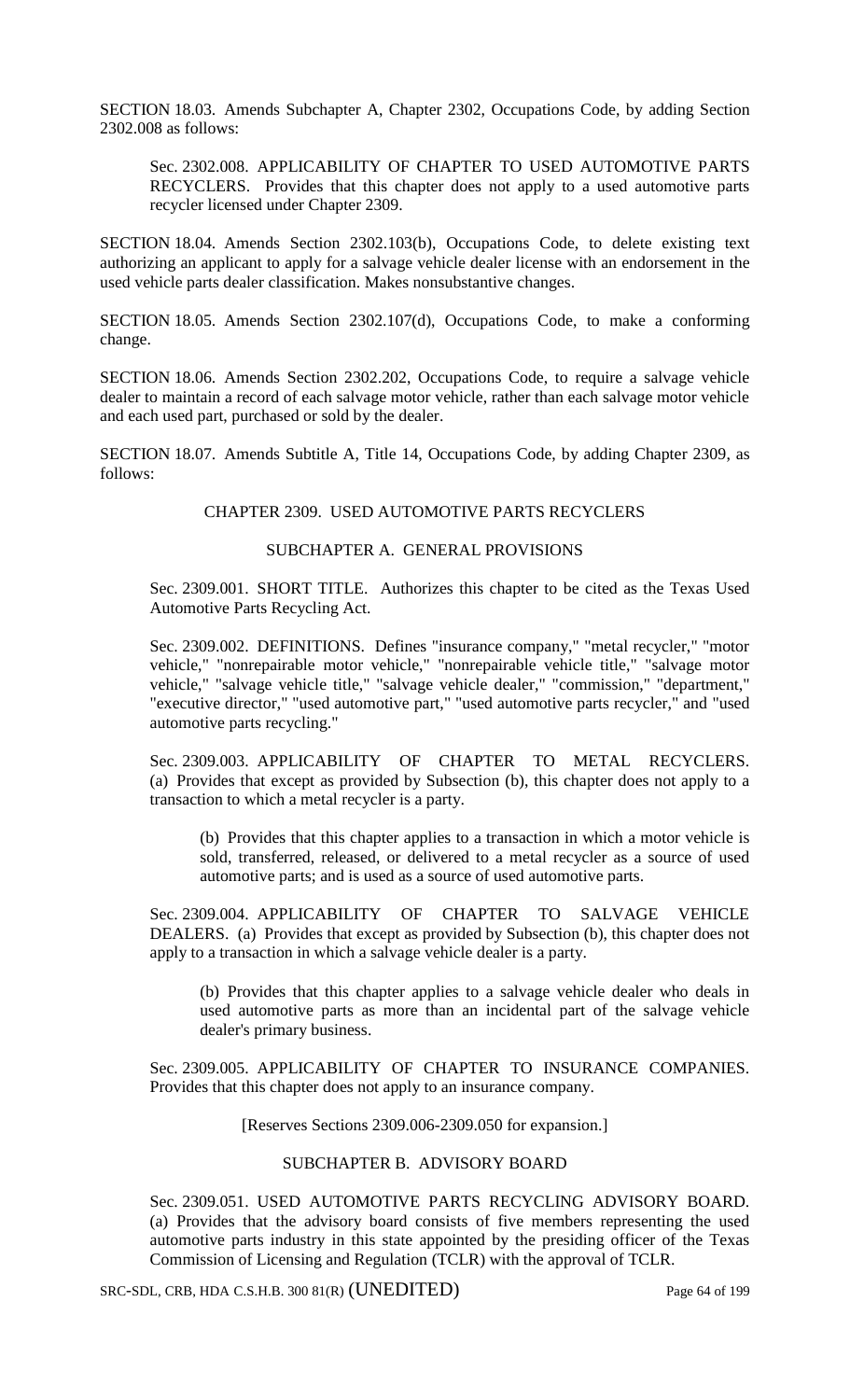(b) Requires the advisory board to include members who represent used automotive parts businesses owned by domestic entities, as defined by Section 1.002 (Definitions), Business Organizations Code.

(c) Requires the advisory board to include one member who represents a used automotive parts business owned by a foreign entity, as defined by Section 1.002, Business Organizations Code.

(d) Requires that appointments to the advisory board be made without regard to the race, color, disability, sex, religion, age, or national origin of the appointee.

Sec. 2309.052. TERMS; VACANCIES. (a) Provides that advisory board members serve terms of six years, with the terms of one or two members expiring on February 1 of each odd-numbered year.

(b) Prohibits a member from serving more than two full consecutive terms.

(c) Requires the presiding officer of TCLR, if a vacancy occurs during a term, to appoint a replacement who meets the qualifications of the vacated position to serve for the remainder of the term.

Sec. 2309.053. PRESIDING OFFICER. Requires the presiding officer of TCLR to appoint one of the advisory board members to serve as presiding officer of the advisory board for a term of one year. Authorizes the presiding officer of the advisory board to vote on any matter before the advisory board.

Sec. 2309.054. POWERS AND DUTIES OF ADVISORY BOARD. Requires the advisory board to provide advice and recommendations to the department on technical matters relevant to the administration and enforcement of this chapter, including licensing standards, continuing education requirements, and examination content, if applicable.

Sec. 2309.055. COMPENSATION; REIMBURSEMENT OF EXPENSES. Prohibits advisory board members from receiving compensation but entitles advisory board members to reimbursement for actual and necessary expenses incurred in performing the functions of the advisory board, subject to the General Appropriations Act.

Sec. 2309.056. MEETINGS. Requires the advisory board to meet twice annually and may meet at other times at the call of the presiding officer of TCLR or the executive director of TDLR.

[Reserves Sections 2309.057-2309.100 for expansion.]

## SUBCHAPTER C. POWERS AND DUTIES OF COMMISSION AND DEPARTMENT

Sec. 2309.101. GENERAL POWERS AND DUTIES. Authorizes the executive director of TDLR or TCLR, as appropriate, to take action as necessary to administer and enforce this chapter.

Sec. 2309.102. RULES. (a) Requires TCLR to adopt rules for licensing used automotive parts recyclers and used automotive parts employees.

(b) Requires TCLR by rule to adopt standards of conduct for license holders under this chapter.

Sec. 2309.103. EXAMINATION OF CRIMINAL CONVICTION. Authorizes TDLR to conduct an examination of any criminal conviction or deferred adjudication of an applicant, including by obtaining any criminal history record information permitted by law.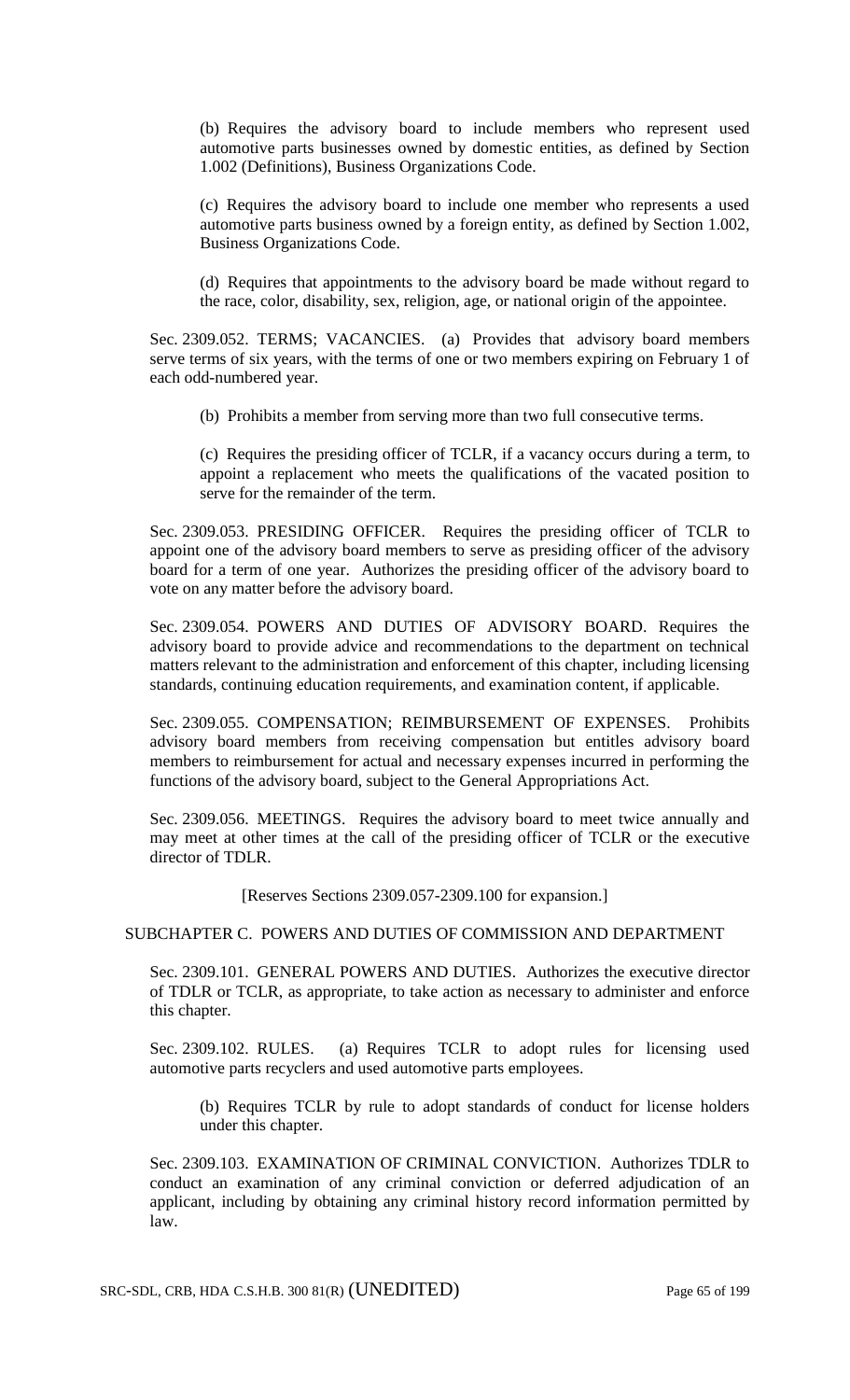Sec. 2309.104. FEES. Requires the TCLR to establish and collect reasonable and necessary fees in amounts sufficient to cover the costs of administering this chapter.

Sec. 2309.105. RULES RESTRICTING ADVERTISING OR COMPETITIVE BIDDING. (a) Prohibits TCLR from adopting a rule restricting advertising or competitive bidding by a person who holds a license issued under this chapter except to prohibit false, misleading, or deceptive practices by the person.

(b) Prohibits TCLR from including in its rules to prohibit false, misleading, or deceptive practices a rule that restricts the use of any advertising medium, restricts the person's personal appearance or use of the person's voice in an advertisement, relates to the size or duration of an advertisement by the person, or restricts the use of a trade name in advertising by the person.

Sec. 2309.106. PERIODIC AND RISK-BASED INSPECTIONS. (a) Requires TDLR to inspect each used automotive parts recycling facility at least once every two years.

(b) Authorizes TDLR to enter and inspect at any time during business hours the place of business of any person regulated under this chapter; or any place in which TDLR has reasonable cause to believe that a license holder is in violation of this chapter or in violation of a rule or order of the commission or executive director of TDLR.

(c) Requires TDLR to conduct additional inspections based on a schedule of riskbased inspections using the following criteria: the type and nature of the used automotive parts recycler; the inspection history; any history of complaints involving a used automotive parts recycler; and any other factor determined by TCLR by rule.

(d) Requires a used automotive parts recycler to pay a fee for each risk-based inspection performed under this section. Requires TCLR by rule to set the amount of the fee.

(e) Authorizes TDLR, in conducting an inspection under this section, to inspect a facility, a used automotive part, a business record, or any other place or thing reasonably required to enforce this chapter or a rule or order adopted under this chapter.

Sec. 2309.107. PERSONNEL. Authorizes TDLR to employ personnel necessary to administer and enforce this chapter.

[Reserves Sections 2309.108-2309.150 for expansion.]

### SUBCHAPTER D. LICENSE REQUIREMENTS

Sec. 2309.151. USED AUTOMOTIVE PARTS RECYCLER LICENSE REQUIRED. (a) Prohibits a person, unless the person holds a used automotive parts recycler license issued under this chapter, from owning or operating a used automotive parts recycling business or selling used automotive parts.

(b) Provides that a used automotive parts recycler license is valid only with respect to the person who applied for the license and authorizes the license holder to operate a used automotive parts recycling business only at the one facility listed on the license.

Sec. 2309.152. GENERAL LICENSE APPLICATION REQUIREMENTS. Requires an applicant for a used automotive parts recycler license under this chapter to submit to TDLR a completed application on a form prescribed by the executive director, the required fees, and any other information required by TCLR rule.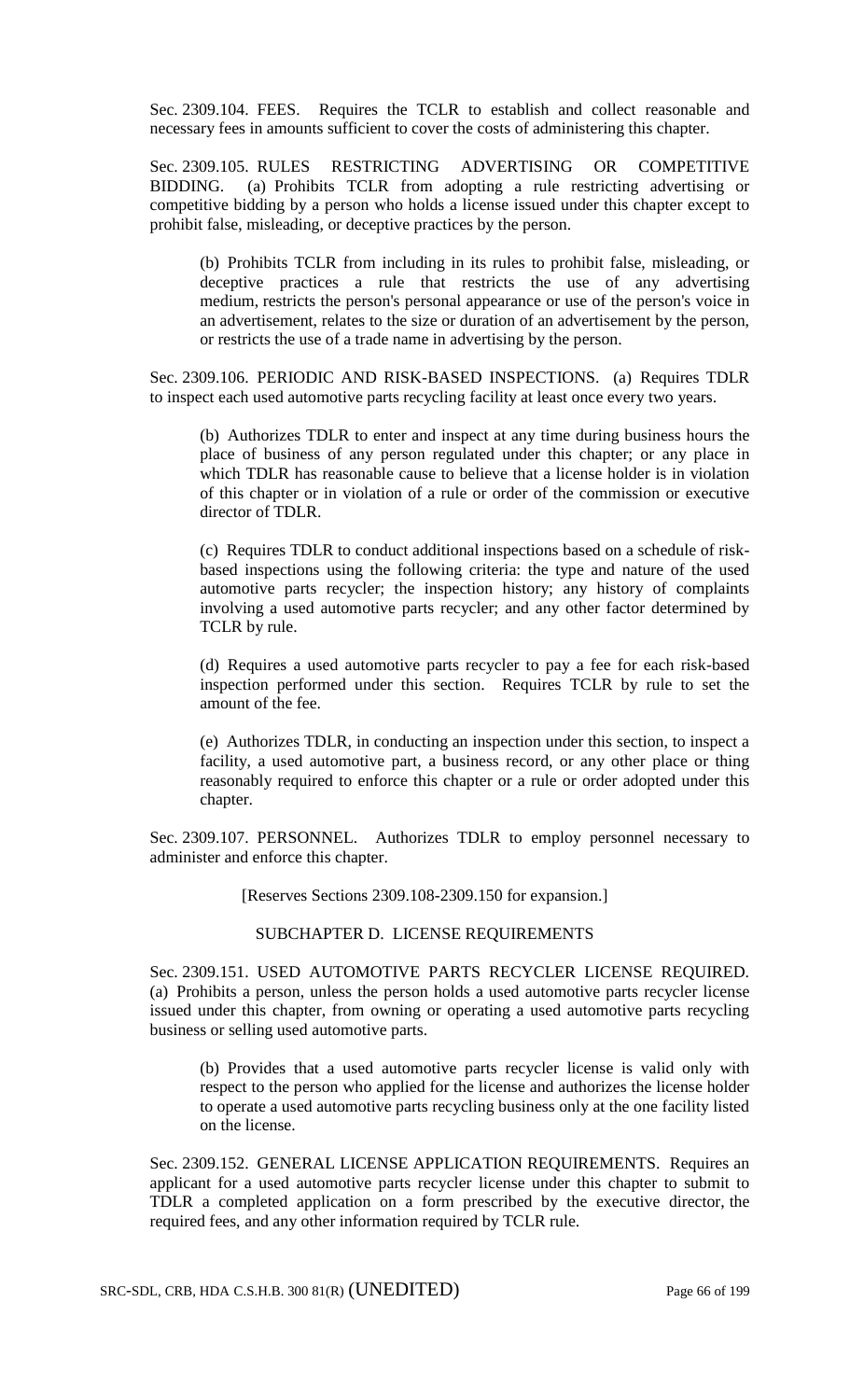Sec. 2309.153. LICENSE REQUIREMENTS. Requires an applicant for a used automotive parts recycler license under this chapter to provide in a manner prescribed by the executive director of TDLR a federal tax identification number; proof of insurance in the amount prescribed by the executive director; proof of ownership or lease of the property where the applicant will operate a used automotive parts recycling facility; and proof of a storm water permit if the applicant is required by the TCEQ to obtain a permit.

Sec. 2309.154. USED AUTOMOTIVE PARTS EMPLOYEE LICENSE REQUIRED. (a) Prohibits a person employed by a used automotive parts recycler from in the scope of the person's employment acquiring a vehicle or used automotive parts and from selling used automotive parts unless the person holds a used automotive parts employee license issued under this chapter.

(b) Requires TCLR by rule to adopt requirements for the application for and issuance of a used automotive parts employee license under this chapter.

Sec. 2309.155. NONTRANSFERABILITY OF LICENSE. Provides that a license issued by the executive director is valid throughout this state and is not transferable.

Sec. 2309.156. LICENSE RENEWAL. (a) Provides that a license issued under this chapter is valid for one year. Prohibits TDLR from adopting a system under which licenses expire at different times during the year.

(b) Requires TDLR to notify the license holder at least 30 days before the date a license expires. Requires that the notice be in writing and sent to the license holder's last known address according to the records of TDLR.

(c) Requires TCLR by rule to adopt requirements to renew a license issued under this chapter.

[Reserves Sections 2309.157-2309.200 for expansion.]

### SUBCHAPTER E. LOCAL REGULATION

Sec. 2309.201. APPLICABILITY OF CERTAIN MUNICIPAL ORDINANCES, LICENSES, AND PERMITS. (a) Provides that the requirements of this chapter apply in addition to the requirements of any applicable municipal ordinance relating to the regulation of a person who deals in nonrepairable or salvage motor vehicles or used automotive parts.

(b) Provides that this chapter does not prohibit the enforcement of an applicable municipal license or permit requirement that is related to an activity regulated under this chapter.

[Reserves Sections 2309.202-2309.250 for expansion.]

### SUBCHAPTER F. ENFORCEMENT

Sec. 2309.251. ADMINISTRATIVE PENALTY. (a) Authorizes TCLR to impose an administrative penalty on a person under Subchapter F (Administrative Penalty), Chapter 51 (Texas Department of Licensing and Regulation), regardless of whether the person holds a license under this chapter, if the person violates this chapter or a rule adopted under this chapter or a rule or order of the executive director of TDLR or TCLR.

(b) Prohibits an administrative penalty from being imposed unless the person charged with a violation is provided the opportunity for a hearing.

Sec. 2309.252. CEASE AND DESIST ORDER; INJUNCTION; CIVIL PENALTY. (a) Authorizes the executive director of TDLR to issue a cease and desist order as necessary to enforce this chapter if the executive director determines that the action is necessary to prevent a violation of this chapter and to protect public health and safety.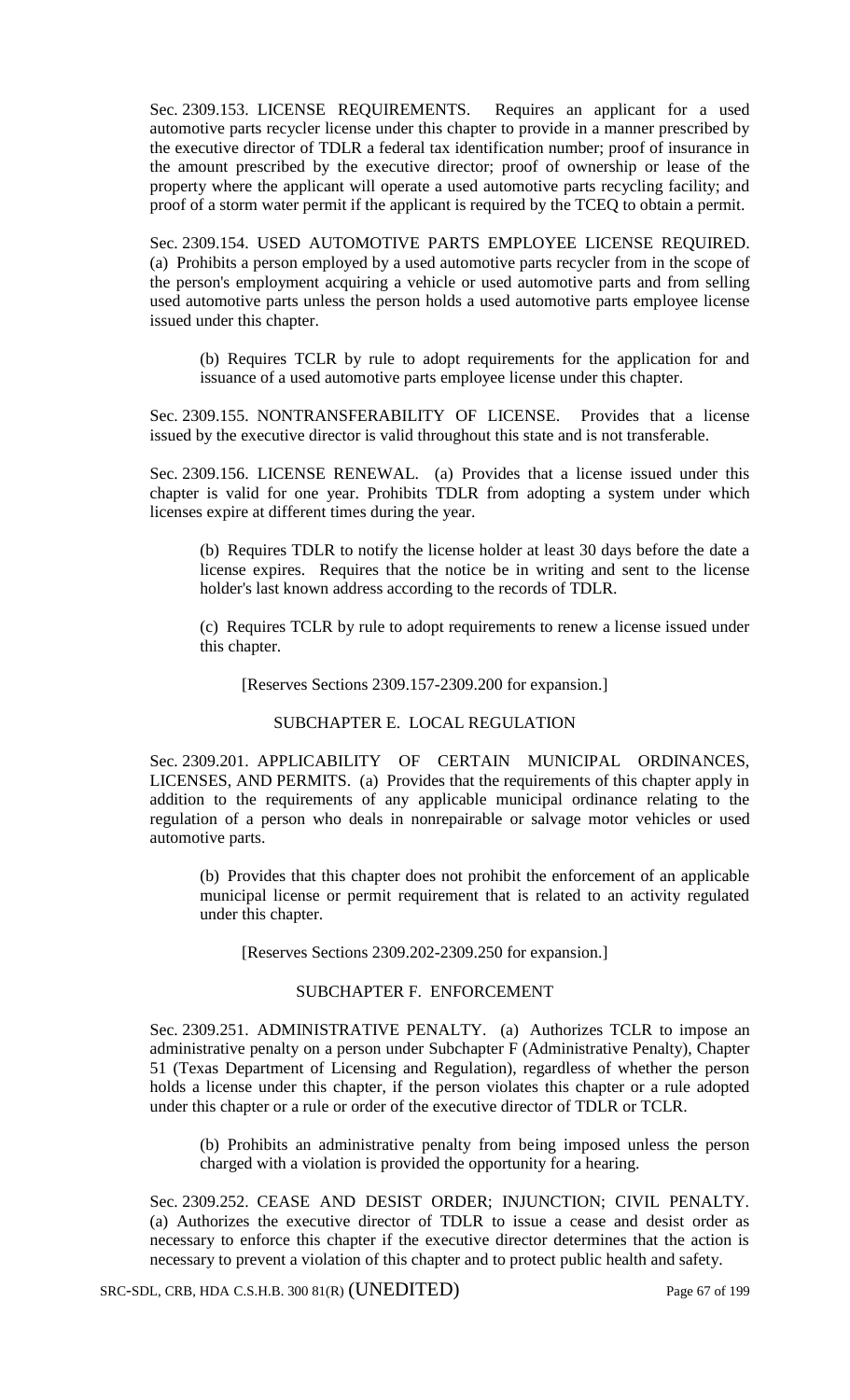(b) Authorizes the attorney general or the executive director of TDLR to institute an action for an injunction or a civil penalty under this chapter as provided by Section 51.352 (Injunctive Relief; Civil Penalty).

Sec. 2309.253. SANCTIONS. Authorizes TDLR to impose sanctions as provided by Section 51.353 (Administrative Sanctions).

Sec. 2309.254. CRIMINAL PENALTY; LICENSING. (a) Provides that a person commits an offense if the person violates the licensing requirements of this chapter, deals in used parts without a license required by this chapter, or employs an individual who does not hold the appropriate license required by this chapter.

(b) Provides that an offense under this section is a Class C misdemeanor.

[Reserves Sections 2309.255-2309.300 for expansion.]

SUBCHAPTER G. CONDUCTING BUSINESS

Sec. 2309.301. DUTIES ON ACQUISITION OF SALVAGE MOTOR VEHICLE. (a) Requires a used automotive parts recycler who acquires ownership of a salvage motor vehicle to obtain a properly assigned title from the previous owner of the vehicle.

(b) Requires used automotive parts recycler who acquires ownership of a motor vehicle, nonrepairable motor vehicle, or salvage motor vehicle for the purpose of dismantling, scrapping, or destroying the motor vehicle, before the 61st day after the date of acquiring the motor vehicle, to submit to TDMV a report stating that the motor vehicle will be dismantled, scrapped, or destroyed. Requires the recycler to submit the report on a form prescribed by TDMV; and submit with the report a properly assigned manufacturer's certificate of origin, regular certificate of title, nonrepairable vehicle title, salvage vehicle title, other ownership document, or comparable out-of-state ownership document for the motor vehicle.

(c) Requires TDMV, after receiving the report and title or document, to issue the used automotive parts recycler a receipt for the manufacturer's certificate of origin, regular certificate of title, nonrepairable vehicle title, salvage vehicle title, other ownership document, or comparable out-of-state ownership document.

(d) Requires the recycler to comply with Subchapter E (Nonrepairable and Salvage Motor Vehicles), Chapter 501 (Certificate of Title Act), Transportation Code.

Sec. 2309.302. RECORDS OF PURCHASES. Requires a used automotive parts recycler to maintain a record of each motor vehicle, salvage motor vehicle, nonrepairable motor vehicle, and used automotive part purchased.

Sec. 2309.303. REGISTRATION OF NEW BUSINESS LOCATION. Requires a used automotive parts recycler, before moving a place of business, to notify the department of the new location. Requires the used automotive parts recycler to provide a storm water permit for the location if a permit is required by TCEQ.

[Reserves Sections 2309.304-2309.350 for expansion.]

## SUBCHAPTER H. ADDITIONAL DUTIES OF USED AUTOMOTIVE PARTS RECYCLER IN CONNECTION WITH MOTOR VEHICLE COMPONENT PARTS

Sec. 2309.351. DEFINITIONS. Defines "component part," "interior component part," "minor component part," and "special accessory part."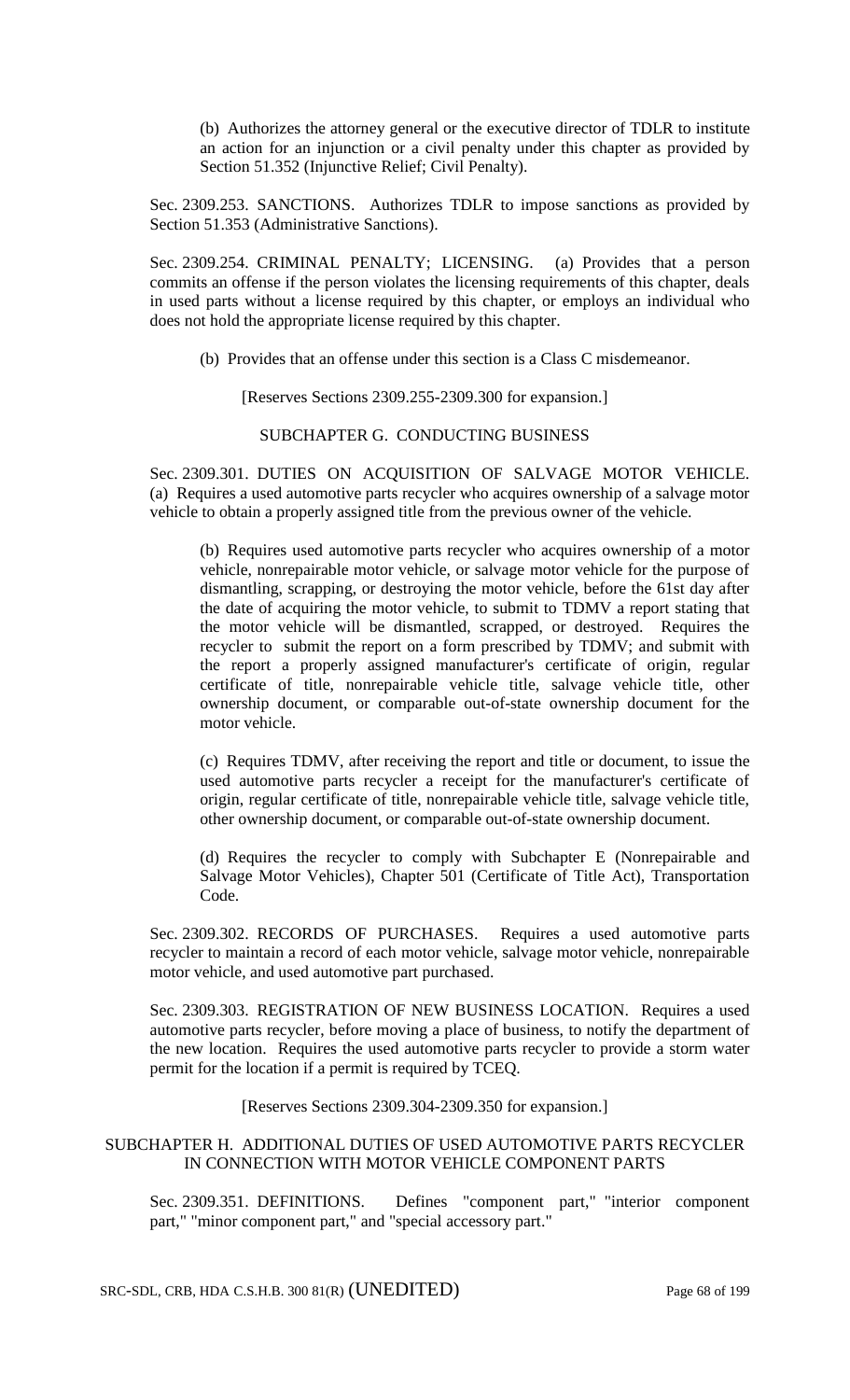Sec. 2309.352. REMOVAL OF LICENSE PLATES. Requires a used automotive parts recycler, immediately on receipt of a motor vehicle, to remove any unexpired license plates from the vehicle and place the license plates in a secure place until destroyed by the used automotive parts recycler.

Sec. 2309.353. RECEIPT OF MOTOR VEHICLE. Prohibits a used automotive parts recycler from taking delivery of a motor vehicle unless the recycler first obtains a certificate of authority to dispose of the vehicle, a sales receipt, or a transfer document for the vehicle issued under Chapter 683 (Abandoned Motor Vehicles), Transportation Code; or a certificate of title showing that there are no liens on the vehicle or that all recorded liens have been released.

Sec. 2309.354. RECORD OF PURCHASE; INVENTORY OF PARTS. (a) Requires a used automotive parts recycler to keep an accurate and legible inventory of each used component part purchased by or delivered to the recycler. Requires that the inventory contain a record of each part that includes the date of purchase or delivery; the driver's license number of the seller and a legible photocopy of the seller's driver's license; the license plate number of the motor vehicle in which the part was delivered; a complete description of the part and, if applicable, the make, model, color, and size of the part; and the vehicle identification number of the motor vehicle from which the part was removed.

(b) Authorizes a used automotive parts recycler, as an alternative to the information required by Subsection (a), to record the name of the person who sold the part or the motor vehicle from which the part was obtained and the Texas certificate of inventory number or the federal taxpayer identification number of the person.

(c) Requires TDLR to prescribe the form of the record required by Subsection (a) and to make the form available to used automotive parts recyclers.

(d) Provides that this section does not apply to an interior component part or special accessory part from a motor vehicle more than 10 years old, or a part delivered to a used automotive parts recycler by a commercial freight line, commercial carrier, or licensed used automotive parts recycler.

Sec. 2309.355. ASSIGNMENT OF INVENTORY NUMBER. (a) Requires a used automotive parts recycler to assign a unique inventory number to each transaction in which the recycler purchases or takes delivery of a component part; attach that inventory number to each component part the recycler obtains in the transaction; and retain each component part in its original condition on the business premises of the recycler for at least three calendar days, excluding Sundays, after the date the recycler obtains the part.

(b) Prohibits an inventory number attached to a component part under Subsection (a) from being removed while the part remains in the inventory of the used automotive parts recycler.

(c) Provides that this section does not apply to the purchase by a used automotive parts recycler of a nonoperational engine, transmission, or rear axle assembly from another used automotive parts recycler or an automotive-related business.

Sec. 2309.356. MAINTENANCE OF RECORDS. Requires a used automotive parts recycler to keep a record required under this subchapter on a form prescribed by TDLR or TDMV. Requires the recycler to maintain copies of each record required under this subchapter until the first anniversary of the purchase date of the item for which the record is maintained.

Sec. 2309.357. SURRENDER OF CERTAIN DOCUMENTS OR LICENSE PLATES. (a) Requires a used automotive parts recycler, on demand, to surrender to TDMV for cancellation a certificate of title or authority, sales receipt or transfer document, license plate, or inventory list that the recycler is required to possess or maintain.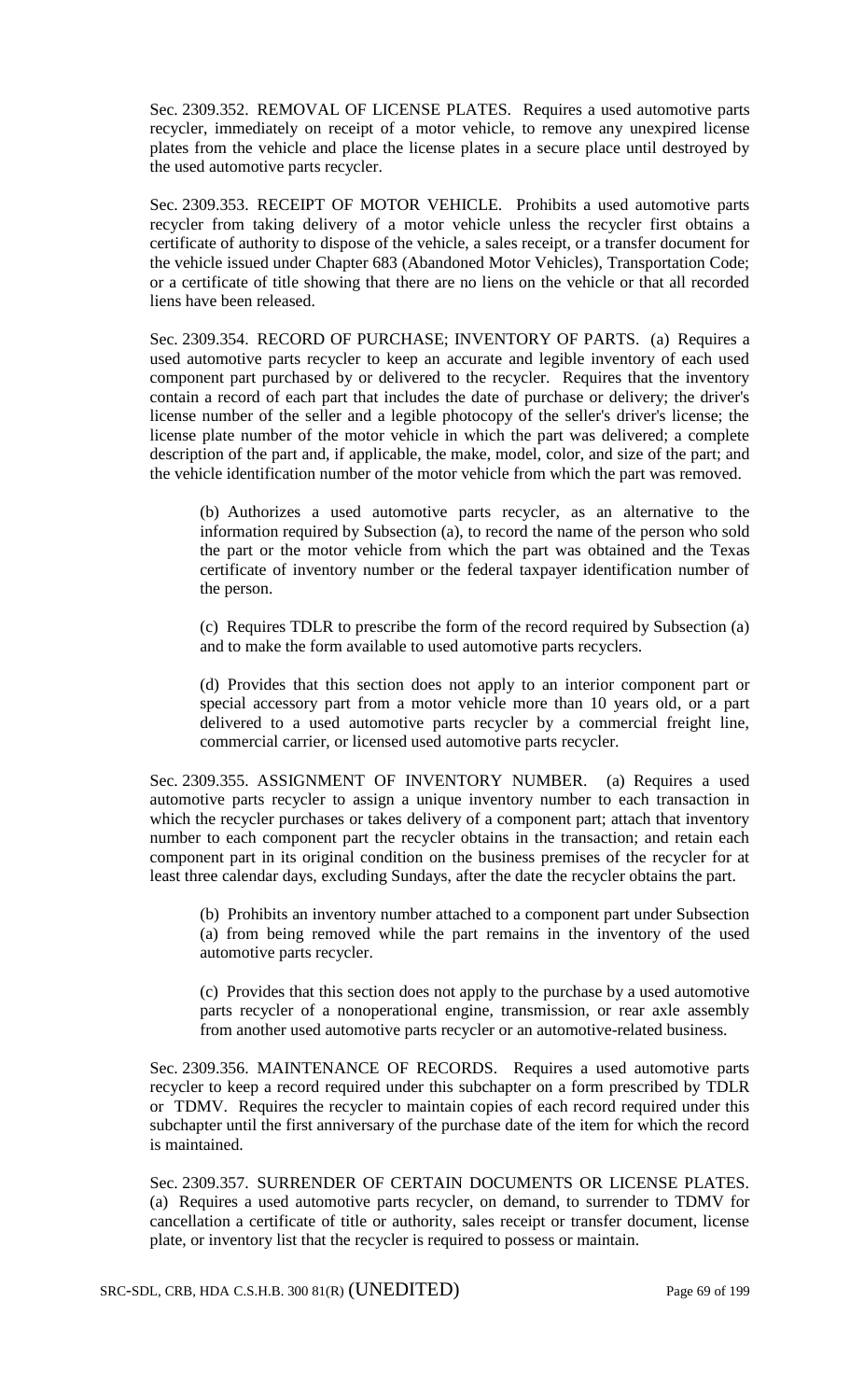(b) Requires TDMV to provide a signed receipt for a surrendered certificate of title.

Sec. 2309.358. RESALE OF SALVAGE MOTOR VEHICLES OR NONREPAIRABLE MOTOR VEHICLES. (a) Authorizes a used automotive parts recycler to sell salvage or nonrepairable vehicles only at a used automotive parts recycling facility, a salvage pool operator's facility, or a metal recycling facility.

(b) Requires a used automotive parts recycler, before reselling a salvage motor vehicle or nonrepairable motor vehicle at a used automotive recycling facility, to post notice on the vehicle of the type of title appropriate to the vehicle.

Sec. 2309.359. INSPECTION OF RECORDS. (a) Authorizes a peace officer at any reasonable time to inspect a record required to be maintained under this subchapter, including an inventory record.

(b) Requires a used automotive parts recycler, on demand by a peace officer, to provide to the officer a copy of a record required to be maintained under this subchapter.

(c) Authorizes a peace officer to inspect the inventory on the premises of a used automotive parts recycler at any reasonable time to verify, check, or audit the records required to be maintained under this subchapter.

(d) Requires a used automotive parts recycler or an employee of the recycler to allow and may not interfere with a peace officer's inspection of the recycler's inventory, premises, or required inventory records.

[Reserves Sections 2309.360-2309.400 for expansion.]

### SUBCHAPTER I. MOTOR VEHICLE SALVAGE YARDS IN CERTAIN COUNTIES

Sec. 2309.401. APPLICABILITY OF SUBCHAPTER. Provides that this subchapter applies only to a used automotive parts facility located in a county with a population of 2.8 million or more.

Sec. 2309.402. LIMITS ON OPERATION OF HEAVY MACHINERY. (a) Prohibits a used automotive parts recycler from operating heavy machinery in a used automotive parts recycling facility between the hours of 7 p.m. of one day and 7 a.m. of the following day.

(b) Provides that this section does not apply to conduct necessary to a sale or purchase by the recycler.

SECTION 18.08. Amends Section 501.091, Transportation Code, is amended by amending Subdivision (17) and adding Subdivision (20), to redefine "salvage vehicle dealer" and to define "used parts dealer" and "used automotive parts recycler."

SECTION 18.09. Amends Section 501.092(d), Transportation Code, to authorize an insurance company to sell a motor vehicle to which this section applies, or assign a salvage vehicle title or a nonrepairable vehicle title for the motor vehicle, only to a salvage vehicle dealer, an out-ofstate buyer, a buyer in a casual sale at auction, a metal recycler, or a used automotive parts recycler. Makes a nonsubstantive change.

SECTION 18.10. Amends Sections 501.095(a) and (b), Transportation Code, as follows:

(a) Authorizes a business or governmental entity described by Subdivisions (1)-(3), if the department has not issued a nonrepairable vehicle title or salvage vehicle title for the motor vehicle and an out-of-state ownership document for the motor vehicle has not been issued by another state or jurisdiction, to sell, transfer, or release a nonrepairable motor vehicle or salvage motor vehicle only to a person who is:

SRC-SDL, CRB, HDA C.S.H.B. 300 81(R) (UNEDITED) Page 70 of 199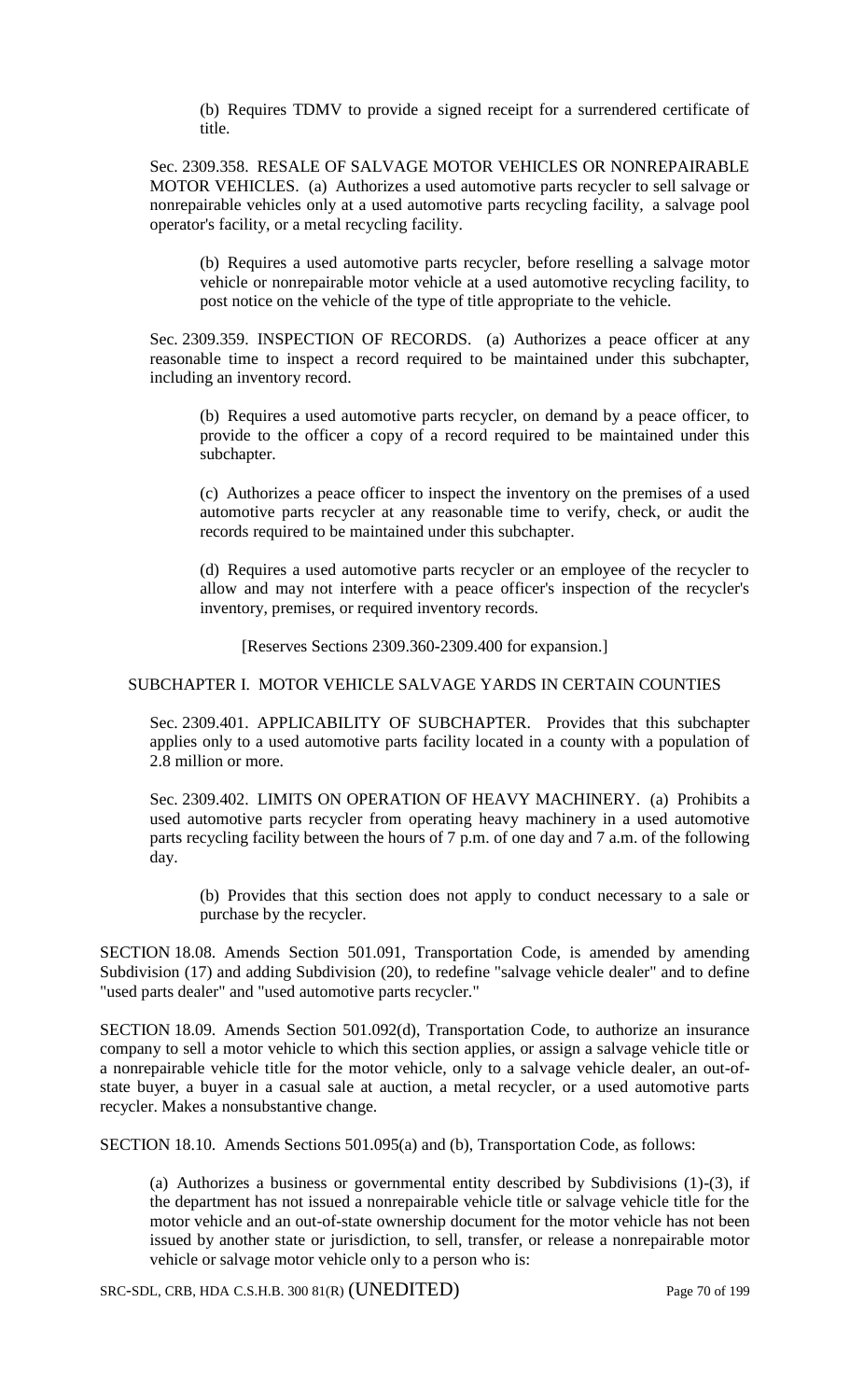(1) a licensed salvage vehicle dealer, a used automotive parts recycler under Chapter 2309, Occupations Code, or a metal recycler under Chapter 2302, Occupations Code;

(2) an insurance company that has paid a claim on the nonrepairable or salvage motor vehicle;

(3) a governmental entity; or

(4) an out-of-state buyer.

(b) Requires a person, other than a salvage vehicle dealer, a used automotive parts recycler, or an insurance company licensed to do business in this state, who acquired ownership of a nonrepairable or salvage motor vehicle that has not been issued a nonrepairable vehicle title, salvage vehicle title, or a comparable ownership document issued by another state or jurisdiction, before selling the motor vehicle, to surrender the properly assigned certificate of title for the motor vehicle to the department and apply to the department for a nonrepairable vehicle title if the vehicle is a nonrepairable motor vehicle or a salvage vehicle title if the vehicle is a salvage motor vehicle.

SECTION 18.11. Amends Section 501.105, Transportation Code, to make a conforming change.

SECTION 18.12. Repealer: Section 2302.253 (Receipt of Motor Vehicle by Holder of Endorsement as Used Parts Dealer), Occupations Code.

SECTION 18.13. Requires TCLR, not later than January 1, 2010, to adopt rules under Section 2309.102, Occupations Code, as added by this article.

SECTION 18.14. Effective date, Sections 2309.151 and 2309.154, Occupations Code, as added by this article, and Subchapter F, Chapter 2309, Occupations Code, as added by this article: September 1, 2010.

## ARTICLE 19. TRANS-TEXAS CORRIDOR

SECTION 19.01. Amends Section 11.11(j), Tax Code, to provide that for purposes of this section, any portion of a facility owned by the department that is a rail facility or system, rather than is part of the Trans-Texas Corridor, is a rail facility or system, or is a highway in the state highway system, and that is licensed or leased to a private entity by that department under Chapter 91 (Rail Facilities) or 223 (Bids and Contracts for Highway Projects), rather than Chapter 91, 223, or 227 (Trans-Texas Corridor), Transportation Code, is public property used for a public purpose if the rail facility or system, highway, or facility is operated by the private entity to provide transportation or utility services.

SECTION 19.02. Amends Section 25.06(c), Tax Code, is amended to make conforming changes.

SECTION 19.03. Amends Section 25.07(c), Tax Code, to make conforming changes.

SECTION 19.04. Amends Sections 201.616(a) and (b), Transportation Code, as follows:

(a) Deletes existing text requiring the department, not later than December 1 of each year, to submit a report to the legislature that details the Trans-Texas Corridor and nonhighway facilities on the Trans-Texas Corridor if those expenditures are subject to Section 227.062(c) (relating to a prohibition against the spending of money from the general fund for certain purposes). Makes nonsubstantive changes.

(b) Requires that the report break down information under Subsections (a)(1)(B) and (C), rather than Subsections (a)(1)(B), (C), (D), and (E), and Subsection (a)(3), by the department district.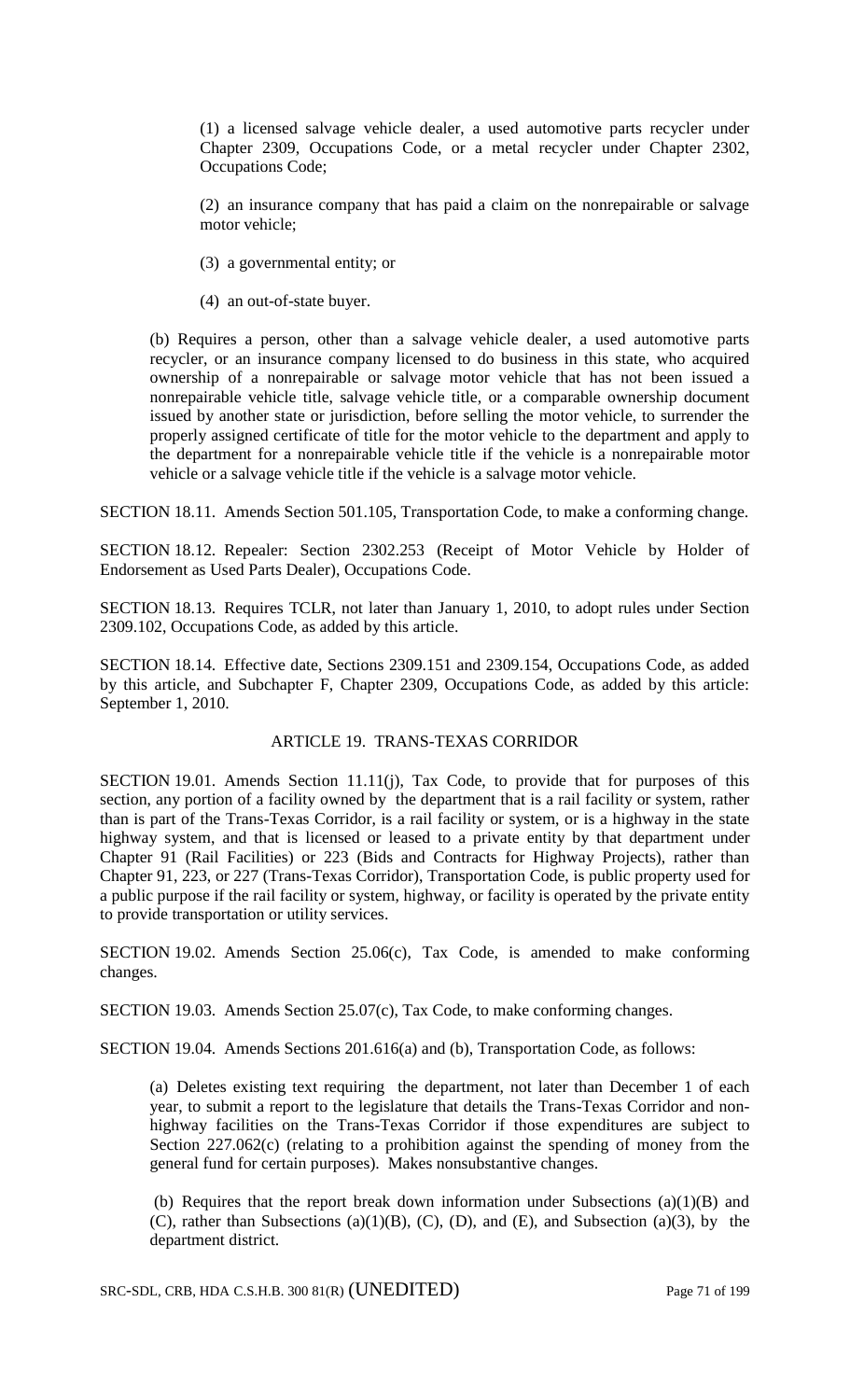SECTION 19.05. Amends Section 202.112(a), Transportation Code, to authorize TTC to purchase an option to acquire property for possible use in or in connection with a transportation facility, rather than transportation facility including a facility as defined by Section 227.001, before a final decision has been made as to whether the transportation facility will be located on that property.

SECTION 19.06. Amends Section 222.003(e), Transportation Code, to delete existing text prohibiting the proceeds of bonds and other public securities issued under this section from being used for the construction of a state highway or other facility on the Trans-Texas Corridor; and defining "Trans-Texas Corridor."

SECTION 19.07. Amends Section 223.201(a), Transportation Code, to delete existing text authorizing the department, subject to Section 223.202, to enter into a comprehensive development agreement with a private entity to design, develop, finance, construct, maintain, repair, operate, extend, or expand a facility or a combination of facilities on the Trans-Texas Corridor. Makes nonsubstantive changes.

SECTION 19.08. Amends Section 223.206(d), Transportation Code, to prohibit the department from entering into a comprehensive development agreement with a private entity under this subchapter, rather than this subchapter or Section 227.023 (Participation by Private Entities), that provides for the lease, license, or other use of rights-of-way or related property by the private entity for the purpose of constructing, operating, or maintaining an ancillary facility that is used for commercial purposes.

SECTION 19.09. Amends Sections 223.208(c), (e), and (f), Transportation Code, to make conforming changes.

SECTION 19.10. Reenacts Chapter 371, Transportation Code, as added by Chapters 103 (H.B. 570) and 258 (S.B. 11), Acts of the 80th Legislature, Regular Session, 2007, redesignates it as Chapter 372, Transportation Code, and amends it as follows:

## CHAPTER 372. PROVISIONS APPLICABLE TO MORE THAN ONE TYPE OF TOLL **PROJECT**

# SUBCHAPTER A. GENERAL PROVISIONS

Sec. 372.001. Redesignates Section 371.001 as Section 372.001. DEFINITIONS. Redefines "toll project entity."

## SUBCHAPTER B. TOLL PROJECT OPERATION

Sec. 372.051. Redesignates Section 371.051 as Section 372.051. USE OF MOTOR VEHICLE REGISTRATION OR LICENSE PLATE INFORMATION. (a) Prohibits a toll project entity from using motor vehicle registration or other information derived from a license plate on a vehicle using a toll project, including information obtained by the use of automated enforcement technology described by Section 228.058 (Automated Enforcement Technology), for purposes other than those related to toll collection and toll collection enforcement and law enforcement purposes on request by a law enforcement agency, rather than law enforcement purposes on request by a law enforcement agency, subject to Section 228.058(d) (*repealed 2007*).

(b) Makes no changes to this subsection.

Sec. 372.052. Redesignates Section 371.001 as Section 372.052. VEHICLES USED BY NONPROFIT DISASTER RELIEF ORGANIZATIONS. Deletes existing Subsection (a) defining "toll project" and "toll project entity." Deletes Subsection (b) designation.

SECTION 19.11. Amends Section 371.001(2), Transportation Code, as added by Chapter 264 (S.B. 792), Acts of the 80th Legislature, Regular Session, 2007, to redefine "toll project entity."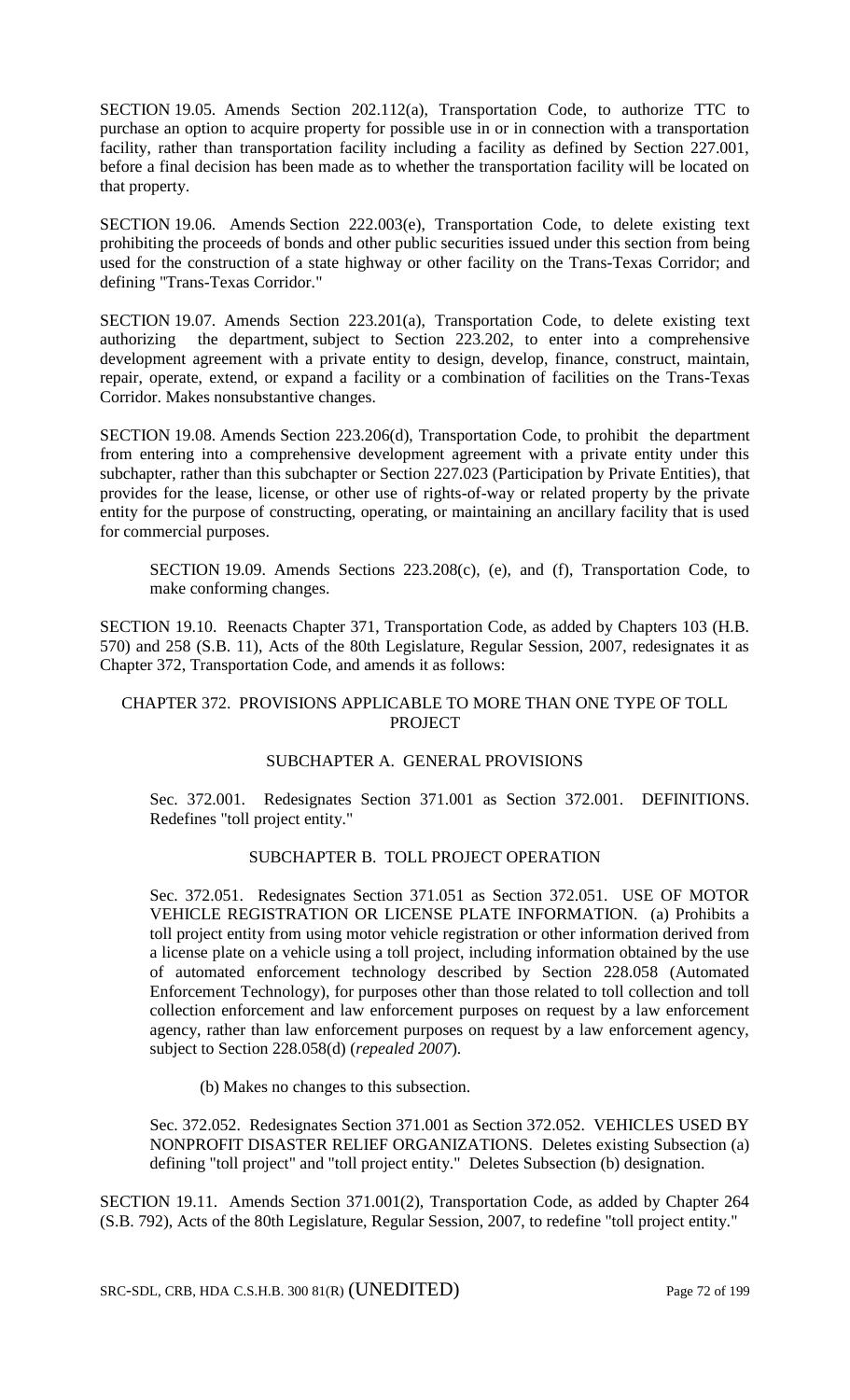SECTION 19.12. Repealer: Section 201.618(e) (relating to authorizing the department to establish hydrogen refueling stations on the Trans-Texas Corridor under Chapter 227), Transportation Code.

Repealer: Chapter 227 (Trans-Texas Corridor), Transportation Code.

Repealer: Section 284.0032 (Trans-Texas Corridor Projects), Transportation Code.

Repealer: Section 366.305 (Trans-Texas Corridor Projects), Transportation Code.

Repealer: Section 370.316 (Trans-Texas Corridor Projects), Transportation Code.

Repealer: Section 545.3531 (Authority of TTC to Establish Speed Limits on Trans-Texas Corridor), Transportation Code.

### ARTICLE 20. URBAN TRANSPORTATION AUTHORITIES

SECTION 20.01. Amends Chapter 451, Transportation Code, by adding Subchapter R, as follows:

# SUBCHAPTER R. URBAN TRANSPORTATION AUTHORITIES

Sec. 451.901. DEFINITIONS. (a) Defines "advanced transportation district," "authority," "board," "comprehensive advanced transportation," "comprehensive mobility enhancement," "comprehensive transportation system," "construction costs," "costs," "debt," "finance costs," "regional mobility authority," "revenue," "transportation project," and "urban transportation authority."

(b) Provides that a word or phrase that is not defined in this subchapter but is defined in Subchapter O (Advanced Transportation District) has the meaning in this subchapter that is assigned by that subchapter.

(c) Provides that a word or phrase that is not defined in this subchapter but is defined in Chapter 370 (Regional Mobility Authorities) has the meaning in this subchapter that is assigned by that chapter.

Sec. 451.902. LIBERAL CONSTRUCTION. Requires that this subchapter be liberally construed to carry out its purposes. Requires that a provision of this subchapter that conflicts with Subchapter A (General Provisions) or O or with Chapter 370 be construed to grant the broadest power.

Sec. 451.903. CREATION OF URBAN TRANSPORTATION AUTHORITY AUTHORIZED. (a) Authorizes the governing body of a rapid transit authority created or operating under this chapter (authority) in which the principal municipality has a population of more than 700,000 and in the territory of which both an advanced transportation district and a regional mobility authority exist to approve and submit a petition to the governing bodies of the advanced transportation district and the regional mobility authority that seeks consent to the creation of an urban transportation authority under this subchapter.

(b) Authorizes creation of an urban transportation authority under this subchapter to occur if the governing body of the principal municipality in the authority and the commissioners court of each county in which the authority is located and in which a sales and use tax is collected under this chapter consent to the creation of the urban transportation authority; the governing body of the regional mobility authority consents to the creation of the urban transportation authority; the commissioners court of each county in which the regional mobility authority is located consents to the creation of the urban transportation authority; the governing body of the advanced transportation district consents to the creation of the urban transportation authority; and the commissioners court of each county and the governing body of the principal municipality in which the advanced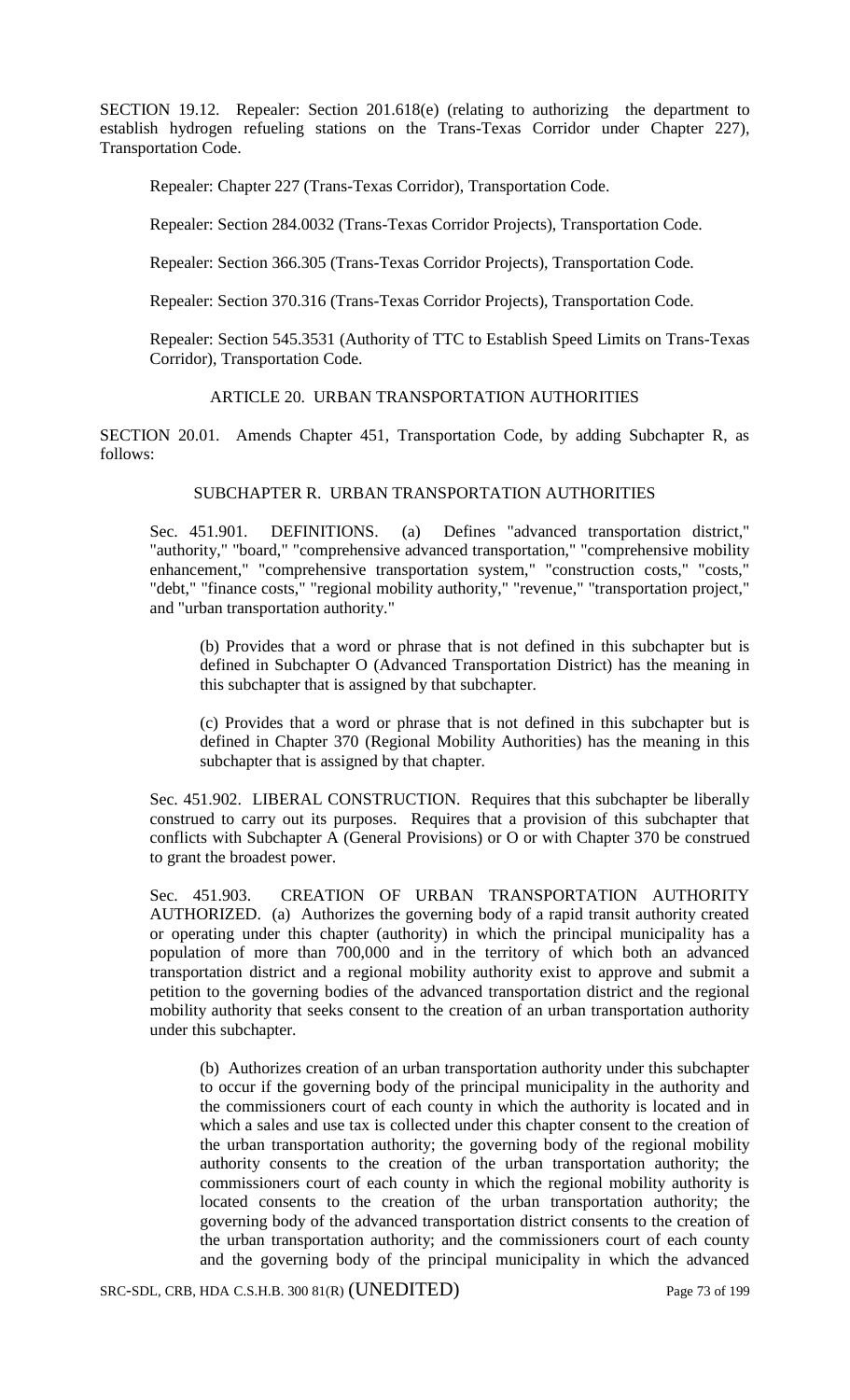transportation district is located consent to the creation of the urban transportation authority.

(c) Requires that the petition of the authority and the consents described in Subsection (b) approve the transfer of the assets, liabilities, rights, and obligations of each entity to the urban transportation authority, or make adequate provision therefor by the applicable entity.

Sec. 451.904. EFFECT OF CREATION OF URBAN TRANSPORTATION AUTHORITY. (a) Provides that an urban transportation authority is created only after the occurrence of the actions required by Section 451.903. Provides that on the first day of the calendar month after the month in which the final action required by that section is taken, an urban transportation authority is considered to have been created. Provides that the urban transportation authority has the rights, powers, duties, and privileges granted to an authority under this chapter, to an urban transportation authority under this subchapter, to an advanced transportation district under Subchapter O, and to a regional mobility authority under Chapter 370, including the right to plan and develop transportation projects in any county in which the urban transportation authority is located.

(b) Provides that on the date the urban transportation authority is considered to have been created, the urban transportation authority becomes the successor entity to the authority, the advanced transportation district, and the regional mobility authority. Provides that on that date the authority, the advanced transportation district, and the regional mobility authority cease to exist.

(c) Provides that the urban transportation authority succeeds to and is obligated for all assets, liabilities, rights, and obligations not otherwise provided for of the authority, the advanced transportation district, and the regional mobility authority, on terms and conditions that, upon succession, are no less beneficial to employees than those extant immediately before the creation of the urban transportation authority, including continuation of all rights, privileges, and benefits such as pension rights and benefits, wages, and working conditions, afforded to employees under an existing agreement.

Sec. 451.905. POWERS. (a) Provides that an urban transportation authority has the powers necessary or convenient to implement this subchapter or to effect a purpose of this subchapter.

(b) Authorizes an urban transportation authority through its governing body (board) to plan, study, evaluate, design, finance, acquire, construct, maintain, repair, and operate a transportation project, individually or as one or more comprehensive transportation systems.

(c) Provides that an urban transportation authority has all of the rights, powers, duties, and privileges granted to an authority by this chapter; all of the rights, powers, duties, and privileges granted to a regional mobility authority by Chapter 370; and all of the rights, powers, duties, and privileges granted to an advanced transportation district by Subchapter O.

(d) Authorizes a right, power, duty, or privilege of an urban transportation authority described in Subsection (c) to be exercised independently or in combination to effect the purposes of this subchapter. Provides that except as otherwise provided by this subchapter, in the event of a conflict, the most liberal provision applies.

(e) Authorizes an urban transportation authority, in the manner and to the extent that an authority is authorized by this chapter, to develop and operate a transit system, set fares and other charges, and develop stations or terminal complexes for the use of the transit system and related right-of-way.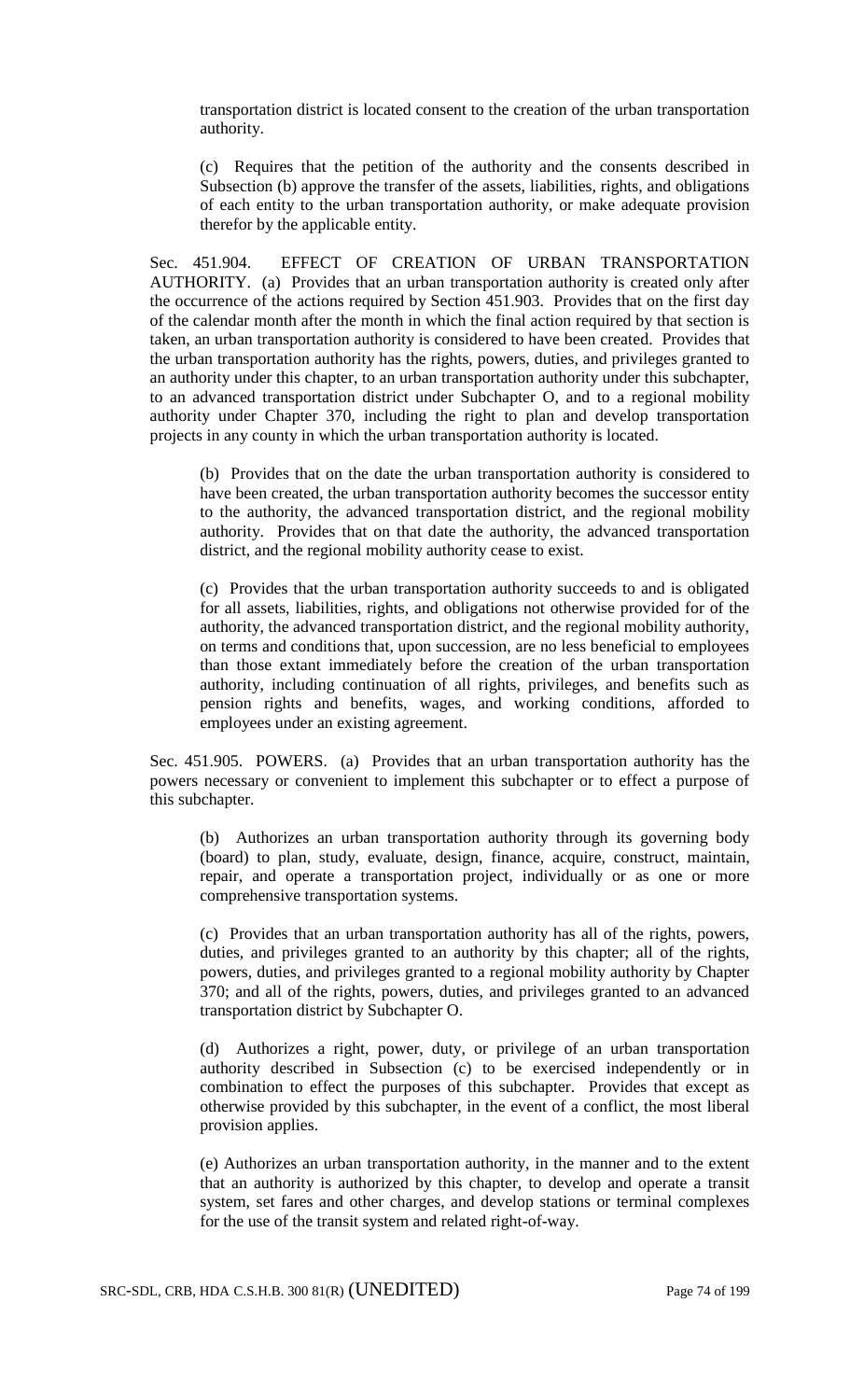(f) Provides that an urban transportation authority has any right, power, duty, or privilege granted by Chapter 370 to a regional mobility authority that relates to mass transit or a transit system and that is not in conflict with this subchapter.

(g) Authorizes an urban transportation authority to impose any kind of tax or fee other than an ad valorem tax, including a sales and use tax. Provides that the applicable provisions of this chapter, including Subchapter O, and Chapter 370 apply to the imposition of a fee or tax by the urban transportation authority. Authorizes an urban transportation authority, if the legislature enacts provisions for local option transportation financing through a transportation finance authority or a centralized transportation finance entity, to serve as such an entity.

(h) Authorizes an urban transportation authority to develop and operate a turnpike project. Requires that the turnpike project be developed and operated under the provisions of Chapter 370, including any provision relating to the setting of toll rates.

(i) Requires the board, unless otherwise provided by this subchapter, to allocate the proceeds of the advanced transportation district sales and use tax in compliance with Subchapter O.

(j) Provides that unless otherwise provided by this subchapter, an election relating to the sales and use tax or the boundaries of an advanced transportation district is governed by the provisions of Subchapter O relating to such an election of an advanced transportation district.

(k) Authorizes an urban transportation authority to create a transportation corporation or local government corporation under Chapter 431 (Texas Transportation Corporation Act).

(l) Provides that an urban transportation authority is a toll project entity and a local toll project entity to the same extent as a regional mobility authority under the provisions of this code.

(m) Requires the board of directors of an urban transportation authority, in its selection and prioritization of transportation projects, to consider the geographic location of other transportation projects funded by this state or the United States so as to foster geographic equity in the planning and development of the projects.

Sec. 451.906. NATURE OF URBAN TRANSPORTATION AUTHORITY. (a) Provides that an urban transportation authority is a body politic and corporate and a political subdivision of this state, has perpetual succession, and exercises public and essential governmental functions.

(b) Provides that the exercise of a right, power, or privilege granted by this subchapter is for a public purpose and is a matter of public necessity and is, in all respects, for the benefit of the people of the territory in which an urban transportation authority operates and of the people of this state, for the increase of their commerce and prosperity, and for the improvement of their health, living conditions, and public safety.

(c) Provides that an urban transportation authority is a governmental unit under Chapter 101 (Tort Claims), Civil Practice and Remedies Code. Provides that the operations of the urban transportation authority are not proprietary functions for any purpose.

(d) Provides that an urban transportation authority is a public entity under Section 222.1045 (Contracts of Certain Public Entities), and a governmental agency under Subchapter A (Public Property Finance Act), Chapter 271 (Purchasing and Contracting Authority of Municipalities, Counties, and Certain Other Local Governments), Local Government Code.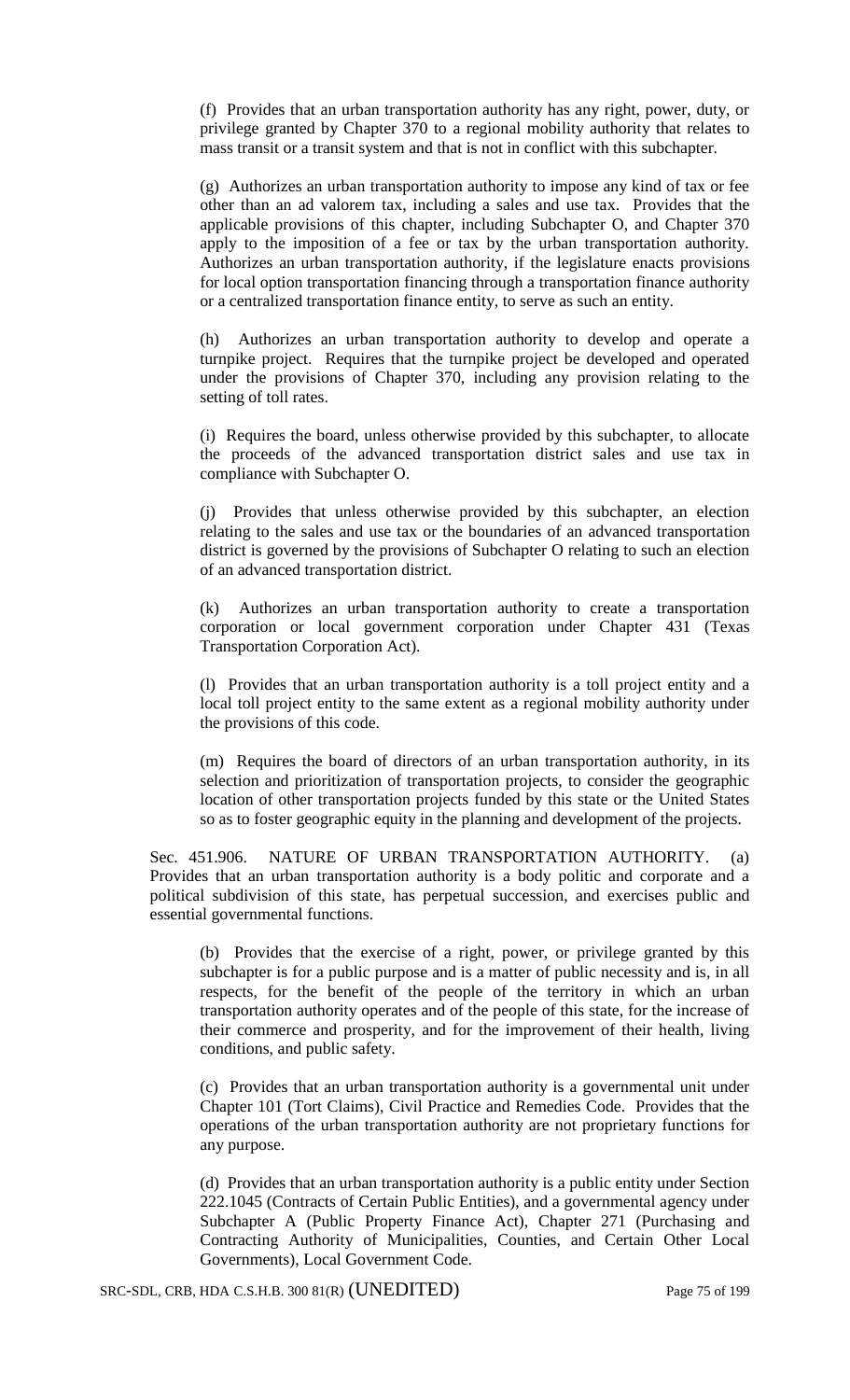(e) Exempts the property, revenue, and income of an urban transportation authority from state and local taxes.

Sec. 451.907. GOVERNANCE OF URBAN TRANSPORTATION AUTHORITY; INITIAL BOARD OF DIRECTORS. (a) Provides that an urban transportation authority is governed by a board of directors (board). Sets forth the composition of the board.

(a-1) Requires the members appointed under Subsection (a) to select by majority vote one member to serve as presiding officer of the board.

(b) Requires the initial board of the urban transportation authority, on the creation of the urban transportation authority, to be appointed from among the memberships of the governing body of the authority, the governing body of the advanced transportation district, and the governing body of the regional mobility authority, as extant immediately before the urban transportation authority was created.

(c) Provides that the board is responsible for the management, operation, and control of the urban transportation authority and the property of the urban transportation authority.

(d) Provides that a provision of this chapter that is applicable to the governing body of an authority and relates to vacancies, term limitations, residency requirements, compensation, surety bonds, nepotism, financial disclosure, indemnification, insurance, or removal applies to the board.

(e) Provides that board meetings and actions are governed by the provisions of this chapter that are applicable to the governing body of an authority. Provides that those meetings and actions are not governed by Chapter 370.

(f) Provides that to be eligible to serve as a director, an individual is authorized to be a representative of an entity that is also represented on a metropolitan planning organization in the region where the principal municipality is located and is prohibited from being an elected official; a the department officer or employee; an employee of a county or a municipality, including the principal municipality, that contributes sales and use tax revenue to the urban transportation authority; or a person who owns an interest in real property that will be acquired for a transportation project, if it is known at the time of the person's proposed appointment that the property will be acquired for the transportation project.

Sec. 451.908. PUBLIC ACCESS. Requires an urban transportation authority to make and implement policies that provide the public with a reasonable opportunity to appear before the board to speak on any issue under the jurisdiction of the urban transportation authority and prepare and maintain a written plan that describes how an individual who does not speak English or who has a physical, mental, or developmental disability may be provided reasonable access to the urban transportation authority's programs.

Sec. 451.909. STRATEGIC PLANS AND ANNUAL REPORTS. (a) Requires an urban transportation authority to develop a strategic plan for its operations. Requires an urban transportation authority, before December 31 of each even-numbered year, to issue a plan that covers the succeeding five fiscal years of the urban transportation authority, beginning with the next odd-numbered fiscal year.

(b) Requires an urban transportation authority, not later than March 31 of each year, to file with each county in which the urban transportation authority is located, the principal municipality, and the panel composed of the mayors of the municipalities in the urban transportation authority that contribute sales and use tax revenue to the authority, a written report on the urban transportation authority's activities that includes a description of anticipated issuances of debt during the next fiscal year, a description of the financial condition of the urban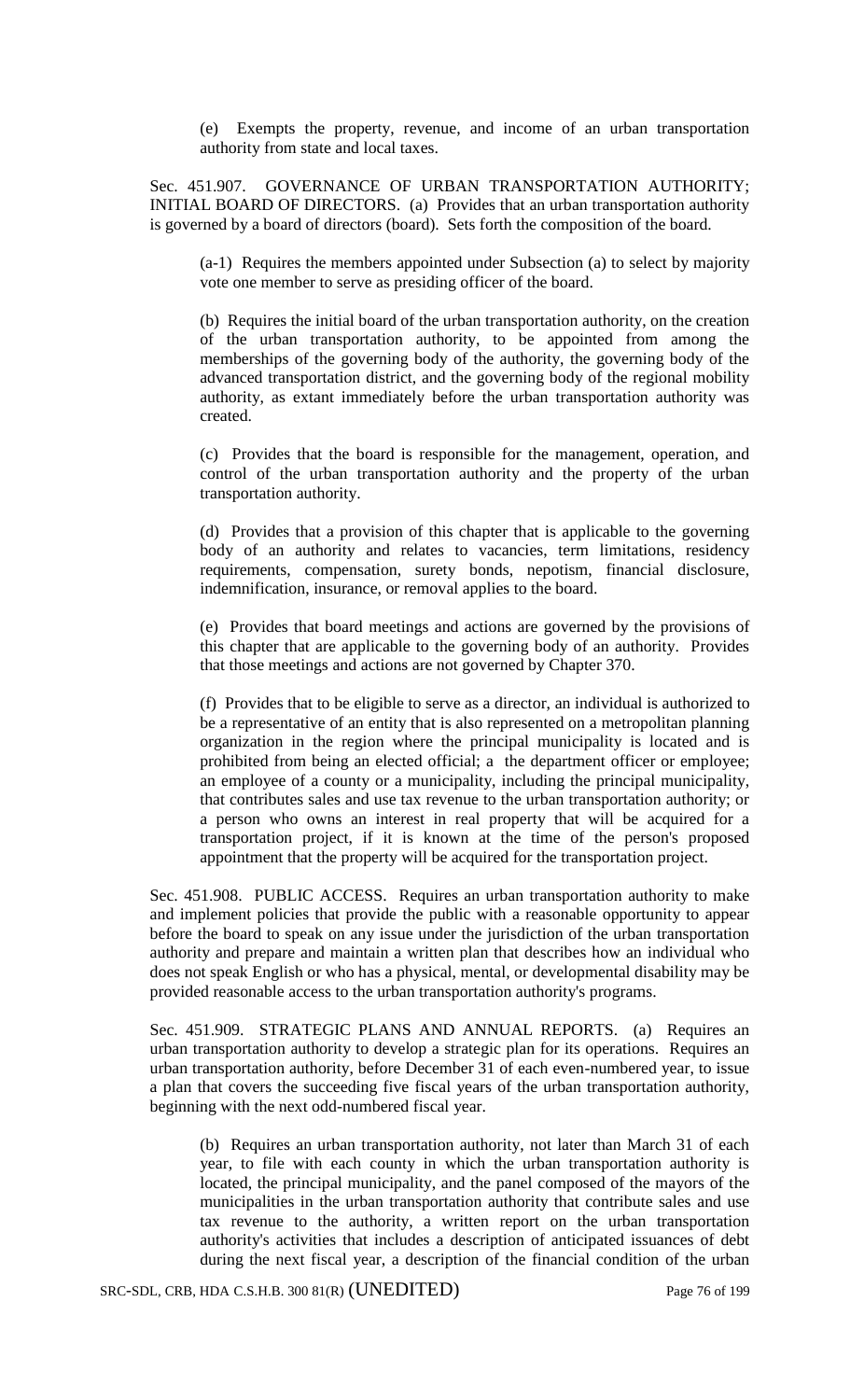transportation authority, schedules for the development of approved projects, and the status of the urban transportation authority's performance under the most recent strategic plan.

(c) Provides that notwithstanding Subsection (b), a failure to identify a debt issuance or a change in a project development schedule in a written report does not prevent the issuance of the debt or the change in the project development schedule, including the commencement of the operation of a project.

Sec. 451.910. ESTABLISHMENT OF COMPREHENSIVE TRANSPORTATION SYSTEM. (a) Authorizes the board to create one or more comprehensive transportation systems composed of those transportation projects, if the board determines that the mobility needs of the county or counties in which the urban transportation authority operates and of the surrounding region could be most efficiently and economically met by jointly operating two or more transportation projects as one operational and financial enterprise.

(b) Authorizes the board to create more than one comprehensive transportation system and combine two or more comprehensive transportation systems into a single comprehensive transportation system.

(c) Authorizes an urban transportation authority to finance, acquire, construct, cross-collateralize, and operate a comprehensive transportation system if the board determines that the transportation projects could most efficiently and economically be acquired or constructed as part of the comprehensive transportation system, and the transportation projects will benefit the comprehensive transportation system.

Sec. 451.911. ISSUANCE OF DEBT. (a) Authorizes an urban transportation authority, or an entity created by the urban transportation authority for the purposes of issuing debt, by resolution of the board or the governing body of the entity, as applicable, to authorize the issuance of debt payable solely from revenue.

(b) Prohibits debt, any portion of which is payable from taxes, from being issued by an urban transportation authority unless the issuance is authorized by a majority of the votes cast at an election ordered and held for that purpose.

(c) Provides that debt issued by an urban transportation authority is fully negotiable. Authorizes an urban transportation authority to make the debt redeemable before maturity at the price and subject to the terms and conditions provided in the proceedings that authorized the issuance or in a related legal document.

(d) Authorizes debt issued by an urban transportation authority under this subchapter to be sold at a public or private sale as determined by the board to be most advantageous and may have a maturity of not longer than 50 years.

(e) Authorizes costs attributable to a transportation project that were incurred before the issuance of debt to finance the transportation project to be reimbursed from the proceeds of debt that is subsequently issued.

Sec. 451.912. TRANSPORTATION PROJECT FINANCING. (a) Authorizes an urban transportation authority to exercise the powers of a regional mobility authority, an authority, and an advanced transportation district and to issue debt or enter into other agreements or financial arrangements to pay all or part of the costs of a transportation project or to refund any debt previously issued for a transportation project.

(b) Provides that the powers described in Subsection (a) are cumulative and may be exercised by an urban transportation authority independently or in combination to develop, finance, operate, and pay the costs of a transportation project. Authorizes the urban transportation authority, subject to other provisions of this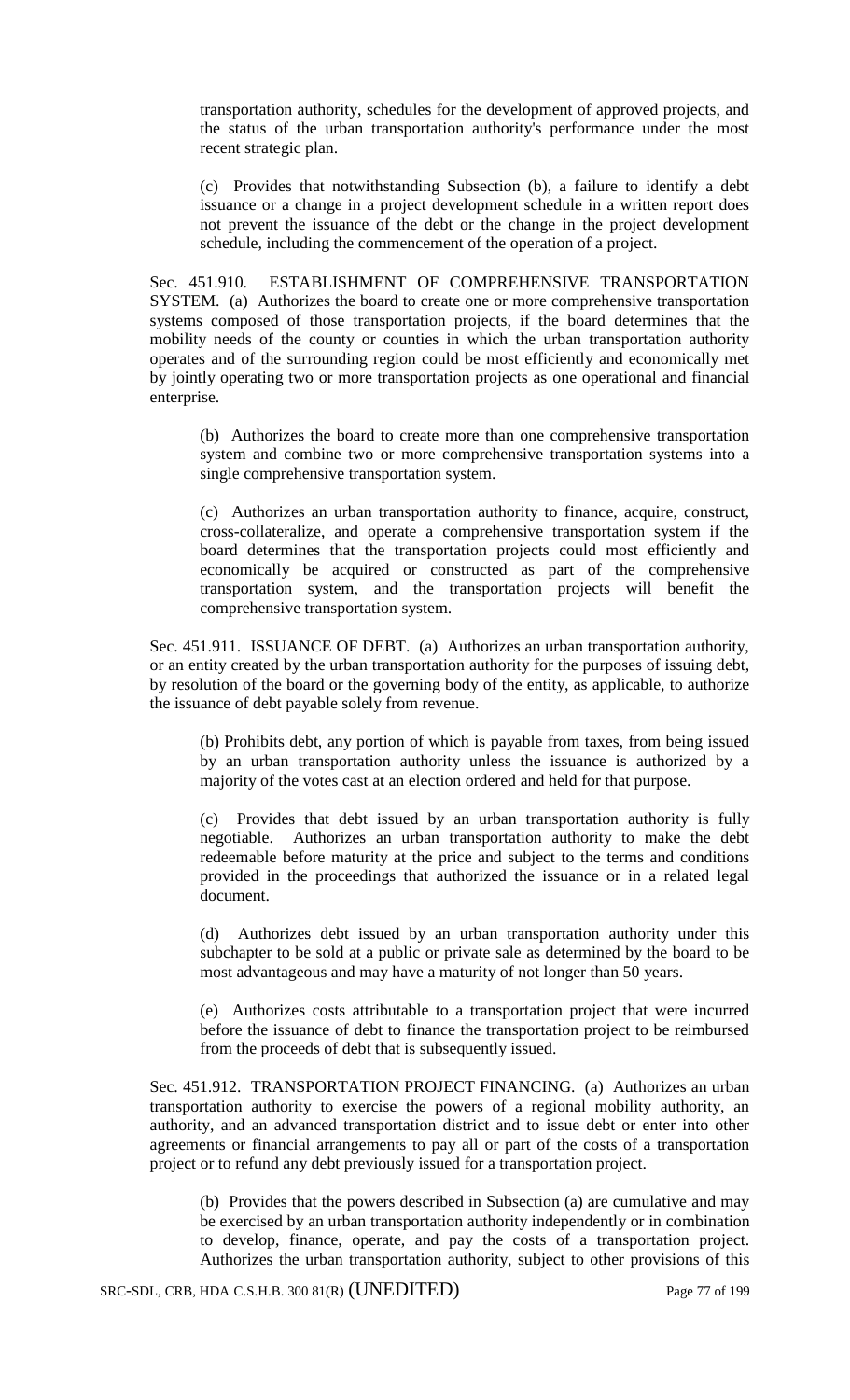subchapter, to pledge any revenue available to the urban transportation authority under this subchapter, separately or in combination, for the payment of a debt, agreement, or financial arrangement described by Subsection (a).

(c) Authorizes the department, as authorized by Chapter 370 in connection with a regional mobility authority, to provide for or contribute to the payment of the costs of a financial or engineering and traffic feasibility study for a transportation project.

Sec. 451.913. SALES AND USE TAX. (a) Provides that when an authority that collects a sales and use tax becomes part of an urban transportation authority the sales and use tax remains subject to the provisions of this chapter that relate to the sales and use tax of an authority and any restriction, covenant, obligation, or pledge attributed to that sales and use tax remains in effect.

(b) Provides that when an advanced transportation district that collects a sales and use tax becomes part of an urban transportation authority, the sales and use tax remains subject to the provisions of Subchapter O that relate to the sales and use tax of an advanced transportation district, and any restriction, covenant, obligation, allocation, or pledge attributed to that sales and use tax remains in effect until the voters elect to increase, decrease, or otherwise alter the terms of the sales and use tax.

(c) Prohibits the allocation of the proceeds of the sales and use tax adopted at the initial election of an advanced transportation district from being altered unless a proposition for the reallocation is approved by a majority of the votes cast at an election ordered and held for that purpose under this subchapter.

(d) Authorizes an urban transportation authority to order a subsequent advanced transportation district sales and use tax election to reallocate the proceeds of the tax or to increase or decrease the rate of the tax collected by the urban transportation authority. Requires that an election ordered under this section be held for one or more transportation projects; the combined rate of all sales and use taxes imposed by the urban transportation authority and all other political subdivisions of this state may not exceed the statutory sales and use tax cap in any location in the urban transportation authority; and the proceeds of the sales and use tax under a subsequent election may be pledged only for:

(1) transportation project purposes as determined by the board, including debt service requirements, capitalized interest, reserve fund requirements, credit agreements, administrative costs, or other debt-related costs incurred by or relating to the issuance of obligations by the urban transportation authority relating to the purchase, design, construction, extension, expansion, improvement, reconstruction, alteration, financing, and maintenance of an advanced transportation facility, equipment, operations, a comprehensive transportation system, and services, including feasibility studies, operations, and professional or other services in connection with the facility, equipment, operations, system, or services;

(2) transportation project purposes in the territory of the urban transportation authority as determined by the governing bodies of each participating unit in proportion to the amount of sales and use tax proceeds that were collected in that participating unit; or

(3) as a local match for, or the local share of, a state or federal grant for transportation project purposes in the territory of the urban transportation authority or in connection with the transfer of money by the department or another entity of this state or the United States under an agreement with a county or municipality or a local government corporation created by a county or municipality under Chapter 431, for transportation project purposes in the territory of the urban transportation authority.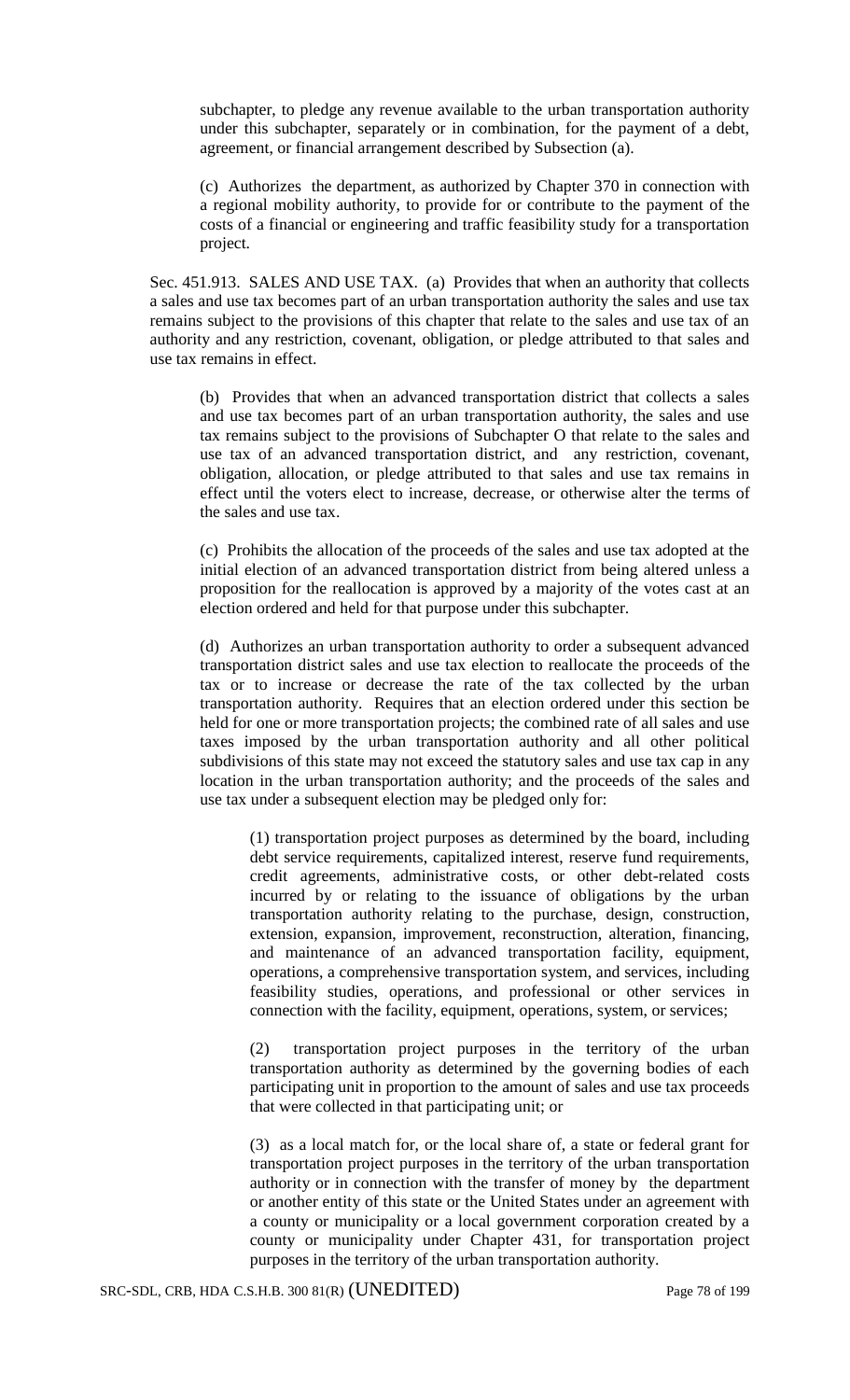(e) Sets forth the required language of the ballot.

(f) Provides that after a favorable subsequent election held under this subchapter, an allocation specified by Subchapter O ceases to be binding.

Sec. 451.914. USE OF FARE REVENUE. (a) Requires that all fare revenue generated by the mass transit operations of the urban transportation authority, other than fare revenue generated by a rail operation, be dedicated exclusively to the support of mass transit operations.

(b) Authorizes fare revenue generated by a rail operation of the urban transportation authority to be used for any comprehensive advanced transportation or comprehensive mobility enhancement purpose.

Sec. 451.915. POWERS AND PROCEDURES OF URBAN TRANSPORTATION AUTHORITY IN ACQUIRING PROPERTY. Provides that an urban transportation authority has the same powers and is authorized to use the same procedures as a regional mobility authority operating under Chapter 370 in acquiring property.

Sec. 451.916. PUBLIC UTILITY FACILITIES. Provides that an urban transportation authority has the same powers and is authorized to use the same procedures as a regional mobility authority operating under Chapter 370 with regard to public utility facilities.

Sec. 451.917. TOLL COLLECTION AND VIOLATIONS. Provides that an urban transportation authority has the same powers and is authorized to use the same procedures as a regional mobility authority operating under Chapter 370 with regard to toll collections, transponders, enforcement, violations, and penalties.

Sec. 451.918. PROJECT DELIVERY. Authorizes an urban transportation authority to procure, develop, finance, design, construct, maintain, or operate a transportation project using the rights, powers, duties, and privileges that are granted by Chapter 223 (Bids and Contracts for Highway Projects), by Chapter 370 to a regional mobility authority, or by Subchapter H (Alternative Project Delivery Methods for Certain Projects), Chapter 271 (Purchasing and Contracting Authority of Municipalities, Counties, and Certain Other Local Governments), Local Government Code, including a right, power, duty, or privilege associated with a construction manager agent, a construction manager-at-risk, use of design build, a pass-through agent, or a comprehensive development agreement.

Sec. 451.919. MUNICIPAL TRANSPORTATION REINVESTMENT ZONES. Authorizes a municipality located in the territory served by an urban transportation authority to designate a municipal transportation reinvestment zone under Section 222.106 to promote a transportation project under this subchapter and use money deposited to the tax increment account for the reinvestment zone to pay the urban transportation authority for a portion of the costs of the transportation project.

## ARTICLE 21. SALES AND LEASES OF MOTOR VEHICLES

SECTION 21.01. Amends Section 2301.476, Occupations Code, by adding Subsection (h-1), as follows:

(h-1) Authorizes a person who on January 18, 2002, held both a converter's license to convert buses with a gross vehicle weight rating of 40,000 pounds or more and a franchised dealer's license to sell buses issued under this chapter to regain and continue to hold both licenses and operate as both a converter and franchised dealer of bus conversions with a gross vehicle weight rating of 40,000 pounds or more but of no other type of vehicle.

ARTICLE 22. HIGHWAY AND OVERPASS DESIGNATIONS

SRC-SDL, CRB, HDA C.S.H.B. 300 81(R) (UNEDITED) Page 79 of 199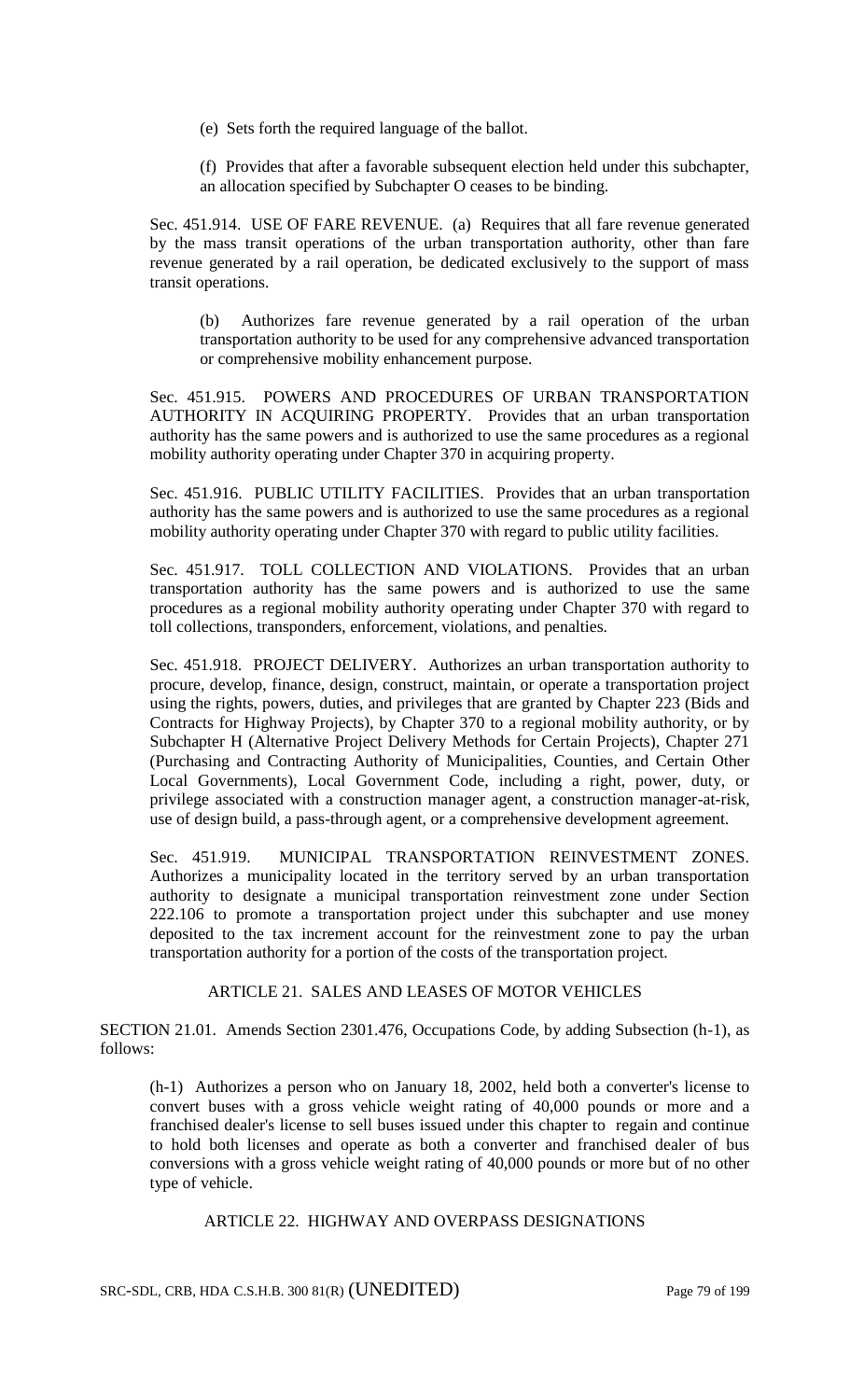SECTION 22.01. Amends Subchapter B, Chapter 225, Transportation Code, by adding Section 225.081, as follows:

Sec. 225.081. BUDDY WEST MEMORIAL OVERPASS. (a) Provides that the structure on Loop 338 that passes over Interstate Highway 20 in Ector County is designated as the Buddy West Memorial Overpass.

(b) Requires the department to design and construct markers indicating the highway number, the designation as the Buddy West Memorial Overpass, and any other appropriate information; and erect a marker at each end of the structure and at appropriate intermediate sites along the structure.

(c) Provides that Section 225.021(c) (relating to not requiring the department to design, construct, or erect a marker) does not apply to this section.

## ARTICLE 23. AVIATION FACILITIES DEVELOPMENT AND FINANCIAL ASSISTANCE

SECTION 23.01. Amends Section 21.101, Transportation Code, by amending Subsection (a) and adding Subsection (c), as follows:

(a) Authorizes the department to loan or grant money to a state agency with a governing board authorized to operate an airport, to a governmental entity in this state, or to an owner of an eligible airport to establish, construct, reconstruct, enlarge, or repair an airport, airstrip, or air navigational facility if the money has been appropriated to the department for that purpose and providing the money will best serve the public interest and best discharge the governmental aeronautics function of the state or its political subdivisions.

(c) Defines "eligible airport."

SECTION 23.02. Amends Section 21.105, Transportation Code, by amending Subsection (b) and adding Subsection (c), as follows:

(b) Requires TTC, before approving a loan or grant, to require that the airport or facility remain in the control of each political subdivision involved for at least 20 years, the political subdivision disclose the source of all funds for the project and the political subdivision's ability to finance and operate the project, at least 10 percent of the total project cost be provided by sources other than the state, and the project be adequately planned.

(c) Requires TTC, before approving a loan or grant to an owner of an eligible airport as defined by Section 21.101, to require that the airport or facility remain an eligible airport for at least 20 years, the owner demonstrate the ability to finance and operate the project, and the project be adequately planned.

SECTION 23.03. Amends Section 21.112, Transportation Code, as follows:

Sec. 21.112. New heading: EXPENDITURE OF AIR FACILITY CONSTRUCTION MONEY. Requires a governmental entity or eligible airport, as defined by Section 21.101, that receives money from the department to establish, construct, reconstruct, enlarge, or repair an airport, airstrip, or air navigational facility to spend the money for those purposes and in conformity with TTC rules.

### ARTICLE 24. COUNTY ROADS AND BRIDGES; MUNICIPAL STREETS

SECTION 24.01. Repealer: Section 251.054 (Laying Out New Roads by Jury of View), Transportation Code.

SECTION 24.02. Amends Subchapter Z, Chapter 311, Transportation Code, by adding Section 311.905, as follows:

SRC-SDL, CRB, HDA C.S.H.B. 300 81(R) (UNEDITED) Page 80 of 199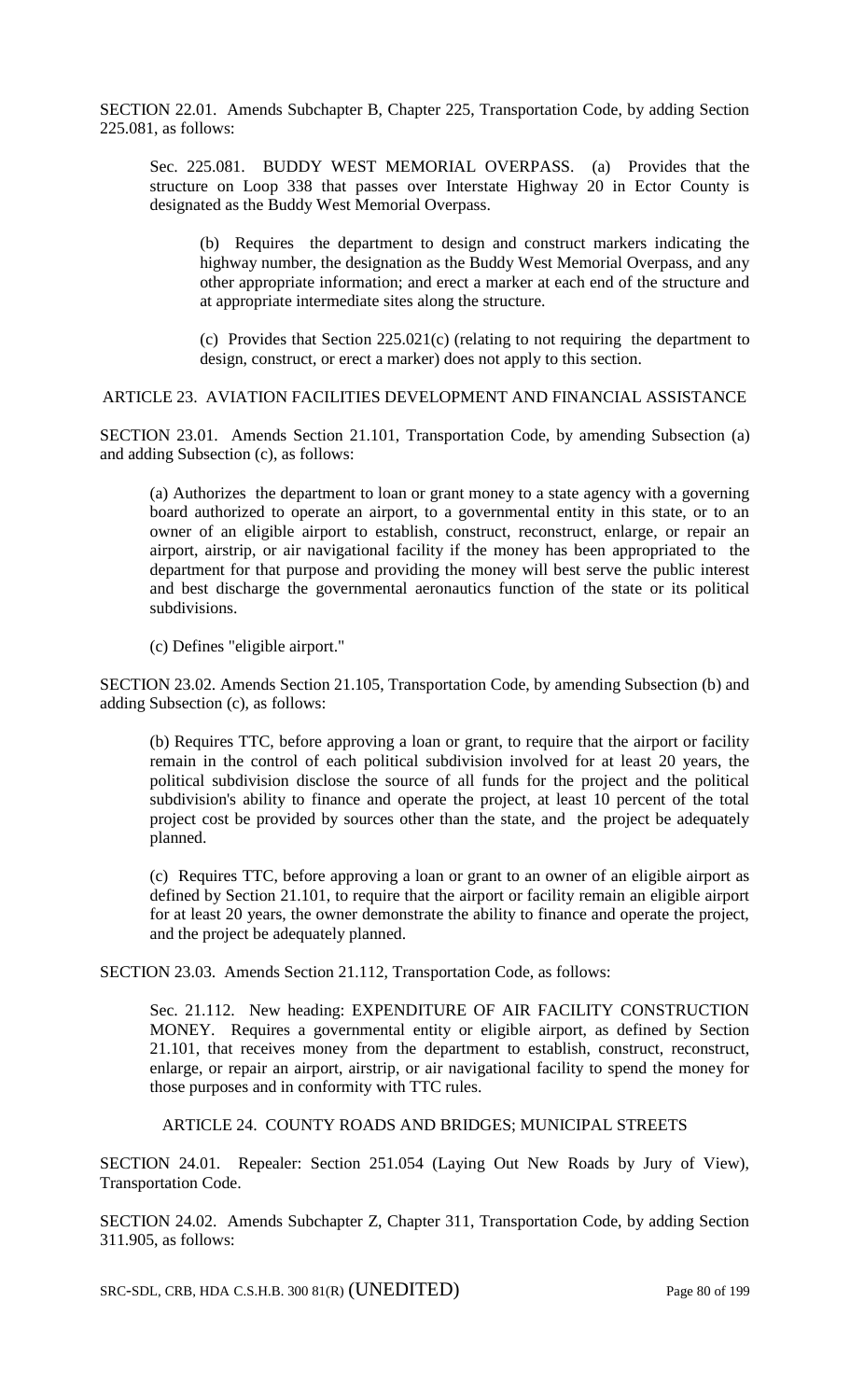Sec. 311.905. NOTICE OF TRANSPORTATION USER'S FEE BY MUNICIPALITY. (a) Requires a municipality that imposes a fee on the user of a benefited property equal to the prorated annual cost of the transportation system owned by the municipality that can reasonably be attributed to the benefited property to provide notice to the department and the user of the fee.

(b) Requires that the notice to the department be given to the executive director of the department by any commercially acceptable form of business communication. Provides that the notice to the user required under Subsection (a) is adequate if the fee amount is stated on monthly billing statements to the user for metered utility service provided by the municipality to the user.

## ARTICLE 25. TRANSPORTATION REINVESTMENT ZONES

SECTION 25.01. Amends Section 222.105, Transportation Code, as follows:

Sec. 222.105. PURPOSES. Provides that the purposes of Sections 222.106 and 222.107 are to promote public safety; facilitate the improvement, development, or redevelopment of property; facilitate the movement of traffic; enhance a local entity's ability to sponsor a transportation project authorized under Section 222.104; and enhance a municipality's ability to provide for freight or passenger rail facilities or systems. Makes nonsubstantive changes.

SECTION 25.02. Amends Section 222.106, Transportation Code, by amending Subsections (b), (c), and (g)-(l) and adding Subsections  $(i-1)$ ,  $(i-2)$ ,  $(l-1)$ , and  $(m)$ , as follows:

(b) Provides that this section applies only to a municipality in which a transportation project is to be developed or the governing body of which intends to acquire, construct, improve, or operate a freight or passenger rail facility or system, including commuter rail, intercity rail, high-speed rail, and tri-track under Section 222.104. Deletes existing text providing that this section applies only to a municipality the governing body of which intends to enter into an agreement with the department under Section 222.104 (Pass-Through Tolls).

(c) Authorizes the governing body of the municipality by ordinance, if the governing body determines an area to be unproductive and underdeveloped and that action under this section will further the purposes stated in Section 222.105, to designate a contiguous geographic area in the jurisdiction of the municipality to be a transportation reinvestment zone to promote a transportation project, or the acquisition, construction, improvement, or operation of a freight or passenger rail facility or system by the municipality, rather than a transportation project described by Section 222.104 that cultivates development or redevelopment of the area. Makes nonsubstantive changes.

(g) Sets forth the requirements of the ordinance designating an area as a transportation reinvestment zone, including designating the base year for purposes of establishing the tax increment base of the municipality; containing findings that promotion of the transportation project will cultivate the improvement, development, or redevelopment of the zone; and providing for a date for termination of the zone for a zone intended to promote the acquisition, construction, improvement, or operation of a freight or rail facility or system. Makes nonsubstantive changes.

(h) Requires the municipality, from taxes collected on property in a zone, to pay into the tax increment account for the zone the tax increment produced by the municipality, less any amount allocated under previous agreements, including agreements under Chapter 380 (Miscellaneous Provisions Relating to Municipal Planning and Development), Local Government Code, or Chapter 311 (Tax Increment Financing), Tax Code, rather than to pay into the tax increment account for the zone an amount equal to the tax increment produced by the municipality.

(i) Requires that all or the portion specified by the municipality of the money deposited to a tax increment account be used to fund the transportation project for which the zone was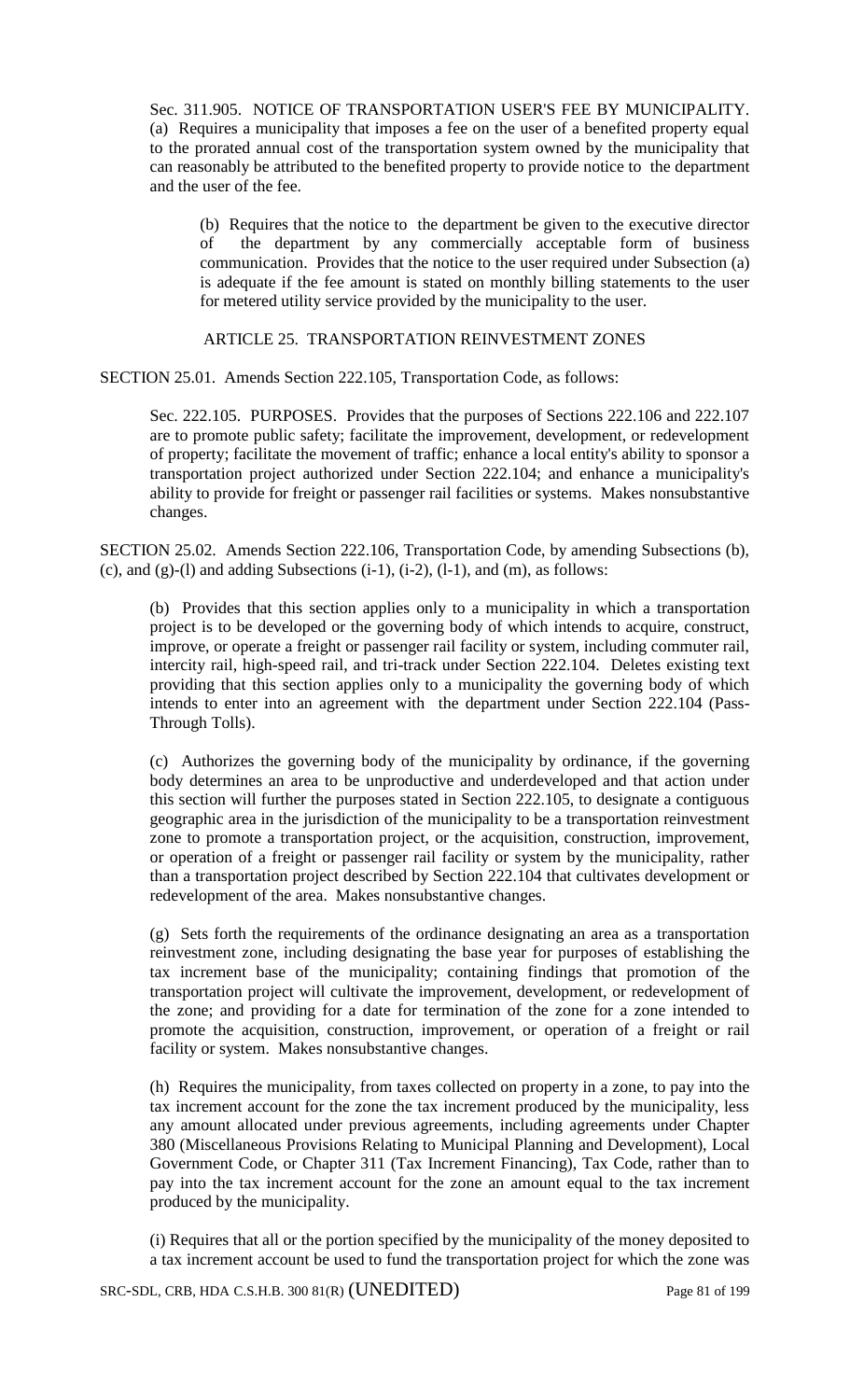designated or, as applicable, the acquisition, construction, improvement, or operation of a freight or passenger rail facility or system as well as aesthetic improvements within the zone. Authorizes any remaining money deposited to the tax increment account to be used for other purposes as determined by the municipality. Deletes existing text requiring that money deposited to a tax increment account be used to fund projects authorized under Section 222.104, including the repayment of amounts owed under an agreement entered into under that section.

(i-1) Authorizes the governing body of a municipality to contract with a public or private entity to develop, redevelop, or improve a transportation project in a transportation reinvestment zone and to pledge and assign all or a specified amount of money in the tax increment account to that entity. Prohibits the governing body of the municipality, after a pledge or assignment is made, if the entity that received the pledge or assignment has itself pledged or assigned that amount to secure bonds or other obligations issued to obtain funding for the transportation project, from rescinding its pledge or assignment until the bonds or other obligations secured by the pledge or assignment have been paid or discharged.

(i-2) Authorizes the boundaries of a zone, to accommodate changes in the limits of the project for which a reinvestment zone was designated, to be amended at any time, except that property is prohibited from being removed or excluded from a designated zone if any part of the tax increment account has been assigned or pledged directly by the municipality or through another entity to secure bonds or other obligations issued to obtain funding of the project, and prohibits property from being added to a designated zone unless the governing body of the municipality complies with Subsections (e) (relating to requiring the governing body to hold a public hearing) and (g).

(j) Provides that except as provided by Subsections (i-1), (k), and (l-1), a transportation reinvestment zone terminates on December 31 of the year in which the municipality completes a contractual requirement, if any, that included the pledge or assignment of all or a portion of money deposited to a tax increment account or the repayment of money owed under an agreement for development, redevelopment, or improvement of the project for which the zone was designated. Deletes existing text providing that except as provided by Subsection (k), a transportation reinvestment zone terminates on December 31 of the year in which the municipality complies with a contractual requirement, if any, that included the pledge of money deposited to a tax increment account or the repayment of money owed under the agreement under Section 222.104 in connection with which the zone was designated.

(k) Provides that a transportation reinvestment zone terminates on December 31 of the 10th year after the year the zone was designated, if before that date the municipality has not entered into a contract described in Subsection (i-1) or otherwise not used the zone for the purpose for which it was designated.

(l) Authorizes any surplus remaining in a tax increment account on termination of a zone to be used for other purposes as determined by the municipality, rather than as determined by transportation projects of the municipality in or outside of the zone.

(l-1) Provides that a transportation reinvestment zone designated to promote the acquisition, construction, improvement, or operation of a freight or passenger rail facility or system terminates on the earlier of the termination date specified in the ordinance designating the zone or an earlier or later termination date specified by an ordinance adopted subsequent to the ordinance designating the zone, or the date on which all costs incurred in the acquisition, construction, improvement, or operation of the freight or passenger rail facility or system, tax increment bonds and interest on those bonds, and other obligations have been paid in full.

(m) Defines "rail facility."

SECTION 25.03. Amends the heading to Section 222.107, Transportation Code, to read as follows:

SRC-SDL, CRB, HDA C.S.H.B. 300 81(R) (UNEDITED) Page 82 of 199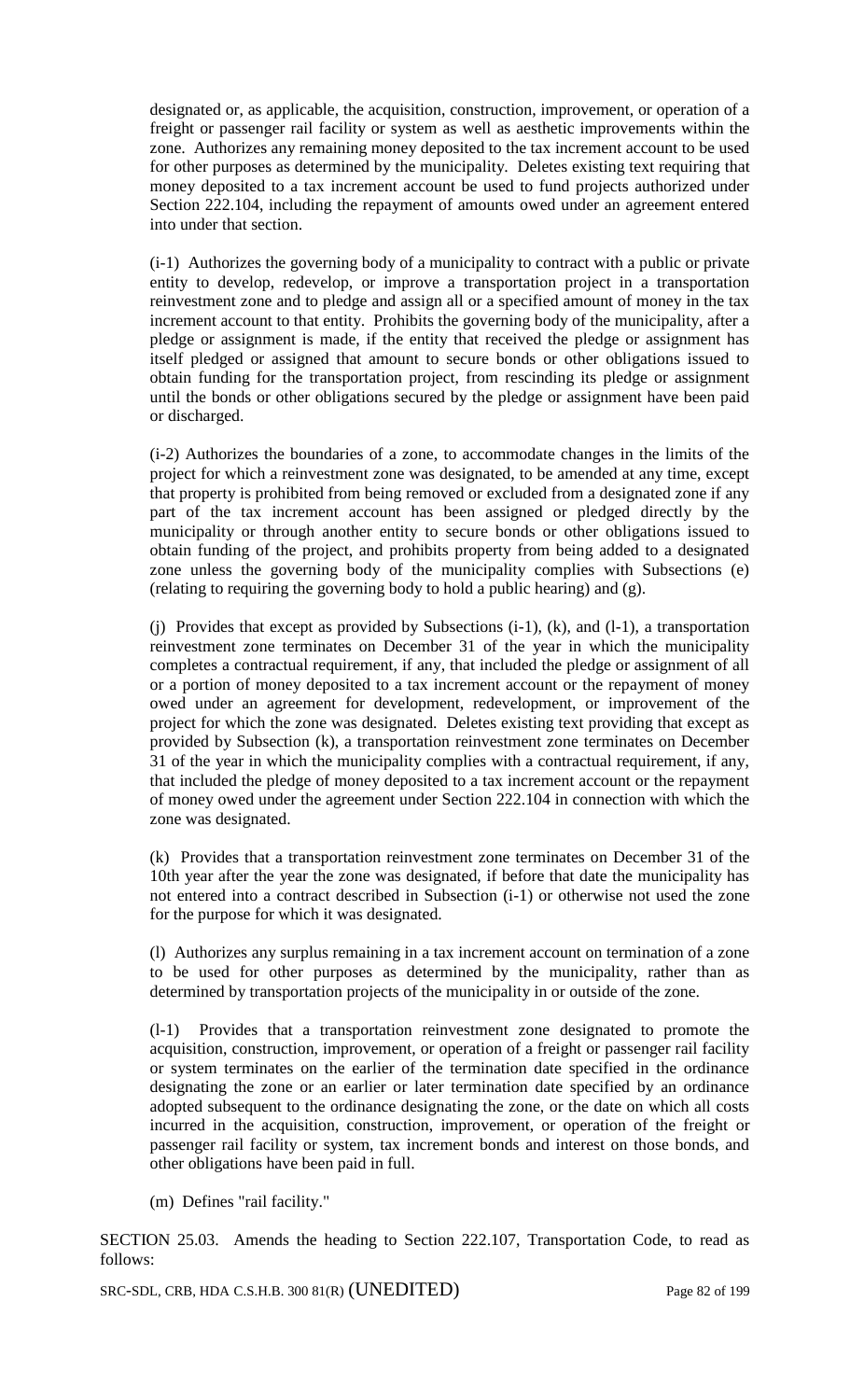## Sec. 222.107. COUNTY TRANSPORTATION REINVESTMENT ZONES.

SECTION 25.04. Amends Section 222.107, Transportation Code, by amending Subsections (b),  $(c)$ ,  $(e)$ ,  $(f)$ ,  $(h)$ ,  $(i)$ ,  $(k)$ , and  $(l)$  and adding Subsections  $(h-1)$  and  $(k-1)$ , as follows:

(b) Provides that this section applies only to a county in which a transportation project is to be developed, rather than the commissioners court of which intends to enter into a pass-through toll agreement with the department, under Section 222.104.

(c) Authorizes the commissioners court of the county, after determining that an area is unproductive and underdeveloped and that action under this section would further the purposes described by Section 222.105, by order or resolution to designate a contiguous geographic area in the jurisdiction of the county to be a transportation reinvestment zone to promote a transportation project, rather than to promote a transportation project described by Section 222.104 that cultivates development or redevelopment of the area, and for the purpose of abating ad valorem taxes or granting other relief from taxes imposed by the county on real property located in the zone.

(e) Requires the commissioners court, not later than the 30th day before the date the commissioners court proposes to designate an area as a transportation reinvestment zone under this section, to hold a public hearing on the creation of the zone, its benefits to the county and to property in the proposed zone, and the abatement of ad valorem taxes or the grant of other relief from ad valorem taxes imposed by the county on real property located in the zone. Authorizes an interested person, at the hearing, to speak for or against the designation of the zone, its boundaries, or the abatement of or the relief from county taxes on real property in the zone.

(f) Sets forth the requirements of the order or resolution designating an area as a transportation reinvestment zone, including designate the base year for purposes of establishing the tax increment base of the county. Makes nonsubstantive changes.

(h) Authorizes the commissioners court by order or resolution to enter into an agreement with the owner of any real property located in the transportation reinvestment zone to abate all or a portion of the ad valorem taxes or to grant other relief from the taxes imposed by the county on the owner's property in an amount not to exceed the amount calculated under Subsection (a)(1) (relating to the amount of a county's tax increment) for that year. Requires that all abatements or other relief granted by the commissioners court in a transportation reinvestment zone be equal in rate. Authorizes the commissioners court by order or resolution, in the alternative, to elect to abate a portion of the ad valorem taxes or otherwise grant relief from the taxes imposed by the county on all real property located in the zone. Prohibits the total amount of the taxes abated or the total amount of relief granted under this section, in any ad valorem tax year, from exceeding the amount calculated under Subsection (a)(1) for that year, less any amounts allocated under previous agreements, including agreements under Chapter 381 (County Development and Growth), Local Government Code, or Chapter 312 (Property Redevelopment and Tax Abatement Act), Tax Code.

(h-1) Authorizes a county, to further the development of the transportation project for which the transportation reinvestment zone was designated, to assess all or part of the cost of the transportation project against property within the zone. Authorizes the assessment against each property in the zone to be levied and payable in installments in the same manner as provided by Sections 372.016 (Assessment Roll), 372.017 (Levy of Assessment), and 372.018 (Interest on Assessment; Lien), Local Government Code, provided that the installments do not exceed the total amount of the tax abatement or other relief granted under Subsection (h). Authorizes the county to elect to adopt and apply the provisions of Sections 372.015 (Determination of Assessment), 372.016- 372.018, 372.019 (Supplemental Assessments), 372.020 (Reassessment), and 372.023 (Payment of Costs), Local Government Code, to the assessment of costs and Sections 372.024 (General Obligation and Revenue Bonds), 372.025 (Terms and Conditions of Bonds), 372.026 (Pledges), 372.027 (Refunding Bonds), 372.028 (Approval and

SRC-SDL, CRB, HDA C.S.H.B. 300 81(R) (UNEDITED) Page 83 of 199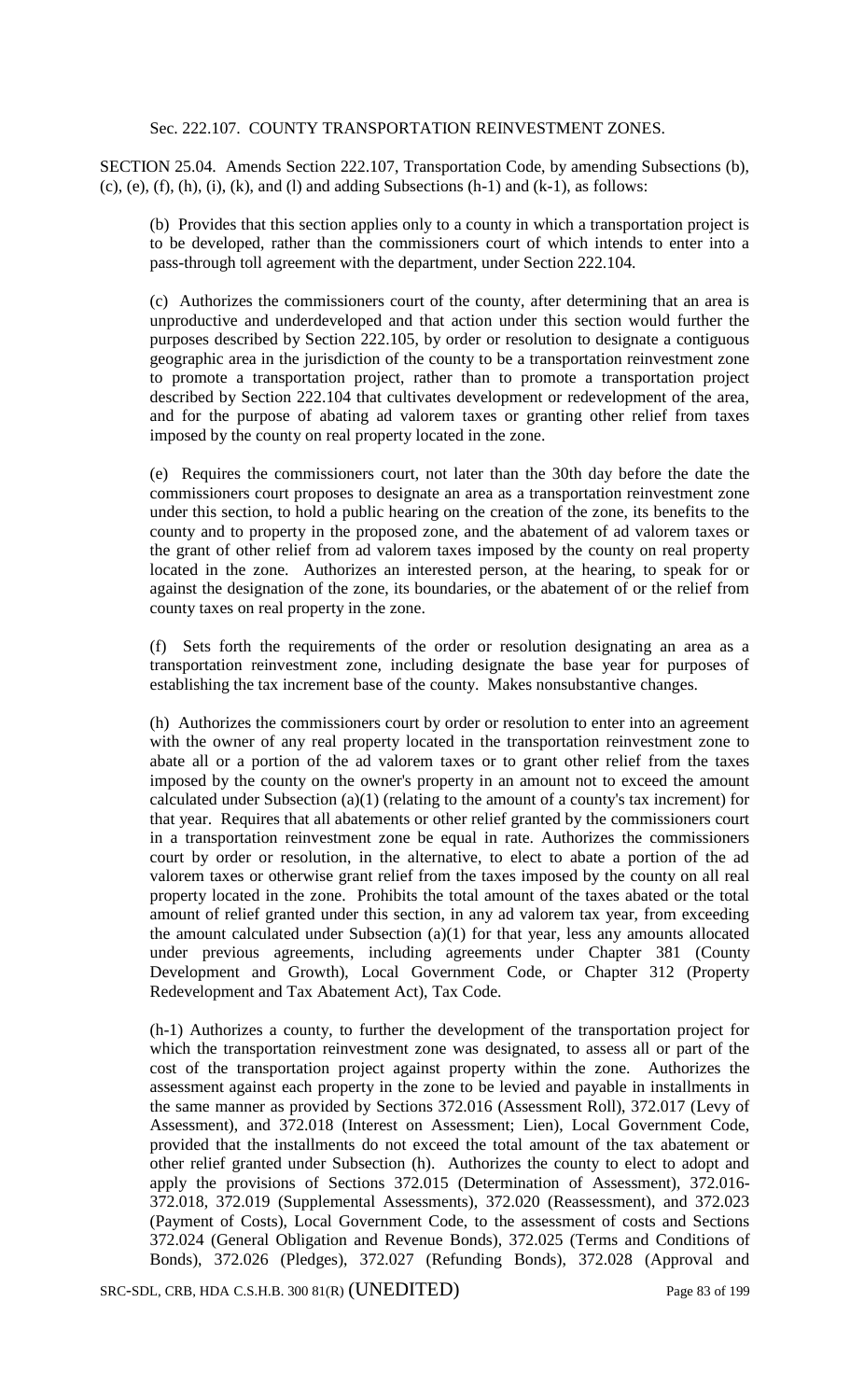Registration), 372.029 (Authorized Investments; Security), and 372.030 (Subchapter not Exclusive), Local Government Code, to the issuance of bonds by the county to pay the cost of a transportation project. Authorizes the commissioners court of the county to contract with a public or private entity to develop, redevelop, or improve a transportation project in the transportation reinvestment zone, including aesthetic improvements, and to pledge and assign to that entity all or a specified amount of the revenue the county receives from installment payments of the assessments for the payment of the costs of that transportation project. Prohibits the commissioners court of the county, after a pledge or assignment is made, if the entity that received the pledge or assignment has itself pledged or assigned that amount to secure bonds or other obligations issued to obtain funding for the transportation project, from rescinding its pledge or assignment until the bonds or other obligations secured by the pledge or assignment have been paid or discharged. Authorizes any amount received from installment payments of the assessments not pledged or assigned in connection with the transportation project to be used for other purposes associated with the transportation project or in the zone.

(i) Authorizes a road utility district, in the alternative, to assist the county in developing a transportation project, rather than a transportation project authorized under Section 222.104, if authorized by TTC under Chapter 441 (Road Utility Districts), to be formed under that chapter that has the same boundaries as a transportation reinvestment zone created under this section.

(k) Authorizes a road utility district formed as provided by Subsection (i) to enter into an agreement to fund development of a project, rather than to enter into an agreement with the county to assume the obligation, if any, of the county to fund a project under Section 222.104, or to repay funds owed to the department. Makes a conforming change.

(k-1) Authorizes the boundaries of a zone, to accommodate changes in the limits of the project for which a reinvestment zone was designated, to be amended at any time, except that property may not be removed or excluded from a designated zone if any part of the assessment has been assigned or pledged directly by the county or through another entity to secure bonds or other obligations issued to obtain funding of the project, and prohibits property from being added to a designated zone unless the governing body of the municipality complies with Subsections (e) and (f).

(l) Provides that except as provided by Subsection (m), a tax abatement agreement entered into under Subsection (h), or an order or resolution on the abatement of taxes or the grant of relief from taxes under that subsection, terminates on December 31 of the year in which the county completes any contractual requirement that included the pledge or assignment of assessments collected under this section, rather than the pledge of money collected under this section.

SECTION 25.05. Amends Subchapter E, Chapter 22, Transportation Code, by adding Sections 222.108 and 222.109, as follows:

Sec. 222.108. TRANSPORTATION REINVESTMENT ZONES FOR OTHER TRANSPORTATION PROJECTS. (a) Authorizes a municipality or county, notwithstanding the requirement in Sections 222.106(b) and 222.107(b) that a transportation reinvestment zone be established in connection with a project under Section 222.104, to establish a transportation reinvestment zone for any transportation project. Authorizes the department, if all or part of the transportation project is subject to oversight by the department, at the option of the governing body of the municipality or county, to delegate full responsibility for the development, design, letting of bids, and construction of the project, including project oversight and inspection, to the municipality or county.

(b) Requires that a transportation project developed under Subsection (a) that is on the state highway system comply with state design criteria unless the department grants an exception to the municipality or county.

(c) Defines "transportation project."

SRC-SDL, CRB, HDA C.S.H.B. 300 81(R) (UNEDITED) Page 84 of 199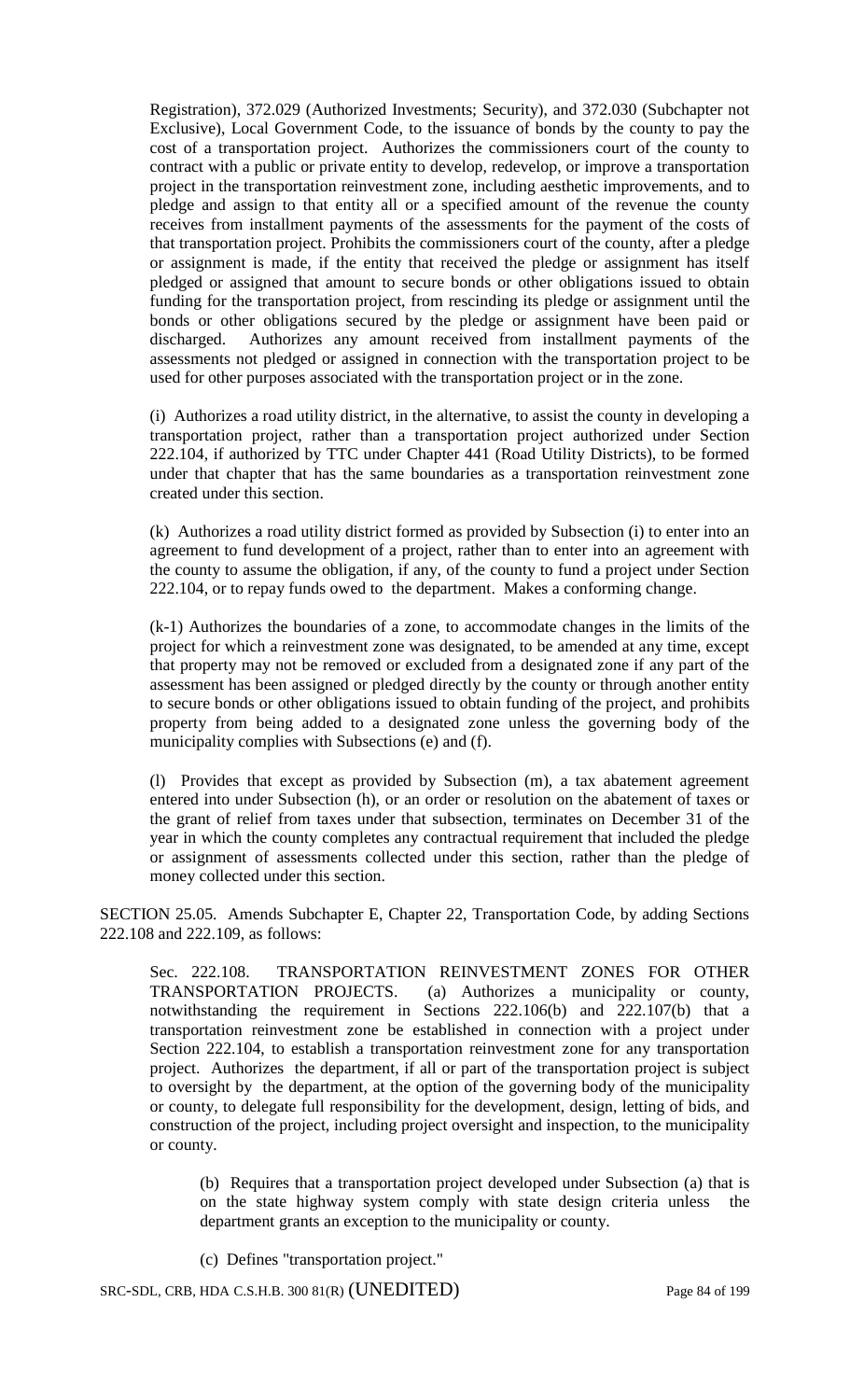Sec. 222.109. REDUCTION PROHIBITED. (a) Prohibits a municipality or county from being penalized with a reduction in traditional transportation funding because of the designation and use of a transportation reinvestment zone under this chapter. Prohibits any funding from the department identified for a project before the date that a transportation reinvestment zone is designated from being reduced because the transportation reinvestment zone is designated in connection with that project.

(b) Prohibits the department from reducing any allocation of traditional transportation funding to any of its districts because a district contains a municipality or county that contains a transportation reinvestment zone designated under this chapter.

### ARTICLE 26. TERMINATION OF COMPREHENSIVE DEVELOPMENT AGREEMENT BY PURCHASE

SECTION 26.01. Amends Sections 223.208(b) and (h), Transportation Code, as follows:

(b) Requires that a comprehensive development agreement (agreement) entered into under this subchapter or Section 227.023(c) include a provision providing for the purchase by the department of the interest of a private participant in the agreement and related property as required by Section 371.101 and may include any other provision the department considers appropriate, including certain provisions. Deletes existing text authorizing an agreement entered into under this subchapter or Section 227.023(c) to include any provision that the department considers appropriate, including provisions providing for the purchase by the department, under terms and conditions agreed to by the parties, of the interest of a private participant in the agreement and related property, including any interest in a highway or other facility designed, developed, financed, constructed, operated, or maintained under the agreement, and establishing the purchase price for the interest of a private participant in the agreement and related property, which price may be determined in accordance with the methodology established by the parties in the agreement. Makes nonsubstantive changes.

(h) Deletes existing text requiring that the agreement contain an explicit mechanism for setting the price for the purchase by the department of the interest of the private participant in the agreement and related property, including any interest in a highway or other facility designed, developed, financed, constructed, operated, or maintained under the agreement.

SECTION 26.02. Amends Sections 366.407(b) and (g), Transportation Code, as follows:

(b) Requires that an agreement entered into under this subchapter include a provision providing for the purchase by the authority of the interest of a private participant in the agreement as required by Section 371.101 and may include any other provision the authority considers appropriate, including certain provisions. Deletes existing text authorizing an agreement entered into under this subchapter to include any provision the authority considers appropriate, including a provision providing for the purchase by the authority, under terms and conditions agreed to by the parties, of the interest of a private participant in the agreement and related property, including any interest in a turnpike project designed, developed, financed, constructed, operated, or maintained under the agreement, and establishing the purchase price, as determined in accordance with the methodology established by the parties in the agreement, for the interest of a private participant in the agreement and related property. Makes nonsubstantive changes.

(g) Authorizes an agreement with a private participant that includes the collection by the private participant of tolls for the use of a toll project, rather than authorizing an agreement with a private participant that includes the collection by the private participant of tolls for the use of a toll project, except as provided by this subsection, to be for a term not longer than 50 years from the later of the date of final acceptance of the project or the start of revenue operations by the private participant, not to exceed a total term of 52 years. Deletes existing text requiring that the contract contain an explicit mechanism for

SRC-SDL, CRB, HDA C.S.H.B. 300 81(R) (UNEDITED) Page 85 of 199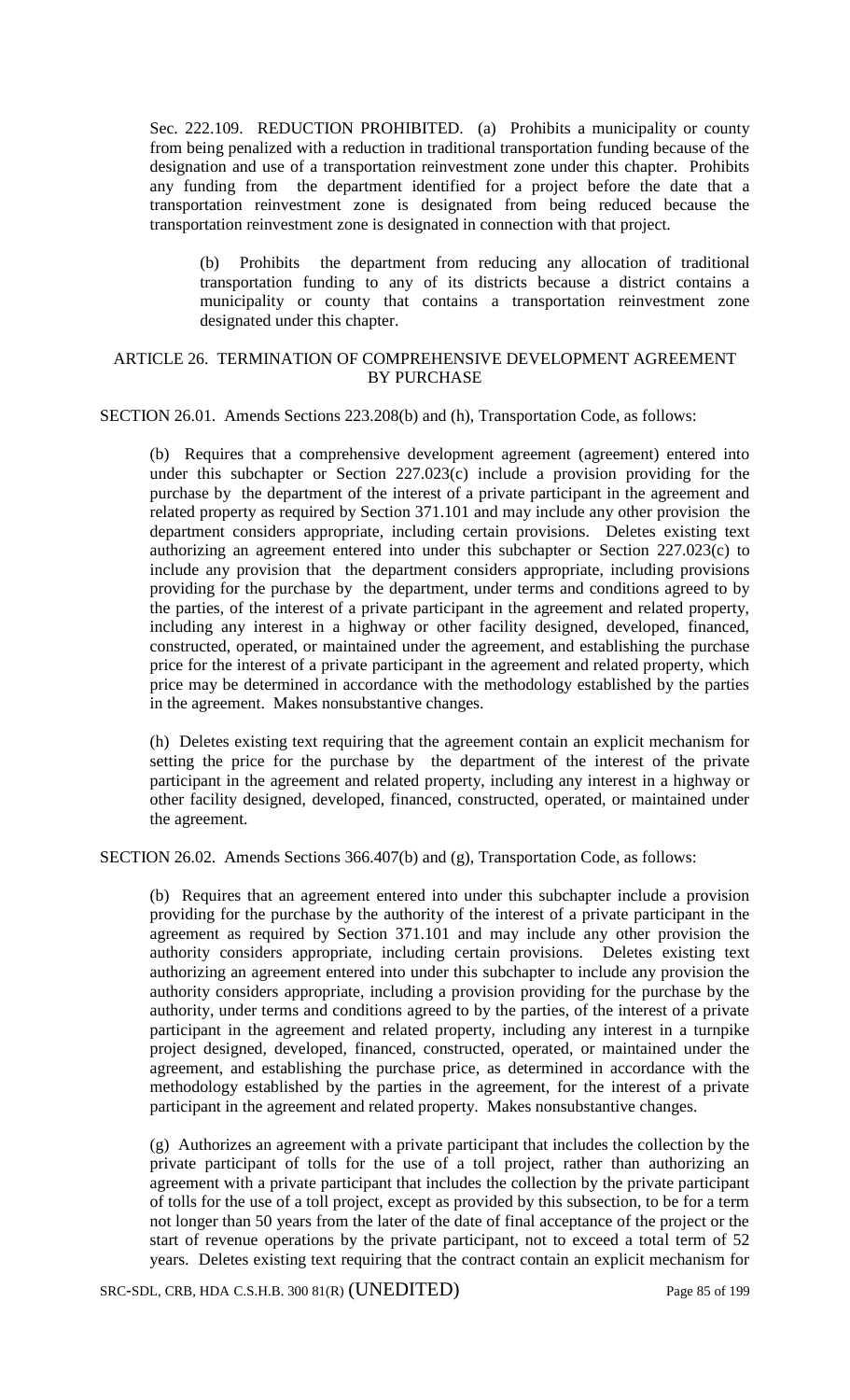setting the price for the purchase by the department of the interest of the private participant in the contract and related property, including any interest in a highway or other facility designed, developed, financed, constructed, operated, or maintained under the contract.

SECTION 26.03. Amends Section 370.311(b), Transportation Code, to require that an agreement entered into under Section 370.305 (Comprehensive Development Agreements) include a provision authorizing the authority to purchase, under terms agreed to by the parties, the interest of a private equity investor in a transportation project as required by Section 371.101.

SECTION 26.04. Amends Section 371.002, Transportation Code, as added by Chapter 264 (S.B. 792), Acts of the 80th Legislature, Regular Session, 2007, as follows:

Sec. 371.002. APPLICABILITY. Provides that this chapter does not apply to a project for which TTC selected an apparent best value proposer before May 1, 2007, or a publicly owned and operated toll project, as defined by Section 373.001. Makes nonsubstantive changes.

SECTION 26.05. Amends Section 371.101, Transportation Code, as added by Chapter 264 (S.B. 792), Acts of the 80th Legislature, Regular Session, 2007, as follows:

Sec. 371.101. New heading: TERMINATION BY PURCHASE. (a) Deletes existing Subsection (a) requiring that a toll project entity having rulemaking authority by rule and a toll project entity without rulemaking authority by official action to develop a formula for making termination payments to terminate an agreement under which a private participant receives the right to operate and collect revenue from a toll project. Deletes existing text requiring that a formula calculate an estimated amount of loss to the private participant as a result of the termination for convenience. Deletes existing Subsection (b) requiring that the formula be based on investments, expenditures, and the internal rate of return on equity under the agreed base case financial model as projected over the original term of the agreement, plus an agreed percentage markup on that amount. Deletes existing Subsection (c) prohibiting a formula under Subsection (b) from including any estimate of future revenue from the project, if not included in an agreed base case financial model under Subsection (b). Deletes existing text prohibiting compensation to the private participant upon termination for convenience from exceeding the amount determined using the formula under Subsection (b). Requires that an agreement contain a provision authorizing the toll project entity to purchase, under terms agreed to by the parties, the interest of a private participant in the toll project that is the subject of the agreement and related property, including any interest in a highway or other facility designed, developed, financed, constructed, operated, or maintained under the agreement.

(b) Requires that the provision include a schedule stating a specific price for the purchase of the toll project at certain intervals from the date the project opens, not less than one year and not to exceed five years, over the term of the agreement.

(c) Requires that the provision authorize the toll project entity to purchase the private entity's interest at a stated interval in an amount not to exceed the lesser of the price stated for that interval, or the greater of the then fair market value of the private entity's interest, provided that the fair market value is not less than the private entity's outstanding debt at that time plus other reasonable costs associated with the purchase as defined in the comprehensive development agreement.

(d) Prohibits a toll project entity, under any circumstance, from purchasing the private entity's interest for an amount higher than the stated interval amount.

(e) Requires that a contract provision to purchase the private entity's interest at the then fair market value as described by Subsection  $(c)(2)(A)$  contain a provision, mutually agreed on by the toll project entity and the private participant, detailing the calculation used to determine that value.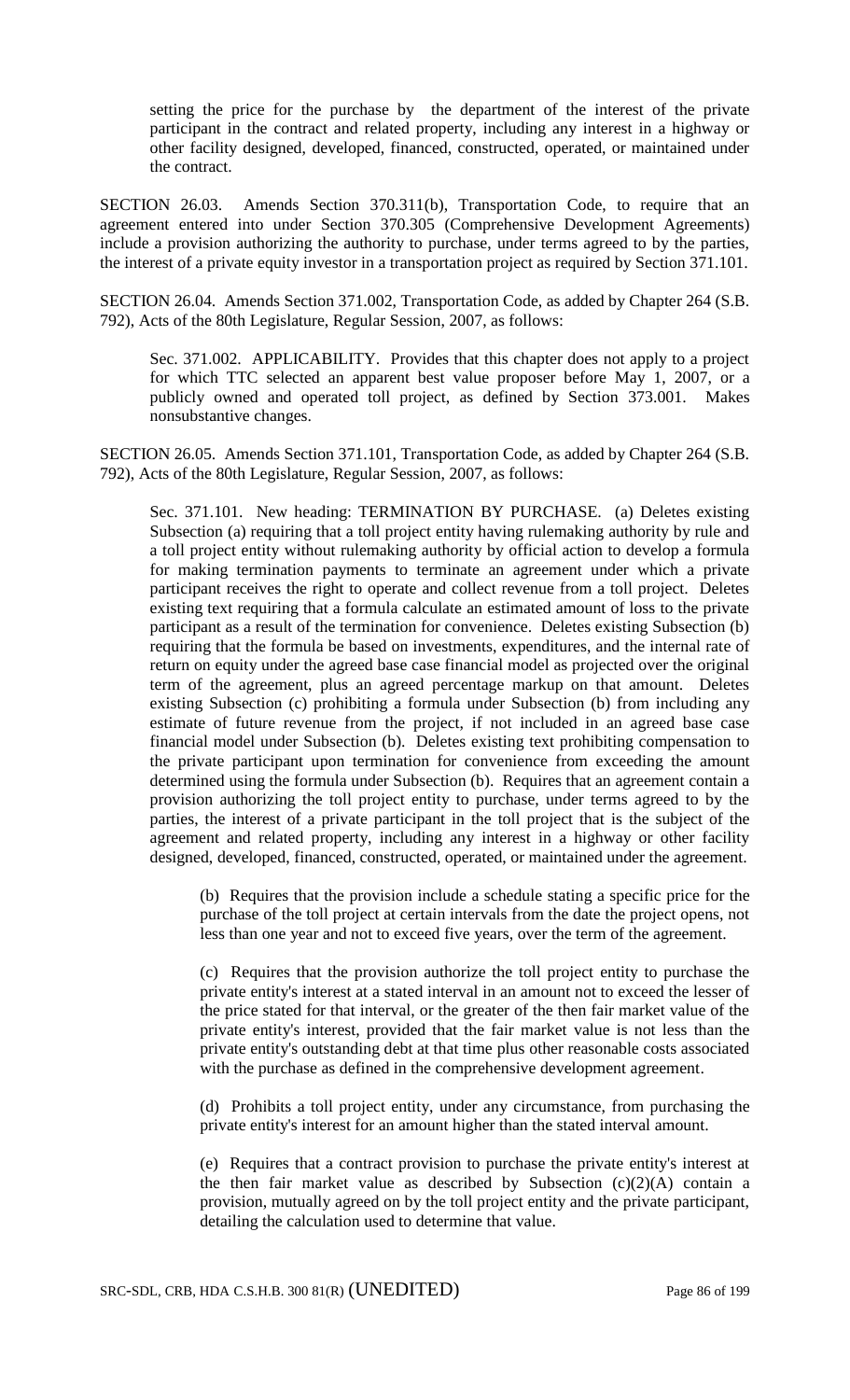(f) Requires the toll project entity to request a proposed termination-by-purchase schedule in each request for detailed proposals and to consider and score each schedule in each evaluation of proposals.

(g) Requires a private entity, not later than 12 months before the date that a new price interval takes effect, to notify the toll project entity of the beginning of the price interval. Requires the toll project entity to notify the private entity as to whether it will exercise the option to purchase under this section not later than six months after the date it receives notice under this subsection.

(h) Requires a toll project entity to notify the private entity of the toll project entity's intention to purchase the private entity's interest under this section not less than six months before the date of the purchase.

SECTION 26.06. Amends Section 371.102, Transportation Code, as added by Chapter 264 (S.B. 792), Acts of the 80th Legislature, Regular Session, 2007, as follows:

Sec. 371.102. TERMINATION OF CERTAIN COMPREHENSIVE DEVELOPMENT AGREEMENTS. (a) Creates this subsection from existing text. Authorizes a toll project entity, if the entity elects to terminate an agreement under which a private participant receives the right to operate and collect revenue from a project, to issue bonds or other obligations, rather than if authorized to issue bonds for that purpose, issue bonds or other obligations, to make any applicable termination payments to the private participant, or purchase the interest of the private participant in the comprehensive development agreement or related property; or provide for the payment of obligations of the private participant incurred pursuant to the agreement.

(b) Provides that a toll project entity has the same powers and duties relating to the financing of payments under Subsection (a)(1) (relating to issuing bonds or other obligations) as the toll project entity has under other applicable laws of this state, including Chapters 228, 284, 366, and 370 of this code and Chapter 1371, Government Code, relating to the financing of a toll project of that entity, including the ability to deposit the proceeds of bonds or other obligations and to pledge, encumber, and expend the proceeds and revenues of a toll project as provided by law.

(c) Provides that the powers held by the toll project entity include the power to authorize the issuance of bonds or other obligations and to pay all or part of the costs of a payment described in Subsection  $(a)(1)$ , in the amount determined by the toll project entity under Section 371.101. Provides that costs associated with a payment under Subsection (a)(1) are considered a cost of the project.

(d) Requires that this section be liberally construed to effect its purposes.

SECTION 26.07. (a) Provides that Section 371.101, Transportation Code, does not apply to an agreement for certain named projects.

(b) Makes application of this section of this Act prospective.

SECTION 26.08. Provides that the change in law made by this Act to Section 223.208, Transportation Code, does not apply to a project described in Section 26.07 of this Act. Provides that a project described in that section is governed by Section 223.208, Transportation Code, as it existed immediately before the effective date of this Act, and that law is continued in effect for purpose.

## ARTICLE 27. DEVELOPMENT OF TOLL PROJECT IN AREA WITH MORE THAN ONE TOLL PROJECT ENTITY

SECTION 27.01. Amends Section 284.004(b), Transportation Code, to authorize a county, in addition to authority granted by other law, to use state highway right-of-way and to access state highway right-of-way in accordance with Sections 228.011 and 373.102, rather than Sections

SRC-SDL, CRB, HDA C.S.H.B. 300 81(R) (UNEDITED) Page 87 of 199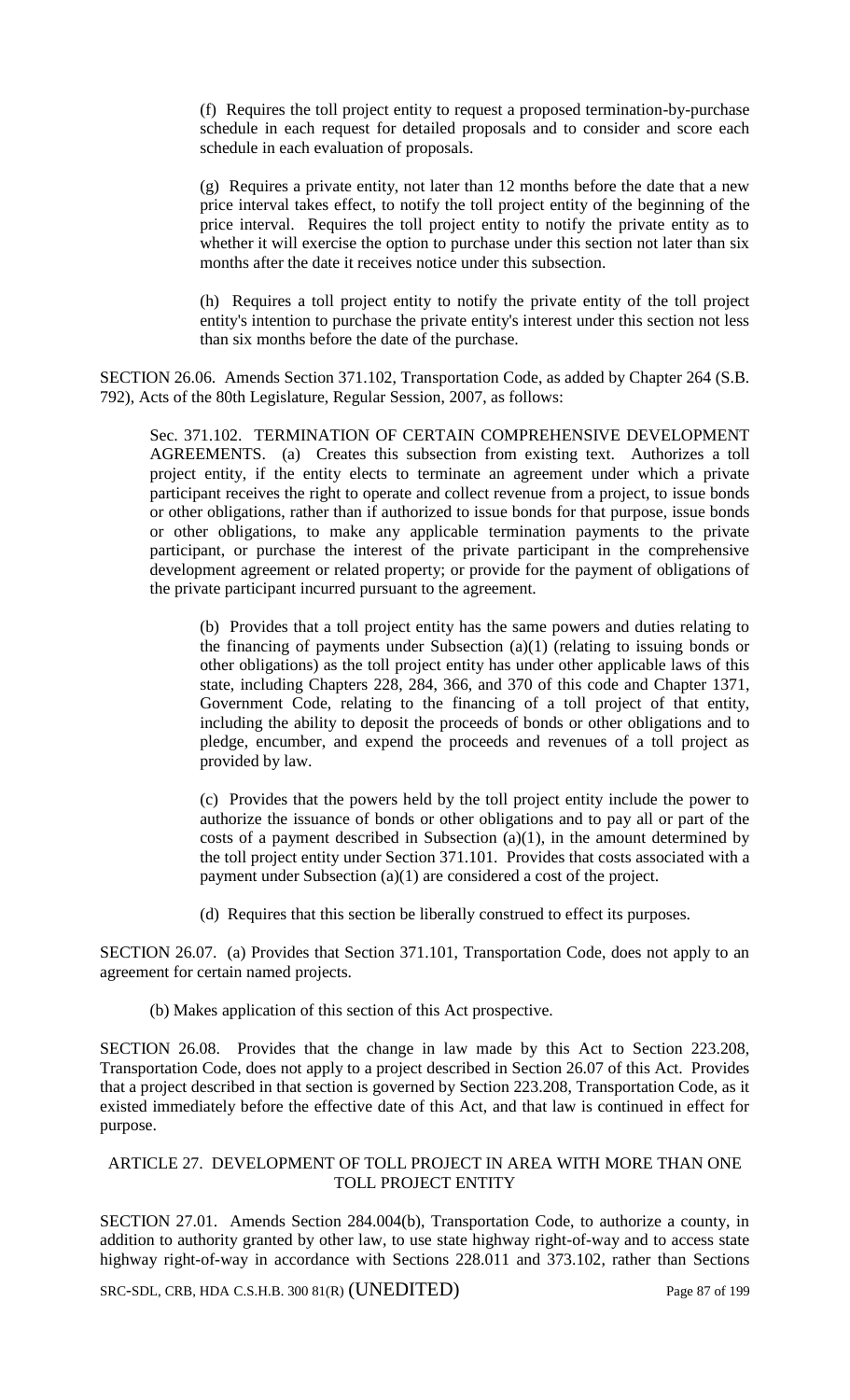228.011 (Toll Projects in Certain Counties) and 228.0111 (Toll Projects of Local Toll Project Entities).

SECTION 27.02. Amends Section 284.061(d), Transportation Code, to provide that subject to the reimbursement requirements of Section 373.102, a county has full easements and rights-ofway through, across, under, and over any property owned by this state that are necessary or convenient to construct, acquire, or efficiently operate a project under this chapter.

SECTION 27.03. Amends Section 366.170(c), Transportation Code, to provide that this subsection does not affect the obligation of the authority under other state law, including Section 373.102, to compensate or reimburse the state for the use or acquisition of an easement or rightof-way on property owned by or on behalf of the state.

SECTION 27.04. Amends Section  $370.169(c)$ , Transportation Code, to provide that this subsection does not affect the obligation of the authority under other law, including Section 373.102, to compensate or reimburse this state for the use or acquisition of an easement or rightof-way on property owned by or on behalf of this state.

SECTION 27.05. Amends Subtitle G, Title 6, Transportation Code, by adding Chapter 373, as follows:

## CHAPTER 373. TOLL PROJECTS LOCATED IN TERRITORY OF LOCAL TOLL PROJECT ENTITY

## SUBCHAPTER A. GENERAL PROVISIONS

Sec. 373.001. DEFINITIONS. Defines "local toll project entity," "privately operated or controlled toll project," "publicly owned and operated toll project," and "toll project."

Sec. 373.002. APPLICABILITY. (a) Provides that this chapter does not apply to a toll project described in Section 228.011.

(b) Provides that except for Sections 373.003, 373.004, and 373.005, this chapter does not apply to certain named projects.

Sec. 373.003. PROJECT OWNED IN PERPETUITY. Provides that unless a toll project is sold or otherwise transferred to another toll project entity in accordance with applicable law, including Sections 228.151 (Lease, Sale, or Transfer of Toll Project or System), 284.011 (Transfer of Project to Department), 366.036 (Transfer of Turnpike Project or System), 366.172 (Lease, Sale, or Conveyance of Turnpike Project), and 370.171 (Lease, Sale, or Conveyance of Transportation Project), a toll project procured by the department or a local toll project entity determined by the process under Subchapter B is owned by that entity in perpetuity.

Sec. 373.004. GOVERNMENTAL AND NOT COMMERCIAL TRANSACTIONS. Provides that a transaction involving a local toll project entity under Section 228.011 or this chapter is not primarily commercial in nature but is an inherently governmental transaction whose purpose is to determine governmental jurisdiction, ownership, control, or other responsibilities with respect to a project.

Sec. 373.005. VALUATION DETERMINATION. Requires that any determination of value, including best value, under this chapter or other applicable federal or state law for an agreement or other public-private partnership arrangement involving a toll project for which a local toll project entity has exercised its option under this chapter and has complied with all other conditions in this chapter for the development of the project by the local toll project entity take into consideration factors the entity determines appropriate, including factors related to oversight of the toll project, maintenance and operations costs of the toll project, the structure and rates of tolls, economic development impacts of the toll project, and social and environmental benefits and impacts of the toll project.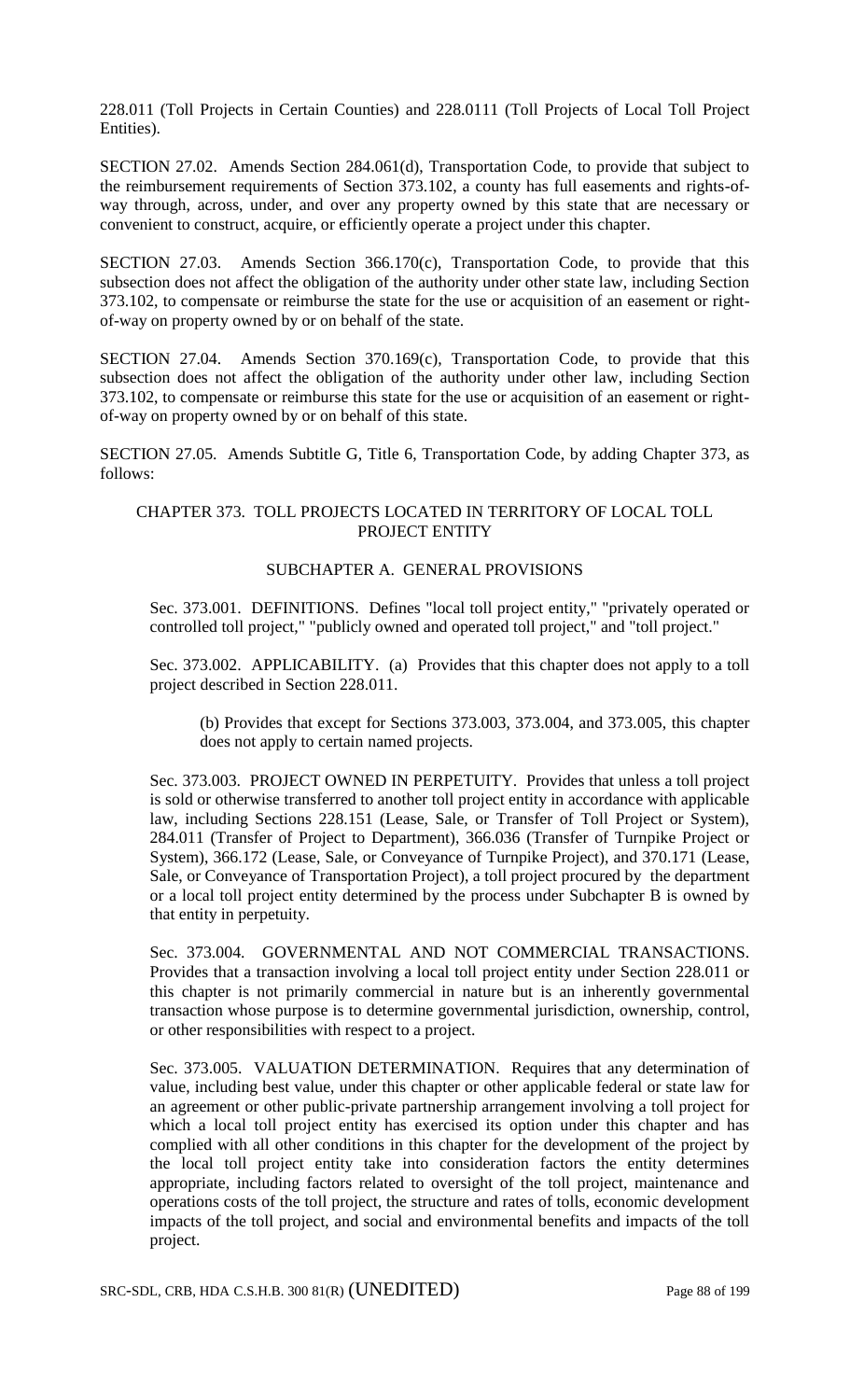Sec. 373.006. LEGAL CHALLENGES CONCLUDED. Provides that for the purposes of this chapter, all legal challenges to development of a toll project are considered concluded when a judgment or order of a court with jurisdiction over the challenge becomes final and unappealable.

[Reserves Sections 373.007-373.050 for expansion.]

## SUBCHAPTER B. PROCESS TO DETERMINE ENTITY TO DEVELOP, FINANCE, CONSTRUCT, AND OPERATE TOLL PROJECT

Sec. 373.051. INITIATION OF PROCESS. (a) Authorizes the local toll project entity, at any time after a metropolitan planning organization approves the inclusion of a toll project to be located in the territory of a local toll project entity in the metropolitan transportation plan, to notify the department in writing of the local toll project entity's intent to initiate the process described in this subchapter.

(b) Authorizes the department to notify the local toll project entity in writing of the department's intent to initiate the process described in this subchapter at any time after a metropolitan planning organization has approved the inclusion of a toll project to be located in the territory of a local toll project entity in the metropolitan transportation plan and the department has issued a finding of no significant impact for the project, or for a project for which an environmental impact statement is prepared, the department has approved the final environmental impact statement for the project; or for a project subject to environmental review requirements under federal law, the United States Department of Transportation Federal Highway Administration (FHWA) has issued a finding of no significant impact, or for a project for which an environmental impact statement is prepared, the department has submitted a final environmental impact statement to FHWA for approval.

Sec. 373.052. PUBLIC PROJECT BY LOCAL TOLL PROJECT ENTITY. (a) Provides that a local toll project entity has the first option to develop, finance, construct, and operate a toll project as a publicly owned and operated toll project. Provides that a local toll project entity has not more than 180 days after the date on which notification under Section 373.051(a) is provided or notification under Section 373.051(b) is received to decide whether to exercise the option, unless FHWA issues a record of decision for an environmental impact statement submitted by the department under Section 373.051(b)(2) more than 60 days after the date the department provides notice under Section 373.051(b), in which event the local toll project entity has 120 days after the date the record of decision is issued to exercise the option. Authorizes the option period under this subsection to be extended an additional 90 days by agreement of the department and the local toll project entity.

(b) Requires the local toll project entity after exercising the option, if a local toll project entity exercises the option under Subsection (a), within 180 days after the later of the date of exercising its option or the date on which all environmental approvals necessary for the development of the toll project are secured and all legal challenges to development are concluded, to advertise for the initial procurement of required services, including, at a minimum, design services, for the project; and within two years after the date on which all environmental approvals necessary for the development are secured and all legal challenges to development are concluded, to enter into a contract for the construction of the toll project.

Sec. 373.053. PUBLIC PROJECT BY DEPARTMENT. (a) Provides that if a local toll project entity fails or declines to exercise the option to develop, finance, construct, and operate a toll project under Section 373.052(a), or fails or declines to advertise for procurement or enter into a construction contract as required by Section 373.052(b), the department has the option to develop, finance, construct, and operate the toll project as a publicly owned and operated project. Provides that the department has not more than 60 days after the date the local toll project entity fails or declines to exercise its option under

SRC-SDL, CRB, HDA C.S.H.B. 300 81(R) (UNEDITED) Page 89 of 199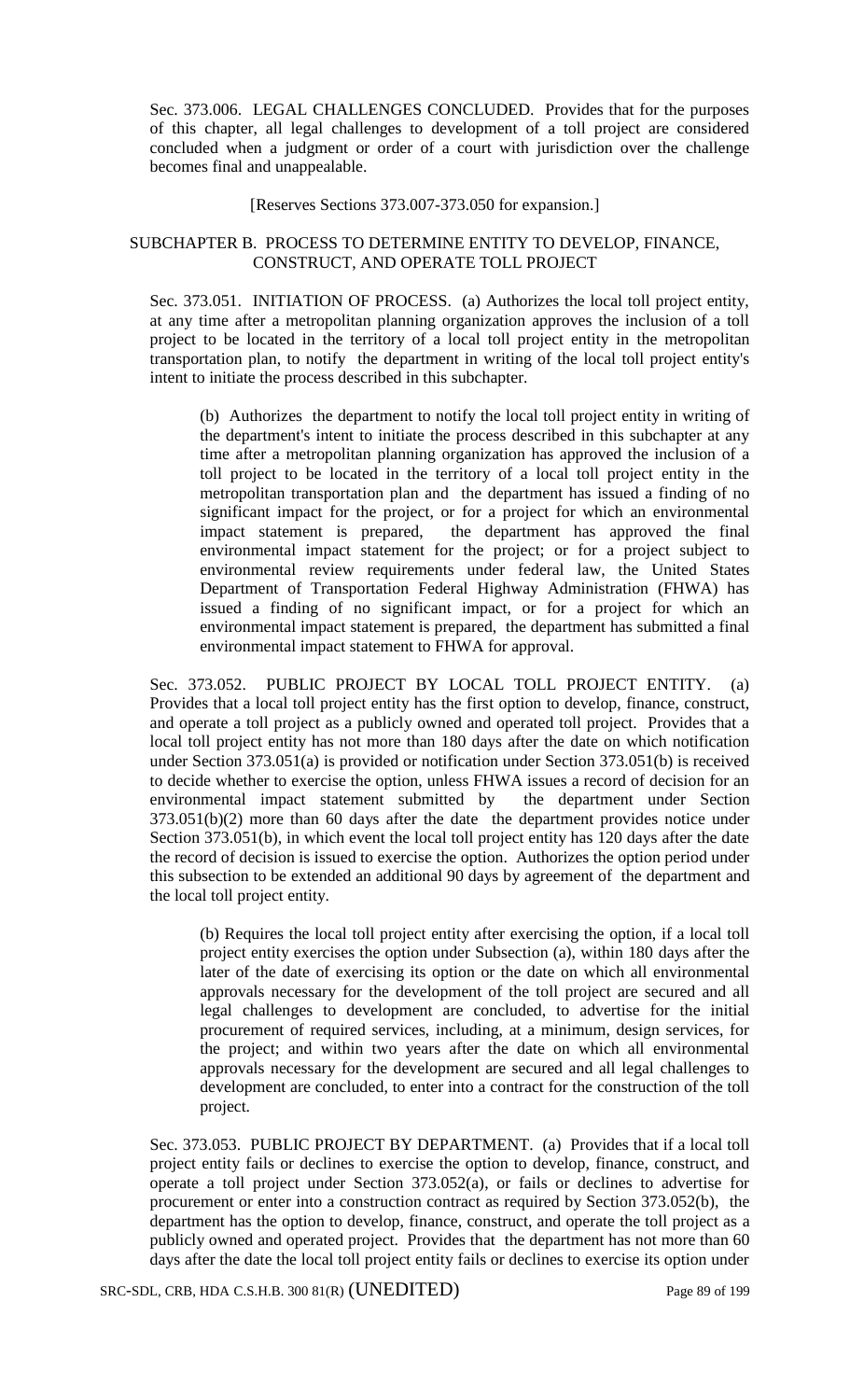Section 373.052(a) or fails or declines to advertise for procurement or enter into a construction contract as required by Section 373.052(b) to decide whether to exercise its option.

(b) Requires the department after exercising the option, if the department exercises its option under Subsection (a), within 180 days after the later of the date of exercising its option or the date on which all environmental approvals necessary for the development of the toll project are secured and all legal challenges to development are concluded, to advertise for the initial procurement of required services, including, at a minimum, design services, for the project, and within two years after the date on which all environmental approvals necessary for the development are secured and all legal challenges to development are concluded, to enter into a contract for the construction of the toll project.

Sec. 373.054. PRIVATE PROJECT BY LOCAL TOLL PROJECT ENTITY. (a) Provides that if the department fails or declines to exercise the option to develop, finance, construct, and operate a toll project under Section 373.053(a), or fails or declines to advertise for procurement or enter into a construction contract as required by Section 373.053(b), the local toll project entity has the option to develop, finance, construct, and operate the toll project as a privately operated or controlled toll project. Provides that except as provided by Section 373.057(b), the local toll project entity has not more than 60 days after the date the department fails or declines to exercise its option under Section 373.053(a) or fails or declines to advertise for procurement or enter into a construction contract as required by Section 373.053(b) to decide whether to exercise its option.

(b) Requires the local toll project entity after exercising the option, if the local toll project entity exercises its option under Subsection (a), within 180 days after the later of the date of exercising its option or the date on which all environmental approvals necessary for the development of the toll project are secured and all legal challenges to development are concluded, to advertise for the initial procurement of required services, including, at a minimum, design services, for the project; and within two years after the date on which all environmental approvals necessary for the development are secured and all legal challenges to development are concluded, to enter into a contract for the construction of the toll project.

Sec. 373.055. PRIVATE PROJECT BY DEPARTMENT. (a) Provides that if a local toll project entity fails or declines to exercise the option to develop, finance, construct, and operate a toll project under Section 373.054(a), or fails or declines to advertise for procurement or enter into a construction contract as required by Section 373.054(b), the department has the option to develop, finance, construct, and operate the toll project as a privately operated or controlled toll project. Provides that the department has not more than 60 days after the date the local toll project entity fails or declines to exercise its option under Section 373.054(a) or fails or declines to advertise for procurement or enter into a construction contract as required by Section 373.054(b) to decide whether to exercise its option.

(b) Requires the department after exercising the option, if the department exercises its option under Subsection (a), within 180 days after the later of the date of exercising its option or the date on which all environmental approvals necessary for the development of the toll project are secured and all legal challenges to development are concluded, to advertise for the initial procurement of required services, including, at a minimum, design services, for the project; and within two years after the date on which all environmental approvals necessary for the development are secured and all legal challenges to development are concluded, to enter into a contract for the construction of the toll project.

Sec. 373.056. RE-INITIATION OF PROCESS. Authorizes the local toll project entity or the department to re-initiate the process under this subchapter by submitting notice to the other entity in the manner provided by Section 373.051, if the process described by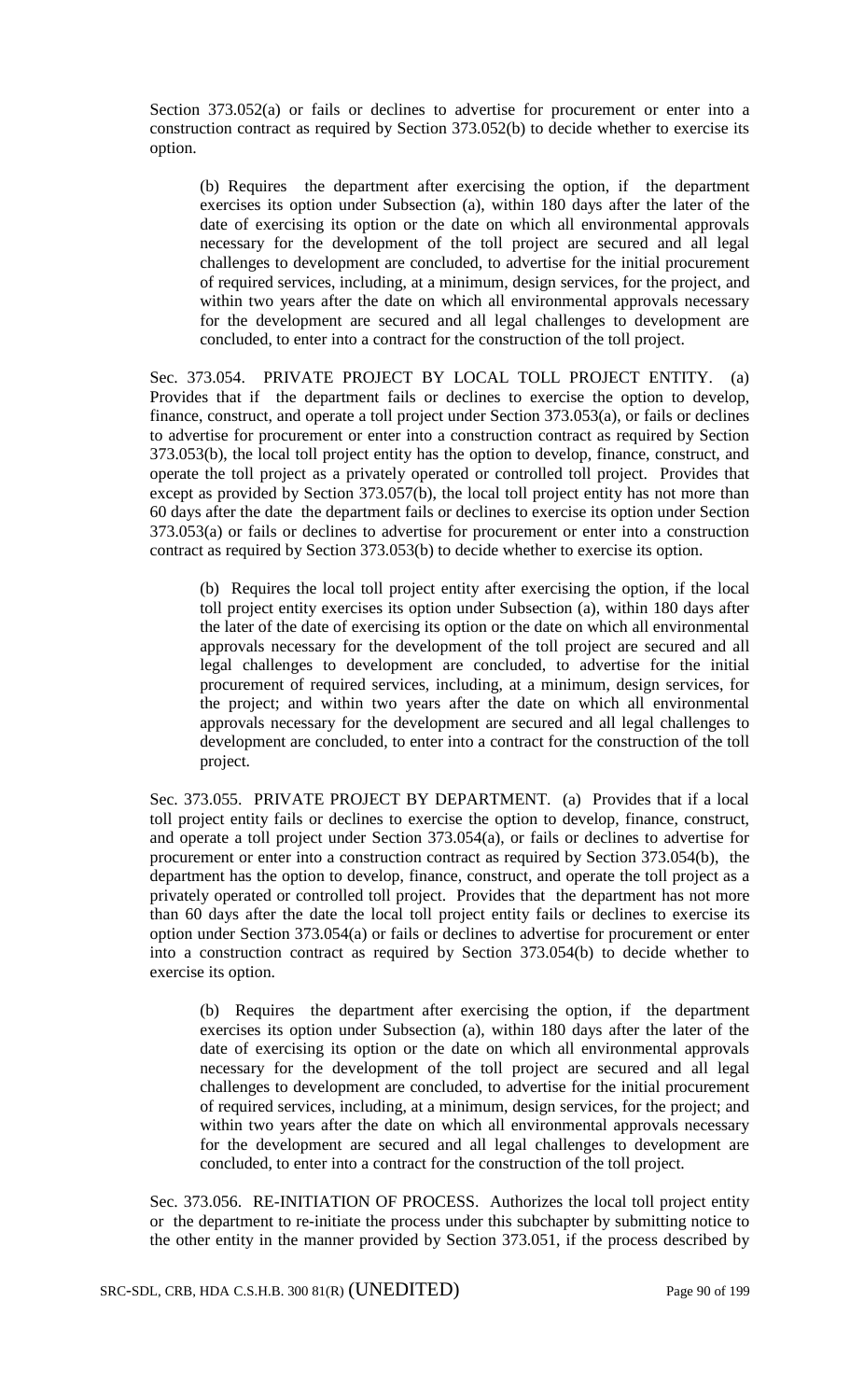Sections 373.051, 373.052, 373.053, 373.054, and 373.055 concludes without either entity entering into a contract for the construction of the toll project.

Sec. 373.057. WAIVER OF OPTION; ALTERATION OF TIMELINES. (a) Authorizes the department or the local toll project entity to at any time during the process established by this subchapter, including when the process is initiated under Section 373.051, decline to exercise an option of that entity under this subchapter.

(b) Requires the local toll project entity, if the department declines to exercise its option under Section 373.053 before the 120th day after the date on which notification under Section 373.051(a) is provided to the local toll project entity or notification under Section 373.051(b) is received by the toll project entity, in addition to deciding whether to exercise its option under Section 373.052, to decide whether to exercise its option under Section 373.054 not later than the later of the 180th day after the date notice is provided or received or the end of the option period as extended under Section 373.052.

(c) Authorizes the department and the applicable local toll project entity, by written agreement, to extend any time limit under this subchapter.

Sec. 373.058. SHARING OF PROJECT-RELATED INFORMATION. (a) Requires the local toll project entity or the department, as applicable, to make available its traffic estimates, revenue estimates, plans, specifications, surveys, appraisals, and other work product developed for the toll project to the other entity if a local toll project entity or the department fails or declines to exercise an option or fails or declines to advertise for procurement or enter into a construction contract under Section 373.052, 373.053, 373.054, or 373.055.

(b) Requires the department or the local toll project entity, as applicable, on entering into a contract for the construction of the toll project, to reimburse the other entity for shared project work product that it uses.

Sec. 373.059. QUARTERLY PROGRESS REPORTS. Requires the department or the local toll project entity, as applicable, after the department or a local toll project entity exercises an option under this subchapter, to issue a quarterly report on the progress of the development of the toll project. Requires that the report be made available to the public.

Sec. 373.060. ENVIRONMENTAL REVIEW. (a) Authorizes the department or the local toll project entity to begin any environmental review process that may be required for a proposed toll project before initiating the process under this subchapter.

(b) Requires the local toll project entity, if a local toll project entity initiates the process for development of a toll project under Section 373.051(a) and has not begun the environmental review of the project, to begin the environmental review within 180 days of exercising the option.

Sec. 373.061. PROJECT LOCATED IN TERRITORY OF MORE THAN ONE LOCAL TOLL PROJECT ENTITY. Authorizes only the local toll project entity that was first to be authorized by law to construct toll projects in that territory to exercise the options and other rights under this subchapter if a toll project is in the territory of more than one local toll project entity. Authorizes a local toll project entity exercising an option or other right under this section to do so only with respect to the portion of the project located in the territory of that local toll project entity and to do so on behalf of another toll project entity in whose territory the project will be located.

[Reserves Sections 373.062-373.100 for expansion.]

SUBCHAPTER C. USE OF RIGHT-OF-WAY BY LOCAL TOLL PROJECT ENTITY

SRC-SDL, CRB, HDA C.S.H.B. 300 81(R) (UNEDITED) Page 91 of 199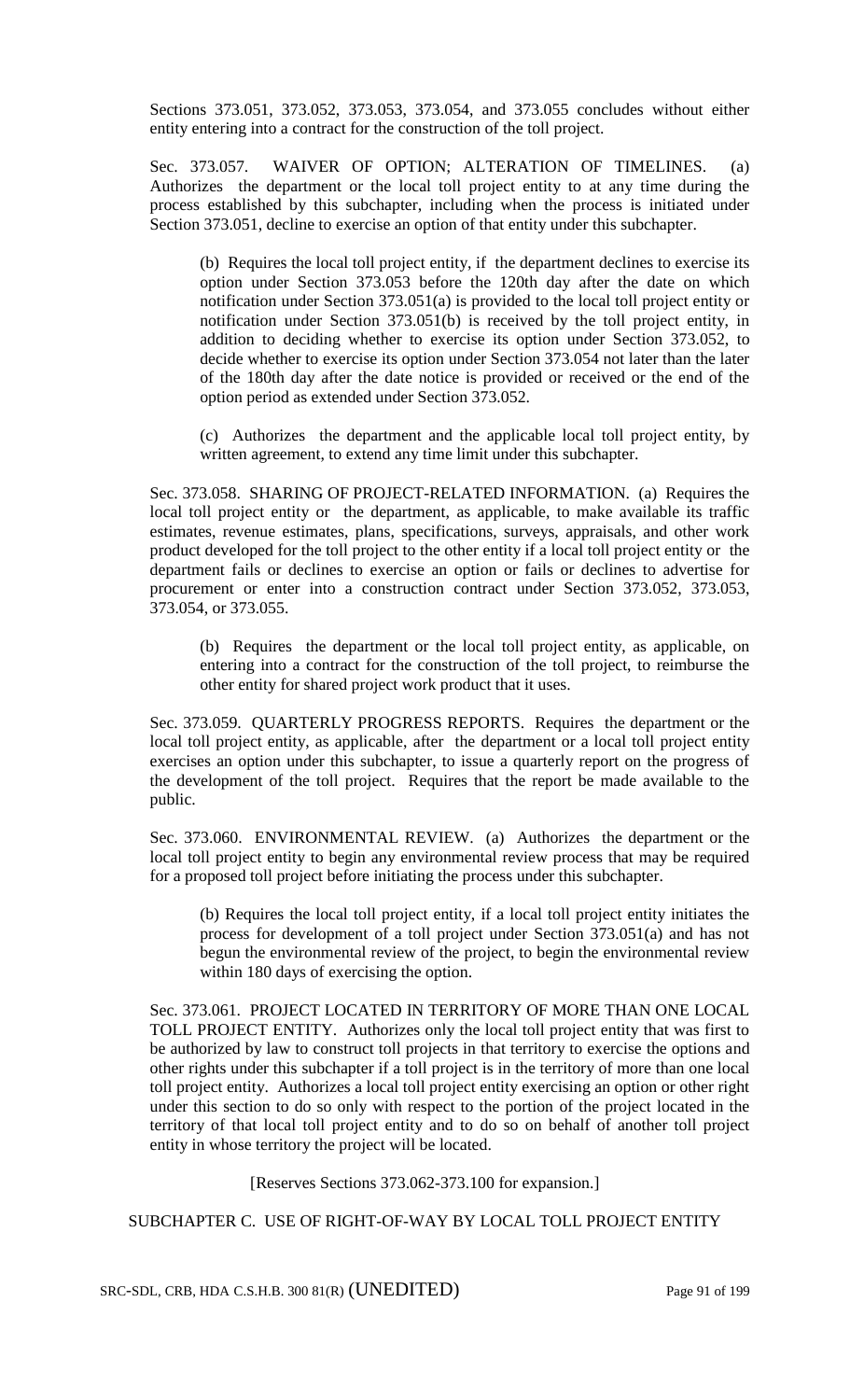Sec. 373.101. USE OF STATE HIGHWAY RIGHT-OF-WAY. (a) Requires TTC and the department, consistent with federal law, to assist a local toll project entity in the development, financing, construction, and operation of a toll project for which the local toll project entity has exercised its option to develop, finance, construct, and operate the project under Subchapter B by allowing the local toll project entity to use state highway right-of-way and to access the state highway system as necessary to construct and operate the toll project.

(b) Authorizes the local toll project entity and TTC, notwithstanding any other law, to agree to remove the toll project from the state highway system and transfer ownership to the local toll project entity.

Sec. 373.102. REIMBURSEMENT FOR USE OF STATE HIGHWAY RIGHT-OF-WAY. (a) Prohibits TTC or the department from requiring a local toll project entity to pay for the use of state highway right-of-way or access, except to reimburse the department for actual costs incurred by the department that are owed to a third party, including the federal government, as a result of that use by the local toll project entity, and as required under Subsection (b).

(b) Requires a local toll project entity to reimburse the department for the the department's actual costs to acquire the right-of-way in the manner provided in the payment schedule agreed to by the department and the local toll project entity. Requires that the amount, if the department cannot determine that amount, be determined based on the average historical right-of-way acquisition values for comparable right-of-way located in proximity to the project on the date of original acquisition of the right-of-way.

(c) Authorizes the local toll project entity, in lieu of reimbursement, to agree to pay to the department a portion of the revenues of the project, in the amount and for the period of time agreed to by the local toll project entity and the department.

(d) Requires that money received by the department under this section be deposited in the state highway fund and, except for reimbursement for costs owed to a third party, used to fund additional projects in the the department district in which the toll project is located.

(e) Authorizes TTC or the department to waive the requirement of reimbursement under this section.

Sec. 373.103. AGREEMENT FOR USE OF RIGHT-OF-WAY. Requires a local toll project entity to enter into an agreement with the department for any project for which the entity has exercised its option to develop, finance, construct, and operate the project under Subchapter B and for which the entity intends to use state highway right-of-way. Requires that the agreement contain provisions necessary to ensure that the local toll project entity's construction, maintenance, and operation of the project complies with the requirements of applicable state and federal law.

Sec. 373.104. LIABILITY FOR DAMAGES. (a) Provides that notwithstanding any other law, TTC and the department are not liable for any damages that result from a local toll project entity's use of state highway right-of-way or access to the state highway system under this subchapter, regardless of the legal theory, statute, or cause of action under which liability is asserted.

(b) Provides that an agreement entered into by a local toll project entity and the department in connection with a toll project that is financed, constructed, or operated by the local toll project entity and that is on or directly connected to a highway in the state highway system does not create a joint enterprise for liability purposes.

Sec. 373.105. COMPLIANCE WITH FEDERAL LAW. Authorizes TTC or the department, notwithstanding an action taken by a local toll project entity under this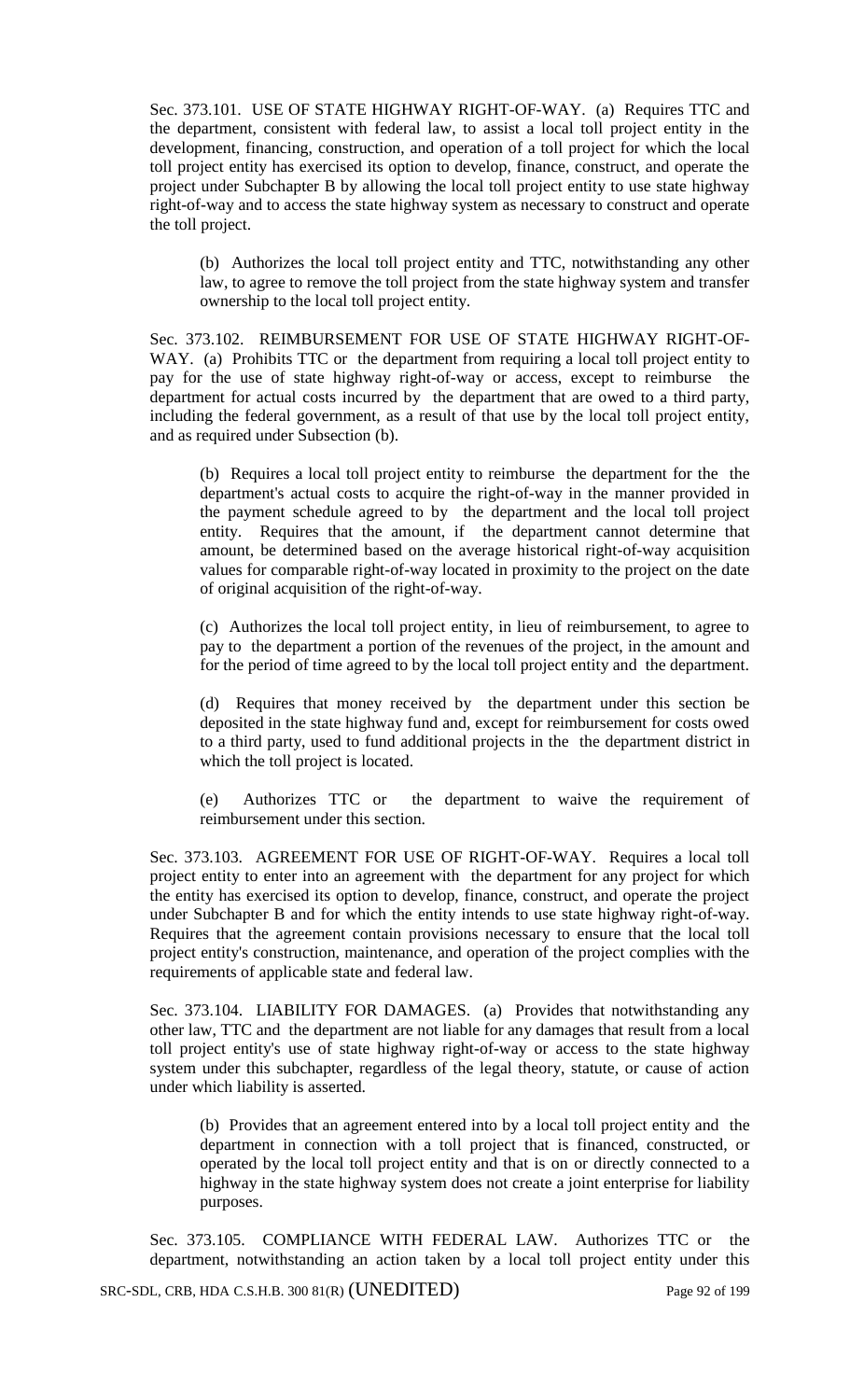subchapter, to take any action that in its reasonable judgment is necessary to comply with any federal requirement to enable this state to receive federal-aid highway funds.

SECTION 27.06. Amends Subchapter A, Chapter 228, Transportation Code, by adding Section 228.014, as follows:

Sec. 228.014. DEVELOPMENT OF THE GRAND PARKWAY. (a) Requires that the terms of this section, for the purposes of the application of Subdivision (1), Subsection (g) or Subdivision (1), Subsection (i) of Section 228.0111 to the State Highway 99 (Grand Parkway) project, apply.

(b) Requires that the State Highway 99 (Grand Parkway) project, subject to Subsection (h), be developed in multiple segments, as follows:

(1) Segment A from SH 146 to IH 45(S);

(2) Segment B from SH 288 to IH  $45(S)$ ;

(3) Segment C from US 59(S) to SH 288;

(4) Segment D from US  $59(S)$  to IH  $10(W)$ ;

(5) Segment E from IH 10 (W) to US 290 (Northwest Freeway);

(6) Segment F-1 from US 290 (Northwest Freeway) to SH 249 (Tomball Parkway);

(7) Segment F-2 from SH 249 (Tomball Parkway) to IH 45 (N) (North Freeway);

(8) Segment G from IH 45(N) (North Freeway) to US 59(N) (Eastex Freeway);

(9) Segment H and Segment I-1 from US 59 (N) to IH 10 (E); and

(10) Segment I-2 from near SH 146 to IH 10 (E).

(c) Requires that Segments C through G constitute the western portion of the project. Requires that Segments A, B, H, I-1, and I-2 constitute the eastern portion of the project.

(d) Requires the local toll project entity or the department, as applicable, to enter into a contract for the construction of each of Segments D, E, F-1, and F-2 of the project within, for a segment of the project, the two-year period described by Subdivision (1), Subsection (g), Section 228.0111, or Subdivision (1), Subsection (i), Section 228.0111, and to enter into a contract for the construction of Segment G of the project within three years after the date on which all environmental requirements necessary for the development of that segment are secured and all legal challenges to development are concluded. Requires the department, if the local toll project entity does not enter into a contract for construction of each of those segments of the project within the two or three year period applicable to that segment, to have the option to develop, finance, construct, and operate the project pursuant to Section 228.0111(i).

(e) Provides that in any event, a local toll project entity or the department, as applicable, is not required to enter into a construction contract for Segment C before the second anniversary of the date construction of the remainder of the western portion has been completed.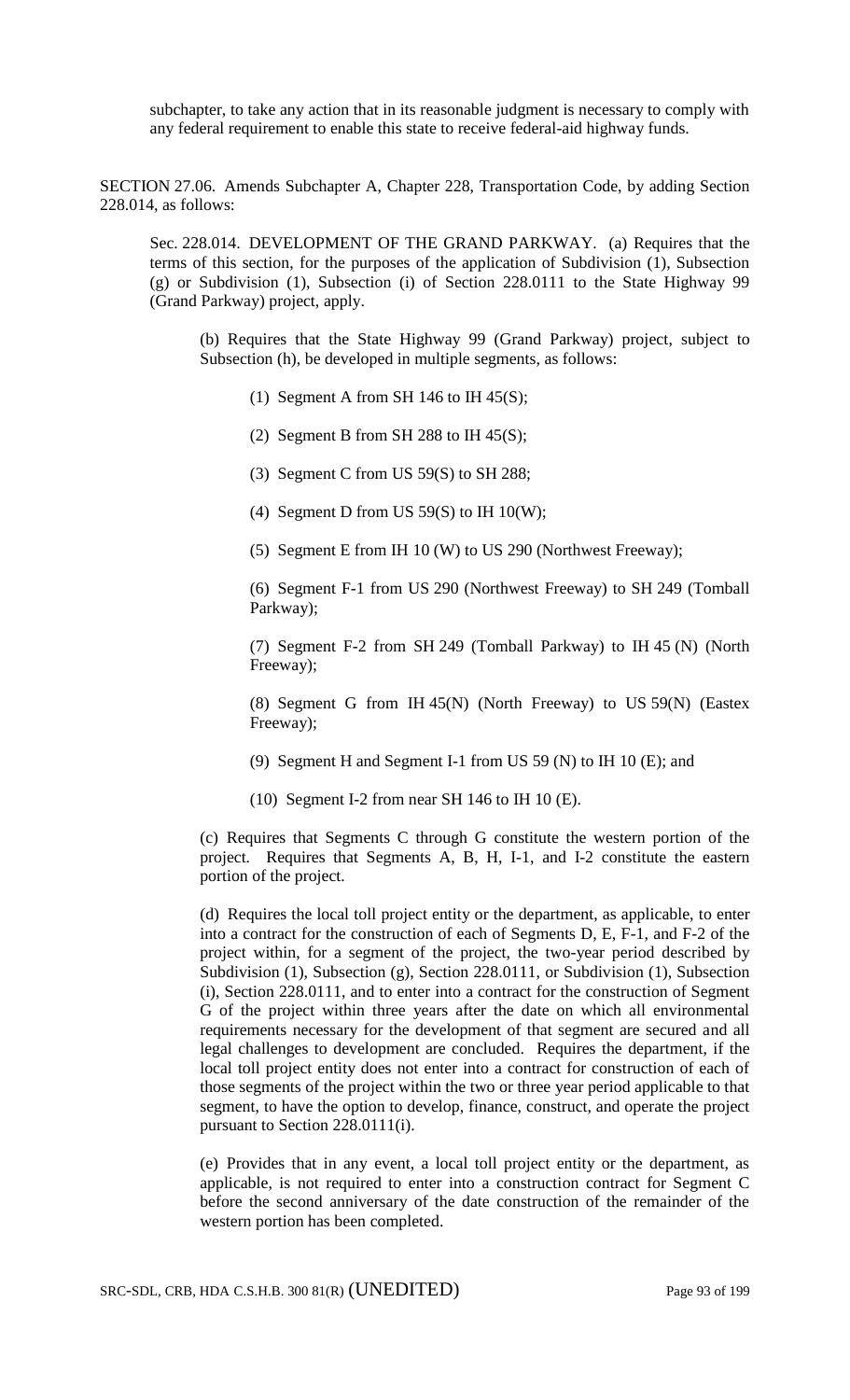(f) Provides that for the eastern portion of the project, a local toll project entity or the department, as applicable, is not required to enter into a construction contract for any segment before the second anniversary of the date on which the final segment of the western portion is completed. Provides that after a construction contract has been entered into for the initial segment of the eastern portion, excluding Segment I-2, for each of the remaining segments of the eastern portion, a local toll project entity or the department, as applicable, is not required to enter into a construction contract for any remaining segment before the second anniversary of the date construction of a segment in the eastern portion contiguous to that initial segment, excluding Segment I-2, has been completed.

(g) Requires that the contracting requirements, in all events, be subject to the securing of all environmental requirements necessary for the development of the project and the conclusion of all legal challenges to development of the project, as provided in Subdivision (1), Subsection (g), Section 228.0111, or Subdivision (1), Subsection (i), Section 228.0111, as applicable.

(h) Authorizes the department and the local toll project entity to enter into an agreement modifying the segment descriptions and the development sequence specified in this section.

(i) Authorizes the local toll project entity or the department, as applicable, to enter into one or more agreements, including a comprehensive development agreement, with a public or private entity relating to the construction, development, financing, operation and maintenance of the State Highway 99 (Grand Parkway) project. Authorizes that the agreement, notwithstanding any law to the contrary, contain such provisions relating to revenue sharing and concession payments as the local toll project entity or the department, as applicable, may determine.

SECTION 27.07. Repealer: Section 228.0111 (Toll Projects of Local Toll Project Entities), Transportation Code.

SECTION 27.08. Provides that the repeal of Section 228.0111, Transportation Code, by this Act does not affect any project described in Section 373.002(b), Transportation Code, as added by this Act. Provides that a project described in that subsection is governed by Section 228.0111, Transportation Code, as it existed immediately before the effective date of this Act, and that law is continued in effect for that purpose.

## ARTICLE 28. NONCOMPETITION PROVISIONS IN COMPREHENSIVE DEVELOPMENT AGREEMENTS

SECTION 28.01. Amends Sections 371.103(b) and (c), Transportation Code, as added by Chapter 264 (S.B. 792), Acts of the 80th Legislature, Regular Session, 2007, as follows:

(b) Authorizes that an agreement, except as provided by Subsection (c), contain a provision authorizing the toll project entity to compensate the private participant in the agreement for the loss of toll revenues attributable to the construction by the entity of a limited access highway project located within an area that extends up to four miles from either side of the centerline of the project developed under the agreement, less the private participant's decreased operating and maintenance costs attributable to the highway project, if any. Authorizes that a provision under this subsection be effective only for a period of 30 years or less from the effective date of the agreement.

(c) Prohibits an agreement from requiring the toll project entity to provide compensation for the construction of certain projects, including a highway designated an interstate highway.

SECTION 28.02. (a) Provides that the change in law made by this Act to Section 371.103, Transportation Code, does not apply to certain projects.

SRC-SDL, CRB, HDA C.S.H.B. 300 81(R) (UNEDITED) Page 94 of 199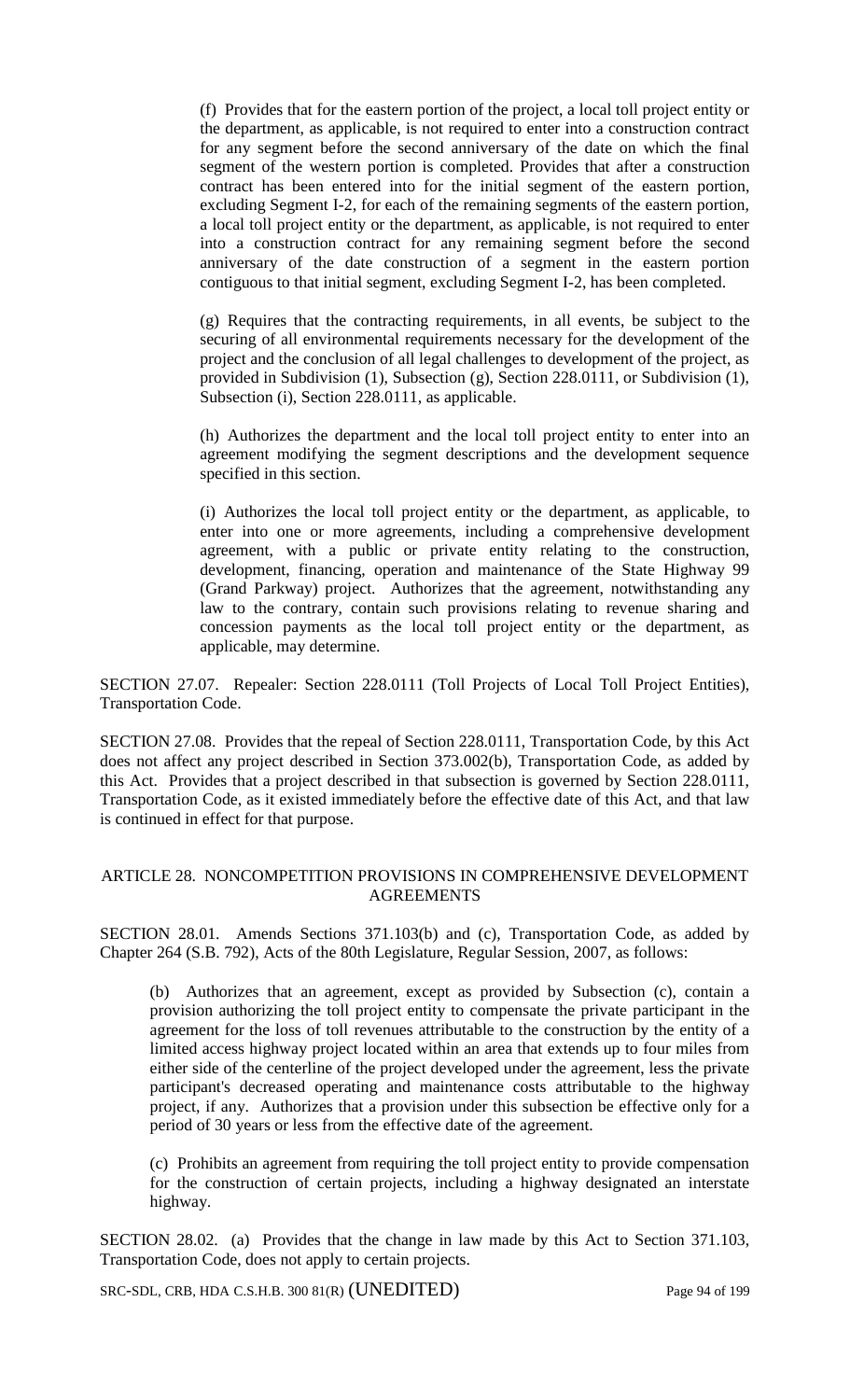(b) Provides that a project described by Subsection (a) of this section is governed by Section 371.103, Transportation Code, as that section existed immediately before the effective date of this Act, and that law is continued in effect for that purpose.

### ARTICLE 29. TOLL COLLECTIONS

SECTION 29.01. Amends Section 228.055, Transportation Code, by amending Subsection (d) and adding Subsection (d-1), as follows:

(d) Provides that it is an exception to the application of Subsection (a) (relating to provision that the registered owner of the nonpaying vehicle is liable for the payment of both the proper toll and an administrative fee) or (c) (relating to the registered owner having committed an offense for failure to pay within the time specified) if the registered owner of the vehicle is a lessor of the vehicle and not later than the 30th day after the date the notice of nonpayment is mailed provides to the department a copy of the rental, lease, or other contract document covering the vehicle on the date of the nonpayment under Section 228.054 (Failure or Refusal to Pay Toll; Offense), with the name and address of the lessee clearly legible; or electronic data, in a format agreed on by the department and the lessor, other than a photocopy or scan of a rental or lease contract, that contains the information required under Sections 521.460(c)(1) (relating to the license plate number issued for the motor vehicle), (2) (relating to the name and address of the person to whom the vehicle is rented), and (3) (relating to the license number of the person to whom the vehicle is rented) covering the vehicle on the date of the nonpayment under Section 228.054. Makes nonsubstantive changes.

(d-1) Authorizes the department, if the lessor provides the required information within the period prescribed under Subsection (d), to send a notice of nonpayment to the lessee at the address provided under Subsection (d), rather than shown on the contract document, by first class mail before the 30th day after the date of receipt of the required information from the lessor.

SECTION 29.02. Amends Sections 228.056(b) and (c), Transportation Code, as follows:

(b) Provides that in the prosecution of an offense under Section 228.055(c), (d-1), rather than (d), or (e) it is presumed that the notice of nonpayment was received on the fifth day after the date of mailing; a computer record of the department of the registered owner of the vehicle is prima facie evidence of its contents and that the defendant was the registered owner of the vehicle when the underlying event of nonpayment under Section 228.054 occurred; and a copy of the rental, lease, or other contract document, or the electronic data provided to the department under Section 228.055(d), covering the vehicle on the date of the underlying event of nonpayment under Section 228.054 is prima facie evidence of its contents and that the defendant was the lessee of the vehicle when the underlying event of nonpayment under Section 228.054 occurred.

(c) Makes a conforming change.

SECTION 29.03. Amends Section 284.0701, Transportation Code, by amending Subsection (d) and adding Subsection (d-1), as follows:

(d) Provides that it is an exception to the application of Subsection (a) (relating to provision that the registered owner of the nonpaying vehicle being liable for the payment of both the proper toll and an administrative cost) or (c) (relating to provision that a person commits an offense for failure to pay the proper toll and administrative cost) if the registered owner of the vehicle is a lessor of the vehicle and not later than the 30th day after the date the notice of nonpayment is mailed provides to the authority a copy of the rental, lease, or other contract document covering the vehicle on the date of the nonpayment under Section 284.070 (Nonpayment of Toll; Offense), with the name and address of the lessee clearly legible; or electronic data, other than a photocopy or scan of a rental or lease contract, that contains the information required under Sections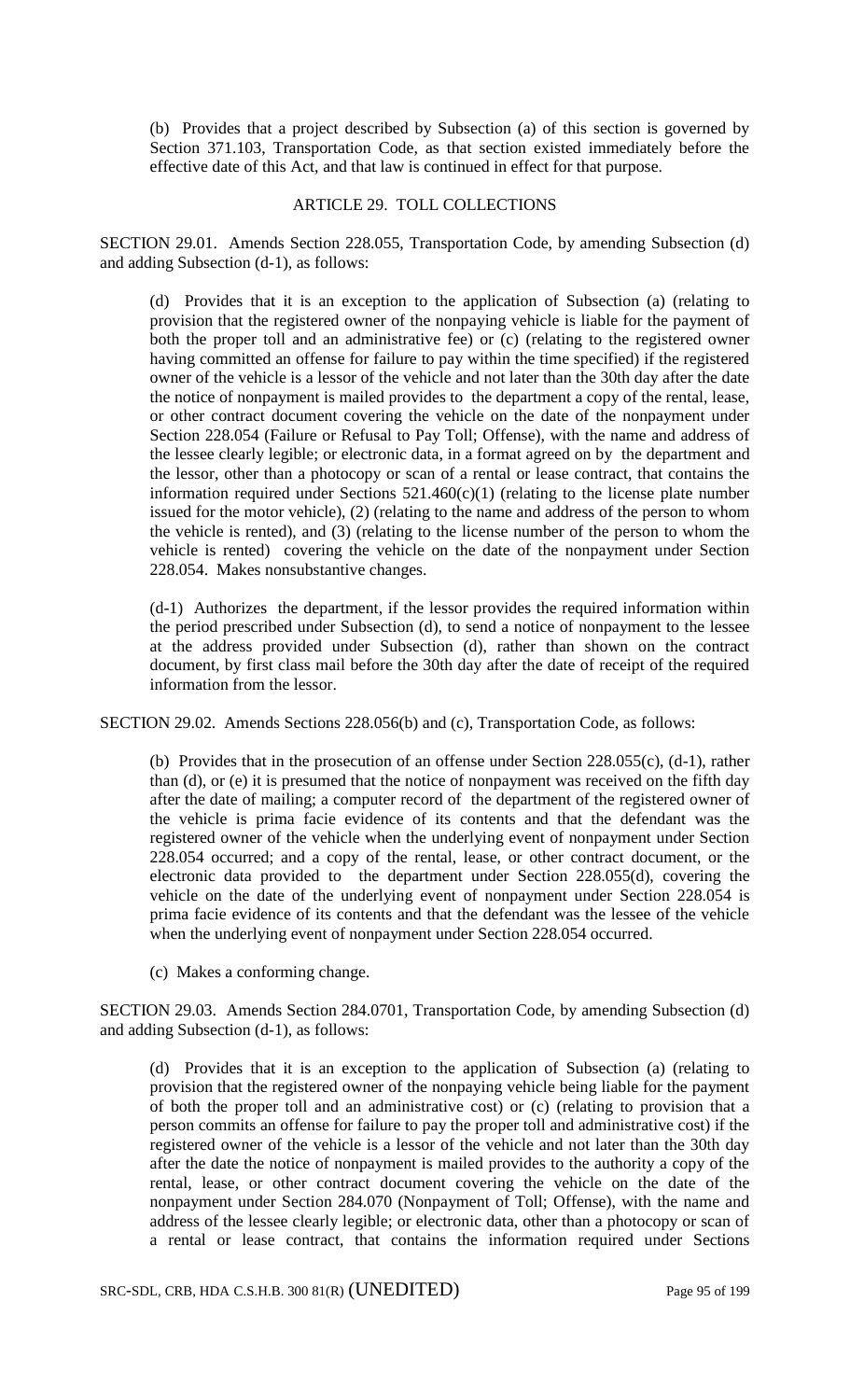$521.460(c)(1)$ , (2), and (3) covering the vehicle on the date of the nonpayment under Section 284.070.

(d-1) Makes conforming changes.

SECTION 29.04. Amends Sections 284.0702(b) and (c), Transportation Code, as follows:

(b) In the prosecution of an offense under Section 284.0701(c), (d-1), or (e), a computer record of the department of the registered owner of the vehicle is prima facie evidence of its contents and that the defendant was the registered owner of the vehicle when the underlying event of nonpayment under Section 284.070 occurred; and a copy of the rental, lease, or other contract document, or the electronic data provided to the authority under Section 284.0701(d), covering the vehicle on the date of the underlying event of nonpayment under Section 284.070 is prima facie evidence of its contents and that the defendant was the lessee of the vehicle when the underlying event of nonpayment under Section 284.070 occurred. Makes conforming and nonsubstantive changes.

(c) Makes conforming changes.

SECTION 29.05. Amends Section 366.178, Transportation Code, by amending Subsections (d),  $(f)$  and  $(i)$  and adding Subsection  $(i-1)$ , as follows:

(d) Provides that notice of nonpayment under Subsection  $(c)(1)$  is required to be sent by first-class mail not later than the 90th day after the date of the alleged failure to pay and may not require payment of the proper toll and the administrative fee before the 30th day after the date the notice is mailed. Requires the registered owner to pay a separate toll and administrative fee for each nonpayment.

(f) Authorizes the proof of a violation for nonpayment to be by testimony of a peace officer or authority employee, video surveillance, or any other reasonable evidence, including a copy of the rental, lease, or other contract document or the electronic data provided to the authority under Subsection (i) that shows the defendant was the lessee of the vehicle when the underlying event of nonpayment occurred.

(i) Provides that a registered owner who is the lessor of a vehicle for which a notice of nonpayment has been issued is not liable if, not later than the 30th day after the date the notice of nonpayment is mailed, the registered owner provides to the authority a copy of the rental, lease, or other contract document, rather than lease agreement, covering the vehicle on the date of the nonpayment, with the name and address of the lessee clearly legible, rather than requiring that the name and address of the lessee be clearly legible; or electronic data, other than a photocopy or scan of a rental or lease contract, that contains the information required under Sections  $521.460(c)(1)$ , (2), and (3) covering the vehicle on the date of the nonpayment under this section.

(i-1) Provides that if the lessor timely provides the required information under Subsection (i), the lessee of the vehicle on the date of the violation is considered to be the owner of the vehicle for purposes of this section.

SECTION 29.06. Amends Section 370.177, Transportation Code, by amending Subsections (e), (g), and (i) and adding Subsection (e-1), as follows:

(e) Provides that it is an exception to the application of Subsection (b) (relating to the registered owner of the nonpaying vehicle is liable for the payment of both the proper toll and an administrative fee) or (d) (relating to the registered owner having committed an offense for failure to pay the fees) that the registered owner of the vehicle is a lessor of the vehicle and not later than the 30th day after the date the notice of nonpayment is mailed provides to the authority a copy of the rental, lease, or other contract document covering the vehicle on the date of the nonpayment under Subsection (a), with the name and address of the lessee clearly legible; or electronic data, other than a photocopy or scan of a rental or lease contract, that contains the information required under Sections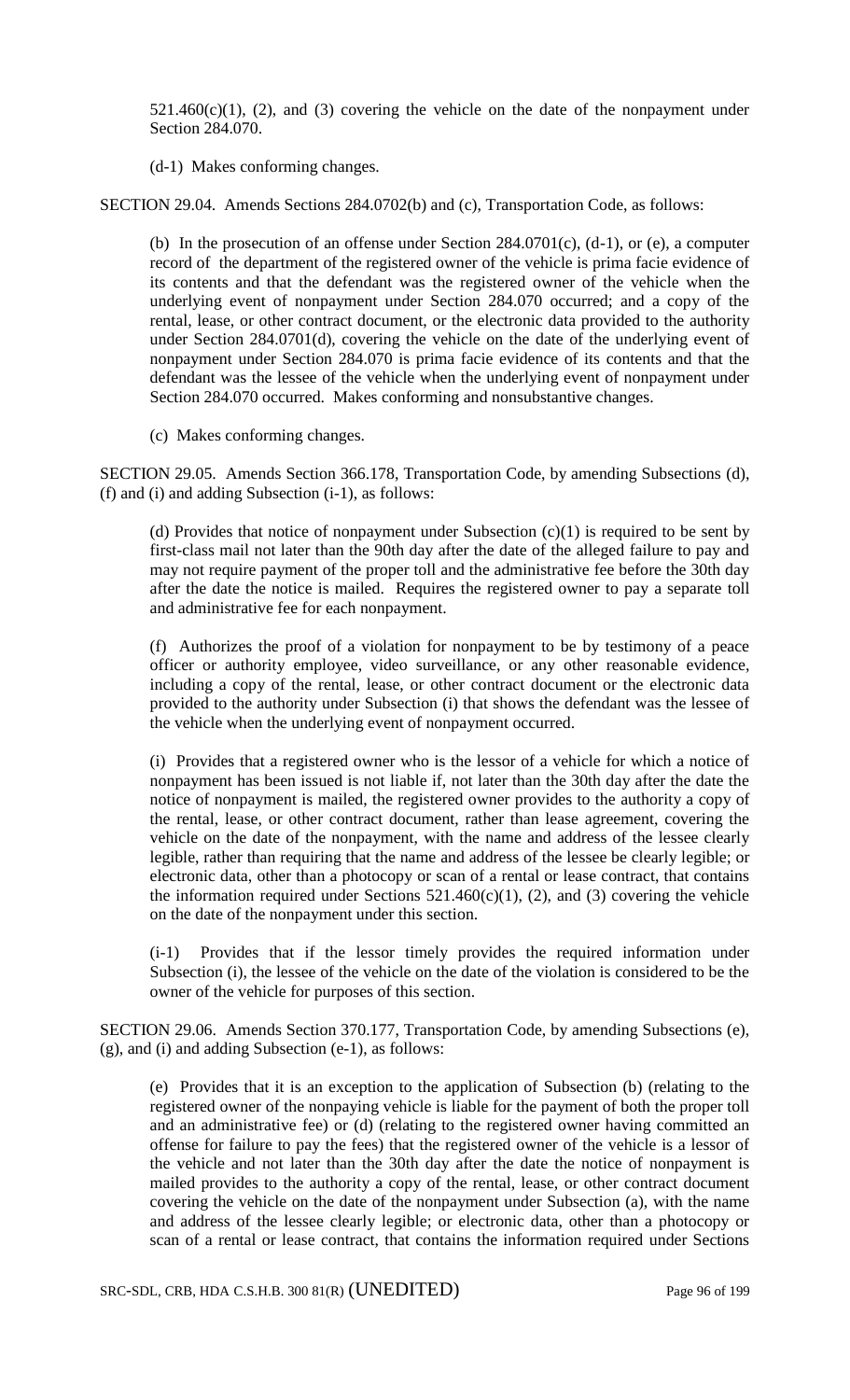$521.460(c)(1)$ , (2), and (3) covering the vehicle on the date of the nonpayment under Subsection (a).

(e-1) Authorizes the authority, if the lessor provides the required information within the period prescribed under Subsection (e), to send a notice of nonpayment to the lessee at the address provided under Subsection (e) by first class mail before the 30th day after the date of receipt of the required information from the lessor. Makes a conforming change.

(g) Provides that an offense under Subsection (d), (e-1), rather than (e), or (f) is a misdemeanor punishable by a fine not to exceed \$250.

(i) Authorizes that the proof of an offense under this section be by testimony of a peace officer or authority employee, video surveillance, or any other reasonable evidence, including evidence obtained by automated enforcement technology that the authority determines is necessary, including automated enforcement technology described by Sections 228.058(a) (relating to authorizing the department to use automated enforcement technology to aid in toll collection) and (b) (relating to using automated enforcement technology for recording an image of a license plate); or a copy of the rental, lease, or other contract document or the electronic data provided to the authority under Subsection (e) that shows the defendant was the lessee of the vehicle when the underlying event of nonpayment occurred.

## ARTICLE 30. PROVISIONS APPLICABLE TO MORE THAN ONE TYPE OF TOLL PROJECT

SECTION 30.01. (a) Amends the heading to Section 371.052, Transportation Code, as added by Chapter 264 (S.B. 792), Acts of the 80th Legislature, Regular Session, 2007, to read as follows:

Sec. 371.052. NOTIFICATION TO LEGISLATIVE BUDGET BOARD.

(b) Repealer: Section 371.052(c) (relating to requiring a toll project entity to provide the state auditor with the traffic and revenue report before entering into an agreement), Transportation Code, as added by Chapter 264 (S.B. 792), Acts of the 80th Legislature, Regular Session, 2007.

### ARTICLE 31. ALLOCATION AND DISTRIBUTION OF TOLL PROJECT REVENUE AND PAYMENTS

SECTION 31.01. Amends Section 228.006, Transportation Code, by amending Subsection (a) and adding Subsection (a-1), as follows:

(a) Requires TTC to authorize the use of surplus revenue of a toll project or system to pay the costs of a transportation project, highway project, or air quality project within a region, rather than the department district, in which any part of the toll project is located.

(a-1) Requires the department to allocate the distribution of the surplus toll revenue to the department districts in the region that are located in the boundaries of the metropolitan planning organization in which the toll project or system producing the surplus revenue is located based on the percentage of toll revenue from users in each the department district of the project or system. Requires each entity responsible for collecting tolls for a project or system, to assist the department in determining the allocation, to calculate on an annual basis the percentage of toll revenue from users of the project or system in each the department district based on the number of recorded electronic toll collections.

SECTION 31.02. Amends Section 228.012, Transportation Code, as follows:

Sec. 228.012. PROJECT SUBACCOUNTS. (a) Deletes existing text requiring the department to create a separate account in the state highway fund to hold payments received under Sections 228.0111(g)(2) (relating to requiring a local toll project entity to

SRC-SDL, CRB, HDA C.S.H.B. 300 81(R) (UNEDITED) Page 97 of 199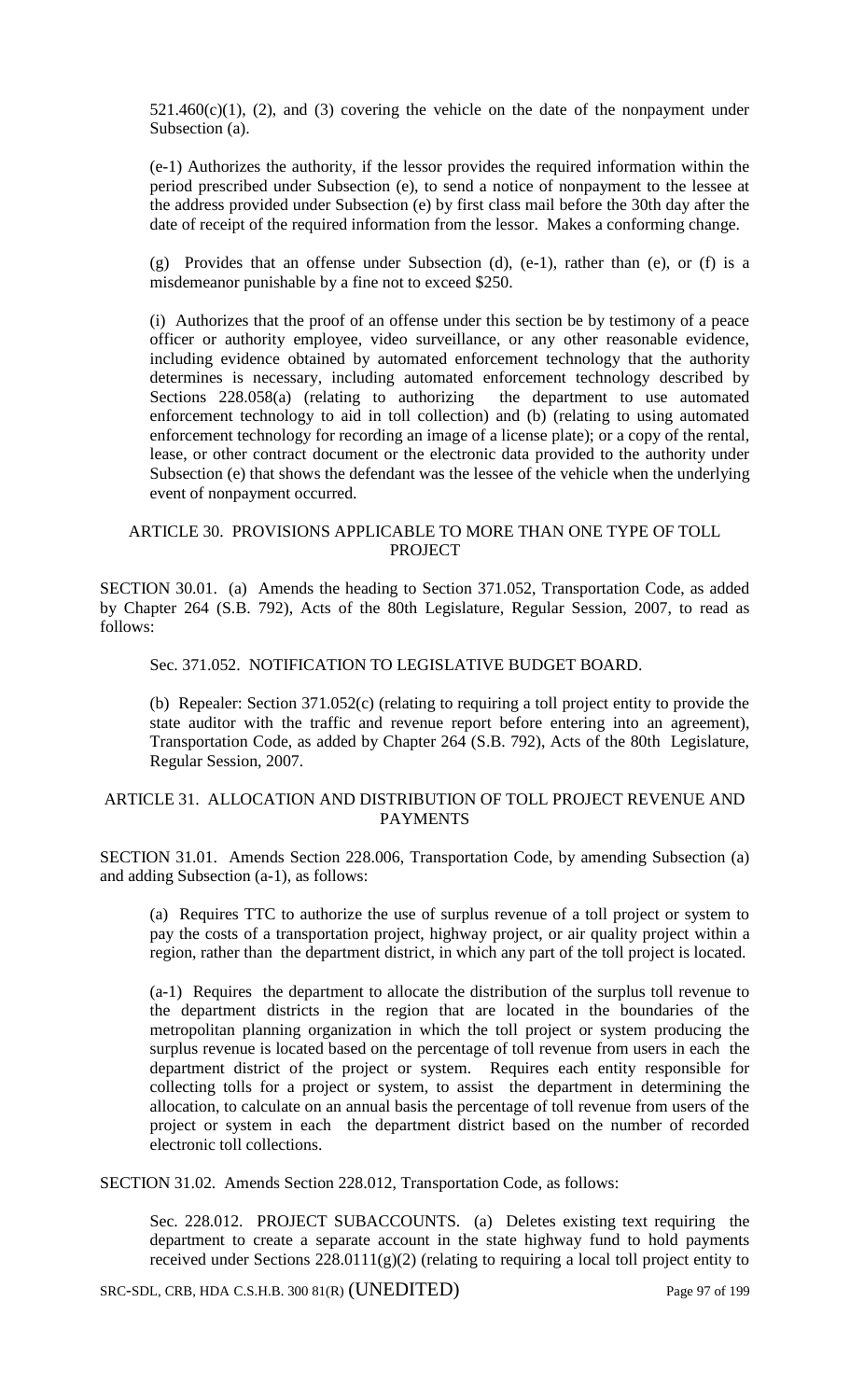commit to certain revenue) and (i)(2) (relating to requiring the department to commit to certain revenue).

(b) Requires that money, rather than requiring that money except as provided by Subsection (c), be allocated to projects authorized by Section 228.0055 (Use of Contract Payments and Other Revenue) or Section 228.006, as applicable.

(c) Deletes existing Subsection (c) requiring that money in a subaccount received from a county or the department under Section 228.0111 in connection with a project for which a county acting under Chapter 284 has the first option be allocated to transportation projects located in the county and the counties contiguous to that county. Redesignates Subsection (d) as Subsection (c).

(d) Redesignates Subsection (e) as Subsection (d). Prohibits TTC or the department from revising the formula as provided in the department's unified transportation program or a successor document in a manner that results in a decrease of a the department district's allocation because of the deposit of a payment into a project subaccount, rather than into a project subaccount or a commitment to undertake an additional transportation project under Section 228.0111; or take any other action that would reduce funding allocated to a the department district because of the deposit of a payment into a project subaccount, rather than a payment received from the department or local toll project entity into a project subaccount or a commitment to undertake an additional transportation project under Section 228.0111.

SECTION 31.03. Makes application of Section 228.012, Transportation Code, as amended by this article, prospective.

ARTICLE 32. PHOTOGRAPHIC TRAFFIC SIGNAL ENFORCEMENT SYSTEMS

SECTION 32.01. Amends Section 707.002, Transportation Code, as follows:

Sec. 707.002. New hearing: AUTHORITY TO PROVIDE FOR CIVIL PENALTY AND INTERSECTION SAFETY COURSE. (a) Creates this subsection from existing text.

(b) Authorizes that the ordinance require that the owner of the motor vehicle successfully complete an intersection safety course, instead of a monetary penalty. Authorizes a local authority that requires completion of an intersection safety course to:

(1) charge a fee set by the governing body of the local authority for the course; and

(2) contract with a third party to provide an intersection safety course.

SECTION 32.02. Amends Chapter 707, Transportation Code, by adding Section 707.0021, as follows:

Sec. 707.0021. IMPOSITION OF CIVIL PENALTY ON OWNER OF AUTHORIZED EMERGENCY VEHICLE. (a) Defines, in this section, "authorized emergency vehicle" to have the meaning assigned by Section 541.201.

> (b) Prohibits a local authority from imposing or attempting to impose a civil penalty under this chapter on the owner of an authorized emergency vehicle.

> (c) Provides that this section does not prohibit an employer from taking disciplinary action against an employee who as the operator of an authorized emergency vehicle operated the vehicle in violation of a rule or policy of the employer.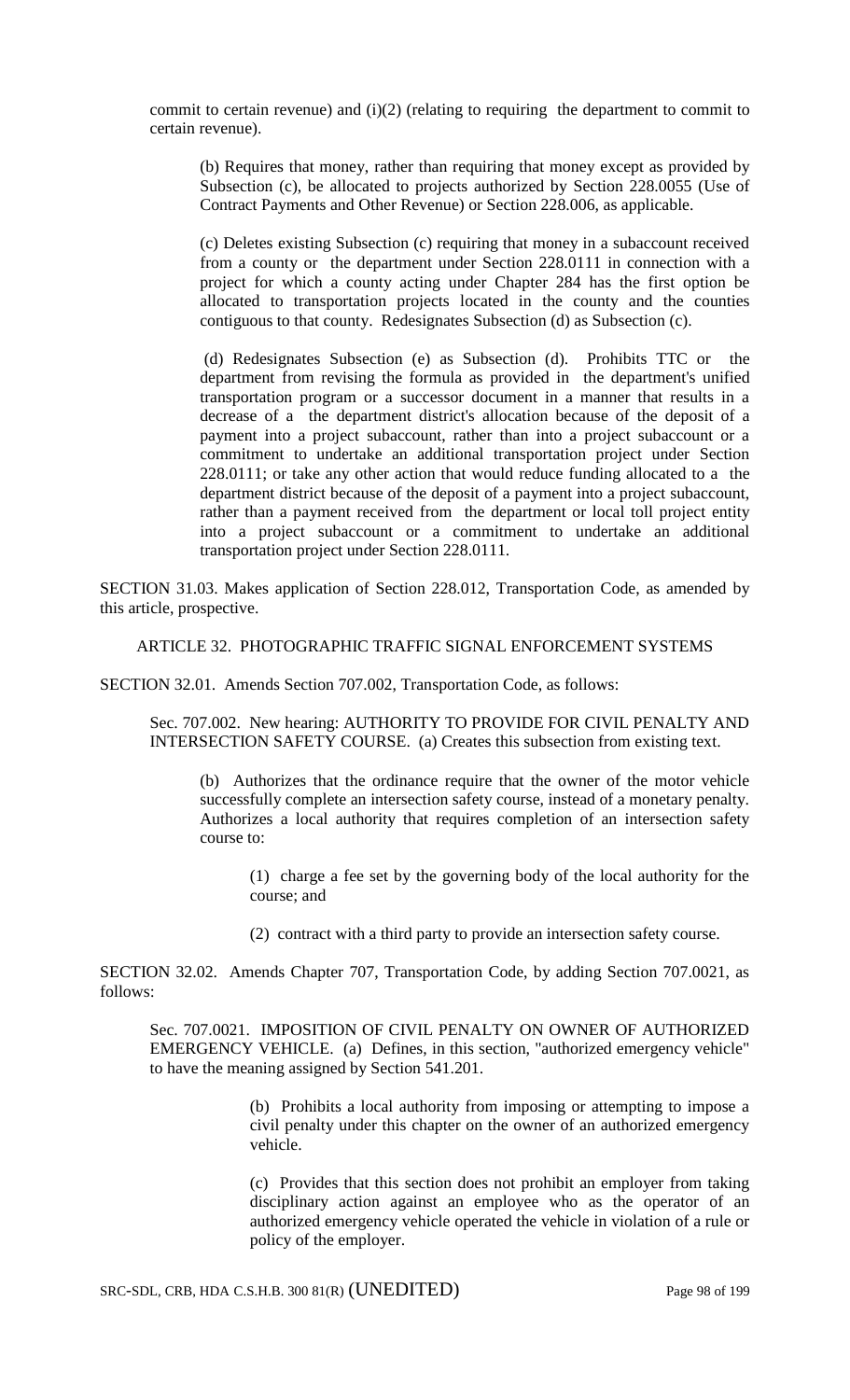SECTION 32.03. Amends Section 1001.002, Education Code, by adding Subsection (d), to exempt an intersection safety course required by a local authority under Section 707.002, Transportation Code, from this chapter.

ARTICLE 33. AUTOMATIC LICENSE PLATE IDENTIFICATION CAMERAS

SECTION 33.01. Amends Subchapter C, Chapter 202, Transportation Code, by adding Section 202.062, as follows:

Sec. 202.062. AGREEMENT TO LOCATE CERTAIN CAMERAS ON RIGHT-OF-WAY. (a) Defines, in this section, "automatic license plate identification camera."

(b) Authorizes the department to enter into an agreement with DPS a federal law enforcement agency, or a local law enforcement agency operating an automatic license plate identification camera under the authority of a federal law enforcement agency that authorizes DPS, federal law enforcement agency, or local law enforcement agency to install, maintain, and operate an automatic license plate identification camera on the right-of-way of a state highway.

(c) Requires that an agreement under this section be in writing, list the location of each automatic license plate identification camera to be installed on the state highway right-of-way, list the responsibilities of each party to the agreement, be for a fixed term, and be executed before an automatic license plate identification camera is installed.

(d) Authorizes that the images produced from an automatic license plate identification camera installed under an agreement authorized by this section be used only for the purpose of:

(1) enforcing a penal law of this state, other than a traffic law the violation of which is a misdemeanor punishable by fine only or a penal law of the United States;

(2) locating an abducted child for whom the statewide alert system authorized by Subchapter L, Chapter 411, Government Code, has been activated; a missing senior citizen for whom a statewide silver alert authorized by Subchapter M, Chapter 411, Government Code, has been activated; or a person for whom an alert has been issued under an executive order of the governor because the person has seriously injured or killed a local, state, or federal law enforcement officer; or

(3) prosecuting a criminal offense, other than a traffic law the violation of which is a misdemeanor punishable by fine only, if the images are otherwise admissible in a judicial proceeding.

(e) Provides that a person commits an offense if the person uses an automatic license plate identification camera to produce an image other than in the manner and for the purpose specified by this section.

(f) Provides that an offense under this section is a Class C misdemeanor.

ARTICLE 34. APPLICATION FOR DEALER GENERAL DISTINGUISHING NUMBER

SECTION 34.01. Amends Section 503.029, Transportation Code, by adding Subsections (d), (e), and (f), as follows:

(d) Requires an applicant for an original dealer general distinguishing number who proposes to be an independent motor vehicle dealer, as specified under Subsection (a)(6)(B), and who does not hold a general distinguishing number as a franchised motor vehicle dealer or independent motor vehicle dealer, as specified under Subsection  $(a)(6)(A)$  or  $(B)$ , to submit to the department evidence that the applicant completed a

SRC-SDL, CRB, HDA C.S.H.B. 300 81(R) (UNEDITED) Page 99 of 199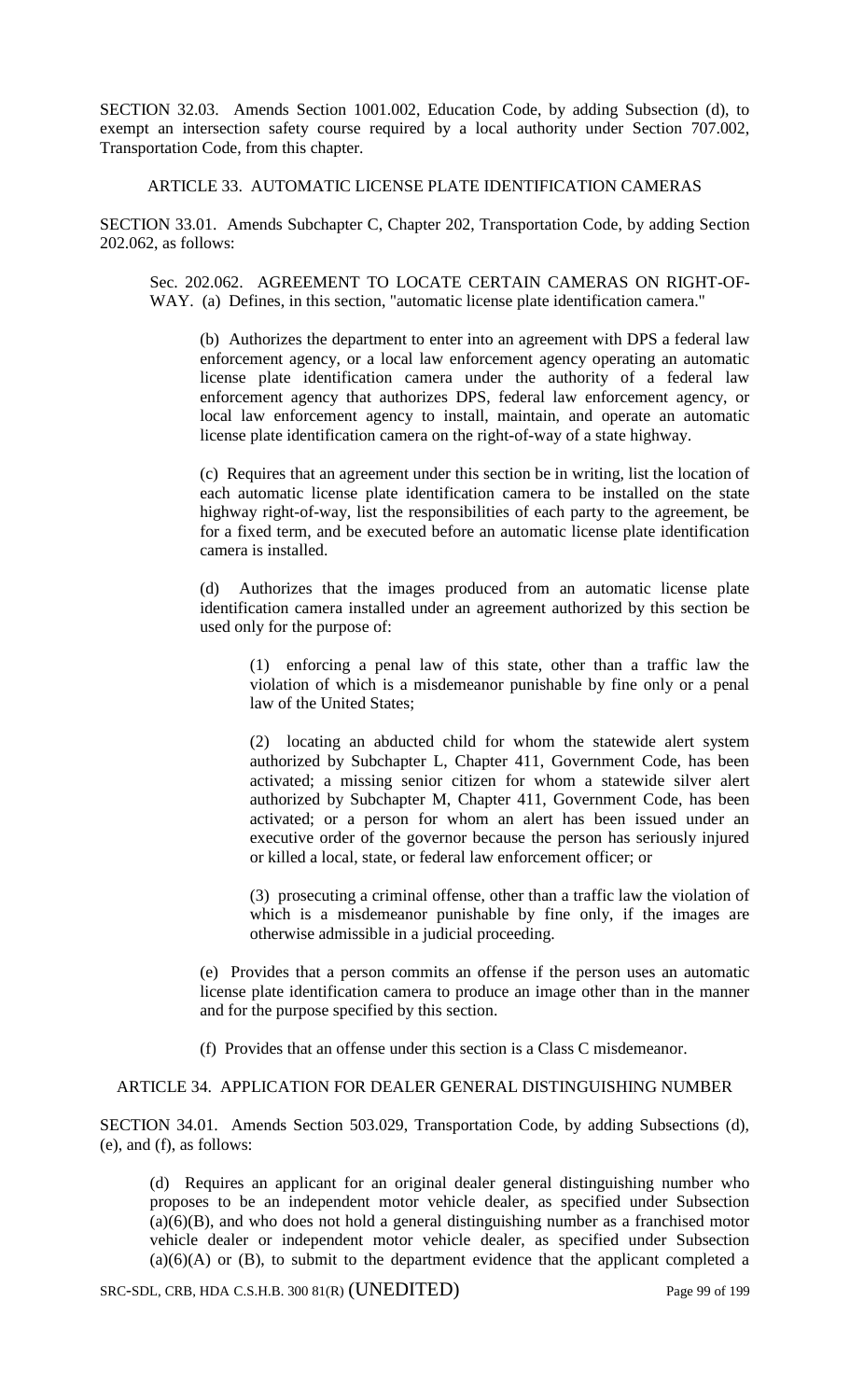dealer education course, approved by the department, in the 12-month period preceding the date the application is filed. Requires that the course be at least eight hours and not more than 12 hours in length. Requires that the course, if the applicant is an entity, be completed by one individual listed on the application as an owner.

(e) Authorizes the department to approve a dealer education course under Subsection (d) only if the provider of the course:

(1) is a business with experience providing compliance education to independent motor vehicle dealers;

(2) provides online and CD-ROM versions of the course in English and in Spanish with assessment and verification capabilities;

(3) provides ongoing educational support by telephone or the Internet for one year at no additional cost to persons who have completed a course;

(4) provides at least one instructor-led dealer education course each month, including at least one instructor-led course each year in or near Austin, Dallas and Fort Worth, El Paso, Houston, and San Antonio; and

(5) has a curriculum review panel for the course that consists of at least four independent motor vehicle dealers who hold dealer general distinguishing numbers.

(f) Provides that an applicant is not required to comply with Subsection (d) if, at the time the application is submitted, a dealer education course is not currently approved by the department.

SECTION 34.02. Makes application of Section 503.029(d), Transportation Code, as added by this Act, prospective to September 1, 2010.

SECTION 34.03. Requires TxDOT, not later than January 1, 2010, to begin to approve or reject applications from providers of dealer education courses under Sections 503.029(d) and (e), Transportation Code, as added by this Act.

#### ARTICLE 35. USE OF CERTAIN VEHICLES FOR LAW ENFORCEMENT PURPOSES

SECTION 35.01. Amends Section 541.201(1) and (13-a), Transportation Code, to redefine "authorized emergency vehicle" and "police vehicle."

SECTION 35.02. Amends Section 545.421(b), Transportation Code, as follows:

(b) Requires that the officer's vehicle bear the insignia of a law enforcement agency, regardless of whether the vehicle displays an emergency light, rather than be appropriately marked as an official police vehicle.

## ARTICLE 36. ABANDONED AND JUNKED VEHICLES

SECTION 36.01. Amends Section 683.071, Transportation Code, to redefine, in this subchapter, "junked vehicle."

### ARTICLE 37. AUTHORITY OF CERTAIN TRANSPORTATION AND TRANSIT AUTHORITIES TO ENFORCE COMPLIANCE WITH HIGH OCCUPANCY VEHICLE LANE RESTRICTIONS

SECTION 37.01. Amends Subchapter B, Chapter 451, Transportation Code, by adding Section 451.0615, as follows: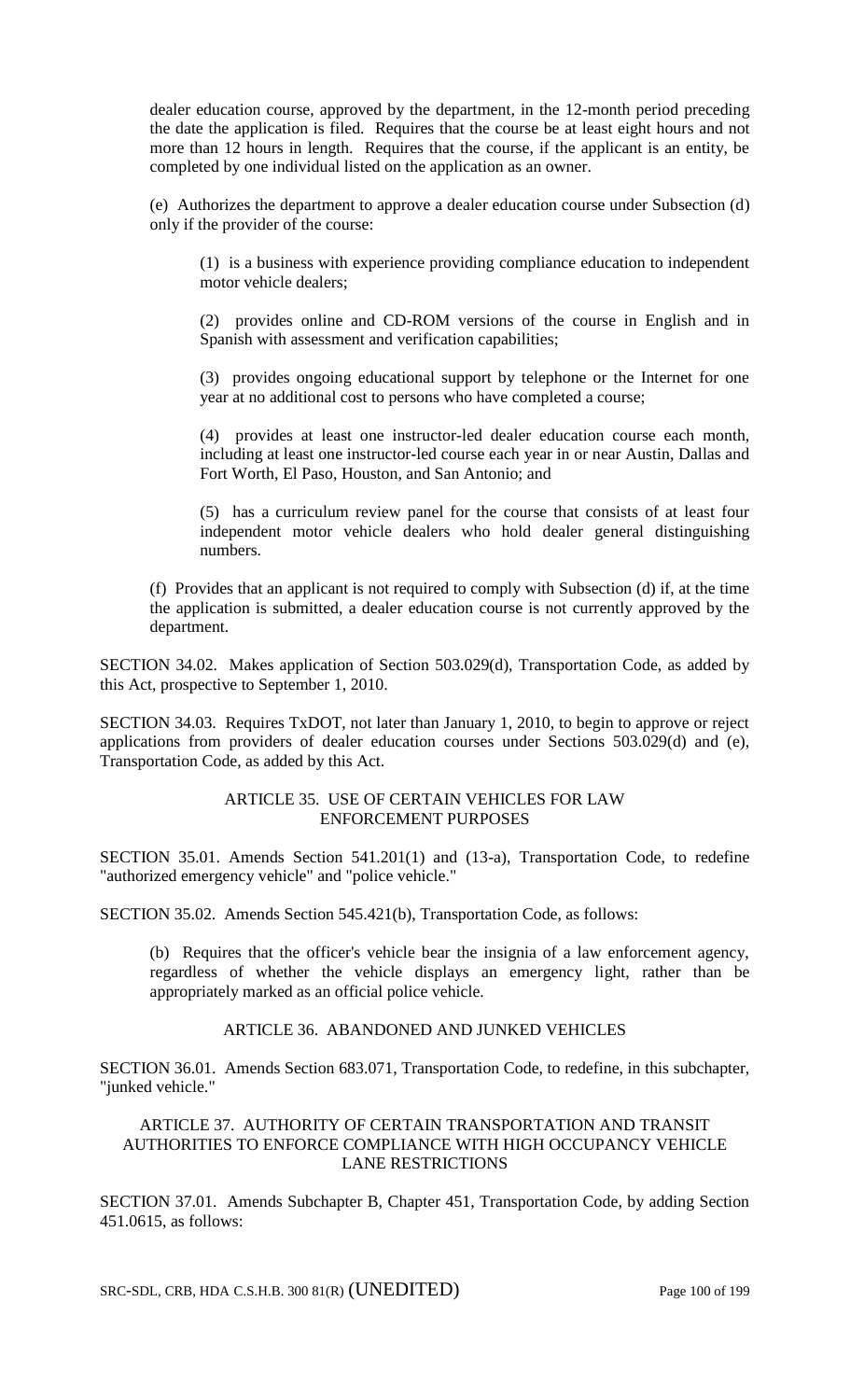Sec. 451.0615. ENFORCEMENT OF HIGH OCCUPANCY VEHICLE LANES. (a) Defines, in this section, "automated enforcement system," "high occupancy vehicle lane," "official traffic-control device," and "owner of a motor vehicle."

(b) Authorizes a board by resolution to implement an automated enforcement system and provide that the owner of a motor vehicle, other than an authorized emergency vehicle as defined by Section 541.201, is liable to the authority for a penalty if the vehicle is operated in violation of the instructions of an official traffic-control device regarding entering or exiting a high occupancy vehicle lane.

(b-1) Prohibits a resolution adopted under Subsection (b) from providing for the imposition of a penalty for a vehicle that is operated in violation of the minimum number of persons requirement for use of a high occupancy vehicle lane or for the purpose of enforcing compliance with posted speed limits.

(c) Requires that the resolution adopted under this section:

(1) provide for a penalty of not more than \$100;

(2) authorize an attorney employed by the authority or an attorney with whom the authority contracts to bring suit to collect the penalty;

(3) provide for notice of the violation to the owner of the motor vehicle that committed the violation;

(4) require that a peace officer commissioned by the authority review images produced by the automated enforcement system to determine whether the vehicle was operated in violation of the instructions of an official traffic-control device regarding entering or exiting a high occupancy vehicle lane, and notarize the notice of violation before the notice is mailed to the owner of the motor vehicle that committed the violation;

(5) provide that a notice of violation is presumed to have been received on the fifth day after the date the notice is mailed if the notice was mailed to the owner of a motor vehicle;

(6) provide procedures by which the owner of the motor vehicle may request an administrative adjudication hearing to contest the imposition or the amount of the penalty;

(7) allow for the use of images produced by the automated enforcement system authorized by this section; and

(8) provide for other procedures the board determines are necessary for the imposition of a penalty authorized by this section.

(d) Prohibits an image produced by an automated enforcement system, except as provided by Subsection (e), from being used to prosecute a criminal offense.

(e) Authorizes that an image produced by an automated enforcement system be used to prosecute a criminal offense defined by Chapter 19, 20, 20A, 31, 38, or 49, Penal Code.

(f) Provides that this section does not apply to an authority in which the principal municipality has a population of more than 1.9 million.

SECTION 37.02. Amends Subchapter B, Chapter 452, Transportation Code, by adding Section 452.0615, as follows: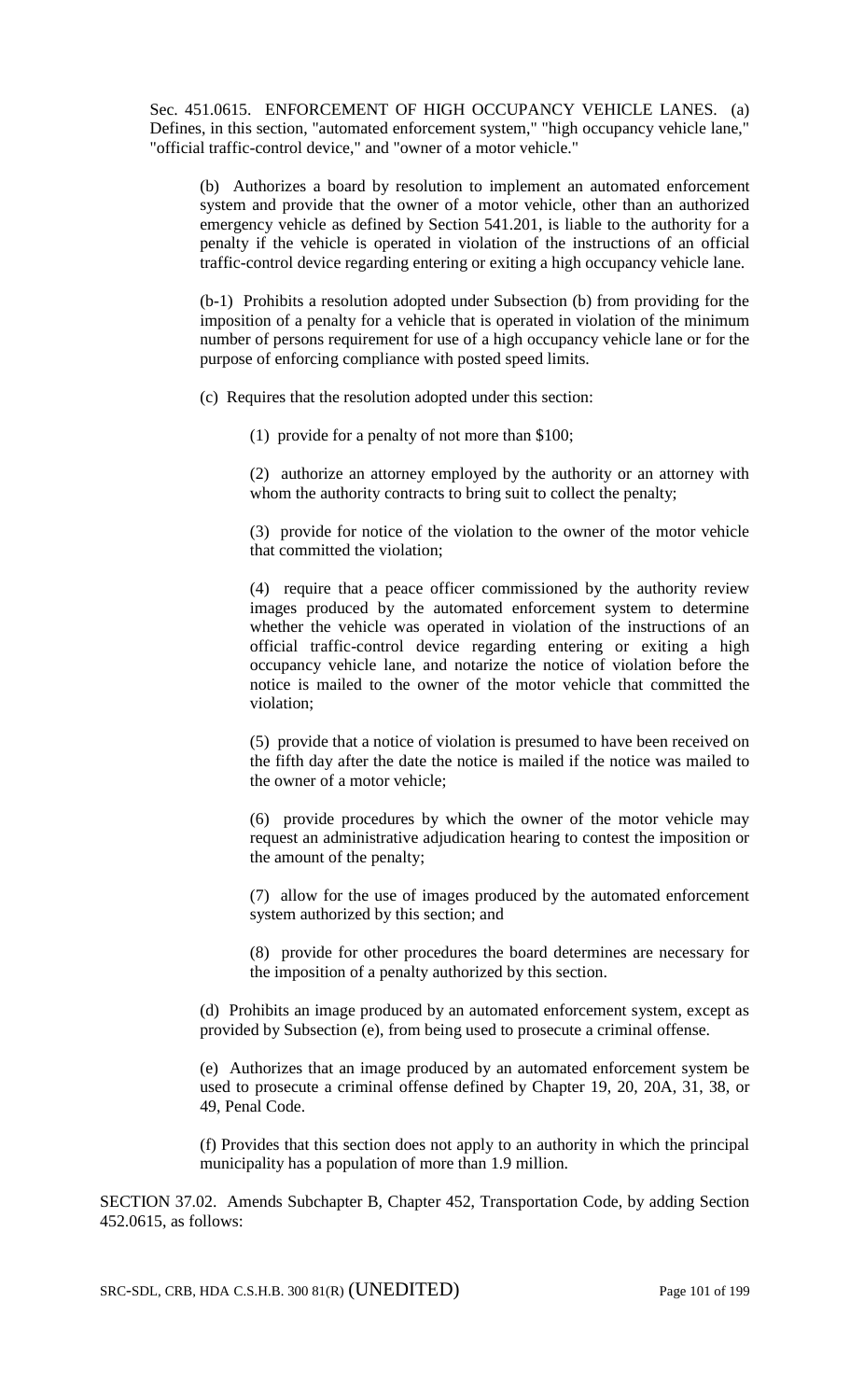Sec. 452.0615. ENFORCEMENT OF HIGH OCCUPANCY VEHICLE LANES. (a) Defines, in this section, "automated enforcement system," "high occupancy vehicle lane," "official traffic-control device," and "owner of a motor vehicle."

(b) Provides that this section applies only to an authority that consists of one subregion governed by a subregional board created under Subchapter O; and has entered into an agreement with a governmental entity to operate a high occupancy vehicle lane or provide peace officers to enforce compliance with instructions for high occupancy vehicle lane restrictions.

(c) Authorizes a board by resolution to implement an automated enforcement system and provide that the owner of a motor vehicle, other than an authorized emergency vehicle as defined by Section 541.201, is liable to the authority for a penalty if the vehicle is operated in violation of the instructions of an official traffic-control device regarding entering or exiting a high occupancy vehicle lane.

(c-1) Prohibits a resolution adopted under Subsection (c) from providing for the imposition of a penalty for a vehicle that is operated in violation of the minimum number of persons requirement for use of a high occupancy vehicle lane or for the purpose of enforcing compliance with posted speed limits.

(d) Requires that the resolution adopted under this section:

(1) provide for a penalty of not more than \$100;

(2) authorize an attorney employed by the authority or an attorney with whom the authority contracts to bring suit to collect the penalty;

(3) provide for notice of the violation to the owner of the motor vehicle that committed the violation;

(4) require that a peace officer commissioned by the authority review images produced by the automated enforcement system to determine whether the vehicle was operated in violation of the instructions of an official traffic-control device regarding entering or exiting a high occupancy vehicle lane, and notarize the notice of violation before the notice is mailed to the owner of the motor vehicle that committed the violation;

(5) provide that a notice of violation is presumed to have been received on the fifth day after the date the notice is mailed if the notice was mailed to the owner of a motor vehicle;

(6) provide procedures by which the owner of the motor vehicle may request an administrative adjudication hearing to contest the imposition or the amount of the penalty;

(7) allow for the use of images produced by the automated enforcement system authorized by this section; and

(8) provide for other procedures the board determines are necessary for the imposition of a penalty authorized by this section.

(e) Prohibits an image produced by an automated enforcement system, except as provided by Subsection (f), from being used to prosecute a criminal offense.

(f) Authorizes that an image produced by an automated enforcement system be used to prosecute a criminal offense defined by Chapter 19, 20, 20A, 31, 38, or 49, Penal Code.

ARTICLE 38. REGIONAL TOLLWAY AUTHORITIES

SRC-SDL, CRB, HDA C.S.H.B. 300 81(R) (UNEDITED) Page 102 of 199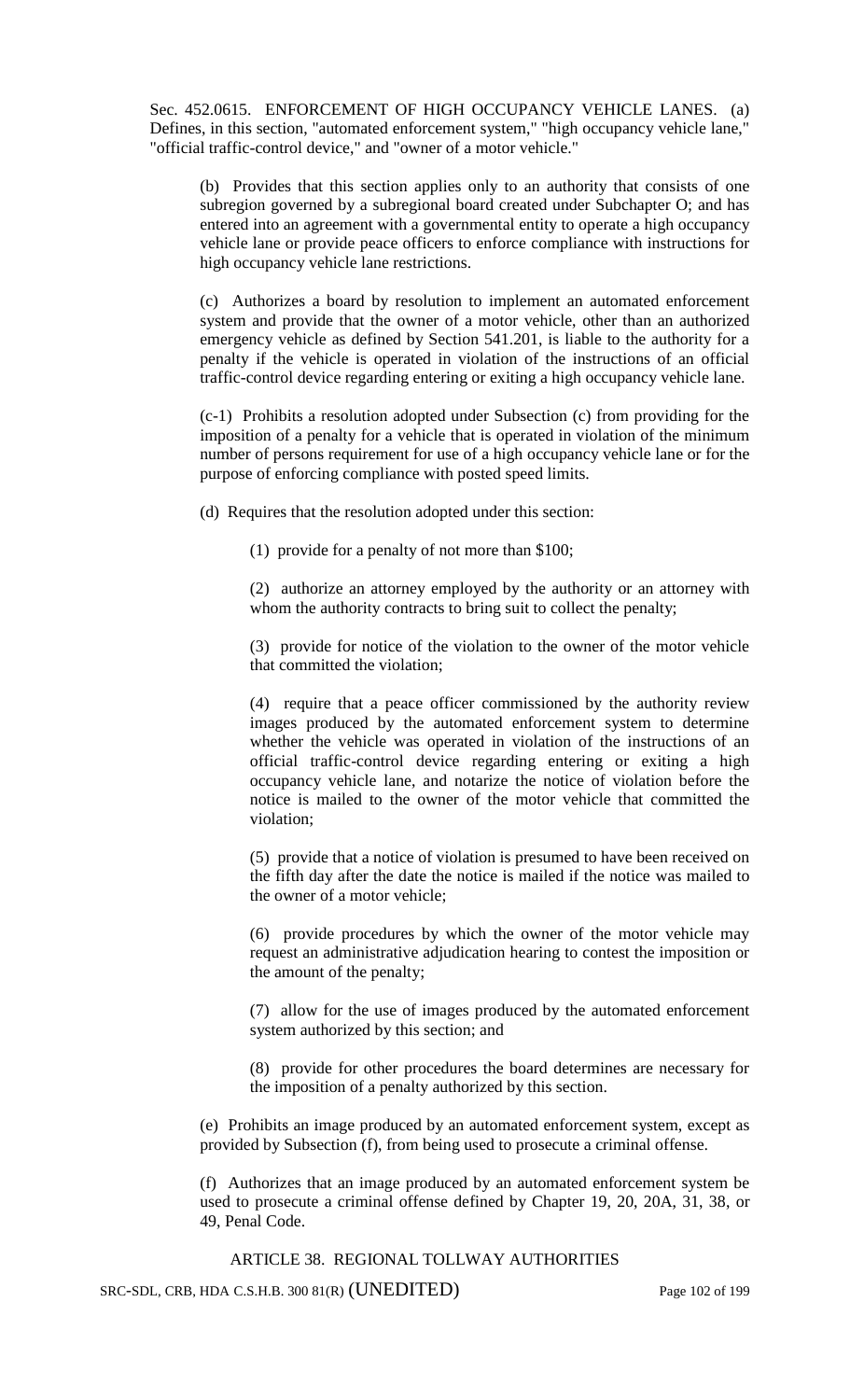SECTION 38.01. (a) Amends Section 366.038, Transportation Code, as follows:

Sec. 366.038. New heading: TOLLING SERVICES. (a) Defines, in this section, "tolling services."

(b) Creates this subsection from existing text Requires an authority to provide, for reasonable compensation, tolling, rather than customer service and other toll collection and enforcement, services for a toll project in the boundaries of the authority, regardless of whether the toll project is developed, financed, constructed, and operated under an agreement, including a comprehensive development agreement, with the authority or another entity. Provides that this section does not restrict an authority from agreeing to provide additional tolling services in an agreement described in Subsection (d). Provides that additional tolling services provided under an agreement under that subsection are subject to the provisions that apply to tolling services under this section.

(c) Prohibits an authority from providing financial security, including a cash collateral account, for the performance of tolling services the authority provides under this section if the authority determines that providing security could restrict the amount, or increase the cost, of bonds or other debt obligations the authority may subsequently issue under this chapter, or the authority is not reimbursed its cost of providing the security.

(d) Requires an authority, before providing tolling services for a toll project under this section, to enter into a written agreement that sets out the terms and conditions for the tolling services to be provided and the terms of compensation for those services.

(e) Provides that toll revenues are the property of the entity that is entitled to the revenues under a tolling services agreement for the toll project, regardless of who holds or collects the revenues. Provides that toll revenues that are held or collected by an authority under a tolling services agreement and are not the property of the authority are not subject to a claim adverse to the authority or a lien on or encumbrance against property of the authority. Provides that toll revenues that are the property of the authority are not subject to a claim adverse to any other entity or a lien on or encumbrance against property of any other entity.

(f) Authorizes an authority to agree in a tolling services agreement that its right and obligation to provide tolling services for the applicable toll project under this section are subject to termination for default, and that after a termination for default this section does not apply to that toll project.

(g) Authorizes any public or private entity, including an authority or the department, to agree to fund a cash collateral account for the purpose of providing money that may be withdrawn as provided in the tolling services agreement because of an authority's failure to make any payment as required by the tolling services agreement. Provides that an authority's written commitment to fully or partially fund a cash collateral account is conclusive evidence of the authority's determination that the commitment does not violate Subsection (c). Authorizes the department may use money from any available source to fund a cash collateral account under this subsection.

(b) Provides that Subsection (c), Section 366.038, Transportation Code, as added by this section, does not apply to any project, or portion of any project, subject to the tolling services agreement between the North Texas Tollway Authority and TxDOT or a private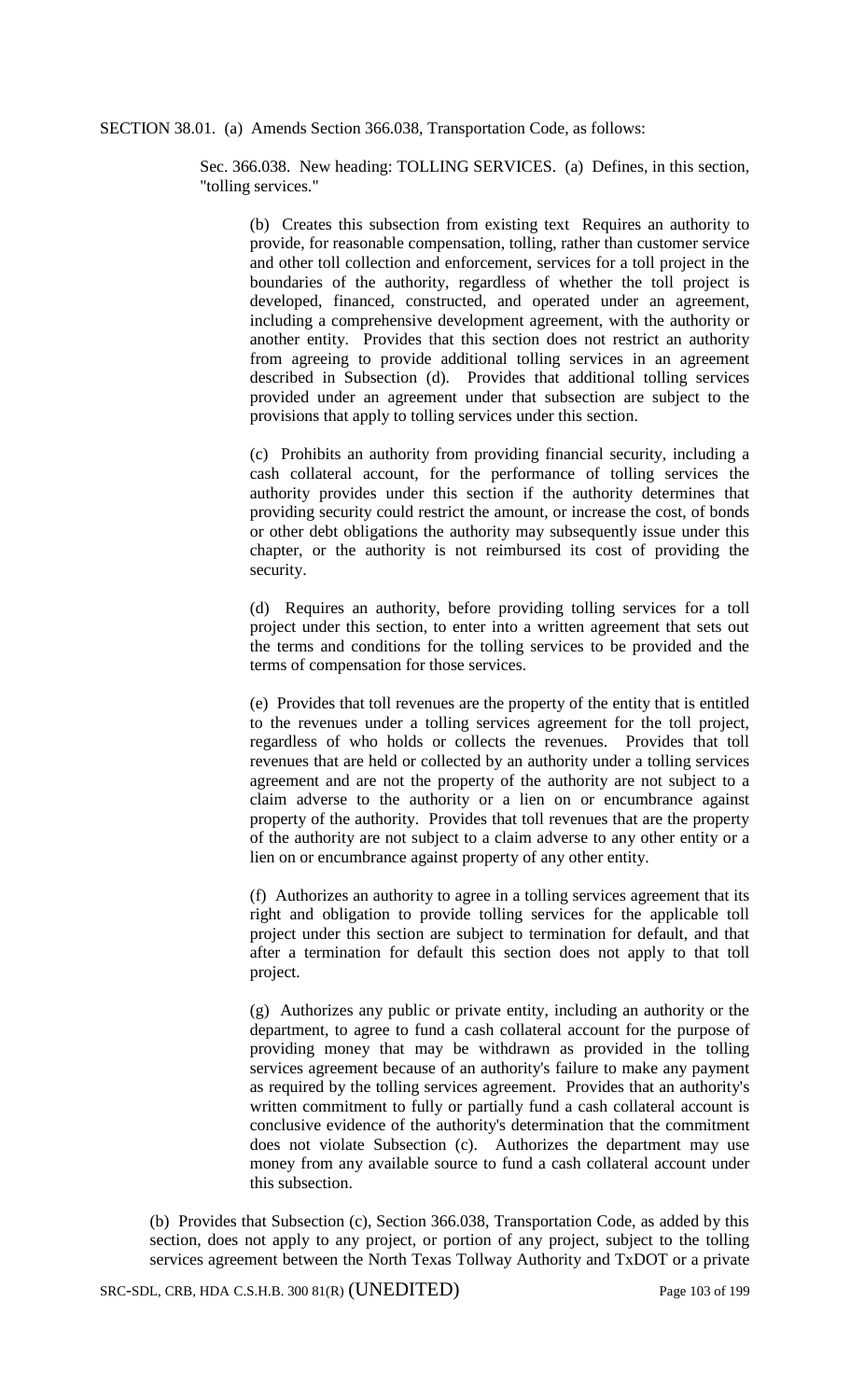participant in a comprehensive development agreement for the North Tarrant Express project in Tarrant County or the tolling services agreement for the IH-635 managed lanes project in Dallas County if the agreement is entered into before September 1, 2009.

SECTION 38.02. Amends Section 366.185, Transportation Code, by adding Subsection (d-2), as follows:

(d-2) Authorizes that the rules adopted under Subsection (d), notwithstanding Subsection (d-1), if the contract amount exceeds \$50 million, provide for a stipend to be offered to an unsuccessful design-build firm that submits a response to the authority's request for additional information, in an amount that:

(1) may exceed \$250,000; and

(2) is reasonably necessary, as determined by the authority in its sole discretion, to compensate an unsuccessful firm for preliminary engineering costs associated with the development of the proposal by the firm; and the value of the work product contained in the proposal, including the techniques, methods, processes, and information contained in the proposal.

SECTION 38.03. Amends Section 366.303, Transportation Code, by amending Subsection (d) and adding Subsections (f) and (g), as follows:

(d) Prohibits The term of an agreement under Subsections (a)-(c), rather than this section, from exceeding 40 years.

(f) Authorizes a county that is part of an authority, including a county acting under Chapter 284, to accelerate a toll project's design, financing, construction, and operation by the entity ultimately responsible for the toll project's design, financing, construction, and operation, to acquire right-of-way necessary to locate and preserve the proposed alignment for a potential toll project, and to obtain the environmental approvals, any necessary traffic and revenue studies, and any engineering data necessary to advance the feasibility of a potential toll project. Defines "toll project" for purposes of this subsection and Subsection (g).

(g) Authorizes a county that acquires right-of-way or obtains approvals, studies, or data under Subsection (f) to petition the applicable authority to negotiate a written agreement by which the county's and the authority's activities can be better coordinated and more efficiently accomplished. Authorizes that the agreement include provisions by which the authority may agree to later reimburse the county for certain costs the county incurs for right-of-way and other deliverables transferred to and used by the authority if the authority ultimately develops the toll project. Authorizes the department or the applicable metropolitan planning organization, or both, to be a party or parties to an agreement under this subsection if the county and the authority determine that the inclusion of one or both of those entities furthers the objectives of this subsection.

## ARTICLE 39. AUTOMATED TRAFFIC CONTROL SYSTEMS

SECTION 39.01. Amends Section 542.2035, Transportation Code, as follows:

Sec. 542.2035. New heading: LIMITATION ON MUNICIPALITIES AND COUNTIES. (a) Prohibits a municipality or county from implementing or operating an automated traffic control system with respect to a highway or street under its jurisdiction for the purpose of enforcing compliance with posted speed limits. Requires the attorney general to enforce this subsection.

(b) Makes no changes to this subsection.

SECTION 39.02. Amends Subchapter B, Chapter 542, Transportation Code, by adding Section 542.207, as follows:

SRC-SDL, CRB, HDA C.S.H.B. 300 81(R) (UNEDITED) Page 104 of 199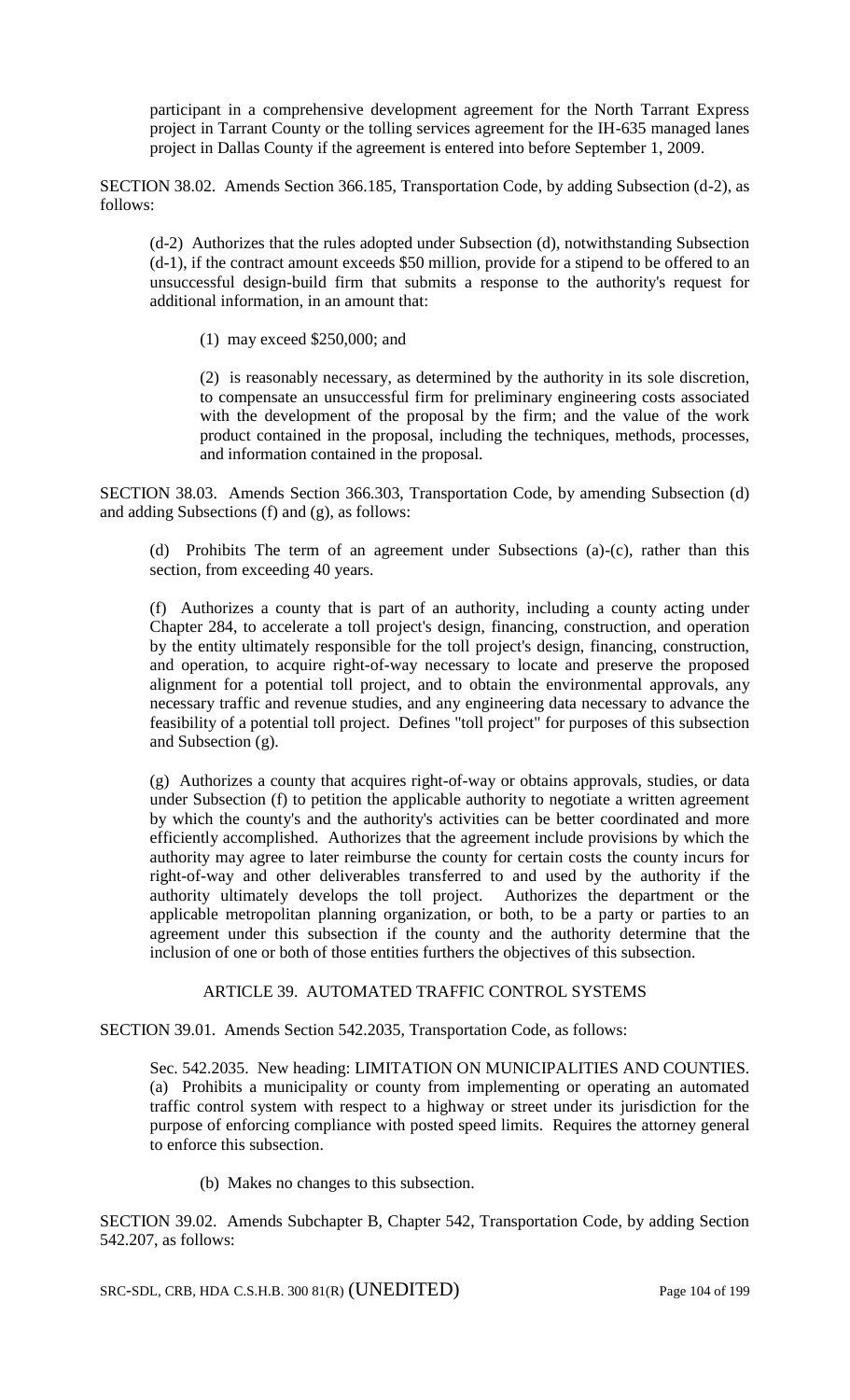Sec. 542.207. LIMITATION ON DEPARTMENT. (a) Defines "automated traffic control system" to have the meaning assigned by Section 542.2035.

(b) Prohibits the department from implementing or operating an automated traffic control system for the purpose of enforcing compliance with posted speed limits. Requires the attorney general to enforce this section.

ARTICLE 40. CERTIFICATES OF TITLE: VEHICLE REGISTRATION

SECTION 40.001. Amends Section 501.002, Transportation Code, as follows:

Sec. 501.002. DEFINITIONS. Redefines "certificate of title," "dealer," "distributor," "first sale," "manufacturer," "motorcycle," "motor vehicle," "new motor vehicle," "subsequent sale," and "title receipt." Defines "commercial fleet," "credit card," "debit card," "purchaser," "record of title," "seller," "travel trailer," and "vehicle identification number." Deletes existing definitions for "house trailer," "importer," "importer's certificate," "manufacturer's permanent vehicle identification number," and "serial number." Makes nonsubstantive changes.

SECTION 40.002. Amends the heading to Section 501.003, Transportation Code, to read as follows:

Sec. 501.003. PURPOSE.

SECTION 40.003. Amends Section 501.004(a), Transportation Code, to provide that, except as provided by this section, this chapter applies to all motor vehicles, including a motor vehicle owned by the state or a political subdivision of the state.

SECTION 40.004 Transfers Section 501.131, Transportation Code, to Subchapter A, Chapter 501, Transportation Code, and renumbers it as Section 501.0041, Transportation Code, and amends it as follows:

Sec. 501.0041. RULES; FORMS. (a) Authorizes the department to adopt rules to administer this chapter.

(b) Requires the department to post on the Internet or provide each county assessor-collector with a sufficient supply of any necessary forms. Deletes existing text requiring the department to, in addition to the forms required by this chapter, prescribe forms for a title receipt, manufacturer's certificate, and importer's certificate, and other forms the department determines necessary.

SECTION 40.005. Transfers Section 501.159, Transportation Code, to Subchapter A, Chapter 501, Transportation Code, renumbers it as Section 501.006, and amends it as follows:

Sec. 501.006. New heading: ALIAS TITLE. Authorizes the department, on receipt of a verified, rather than written, request approved by the executive administrator of a law enforcement agency, to issue a title, rather than certificate of title, in the form requested by the executive administrator for a vehicle in an alias for the law enforcement agency's use in a covert criminal investigation.

SECTION 40.006. Amends Section 501.021, Transportation Code, as follows:

Sec. 501.021. New heading: TITLE FOR MOTOR VEHICLE. (a) Requires a motor vehicle title issued by the department to include, rather than providing that a motor vehicle title is an instrument that includes: the name and address of each purchaser and seller at the first sale or a subsequent sale; the vehicle description; the name and address of each lienholder and the date of each lien on the vehicle, listed in the chronological order in which the lien was recorded; a statement indicating rights of survivorship under Section 501.031; if the vehicle has an odometer, the odometer reading; and any other information required by the department. Deletes existing text providing that a motor vehicle certificate of title is an instrument issued by the department that includes: the

SRC-SDL, CRB, HDA C.S.H.B. 300 81(R) (UNEDITED) Page 105 of 199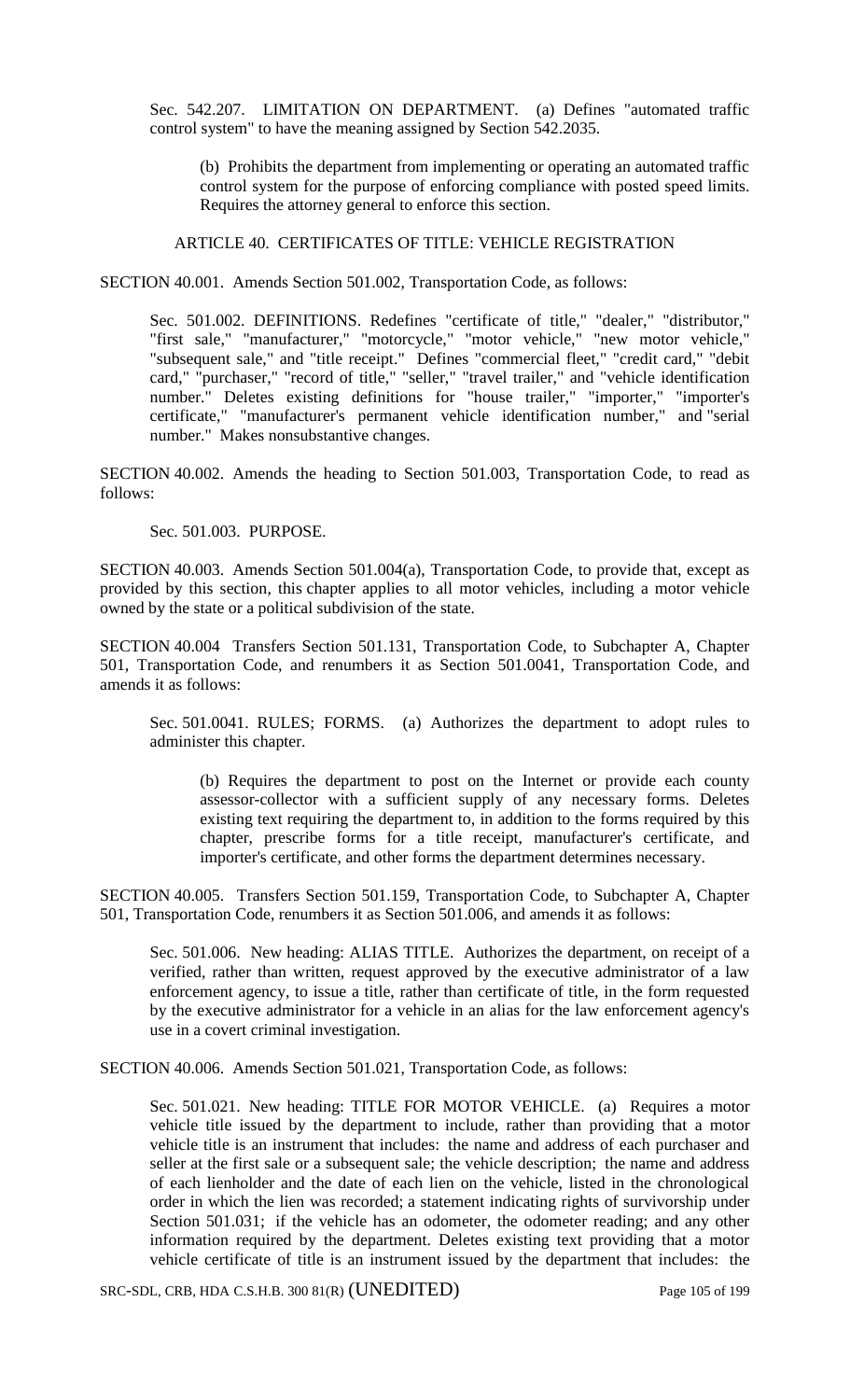name and address of the purchaser and seller at the first sale or the transferee and transferor at a subsequent sale; the make of the motor vehicle; the body type of the vehicle; the manufacturer's permanent vehicle identification number of the vehicle or the vehicle's motor number if the vehicle was manufactured before the date that stamping a permanent identification number on a motor vehicle was universally adopted; the serial number for the vehicle; the number on the vehicle's current Texas license plates, if any; a statement that no lien on the vehicle is recorded; or of the name and address of each lienholder and the date of each lien on the vehicle, listed in the chronological order in which the lien was recorded; a space for the signature of the owner of the vehicle; and if the vehicle has an odometer, the odometer reading indicated by the application for the certificate of title. Makes conforming and nonsubstantive changes.

(b) Sets forth the required language of the statement a printed certificate of title must bear on its face.

SECTION 40.007. Amends Section 501.022, Transportation Code, as follows:

Sec. 501.022. New heading: MOTOR VEHICLE TITLE REQUIRED. (a) Prohibits the owner of a motor vehicle registered in this state from operating or permitting the operation of the vehicle on a public highway until the owner obtains a title, rather than a certificate of title, for the vehicle or until the owner obtains registration for the vehicle if a receipt evidencing title to the vehicle is issued under Section 501.029(b) or Subchapter I.

- (b) Makes a conforming change
- (c) Makes a conforming and a nonsubstantive change.

(d) Provides that Subsection (c) does not apply to a motor vehicle operated on a public highway in this state with a metal dealer's license plate or a dealer's or buyer's temporary tag, rather than a cardboard tag, attached to the vehicle as provided by Chapter 503 (Dealer's and Manufacturer's Vehicle License Plates).

SECTION 40.008. Amends Section 501.023, Transportation Code, as follows:

Sec. 501.023. New heading: APPLICATION FOR TITLE. (a) Requires the owner of a motor vehicle to apply for a title as prescribed by the department to the county assessorcollector in the county in which the owner is domiciled or the motor vehicle is purchased or encumbered. Deletes existing text requiring an owner of a motor vehicle to apply for a certificate of title on a form prescribed by the department. Makes nonsubstantive changes.

(b) Requires the assessor-collector to send the application to the department or enter it into the department 's titling system within 72 after receipt of the application, rather than not later than 24 hours after receiving the application.

(c) Authorizes the owner or a lessee of a commercial motor vehicle operating under the International Registration Plan or other agreement described by Section 502.091, rather than 502.054 (Agreements With Other Jurisdictions), that is applying for a title for purposes of registration only may apply, rather than must be made, directly to the department. Requires an applicant for registration under this subsection, notwithstanding Section 501.138(a), to pay the fee imposed by that section, rather than to pay the department the fee imposed by that section. Requires that the fee be distributed to the appropriate county assessor-collector in the manner provided by Section 501.138, rather than requiring the department to send the fee to the appropriate county assessor-collector for distribution. Makes a conforming change.

(d) Requires that applications submitted to the department electronically request the purchaser's choice of county as stated in Subsection (a) as the recipient of all taxes, fees, and other revenue collected as a result of the transaction.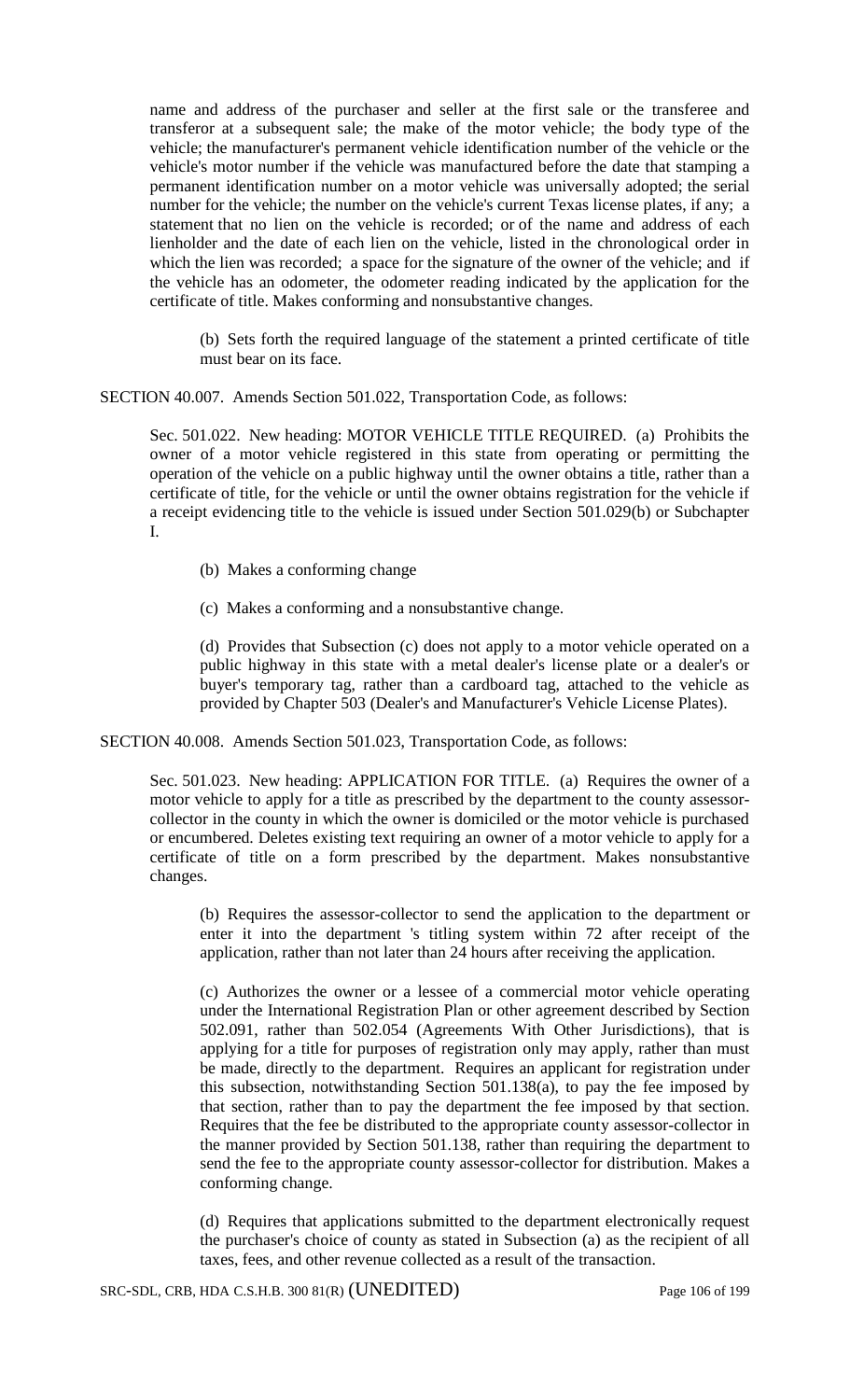SECTION 40.009. (a) Amends Section 501.0234(b), Transportation Code, effective September 1, 2009, to provide that this section does not apply to a motor vehicle purchased by a fleet buyer who is a full-service deputy under Section 520.008 and utilizes the dealer title application process developed to provide a method of submitting title transactions to the county in which utilizes the dealer title application process developed to provide a method of submitting title transactions to the country in which the fleet buyer is a full-service deputy. Makes a nonsubstantive change.

(b) Amends Sections 501.0234(a), (b), (d), and (e), Transportation Code, effective January 1, 2013, as follows:

(a) Makes a conforming change.

(b) Provides that this section does not apply to a motor vehicle for which the title has been surrendered in exchange for: a salvage vehicle title or salvage record of title issued under this chapter; a nonrepairable vehicle title or nonrepairable record of title issued under this chapter or Subchapter D (Demolition of Abandoned Motor Vehicles), Chapter 683 (Abandoned Motor Vehicles); or an ownership document issued by another state that is comparable to a document described by Paragraph  $(A)$  or  $(B)$ , rather than Paragraphs  $(A)-(C)$ ; with a gross weight in excess of 11,000 pounds; or purchased by a fleet buyer who utilizes the dealer title application process developed to provide a method to submit title transactions to counties that have approved the persons as full-service deputies under Section 502.114. Deletes existing text providing that this section does not apply to a motor vehicle for which the certificate of title has been surrendered in exchange for a certificate of authority issued under Subchapter D, Chapter 683. Makes nonsubstantive changes.

(d) Makes conforming changes.

(e) Requires TxDOT to develop, rather than promulgate, a form or electronic process in which the purchaser of a motor vehicle shall designate the purchaser's choice as set out in Section 501.023 as the recipient of all taxes, fees, and other revenue collected as a result of the transaction, which the tax assessor-collector is authorized by law to retain. Requires a seller to make that form or electronic process available to the purchaser of a vehicle at the time of purchase. Makes a nonsubstantive change.

SECTION 40.010. Amends Section 501.0235, Transportation Code, as follows:

Sec. 501.0235. New heading: DRIVER'S LICENSE OR PERSONAL IDENTIFICATION CERTIFICATE NUMBER OF TITLE APPLICANT. (a) Requires TxDOT to require an applicant for a title to provide the applicant's driver's license or personal identification certificate number, rather than a social security number, to TxDOT. Makes a conforming change.

(b) Requires that the number be entered in the department 's electronic titling system but may not be printed on the title. Deletes existing text requiring the department or the county to enter the applicant's social security number in the department 's electronic database, but prohibiting printing of that number on the certificate of title. Deletes existing Subsection (c) providing that this section applies only in a county in which the department's automated registration and title system has been implemented.

SECTION 40.011. Amends Section 501.024, Transportation Code, as follows:

Sec. 501.024. TITLE RECEIPT. (a) Requires a county assessor-collector who receives an application for a title to issue a title receipt to the applicant containing the information concerning the motor vehicle required for issuance of a title under Section 501.021 or Subchapter I after the requirements of this chapter are met, including the payment of the

SRC-SDL, CRB, HDA C.S.H.B. 300 81(R) (UNEDITED) Page 107 of 199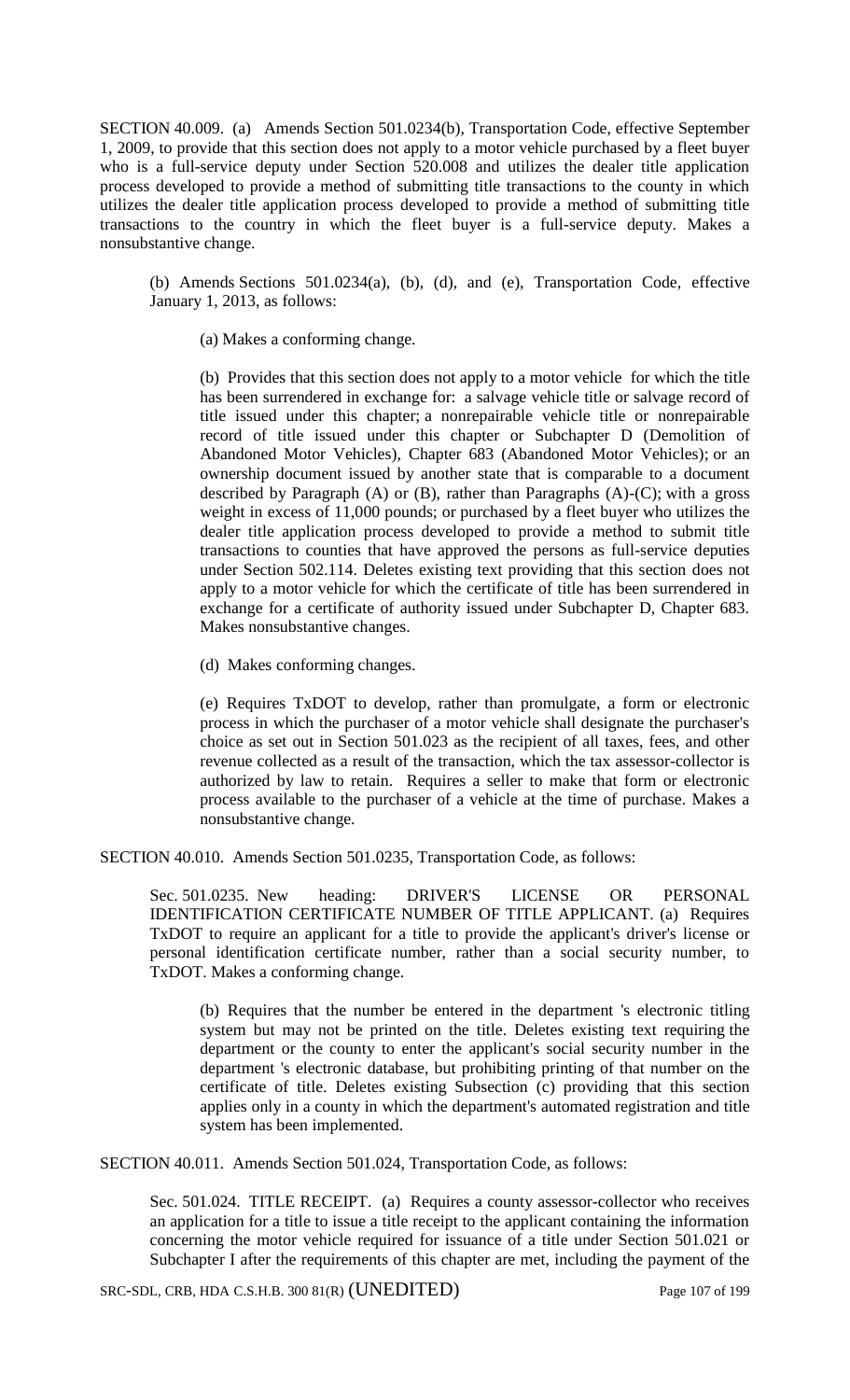fees required under Section 501.138; and the information is entered into the department's titling system, rather than issue a title receipt on which is noted information concerning the motor vehicle required for the certificate of title under Section 501.021, including a statement of the existence of each lien as disclosed on the application or a statement that no lien is disclosed. Makes a conforming change.

(b) Requires the assessor-collector, if a lien is not disclosed on the application for a title, to issue a title receipt, rather than mark the title receipt "original" and deliver it, to the applicant. Makes a conforming change.

(c) Requires the assessor-collector, if a lien is disclosed on the application for a title, to issue a duplicate title receipt to the lienholder, rather than duplicate title receipts. Deletes existing text requiring the assessor-collector to mark one receipt "original" and mail or deliver it to the first lienholder disclosed on the application and mark the second receipt "duplicate original" and mail or deliver it to the address of the applicant provided on the application. Makes a conforming change.

(d) Makes a conforming and nonsubstantive change.

SECTION 40.012. Amends Section 501.025, Transportation Code, as follows:

Sec. 501.025. New heading: MANUFACTURER'S CERTIFICATE REQUIRED ON FIRST SALE. Prohibits a county assessor-collector from issuing a title receipt on the first sale of a motor vehicle unless the applicant for the title provides the application for a title and a manufacturer's certificate in a manner prescribed by the department. Deletes existing text prohibiting a county assessor-collector from issuing a title receipt on the first sale of a motor vehicle unless the applicant for the certificate of title provides to the assessor-collector the application for a certificate of title and a manufacturer's certificate on a form prescribed by the department that is assigned to the applicant by the manufacturer, distributor, or dealer shown on the manufacturer's certificate as the last transferee, and shows the transfer of the vehicle from its manufacturer to the purchaser, whether a distributor, dealer, or owner, and each subsequent transfer from distributor to dealer, dealer to dealer, and dealer to applicant.

SECTION 40.013. Amends Section 501.027, Transportation Code, as follows:

Sec. 501.027. New heading: ISSUANCE OF TITLE. (a) Requires that on the day that a county assessor-collector issues a title receipt, a copy of the title receipt and all evidence of title is required to be submitted to the department in the period specified in Section 501.023(b). Deletes existing text requiring the assessor-collector on the day that a county assessor-collector issues a title receipt, to mail to the department a copy of the receipt and the evidence of title delivered to the assessor-collector by the applicant.

(b) Requires that the title, not later than the fifth day after the date the department receives an application for a title and the department determines the requirements of this chapter are met, be issued to the first lienholder or to the applicant if a lien is not disclosed on the application or that the department notify the applicant that the department's titling system has established a record of title of the motor vehicle in the applicant's name if a lien is not disclosed. Deletes existing text requiring the department, not later than the fifth day after the date the department receives an application for a certificate of title and the department determines that the requirements of this chapter are met, to issue the certificate of title. Deletes existing text requiring the department, if a lien is not disclosed on the application, to send the certificate by first class mail to the applicant at the address provided on the application. Requires the department, if a lien is disclosed on the application, to notify lienholder that the lien has been perfected, rather than send the certificate by first class mail to the first lienholder as disclosed on the application.

SECTION 40.014. Amends Section 501.0275, Transportation Code, as follows:

SRC-SDL, CRB, HDA C.S.H.B. 300 81(R) (UNEDITED) Page 108 of 199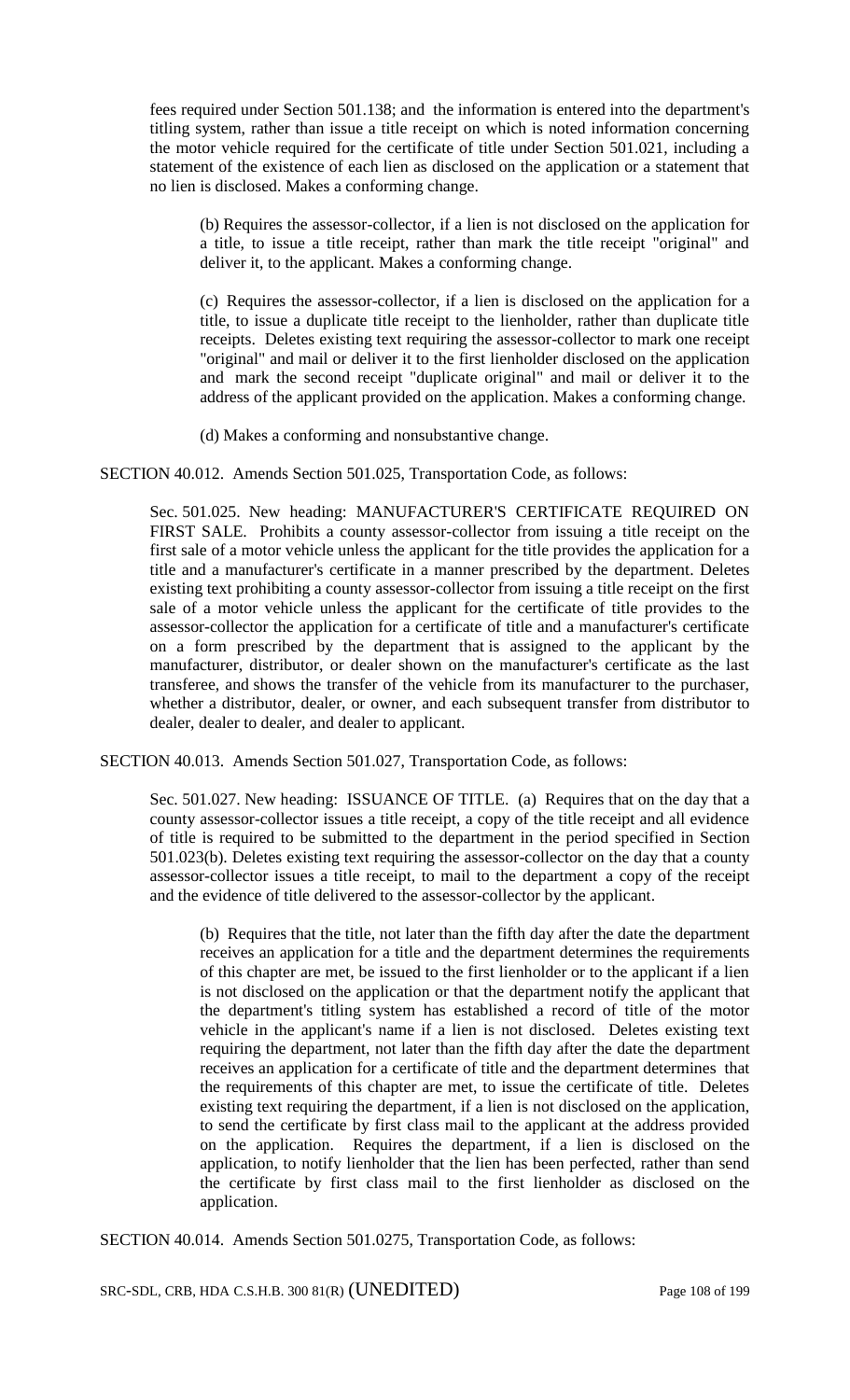Sec. 501.0275. ISSUANCE OF TITLE FOR UNREGISTERED VEHICLE. (a) Requires the department to issue a title for a motor vehicle that complies with the other requirements, rather than requirements for issuance of a certificate of title, under this chapter except that: the vehicle is not registered for a reason other than a reason provided by Section 501.051(a)(6), rather than 501.051(6); and the applicant does not provide evidence of financial responsibility that complies with Section 502.046, rather than 502.153 (Evidence of Financial Responsibility). Makes a conforming change.

(b) Requires the applicant, on application for a title under this section, to surrender any license plates issued for the motor vehicle if the plates are not being transferred to another vehicle and any registration insignia for validation of those plates to the department. Makes a conforming change.

SECTION 40.015. Amends Section 501.0276, Transportation Code, as follows:

Sec. 501.0276. New heading: DENIAL OF TITLE RECEIPT, TITLE, OR RECORD OF TITLE FOR FAILURE TO PROVIDE PROOF OF EMISSIONS TESTING. Prohibits a county assessor-collector from issuing a title receipt and the department from issuing a certificate of title for a vehicle subject to Section 548.3011 (Emissions Test on Resale) unless proof that the vehicle has passed a vehicle emissions test as required by that section, in a manner, rather than form, authorized by that section is presented to the county assessor-collector with the application for a title. Makes a conforming change.

SECTION 40.016. Amends Section 501.029, Transportation Code, as follows:

Sec. 501.029. New heading: ACCEPTABLE PROOF OF OWNERSHIP. (a) Authorizes a person to use the department's record of title, a registration receipt issued under Chapter 502 (Registration of Vehicles), or a title receipt to evidence ownership of, rather than title to, a motor vehicle but not to transfer an interest in or establish a lien on the vehicle. Makes a nonsubstantive change.

(b) Makes a conforming change.

SECTION 40.017. Amends Sections 501.030(b), (d), (e), (f), and (g), Transportation Code, as follows:

(b) Requires the applicant, before a motor vehicle that was not manufactured for sale or distribution in the United States is authorized to be titled in this state, to provide to the assessor-collector a bond release letter, with all attachments, issued by the United States Department of Transportation acknowledging that the statement meets the safety requirements of 19 C.F.R. Section 12.80(e) or provide to the assessor-collector proof, satisfactory to the department, rather than the assessor-collector, that the vehicle was not brought into the United States from outside the country. Makes a nonsubstantive change.

- (d) Makes a conforming change.
- (e) Makes conforming changes.
- (f) Makes a conforming change.
- (g) Makes a conforming change.

SECTION 40.018. Amends Section 501.031, Transportation Code, as follows:

Sec. 501.031. RIGHTS OF SURVIVORSHIP AGREEMENT. (a) Requires the department to include on each title an optional rights of survivorship agreement that provides that if the agreement is between two or more eligible persons, the motor vehicle is held jointly by those persons with the interest of a person who dies to transfer to the surviving person or persons, and provides for the acknowledgment by signature, either electronically or by hand, of the persons. Deletes existing text requiring the department to include on each certificate of title a rights of survivorship agreement form

SRC-SDL, CRB, HDA C.S.H.B. 300 81(R) (UNEDITED) Page 109 of 199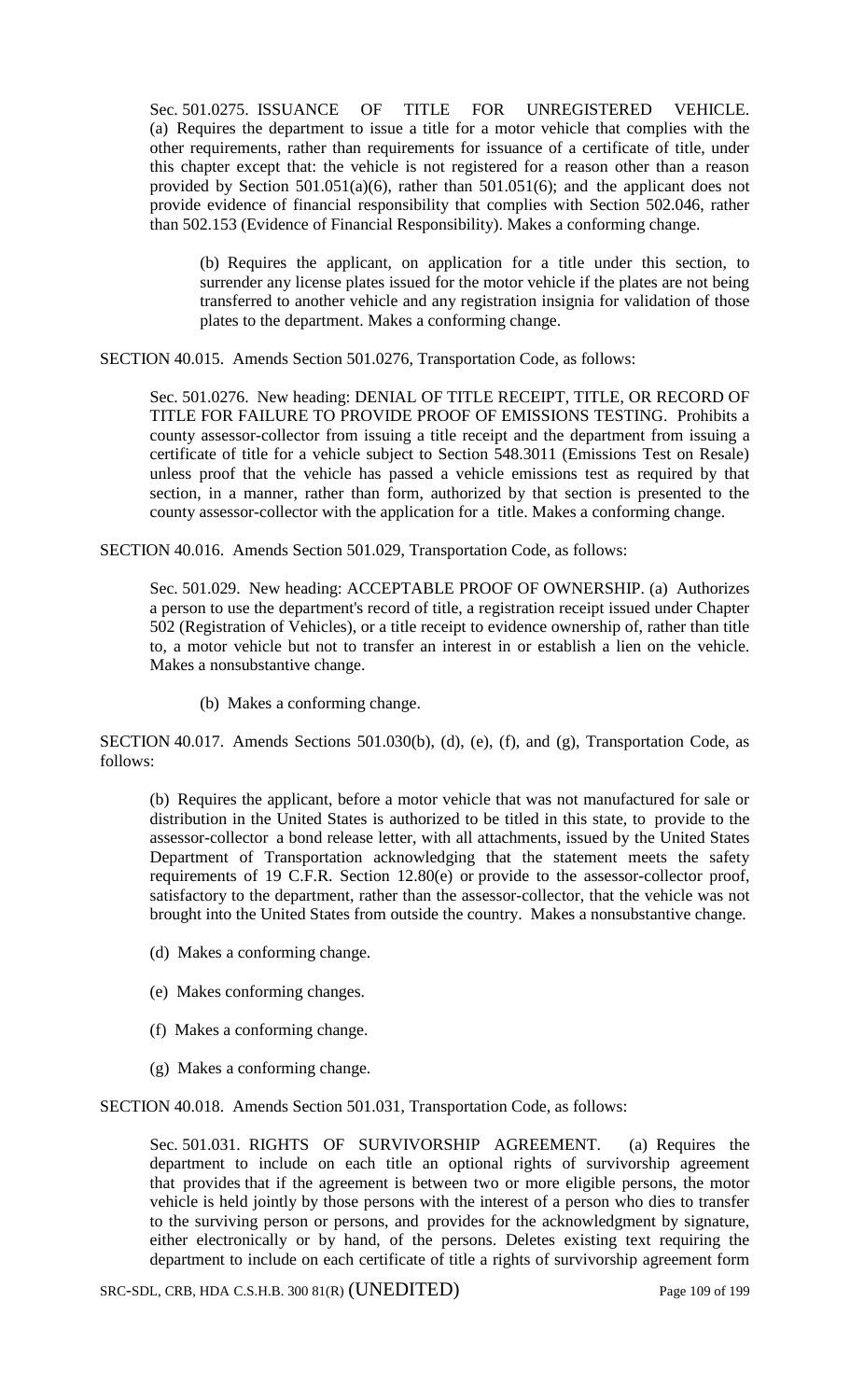and requiring that the form provide that if the agreement is signed by two or more eligible persons, the motor vehicle is held jointly by those persons with the interest of a person who dies to survive to the surviving person or persons; and provide blanks for the signatures of the persons. Makes a conforming change.

(b) Authorizes the title, if the vehicle is registered in the name of one or more of the persons who acknowledged the agreement, to contain a rights of survivorship agreement acknowledged by all the persons, or remark if a rights of survivorship agreement is on file with the department. Deletes existing text authorizing, if the vehicle is registered in the name of one or more of the persons who signed the agreement, the certificate of title may contain a rights of survivorship agreement signed by all the persons or remark if a rights of survivorship agreement is surrendered with the application for certificate of title or otherwise on file with the department. Makes a conforming change

(c) Authorizes ownership of the vehicle to be transferred only on the death of one of the persons by the surviving person or persons by transferring ownership of the vehicle in the manner otherwise required by law with a copy of the death certificate of the deceased person. Deletes existing text authorizing ownership of the vehicle to be transferred only on the death of one of the persons by the surviving person or persons by transferring the certificate of title, in the manner otherwise required by law for transfer of ownership of the vehicle, with a copy of the death certificate of the deceased person attached to the certificate of title application.

(d) Authorizes a rights of survivorship agreement under this section to be revoked only if the persons named in the agreement file a joint application for a new title in the name of the person or persons designated in the application. Deletes existing text authorizing a rights of survivorship agreement under this section to be revoked only by surrender of the certificate of title to the department and joint application by the persons who signed the agreement for a new title in the name of the person or persons designated in the application.

(e) Provides that a person is eligible to file, rather than sign, a rights of survivorship agreement under this section if the person: is married and the spouse of the person is the only other party to the agreement; is unmarried and attests to that unmarried status by affidavit; or is married and provides the department with an affidavit from the person's spouse that attests that the person's interest in the vehicle is the person's separate property. Makes conforming changes.

(f) Authorizes the department to develop an optional electronic rights of survivorship agreement for public use. Deletes existing text providing that the seller, if the title is being issued in connection with the sale of the vehicle, is not eligible to sign a rights of survivorship agreement under this section unless the seller is the child, grandchild, parent, grandparent, brother, or sister of each other person signing the agreement. Deletes existing text authorizing a family relationship required by this subsection to be a relationship established by adoption. Deletes existing Subsection (g) requiring the department, if an agreement, other than the agreement provided for in Subsection (a), providing for right of survivorship is signed by two or more persons, to issue a new certificate of title to the surviving person or persons upon application accompanied by a copy of the death certificate of the deceased person and authorizing the department to develop for public use under this subsection an optional rights of survivorship agreement form.

SECTION 40.019. Amends Section 501.032, Transportation Code, as follows:

Sec. 501.032. New heading: ASSIGNMENT OF VEHICLE IDENTIFICATION NUMBER BY DEPARTMENT. (a) Requires the department, on proper application, to assign a vehicle identification number to a travel trailer, rather than a serial number to a house trailer, a trailer or semitrailer that has a gross vehicle weight that exceeds 4,000

SRC-SDL, CRB, HDA C.S.H.B. 300 81(R) (UNEDITED) Page 110 of 199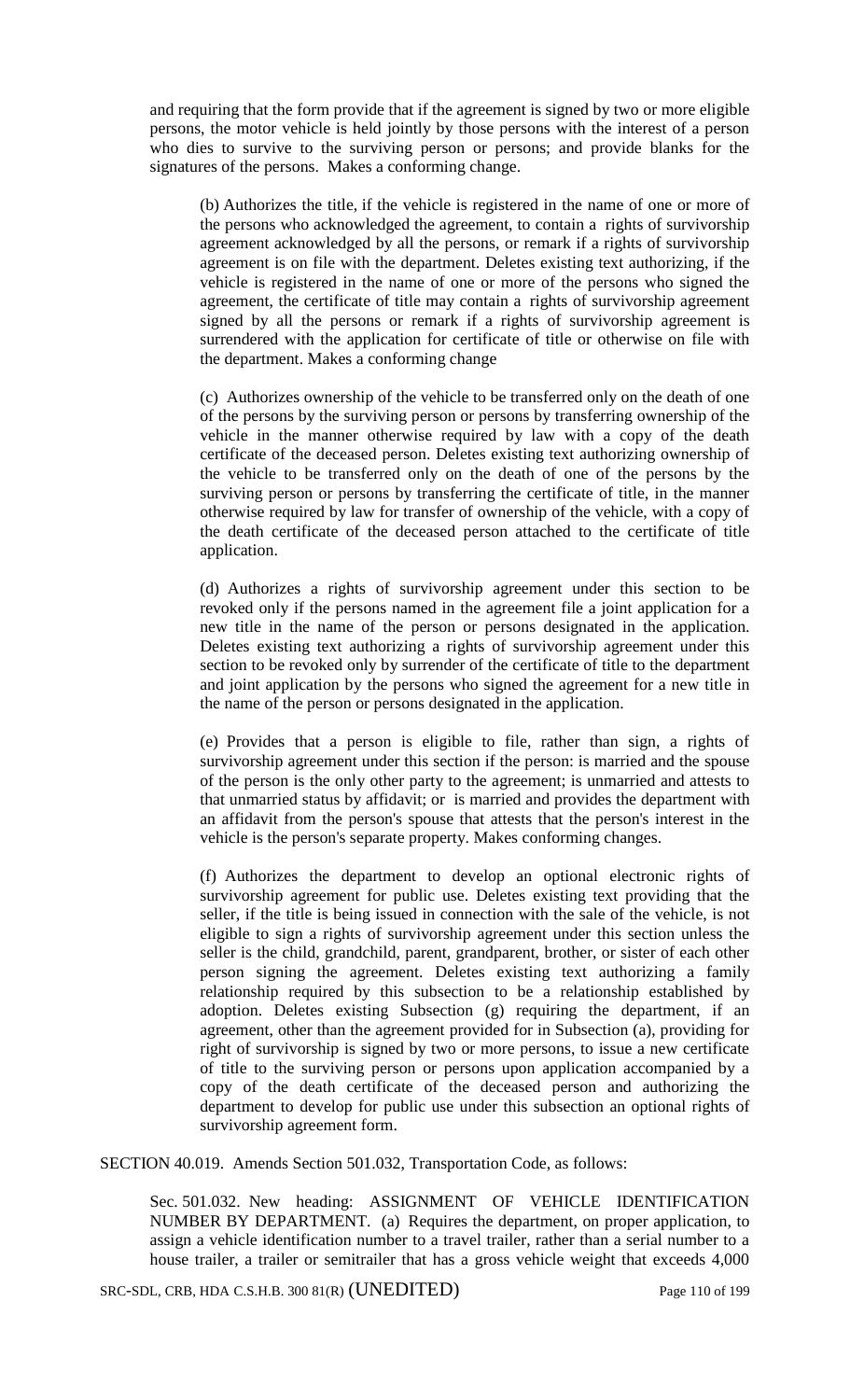pounds, or an item of equipment, including a tractor, farm implement, unit of special mobile equipment, or unit of off-road construction equipment on which a vehicle identification number, rather serial number, was not die-stamped by the manufacturer, or a vehicle identification number die-stamped by the manufacturer has been lost, removed, or obliterated. Makes a conforming change.

(b) Makes conforming changes.

(c) Makes conforming changes.

SECTION 40.020. Amends Sections 501.033(a), (b), and (d), Transportation Code, as follows:

(a) Authorizes a person determined by a court, rather than by the department or a court, to be the owner of a motor vehicle, a part of a motor vehicle, or an item of equipment including a tractor, farm implement, unit of special mobile equipment, or unit of off-road construction equipment to apply to the department for an assigned vehicle identification number that has been removed, altered, or obliterated. Makes a conforming and a nonsubstantive change.

(b) Requires that an application under this section be in a manner prescribed by the department and accompanied by valid evidence of ownership as required by the department, rather than on a form prescribed and furnished by the department and accompanied by the certificate of title for the vehicle or other valid evidence of ownership as required by the department if there is no certificate of title.

(d) Requires that the assigned vehicle identification number be die-stamped or otherwise affixed in the manner designated by the department. Deletes existing text requiring the assigned number to be die-stamped or otherwise affixed to the motor vehicle, part, or item of equipment at the location and in the manner designated by the department.

SECTION 40.021. Transfers Section 520.011, Transportation Code, to Subchapter B, Chapter 501, Transportation Code, renumbers it as Section 501.0331, and amends it as follows:

Sec. 501.0331. New heading: MOTOR NUMBER REQUIRED FOR REGISTRATION. Deletes existing subsection designations. Makes no further change to existing text of Subsection (a). Deletes existing Subsection (b) providing that a person commits an offense if the person violates this section and that an offense under this subsection is a misdemeanor punishable by a fine of not less than \$50 and not more than \$100.

SECTION 40.022. Transfers Section 520.012, Transportation Code, to Subchapter B, Chapter 501, Transportation Code, renumbers it as Section 501.0332, and amends it as follows:

Sec. 501.0332. New heading: APPLICATION FOR MOTOR NUMBER RECORD. (a) Makes no changes to this subsection.

(b) Requires the department to maintain a record of, rather than a separate register for recording, each motor number assigned by the department that includes the motor number assigned by the department; the name and address of the owner of the motor vehicle; and the make, model, and year of manufacture of the motor vehicle. Makes nonsubstantive changes. Deletes existing Subsection (c) providing that a person who fails to comply with this section commits an offense and that an offense under this subsection is a misdemeanor punishable by a fine of not less than \$10 and not more than \$100.

SECTION 40.023. Amends Section 501.034, Transportation Code, to make a conforming change.

SECTION 40.024. Amends Section 501.035, Transportation Code, as follows:

Sec. 501.035. New heading: TITLE FOR FORMER MILITARY VEHICLE. (a) Authorizes the department, notwithstanding any other law, to issue a title for a former

SRC-SDL, CRB, HDA C.S.H.B. 300 81(R) (UNEDITED) Page 111 of 199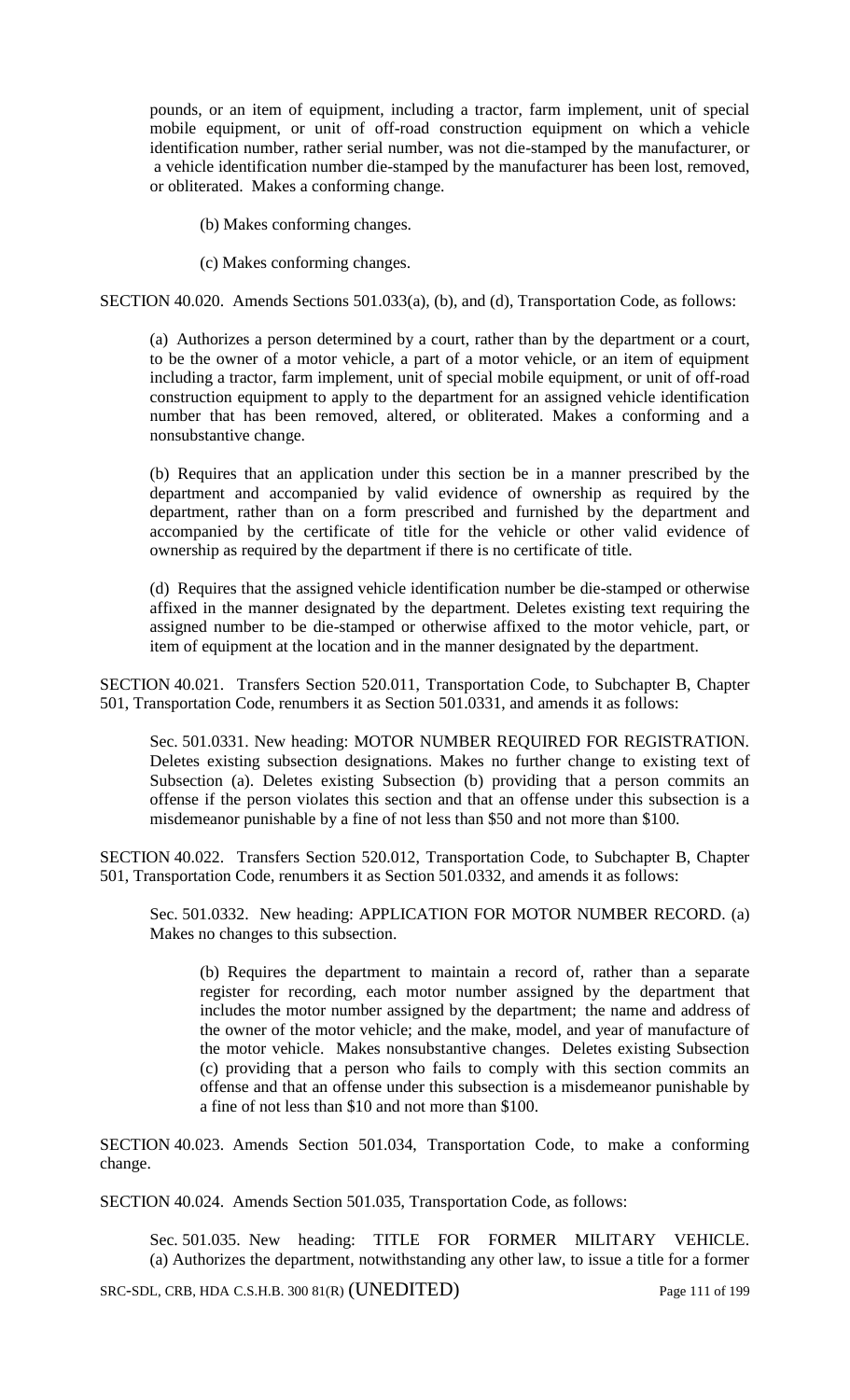military vehicle if all requirements for issuance of a title are met, rather than requiring the department to issue a certificate of title for a former military vehicle that is not registered under the laws of this state if all other requirements for issuance of a certificate of title are met.

(b) Redefines "former military vehicle."

SECTION 40.025. Amends Section 501.036, Transportation Code, as follows:

Sec. 501.036. New heading: TITLE FOR FARM SEMITRAILER. Makes conforming changes.

SECTION 40.026. Amends Section 501.051, Transportation Code, as follows:

Sec. 501.051. New heading: GROUNDS FOR REFUSAL TO ISSUE OR FOR REVOCATION OR SUSPENSION OF TITLE (a) Authorizes a title to be refused, canceled, suspended, or revoked by the department, rather than requiring the department to refuse to issue a certificate of title or suspend or revoke a certificate of title, under certain conditions. Makes conforming changes.

(b) Authorizes the department to rescind, cancel, or revoke an application for a title if a notarized affidavit is presented to the department containing a statement that the vehicle involved was a new motor vehicle in the process of a first sale; a statement that the dealer, the applicant, and any lienholder have canceled the sale; a statement that the vehicle was never in the possession of the title applicant or was in the possession of the title applicant; and the signatures of the dealer, the applicant, and any lienholder.

(c) Provides that a rescission, cancellation, or revocation containing the statement authorized under Subsection  $(b)(3)(B)$  does not negate the fact that the vehicle has been the subject of a previous retail sale.

SECTION 40.027. Amends the heading to Section 501.052, Transportation Code, to read as follows:

Sec. 501.052. HEARING ON REFUSAL TO ISSUE OR REVOCATION OR SUSPENSION OF TITLE; APPEAL.

SECTION 40.028. Amends Sections 501.052(a), (d), and (e), Transportation Code, as follows:

(a) Authorizes by an interested person aggrieved by a refusal, rescission, cancellation, suspension, or revocation under Section 501.051 to apply for a hearing to the county assessor-collector for the county in which the person is a resident, rather than domiciled. Requires the assessor-collector, on the day an assessor-collector receives the application, to notify the department of the date of the hearing.

- (d) Makes conforming changes.
- (e) Makes a conforming change.

SECTION 40.029. Amends Section 501.053, Transportation Code, by amending Subsections (a), (b), and (d), and adding Subsection (e), as follows:

(a) Authorizes the person, on the filing of the bond, to obtain a title, rather than authorizing the department to issue the certificate of title.

(b) Requires that the bond be in an amount equal to one and one-half times the value of the vehicle as determined by the department, which may set the value by appraisal if it is unable to determine that value. Makes conforming changes.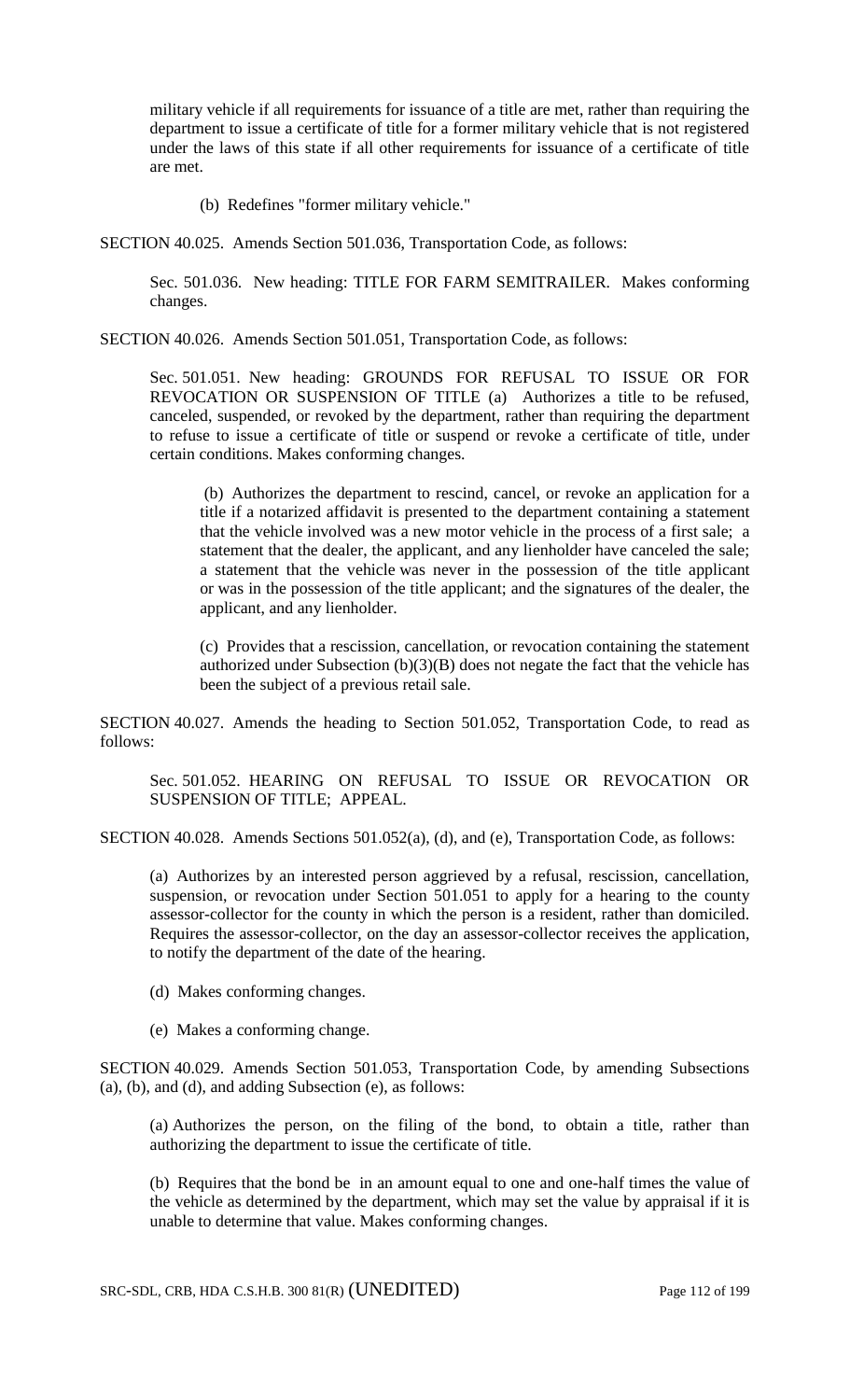(d) Deletes existing text requiring the department to return an expired bond to the person who filed the bond unless the department has been notified of a pending action to recover on the bond.

(e) Authorizes the department by rule to establish a fee to cover the cost of administering this section.

SECTION 40.030. Amends Section 501.071, Transportation Code, as follows:

Sec. 501.071. SALE OF VEHICLE; TRANSFER OF TITLE. (a) Prohibits a motor vehicle, except as provided in Section 503.039 (Public Motor Vehicle Auctions), from being the subject of a subsequent sale unless the owner designated on the title submits a transfer of ownership of the title, rather than transfers the title at the time of the sale. Makes conforming changes.

(b) Requires that the transfer of the title be in a manner prescribed by the department that certifies the purchaser, rather than signer, is the owner of the vehicle and certifies there are no liens on the vehicle or provides a release of each lien on the vehicle, rather than except as shown on the vehicle certificate of title or as fully described in the statement. Makes conforming changes.

SECTION 40.031. Amends Section 501.072, Transportation Code, as follows:

Sec. 501.072. ODOMETER DISCLOSURE STATEMENT. (a) Requires the seller of a motor vehicle sold in this state, except as provided by Subsection (b), rather than Subsection (c), to provide to the buyer, in a manner prescribed by the department, a disclosure, rather than a written disclosure, of the vehicle's odometer reading at the time of the sale that complies with federal law. Deletes existing text requiring that the form include space for the signature and printed name of both the seller and buyer. Makes nonsubstantive and conforming changes.

(b) Deletes existing Subsection (b) requiring the owner, when application for a certificate of title is made, record the current odometer reading on the application and requiring the written disclosure required by Subsection (a) to accompany the application. Redesignates existing Subsection (c) as Subsection (b). Provides that an odometer disclosure statement is not required for the sale of a motor vehicle that has a gross vehicle weight rating of more than 18,000 pounds, rather than a manufacturer's rated carrying capacity of more than two tons.

SECTION 40.032. Transfers Section 520.022, Transportation Code, to Subchapter D, Chapter 501, Transportation Code, renumbers it as Section 501.0721, Transportation Code, and amends it as follows:

Sec. 501.0721. New heading: DELIVERY OF RECEIPT AND TITLE TO PURCHASER. Deletes existing subsection designations. Requires a person, whether acting for that person or another, who sells, trades, or otherwise transfers a used motor vehicle to deliver to the purchaser, rather than transferee, at the time of delivery of the vehicle, a properly assigned title or other evidence of title as required under this chapter, rather than Chapter 501 (Certificate of Title Act). Deletes existing text requiring that at the time of delivery of the vehicle the license receipt issued by the department for registration of the vehicle, if the vehicle was required to be registered at the time of the delivery. Deletes existing Subsection (b) providing that a person commits an offense if the person violates this section and that an offense under this subsection is a misdemeanor punishable by a fine not to exceed \$200.

SECTION 40.033. Amends Sections 501.074(a), (b), and (c), Transportation Code, as follows:

(a) Requires the department to issue a new title for a motor vehicle registered in this state for which the ownership is transferred by operation of law, rather than by operation of law including by inheritance, devise or bequest, bankruptcy, receivership, judicial sale. or

SRC-SDL, CRB, HDA C.S.H.B. 300 81(R) (UNEDITED) Page 113 of 199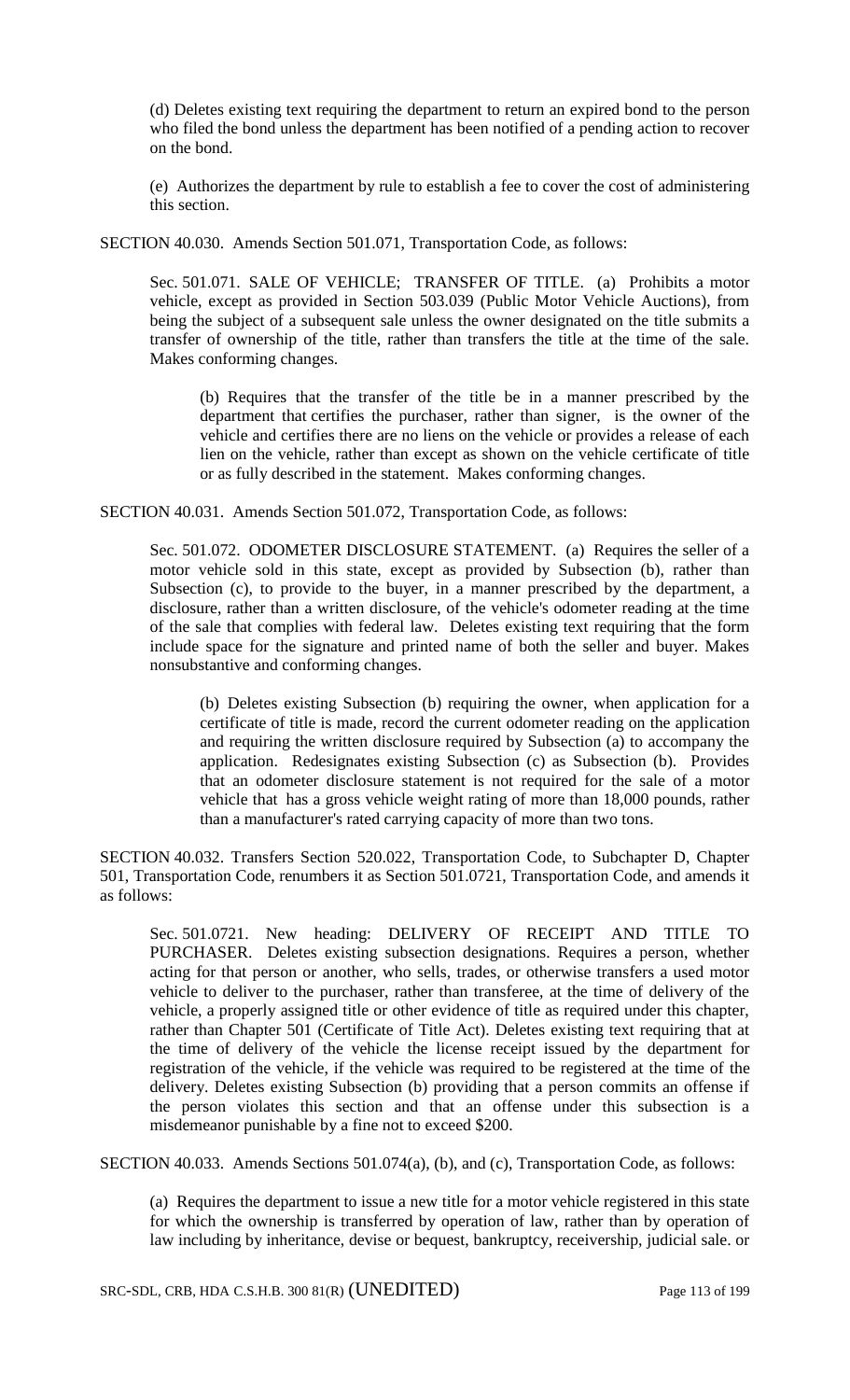other involuntary divestiture of ownership after receiving certain documentation law. Makes conforming changes.

(b) and (c) Makes a conforming change.

SECTION 40.034. Amends Section 501.091, Transportation Code, by amending Subdivisions (2), (3), (6), (7), (8), (9), (10), (11), (12), (14), (15), (16), (17), (18), and (19), and adding Subdivisions (10-a) and (16-a), to redefine "casual sale," "damage," "major component part," metal recycler," "motor vehicle," "nonrepairable motor vehicle," "nonrepairable vehicle title," "out-of-state buyer," "out-of-state ownership document," "rebuilder," "salvage motor vehicle," "salvage vehicle title," "salvage vehicle dealer," "self-insured motor vehicle," and "used part" and to define "nonrepairable record of title" and "salvage record of title."

SECTION 40.035. Renumbers Section 501.098, Transportation Code, as Section 501.09111, Transportation Code, and amends it as follows:

Sec. 501.09111. New heading: RIGHTS AND LIMITATIONS OF NONREPAIRABLE VEHICLE TITLE, NONREPAIRABLE RECORD OF TITLE, SALVAGE VEHICLE TITLE, OR SALVAGE RECORD OF TITLE. (a) Provides that a person who owns a nonrepairable motor vehicle, rather than holds a nonrepairable vehicle title for a motor vehicle, is entitled to possess, transport, dismantle, scrap, destroy, record a lien as provided for in Section 501.097(a)(3)(A), and sell, transfer, or release ownership of the motor vehicle or a used part from the motor vehicle; and may not operate or permit the operation of the motor vehicle on a public highway, in addition to any other requirement of law; repair, rebuild, or reconstruct the motor vehicle; or register the motor vehicle.

(b) Entitles a person who holds a nonrepairable certificate of title issued prior to September 1, 2003, to the same rights listed in Subsection (a) and to repair, rebuild, or reconstruct the motor vehicle. Deletes existing text authorizing the person to possess, transport, dismantle, scrap, or destroy the motor vehicle; and sell, transfer, or release ownership of the vehicle or a used part from the motor vehicle; and prohibiting the operation or permitting the operation of the motor vehicle on a public highway, in addition to any other requirement of law; or register the motor vehicle.

(c) Entitles a person who owns a salvage motor vehicle, rather than who holds a salvage vehicle title for a motor vehicle, to possess, transport, dismantle, scrap, destroy, repair, rebuild, reconstruct, record a lien on, and sell, transfer, or release ownership of the motor vehicle or a used part from the motor vehicle and prohibits the person from operating, registering, or permitting the operation of the motor vehicle on a public highway, in addition to any other requirement of law.

SECTION 40.036. Renumbers Section 501.103, Transportation Code, as Section 501.09112, and amends it as follows:

Sec. 501.09112. New heading: APPEARANCE OF NONREPAIRABLE VEHICLE TITLE OR SALVAGE VEHICLE TITLE. (a) Provides that the department's printed nonrepairable vehicle title must clearly indicate that it is the negotiable ownership document for a nonrepairable motor vehicle; may not be issued a regular title registered in this state or repaired, rebuilt, or reconstructed; and may be used only as a source for used parts or scrap metal. Deletes existing text requiring the department to print a nonrepairable vehicle title in a color that distinguishes it from a regular certificate of title or salvage vehicle title and so that it clearly shows that it is the negotiable ownership document for a nonrepairable motor vehicle. Deletes existing Subsection (b) requiring that a nonrepairable vehicle certificate state on its face certain information. Makes conforming and nonsubstantive changes.

(b) Redesignates Subsection (c) as Subsection (b). Requires the department's printed salvage vehicle title to clearly show that it is the ownership document for a salvage motor vehicle. Deletes existing text requiring the department to print a salvage vehicle title clearly in a color that distinguishes it from a regular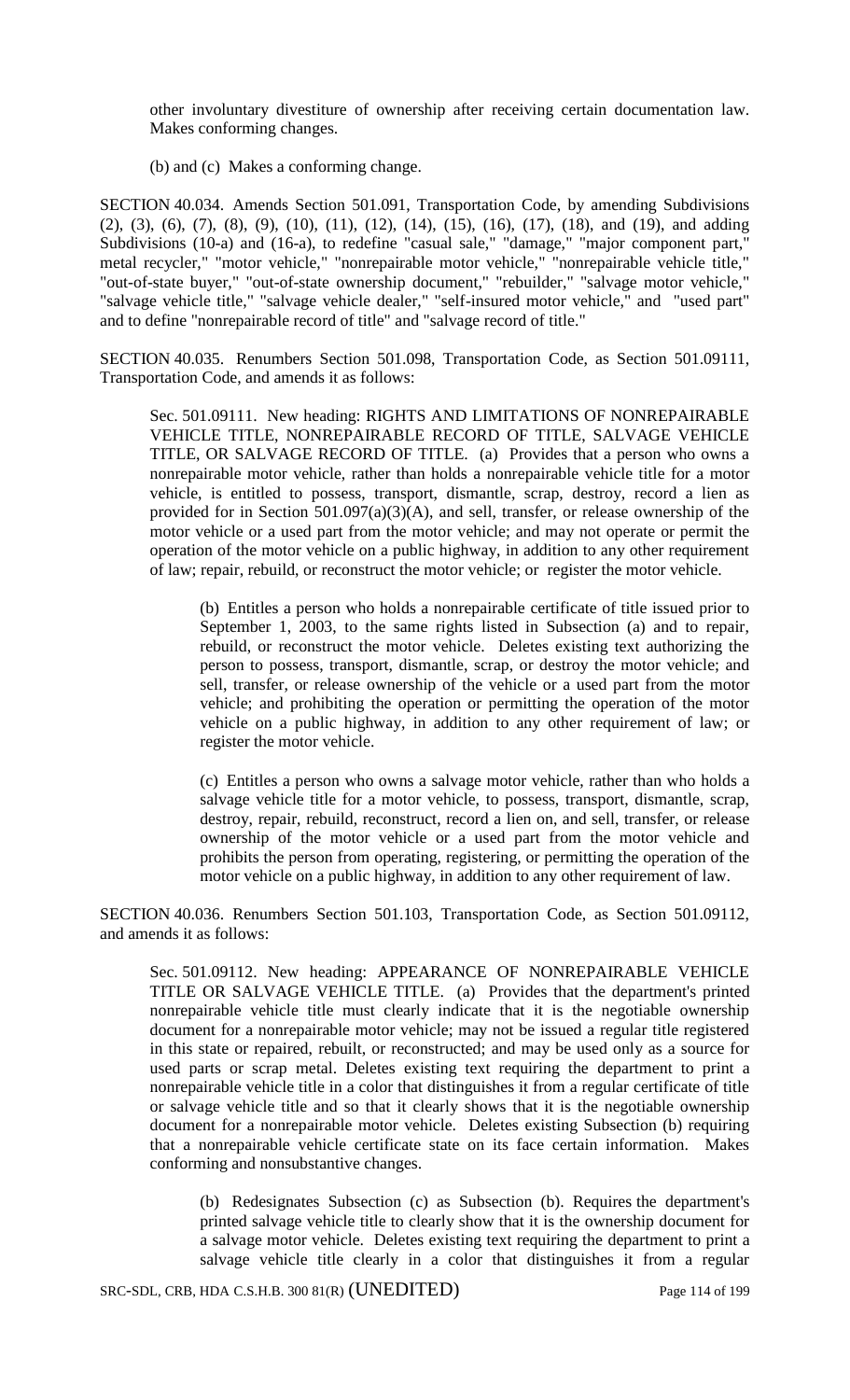certificate of title or nonrepairable vehicle title and so that each document clearly show shows that it is the ownership document for a salvage motor vehicle.

(c) Redesignates Subsection (d) as Subsection (c). Requires that a salvage vehicle title or a salvage record of title for a vehicle that is a salvage motor vehicle because of damage caused exclusively by flood bear a notation, rather than bear a notation on its face, that the department considers appropriate.

(d) Requires that an electronic application for a nonrepairable vehicle title, nonrepairable record of title, salvage vehicle title, or salvage record of title clearly advise the applicant of the same provisions required on a printed title.

(e) Requires that nonrepairable vehicle title, nonrepairable record of title, salvage vehicle title, or salvage record of title in the department's electronic database include appropriate remarks so that the vehicle record clearly shows the status of the vehicle. Deletes existing text authorizing the department to provide a stamp to a person who is a licensed salvage vehicle dealer under Chapter 2302 (Salvage Vehicle Dealers), Occupations Code, to mark the face of a title under this subchapter and requiring the department to provide the stamp to the person for a fee in the amount determined by the department to be necessary for the department to recover the cost of providing the stamp.

SECTION 40.037. Renumbers Section 501.101, Transportation Code, as Section 501.09113, and amends it as follows:

Sec. 501.09113. New heading: OUT-OF-STATE SALVAGE OR REBUILT SALVAGE VEHICLE. (a) Makes a conforming change.

(b) Makes a conforming change. Deletes existing Subsection (c) requiring a certificate of title issued under this section to show on its face: the date of issuance; the name and address of the owner; any registration number assigned to the motor vehicle; and a description of the motor vehicle or other notation the department considers necessary or appropriate.

SECTION 40.038. Amends the heading to Section 501.095, Transportation Code, to read as follows:

Sec. 501.095. SALE, TRANSFER, OR RELEASE.

SECTION 40.039. Amends Section 501.095, Transportation Code, as follows:

Sec. 501.095. SALE, TRANSFER, OR RELEASE OF NONREPAIRABLE MOTOR VEHICLE OR SALVAGE MOTOR VEHICLE. (a) Authorizes a business or governmental entity described by Subdivisions (1)-(3), if the department has not issued a nonrepairable vehicle title, nonrepairable record of title, salvage vehicle title, or salvage record of title for the motor vehicle and a comparable out-of-state ownership document for the motor vehicle has not been issued by another state or jurisdiction, to sell, transfer, or release a nonrepairable motor vehicle or salvage motor vehicle only to a person who is: a licensed salvage vehicle dealer or metal recycler under Chapter 2302, Occupations Code; an insurance company that has paid a claim on the nonrepairable or salvage motor vehicle; or a governmental entity. Deletes existing text to include an out-of-state buyer.

(b) Requires an owner, rather than a person, other than a salvage vehicle dealer or an insurance company licensed to do business in this state, who acquired ownership of a nonrepairable or salvage motor vehicle that has not been issued a nonrepairable vehicle title, nonrepairable record of title, salvage vehicle title, salvage record of title, or a comparable ownership document issued by another state or jurisdiction, before selling the motor vehicle, to surrender the properly assigned title for the motor vehicle to the department and apply to the department for the appropriate ownership document. Deletes existing text to include a nonrepairable vehicle title if the vehicle is a nonrepairable motor vehicle or a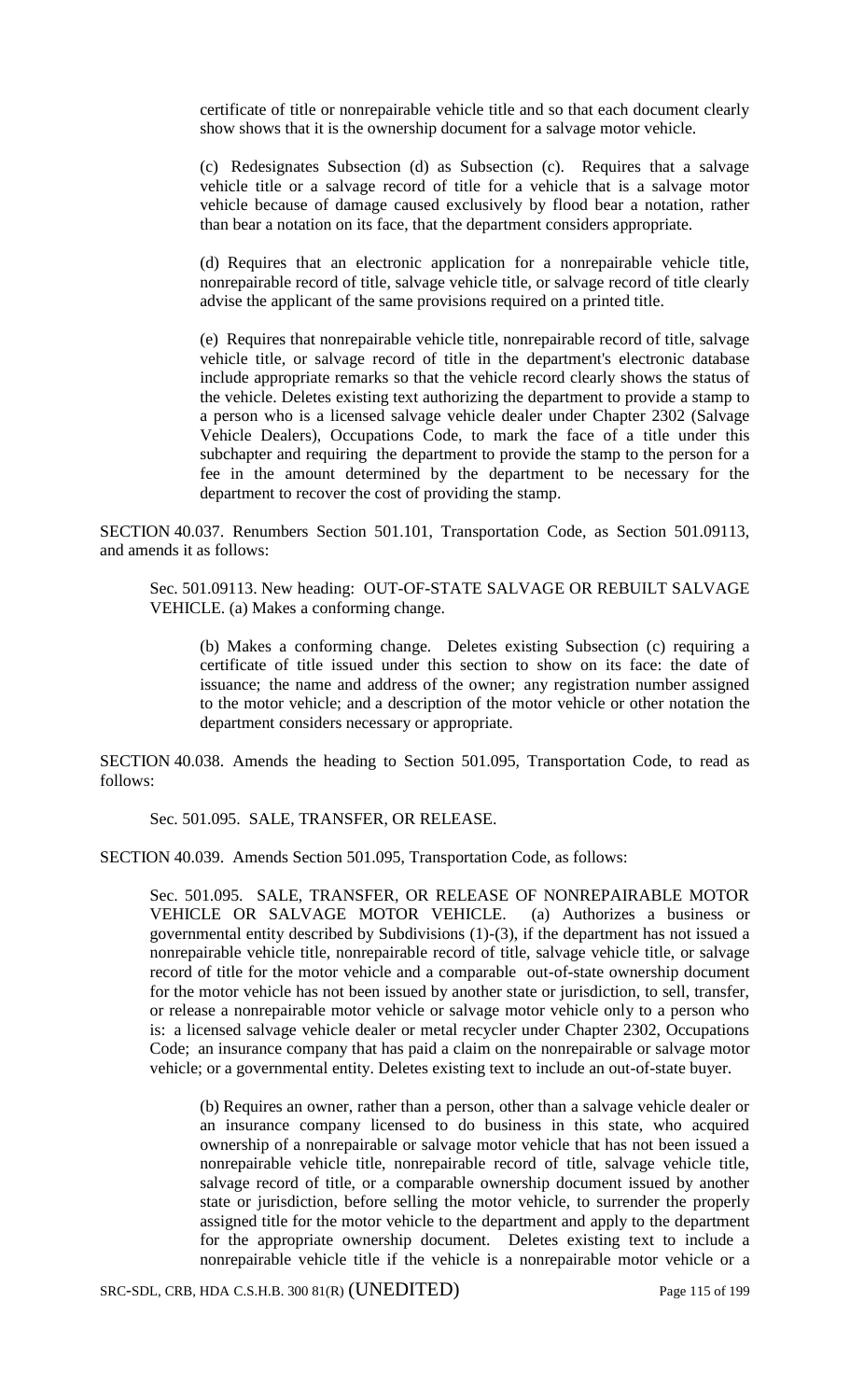salvage vehicle title if the vehicle is a salvage motor vehicle. Makes a conforming change.

(c) Authorizes a person, if the department has issued a nonrepairable vehicle or salvage record of title for the motor vehicle or another state or jurisdiction has issued a comparable out-of-state ownership document for the motor vehicle, to sell, transfer, or release a nonrepairable motor vehicle or salvage motor vehicle to any person.

SECTION 40.040. Amends Section 501.097, Transportation Code, by amending Subsections (a) and (c), and adding Subsection (c-1), as follows:

(a) Requires that an application for a nonrepairable vehicle title, nonrepairable record of title, salvage vehicle title, or salvage record of title be made in a manner prescribed by the department and accompanied by a \$8 application fee and include, in addition to any other information required by the department the name and current address of the owner; and a description of the motor vehicle, including the make, style of body, model year, and vehicle identification number. Deletes existing text requiring the inclusion of a statement describing whether the motor vehicle was the subject of a total loss claim paid by an insurance company under Section 501.092 or 501.093; is a self-insured motor vehicle under Section 501.094 (Self-Insured Motor Vehicle); is an export-only motor vehicle under Section 501.099 (Sale of Export-Only Motor Vehicle); or was sold, transferred, or released to the owner or former owner of the motor vehicle or a buyer at a casual sale. Makes conforming and nonsubstantive changes.

(c) Requires that a printed nonrepairable vehicle title state on its face certain information. Makes a conforming change.

(c-1) Requires the department's titling system to include a remark that clearly identifies the vehicle as a salvage or nonrepairable motor vehicle.

SECTION 40.041. Amends Sections 501.100(a), (b), (c), and (f), Transportation Code, as follows:

(a) Provides that a vehicle for which a nonrepairable certificate of title issued prior to September 1, 2003, or for which a salvage vehicle title or salvage record of title has been issue may obtain, rather than be issued, a regular title after the motor vehicle has been repaired, rebuilt, or reconstructed, and, in addition to any other requirement of law, only if the application describes each major component part used to repair the motor vehicle; states the name of each person from whom the parts used in assembling the vehicle were obtained; and shows the identification number required by federal law to be affixed to or inscribed on the part. Deletes existing text authorizing that a regular certificate of title be issued after the motor vehicle has been repaired, rebuilt, or reconstructed, by a person described by Section 501.104(a) and, in addition to any other requirement of law, only if the application is accompanied by a separate form. Makes conforming and nonsubstantive changes.

(b) Requires the department, on receipt of a complete application under this section accompanied by the fee for the title, to issue the applicant a regular or record of title. Deletes existing text requiring the department, on receipt of a complete application under this section accompanied by the \$13 fee for the certificate of title, to issue the applicant a regular certificate of title for the motor vehicle.

(c) Requires that a regular title issued under this section describe or disclose the motor vehicle's former condition in a manner reasonably understandable to a potential purchaser of the motor vehicle. Deletes existing text requiring a certificate of title under this section to bear on its face the words "REBUILT SALVAGE" in capital letters that: are red; are centered on and occupy at least 15 percent of the face of the certificate of title; and do not prevent any other words on the title from being read or copied.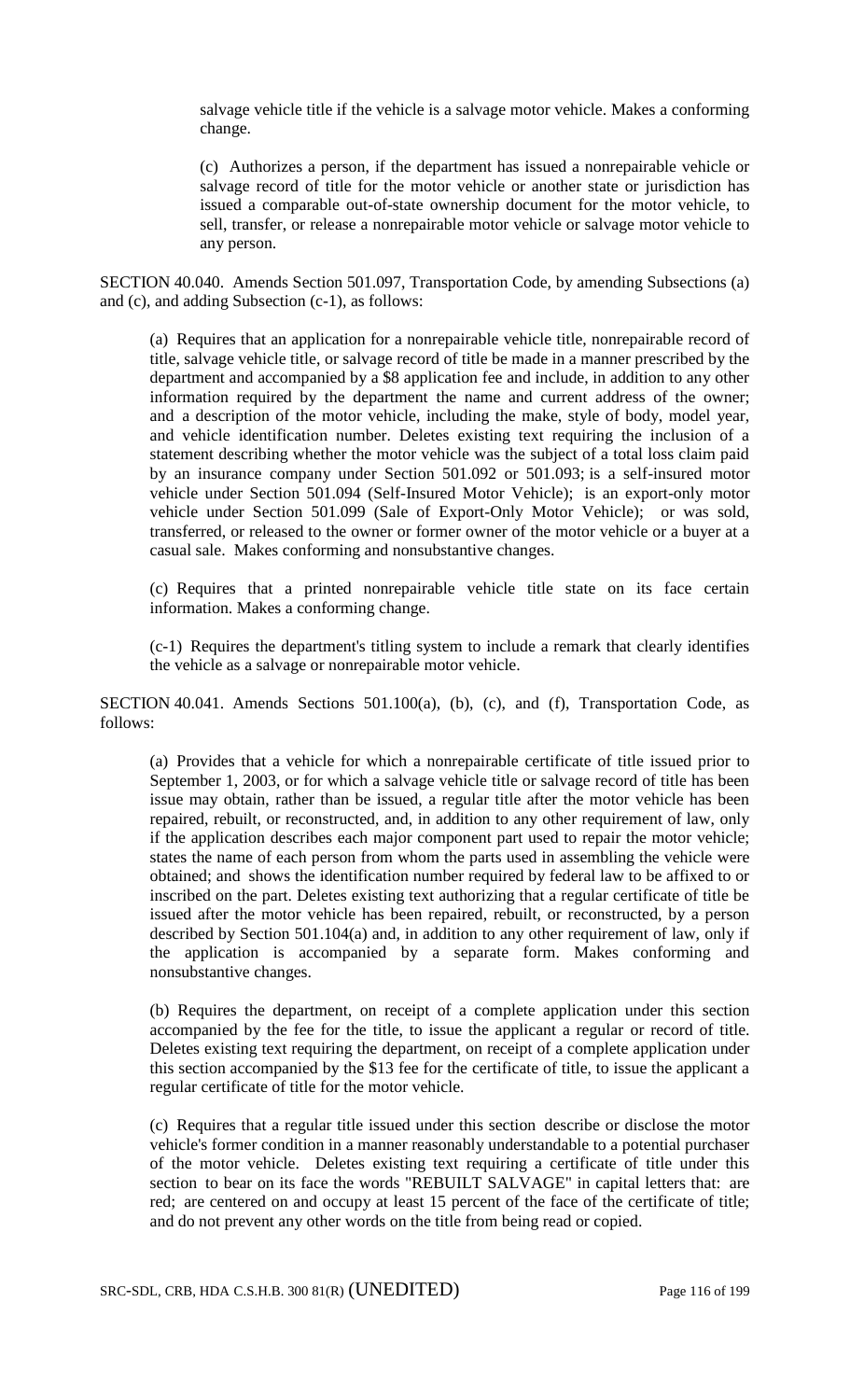(f) Prohibits the department from issuing a regular title for a motor vehicle based on a nonrepairable vehicle title or comparable out-of-state ownership document; receipt issued under Section 501.1003(b), rather than 501.096(b); or certificate of authority. Makes a conforming change.

SECTION 40.042. Renumbers Section 501.092, Transportation Code, as Section 501.1001, Transportation Code, and amends it as follows:

Sec. 501.1001. New heading: SALVAGE MOTOR VEHICLES OR NONREPAIRABLE MOTOR VEHICLES FOR INSURANCE COMPANIES OR SELF-INSURED PERSONS. (a) Requires an insurance company that is licensed to conduct business in this state and that acquires, through payment of a claim, ownership or possession of a salvage motor vehicle or nonrepairable motor vehicle covered by a title issued by this state or a manufacturer's certificate of origin, to surrender a properly assigned title or manufacturer's certificate of origin to the department, in a manner prescribed by the department, except that not earlier than the 31st, rather than the 46th, day after the date of payment of the claim the insurance company may surrender a title, in a manner prescribed by the department, and receive a salvage vehicle title or a nonrepairable vehicle title without obtaining a properly assigned title if the insurance company meets certain conditions. Makes conforming changes.

(b) Requires the insurance company, or a salvage motor vehicle, to apply for a salvage vehicle title or salvage record of title. Requires the insurance company, for a nonrepairable motor vehicle, to apply for a nonrepairable vehicle title or nonrepairable record of title.

(c) Deletes existing text of Subsection (a) prohibiting an insurance company from selling a certain motor vehicle unless certain conditions exist. Deletes existing Subsection (d) relating to the authority of an insurance to sell certain motor vehicles under certain conditions. Redesignates existing Subsection (e) as Subsection (c). Authorizes an insurance company or other person who acquires ownership of a motor vehicle other than a nonrepairable or salvage motor vehicle to voluntarily and on proper application obtain a salvage vehicle title, salvage record of title, nonrepairable vehicle title, or nonrepairable record of title for the vehicle.

(d) Provides that this section applies only to a motor vehicle in this state that is a self-insured motor vehicle and damaged to the extent it becomes a nonrepairable or salvage motor vehicle.

(e) Requires the owner of a motor vehicle to which this section applies to submit to the department before the 31st business day after the date of the damage, in a manner prescribed by the department, a statement that the motor vehicle was selfinsured and damaged.

(f) Requires the owner, when the owner submits a statement under Subsection (e), to surrender the ownership document and apply for a nonrepairable vehicle title, nonrepairable record of title, salvage vehicle title, or salvage record of title.

SECTION 40.043. Renumbers Section 501.093, Transportation Code, as Section 501.1002, Transportation Code, and amends it as follows:

Sec. 501.1002. New heading: OWNER-RETAINED VEHICLES. (a) Requires the insurance company, if an insurance company pays a claim on a nonrepairable motor vehicle or salvage motor vehicle and the insurance company does not acquire ownership of the motor vehicle, to apply for a nonrepairable vehicle title, nonrepairable record of title, salvage vehicle title, or salvage record of title; or notify the owner of the information contained in Subsection (b) or Section 501.09111; and submit to the department, before the 31st day after the date of the payment of the claim, in a manner prescribed by the department, a report stating that the insurance company has paid a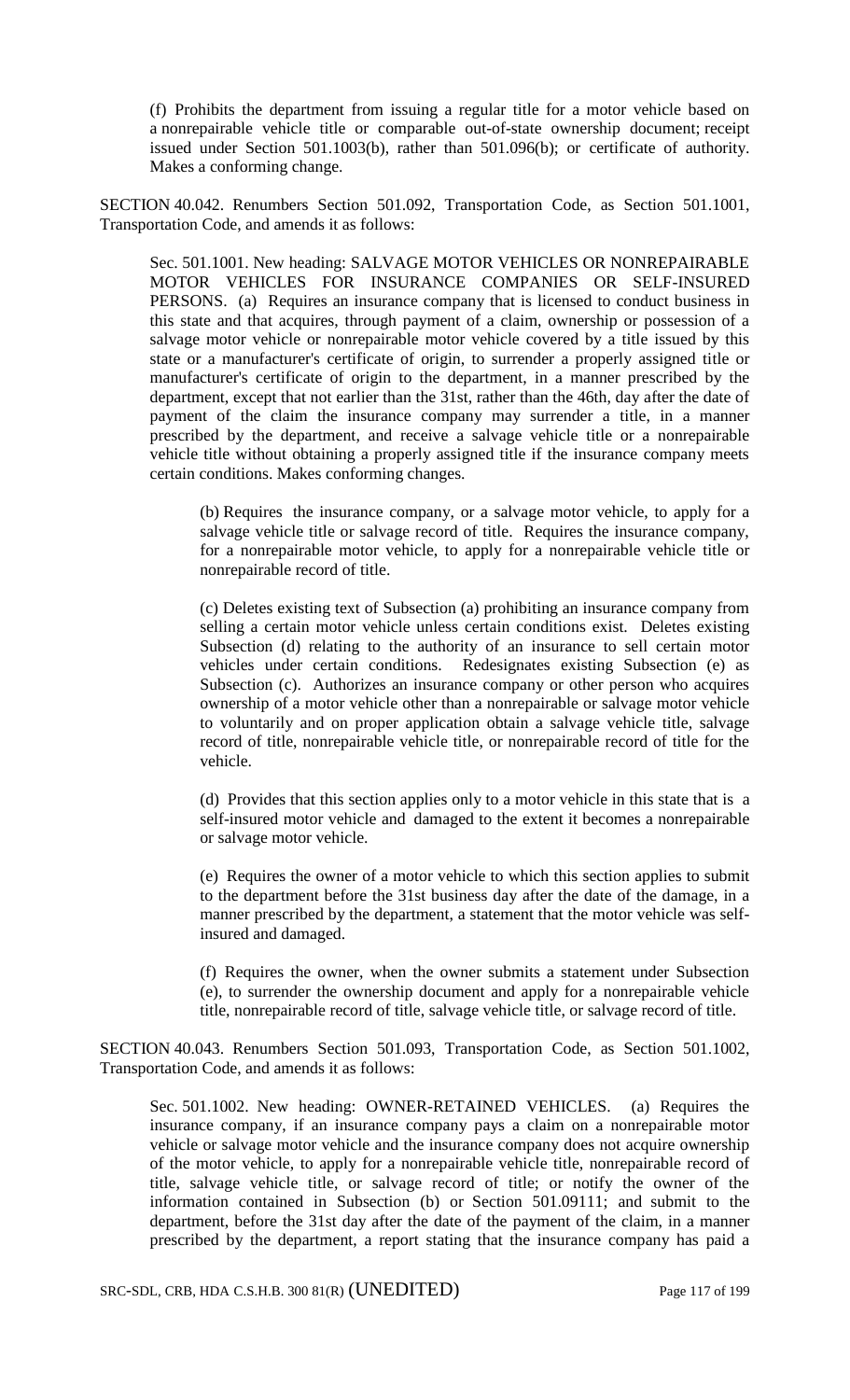claim on the motor vehicle and has not acquired ownership of the motor vehicle. Makes conforming and nonsubstantive changes.

(b) Prohibits the owner of a motor vehicle to which this section applies from operating or permitting operation of the motor vehicle on a public highway or transfer ownership of the motor vehicle by sale or otherwise unless the department has issued a salvage vehicle title, salvage record of title, nonrepairable vehicle title, or nonrepairable record of title for the motor vehicle or a comparable ownership document has been issued by another state or jurisdiction for the motor vehicle. Deletes existing Subsection (c) providing that Subsection (b) does not apply if the department has issued a nonrepairable vehicle title or salvage vehicle title for the motor vehicle or another state or jurisdiction has issued a comparable out-of-state ownership document for the motor vehicle. Makes a nonsubstantive change.

SECTION 40.044. Renumbers Section 501.096, Transportation Code, as Section 501.1003, Transportation Code, and amends it as follows:

Sec. 501.1003. New heading: SALVAGE DEALER RESPONSIBILITIES. (a) Requires the dealer, if a salvage vehicle dealer acquires ownership of a nonrepairable motor vehicle or salvage motor vehicle for the purpose of dismantling, scrapping, or destroying the motor vehicle, before the 31st day after the date the dealer acquires the motor vehicle, to submit to the department a report stating that the motor vehicle will be dismantled, scrapped, or destroyed. Requires the dealer to make the report in a manner prescribed by TxDOT, and submit with the report a properly assigned manufacturer's certificate of origin, regular certificate of title, nonrepairable vehicle title, salvage vehicle title, or comparable out-of-state ownership document for the motor vehicle. Makes a conforming change.

(b) Makes no changes to this subsection.

(c) Requires the department to adopt rules to notify the salvage dealer, if the vehicle was not issued a printed title, but has a record of title in the department's titling system. Deletes existing text requiring the salvage vehicle dealer to keep on the business premises of the dealer, until the third anniversary of the date the report on the motor vehicle is submitted to the department, a record of the vehicle, its ownership, and its condition as dismantled, scrapped, or destroyed and to present to the department, on the form prescribed by the department, evidence that the motor vehicle was dismantled, scrapped, or destroyed before the 61st day after the date the dealer completed the dismantling, scrapping, or destruction of the motor vehicle.

SECTION 40.045. Amends Section 501.104, Transportation Code, as follows:

Sec. 501.104. REBUILDER TO POSSESS TITLE OR OTHER DOCUMENTATION. (a) Provides that this section applies to a person engaged in repairing, rebuilding, or reconstructing motor vehicles regardless of whether the person is licensed to engage in that business. Deletes existing text providing that this section applies only to a rebuilder licensed as a salvage vehicle dealer; a person engaged in the business of a rebuilder, regardless of whether the person is licensed to engage in that business, or a person engaged in the casual repair, rebuilding, or reconstruction of fewer than three motor vehicles in the same 12-month period.

(b) Requires a person described by Subsection (a) to possess an acceptable ownership document or proof of ownership, rather than a regular certificate of title, nonrepairable vehicle title, salvage vehicle title, or comparable out-of-state for any motor vehicle that meets certain conditions.

SECTION 40.046. Renumbers Section 501.105, Transportation Code, as Section 501.108, Transportation Code, and amends it as follows:

SRC-SDL, CRB, HDA C.S.H.B. 300 81(R) (UNEDITED) Page 118 of 199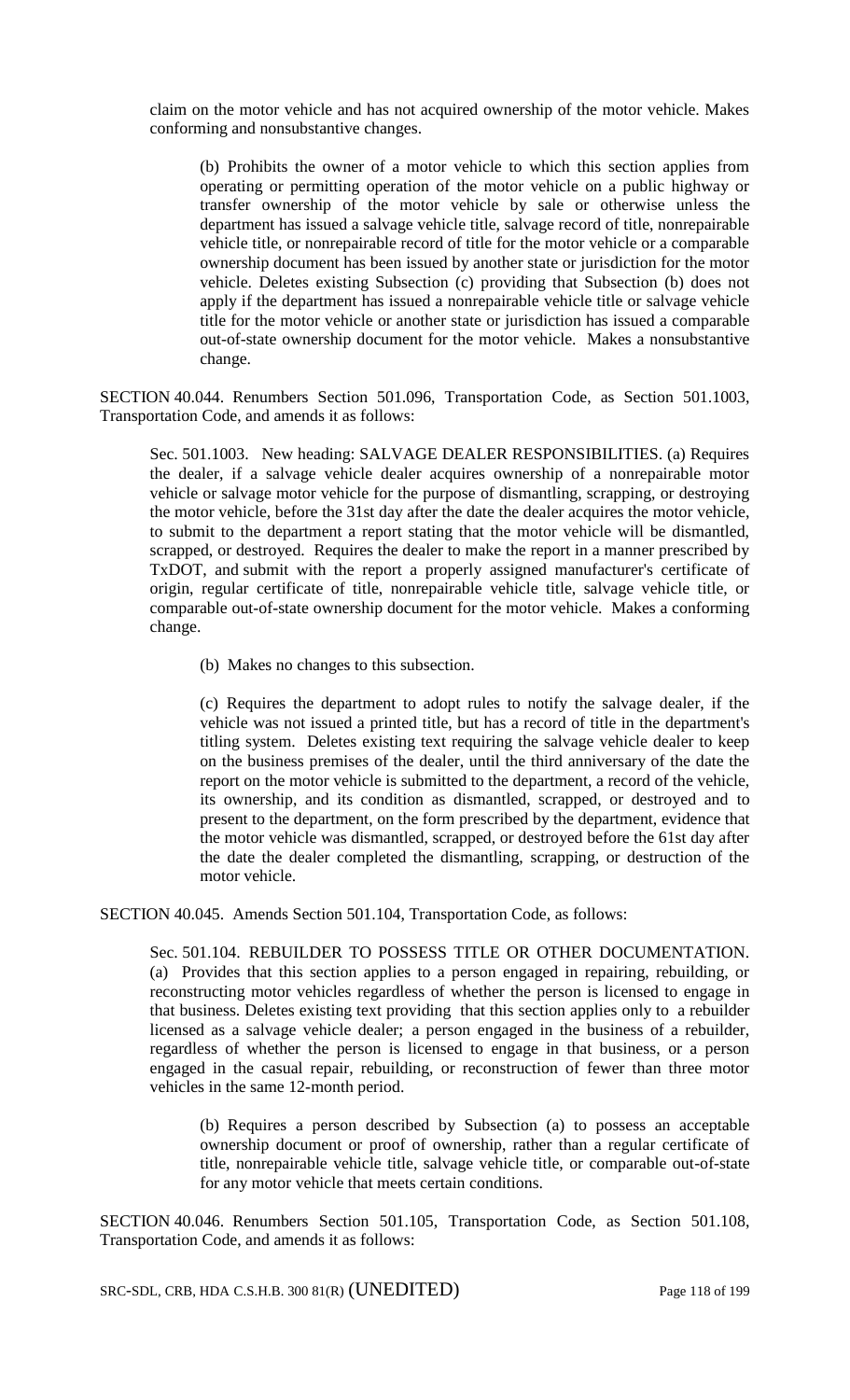Sec. 501.108. New heading: RECORD RETENTION. (a) Creates Subsection (a) from existing text. Makes no further changes to this subsection.

(b) Requires the salvage vehicle dealer to keep on the business premises of the dealer, until the third anniversary of the date the report on the motor vehicle is submitted to the department, a record of the vehicle, its ownership, and its condition as dismantled, scrapped, or destroyed.

SECTION 40.047. Renumbers Section 501.102, Transportation Code, as Section 501.109, Transportation Code, and amends it as follows:

Sec. 501.109. OFFENSES. (a) Provides that a person commits an offense if the person applies to the department for a regular title for a motor vehicle and knows or reasonably should know that the vehicle is a nonrepairable motor vehicle that has been repaired, rebuilt, or reconstructed; the vehicle identification number assigned to the motor vehicle belongs to a nonrepairable motor vehicle that has been repaired, rebuilt, or reconstructed; the title issued to the motor vehicle belongs to a nonrepairable motor vehicle that has been repaired, rebuilt, or reconstructed; or the motor vehicle is a nonrepairable motor vehicle or salvage motor vehicle for which a nonrepairable vehicle title, salvage vehicle title, or comparable ownership document issued by another state or jurisdiction has not been issued. Deletes existing providing that a person commits an offense if the person knows or reasonably should know that the vehicle identification number assigned to the motor vehicle belongs to an export-only motor vehicle or the motor vehicle is an export-only motor vehicle. Make a conforming change.

(b) Makes no changes to this subsection.

(c) Provides that a person commits an offense if the person knowingly fails or refuses to surrender a regular certificate of title after the person receives a notice from an insurance company that the motor vehicle is a nonrepairable or salvage motor vehicle; or knows the vehicle has become a nonrepairable motor vehicle or salvage motor vehicle under Section 501.1001, rather than 501.094.

- (d) Makes no changes to this subsection.
- (e) Makes no changes to this subsection.

SECTION 40.048. Renumbers Section 501.106, Transportation Code, as Section 501.110, Transportation Code, and amends it as follows:

Sec. 501.110. ENFORCEMENT OF SUBCHAPTER. (a) Makes no changes to this subsection.

(b) Provides that the department, an agent, officer, or employee of the department, or another person enforcing this subchapter is not liable to a person damaged or injured by an act or omission relating to the issuance of a title, nonrepairable vehicle title, nonrepairable record of title, salvage vehicle title, or salvage record of title under this subchapter. Makes a conforming and a nonsubstantive change.

SECTION 40.049. Amends Section 501.111(a), Transportation Code, to make a conforming change.

SECTION 40.050. Amends Sections 501.113(a) and (b), Transportation Code, as follows:

(a) Provides that recordation of a lien under this chapter is considered to occur when the department's titling system is updated or the department accepts the application of title that discloses the lien with the filing fee. Deletes existing text providing that recordation of a lien under this chapter is considered to occur when the county assessor-collector is presented with an application for a certificate of title that discloses the lien with tender of the filing fee.

SRC-SDL, CRB, HDA C.S.H.B. 300 81(R) (UNEDITED) Page 119 of 199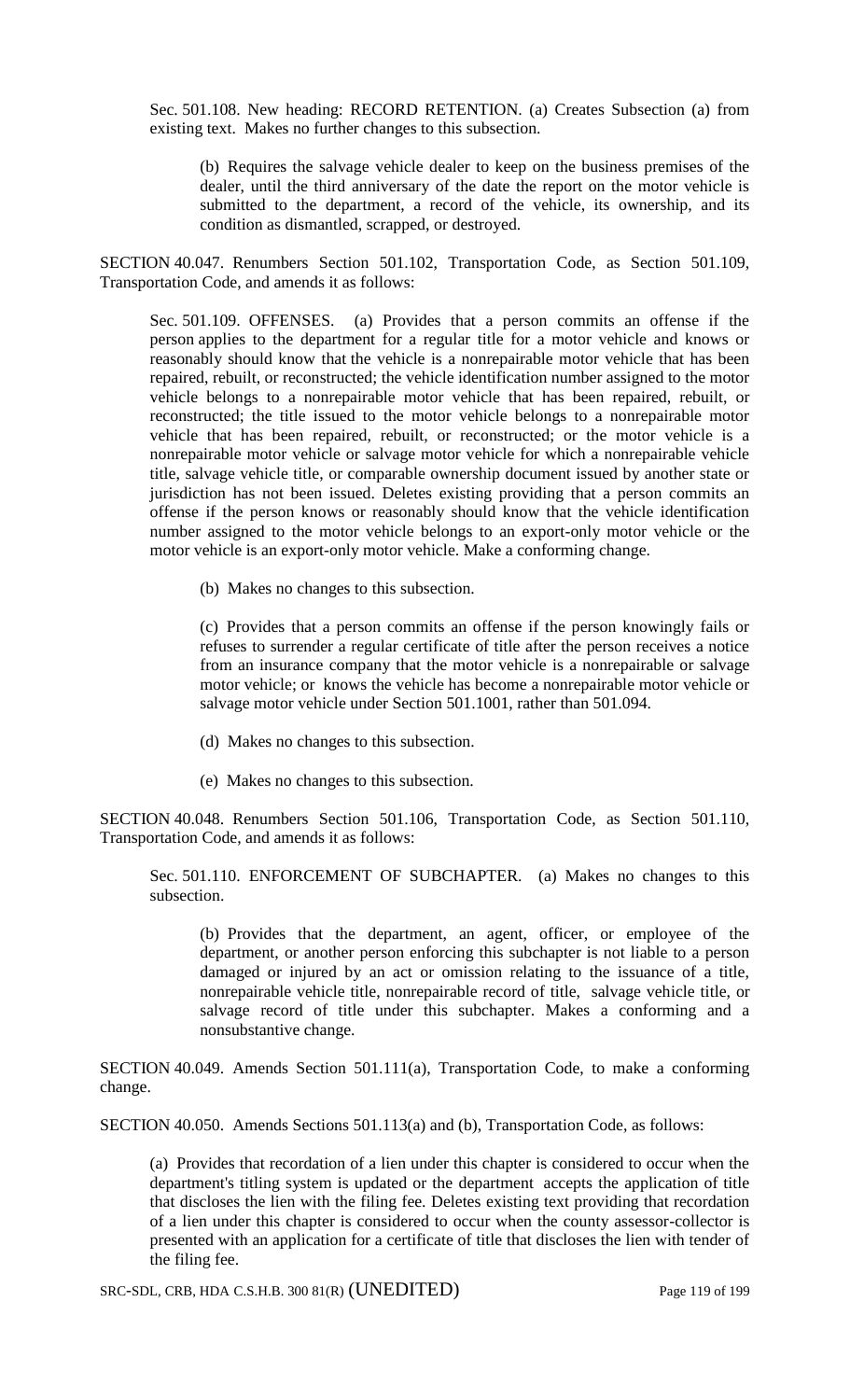(b) Provides that for purposes of Chapter 9 (Secured Transactions), Business & Commerce Code, the time of recording a lien under this chapter is considered to be the time of filing the security interest, and on such recordation the recorded lienholder and assignees under Section 501.114 will obtain priority over the rights of a lien creditor as defined by Section 9.102 (Definitions and Index of Definitions), Business & Commerce Code, for so long as the lien is recorded on the title.

SECTION 40.051. Amends Section 501.114, Transportation Code, as follows:

Sec. 501.114. ASSIGNMENT OF LIEN. (a) Authorizes a lienholder to assign a lien recorded under Section 501.113 (Recordation of Security) without making any filing or giving any notice under this chapter. Provides that the lien assigned remains valid and perfected and retains its priority, securing the obligation assigned to the assignee, against transferees from and creditors of the original debtor, including lien creditors, as defined by Section 9.102, Business & Commerce Code.

(b) Authorizes an assignee or assignor, but does not require an assignee or assignor to in order to retain the validity, perfection, and priority of the lien assigned, as evidence of the assignment of a lien recorded under Section 501.113, to apply to the department for the assignee to be named as lieholder on the certificate of title and notify the debtor of the assignment. Deletes existing text authorizing a lienholder to assign a lien recorded under Section 501.113 by applying to the county assessor collector for the assignment of the lien and notifying the debtor of the assignment.

(c) Provides that failure, rather than a lienolder's failure, to make an application under Subsection (b) or to notify a debtor of an assignment does not create a cause of action against the recorded lienholder or the assignor of the assignee or affect the continuation of the perfected status of the assigned lien in favor of the assignee against transferees from and creditors of the original debtor, including lien creditors, as defined by Section 9.102, Business & Commerce Code.

(d) Requires that an application under Subsection (b) be acknowledged by the assignee to whom the lien is assigned. Deletes existing text requiring an application under Subsection (a) be signed by the person to whom the lien is assigned and accompanied by the applicable fee, a copy of the assignment agreement executed by the parties, and the certificate of title on which the lien to be assigned is recorded. Makes a nonsubstantive change.

(e) Authorizes the department, on receipt of the completed application and fee, to amend TxDOT's records to substitute the assignee for the recorded lienholder, rather than subsequent lienholder for the pervious lienholder; and issue a new title as provided by this chapter. Deletes existing text requiring that the department, on receipt of the completed application and fee, issue a new certificate of title as provided by Section 501.027 (Issuance of Certificate of Title). Makes a nonsubstantive change.

(f) Provides that regardless of whether application is made for the assignee to be named as lienholder on the title, the time of the recordation of a lien assigned under this section is considered to be the time the lien was initially recorded under Section 501.113. Deletes existing text providing that the issuance of a certificate of title under Subsection (d) is recordation of the assignment.

(g) Provides that notwithstanding Subsections (a) through (f) and procedures that are authorized to be conducted under those subsections, the assignment of a lien does not affect the procedures applicable to the foreclosure of a worker's lien under Chapter 70 (Miscellaneous Leins), Property Code, or the rights of the holder of a worker's lien. Provides that notice given to the last known lienholder of record, as provided by that chapter is adequate to allow foreclosure under that chapter.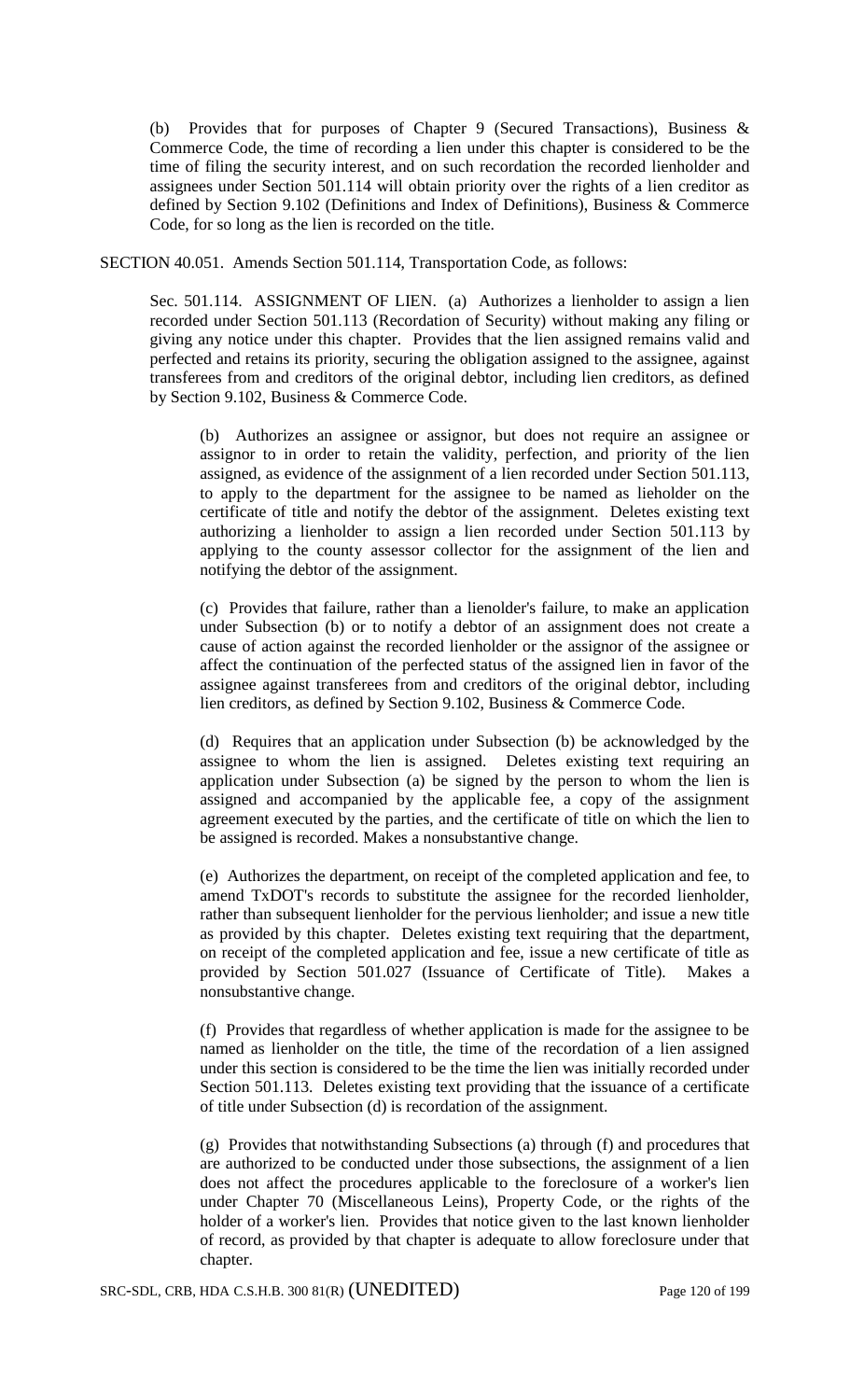(h) Provides that notwithstanding Subsections (a) through (f) and the procedures that are authorized to be conducted under those subsections, the assignment of a lien does not affect the procedures applicable to the release of a holder's lien under Section 348.408 (Outstanding Balance Information; Payment in Full), Finance Code.

SECTION 40.052. Amends Section 501.115, Transportation Code, as follows:

Sec. 501.115. DISCHARGE OF LIEN. (a) Makes conforming changes.

(b) Authorizes the owner to submit the discharge and title to the department for a new title. Deletes existing text authorizing the owner to present the discharge and certificate of title to the county assessor-collector with an application for a new certificate of title and requiring the department to issue a new title.

SECTION 40.053. Amends Section 501.116, Transportation Code, as follows:

Sec. 501.116. CANCELLATION OF DISCHARGED LIEN. Authorizes the department to cancel a discharged lien that has been recorded on a title for 10, rather than six years, or more if the recorded lienholder does not exist or cannot be located for the owner to obtain a release of the lien. Makes a conforming change.

SECTION 40.054. Amends Sections 501.134(a)-(d), (g), and (i), Transportation Code, as follows:

(a) Authorizes the owner or lienholder disclosed on the title, if a printed title is lost or destroyed, to obtain, in the manner provided by this section and the department rule, a certified copy of the lost or destroyed title directly from the department by applying in a manner prescribed by the department and paying a fee of \$2. Provides that a fee collected under this subsection must be deposited to the credit of the state highway fund and may be spent only as provided by Section 501.138. Makes conforming changes.

(b) Authorizes the department, if a lien is disclosed on a title, to issue a certified copy of the original title only to the first lienholder or the lienholder's verified agent. Makes conforming changes.

(c) Requires the department to plainly mark "certified copy" on the face of a certified copy issued under this section. Deletes existing text requiring the department to plainly mark "certified copy" on the face of a certified copy issued under this section each subsequent certificate issued for the motor vehicle until the vehicle is transferred.

(d) Makes a conforming change.

(g) Authorizes the department to issue a certified copy of a title before the fourth business day after the date application is made only if the applicant meets certain conditions, rather than before the fourth business day after the date application is made only if the applicant meets certain conditions. Makes a conforming change.

(i) Authorizes the department to establish acceptable identification requirements for an applicant for a certified copy of a certificate of title who is not a person other than a person described by Subsection  $(g)(1)$ , rather than is a person other than a person described by Subsection  $(g)(1)$ , the department is authorized to issue a certified copy of the certificate of title only by mail.

SECTION 40.055. Amends Section 501.135(a), Transportation Code, to require the department to make a record of each report to the department that a motor vehicle registered in this state has been stolen or concealed in violation of Section 32.33 (Hindering Secured Creditors), Penal Code, and note the fact of the report in the department's records, rather than in the department's records of the vehicle's certificate of title.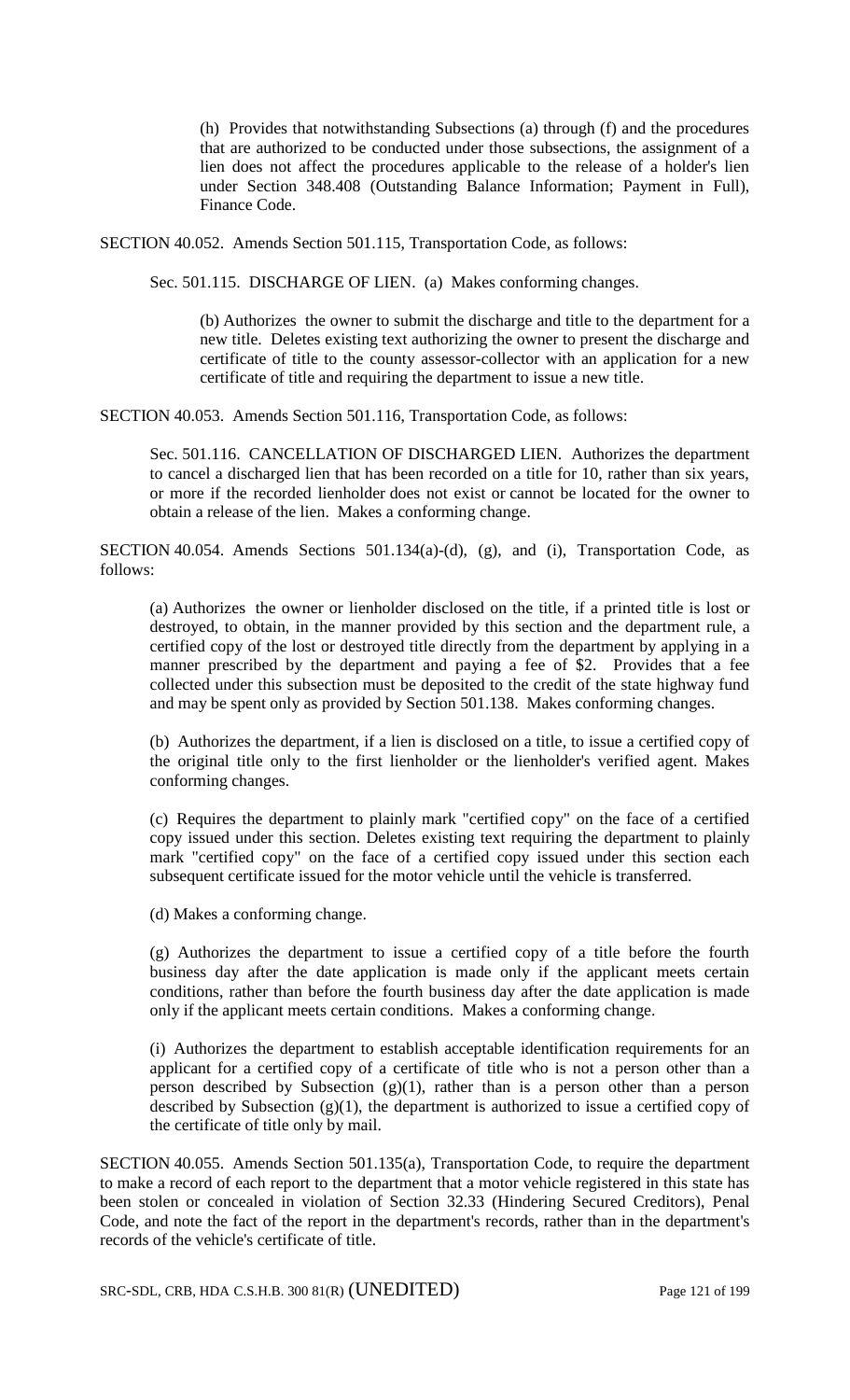SECTION 40.056. Amends Sections 501.138(a), (b), and (b-1), Transportation Code, as follows:

(a) Requires an applicant for a title, rather than for a certificate of title, other than the state or political subdivision of the state, to pay a fee, rather than to pay the county assessor collector a fee, of a certain amount.

(b) Requires that the fees be distributed, rather than requiring the county assessor collector to send, as set forth.

(b-1) Deletes existing text requiring that fees collected under Subsection (b) be sent to the comptroller and be deposited as follows: before September 1, 2008, to the credit of the Texas emissions reduction plan fund, and on or after September 1, 2008, in a certain manner.

SECTION 40.057. Transfers Section 520.031, Transportation Code, as amended by Chapters 836 (H.B. 1743) and 1423 (H.B. 2409), Acts of the 76th Legislature, Regular Session, 1999, to Subchapter H, Chapter 501, Transportation Code, renumbers it as Section 501.145, Transportation Code, and reenacts and amends it as follows:

Sec. 501.145. New heading: FILING BY PURCHASER; APPLICATION FOR TRANSFER OF TITLE. (a) Requires the purchaser of the used motor vehicle, not later than the 30th day after the date of assignment on the documents to file with the county assessor-collector the certificate of title or other evidence of title or if appropriate, a document described by Section 502.457 and the title or other evidence of ownership. Deletes existing text requiring the transferee of the used motor vehicle, not later than the 20th working day after the date of receiving the documents under Section 520.022 (Delivery of Receipt and Title to Transferee) or 520.0225 (Persons on Active Duty in Armed Forces of United States), to file with the county assessor-collector the license receipt and the certificate of title or other evidence of title, or if appropriate, a document described by Section 520.0225(b)(1) or (2) and the title or other evidence of title.

(b) Provides that the filing under Subsection (a) is an application for transfer of title as required under this chapter and an application for transfer of the registration of the motor vehicle, rather than an application for transfer of title as required under Chapter 501 and, if the license receipt is filed, an application for transfer of the registration of the motor vehicle.

(c) Deletes existing text of Subsection (c) defining "working day." Redesignates existing Subsection (d) as Subsection (c). Requires that, notwithstanding Subsection (a), if the purchaser, rather than transferee, is a member of the armed forces of the United States, a member of the Texas National Guard or of the National Guard of another state serving on active duty under an order of the president of the United States, or a member of a reserve component of the armed forces of the United States serving on active duty under an order of the president of the United States, the documents described by Subsection (a) be filed with the county assessor-collector not later than the 60th day after the date of assignment of ownership, rather than the 60th working day after the date of their receipt by the transferee.

SECTION 40.058. Transfers Section 520.023, Transportation Code, to Subchapter H, Chapter 501, Transportation Code, renumbers it as Section 501.146, Transportation Code, and amends it as follows:

Sec. 501.146. New heading: VEHICLE TRANSFER NOTIFICATION. (a) Requires TxDOT, on receipt of a written notice of transfer from the seller, rather than transferor of a motor vehicle, to indicate the transfer on the motor vehicle records maintained by TxDOT. Makes conforming changes.

(b) Requires that the notice of transfer be provided by the department and include a place for the seller to state a complete description of the vehicle as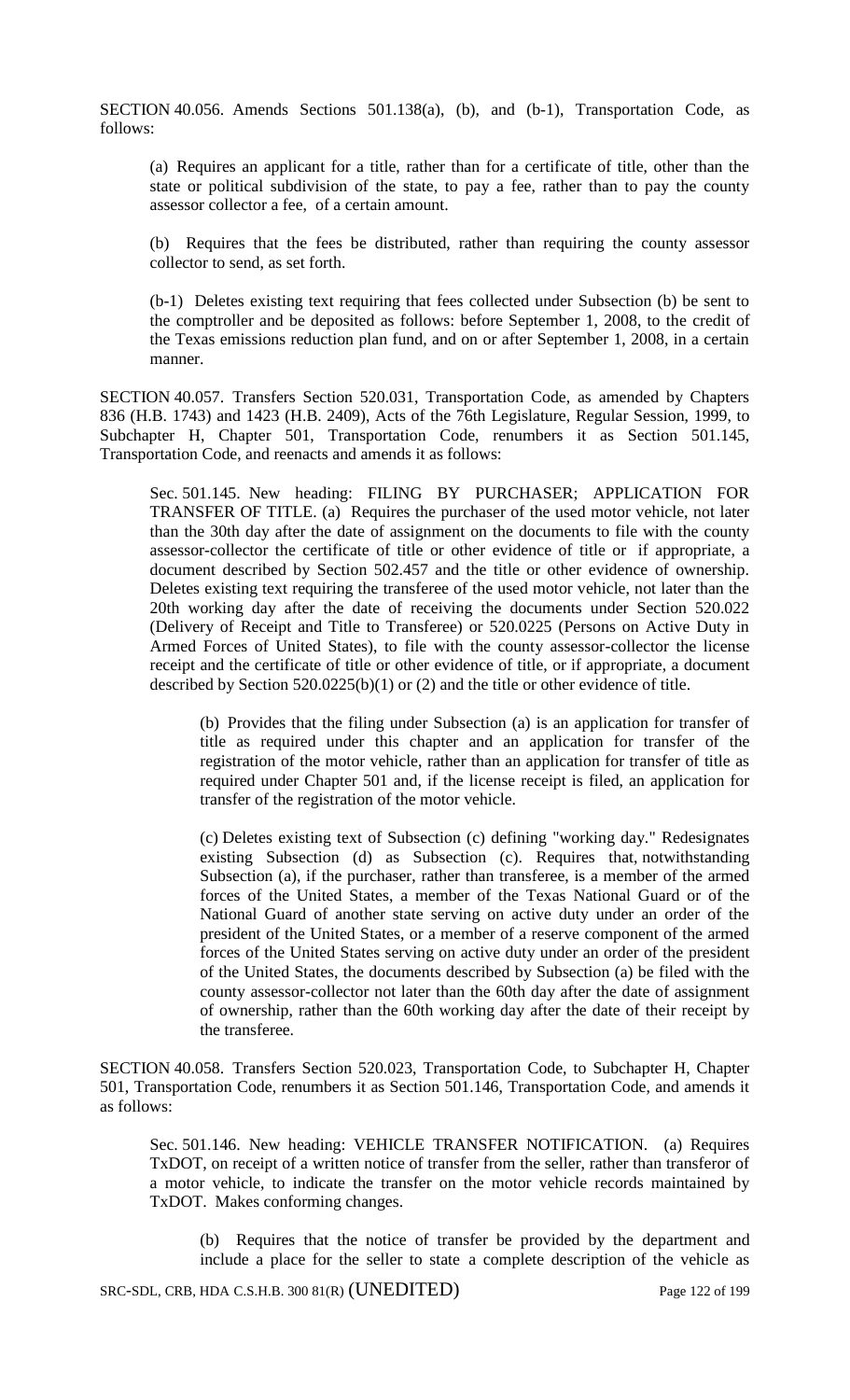prescribed by the department; the full name and address of the seller; the full name and address of the purchaser; the date the seller delivered possession of the vehicle to the purchaser; the signature of the seller; and the date the seller signed the form. Requires that the form be provided by the department and include a place for the transferor to state the identification number of the vehicle; the number of the license plate issued to the vehicle, if any; the full name and address of the transferor; the full name and address of the transferee; the date the transferor delivered possession of the vehicle to the transferee; the signature of the transferor; and the date the seller transferor signed the form. Deletes existing text authorizing the department to design the written notice of transfer to be part of the certificate of title for the vehicle. Makes conforming and nonsubstantive changes.

(c) Makes conforming changes.

(d) Deletes existing text authorizing the department to adopt a fee for filing a notice of transfer under this section in an amount not to exceed the lesser of the actual cost to the department of implementing this section or \$5.

(e) Makes no changes to this subsection.

(f) Prohibits the department from issuing a title or registering the vehicle until the purchaser applies for a title to the county assessor-collector as provided by this chapter, rather than Chapter 501. Deletes existing text providing that this section does not require the department to issue a certificate of title to a person shown on a notice of transfer as the transferee of a motor vehicle. Makes conforming changes.

SECTION 40.059. Transfers Section 520.032, Transportation Code, to Subchapter H, Chapter 501, and renumbers it as Section 501.147, Transportation Code, and amends it as follows:

Sec. 501.147. New heading: TITLE TRANSFER; LATE FEE. (a) Deletes existing text requiring the transferee of a used motor vehicle to pay, in addition to any fee required under Chapter 501 for the transfer of title, a transfer fee of \$2.50 for the transfer of the registration of the motor vehicle. Redesignates existing Subsection (b) as Subsection (a). Provides that if the purchaser does not file the application for the transfer of title during the period provided by Section 501.145, rather than 520.031, the purchaser is liable for a late fee to be paid to the county assessor-collector when the application is filed. Provides that if the seller, rather than transferee, holds a general distinguishing number issued under Chapter 503 of this code or Chapter 2301 (Sale or Lease of Motor Vehicles), Occupations Code, the seller is liable for the late fee in the amount of the late fee is \$10, rather than the amount of the late fee is \$10. Provides that if the seller does not hold a general distinguishing number, subject to Subsection (b), rather than (b-1), the amount of the late fee is \$25. Makes conforming changes.

(b) Redesignates Subsection (b-1) as Subsection (b). Provides that if the application is filed after the 60th day after the date the purchaser was assigned ownership of the documents under Section 501.0721, rather than the 31st working day, after the date the transferee received the documents under Section 520.022, the late fee imposed under Subsection (a), rather than Subsection (b), accrues an additional penalty in the amount of \$25 for each subsequent 30-day period, or portion of a 30-day period, in which the application is not filed.

(c) Makes no changes to this subsection.

(d) Provides that Subsections (a) and (b), rather than Subsections (b) and (b-1), do not apply if the motor vehicle is eligible to be issued: classic vehicle license plates under Section 504.501(Classic Motor Vehicles); or antique vehicle license plates under Section 504.502 (Certain Exhibition Vehicles; Offense).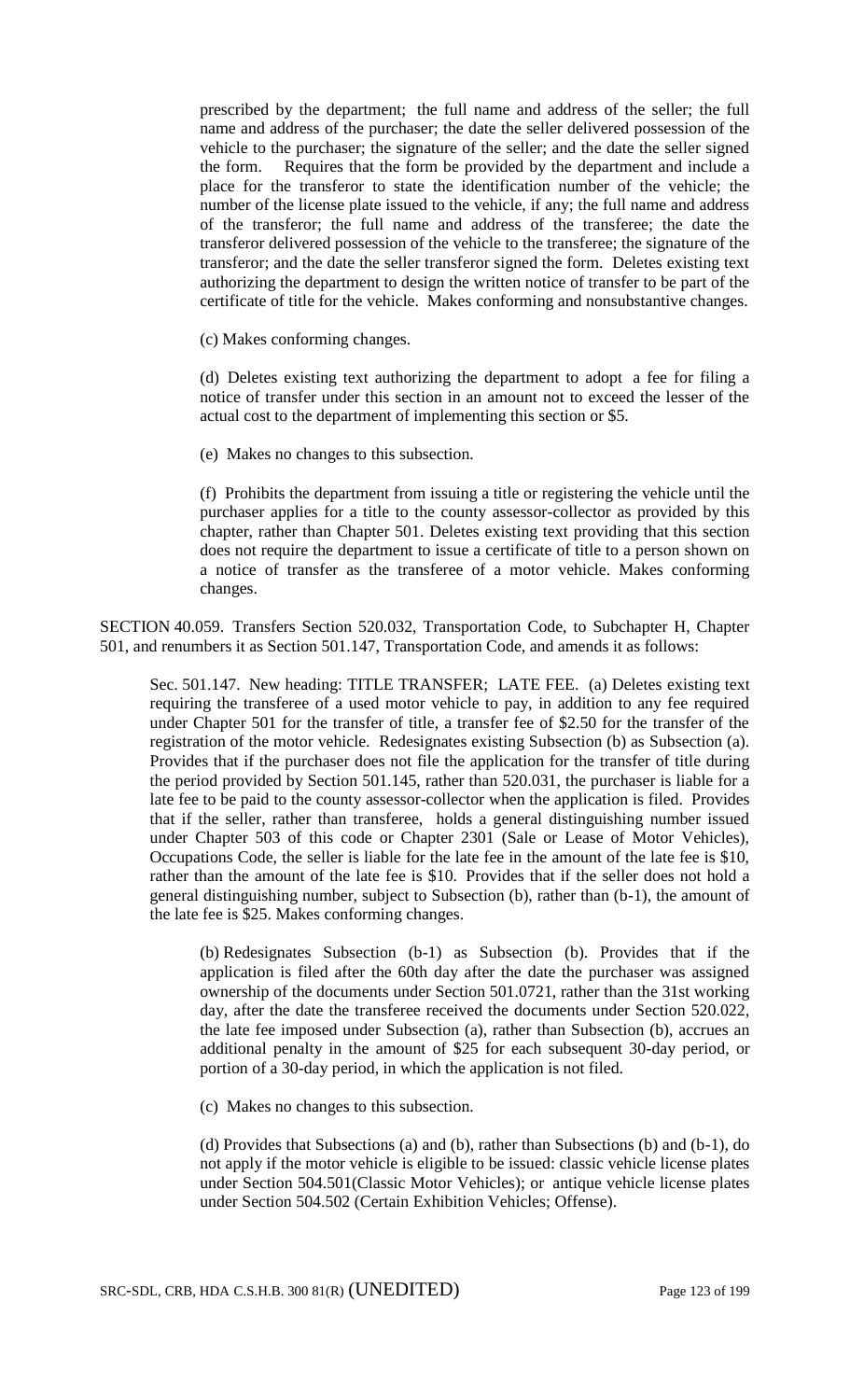SECTION 40.060. Transfers Section 520.033, Transportation Code, to Subchapter H, Chapter 501, Transportation Code, renumbers it as Section 501.148, Transportation Code, and amends it as follows:

Sec. 501.148. ALLOCATION OF FEES. (a) Authorizes the county assessor-collector to retain as commission for services provided under this subchapter half of each late fee, rather than half of each transfer fee collected, and half of each additional penalty collected under Section 501.147, rather than Section 520.032.

(b) Requires the county assessor-collector to report and remit the balance of the fees collected to the department on Monday of each week as other fees, rather than registration fees, are required to be reported and remitted.

(c) Authorizes that, of each late fee collected from a person who does not hold a general distinguishing number by the department, rather than that the department receives, under Subsection (b), \$10 is authorized to be used only to fund a statewide public awareness campaign designed to inform and educate the public about the provisions of this chapter.

SECTION 40.061. Amends Section 501.152(b), Transportation Code, as follows:

(b) Provides that it is not a violation of this section for the beneficial owner of a vehicle to sell or offer to sell a vehicle without having possession of the certificate of title to the vehicle if the sole reason he or she does not have possession of the certificate of title is that the title is in the possession of a lienholder who has not complied with the terms of Section 501.115(a), rather than of this code.

SECTION 40.062. Amends Section 501.153, Transportation Code, as follows:

Sec. 501.153. APPLICATION FOR TITLE FOR STOLEN OR CONCEALED VEHICLE. Makes a conforming change.

SECTION 40.063. Amends Section 501.154, Transportation Code, as follows:

Sec. 501.154. ALTERATION OF CERTIFICATE OR RECEIPT. Provides that a person commits an offense if the person alters a manufacturer's, rather than a manufacturer's or importer's, certificate, title receipt, or a certificate of title.

SECTION 40.064. Amends Section 501.155(a), Transportation Code, to make conforming changes.

SECTION 40.065. Amends the heading to Section 501.158, Transportation Code, to read as follows:

Sec. 501.158. SEIZURE OF STOLEN VEHICLE OR VEHICLE WITH ALTERED VEHICLE IDENTIFICATION NUMBER.

SECTION 40.066. Transfers Section 520.035, Transportation Code, to Subchapter H, Chapter 501, Transportation Code, renumbers it as Section 501.161, Transportation Code, and amends it as follows:

Sec. 501.161. EXECUTION OF TRANSFER DOCUMENTS; PENALTY. (a) Requires a person who transfers a motor vehicle in this state to complete, rather than execute, in full and date as of the date of the transfer, all documents relating to the transfer of registration or title. Makes a conforming change.

(b) and (c) Makes no changes to these subsections.

SECTION 40.067. Amends Subchapter H, Chapter 501, Transportation Code, by adding Sections 501.162 and 501.163, as follows:

SRC-SDL, CRB, HDA C.S.H.B. 300 81(R) (UNEDITED) Page 124 of 199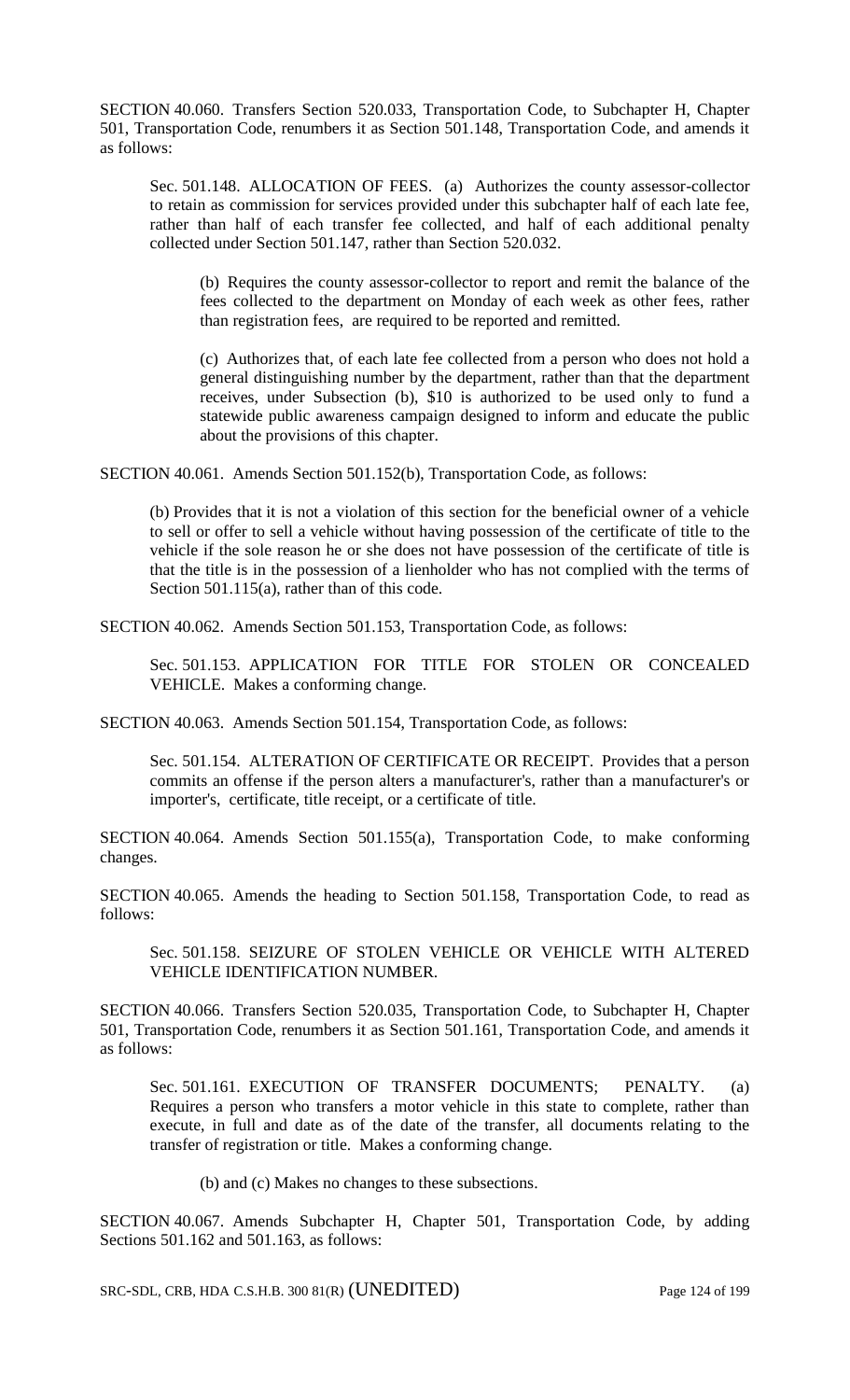Sec. 501.162. MOTOR NUMBER REQUIRED FOR REGISTRATION; PENALTY. Provides that a person commits an offense if the person violates Section 501.0331. Provides that an offense under this section is a misdemeanor punishable by a fine of not less than \$50 and not more than \$100.

Sec. 501.163. APPLICATION FOR MOTOR NUMBER RECORD; PENALTY. Provides that a person who fails to comply with Section 501.0332 commits an offense. Provides that an offense under this section is a misdemeanor punishable by a fine of not less than \$10 and not more than \$100.

SECTION 40.068. Amends Chapter 501, Transportation Code, by adding Subchapter I, as follows:

### SUBCHAPTER I. ELECTRONIC TITLING SYSTEM

Sec. 501.171. APPLICATION OF SUBCHAPTER. Provides that this subchapter applies only if the department implements a titling system under Section 501.173.

Sec. 501.172. DEFINITIONS. Defines "document," "electronic," "electronic document," "electronic signature," and "paper document."

Sec. 501.173. ELECTRONIC TITLING SYSTEM. (a) Authorizes the department by rule to implement an electronic titling system.

(b) Provides that a record of title maintained electronically by the department in the titling system is the official record of vehicle ownership unless the owner requests that the department issue a printed title.

Sec. 501.174. VALIDITY OF ELECTRONIC DOCUMENTS. (a) Provides that if this chapter requires that a document be an original, be on paper or another tangible medium, or be in writing, the requirement is met by an electronic document that complies with this subchapter.

(b) Provides that if a law requires that a document be signed, the requirement is satisfied by an electronic signature.

(c) Provides that a requirement that a document or a signature associated with a document be notarized, acknowledged, verified, witnessed, or made under oath is satisfied if the electronic signature of the person authorized to perform that act, and all other information required to be included, is attached to or logically associated with the document or signature. Provides that a physical or electronic image of a stamp, impression, or seal is not required to accompany an electronic signature.

Sec. 501.175. RECORDING OF DOCUMENTS. (a) Authorizes the department, under the titling system, to receive, index, store, archive, and transmit electronic documents; provide for access to, and for search and retrieval of, documents and information by electronic means; and convert into electronic form paper documents that it accepts for the titling of a motor vehicle and information recorded and documents that were accepted for the titling of a motor vehicle before the titling system was implemented.

(b) Requires the department to continue to accept paper documents after the titling system is implemented.

Sec. 501.176. PAYMENT OF FEES BY ELECTRONIC FUNDS TRANSFER OR CREDIT CARD. (a) Authorizes the department to accept payment by electronic funds transfer, credit card, or debit card of any title or registration fee that the department is required or authorized to collect under this chapter.

(b) Authorizes the department to collect a fee for processing a title or registration payment by electronic funds transfer, credit card, or debit card. Requires that the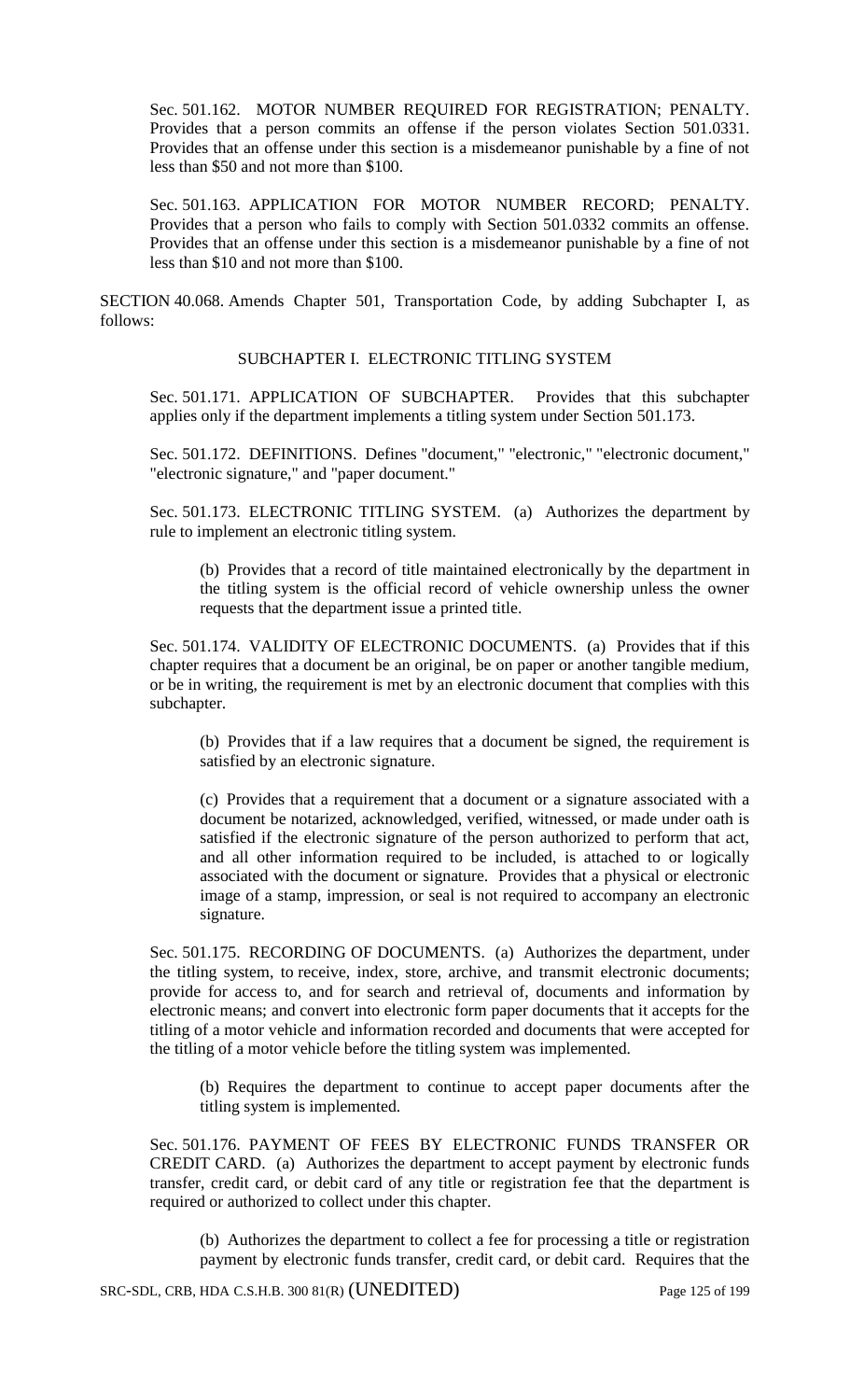amount of the fee be reasonably related to the expense incurred by the department in processing the payment by electronic funds transfer, credit card, or debit card and prohibits it from being more than five percent of the amount of the registration and titling fee being paid.

(c) Authorizes the department, in addition to the fee authorized by Subsection (b), to collect from a person making payment by electronic funds transfer, credit card, or debit card an amount equal to the amount of any registration and titling transaction fee charged to the department by a vendor providing services in connection with payments made by electronic funds transfer, credit card, or debit card. Provides that the limitation prescribed by Subsection (b) on the amount of a fee does not apply to a fee collected under this subsection.

(d) Requires that online electronic commerce be processed in accordance with Chapter 2054 (Information Resources), Government Code.

Sec. 501.177. SERVICE CHARGE. Authorizes the department, if for any reason the payment of a fee under this chapter by electronic funds transfer, credit card, or debit card is not honored by the funding institution, or by the electronic funds transfer, credit card, or debit card company on which the funds are drawn, to collect from the person who owes the fee being collected a registration and titling service charge that is for the collection of that original amount and is in addition to the original fee. Requires that the amount of the service charge must be reasonably related to the expense incurred by the department in collecting the original amount.

Sec. 501.178. DISPOSITION OF FEES. Requires that all fees collected under this subchapter be deposited to the credit of the state highway fund.

Sec. 501.179. RELATION TO ELECTRONIC SIGNATURES IN GLOBAL AND NATIONAL COMMERCE ACT. Provides that this subchapter modifies, limits, and supersedes the federal Electronic Signatures in Global and National Commerce Act (15 U.S.C. Section 7001 et seq.) but does not modify, limit, or supersede Section 101(c) of that Act (15 U.S.C. Section 7001(c)) or authorize electronic delivery of any of the notices described in Section 103(b) of that Act (15 U.S.C. Section 7003(b)).

SECTION 40.069. Amends Section 502.001, Transportation Code, as follows:

Sec. 502.001. DEFINITIONS. Redefines "commercial motor vehicle," "department," "farm trailer," "farm semitrailer," "farm tractor," "forestry vehicle," "implements of husbandry," "light truck," "motorcycle," and "passenger car." Defines "apportioned license plate," "combination license plate," "combined gross weight," "commercial fleet," "construction machinery," "credit card," "debit card," "electric bicycle," "electric personal assistive mobility device," "empty weight," "golf cart," "gross vehicle weight," "moped," "motor bus," "motor vehicle," "motorized mobility device," "net carrying capacity," "oil well servicing, cleanout, or drilling machinery," "power sweeper," "private bus," "token trailer," "tow truck," and "travel trailer." Makes nonsubstantive changes.

SECTION 40.070. Amends Section 502.0021, Transportation Code, as follows:

Sec. 502.0021. RULES AND FORMS. (a) Makes no changes to this subsection.

(b) Requires the department to post on the Internet or provide each county assessor-collector with a sufficient supply of any necessary forms, rather than prescribe forms determined by the department to be necessary for the administration of this chapter and provide each county assessor-collector with an adequate supply of each form necessary for the performance of a duty under this chapter by the assessor-collector.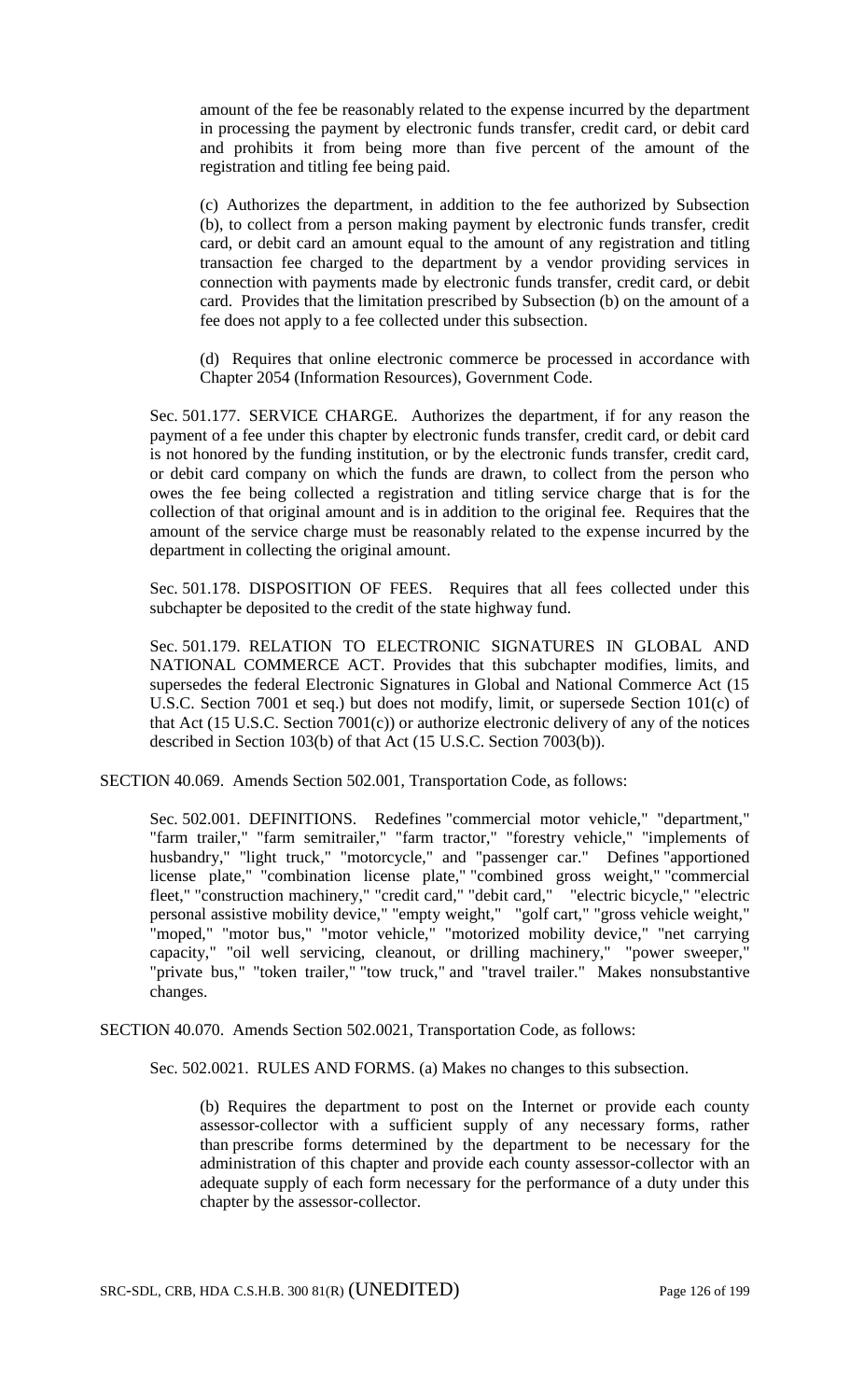SECTION 40.071. Transfers Section 502.052, Transportation Code, Subchapter A, Chapter 502, Transportation Code, renumbers it as Section 502.00211, Transportation Code, and amends it as follows:

Sec. 502.00211. New heading: DESIGN OF REGISTRATION INSIGNIA. Requires the department to prepare the designs and specifications to be used as the registration insignia. Deletes existing designation of Subsection (a). Deletes existing text requiring TxDOT to prepare the designs and specifications of license plates and devices selected by the TTC to be used as the registration insignia. Deletes existing Subsection (b) requiring the department to design each license plate to include a design at least one-half inch wide that represents in silhouette the shape of Texas and that appears between letters and numerals and authorizing the department to omit the silhouette of Texas from specially designed license plates. Deletes existing Subsection (c) requiring that each license plate, to promote highway safety, be made with a reflectorized material that provides effective and dependable brightness for the period for which the plate is issued and that the purchase of reflectorized material be submitted to the comptroller for approval.

SECTION 40.072. Amends Section 502.0022, Transportation Code, as follows:

Sec. 502.0022. New heading: CONSOLIDATED REGISTRATION OF VEHICLES. (a) Requires TxDOT to develop and implement a system of registration so that an owner of more than one motor vehicle or trailer that is subject to registration under this chapter, rather than a fleet of motor vehicles, is authorized to consolidate the registration of the motor vehicles, rather than motor vehicles in the fleet, as an alternative to the separate registration of each motor vehicle. Authorizes the owner to designate an initial or a renewal registration period for a vehicle or trailer so that the registration period expires on the same date as the registration period for another vehicle or trailer previously registered by that owner. Makes a conforming change.

(b) Requires that a system of consolidated registration under this section allow the owner of the motor vehicles to register all, rather than an entire fleet of, motor vehicles in the county of the owner's residence or principal place of business; or vehicles, rather than those vehicles in a fleet of vehicles, that are operated most regularly in the same county by registering the vehicles in that county. Makes conforming changes.

(c) Requires that the registration, with the consent of the department, be issued in accordance with Section 502.044. Deletes existing text requiring the department by rule to define "fleet" for purposes of this section. Deletes existing Subsection (d) authorizing the department to adopt rules to administer this section.

SECTION 40.073. (a) Amends Subchapter A, Chapter 502, Transportation Code, by adding Section 502,0023, as follows:

> Sec. 502.0023. EXTENDED REGISTRATION OF COMMERCIAL FLEET VEHICLES. (a) Requires T the department to develop and implement a system of registration to allow an owner of a commercial fleet to register the motor vehicles in the commercial fleet for an extended registration period of not less than one year or more than eight years. Authorizes the owner to select the number of years for registration under this section within that range and register the commercial fleet for that period. Provides that payment for the entire registration period selected is due at the time of registration.

(b) Requires an owner registering a commercial fleet under this section, in addition to the registration fees prescribed by Subchapter D (Registration Procedures and Fees), to pay an annual commercial fleet registration fee of \$10 per motor vehicle and a one-time license plate manufacturing fee of \$1.50 for each issued motor vehicle license plate.

(c) Authorizes a license plate issued under this section, at the registered owner's option, to include on the legend the name or logo of the business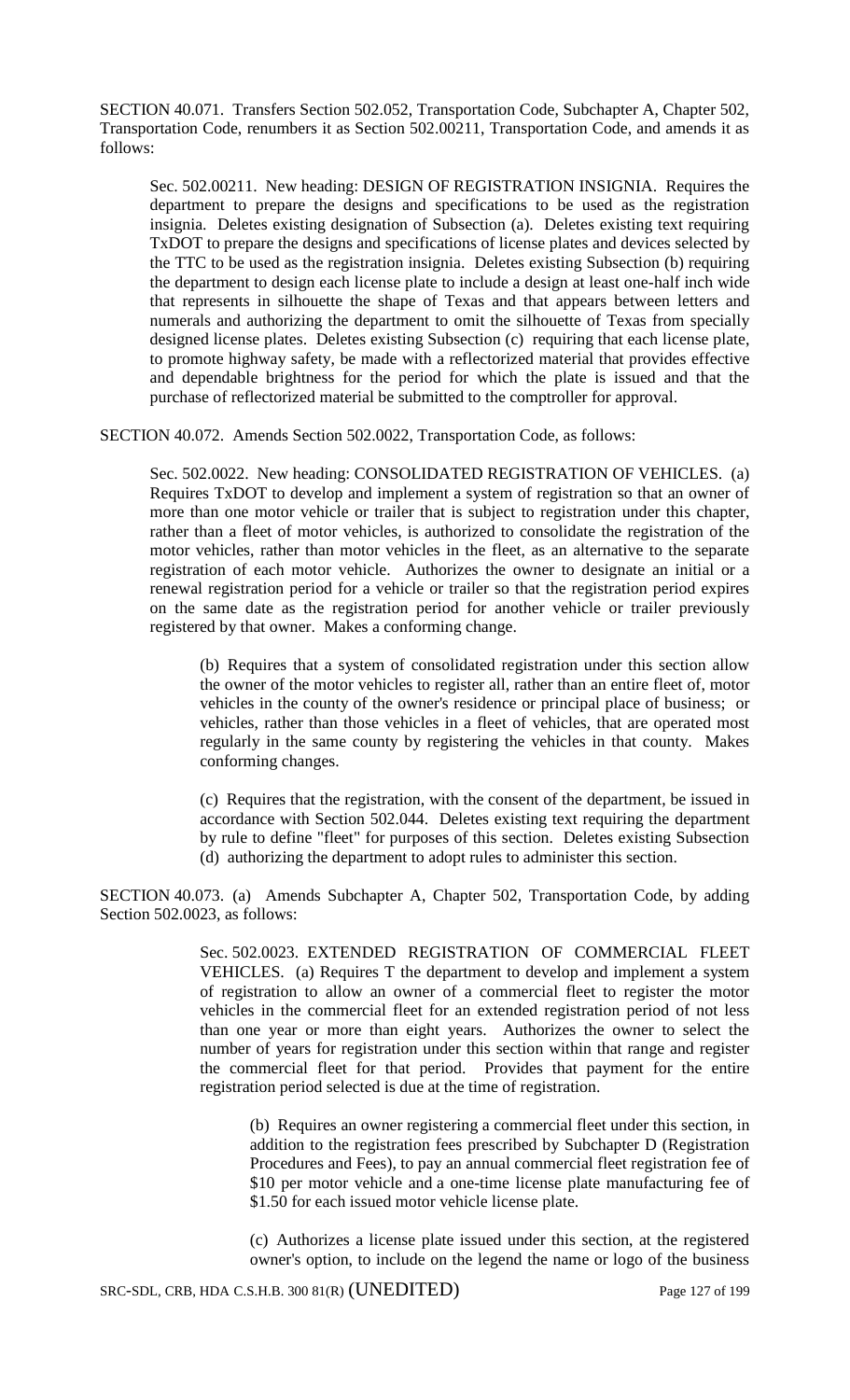entity that owns the vehicle. Requires that the license plates conform in all respects to the provisions of this chapter, except as specified in this section.

(d) Requires that payment of all registration license taxes and fees under this chapter, for commercial a fleet registered under this section, be paid in advance for the extended registration period selected under Subsection (a). Provides that on payment of all registration license taxes and fees, no annual validation window insignia is required for the entire period paid for in advance and that a registration card is required to be issued for the period elected only for vehicles that exceed 10,000 pounds in weight.

(e) Provides that failure to comply with this section may result in suspension or termination from the commercial fleet program.

(f) Requires the department to adopt rules to implement this section.

(g) Requires the department and the counties in their budgeting processes to consider any temporary increases and resulting decreases in revenue that will result from the use of the process provided by this section.

(b) Requires the department to adopt the rules and establish the system required under Section 502.0023, Transportation Code, as added by this section, not later than September 1, 2010.

(c) Effective date of this section: September 1, 2009.

SECTION 40.074. Transfers Section 502.185, Transportation Code, to Subchapter A, Chapter 502, Transportation Code, renumbers it as Section 502.010, Transportation Code, and amends it as follows:

Sec. 502.010. New heading: COUNTY SCOFFLAW. (a)-(e) Makes no changes to these subsections.

(f) Authorizes the additional fee from a past due fine, fee, or tax to be used only to reimburse the department or the county for its expenses for providing services under the contract.

(g) Makes no changes to this subsection.

(h) Provides that this section does not apply to the registration of a motor vehicle under Section 501.0234 (Duty of Vehicle Dealer on Sale of Certain Vehicles), unless the vehicle is titled and registered in the name of a person who holds a general distinguishing number.

SECTION 40.075. Amends the heading to Subchapter B, Chapter 502, Transportation Code, to read as follows:

#### SUBCHAPTER B. REGISTRATION REQUIREMENTS

SECTION 40.076. Transfers Section 502.002, Transportation Code, to Subchapter B, Chapter 502, Transportation Code, renumbers it as Section 502.040, Transportation Code, and amends it as follows:

Sec. 502.040. REGISTRATION REQUIRED; GENERAL RULE. (a) Makes no changes to this subsection.

(b) Requires that the application be made in a manner prescribed by, rather than be made to, the department through the county assessor-collector of the county in which the owner resides.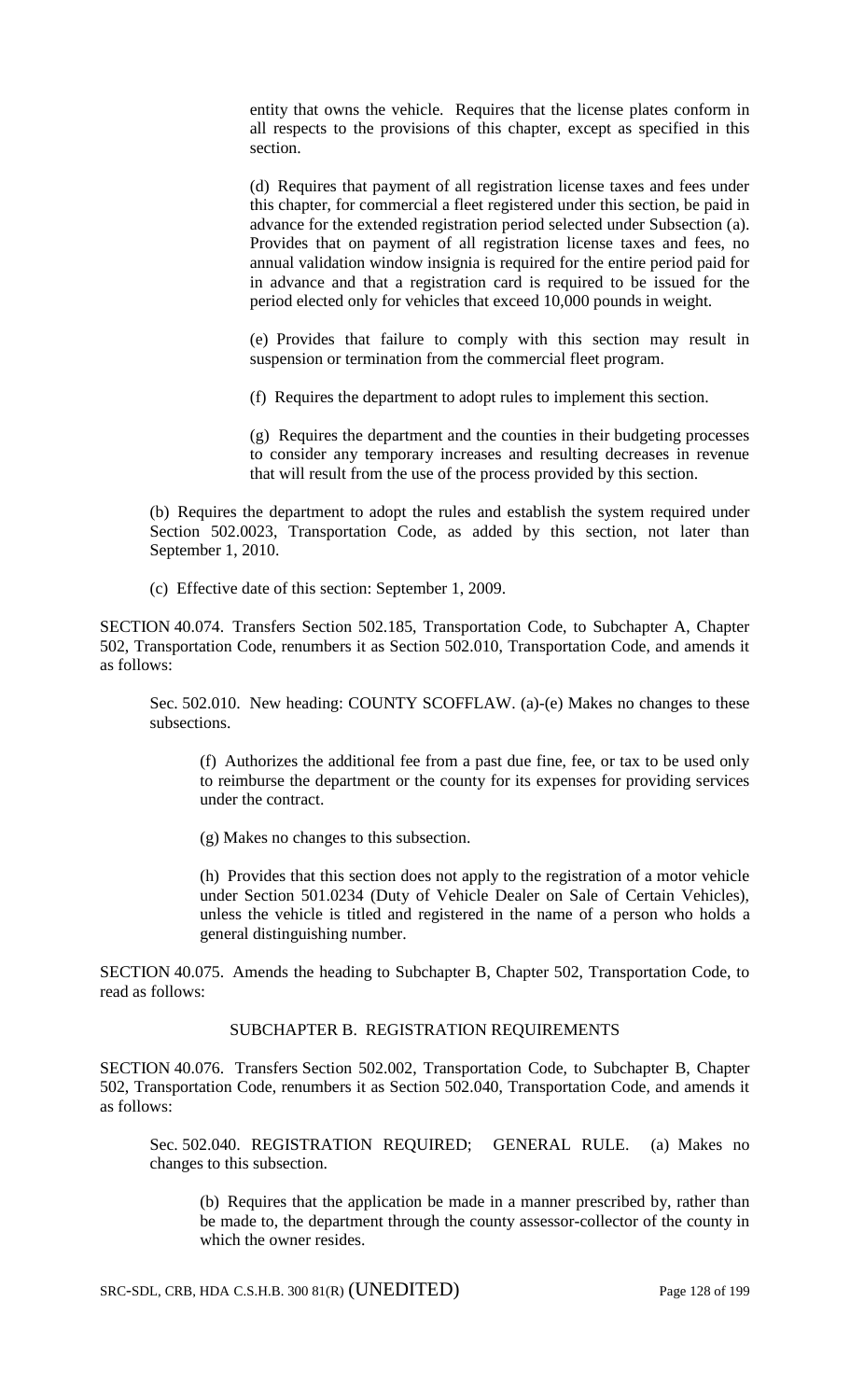(c) and (d) Makes no changes to these subsections.

SECTION 40.077. Transfers Section 502.157, Transportation Code, to Subchapter B, Chapter 502, Transportation Code, renumbers it as Section 502.041, Transportation Code, and amends it as follows:

Sec. 502.041. INITIAL REGISTRATION. (a) Authorizes the owner of a vehicle, notwithstanding Section 502.040, rather than Section 502.002, when a motor vehicle is required be registered before an application for a certificate of title will be accepted, to concurrently apply for a title and for registration, through the county assessor-collector of the county in which the owner resides or the vehicle is purchased or encumbered. Makes a conforming and nonsubstantive change.

(b) Authorizes the owner, the first time an owner applies for registration of a vehicle, to demonstrate compliance with Section 502.046(a), rather than 502.153(a), as to the vehicle by showing proof of financial responsibility in any manner specified in Section 502.046(c), rather than 502.153(c), as to any vehicle of the owner or any vehicle used as part of the consideration for the purchase of the vehicle the owner applies to register. Makes a conforming change.

SECTION 70.078. Transfers Section 502.152, Transportation Code, to Subchapter B, Chapter 502, Transportation Code, renumbers it as Section 502.042, Transportation Code, and amends it as follows:

Sec. 502.042. New heading: TITLE REQUIRED FOR REGISTRATION. Deletes existing designation as Subsection (a). Deletes existing Subsection (b) providing that this section does not apply to an automobile that was purchased new before January 1, 1936. Makes conforming changes.

SECTION 40.079. Transfers Section 502.151, Transportation Code, to Subchapter B, Chapter 502, Transportation Code, renumbers it as Section 502.043, Transportation Code, and amends it as follows:

Sec. 502.043. APPLICATION FOR REGISTRATION. (a) Requires that an application for vehicle registration be made in a manner prescribed and include the information required, rather than be made on a form furnished, by the department by rule and contain a full description of the vehicle as required by department rule, rather than contain the full name and address of the owner, contain a brief description of the vehicle; contain any other information required by the department; and be signed by the owner.

(b) Redesignates Subsection (c) as Subsection (b). Deletes existing text of Subsection (b) requiring that the description of a new motor vehicle include certain information. Requires an applicant for registration of a commercial motor vehicle, truck-tractor, trailer, or semitrailer to show acceptable proof to the county assessor-collector of, rather than deliver an affidavit showing the weight of the vehicle, the maximum load to be carried on the vehicle, and the gross weight for which the vehicle is to be registered. Deletes existing text requiring the assessorcollector to keep the affidavit on file.

(c) Redesignates Subsection (d) as Subsection (c). Provides that this section allows issuance for registration purposes only but does not authorize the department to issue a certificate of title or record of title. Deletes existing Subsection (e) requiring the county assessor-collector, if an owner or claimed owner has lost or misplaced the registration receipt or transfer receipt for the vehicle, to register the vehicle on the person's furnishing to the assessor-collector satisfactory evidence, by affidavit or otherwise, that the person owns the vehicle. Deletes existing Subsection (f) requiring a county assessor-collector to date each registration receipt issued for a vehicle with the date on which the application for registration is made.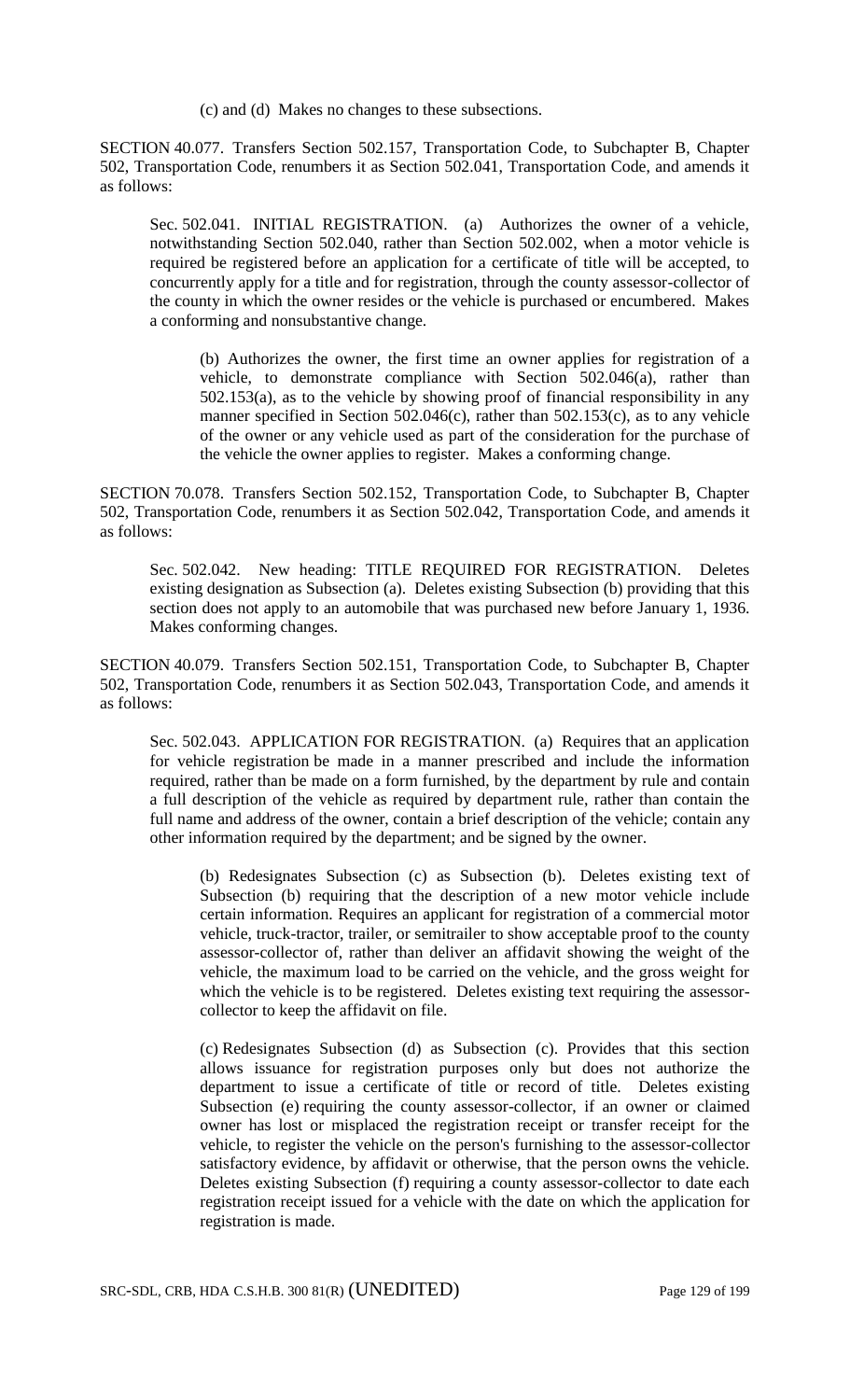SECTION 40.080. Transfers Section 502.158, Transportation Code, to Subchapter B, Chapter 502, Transportation Code, renumbers it as Section 502.044, Transportation Code, and amends it as follows:

Sec. 502.044. New heading: REGISTRATION PERIOD. (a)-(b) Makes no changes to these subsections.

(c) Authorizes the department to designate a registration period of less than 12 months to be, rather than providing that the registration fee for a registration period of less than 12 months is, computed at a rate of one-twelfth the annual registration fee multiplied by the number of months in the registration period. Authorizes the department by rule, to allow payment of registration fees for a designated period not to exceed 96 months. Deletes existing text prohibiting the department from designating a registration period of more than 12 months, but authorizing an owner with the consent of the department, to pay registration fees for a designated period of more than 12 months, and an owner of a vehicle to pay registration fees for a designated period of 12, 24, or 36 months. Deletes existing Subsection (d) requiring that an application for registration be made during the two months preceding the date on which the registration expires. Deletes existing Subsection (e) providing that the fee to be paid for renewing a registration is the fee that will be in effect on the first day of the vehicle registration year.

(d) Redesignates Subsection (g) as Subsection (d). Requires the department to issue a registration receipt and registration insignia that are valid until the expiration of the designated period, rather than issue the applicant for registration who pays registration fees for a designated period of 24 or 36 months a registration receipt and registration insignia that are valid until the expiration of the designated period.

SECTION 40.081. Transfers Section 502.176, Transportation Code, to Subchapter B, Chapter 502, Transportation Code, renumbers it as Section 502.045, Transportation Code, and amends it as follows:

Sec. 502.045. DELINQUENT REGISTRATION. (a) Provides that a registration fee, rather than a registration fee prescribed by this chapter, for a vehicle becomes delinquent immediately if the vehicle is used on a public highway without the fee having been paid in accordance with this chapter.

(b) Authorizes an applicant for registration who provides evidence acceptable to the assessor-collector to establish good reason for delinquent registration and who complies with the other requirements for registration under this chapter to register the vehicle for a 12-month period that ends on the last day of the 11th month after the month in which the registration occurs under this subsection. Deletes existing text requiring a county assessor-collector that determines that an applicant for registration for which payment of the registration fee is delinquent has provided evidence acceptable to the assessor-collector sufficient to establish good reason for delinquent registration and that the application complies with the other requirements for registration under this chapter to register the vehicle for a 12 month period that ends on the last day of the 11th month after the month in which the registration occurs under this subsection. Provides that the registration period for vehicles registered in accordance with Sections 502.255, 502.431, 502.435, 502.454, 504.401, 504.505 (Cotton Vehicles), 504.515, and 504.613 (Houston Livestock Show and Rodeo License Plates), rather than 502.164, 502.167, 502.203, 502.255, 502.267, 502.277, 502.278, 502.293 (County Judges), as added by Chapter 1222, Acts of the 75th Legislature, Regular Session, 1997, and 502.295 (State Officials), as added by Chapter 625, Acts of the 75th Legislature, Regular Session, 1997, will end on the annual registration date, and the registration fees will be prorated.

(c) Requires a county assessor-collector that determines that an applicant for registration who is delinquent and has not provided evidence acceptable to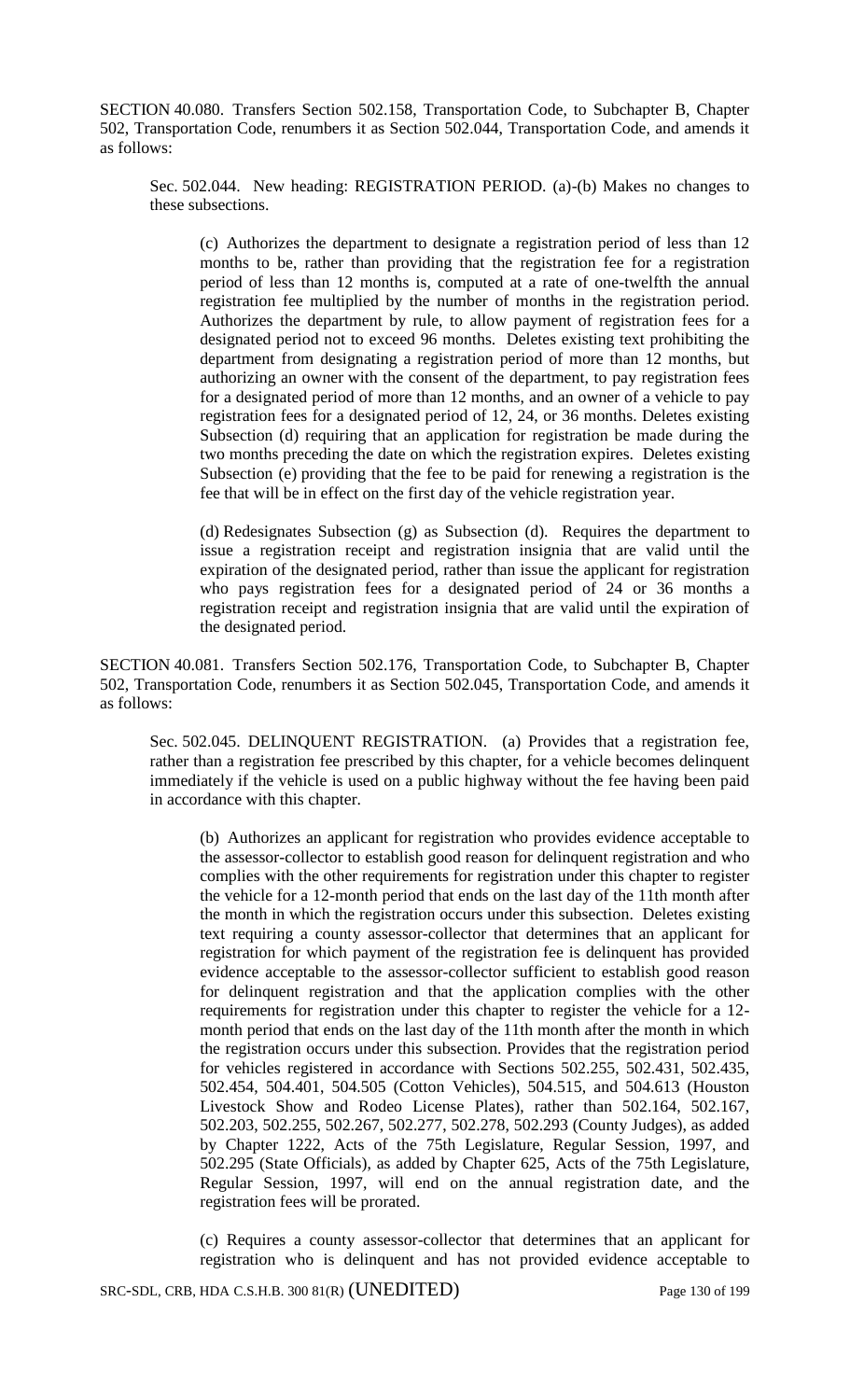establish good reason for delinquent registration but who complies with the other requirements for registration under this chapter to register the vehicle for a 12 month period without changing the initial month of registration. Makes conforming changes.

(d) Authorizes a person who has been arrested or received a citation for a violation of Section 502.472, rather than Section 502.402, to register the vehicle being operated at the time of the offense, rather than at the time of the offense with the county assessor-collector, for a 12-month period without change to the initial month of registration only if the person meets the other requirements for registration under this chapter; and pays an additional charge equal to 20 percent of the prescribed fee.

(e) Requires the department by rule, rather than the county assessor-collector, to adopt a list of evidentiary items sufficient to establish good reason for delinquent registration under Subsection (b) and provide for the evidence, rather than forms of evidence, that is authorized to be used to establish good reason under that subsection. Deletes existing text requiring that the list of evidentiary items adopted under this section allow for delinquent registration under Subsection (b) because of certain reasons.

(f) Makes no changes to this subsection.

SECTION 40.082. Transfers Section 502.153, Transportation Code, to Subchapter B, Chapter 502, Transportation Code, renumbers it as Section 502.046, Transportation Code, and amends it as follows:

Sec. 502.046. EVIDENCE OF FINANCIAL RESPONSIBILITY. (a) Requires that evidence of financial responsibility as required by Section 601.051 (Requirement of Financial Responsibility) other than for a trailer or semitrailer be submitted with the application for registration under Section 502.043. Requires the county assessor-collector to examine the evidence of financial responsibility to determine whether it complies with Subsection (c). Requires that the evidence, rather than the assessor-collector after examining the evidence to return the evidence, after examination, be returned unless it is in the form of a photocopy or an electronic submission. Deletes existing text requiring the owner of a motor vehicle, other than a trailer or semitrailer, except as provided by Subsection (j), for which evidence of financial responsibility is required by Section 601.051, or a person who represents the owner for purposes of registering a motor vehicle, to submit evidence of financial responsibility with the application for registration under Section 502.151.

(b) Requires that the evidence be returned after examination unless it is in the form of a photocopy or an electronic submission.

(c) Authorizes evidence of financial responsibility, in this section, to be certain information, including a document listed under Section 601.053(a) (relating to the requirement of an operator of a vehicle to provide certain things to a peace officer) or verified in compliance with Section 601.452 (Implementation of Program; Rules), as added by Chapter 892, Acts of the 79th Legislature, Regular Session, 2005.

(d) Requires that a personal automobile policy used as evidence of financial responsibility under this section comply with Section 1952.052 (Use of Previously Approved or Adopted Policy Forms Authorized) et seq. and Sections 2301.051 (Definitions), 2301.052 (Regulation of Policy Forms and Endorsements), 2301.053 (Requirements for Forms; Plain-Language Requirement), 2301.054 (Certain Contracts or Agreements Prohibited; Revocation of Certificate of Authority), and 2301.055 (Rules), rather than Article 5.06 (Policy Forms and Endorsements) or 5.145 (*not in Insurance Code*), Insurance Code.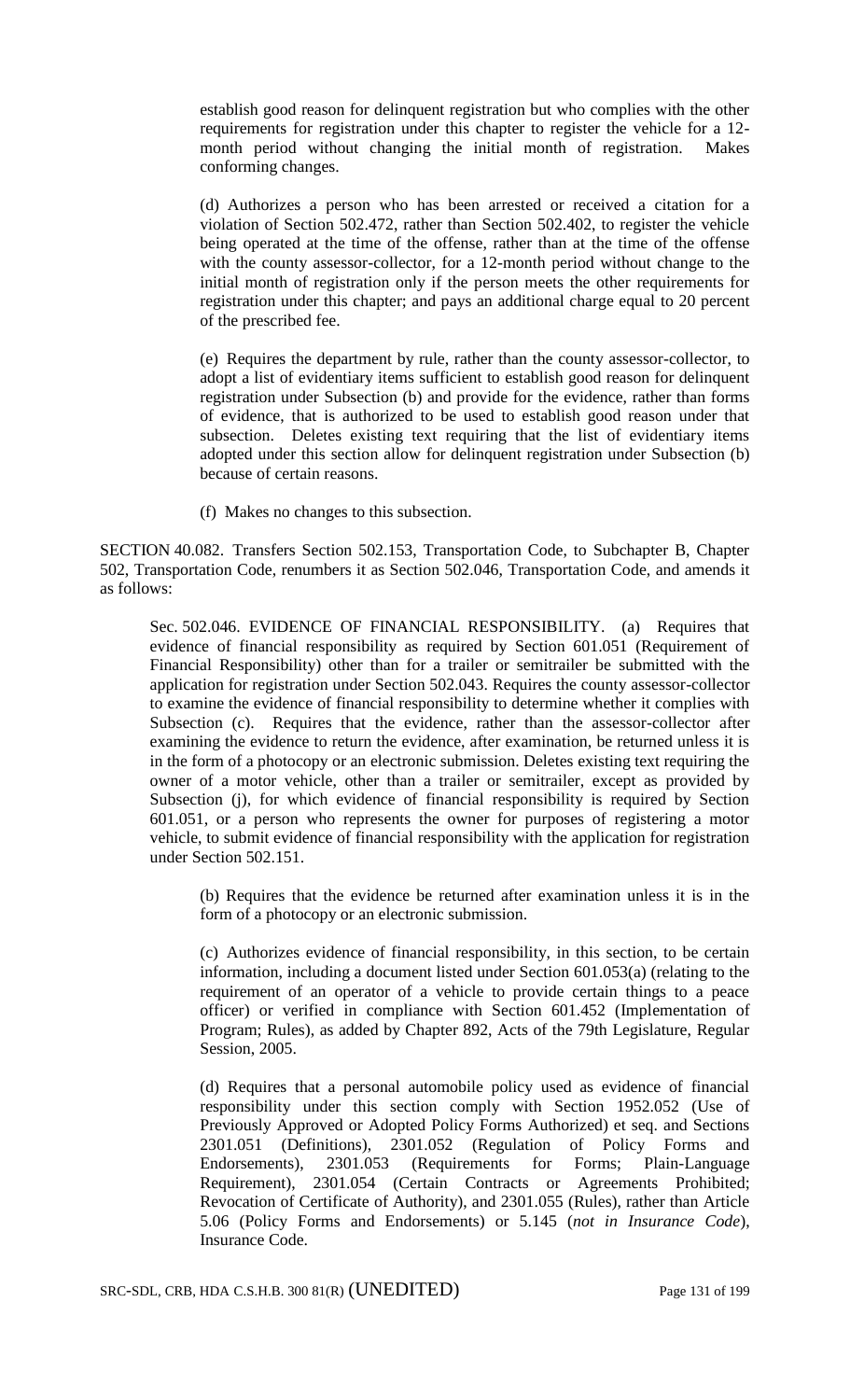(e) Requires the county assessor-collector, at the time of registration, to provide to a person registering a motor vehicle a statement that the motor vehicle, rather than a separate statement that the motor vehicle being registered, is prohibited from being operated in this state unless liability insurance coverage for the motor vehicle in at least the minimum amounts required by law remains in effect to insure against potential losses; or the motor vehicle is exempt from the insurance requirement because the person has established financial responsibility in a manner described by Sections 601.051(2) (relating to a surety bond), (3) (relating to a deposit under Section 601.122), (4) (relating to a deposit under Section 601.123), or (5) (relating to self-insurance) or is exempt under Section 601.052 (Exceptions to Financial Responsibility). Makes nonsubstantive changes.

(f)-(j) Makes no changes to these subsections.

SECTION 40.083. Transfers Section 502.009, Transportation Code, to Subchapter B, Chapter 502, Transportation Code, renumbers it as Section 502.047, Transportation Code, and amends it as follows:

Sec. 502.047. MOTOR VEHICLE EMISSIONS INSPECTION AND MAINTENANCE REQUIREMENTS. (a) Provides that Subsections (b)-(e) apply only if the United States Environmental Protection Agency determines that the state has not demonstrated, as required by 40 C.F.R. Section 51.361, that sticker-based enforcement of the program is more effective than registration-based enforcement and gives the Texas Commission on Environmental Quality (TCEQ), rather than the Texas Natural Resource Conservation Commission (TNRCC), or the governor written notification that the reregistration-based enforcement of the program, as described by those subsections, will be required. Makes a conforming change.

(b) Prohibits a motor vehicle from being registered, rather than the department from registering a motor vehicle, if the department receives from TCEQ, rather than TNRCC, or DPS notification that the registered owner of the vehicle has not complied with Subchapter F (Motor Vehicle Emissions Inspection and Maintenance), Chapter 548 (Compulsory Inspection of Vehicles).

(c) Prohibits a motor vehicle from being registered if the vehicle was denied registration under Subsection (b) unless verification is received, rather than prohibiting the county-tax collector from registering a vehicle denied registration under Subsection (b) unless the tax assessor-collector has verification, that the registered vehicle owner is in compliance with Subchapter F, Chapter 548.

(d) Requires the department, TCEQ, and DPS to enter an agreement regarding the responsibilities for costs associated with implementing this section. Makes a conforming change.

(e) Makes no changes to this subsection.

SECTION 40.084. Transfers Section 502.005, Transportation Code, to Subchapter B, Chapter 502, Transportation Code, renumbers it as Section 502.048, Transportation Code, and amends it as follows:

Sec. 502.048. REFUSAL TO REGISTER UNSAFE VEHICLE. Deletes existing designation as Subsection (a). Authorizes the department to refuse to register a motor vehicle and to cancel, suspend, or revoke a registration if the department determines that a motor vehicle is unsafe, improperly equipped, or otherwise unfit to be operated on a public highway. Deletes existing Subsection (b) authorizing the department to refuse to register a motorcycle and to suspend or revoke the registration of a motorcycle if the department determines that the motorcycle's braking system does not comply with Section 547.408 (Performance Requirements for Brakes). Makes a nonsubstantive change.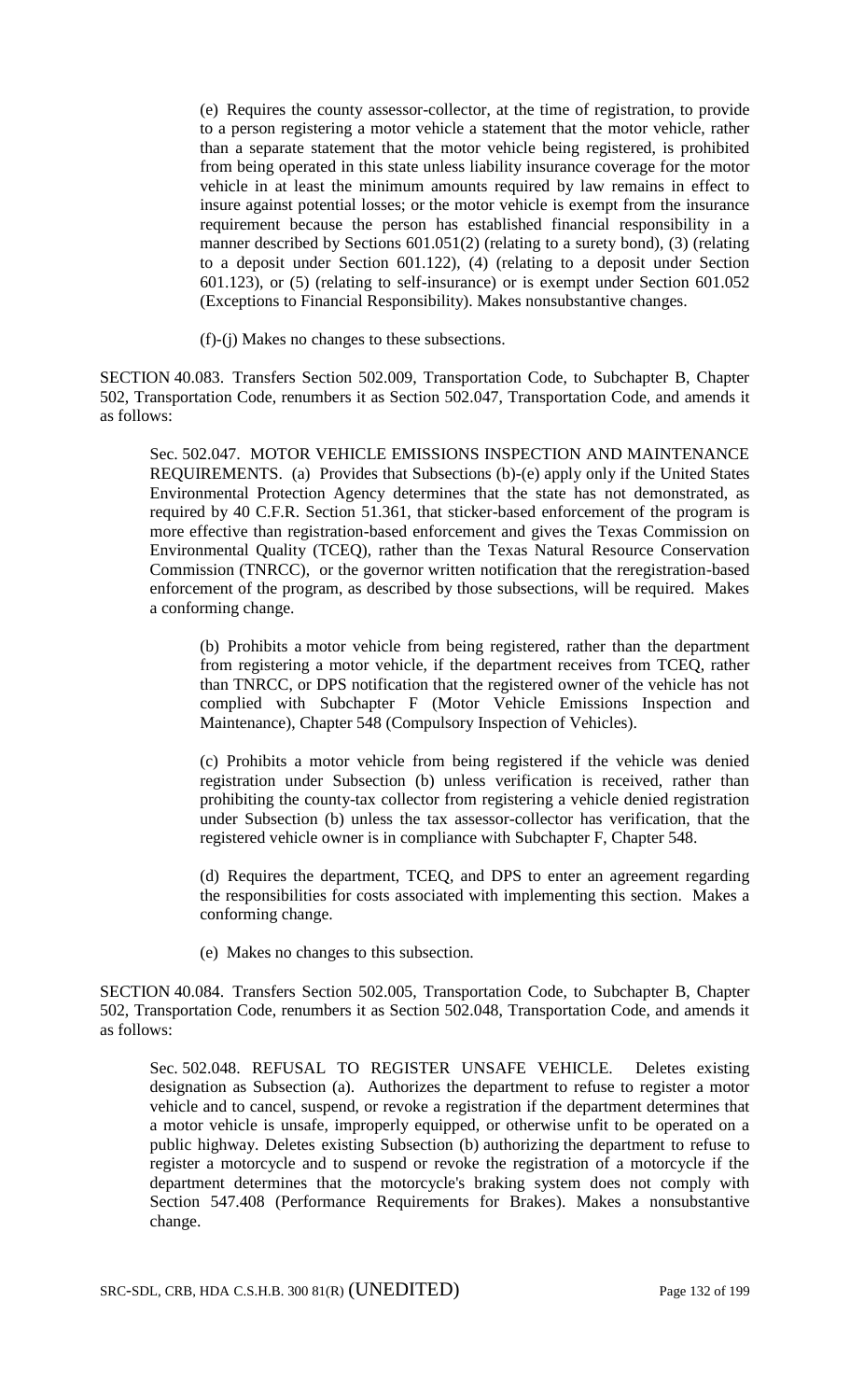SECTION 40.085. Amends Section 502.055(b), Transportation Code, to authorize the department to require an applicant for registration under this chapter to provide the department with evidence of the manufacturer's rated carrying capacity for the vehicle, or the gross vehicle weight rating, rather than the nominal tonnage rating of the vehicle; the gross vehicle weight rating of the vehicle; or any combination of information described in Subdivisions (1)-(3). Makes nonsubstantive changes.

SECTION 40.086. Transfers Section 502.178, Transportation Code, to Subchapter B, Chapter 502, Transportation Code, renumbers it as Section 502.057, Transportation Code, and amends it as follows:

Sec. 502.057. REGISTRATION RECEIPT. Deletes existing designation as Subsection (a). Requires the department to issue or require to be issued to the owner of a vehicle registered under this chapter a registration receipt showing the information required by rule. Deletes existing Subsection (b) requiring that the registration receipt issued for a commercial motor vehicle, truck-tractor, trailer, or semitrailer show the gross weight for which the vehicle is registered. Makes conforming changes.

SECTION 40.087. Transfers Section 502.179, Transportation Code, to Subchapter B, Chapter 502, Transportation Code, renumbers it as Section 502.058, Transportation Code, and amends it as follows:

Sec. 502.058. DUPLICATE REGISTRATION RECEIPT. (a) Makes no changes to this subsection.

(b) Requires the office issuing a duplicate receipt to retain the fee received, rather than retain the fee received as a fee of office.

SECTION 40.088. Transfers Section 502.180, Transportation Code, to Subchapter B, Chapter 502, Transportation Code, renumbers it as Section 502.059, Transportation Code, and amends it as follows:

Sec. 502.059. New heading: ISSUANCE OF REGISTRATION INSIGNIA. (a) Requires an applicant for motor vehicle registration, on payment of the prescribed fee, to be issued registration insignia, rather than requiring the department to issue, on payment of the prescribed fee to an applicant for motor vehicle registration a license plate or set of plates or a device that, when attached to the vehicle as prescribed by the department, is the registration insignia for the period for which it was issued.

(b) Redesignates Subsection (c) as Subsection (b). Requires the department, on application and payment of the prescribed fee for a renewal of the registration of a vehicle through the seventh, rather than for the first, second, third, or fourth, registration year after the issuance of a license plate or set of plates for the vehicle, to issue a registration insignia for the validation of the license plate or plates to be attached as provided by Subsection (c), rather than Subsection (d). Deletes existing text requiring the department, subject to Subchapter I (Registration Transfer and Removal of License Plates for the Sale or Transfer of Used Vehicles), to issue only one license plate or set of plates for a vehicle during a five-year period.

(c) Redesignates Subsection (d) as Subsection (c). Requires that the registration insignia for validation of a license plate, except as provided by Subsection (f), rather than Subsection (h), be attached to the inside of the vehicle's windshield, if the vehicle has a windshield, within six inches of the place where the motor vehicle inspection sticker is required to be placed.

(d) Redesignates Subsection (e) as Subsection (d). Authorizes the department rules to provide for the use of an automated registration process, including the automated on-site production of registration insignia, and automated on-premises and off-premises self-service registration. Deletes existing text requiring the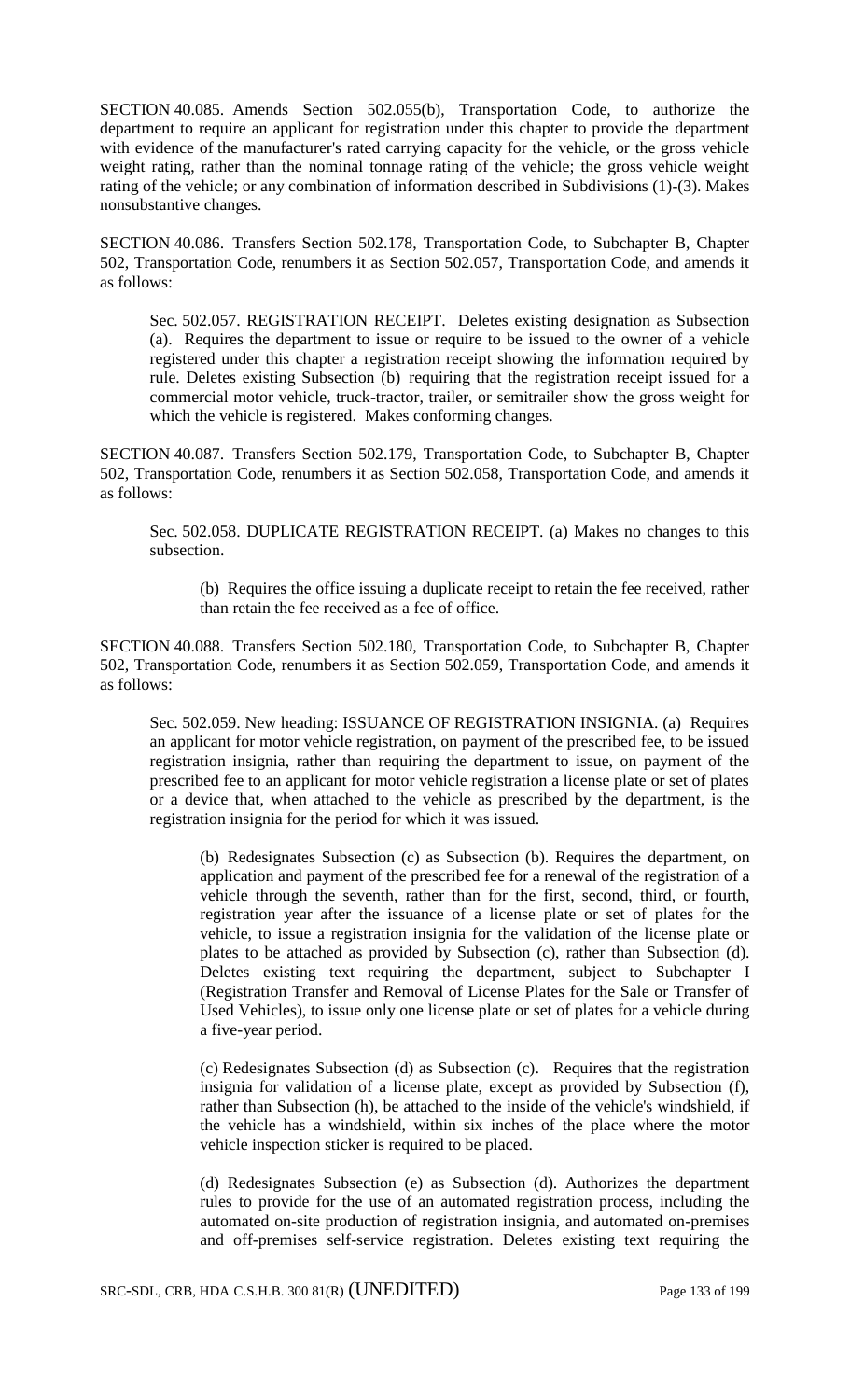department to adopt rules for the issuance and use of license plates and registration insignia issued under this chapter.

(e) Redesignates Subsection (f) as Subsection (e). Provides that Subsection (c) does not apply to, rather than Subsections (b)-(d) do not apply to, the issuance of specialized license plates as designated by the department, including state official license plates, exempt plates for governmental entities, and temporary registration plates; or the issuance or validation of replacement license plates, except as provided by Chapter 504, rather than Section 502.184.

(f) Redesignates Subsection (h) as Subsection (f). Requires that the registration insignia, rather than the insignia for validation of a license plate, be attached to the rear license plate of certain vehicles. Makes a conforming change. Deletes existing Subsection (g) requiring the department to provide a separate and distinctive tab to be affixed to the license plate of an automobile, pickup, or recreational vehicle that is offered for rent, as a business, to any part of the public.

SECTION 40.089. Transfers Section 502.184, Transportation Code, to Subchapter B, Chapter 502, Transportation Code, renumbers it as Section 502.060, Transportation Code, and amends it as follows:

Sec. 502.060. New heading: REPLACEMENT OF REGISTRATION INSIGNIA. (a) Authorizes the owner of a registered motor vehicle to obtain from the department through the county assessor-collector a replacement registration insignia by:

> (1) certifying that the registration insignia to be replaced has been lost, stolen, or mutilated; and that the replacement registration insignia will not be used on any other vehicle owned or operated by the person making the statement;

> (2) paying a fee of \$5 plus the fees required by Sections 502.356(a) and 502.360 for each replacement registration insignia, unless specified in other law; and

(3) returning the registration insignia in the owner's possession.

Deletes existing text authorizing the owner of a registered motor vehicle to obtain from the department through the county assessor-collector replacement license plates or a replacement registration insignia, by filing with the assessor-collector a statement showing that one or both of the license plates or the registration insignia to be replaced has been lost, stolen, or mutilated; and stating that no license plate or registration insignia to be replaced will be used on any vehicle owned or operated by the person making the statement; paying a fee of \$5 plus the fees required by Sections 502.170(a) and 502.1705(a) for each set of replacement license plates or each replacement registration insignia, except as provided by Subsection (b), (c), or (i); and returning to the assessor-collector each replaced plate or registration insignia in the owner's possession.

(b) Provides that a fee is not required under this section if the replacement fee has been paid under Section 504.008. Deletes existing text providing that no fee is required for the replacement of lost, stolen, or mutilated specialized license plates issued under Sections 504.308 (Distinguished Flying Cross Medal Recipients) and 504.315(e) (relating to Congressional Medal of Honor specialty license plates) and (f) (relating to certain military specialty license plates), and certain fees for replacement of certain specialized license plates.

(c) Provides that the fee for replacement of a registration insignia of all other specialized license plates issued under this chapter, rather than Section 504.507, is the amount prescribed by the department as necessary to recover the cost of providing the replacement, rather than replacement plates.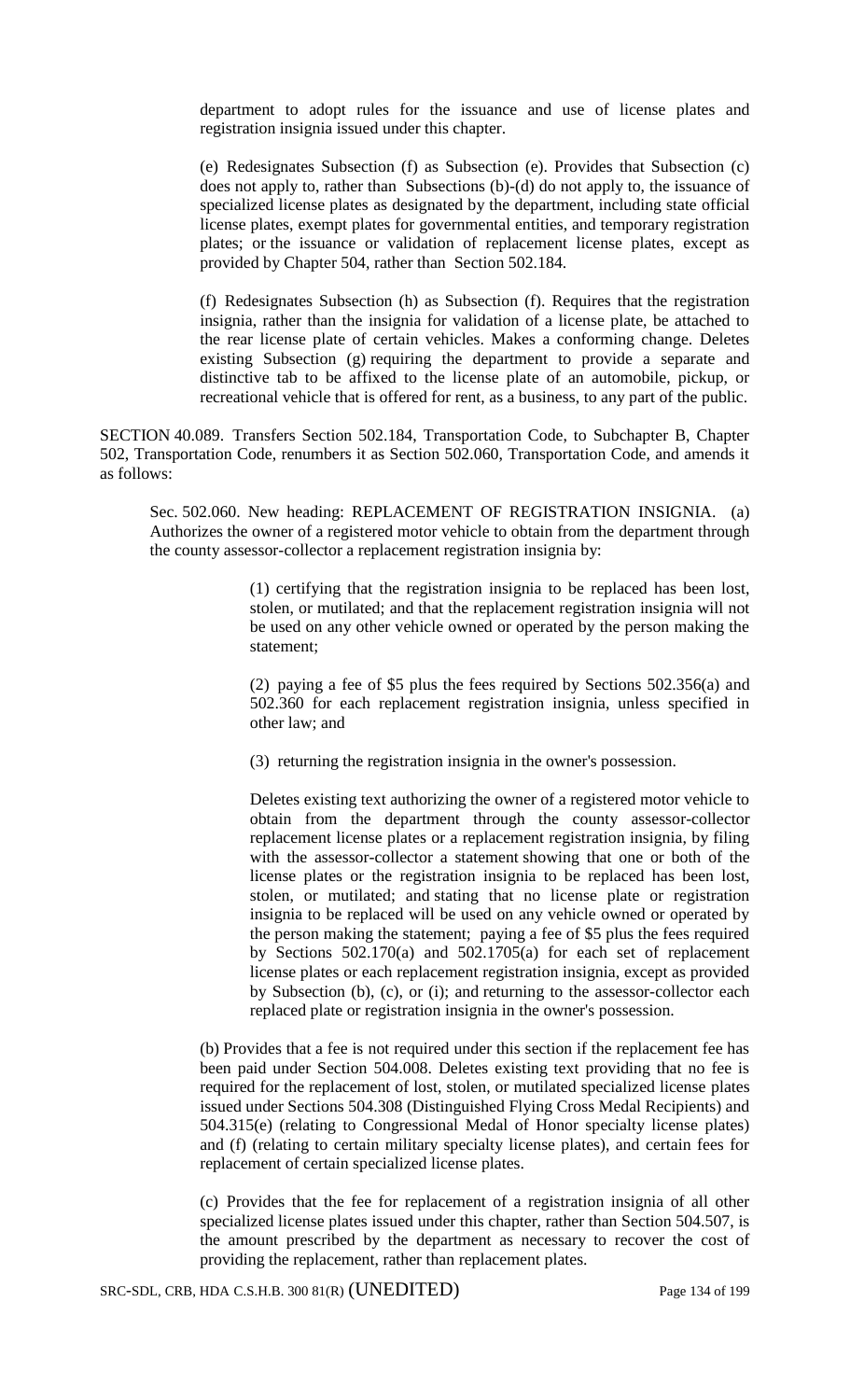(d) Redesignates Subsection (e) as Subsection (d). Prohibits a county assessorcollector from issuing replacement registration insignia without complying with this section. Makes a conforming change. Deletes existing text authorizing the owner of the vehicle, if license plates approved under Section 504.501(b) or 504.502(c) are lost, stolen, or mutilated, to obtain approval of another set of license plates as provided by Section 504.501 or 504.502, respectively, and providing that the fee for approval of replacement license plates is \$5.

(e) Redesignates Subsection (f) as Subsection (e). Requires a county assessorcollector to retain \$2.50 of each fee collected under this section and report and send the remainder to the department, rather than to the department as provided by Sections 502.102 and 502.105.

Deletes existing Subsection (g) authorizing replacement license plates to be used in the registration year in which the plates are issued and during each succeeding year of the five-year period as prescribed by Section 502.180(b) (relating to issuance of only one license plate for a vehicle during a 5 year period) if the registration insignia is properly attached.

Deletes existing Subsection (h) providing that Subsection (g) does not apply to the issuance of specialized license plates as designated by the department, including state official license plates, exempt plates for governmental entities, and temporary registration plates.

Deletes existing Subsection (i) authorizing the owner of a vehicle listed in Section 502.180(h) (relating to the registration insignia to be attached to the rear license plate) to obtain replacement plates and a replacement registration insignia by paying a fee of \$5 plus the fees required by Sections 502.170(a) and 502.1705(a).

SECTION 40.090. Amends the heading to Subchapter C, Chapter 502, Transportation Code, to read as follows:

### SUBCHAPTER C. SPECIAL REGISTRATIONS

SECTION 40.091. Transfers Section 502.0025, Transportation Code, to Subchapter C, Chapter 502, Transportation Code, renumbers it as Section 502.090, Transportation Code, and amends it as follows:

Sec. 502.090. EFFECT OF CERTAIN MILITARY SERVICE ON REGISTRATION REQUIREMENT. (a) Makes no changes to this subsection.

(b) Provides that unless the registration or license issued for a vehicle described by Subsection (a) (relating to this section applying only to a motor vehicle that is owned by certain persons) is suspended, canceled, or revoked by this state as provided by law Section 502.040(a), rather than Section 502.002(a), does not apply.

SECTION 40.092. Transfers Section 502.054, Transportation Code, to Subchapter C, Chapter 502, Transportation Code, renumbers it as Section 502.091, Transportation Code, and amends it as follows:

Sec. 502.091. New heading: INTERNATIONAL REGISTRATION PLAN. (a)-(f) Makes no changes to these subsections.

SECTION 40.093. Transfers Section 502.355, Transportation Code, to Subchapter C, Chapter 502, Transportation Code, renumbers it as Section 502.092, Transportation Code, and amends it as follows:

Sec. 502.092. New heading: NONRESIDENT-OWNED VEHICLES USED TO TRANSPORT FARM PRODUCTS. (a) and (b) Makes no changes to these subsections.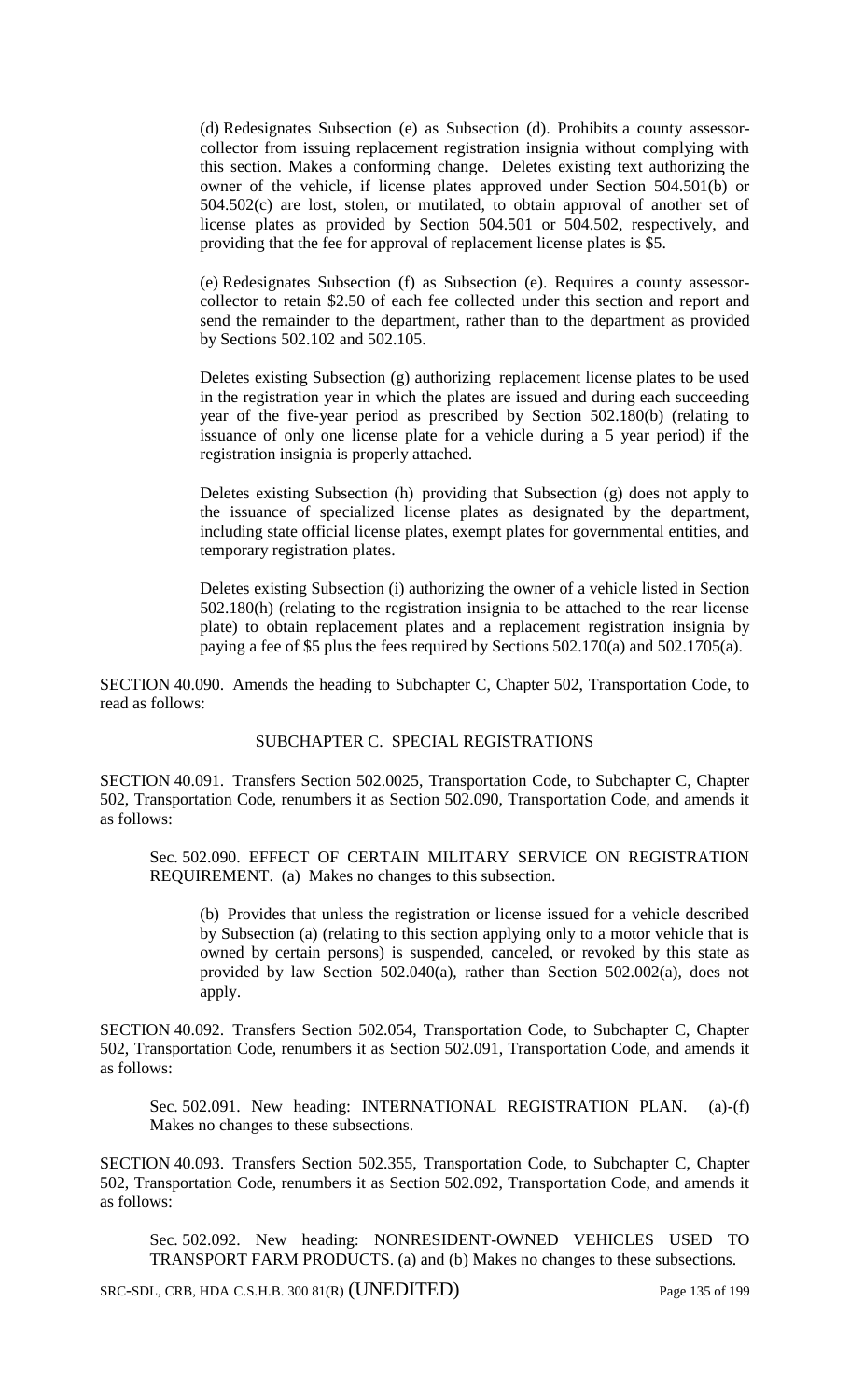(c) Authorizes a person to obtain a permit under this section by performing certain actions, including applying to the department as prescribed by the department, rather than on a form prescribed by the department;

(d) Makes no changes to this subsection.

(e) Prohibits a vehicle for which a permit is issued under this section from being operated in this state after the permit expires unless the owner obtains another temporary permit; or registers the vehicle under Sections 502.253, 502.254, 502.256, or 502.255, rather than Sections 502.162, 502.165, 502.166, or 502.167, as appropriate, for the remainder of the registration year.

(f) Prohibits a vehicle for which a permit is issued under this section from being registered under Section 502.433, rather than Section 502.163.

(g) Makes no changes to this subsection.

Deletes existing Subsection (h) providing that a person operating a vehicle under a permit issued under this section commits an offense if the person transports farm products to a place of market, storage, or processing or a railhead or seaport that is farther from the place of production or point of entry, as appropriate, than the distance provided for in the permit; or follows a route other than that prescribed by TTC.

Deletes existing Subsection (i) providing that an offense under Subsection (h) is a misdemeanor punishable by a fine of not less than \$25 or more than \$200.

SECTION 40.094. Transfers Section 502.353, Transportation Code, to Subchapter C, Chapter 502, Transportation Code, renumbers it as Section 502.093, Transportation Code, and amends it as follows:

Sec. 502.093. New heading: ANNUAL PERMITS. (a) Authorizes TxDOT to issue an annual permit in lieu of registration to a foreign commercial motor vehicle, trailer, or semitrailer that is subject to registration in this state and is not authorized to travel on a public highway because of the lack of registration in this state or the lack of reciprocity with the state or country in which the vehicle is registered. Makes nonsubstantive changes.

(b) Provides that a permit issued under this section is valid for a vehicle registration year to begin on the first day of a calendar month designated by the department and end on the last day of the last calendar month of the registration year, rather than is in lieu of registration.

(c) Makes no changes to this subsection.

(d) Authorizes a person to obtain a permit under this section by:

(1) applying in the manner prescribed by the department, rather than to the department;

(2) paying a registration fee in the amount required by Subsection (e) in the manner prescribed by the department, including a service charge for a credit card payment or escrow account, rather than in cash or by postal money order or certified check; and

(3) furnishing evidence of financial responsibility for the motor vehicle that complies with Sections 502.046(c), rather than 502.153(c), and  $601.168(a)$ , the policies to be written by an insurance company or surety company authorized to write motor vehicle liability insurance in this state.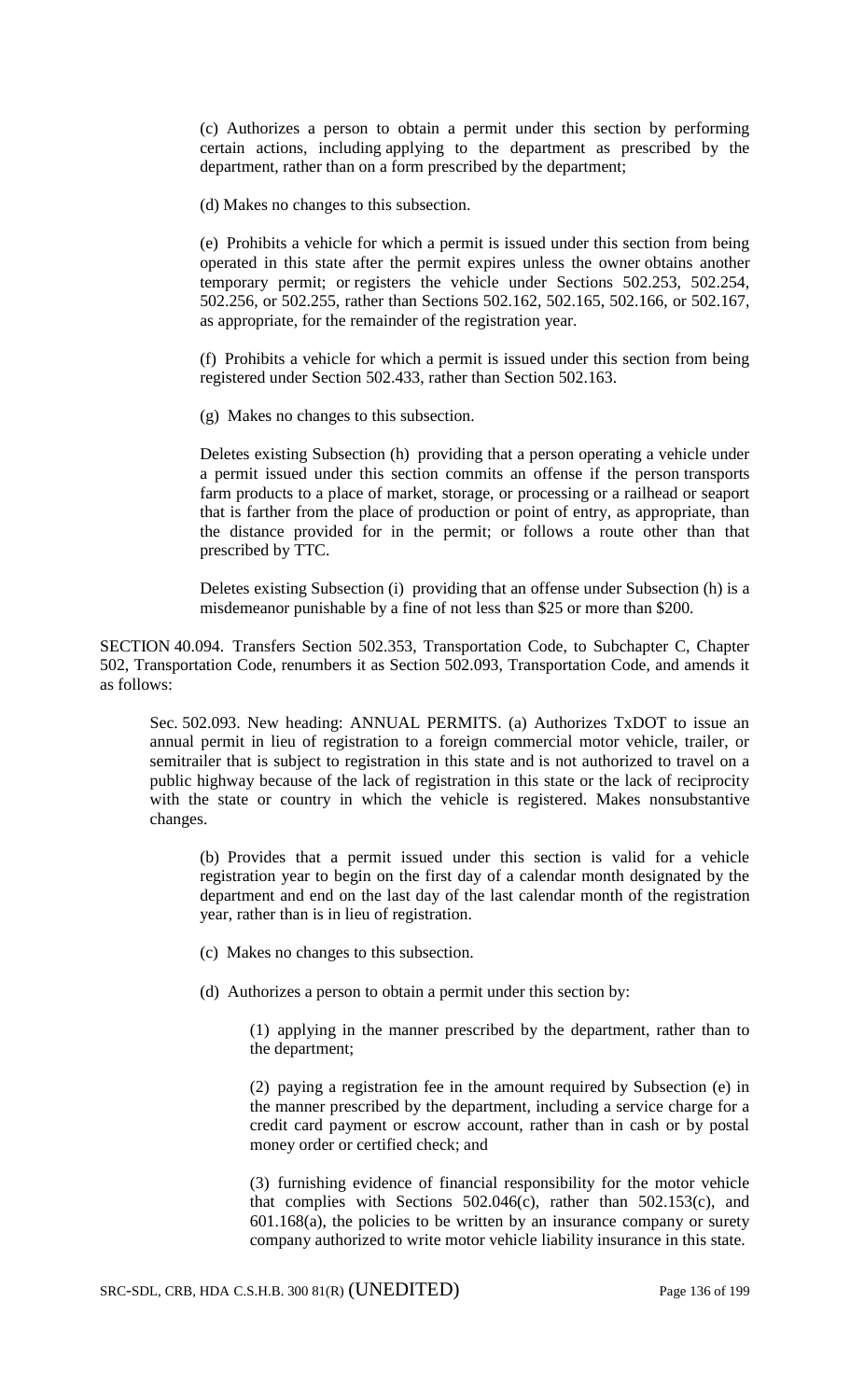(e) Provides that the fee for a permit under this section is the fee that would be required for registering the vehicle under Section 502.253 or 502.255, rather than Section 502.162 or 502.167, except as provided by Subsection (f).

(f) Provides that a vehicle registered under this section is exempt from the token fee and is not required to display the associated distinguishing license plate if the vehicle is a semitrailer that has a gross weight of more than 6,000 pounds; and is used or intended to be used in combination with a truck tractor or commercial motor vehicle with a gross vehicle weight of more than 10,000 pounds, rather than a manufacturer's rated carrying capacity of more than one ton.

(g) Provides that a vehicle registered under this section is not subject to the fee required by Section 502.401 or 502.403, rather than Section 502.172 or 502.173.

Deletes existing Subsection (h) authorizing the department to adopt rules to administer this section and prescribe an application for a permit and other forms under this section.

Deletes existing Subsection (i) providing that a person who violates this section commits an offense and that an offense under this section is a misdemeanor punishable by a fine not to exceed \$200.

SECTION 40.095. Transfers Section 502.352, Transportation Code, to Subchapter C, Chapter 502, Transportation Code, renumbers it as Section 502.094, Transportation Code, and amends it as follows:

Sec. 502.094. New heading: 72- OR 144-HOUR PERMITS. (a) Authorizes the department to issue a temporary registration permit in lieu of registration for a commercial motor vehicle, trailer, semitrailer, or motor bus that:

> (1) is owned by a resident of the United States, Canada, or the United Mexican States;

(2) is subject to registration in this state; and

(3) is not authorized to travel on a public highway because of the lack of registration in this state or the lack of reciprocity with the state or province in which the vehicle is registered.

- (b) Makes a conforming change.
- (c) Authorizes a person to obtain a permit under this section by:

(1) applying to the county assessor-collector, the department, or the department's wire service agent, if the department has a wire service agent;

(2) paying a fee of \$25 for a 72-hour permit or \$50 for a 144-hour permit in the manner prescribed by the department that may include a service charge for a credit card payment or escrow account, rather than in cash; by postal money order; by certified check; by wire transfer through the department's wire service agent, if any; by an escrow account; or where the service is provided, by a credit card issued by a financial institution chartered by a state or the United States, or a nationally recognized credit organization approved by TTC; and

(3) paying a discount or service charge for a credit card payment or escrow account, in addition to the fee; and furnishing to the county assessor-collector, the department, or the department's wire service agent, evidence of financial responsibility for the vehicle that complies with Sections  $502.046(c)$  and  $601.168(a)$ , rather than  $502.153(c)$  and is written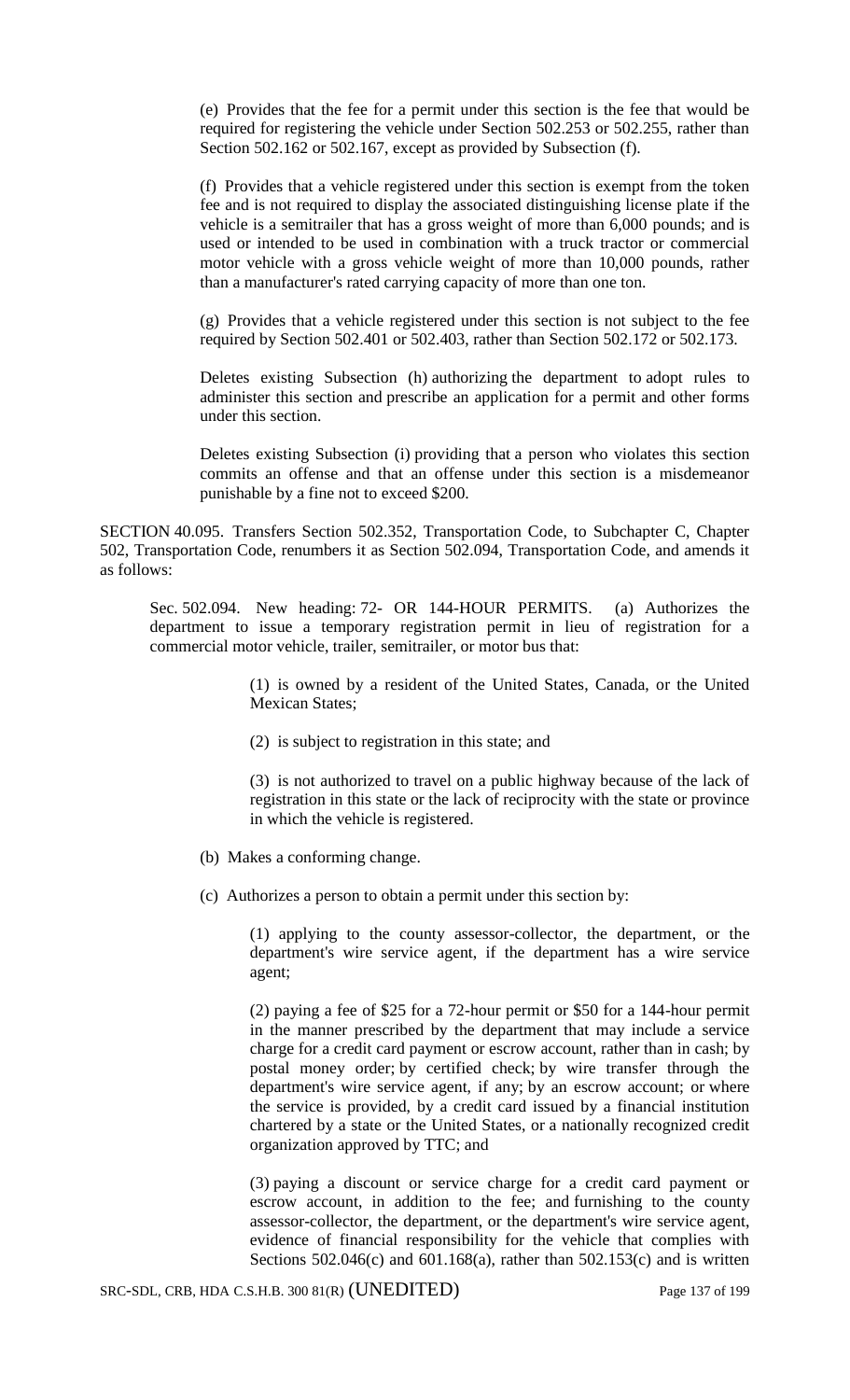by an insurance company or surety company authorized to write motor vehicle liability insurance in this state.

(d) Requires a county assessor-collector to report and send a fee collected under this section in the manner provided by Section 502.198, rather than Sections 502.102 and 502.105. Requires a wire service agent, each week, to send to the department a report of all permits issued by the agent during the previous week. Requires the department by rule to prescribe the format, rather than form, and content of a report required by this subsection.

(e) Redesignates Subsection (f) as Subsection (e). Deletes existing text authorizing the department to adopt rules to administer this section and prescribe an application for a permit and other forms under this section.

(f) Redesignates Subsection (g) as Subsection (f).

(g) Redesignates Subsection (h) as Subsection (g).

(h) Redesignates Subsection (i) as Subsection (h).

(i) Authorizes the department to refuse and to instruct a county assessor-collector to refuse to issue a temporary registration for any vehicle if, in the department's opinion, the vehicle or the owner of the vehicle has been involved in operations that constitute an abuse of the privilege granted by this section. Provides that a registration issued after notice of the involvement is received is void.

SECTION 40.096. Transfers Section 502.354, Transportation Code, to Subchapter C, Chapter 502, Transportation Code, renumbers it as Section 502.095, Transportation Code, and amends it as follows:

Sec. 502.095. New heading: ONE-TRIP OR 30-DAY TRIP PERMITS. (a) Authorizes the department to issue a temporary permit in lieu of registration for a vehicle subject to registration in this state that is not authorized to travel on a public highway because of the lack of registration in this state or the lack of reciprocity with the state or country in which the vehicle is registered. Makes nonsubstantive changes.

(b) Provides that a permit issued under this section is valid for one trip, as provided by Subsection (c), or 30 days, as provided by Subsection (d). Makes conforming and nonsubstantive changes.

(c) Makes no changes to this subsection.

(d) Authorizes a 30-day permit to be issued only to a passenger vehicle, a private bus, a trailer or semitrailer with a gross weight of not more than 10,000 pounds, a light truck, or a light commercial vehicle with a gross vehicle weight of more than 10,000 pounds that will operate unladen. Makes conforming changes.

(e) Authorizes a person to obtain a permit under this section by performing certain actions, including paying a fee, in the manner prescribed by the department including a registration service charge for a credit card payment or escrow account, rather than in cash or by postal money order or certified check, of \$5 for a one-trip permit, or \$25 for each 30-day period; and furnishing evidence of financial responsibility for the vehicle in a form listed under Section 502.046(c), rather than 502.153(c).

(f) Requires that a registration receipt be carried in the vehicle at all times during the period in which it is valid, rather than a registration receipt and temporary tag be issued on forms provided by the department.

(g) Makes no changes to this subsection.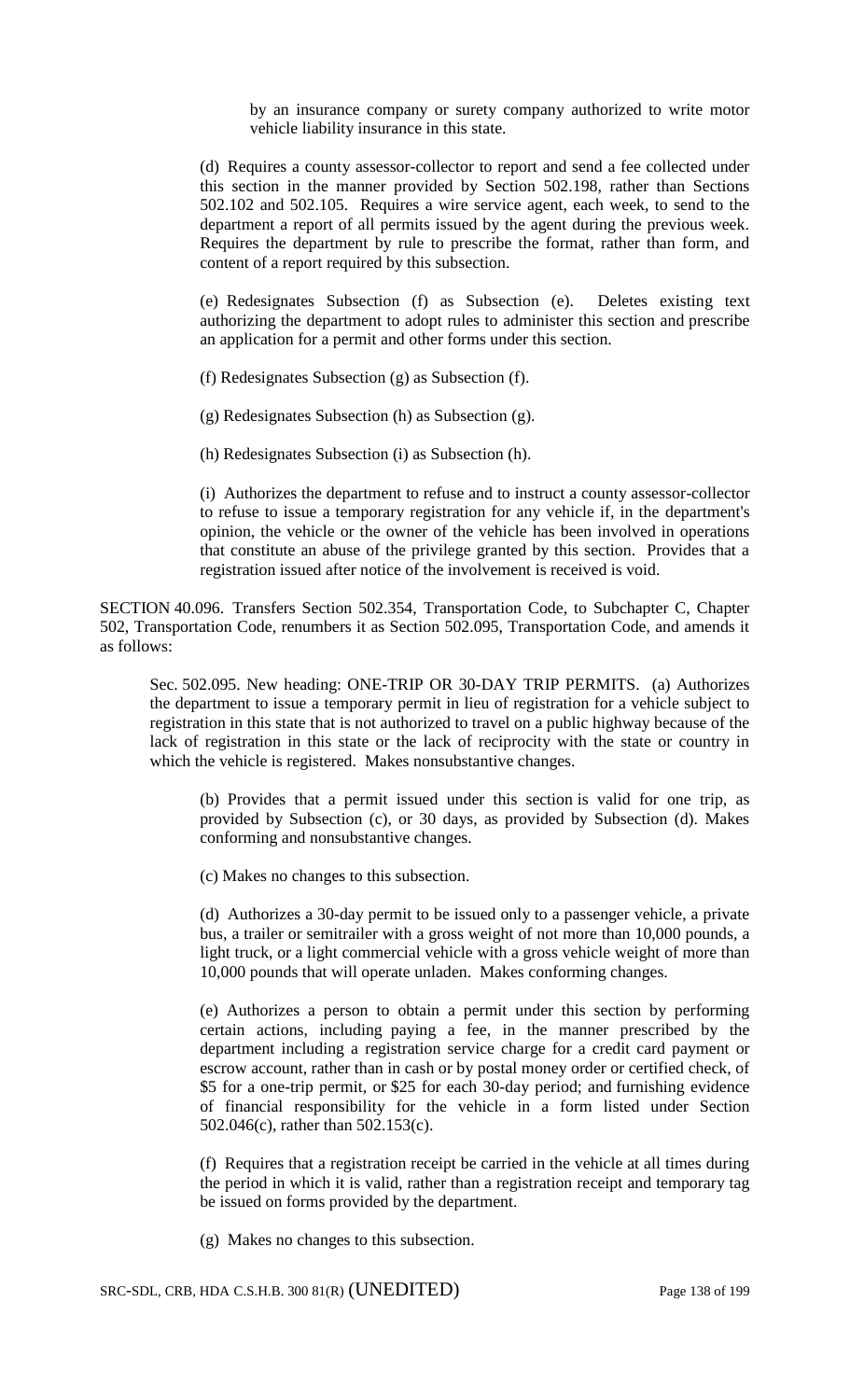Deletes existing Subsection (h) providing that a person issued a temporary registration under this section who operates a vehicle in violation of Subsection (f) commits an offense and that an offense under this subsection is a Class C misdemeanor.

Deletes existing Subsection (i) authorizing the department to adopt rules to administer this section, and prescribe an application for a permit and other forms under this section.

SECTION 40.097. Amends the heading to Subchapter D, Chapter 502, Transportation Code, to read as follows:

# SUBCHAPTER D. VEHICLES NOT ISSUED REGISTRATION

SECTION 40.098. Transfers Section 502.006, Transportation Code, to Subchapter D, Chapter 502, Transportation Code, renumbers it as Section 502.140, Transportation Code, and amends it as follows:

Sec. 502.140. ALL-TERRAIN VEHICLES. (a) and (b) Makes no changes to these subsections.

(c) Redesignates Subsection (e) as Subsection (c). Provides that Section 502.401, rather than Section 502.172, does not apply to an all-terrain vehicle.

(d) Provides that operation in compliance with Section 663.037 (Operation on Public Roadway Prohibited) does not require registration.

SECTION 40.099. Transfers Section 502.0071, Transportation Code, to Subchapter D, Chapter 502, Transportation Code, renumbers it as Section 502.141, Transportation Code, and amends it as follows:

Sec. 502.141. GOLF CARTS. Authorizes a golf cart to be operated on a public highway without registration, rather than providing that an owner of a golf cart is not required to register the golf cart, under certain circumstances.

SECTION 40.100. Transfers Section 502.0072, Transportation Code, to Subchapter D, Chapter 502, Transportation Code, renumbers it as Section 502.142, Transportation Code, as follows:

Sec. 502.142. MANUFACTURED HOUSING. Provides that manufactured housing, as defined by Section 1201.003 (Definitions), Occupations Code, is not a vehicle subject to this chapter.

SECTION 40.101. Transfers Section 502.0073, Transportation Code, to Subchapter D, Chapter 502, Transportation Code, renumbers it as Section 502.143, Transportation Code, and amends it as follows:

Sec. 502.143. New heading: OTHER VEHICLES. (a) Provides that an owner, rather than an owner of a power sweeper, is not required to register for operation on a public highway power sweepers, motorized mobility devices, electric personal assistive mobility devices, and electric bicycles. Makes a conforming change. Deletes existing Subsection (b) defining "power sweeper."

SECTION 40.102. Transfers Section 502.0078, Transportation Code, to Subchapter D, Chapter 502, Transportation Code, renumbers it as Section 502.144, Transportation Code, as follows:

Sec. 502.144. VEHICLES OPERATED ON PUBLIC HIGHWAY SEPARATING REAL PROPERTY UNDER VEHICLE OWNER'S CONTROL. Makes no changes to this section.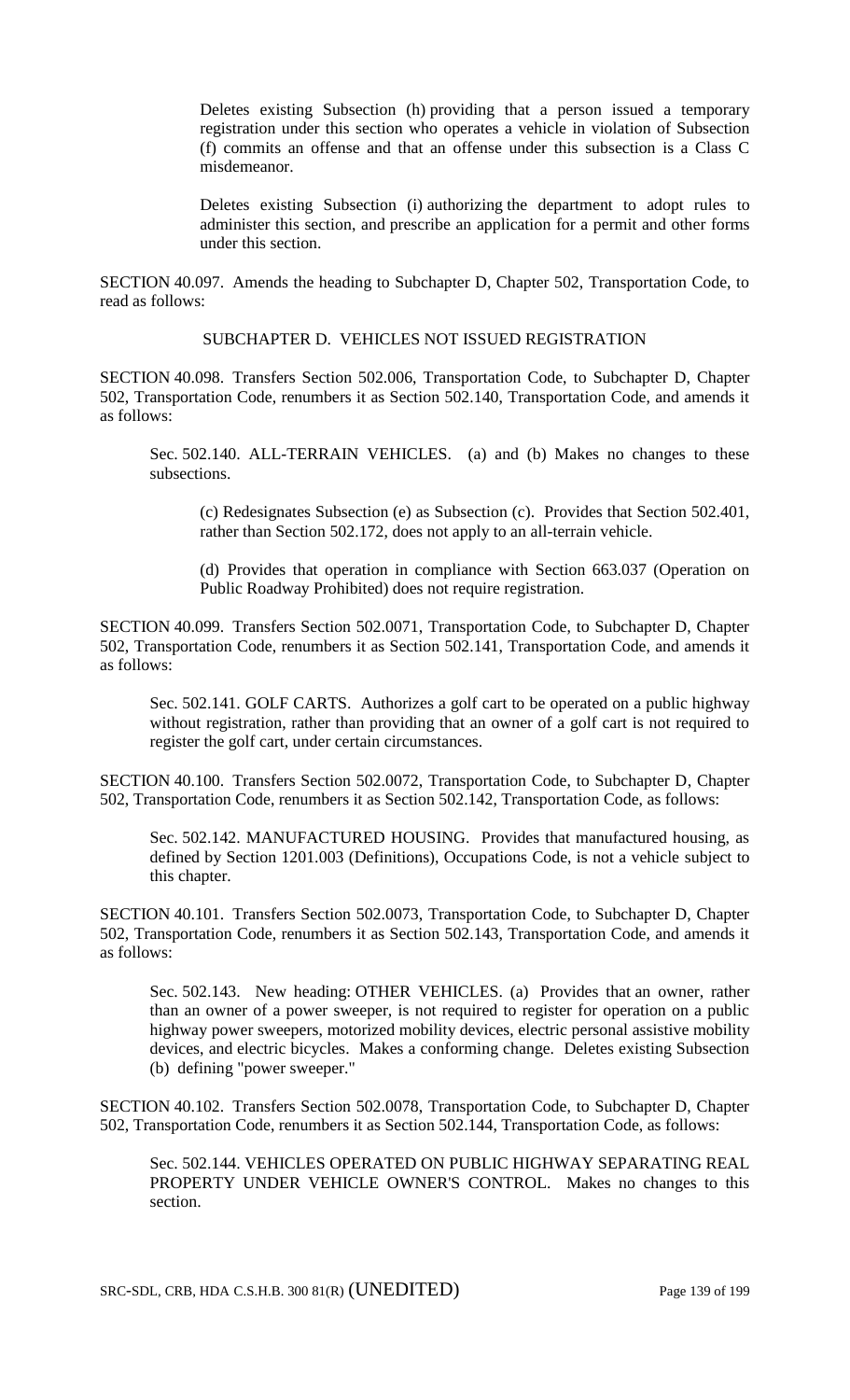SECTION 40.103. Transfers Section 502.0079, Transportation Code, to Subchapter D, Chapter 502, Transportation Code, renumbers it as Section 502.145, Transportation Code, and amends it as follows:

Sec. 502.145. VEHICLES OPERATED BY CERTAIN NONRESIDENTS. (a) Redesignates Subsection (c) as Subsection (a).

(b) Redesignates Subsection (d) as Subsection (b).

(c) Redesignates Subsection (e) as Subsection (c).

(d) Redesignates Subsection (f) as Subsection (d).

Deletes existing Subsection (a) authorizing a nonresident owner of a motor vehicle, trailer, or semitrailer that is registered in the state or country in which the person resides to operate the vehicle to transport persons or property for compensation without being registered in this state, if the person does not exceed two trips in a calendar month and each trip does not exceed four days.

Deletes existing Subsection (b) prohibiting a nonresident owner of a privately owned vehicle that is not registered in this state from making more than five occasional trips in any calendar month into this state using the vehicle and each occasional trip into this state from exceeding five days.

SECTION 40.104. Transfers Section 504.504, Transportation Code, to Subchapter D, Chapter 502, Transportation Code, renumbers it as Section 502.146, Transportation Code, and amends it as follows:

Sec. 502.146. CERTAIN FARM VEHICLES AND DRILLING AND CONSTRUCTION EQUIPMENT. (a) Makes no changes to this subsection.

(b) Provides that an owner is not required to register certain vehicles that are used only temporarily on the highways, including oil well servicing or drilling machinery; or construction machinery, rather than construction machinery that is not designed to transport persons or property on a public highway.

(c)-(e) Makes no changes to these subsections.

(f) Provides that a vehicle to which this section applies that is operated on a public highway in violation of this section is considered to be operated while unregistered and is immediately subject to the applicable registration fees and penalties prescribed by this chapter, rather than Chapter 502.

(g) Makes no changes to this subsection.

SECTION 40.105. Amends the heading to Subchapter E, Chapter 502, Transportation Code, to read as follows:

## SUBCHAPTER E. ADMINISTRATION OF FEES

SECTION 40.106. Transfers Section 502.159, Transportation Code, to Subchapter E, Chapter 502, Transportation Code, renumbers it as Section 502.190, Transportation Code, and amends it as follows:

Sec. 502.190. New heading: SCHEDULE OF REGISTRATION FEES. Requires TxDOT to post a complete schedule of registration fees on the Internet, rather than compile and furnish to each county assessor-collector a complete schedule of fees to be collected on the various makes, models, and types of vehicles.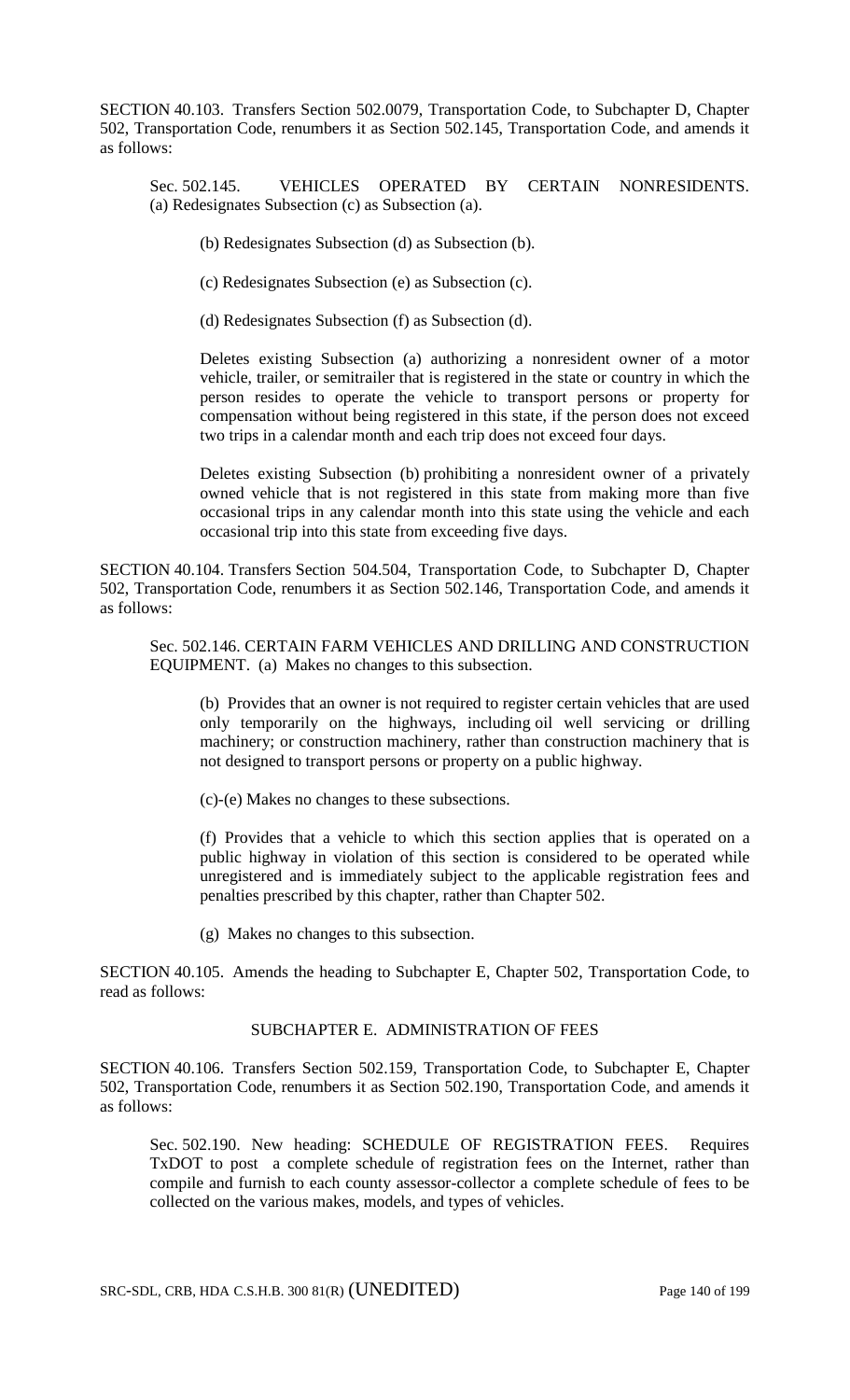SECTION 40.107. Transfers Section 502.004, Transportation Code, to Subchapter E, Chapter 502, Transportation Code, renumbers it as Section 502.191, Transportation Code, and amends it as follows:

Sec. 502.191. COLLECTION OF FEES. (a) Creates this subsection from existing text.

(b) Authorizes the department to accept electronic payment by electronic funds transfer, credit card, or debit card of any fee that the department is authorized to collect under this chapter.

(c) Authorizes the department to collect a fee for processing a payment by electronic funds transfer, credit card, or debit card. Requires that the amount of the fee be reasonably related to the expense incurred by the department in processing the payment by electronic funds transfer, credit card, or debit card and prohibits it from being more than five percent of the amount of the registration fee being paid.

(d) Authorizes the department, in addition to the fee authorized by Subsection (c), to collect from a person making payment by electronic funds transfer, credit card, or debit card an amount equal to the amount of any registration transaction fee charged to the department by a vendor providing services in connection with payments made by electronic funds transfer, credit card, or debit card. Provides that the limitation prescribed by Subsection (c) on the amount of a fee does not apply to a fee collected under this subsection.

(e) Authorizes the department, if, for any reason, the payment of a fee under this chapter by electronic funds transfer, credit card, or debit card is not honored by the funding institution or by the electronic funds transfer, credit card, or debit card company on which the funds are drawn, to collect from the person who owes the fee being collected a service charge that is for the collection of that original amount and is in addition to the original fee. Requires that the amount of the service charge be reasonably related to the expense incurred by the department in collecting the original amount.

SECTION 40.108. Amends Subchapter E, Chapter 502, Transportation Code, by adding Section 502.192, as follows:

Sec. 502.192. TRANSFER FEE. Requires the purchaser of a used motor vehicle to pay, in addition to any fee required under Chapter 501 for the transfer of title, a transfer fee of \$2.50 for the transfer of the registration of the motor vehicle. Authorizes the county assessor-collector to retain as commission for services provided under this subchapter half of each transfer fee collected.

SECTION 40.109. Transfers Section 502.181, Transportation Code, to Subchapter E, Chapter 502, Transportation Code, renumbers it as Section 502.193, Transportation Code, and amends it as follows:

Sec. 502.193. New heading: PAYMENT BY CHECK DRAWN AGAINST INSUFFICIENT FUNDS. (a) Requires a county assessor-collector who receives from any person a check or draft for payment of a registration fee for a registration year that has not ended, rather than drawn on a bank or trust company in payment of a registration fee for a registration year that has not ended on a motor vehicle, trailer, or motorcycle sidecar, that is returned unpaid because of insufficient funds or no funds in the bank or trust company to the credit of the drawer of the check or draft to immediately certify the fact to the sheriff or a constable or highway patrol officer in the county. Sets forth requirements of the certification, including the name and address of the person who gave the check or draft, rather than the name and address of the person who gave the assessorcollector the check or draft.

(b) Requires the sheriff, constable, or highway patrol officer, on receiving a complaint under Subsection (a) from the county assessor-collector, to find the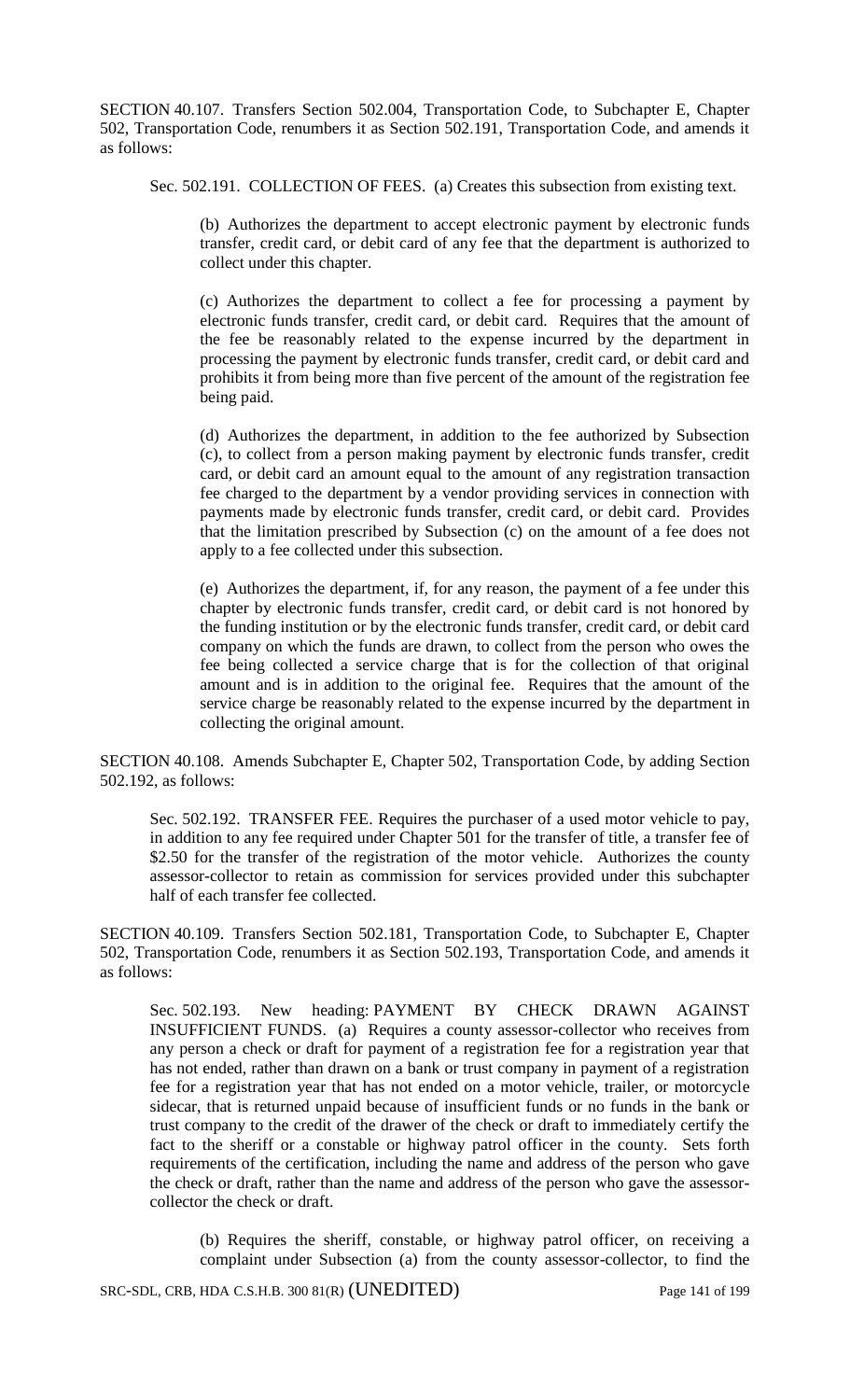person who gave the check or draft, if the person is in the county, and demand immediate redemption of the check or draft from the person. Requires the sheriff, constable, or highway patrol officer, if the person fails or refuses to redeem the check or draft, to seize and remove the license plates and registration insignia from the vehicle; and return the license plates and registration insignia to the county assessor-collector. Makes a conforming change.

SECTION 40.110. Transfers Section 502.182, Transportation Code, to Subchapter E, Chapter 502, Transportation Code, renumbers it as Section 502.194, Transportation Code, and amends it as follows:

Sec. 502.194. CREDIT FOR REGISTRATION FEE PAID ON MOTOR VEHICLE SUBSEQUENTLY DESTROYED. (a) Entitles the owner of a motor vehicle that is destroyed to the extent that it cannot afterwards be operated on a public highway to a registration fee credit if the prorated portion of the registration fee for the remainder of the registration year is more than \$15. Requires the owner to claim the credit by sending the registration fee receipt for the vehicle to the department, rather than sending the registration fee receipt and the license plates, and executing a statement on a form provided by the department showing that the license plates have been surrendered to the department.

(b) Makes no changes to this subsection.

Deletes existing Subsection (c) requiring that a statement executed under Subsection (a)(2) be delivered to a purchaser of the destroyed vehicle and authorizing the purchaser to surrender the statement to the department in lieu of the vehicle license plates.

Deletes existing Subsection (d) requiring the department to adopt rules to administer this section.

SECTION 40.111. Transfers Section 502.183, Transportation Code, to Subchapter E, Chapter 502, Transportation Code, renumbers it as Section 502.195, Transportation Code, and amends it as follows:

Sec. 502.195. REFUND OF OVERCHARGED REGISTRATION FEE. (a) Entitles the owner of a motor vehicle, rather than the owner of a motor vehicle that is required to be registered, who pays an annual registration fee in excess of the statutory amount to a refund of the overcharge.

(b) Requires the county assessor-collector who collects the excessive fee to refund an overcharge on presentation to the assessor-collector of satisfactory evidence of the overcharge, rather than the owner to make a claim for a refund of an overcharge, not later than the first, rather than fifth, anniversary of the date the excessive registration fee was paid.

(c) Makes no changes to this subsection.

SECTION 40.112. Transfers Section 502.051, Transportation Code, to Subchapter E, Chapter 502, Transportation Code, and renumbers it as Section 502.196, Transportation Code, to read as follows:

Sec. 502.196. DEPOSIT OF REGISTRATION FEES IN STATE HIGHWAY FUND. Makes no changes to this section.

SECTION 40.113. Transfers Section 502.101, Transportation Code, to Subchapter E, Chapter 502, Transportation Code, and renumbers it as Section 502.197, Transportation Code, to read as follows:

Sec. 502.197. REGISTRATION BY MAIL OR ELECTRONIC MEANS; SERVICE CHARGE. (a)-(c) Makes no changes to these subsections.

SRC-SDL, CRB, HDA C.S.H.B. 300 81(R) (UNEDITED) Page 142 of 199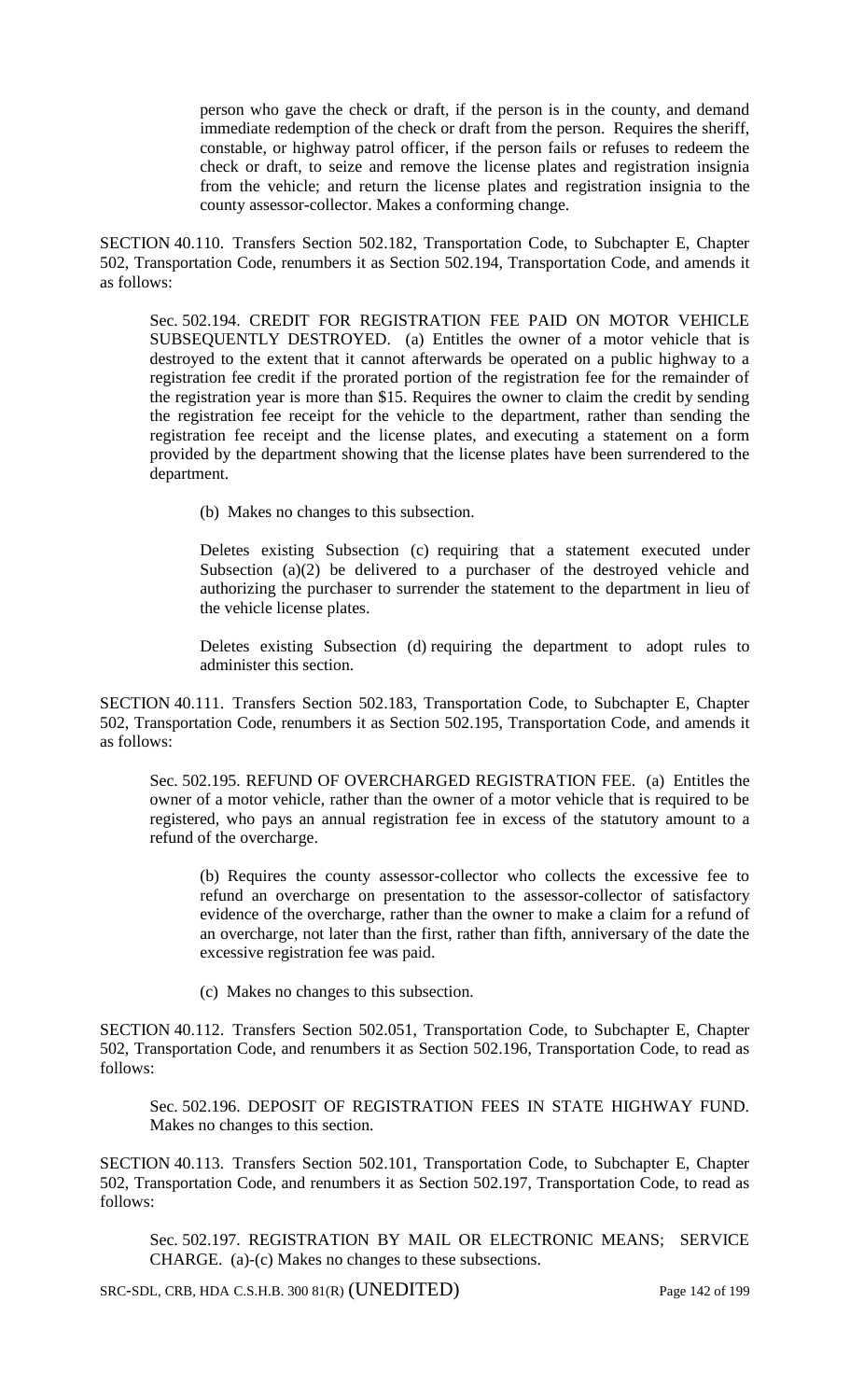SECTION 40.114. Transfers Section 502.102, Transportation Code, to Subchapter E, Chapter 502, Transportation Code, renumbers it as Section 502.198, Transportation Code, and amends it as follows:

Sec. 502.198. DISPOSITION OF FEES GENERALLY. (a) Provides that except as provided by Section 502.1982, rather than Sections 502.103 and 502.104 (Disposition of Certain Special Fees), this section applies to all fees collected by a county assessorcollector under this chapter.

(b) Requires a county assessor-collector, each Monday, to credit to the county road and bridge fund an amount equal to the net collections made during the preceding week until the amount so credited for the calendar year equals the total of \$60,000; \$350 for each mile of county road maintained by the county, according to the most recent information available from the department, not to exceed 500 miles; and an additional amount of fees equal to the amount calculated under Section 502.1981, rather than Section 502.1025.

(c) and (d) Makes no changes to these subsections.

Deletes existing Subsection (e) requiring the county assessor-collector, each Monday, to send to TxDOT a copy of each receipt issued the previous week for a registration fee under this chapter.

SECTION 40.115. Transfers Section 502.1025, Transportation Code, to Subchapter E, Chapter 502, Transportation Code, renumbers it as Section 502.1981, Transportation Code, and amends it as follows:

Sec. 502.1981. CALCULATION OF ADDITIONAL FEE AMOUNTS RETAINED BY A COUNTY. (a) Makes no changes to this subsection.

(b) Requires a county tax assessor-collector to retain under Section 502.198(b), rather than Section 502.102(b), fees based on certain percentages of the amounts calculated under Subsection (a) (relating to the requirement of the county tax assessor-collector each calendar year to calculate five percent of the tax and penalties collected) during certain fiscal years, including in fiscal year 2013, 20 percent; in fiscal year 2014, 10 percent; and in fiscal year 2015 and succeeding years, 0 percent. Deletes existing text providing certain percentages for fiscal years 2006-2012. Makes nonsubstantive changes.

(c) Makes no changes to this subsection.

SECTION 40.116. Transfers Section 502.103, Transportation Code, to Subchapter E, Chapter 502, Transportation Code, renumbers it as Section 502.1982, Transportation Code, and amends it as follows:

Sec. 502.1982. DISPOSITION OF OPTIONAL COUNTY ROAD AND BRIDGE FEE. Requires a county assessor-collector, each Monday, to apportion the collections for the preceding week for a fee imposed under Section 502.401, rather than Section 502.172, by crediting an amount equal to 97 percent of the collections to the county road and bridge fund; and sending to the department an amount equal to three percent of the collections to defray the department's costs of administering Section 502.401, rather than Section 502.172.

SECTION 40.117. Transfers Section 502.106, Transportation Code, to Subchapter E, Chapter 502, Transportation Code, renumbers it as Section 502.1983, Transportation Code, and amends it as follows:

Sec. 502.1983. DEPOSIT OF FEES IN INTEREST-BEARING ACCOUNT. (a) Authorizes a county assessor-collector, except as provided by Section 502.1982, rather than Sections 502.103 and 502.104, to deposit the fees in an interest-bearing account or

SRC-SDL, CRB, HDA C.S.H.B. 300 81(R) (UNEDITED) Page 143 of 199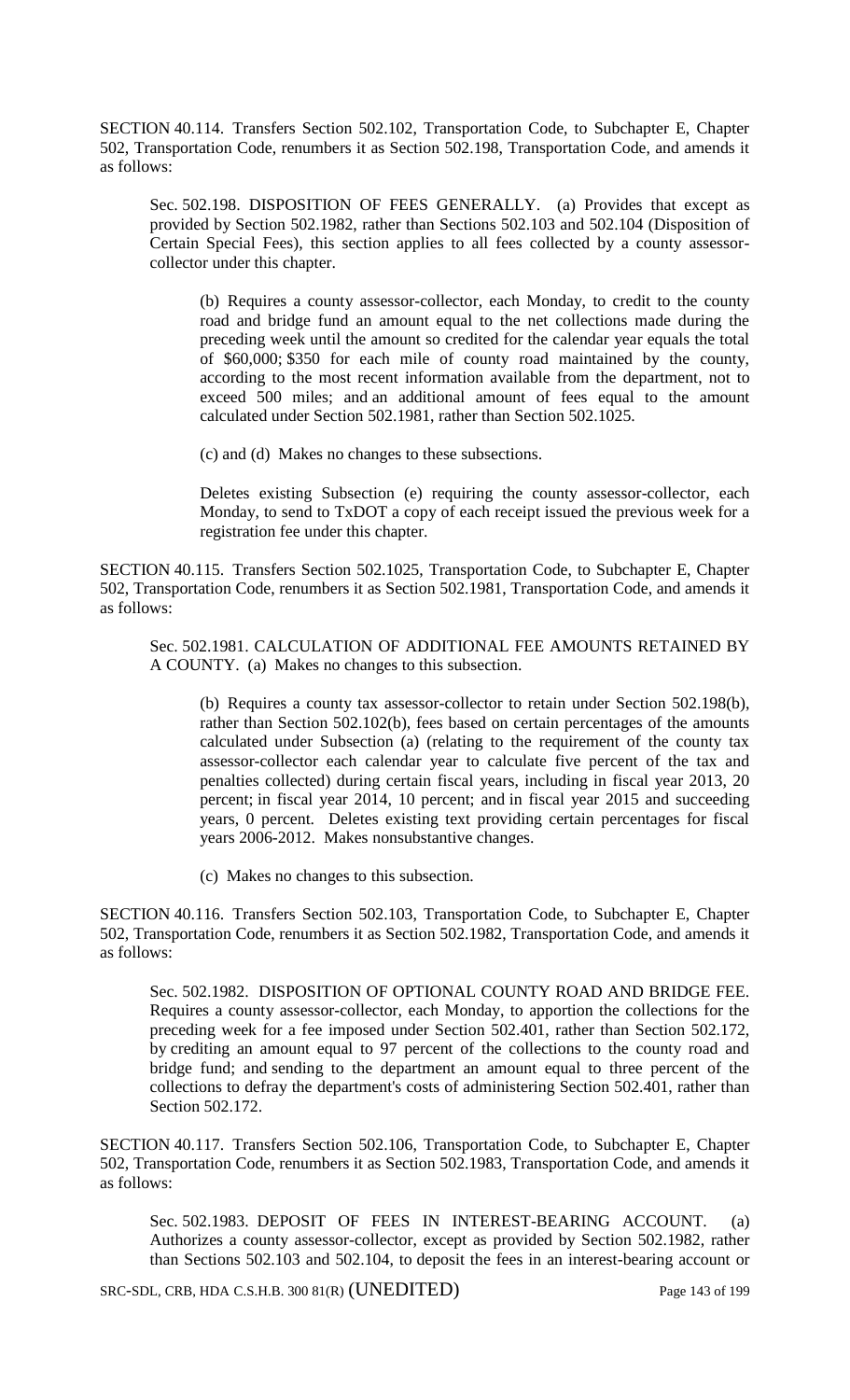certificate in the county depository; and send the fees to the department not later than the 34th day after the date the fees are due, rather than due under Section 502.104.

(b) Makes no changes to this subsection.

SECTION 40.118. Transfers Section 502.107, Transportation Code, to Subchapter E, Chapter 502, Transportation Code, and renumbers it as Section 502.1984, Transportation Code, to read as follows:

Sec. 502.1984. INTEREST ON FEES. (a)-(c) Makes no changes to these subsections.

SECTION 40.119. Transfers Section 502.108, Transportation Code, to Subchapter E, Chapter 502, Transportation Code, renumbers it as Section 502.1985, Transportation Code, and amends it as follows:

Sec. 502.1985. USE OF REGISTRATION FEES RETAINED BY COUNTY. (a) Prohibits money credited to the county road and bridge fund under Section 502.198 or 502.1982, rather than Section 502.102 or 502.103 from being used to pay the compensation of the county judge or a county commissioner.

(b)-(d) Makes no changes to these subsections

SECTION 40.120. Transfers Section 502.110, Transportation Code, to Subchapter E, Chapter 502, Transportation Code, and renumbers it as Section 502.1986, Transportation Code, to read as follows:

Sec. 502.1986. CONTINGENT PROVISION FOR DISTRIBUTION OF FEES BETWEEN STATE AND COUNTIES. Makes no changes to this section.

SECTION 40.121. Amends the heading to Subchapter F, Chapter 502, Transportation Code, to read as follows:

SUBCHAPTER F. REGULAR REGISTRATION FEES

SECTION 40.122. Transfers Section 502.160, Transportation Code, to Subchapter F, Chapter 502, Transportation Code, renumbers it as Section 502.251, Transportation Code, and amends it as follows:

Sec. 502.251. New heading: FEE: MOTORCYCLE OR MOPED. Provides that the fee for a registration year for registration of a motorcycle or moped is \$30.

SECTION 40.123. Transfers Section 502.161, Transportation Code, to Subchapter F, Chapter 502, Transportation Code, renumbers it as Section 502.252, Transportation Code, and amends it as follows:

Sec. 502.252. New heading: FEE: PASSENGER CAR, MUNICIPAL BUS, PRIVATE BUS, PRIVATELY OWNED FORMER MILITARY VEHICLE OR FIRE TRUCK. (a)- (c) Makes no changes to these subsections.

(d) Provides that the fee for a registration year for registration of a privately owned former military vehicle or fire truck, including the plate, is \$15, unless eligible for the fee in accordance with Section 504.502. Defines "fire truck, "former military vehicle," and "privately owned." Deletes existing definition of "private bus."

SECTION 40.124. Transfers Section 502.162, Transportation Code, to Subchapter F, Chapter 502, Transportation Code, renumbers it as Section 502.253, Transportation Code, and amends it as follows:

Sec. 502.253. FEE: COMMERCIAL MOTOR VEHICLE OR TRUCK-TRACTOR. Deletes existing designation as Subsection (a). Deletes existing Subsection (b) providing

SRC-SDL, CRB, HDA C.S.H.B. 300 81(R) (UNEDITED) Page 144 of 199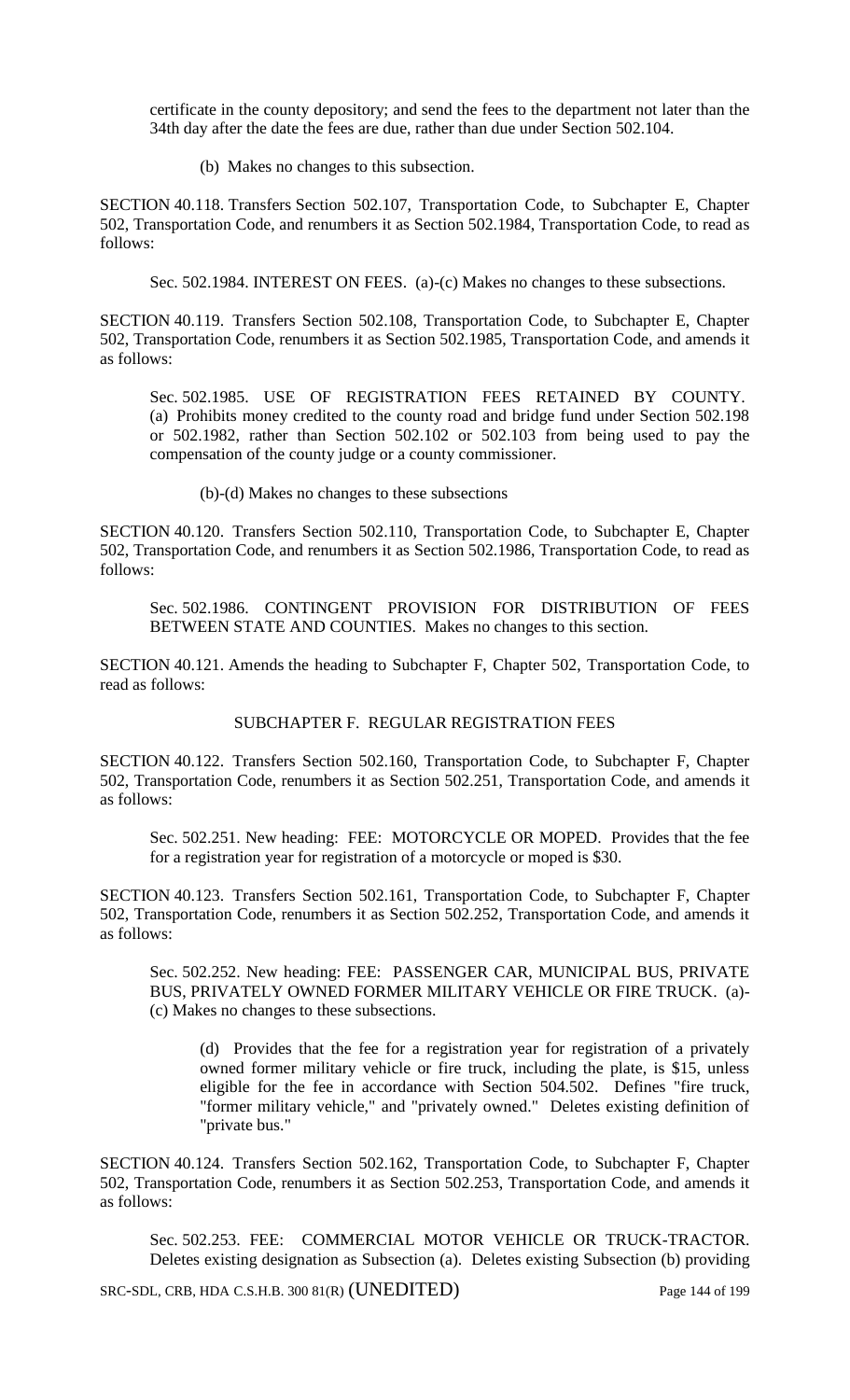that the gross weight of a vehicle is the actual weight of the vehicle, fully equipped with a body and other equipment, as certified by a public weigher or a license and weight inspector of DPS, plus its net carrying capacity. Deletes existing Subsection (c) providing that the net carrying capacity of a vehicle other than a bus is the heaviest net load to be carried on the vehicle, but not less than the manufacturer's rated carrying capacity. Deletes existing Subsection (d) providing that the net carrying capacity of a bus is computed by multiplying its seating capacity by 150 pounds and that the seating capacity of a bus is the manufacturer's rated seating capacity, excluding the operator's seat; or if the manufacturer has not rated the vehicle for seating capacity, a number computed by allowing one passenger for each 16 inches of seating on the bus, excluding the operator's seat.

SECTION 40.125. Transfers Section 502.166, Transportation Code, to Subchapter F, Chapter 502, Transportation Code, renumbers it as Section 502.254, Transportation Code, and amends it as follows:

Sec. 502.254. FEE: TRAILER OR SEMITRAILER. Deletes existing designation as Subsection (a). Deletes existing Subsection (b) providing that the gross weight of a trailer or semitrailer is the actual weight of the vehicle, as certified by a public weigher or a license and weight inspector of DPS, plus its net carrying capacity. Deletes existing Subsection (c) providing that the net carrying capacity of a vehicle is the heaviest net load to be carried on the vehicle, but not less than the manufacturer's rated carrying capacity. Deletes existing Subsection (d) authorizing the department to issue specially designed license plates for rental trailers and travel trailers that include, as appropriate, the words "rental trailer" or "travel trailer." Deletes existing Subsection (e) defining "rental fleet," "rental trailer," and "travel trailer."

SECTION 40.126. Transfers Section 502.167, Transportation Code, to Subchapter F, Chapter 502, Transportation Code, renumbers it as Section 502.255, Transportation Code, and amends it as follows:

Sec. 502.255. TRUCK-TRACTOR OR COMMERCIAL MOTOR VEHICLE COMBINATION FEE; SEMITRAILER TOKEN FEE. (a) Provides that this section applies only to a truck-tractor or commercial motor vehicle with a gross vehicle weight of more than 18,000 pounds, rather than a manufacturer's rated carrying capacity of more than one ton, that is used or is to be used in combination with a semitrailer that has a gross weight of more than 6,000 pounds. Makes conforming changes.

(b) Provides that notwithstanding Section 502.253, rather than Section 502.162, the fee for a registration year for registration of a truck-tractor or commercial motor vehicle is \$40 plus a certain amount determined according to the combined gross weight of the vehicles.

(c) Provides that notwithstanding Section 502.254, rather than Section 502.166, the fee for a registration year for registration of a semitrailer used in the manner described by Subsection (a), regardless of the date the semitrailer is registered, is \$30, for a semitrailer being propelled by a power unit for which a permit under Section 623.011 (Permit for Excess Axle or Gross Weight) has been issued; or \$15, for a semitrailer being propelled by a power unit for which a permit under Section 623.011 has not been issued.

(d)-(f) Makes no changes to these subsections.

(g) Provides that this section does not apply to:

(1) a combination of vehicles that includes a vehicle that has a distinguishing license plate under Section 502.146, rather than Section 504.504;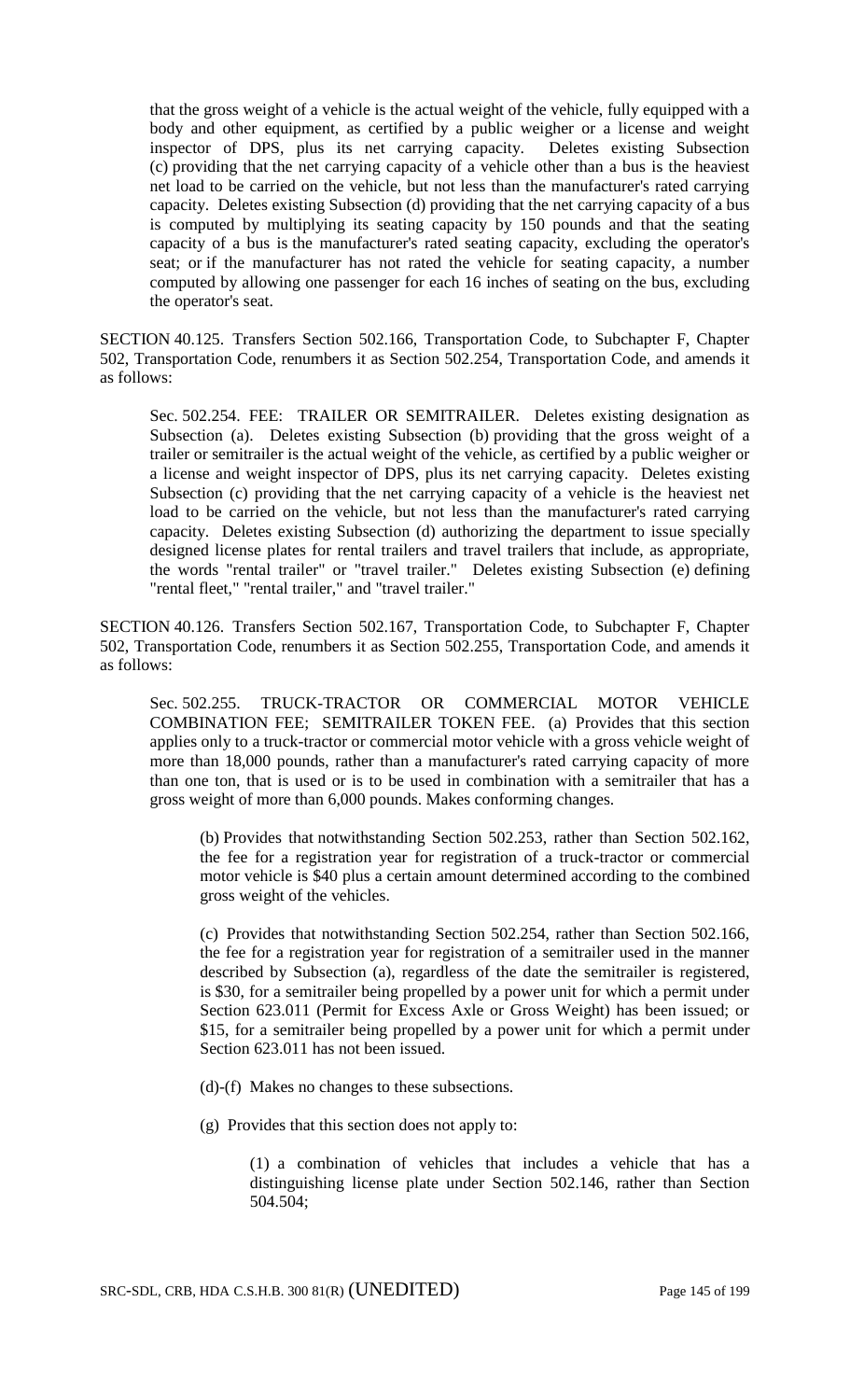(2) a truck-tractor or commercial motor vehicle registered or to be registered with \$5 distinguishing license plates for which the vehicle is eligible under this chapter;

(3) a truck-tractor or commercial motor vehicle used exclusively in combination with a semitrailer of the travel trailer, rather than housetrailer, type; or

(4) a vehicle registered or to be registered with a temporary registration permit; under Section 502.433 or 502.435, rather than Section 502.163 or 502.188.

(h)-(i) Makes no changes to these subsections.

(j) Authorizes a person to register a semitrailer under this section for a registration period of five consecutive years if the person applies to the department for the five-year registration; provides proof of the person's eligibility to register the vehicle under this subsection as required by the department; and pays a fee of \$15, plus any applicable fee under Section 502.401, rather than Section 502.172, for each year included in the registration period.

(k) Makes no changes to this subsection.

Deletes existing Subsection (l), defining "combined gross weight," "empty weight," "token trailer," "apportioned license plate," and "combination license plate."

SECTION 40.127. Transfers Section 502.165, Transportation Code, to Subchapter F, Chapter 502, Transportation Code, and renumbers it as Section 502.256, Transportation Code, as follows:

Sec. 502.256. FEE: ROAD TRACTOR. Makes no changes to this section.

SECTION 40.128. Amends the heading to Subchapter G, Chapter 502, Transportation Code, to read as follows:

## SUBCHAPTER G. ADDITIONAL FEES

SECTION 40.129. Transfers Section 502.1705, Transportation Code, to Subchapter G, Chapter 502, Transportation Code, renumbers it as Section 502.356, Transportation Code, and amends it as follows:

Sec. 502.356. New heading: AUTOMATED REGISTRATION AND TITLING SYSTEM. (a) Makes no changes to this subsection.

(b) Authorizes the department to use money collected under this section to enhance and provide for automated on-premises and off-premises registration and titling related services, rather than to perform one or more of the following: enhancing the department's automated registration and title system; providing for the automated on-site production of registration insignia; or providing for automated on-premises and off-premises self-service registration.

(c) Makes no changes to this subsection.

SECTION 40.130. Transfers Section 502.1715, Transportation Code, as amended by Chapters 892 (S.B. 1670) and 1108 (H.B. 2337), Acts of the 79th Legislature, Regular Session, 2005, to Subchapter G, Chapter 502, Transportation Code, renumbers it as Section 502.357, Transportation Code, and reenacts and amends it as follows:

Sec. 502.357. New heading: FINANCIAL RESPONSIBILITY PROGRAMS. (a) Requires the applicant, in addition to other fees imposed for registration of a motor vehicle, at the time of application for registration or renewal of registration of a motor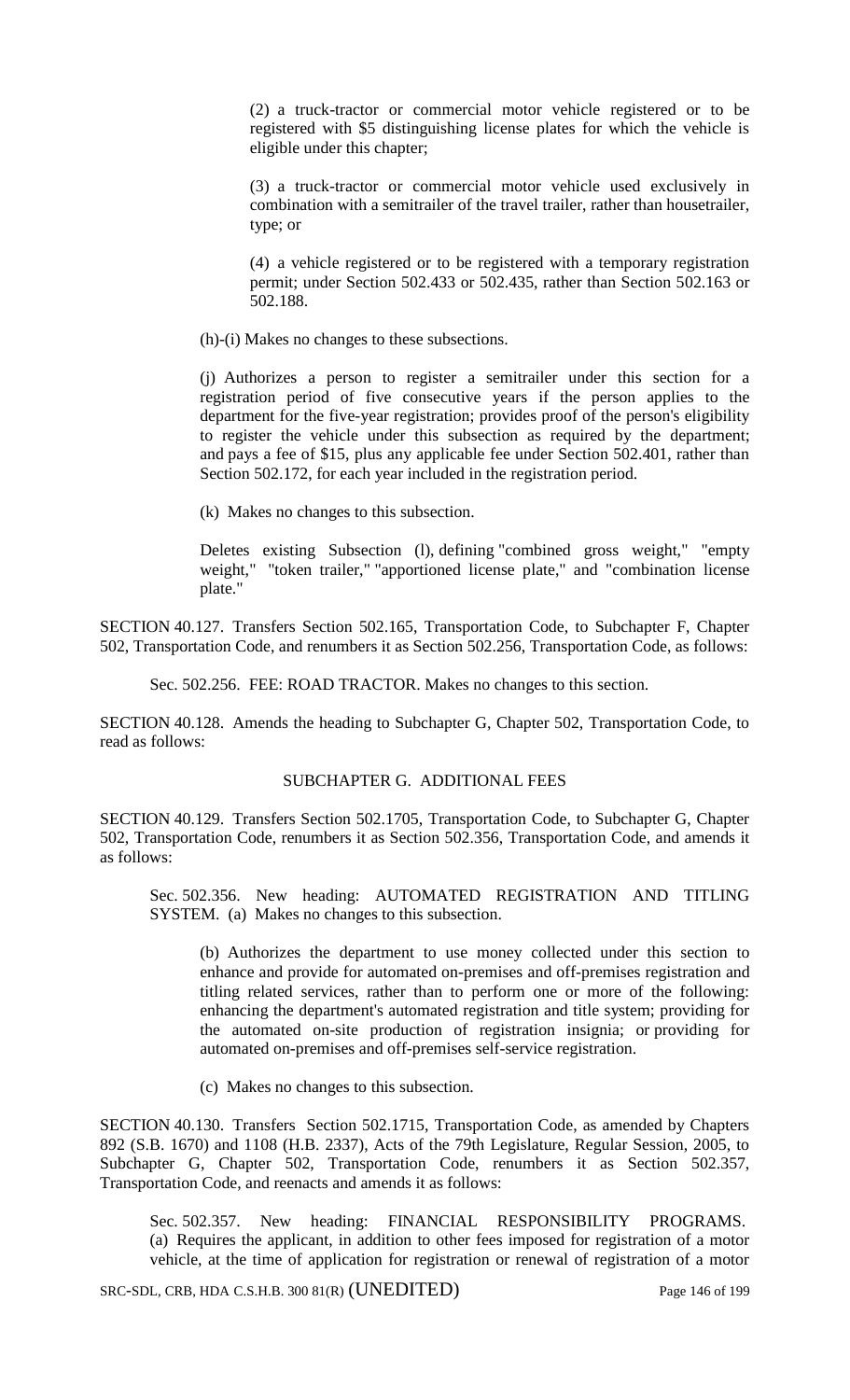vehicle for which the owner is required to submit evidence of financial responsibility under Section 502.046, rather than Section 502.153, to pay a fee of \$1. Requires that fees collected under this section be remitted weekly the department.

(b)-(d) Makes no changes to these subsections.

SECTION 140.131. Transfers Section 502.1675, Transportation Code, to Subchapter G, Chapter 502, Transportation Code, renumbers it as Section 502.358, Transportation Code, and amends it as follows:

Sec. 502.358. TEXAS EMISSIONS REDUCTION PLAN SURCHARGE. (a) Provides that in addition to the registration fees charged under Section 502.255, rather than Section 502.167, a surcharge is imposed on the registration of a truck-tractor or commercial motor vehicle under that section in an amount equal to 10 percent of the total fees due for the registration of the truck-tractor or commercial motor vehicle under that section.

(b)-(c) Makes no changes to these subsections.

SECTION 40.132. Transfers Section 502.171, Transportation Code, to Subchapter G, Chapter 502, Transportation Code, renumbers it as Section 502.359, Transportation Code, and amends it as follows:

Sec. 502.359. ADDITIONAL FEE FOR CERTAIN VEHICLES USING DIESEL MOTOR. (a) Provides that the registration fee under this chapter for a motor vehicle other than a passenger car, a truck with a gross vehicle weight of 18,000 pounds, rather than a manufacturer's rated carrying capacity of two tons, or less, or a vehicle registered in combination under Section 502.255, rather than Section 502.167, is increased by 11 percent if the vehicle has a diesel motor.

(b) Requires that the registration receipt, rather than requiring a county assessorcollector to show on the registration receipt for a motor vehicle, other than a passenger car or a truck with a gross vehicle weight of 18,000 pounds or less, show that the vehicle has a diesel motor. Makes conforming changes.

(c) Makes no changes to this subsection.

SECTION 40.133. Transfers Section 502.170, Transportation Code, to Subchapter G, Chapter 502, Transportation Code, and renumbers it as Section 502.360, Transportation Code, as follows:

Sec. 502.360. ADDITIONAL FEE FOR REFLECTORIZED LICENSE PLATES. Makes no changes to this section.

SECTION 40.134. Amends the heading to Subchapter H, Chapter 502, Transportation Code, to read as follows:

# SUBCHAPTER H. OPTIONAL FEES

SECTION 40.135. Transfers Section 502.172, Transportation Code, to Subchapter H, Chapter 502, Transportation Code, renumbers it as Section 502.401, Transportation Code, and amends it as follows:

Sec. 502.401. OPTIONAL COUNTY FEE FOR ROAD AND BRIDGE FUND. (a)-(e) Makes no changes to these subsections.

(f) Requires the department to collect the additional fee on a vehicle that is owned by a resident of a county imposing a fee under this section that, rather than under this section and under this chapter, is required to be registered directly with the department.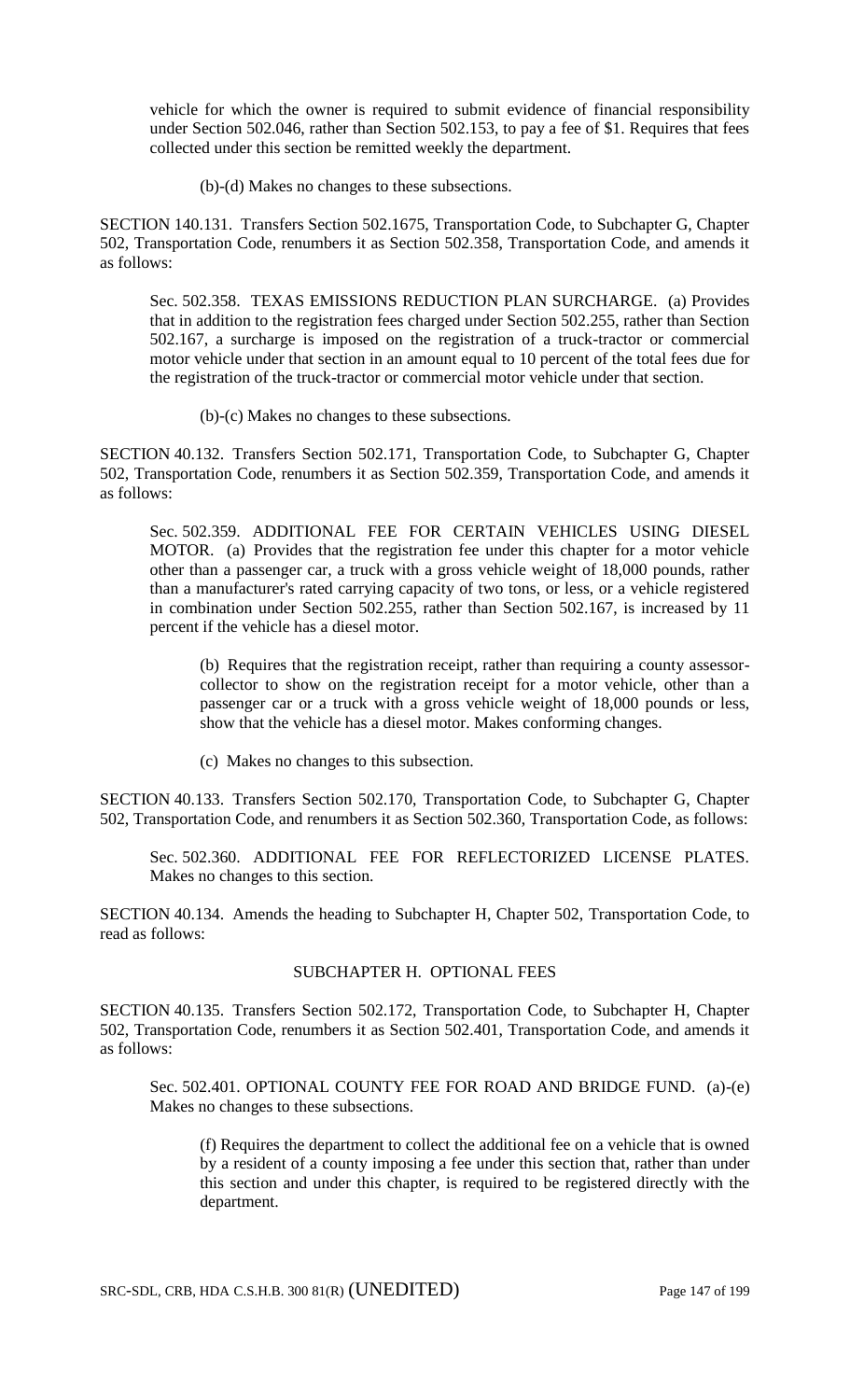(g) Requires the department to adopt rules necessary to administer registration, rather than adopt rules and develop forms necessary to administer registration by mail, for a vehicle being registered in a county imposing a fee under this section.

SECTION 40.136. Transfers Section 502.1725, Transportation Code, to Subchapter H, Chapter 502, Transportation Code, renumbers it as Section 502.402, Transportation Code, and amends it as follows:

Sec. 502.402. OPTIONAL COUNTY FEE FOR TRANSPORTATION PROJECTS. (a) Makes no changes to this subsection.

(b) Provides that the commissioners court of a county by order may impose an additional fee, not to exceed \$10, for a vehicle registered in the county, rather than for registering a vehicle in the county.

(c) Authorizes a vehicle that may be registered under this chapter without payment of a registration fee to be registered under this section, rather than in a county imposing a fee, without payment of the additional fee.

(d) Authorizes a fee imposed under this section to take effect and be removed in accordance with Section 502.401 requirements. Deletes existing text authorizing a fee imposed under this section to take effect only on January 1 of a year; requiring the county to adopt the order and notify the department not later than September 1 of the year preceding the year in which the fee takes effect. Deletes existing text authorizing a fee imposed under this section to be removed; authorizing the removal to take effect only on January 1 of a year; authorizing a county to remove the fee only by rescinding the order imposing the fee, and notifying the department not later than September 1 of the year preceding the year in which the removal takes effect. Makes a nonsubstantive change.

(e) Redesignates existing Subsection (f) as Subsection (e). Requires that the additional fee be collected, rather than requiring the county assessor-collector of a county imposing a fee under this section to collect the additional fee, for a vehicle when other fees imposed under this chapter are collected. Requires that the fee revenue collected be sent, rather than requiring the county to send the fee revenue, to the regional mobility authority of the county to fund long-term transportation projects in the county. Makes a nonsubstantive change.

(f) Redesignates existing subsection (h) as Subsection (f). Requires the department to adopt rules necessary to administer registration, rather than to adopt rules and develop forms necessary to administer registration by mail, for a vehicle being registered in a county imposing a fee under this section. Deletes existing text of Subsection (g) requiring the department to collect the additional fee on a vehicle that is owned by a resident of a county imposing a fee under this section and that, under this chapter, must be registered directly with the department and requiring the department to send all fees collected for a county under this subsection to the regional mobility authority of the county to fund long-term transportation projects in the county. Makes a nonsubstantive change.

SECTION 40.137. Transfers Section 502.173, Transportation Code, to Subchapter H, Chapter 502, Transportation Code, renumbers it as Section 502.403, Transportation Code, and amends it as follows:

Sec. 502.403. OPTIONAL COUNTY FEE FOR CHILD SAFETY. (a) Authorizes the commissioners court of a county that has a population greater than 1.3 million and in which a municipality with a population of more than one million is primarily located to impose by order an additional fee of not less than 50 cents or more than \$1.50 for a vehicle registered in the county, rather than registering a vehicle in the county.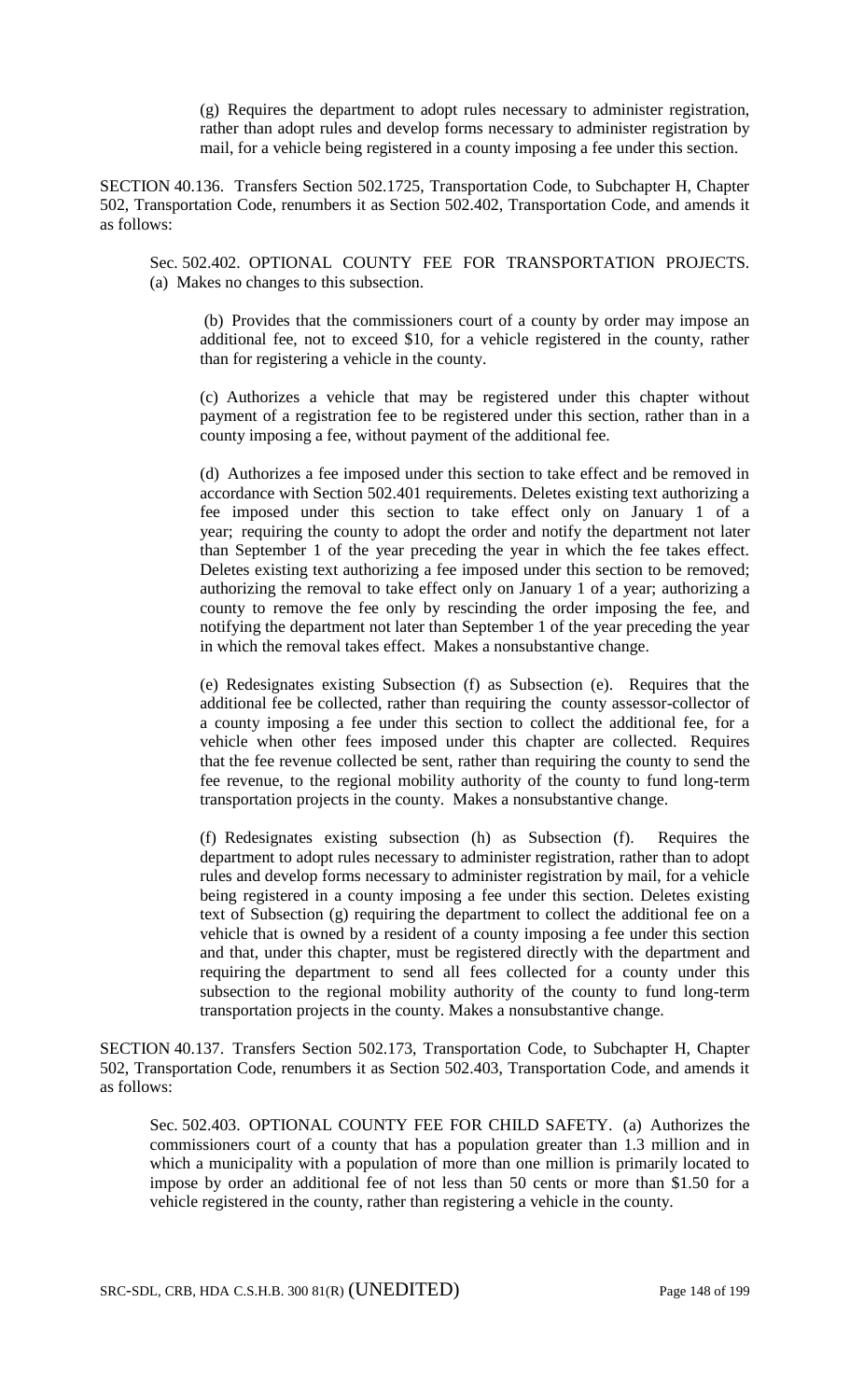(b) Authorizes a vehicle that may be registered under this chapter without payment of a registration fee to be registered without payment of the additional fee, rather than be registered in a county imposing a fee under this section.

(c) Creates this subsection from existing Subsections (c) and (d). Authorizes a fee imposed under this section to take effect and be removed in accordance with the provisions of Section 502.401. Deletes existing text authorizing a fee imposed under this section to take effect only on January 1 of a year; requiring the county to adopt the order and notify the department not later than September 10 of the year preceding the year in which the fee takes effect; authorizing a fee imposed under this section to be removed; authorizing the removal to take effect only on January 1 of a year; authorizing a county to remove the fee only by rescinding the order imposing the fee, and notifying the department not later than September 1 of the year preceding the year in which the removal takes effect. Makes a nonsubsantive change.

(d) Redesignates existing Subsection (e) as Subsection (d). Requires the additional fee to be collected for a vehicle when other fees imposed under this chapter are collected, rather than requiring the county assessor collector of a count imposing a fee under this section to collect the additional fee for a vehicle when other fees imposed under this chapter are collected. Makes a nonsubstantive change.

(e), (f), and (g) Redesignates Subsections (f), (g), and (h) as Subsections (e), (f), and  $(g)$ .

SECTION 40.138. Transfers Section 502.174, Transportation Code, to Subchapter H, Chapter 502, Transportation Code, renumbers it as Section 502.404, Transportation Code, and amends it as follows:

Sec. 502.404. VOLUNTARY ASSESSMENT FOR YOUNG FARMER LOAN GUARANTEES. (a) Requires a person, when the person registers a commercial motor vehicle under Section 502.433, rather than Section 502.163, to pay a voluntary assessment of \$5.

(b) - (c) Makes no changes to these subsections.

SECTION 40.139. Transfers Section 502.1745, Transportation Code, to Subchapter H, Chapter 502, Transportation Code, renumbers it as Section 502.405, Transportation Code, and amends it as follows:

Sec. 502.405. New heading: DONOR EDUCATION, AWARENESS, AND REGISTRY PROGRAM. (a) Requires that the educational materials be made available, rather than requiring a county assessor-collector to make the educational materials available, in each office authorized to accept applications for registration of motor vehicles.

(b) Authorizes a person to elect to pay an additional fee of \$1, rather than requiring a county assessor collector to collect an additional fee of \$1, for the registration or renewal of registration of a motor vehicle to pay the costs of the Donor Education, Awareness, and Registry Program of Texas, established under Chapter 49 (Donor Education, Awareness, and Registry), Health and Safety Code, and of the Texas Organ, Tissue, and Eye Donor Council, established under Chapter 113 (Texas Organ, Tissue, and Eye Donor Council), Health and Safety Code, rather than if the person registering or renewing the registration of a motor vehicle opts to pay the additional fee.

(c) Makes no changes to this subsection.

SECTION 40.140. Amends the heading to Subchapter I, Chapter 502, Transportation Code, to read as follows:

SRC-SDL, CRB, HDA C.S.H.B. 300 81(R) (UNEDITED) Page 149 of 199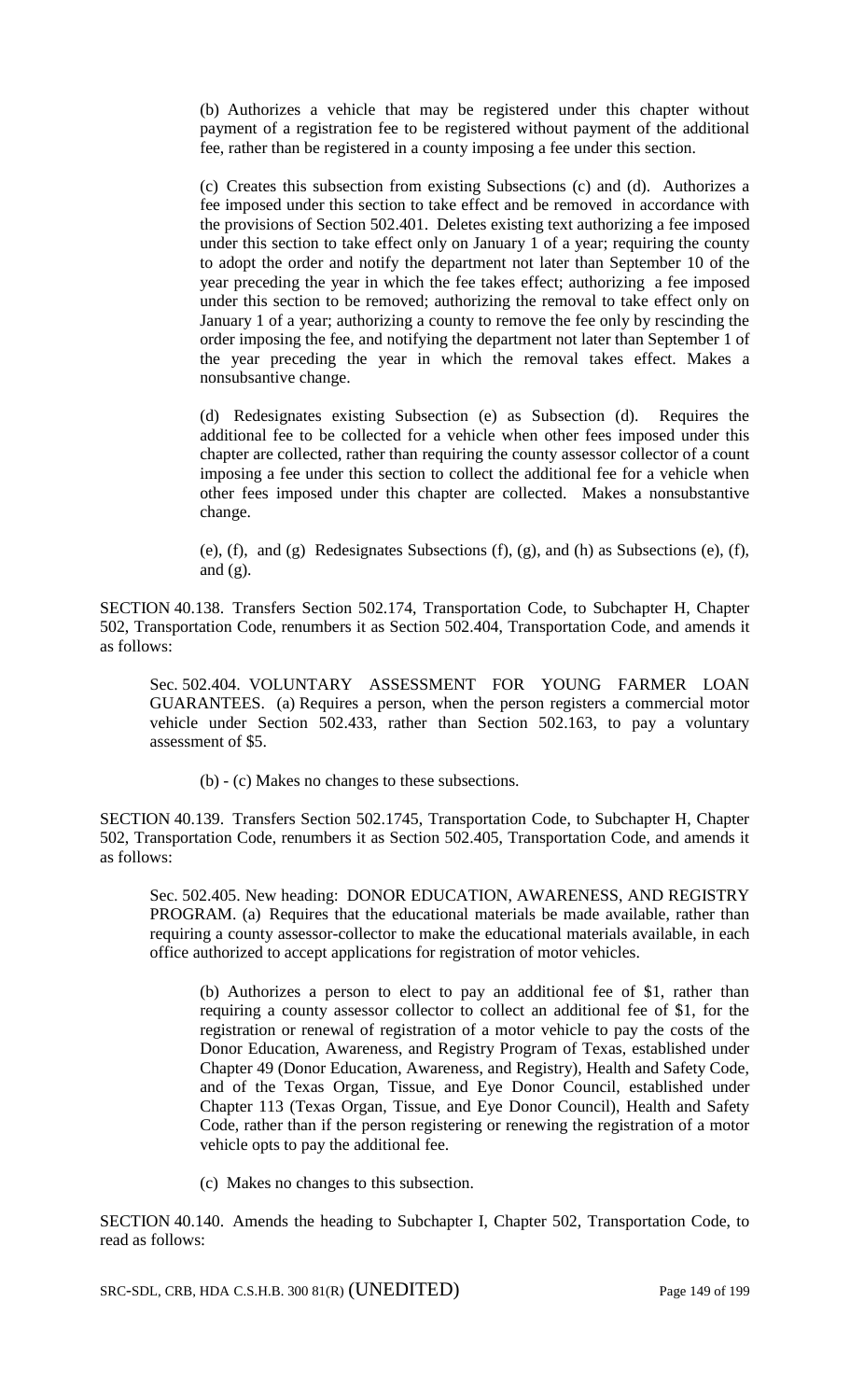#### SUBCHAPTER I. ALTERNATE REGISTRATION FEES

SECTION 40.141. Transfers Section 502.164, Transportation Code, to Subchapter I, Chapter 502, Transportation Code, and renumbers it as Section 502.431, Transportation Code, to read as follows:

Sec. 502.431. FEE: MOTOR VEHICLE USED EXCLUSIVELY TO TRANSPORT AND SPREAD FERTILIZER. Makes no changes to this section.

SECTION 40.142. Transfers Section 502.1586, Transportation Code, to Subchapter I, Chapter 502, Transportation Code, renumbers it as Section 502.432, Transportation Code, and amends it as follows:

Sec. 502.432. New heading: VEHICLE TRANSPORTING SEASONAL AGRICULTURAL PRODUCTS. (a) Makes no changes to this subsection.

(b) Creates this subsection from existing text of Subsections (b) and (c). Requires the department to prescribe a registration receipt that is valid until the expiration of the designated registration period. Deletes existing text requiring the department to adopt forms for registration under this section; an applicant to indicate the number of months registration is applied for; and the department to design, prescribe, and furnish a registration receipt that is valid until the expiration of the designated registration period. Makes nonsubstantive changes.

(c) Redesignates Subsection (d) as Subsection (c). Provides that the registration fee for a registration under this section is computed at a rate of one-twelfth the annual registration fee under Section 502.253, 502.433, or 502.255, rather than Section 502.162, 502.163, or 502.167, as applicable, multiplied by the number of months in the registration period specified in the application for the registration, which may not be less than one month or longer than six months. Deletes existing text of Subsection (e) providing that a person issued a registration under this section commits an offense if the person, during the registration period for the truck-tractor or commercial motor vehicle, uses the truck-tractor or commercial motor vehicle for a purpose other than to transport a seasonal agricultural product. Deletes existing text of Subsection (f) prohibiting a truck-tractor or commercial motor vehicle from being registered under this section for a registration period that is less than one month or longer than six months.

(d) Redesignates Subsection (g) as Subsection (d).

SECTION 40.143. Transfers Section 502.163, Transportation Code, to Subchapter I, Chapter 502, Transportation Code, renumbers it as Section 502.433, Transportation Code, and amends it as follows:

Sec. 502.433. New heading: FEE: COMMERCIAL FARM MOTOR VEHICLE. (a) Provides that the registration fee for a commercial motor vehicle as a farm vehicle is 50 percent of the applicable fee under Section 502.253, rather than 502.162, if the vehicle's owner will use the vehicle for commercial purposes only to transport certain goods, items, or individuals.

(b) - (d) Makes no changes to these subsections.

(e) Makes no changes to this subsection. Deletes existing Subsection (f) providing that an offense under this section is a misdemeanor punishable by a fine of not less than \$25 or more than \$200.

SECTION 40.144. Transfers Section 502.351, Transportation Code, to Subchapter I, Chapter 502, Transportation Code, renumbers it as Section 502.434, Transportation Code, and amends it as follows: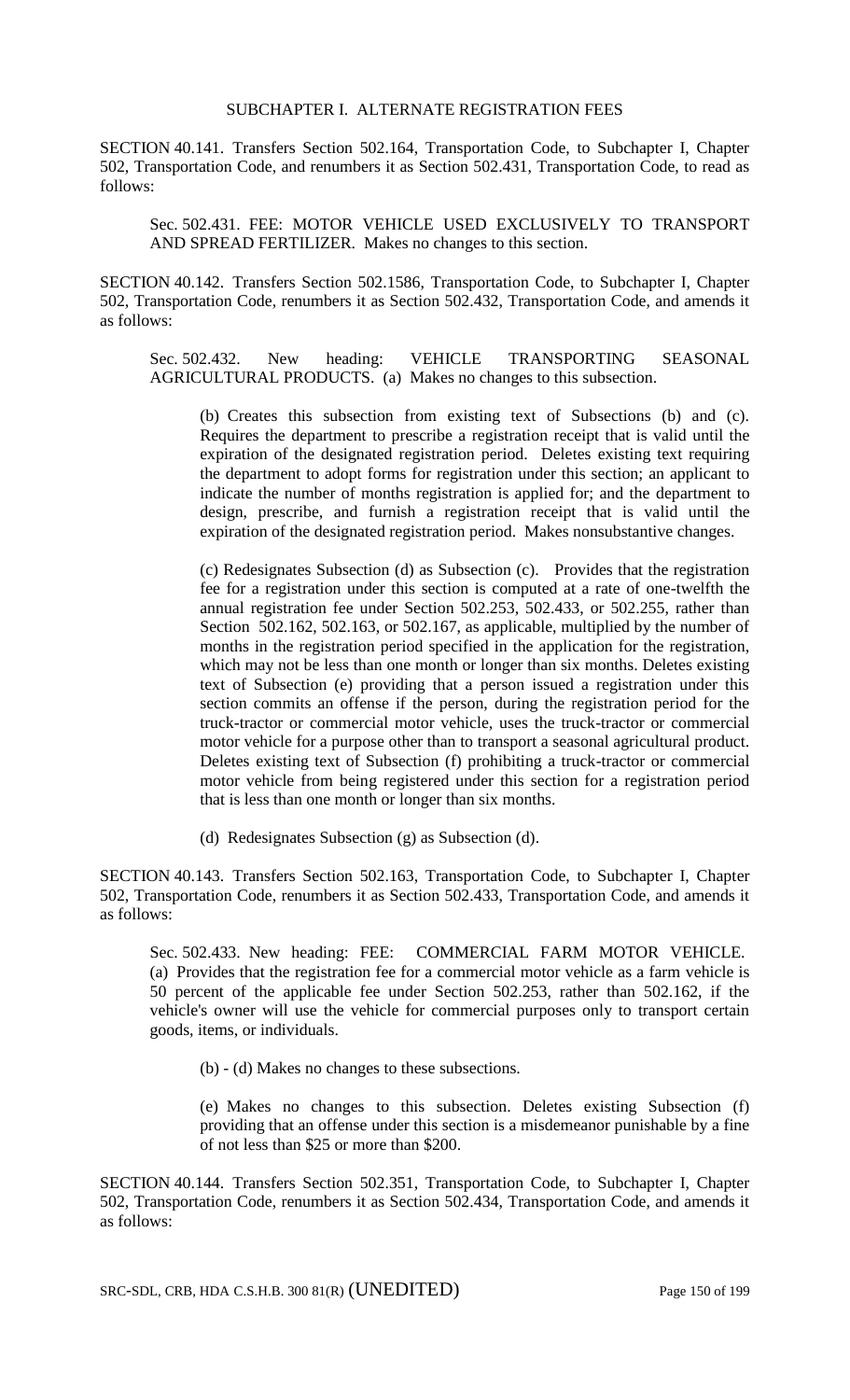Sec. 502.434. FARM VEHICLES: EXCESS WEIGHT. (a)-(b) Makes no changes to these subsections.

(d) Makes a conforming change.

(e) Makes no changes to this subsection.

SECTION 40.145. Transfers Section 502.188, Transportation Code, to Subchapter I, Chapter 502, Transportation Code, renumbers it as Section 502.435, Transportation Code, and amends it as follows:

Sec. 502.435 . CERTAIN SOIL CONSERVATION EQUIPMENT. (a) and (b) Makes no changes to these subsections.

(c) Requires an owner to certify, rather than an owner applying for registration under this section to submit a statement, that the vehicle is to be used only as provided by Subsection (a).

(d) Requires the registration receipt issued for a vehicle registered under this section to be carried in or on the vehicle and state the nature of the operation for which the vehicle may be used. Deletes existing text requiring that the receipt be carried at all times in or on the vehicle to permit ready inspection. Makes a nonsubstantive change.

(e) Makes no changes to this subsection.

SECTION 40.146. Amends Chapter 502, Transportation Code, by adding Subchapter J, as follows:

## SUBCHAPTER J. REGISTRATIONS EXEMPT FROM FEES

SECTION 40.147. Transfers Section 502.201, Transportation Code, to Subchapter J, Chapter 502, Transportation Code, as added by this Act, renumbers it as Section 502.451, Transportation Code, and amends it as follows:

Sec. 502.451. New heading: EXEMPT VEHICLES. Makes no changes to this section.

SECTION 40.148. Transfers Section 502.2015, Transportation Code, to Subchapter J, Chapter 502, Transportation Code, as added by this Act, renumbers it as Section 502.452, Transportation Code, and amends it as follows:

Sec. 502.452. LIMITATION ON ISSUANCE OF EXEMPT LICENSE PLATES; SEIZURE OF CERTAIN VEHICLES. (a) Prohibits the department from issuing exempt license plates for a vehicle owned by the United States, this state, or a political subdivision of this state unless when application is made for registration of the vehicle, the person who under Section 502.453, rather than Section 502.202, has authority to certify to the department that the vehicle qualifies for registration under that section also certifies in writing to the department that there is printed on each side of the vehicle, in letters that are at least two inches high or in an emblem that is at least 100 square inches in size, the name of the agency, department, bureau, board, commission, or officer of the United States, this state, or the political subdivision of this state that has custody of the vehicle.

- (b) Makes a conforming change.
- (c) (e) Makes no changes to these subsections.

(f) Provides that subsections (a) and (b) do not apply to a vehicle to which Section 502.451(g), rather than Section 502.201(g) or 502.206, applies.

(g) Makes no changes to this subsection

SRC-SDL, CRB, HDA C.S.H.B. 300 81(R) (UNEDITED) Page 151 of 199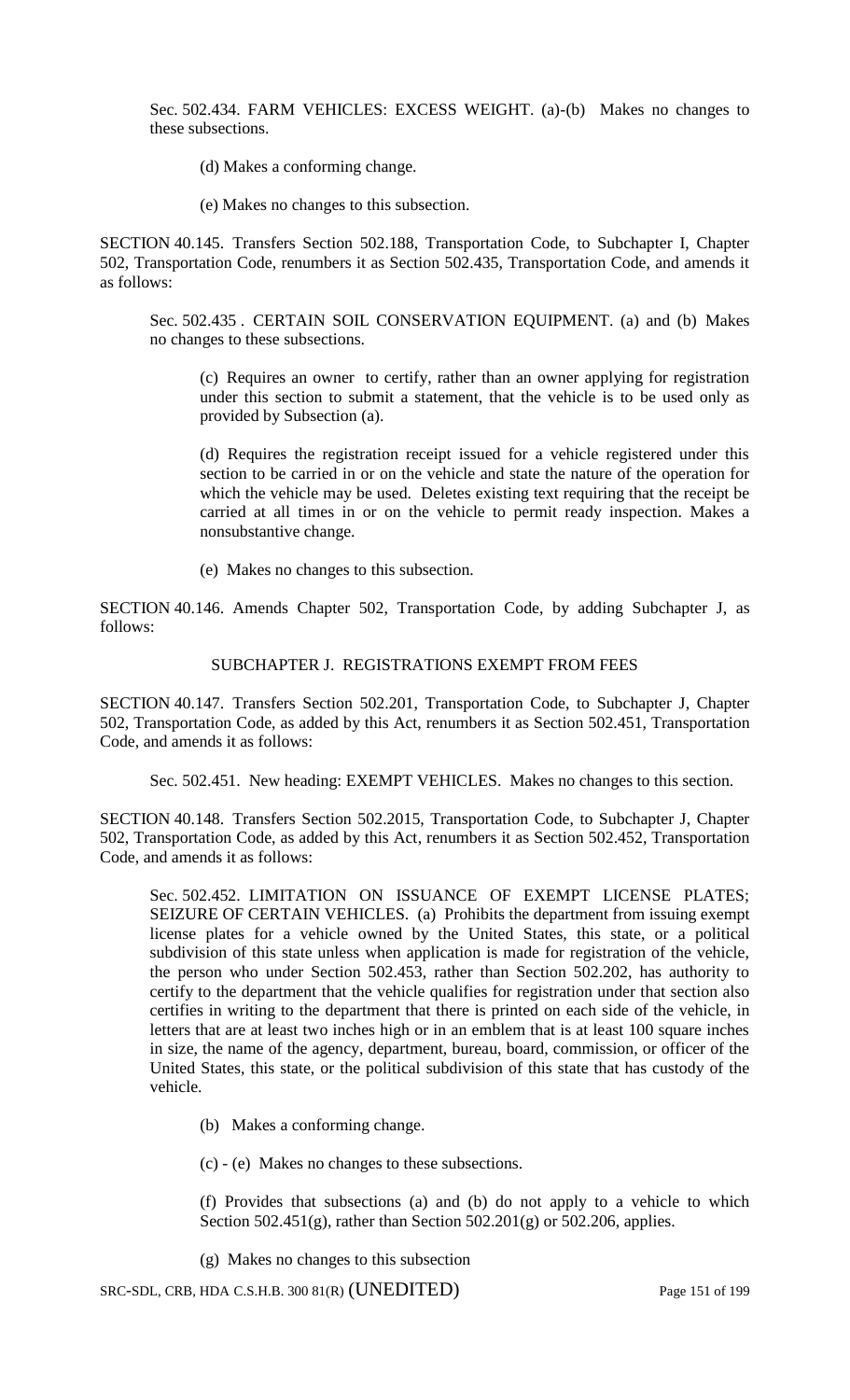SECTION 40.149. Transfers Section 502.202, Transportation Code, to Subchapter J, Chapter 502, Transportation Code, as added by this Act, renumbers it as Section 502.453, Transportation Code, and amends it as follows:

Sec. 502.453. GOVERNMENT-OWNED VEHICLES; PUBLIC SCHOOL BUSES; FIRE-FIGHTING VEHICLES; COUNTY MARINE LAW ENFORCEMENT VEHICLES. (a) The owner of a motor vehicle, trailer, or semitrailer may annually apply for registration under Section 502.451, rather than 502.201, and is exempt from the payment of a registration fee under this chapter if the vehicle meets certain requirements, including that the vehicle is used by law enforcement under an alias for covert criminal investigations.

(b) Makes no changes to this subsection.

SECTION 40.150. Transfers Section 502.203, Transportation Code, to Subchapter J, Chapter 502, Transportation Code, as added by this Act, renumbers it as Section 502.454, Transportation Code, and amends it as follows:

Sec. 502.454. VEHICLES USED BY NONPROFIT DISASTER RELIEF ORGANIZATIONS. (a) The owner of a commercial motor vehicle, trailer, or semitrailer may apply for registration under Section 502.451, rather than 502.201, and is exempt from the payment of the registration fee that would otherwise be required by this chapter if the vehicle is owned and used exclusively for emergencies by a nonprofit disaster relief organization.

(b) - (f) Makes no changes to these subsections.

SECTION 40.151. Transfers Section 502.2035, Transportation Code, to Subchapter J, Chapter 502, Transportation Code, as added by this Act, renumbers it as Section 502.455, Transportation Code, and amends it as follows:

Sec. 502.455. TRAILERS AND SEMITRAILERS OWNED BY RELIGIOUS ORGANIZATIONS. Makes no changes to this section.

SECTION 40.152. Transfers Section 502.204, Transportation Code, to Subchapter J, Chapter 502, Transportation Code, as added by this Act, renumbers it as Section 502.456, Transportation Code, and amends it as follows:

Sec. 502.456 . EMERGENCY SERVICES VEHICLES. (a) Authorizes a vehicle to be registered without payment under certain circumstances, including if the vehicle is authorized under an emergency medical services provider license issued by the Department of State Health Services under Chapter 773 (Emergency Medical Services), Health and Safety Code, rather than the Texas Board of Health, and is used exclusively as an emergency medical services vehicle.

- (b) Makes no changes to this subsection.
- (c) Makes a conforming change.
- (d) Makes no changes to this subsection.
- (e) Requires the department to approve an application for registration under this section as provided by Section 502.451, rather than Section 502.201.

SECTION 40.153. Transfers Section 520.0225, Transportation Code, to Subchapter J, Chapter 502, Transportation Code, as added by this Act, renumbers it as Section 502.457, Transportation Code, and amends it as follows:

Sec. 502.457. PERSONS ON ACTIVE DUTY IN ARMED FORCES OF UNITED STATES. (a) Makes no changes to this subsection.

SRC-SDL, CRB, HDA C.S.H.B. 300 81(R) (UNEDITED) Page 152 of 199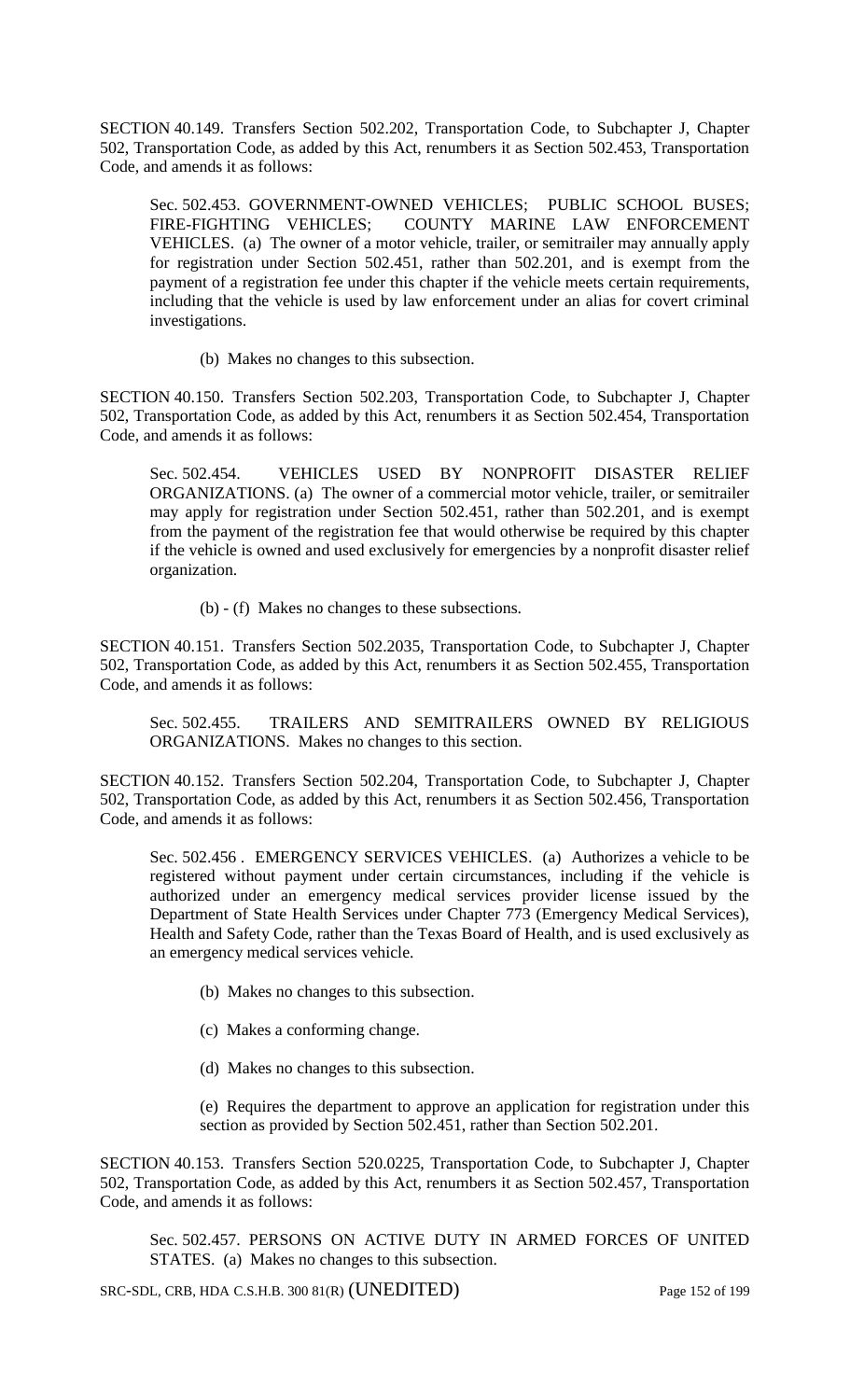(b) Provides that the requirement that a used vehicle be registered, rather than the requirement in Section 520.021, that a used vehicle be registered, under the law of this state does not apply to a vehicle described by Subsection (a). Requires the person selling, trading, or otherwise transferring a used motor vehicle described by Subsection (a), in lieu of delivering the license receipt to the transferee of the vehicle, as required by Section 501.0721, rather than Section 520.022, to deliver to the transferee certain proof of registration.

(c) Makes no changes to this subsection.

SECTION 40.154. Amends Chapter 502, Transportation Code, by adding Subchapter K, as follows:

### SUBCHAPTER K. OFFENSES AND PENALTIES

SECTION 40.155. Transfers Section 502.401, Transportation Code, to Subchapter K, Chapter 502, Transportation Code, as added by this Act, renumbers it as Section 502.471, Transportation Code, and amends it as follows:

Sec. 502.471. GENERAL PENALTY. (a) Makes no changes to this subsection.

(b) Creates this subsection from existing text of Subsections (b) and (c). Provides that unless otherwise specified, an offense under this section is a misdemeanor punishable by a fine not to exceed \$200. Deletes existing text of Subsection (b) providing that this section does not apply to a violation of Section 502.003, 502.101, 502.109, 502.112, 502.113, 502.114, 502.152, 502.164, or 502.282. Makes a nonsubstantive change.

SECTION 40.156. Transfers Section 502.402, Transportation Code, to Subchapter K, Chapter 502, Transportation Code, as added by this Act, renumbers it as Section 502.472, Transportation Code, and amends it as follows:

Sec. 502.472. New heading: OPERATION OF VEHICLE UNDER IMPROPER REGISTRATION. Deletes existing designation as Subsection (a). Provides that a person commits an offense if the person operates a motor vehicle that has not been registered or registered for a class other than that to which the vehicle belongs as required by law. Deletes existing text providing that an offense under this subsection is a misdemeanor punishable by a fine not to exceed \$200. Makes a nonsubstantive change.

SECTION 40.157. Transfers Section 502.404, Transportation Code, to Subchapter K, Chapter 502, Transportation Code, as added by this Act, renumbers it as Section 502.473, Transportation Code, and amends it as follows:

Sec. 502.473. New heading: OPERATION OF VEHICLE WITHOUT REGISTRATION INSIGNIA. (a) Provides that a person commits an offense if the person operates on a public highway during a registration period a passenger car, commercial motor vehicle, road tractor, motorcycle, trailer, or semitrailer that does not display a validated registration insignia issued by the department that establishes that the vehicle is registered, rather than two license plates, at the front and rear of the vehicle, that have been assigned by the department for the period or validated by a registration insignia issued by the department that establishes that the vehicle is registered for the period.

(b) Created from text of existing Subsection (d). Provides that Subsection (a), rather than Subsections (a) and (b), does not apply to a dealer operating a vehicle as provided by law. Deletes existing text of Subsection (b) providing that a person commits an offense if the person operates on a public highway during a registration period a passenger car or commercial motor vehicle, other than a vehicle assigned license plates for the registration period, that does not properly display the registration insignia issued by the department that establishes that the license plates have been validated for the period. Deletes existing Subsection (c)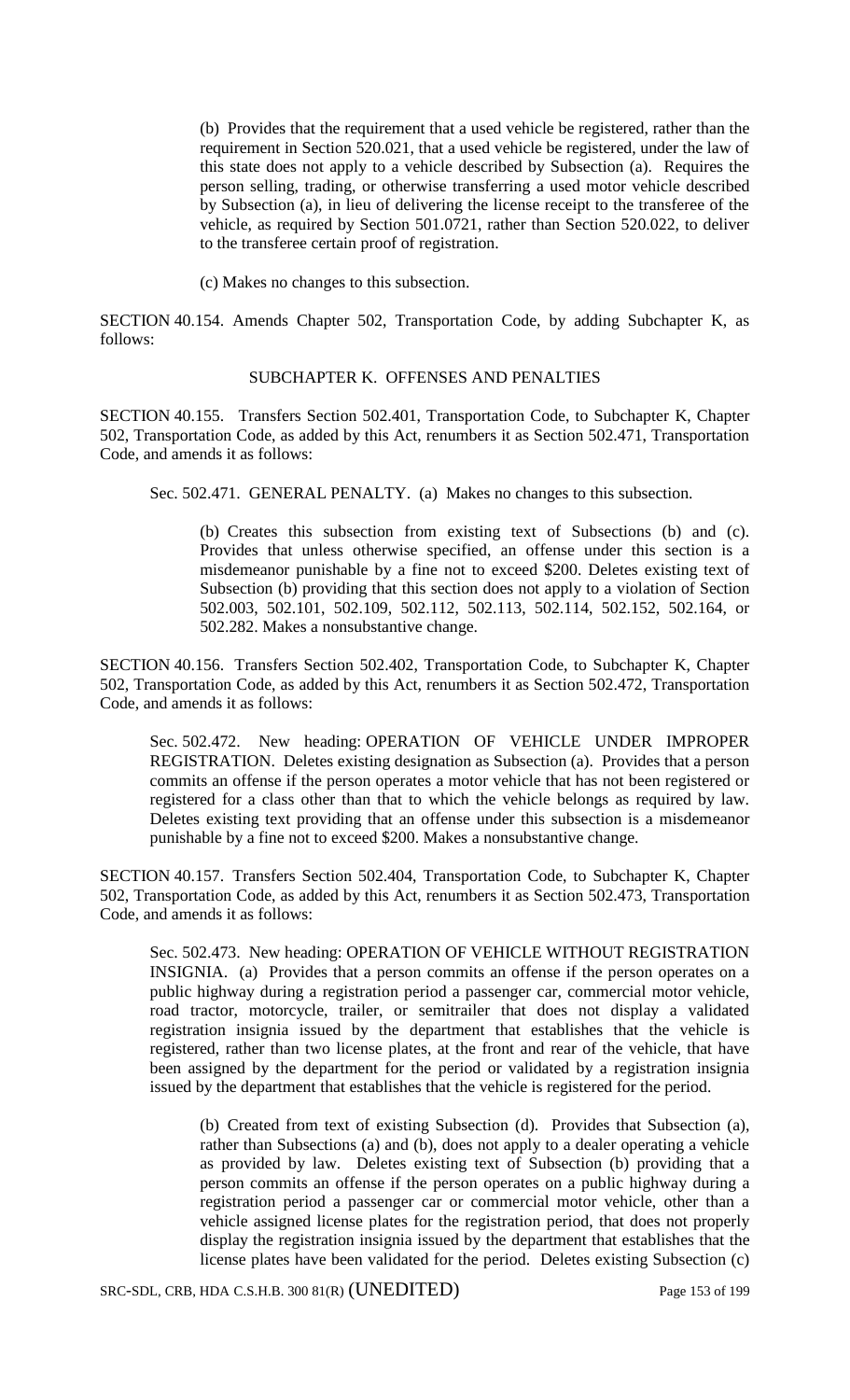providing that a person commits an offense if the person operates on a public highway during a registration period a road tractor, motorcycle, trailer, or semitrailer that does not display a license plate, attached to the rear of the vehicle, that has been assigned by the department for the period or validated by a registration insignia issued by the department that establishes that the vehicle is registered for the period. Deletes existing Subsection (e) providing that an offense under this section is a misdemeanor punishable by a fine not to exceed \$200.

(c) Created from text of existing Subsections (f) and (g). Authorizes a court to dismiss a charge brought under Subsection (a) if the defendant remedies the defect before the defendant's first court appearance, or, rather than and, shows that the passenger car or commercial vehicle, rather than motor vehicle, was issued a registration insignia by the department that was attached to the passenger car or commercial vehicle that establishes that the vehicle was registered for the period during which the offense was committed, and pays an administrative fee not to exceed \$10. Deletes existing text of Subsection (f) authorizing a court to dismiss a charge brought under Subsection (a) if the defendant pays an administrative fee not to exceed \$10. Deletes existing text of Subsection (g) authorizing a court to dismiss a charge brought under Subsection (b) if the defendant shows that the registration insignia described in Paragraph (A) was attached to the passenger car or commercial motor vehicle before the defendant's first court appearance.

SECTION 40.158. Amends Subchapter K, Chapter 502, Transportation Code, as added by this Act, by adding Section 502.474, as follows:

Sec. 502.474. OPERATION OF ONE-TRIP PERMIT VEHICLE. Provides that a person commits an offense if the person operates a vehicle for which a one-trip permit is required without the registration receipt and properly displayed temporary tag.

SECTION 40.159. Transfers Section 502.409, Transportation Code, as amended by Chapters 30 (S.B. 369) and 1027 (H.B. 1623), Acts of the 80th Legislature, Regular Session, 2007, to Subchapter K, Chapter 502, Transportation Code, as added by this Act, renumbers it as Section 502.475, Transportation Code, and amends it as follows:

Sec. 502.475. New heading: WRONG, FICTITIOUS, ALTERED, OR OBSCURED INSIGNIA. (a) Deletes existing text providing that a person commits an offense if the person attaches to or displays on a motor vehicle registration insignia, rather than a motor vehicle a number plate or registration insignia, has blurring or reflective matter that significantly impairs the readability of the name of the state in which the vehicle is registered or the letters or numbers of the license plate number at any time; has an attached illuminated device or sticker, decal, emblem, or other insignia that is not authorized by law and that interferes with the readability of the letters or numbers of the license plate number or the name of the state in which the vehicle is registered; or has a coating, covering, protective material, or other apparatus that distorts angular visibility or detectability, alters or obscures one-half or more of the name of the state in which the vehicle is registered, or alters or obscures the letters or numbers of the license plate number or the color of the plate.

(b) Provides that an offense under Subsection (a), rather than an offense under Subsection (a) except as provided by Subsection (f), under Subsection (a) is a misdemeanor punishable by a fine of not more than \$200, unless it is shown at the trial of the offense that the owner knowingly altered or made illegible the letters, numbers, and other identification marks, in which case the offense is a Class B misdemeanor. Deletes existing Subsection (c) prohibiting Subsection (a)(7) from being construed to apply to trailer hitch installed on a vehicle in a normal or customary manner; a transponder, as defined by Section 228.057 (Electronic Toll Collection), that is attached to a vehicle in the manner required by the issuing authority; a wheelchair lift or wheelchair carrier that is attached to a vehicle in a normal or customary manner; a trailer being towed by a vehicle; or a bicycle rack that is attached to a vehicle in a normal or customary manner. Deletes existing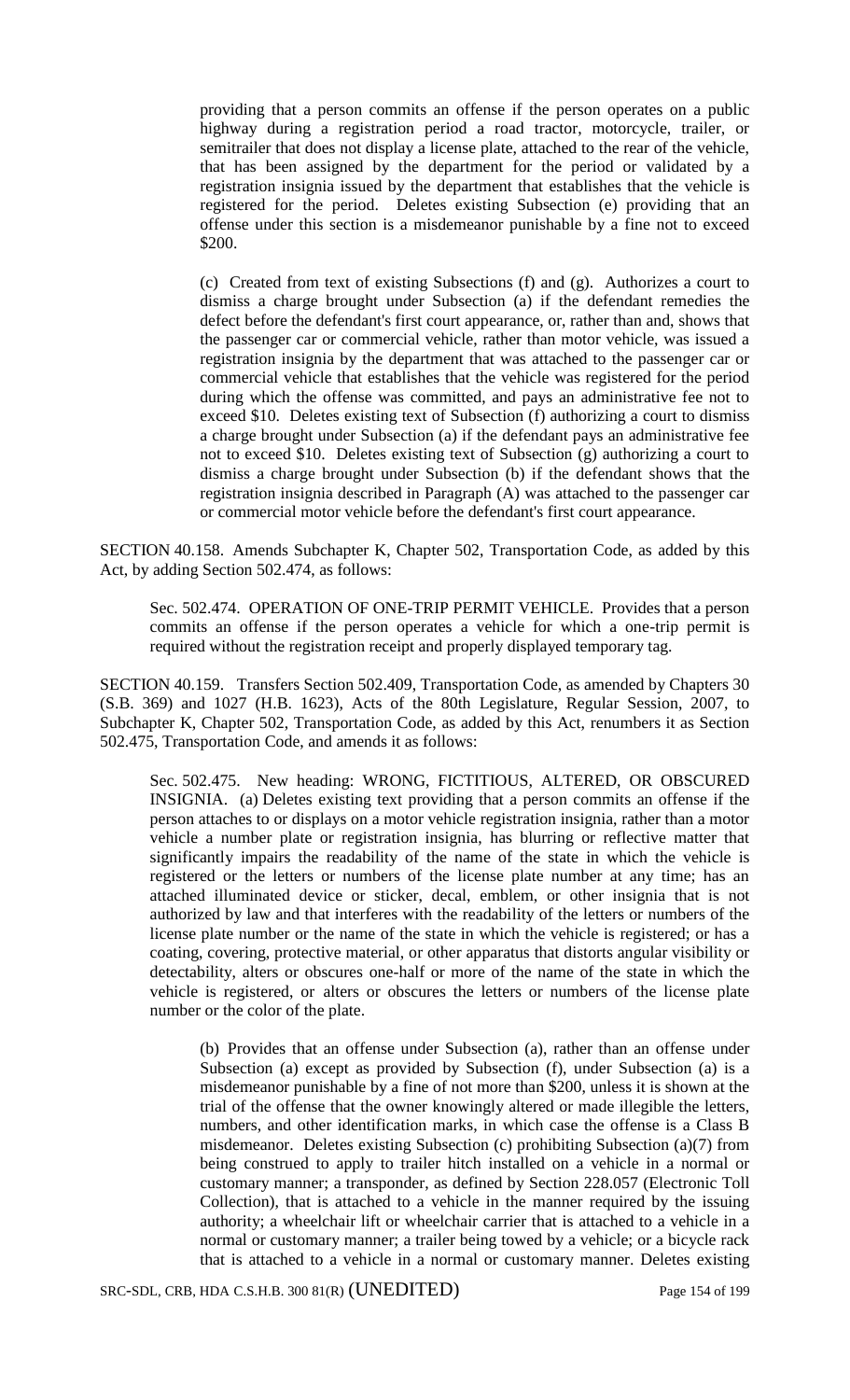Subsection (c) authorizing a court to dismiss a charge brought under Subsection  $(a)(3)$ ,  $(5)$ ,  $(6)$ , or  $(7)$  if the defendant remedies the defect before the defendant's first court appearance and pays an administrative fee not to exceed \$10. Deletes existing Subsection (f) providing that an offense under Subsection (a)(4) is a Class B misdemeanor.

SECTION 40.161. Amends Subchapter K, Chapter 502, Transportation Code, as added by this Act, by adding Sections 502.476, 502.477, 502.478, and 502.479, as follows:

Sec. 502.476. FOREIGN COMMERCIAL REGISTRATION; OFFENSE. Provides that a person who violates Section 502.093 commits an offense.

Sec. 502.477. NONRESIDENT-OWNED VEHICLES USED TO TRANSPORT AGRICULTURAL PRODUCT; OFFENSE. (a) Provides that a person operating a vehicle under a permit issued under Section 502.092 commits an offense if the person transports farm products to a place of market, storage, or processing or a railhead or seaport that is farther from the place of production or point of entry, as appropriate, than the distance provided for in the permit; or follows a route other than that prescribed by the department.

(b) Provides that an offense under this section is a misdemeanor punishable by a fine of not less than \$25 or more than \$200.

Sec. 502.478. COMMERCIAL MOTOR VEHICLE USED PRIMARILY FOR AGRICULTURAL PURPOSES; OFFENSE. Provides that an offense under Section 502.432 is a misdemeanor punishable by a fine of not less than \$25 or more than \$200.

Sec. 502.479. SEASONAL AGRICULTURAL VEHICLE; OFFENSE. Provides that a person issued a registration under Section 502.432 commits an offense if the person, during the registration period, uses the truck-tractor or commercial motor vehicle for a purpose other than to transport a seasonal agricultural product.

SECTION 40.161. Transfers Section 520.014, Transportation Code, to Subchapter K, Chapter 502, Transportation Code, as added by this Act, renumbers it as Section 502.480, Transportation Code, and amends it as follows:

Sec. 502.480. VIOLATION BY COUNTY ASSESSOR-COLLECTOR; PENALTY. (a) Provides that a county assessor-collector commits an offense if the county assessorcollector knowingly accepts an application for the registration of a motor vehicle that has had the original motor number or vehicle identification number removed, erased, or destroyed; and does not bear a motor number or vehicle identification number assigned by the department.

(b) Makes no changes to this subsection.

SECTION 40.162. Amends Chapter 502, Transportation Code, by adding Subchapter L, as follows:

## SUBCHAPTER L. REGISTRATION AND TRANSFER OF USED VEHICLES

SECTION 40.163. Transfers Section 502.451, Transportation Code, to Subchapter L, Chapter 502, Transportation Code, as added by this Act, renumbers it as Section 502.491, Transportation Code, and amends it as follows:

Sec. 502.491. New heading: TRANSFER OF VEHICLE REGISTRATION. (a) Requires that on the sale or transfer of a motor vehicle the registration insignia issued for the motor vehicle be removed. Deletes existing text requiring the dealer, on the sale or transfer of a motor vehicle to a dealer, as defined by Section 503.001, who holds a general distinguishing number issued under Chapter 503, to remove each license plate and the registration insignia issued for the motor vehicle. Deletes existing Subsection (a-1) authorizing the seller or transferor, on a sale or transfer of a motor vehicle to a person

SRC-SDL, CRB, HDA C.S.H.B. 300 81(R) (UNEDITED) Page 155 of 199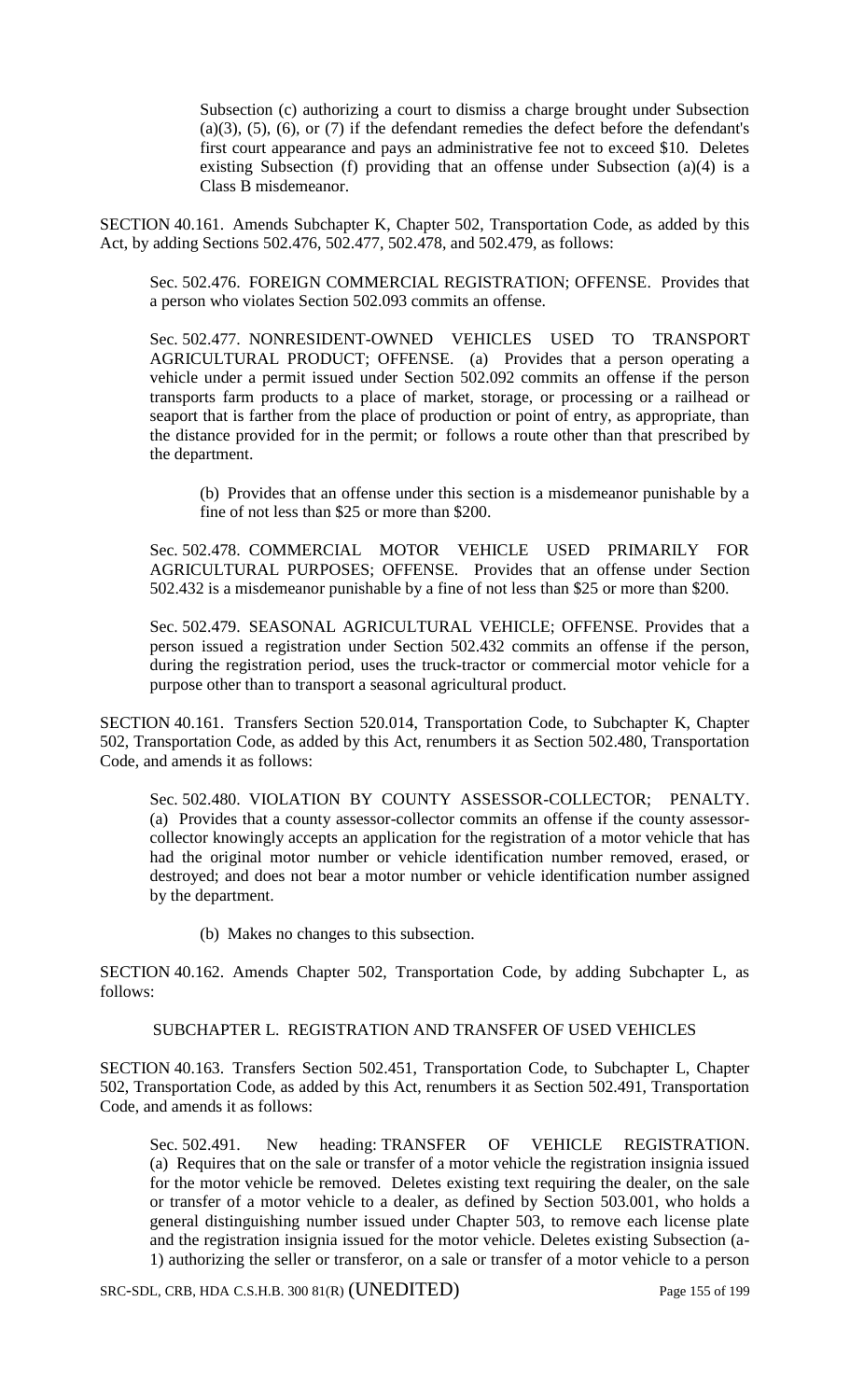that does not hold a general distinguishing number issued under Chapter 503, to remove each license plate and the registration insignia issued for the motor vehicle.

(b) Creates this subsection from text of existing Subsection (c). Requires that part of the registration period remaining at the time of the sale or transfer shall continue with the vehicle being sold or transferred and provides that it does not transfer with the license plates or registration validation insignia. Requires the purchaser or transferee, to continue the remainder of the registration period, to file the documents required under Section 501.145, rather than Section 520.031. Deletes existing text requiring that a license plate removed from a motor vehicle under Subsection (a) or (a-1) be disposed of in the manner specified by the department; or transferred to another vehicle owned by the seller or transferor as provided by Section 502.452.

SECTION 40.164. Transfers Section 502.454, Transportation Code, to Subchapter L, Chapter 502, Transportation Code, as added by this Act, renumbers it as Section 502.492, Transportation Code, and amends it as follows:

Sec. 502.492. New heading: TEMPORARY PERMIT FOR A VEHICLE PURCHASED. (a) Authorizes a purchaser, rather than a purchaser or transferee, to obtain from the department a temporary permit, rather than a temporary single trip permit, to operate a motor vehicle that meets certain requirements including, from which the license plates and the registration insignia have been removed as authorized by Section 502.491, rather than Section 502.451(a-1).

(b) - (d) Makes no changes to these subsections.

(e) Authorizes a person to obtain a permit under this section by applying, as provided, rather than on a form provided, by the department, to the department. Authorizes the application to be made using the department's Internet website.

(f) Makes no changes to this subsection.

(g) Requires that a permit receipt issued under this section be in a manner provided, rather than on a form provided, by the department. Requires that the receipt contain the information required by this section and shall be carried in the vehicle at all times during which it is valid.

(h) Makes no changes to this subsection.

SECTION 40.165. Amends Section 504.001(a), Transportation Code, to define "seller" and "purchaser."

SECTION 40.166. Renumbers Section 504.004, Transportation Code, as Section 504.0011, Transportation Code, and amends it as follows:

Sec. 504.0011. New heading: RULES. Authorizes the Texas Transportation Commission (TTC) to adopt rules to implement and administer this chapter. Deletes existing text authorizing the department to issue forms to implement and administer this chapter.

SECTION 40.167. Amends Section 504.002, Transportation Code, as follows:

Sec. 504.002. New heading: GENERAL PROVISIONS. Provides that unless expressly provided by this chapter or by department rule:

(1) except for license plates specified as exempt, the fee for issuance of a license plate, including replacement plates, rather than of a specialty license plate, is in addition to each other fee that is paid for at the time, rather than or at the time, of the registration of the motor vehicle and shall be deposited to the credit of the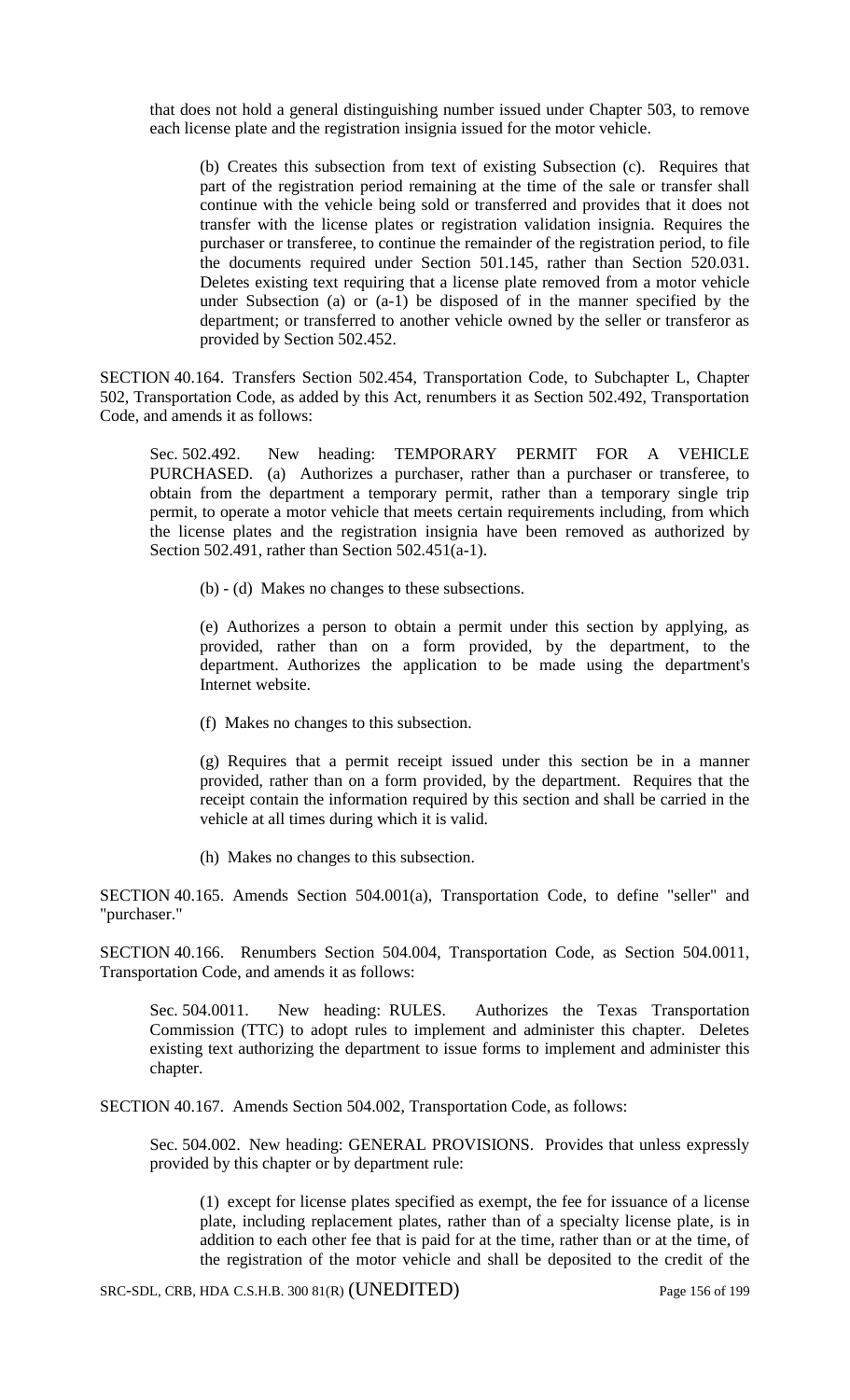state highway fund. Deletes existing text relating to the eligibility for, design of, and application for specialty license plates.

(2) the department is the exclusive owner of the design of each license plate, rather than each specialty license plate. Deletes existing text relating to certain fees for specialty license plates.

(3) if a license plate, rather than specialty license plate, is lost, stolen, or mutilated, an application for a replacement plate must be accompanied by the fee prescribed by Section 502.060, rather than Section 502.184(a)(2). Deletes exiting text relating to the content of certain specialty license plates and the allocation of certain fees; and

(4) the department is required to prepare the designs and specifications of license plates. Deletes exiting text prohibiting a person who is issued a specialty license plate from transferring it to another person or vehicle without first receiving approval from the department.

SECTION 40.168. Transfers Section 504.103, Transportation Code, to Subchapter A, Chapter 504, Transportation Code, renumbers it as Section 504.005, Transportation Code, and amends it as follows:

Sec. 504.005. DESIGN AND ALPHANUMERIC PATTERN. Provides that the department has sole control over the design, typeface, color, and alphanumeric pattern for all license plates, rather than for a personalized license plate.

SECTION 40.169. Amends Subchapter A, Chapter 504, Transportation Code, by adding Section 504.006, as follows:

Sec. 504.006. DESIGN OF LICENSE PLATES. (a) Requires the department to prepare the designs and specifications of license plates and devices selected by TTC to be used as a unique identifier.

(b) Requires the department to design each license plate to include a design at least one-half inch wide that represents in silhouette the shape of Texas and that appears between letters and numerals. Authorizes the department to omit the silhouette of Texas from specially designed license plates.

(c) Requires that each license plate, to promote highway safety, be made with a reflectorized material that provides effective and dependable brightness for the period for which the plate is issued.

SECTION 40.170. Transfers Section 502.053, Transportation Code, Subchapter A, Chapter 504, Transportation Code, renumbers it as Section 504.007, Transportation Code, and amends it as follows:

Sec. 504.007. New heading: COST OF MANUFACTURING. (a) Requires the department to reimburse the Texas Department of Criminal Justice (TDCJ) for the cost of manufacturing license plats or registration insignia as the invoices, rather than as the license plats or insignia and the invoice, for the license plats or insignia are delivered to the department.

(b) Requires TDCJ and the department, rather than TDCJ, the department, and the comptroller, after negotiation, to set the price to be paid for each license plate or insignia. Requires that the price be determined from certain costs, including the inmate maintenance cost per shift, rather than per day, and a previously agreed upon, rather than approved, amount of profit for the work. Deletes existing Subsection (c) prohibiting the annual profit received by TDCJ from all contracts for the manufacturing of license plates or related manufacturing from being less than the profit received by the Texas Department of Corrections for manufacturing license plates for use in 1974.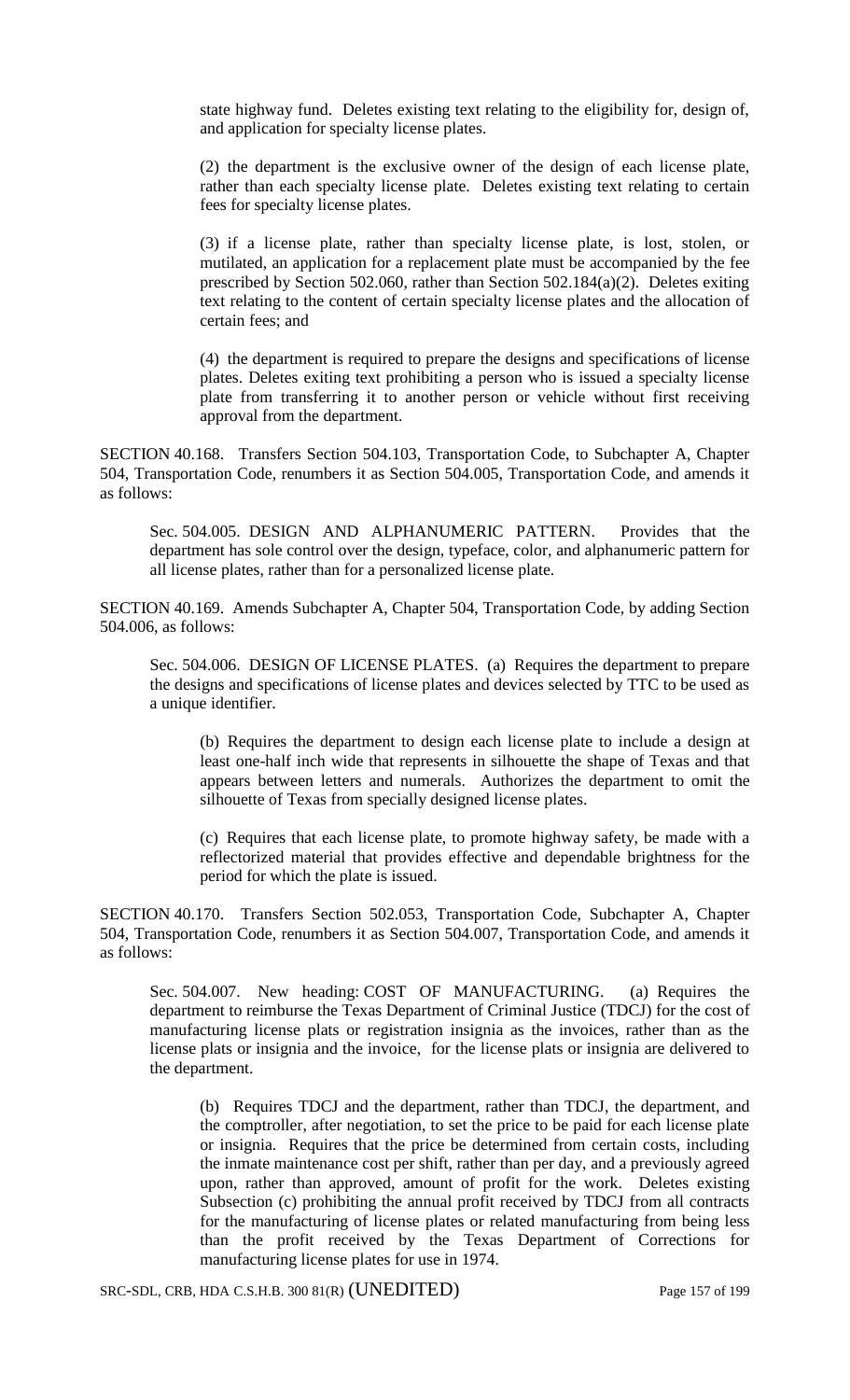SECTION 40.171. Amends Subchapter A, Chapter 504, Transportation Code, by adding Sections 504.008 and 504.009, as follows:

Sec. 504.008. REPLACEMENT OF LICENSE PLATE. (a) Authorizes the owner of a registered motor vehicle to obtain replacement license plates through the county assessorcollector by certifying that the replacement plates will not be used on any other vehicle owned or operated by the person making the statement; paying a fee of \$5 plus the fees required by Sections 502.356(a) and 502.360 for each set of replacement license plates, unless otherwise specified by law; and returning each replaced plate in the owner's possession.

(b) Provides that a fee is not required under this section if the replacement fee has been paid under Section 502.060. Provides that no fee is required for the replacement of specialized license plates issued under Section 504.202 (Veterans with Disabilities), 504.305 (Members of Texas National Guard, State Guard, or United States Armed Forces Reserves), 504.308 (Distinguished Flying Cross Medal Recipients), 504.315(c) (relating to specialty license plates for a person who was captured and incarcerated by an enemy of the United States during certain times), (e) (relating to specialty license plates for a recipient of a Congressional Medal of Honor award), or (f) (relating to specialty license plates for recipients of certain awards), 504.513, or 504.515.

(c) Authorizes the owner of a vehicle issued license plates approved under Section 504.501(b) or 504.502(c) to obtain approval of another set of license plates as provided by Section 504.501 or 504.502, respectively. Provides that the fee for approval of replacement license plates is \$5.

(d) Prohibits replacement license plates from being issued except in compliance with this section.

(e) Requires a county assessor-collector to retain \$2.50 of each fee collected under this section and to report and send the remainder to the department as provided by Section 502.060.

(f) Authorizes replacement license plates to be used in the registration year in which the plates are issued and during each succeeding year of the six-year period as prescribed by Section 502.059(b) if the registration insignia is properly displayed on the vehicle.

(g) Provides that Subsection (f) does not apply to the issuance of specialized license plates for limited distribution, including state official license plates, exempt plates for governmental entities, and temporary registration plates.

(h) Authorizes the owner of a vehicle listed in Section 502.059(f) or 504.011(d) to obtain replacement plates and a replacement registration insignia by paying a fee of \$5 plus the fees required by Sections 502.356(a) and 502.360(a).

Sec. 504.009. SPECIALTY LICENSE PLATES. (a) Requires the department to prepare the designs and specifications of specialty license plates.

(b) Provides that any motor vehicle other than a vehicle manufactured for offhighway use only is eligible to be issued specialty license plates, provided that the department is authorized to vary the design of a license plate to accommodate or reflect its use on a motor vehicle other than a passenger car or light truck.

(c) Requires that an application for specialty license plates be submitted in the manner specified by the department, provided that if issuance of a specialty license plate is limited to particular persons or motor vehicles, the application is required to be accompanied by evidence satisfactory to the department that the applicant or the applicant's vehicle is eligible.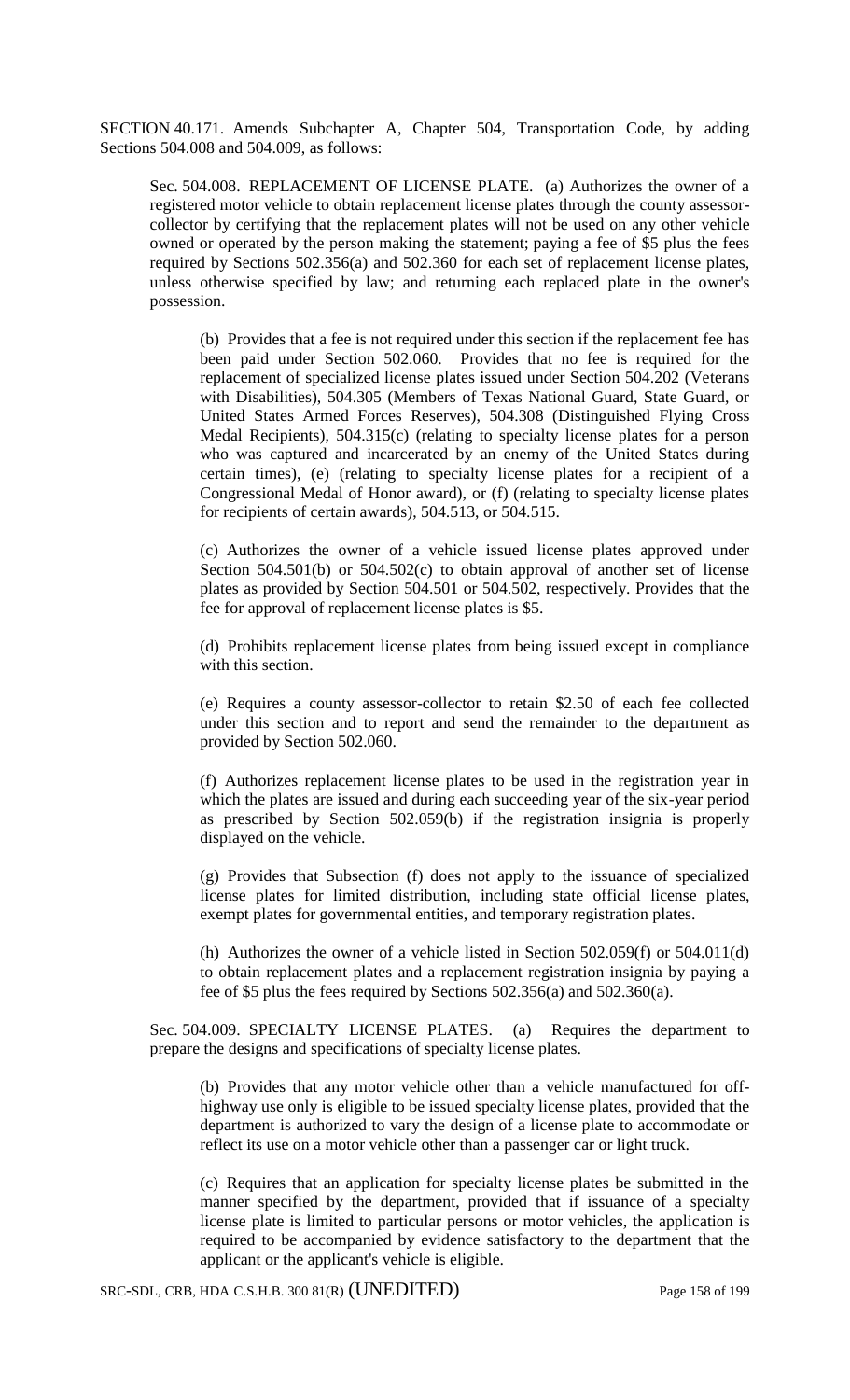(d) Provides that each fee described by this chapter is an annual fee, provided that the department is authorized to prorate the fee for a specialty license plate fee on a monthly basis to align the license plate fee to the registration month for the motor vehicle for which the license plate was issued, and if a fee is prorated the allocation of the fee by this chapter to an account or fund is required to be prorated in proportion.

(e) Authorizes the executive director or the executive director's designee to refuse to issue a specialty license plate with a design or alphanumeric pattern that the executive director or designee considers potentially objectionable to one or more members of the public and the executive director or designee's refusal is prohibited from being overturned in the absence of an abuse of discretion.

(f) Provides that the department is the exclusive owner of the design of each license plate.

(g) Requires the department, for each specialty license plate that is issued by a county assessor-collector and for which the department is allocated a portion of the fee for administrative costs, to credit 50 cents from its administrative costs to the county treasurer of the applicable county, who are required to credit the money to the general fund of the county to defray the costs to the county of administering this chapter.

(h) Requires that a replacement license plate of a specialty license plate be accompanied by an application for a replacement plate and the fee prescribed by Section 504.008.

(i) Requires the owner, if the owner of a motor vehicle for which a specialty license plate is issued disposes of the vehicle or for any reason ceases to be eligible for that specialty license plate, to return the specialty license plate to the department.

(j) Prohibits a person who is issued a specialty license plate from transferring the plate to another person or vehicle unless the department approves the transfer.

SECTION 40.172. Renumbers Section 504.003, Transportation Code, as Section 504.010, Transportation Code, and amends it as follows:

Sec. 504.010. SOUVENIR LICENSE PLATES. (a) Authorizes the department to issue a souvenir version of any specialty license plate for any vehicle, rather than a motor vehicle including a motorcycle.

(b) and (c) Makes no changes to these subsections.

(d) Prohibits a souvenir license plate from being used on a motor vehicle, rather than a motor vehicle including a motorcycle, and is not an insignia of registration for a motor vehicle. Requires that each souvenir license plate be identified by TxDOT in a way that identifies it to law enforcement officers and others as a souvenir license plate.

(e) Authorizes a beneficiary of a specialty license plate issued under Subchapter G (Specialty License Plates for General Distribution) or I (Development of New Specialty License Plates), as designated by the applicable section of those subchapters, to purchase the specialty license plates, in minimum quantity amounts determined by the department, rather than in boxes of 25, for use or resale by the beneficiary. Requires the beneficiary to pay the required fee per plate, less the amount of the fee that would be deposited to the credit of the designated account.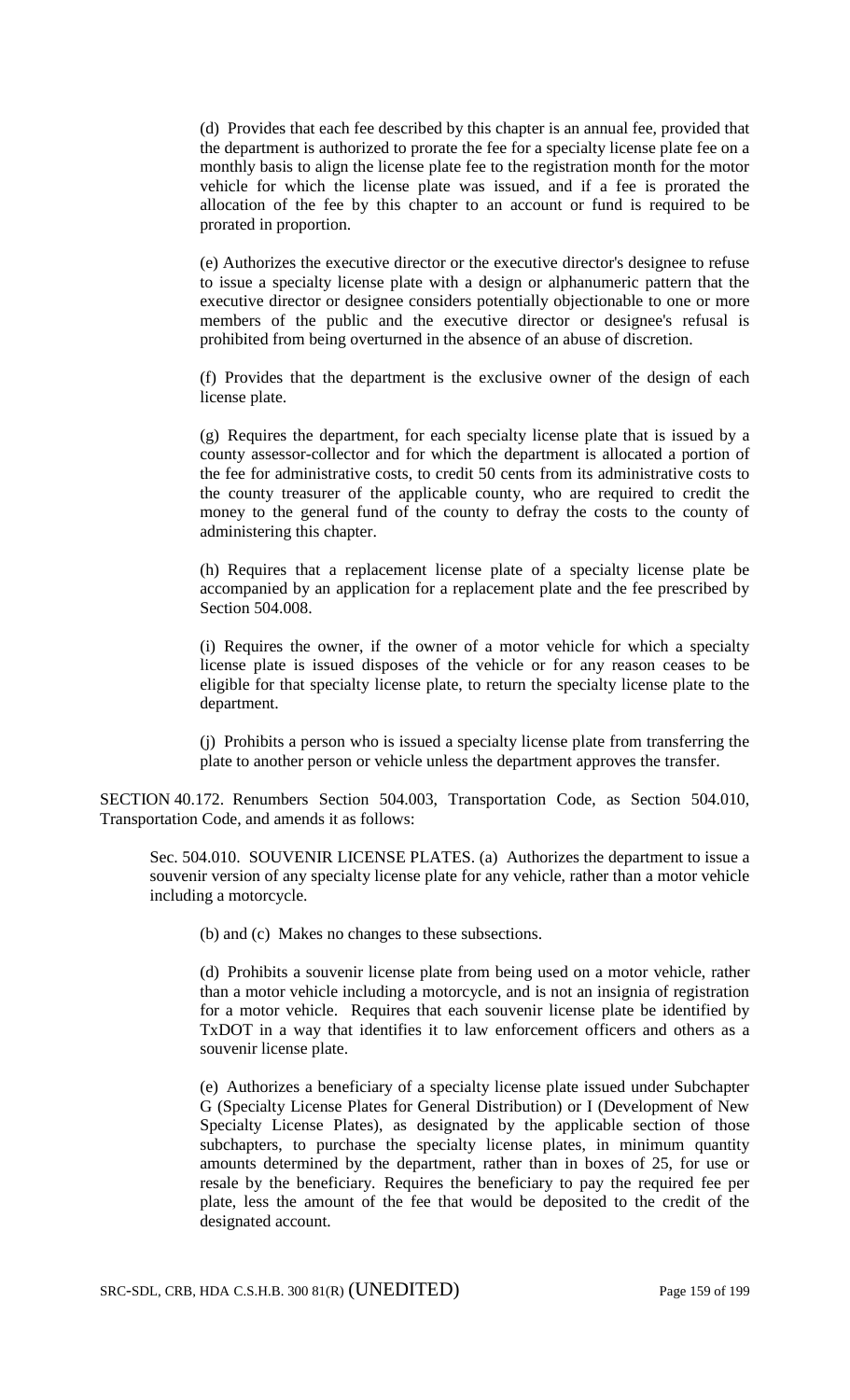SECTION 40.173. Amends Subchapter A, Chapter 504, Transportation Code, by adding Section 504.011, as follows:

Sec. 504.011. ISSUANCE OF LICENSE PLATE. (a) Requires an applicant for motor vehicle registration, on payment of the prescribed fee, to be issued a license plate or set of plates.

(b) Requires the department, subject to Subchapter I, to issue only one license plate or set of plates for a vehicle during a seven-year period.

(c) Requires the department, on application and payment of the prescribed fee for a renewal of the registration of a vehicle for the first through the seventh year, to issue a registration insignia for the validation of the license plate or plates to be attached as provided by Chapter 502.

(d) Requires that the registration insignia for validation of a license plate be attached to the rear license plate of the vehicle, if the vehicle is a motorcycle; machinery used exclusively to drill water wells or construction machinery for which a distinguishing license plate has been issued under Section 502.146; or oil well servicing, oil clean out, or oil well drilling machinery or equipment for which a distinguishing license plate has been issued under Subchapter G, Chapter 623.

SECTION 40.174. Amends Section 504.101(a), Transportation Code, to require the department to issue personalized license plates. Prohibits the department from issuing more than one set of license plates with the same alphanumeric pattern. Authorizes all personalized license plates issued before January 1, 2013, to continue to be renewed in accordance with the law at the time of initial issuance.

SECTION 40.175. Amends Sections 504.201(b), (d), and (g), Transportation Code, as follows:

(b) Requires the department to issue specialty license plates for a motor vehicle that has a gross vehicle weight of 18,000 pounds, or less, rather than a manufacturer's rated carrying capacity of two tons and is regularly operated for noncommercial use by or for the transportation of a person with a permanent disability.

(d) Provides that a written statement is not required as acceptable medical proof if certain conditions are met, including if the applicant executes a statement attesting to the person's disability before the county assessor-collector, rather than if the applicant and the county assessor collector processing the application executive an affidavit attesting to the person's disability.

(g) Entitles an eligible person, in addition to a license plate issued under this section, to be issued a set of the license plates for each motor vehicle owned by the person that has a gross vehicle weight of 18,000 pounds or less, rather than carrying capacity of two tons, and is equipped with special equipment that meets certain conditions.

SECTION 40.176. Amends Section 504.202(b), Transportation Code, to entitle a veteran of the United States armed forces to register, for the person's own use, two motor vehicles under this section if certain requirements are met, including if the motor vehicle has a gross vehicle weight of 18,000 pounds, rather than a manufacturer's rated carrying capacity of two tons or less.

SECTION 40.177. Amends Section 504.203(b), Transportation Code, to require that an application for license plates under this section be accompanied by a written statement acknowledged, rather than signed, by the administrator or manager of the institution, facility, or retirement community certifying that the institution, facility, or retirement community regularly transports, as a part of the services that the institution, facility, or retirement community provides, one or more eligible persons who reside in the institution, facility, or retirement community.

SECTION 40.178. Amends Section 504.3011, Transportation Code, as follows:

SRC-SDL, CRB, HDA C.S.H.B. 300 81(R) (UNEDITED) Page 160 of 199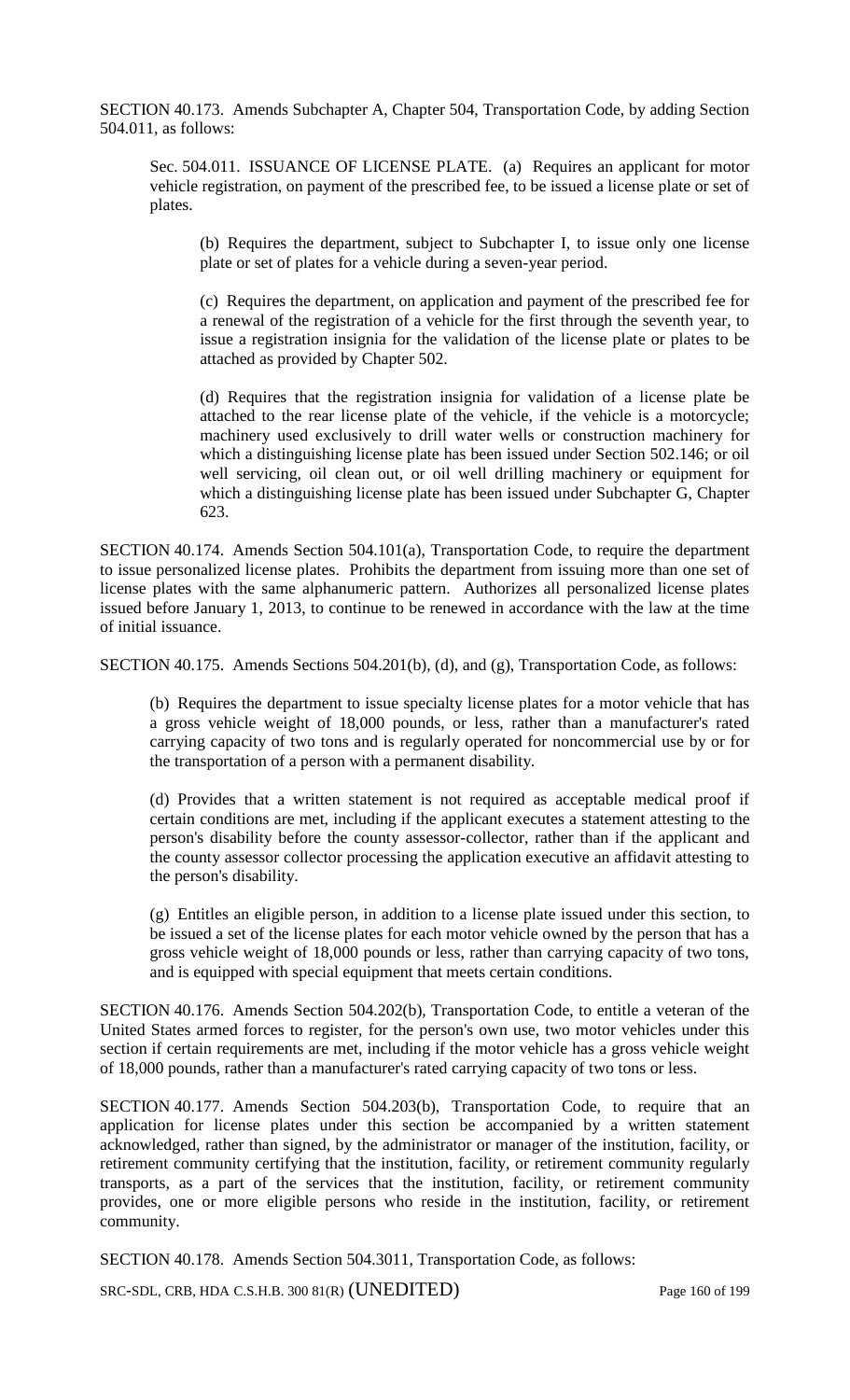Sec. 504.3011. DESIGN OF CERTAIN LICENSE PLATES FOR THE MILITARY. Deletes existing Subsection (a) requiring that license plates issued under Section 504.303 at a minimum bear a color depiction of the emblem of the appropriate branch of the United States armed forces. Deletes existing Subsection (b) requiring that license plates issued under Section 504.308(a) or 504.315(e), (f), or (g) at a minimum bear a color depiction of the appropriate medal. Requires the department to design military license plates that bear a color depiction of the emblem of the appropriate branch of the United States armed forces or a color depiction of the appropriate medal as provided by the United States Department of Defense, rather than requiring the department to design license plates to which this section applies in consultation with veterans organizations. Makes a nonsubstantive change.

SECTION 40.179. Amends Section 504.315(d), Transportation Code, to require that the license plates include the words "Pearl Harbor Survivor," rather than to include certain words and be consecutively numbered.

SECTION 40.180. Amends Subchapter E, Chapter 504, Transportation Code, by adding Section 504.400, as follows:

Sec. 504.400. FEES FOR CERTAIN RESTRICTED PLATES. Requires the department to issue, without charge, not more than three sets of specialty license plates under this subchapter.

SECTION 40.181. Amends Section 504.401(a), Transportation Code, to require the department to issue specialty license plates that include the words "State Official" to a state official, rather than to issue without charge specialty license plates to a state official. Deletes existing text requiring that the license plates include the words "State Official."

SECTION 40.182. Amends Section 504.402(a), Transportation Code, to require the department to issue specialty license plates to members of congress, rather than to issue without charge specialty license plates for members of congress, which are required to include the words "U.S. Congress." Deletes existing text requiring that license plates issued under this section include certain words.

SECTION 40.183. Amends Section 504.403(a), Transportation Code, to make a conforming change.

SECTION 40.184. Amends Section 504.403(d)(2), Transportation Code, to redefine "state judge."

SECTION 40.185. Amends Section 504.404, Transportation Code, as follows:

Sec. 504.404. FEDERAL ADMINISTRATIVE LAW JUDGES. Requires the department to issue specialty license plates to current federal administrative law judges that bear the words "U.S. A. L. Judge," rather than requiring the department to issue without charge specialty license plates for current federal administrative law judges. Deletes existing text requiring that the license plate bear certain words. Deletes existing Subsection (b) authorizing a person to be issued three sets of license plates under this section. Makes a nonsubstantive change.

SECTION 40.186. Amends Section 504.405(a), Transportation Code, to make conforming changes.

SECTION 40.187. Amends Section 504.406, Transportation Code, to make conforming changes.

SECTION 40.188. Renumbers Section 504.412, Transportation Code, as Section 504.4061, Transportation Code, and amends it as follows: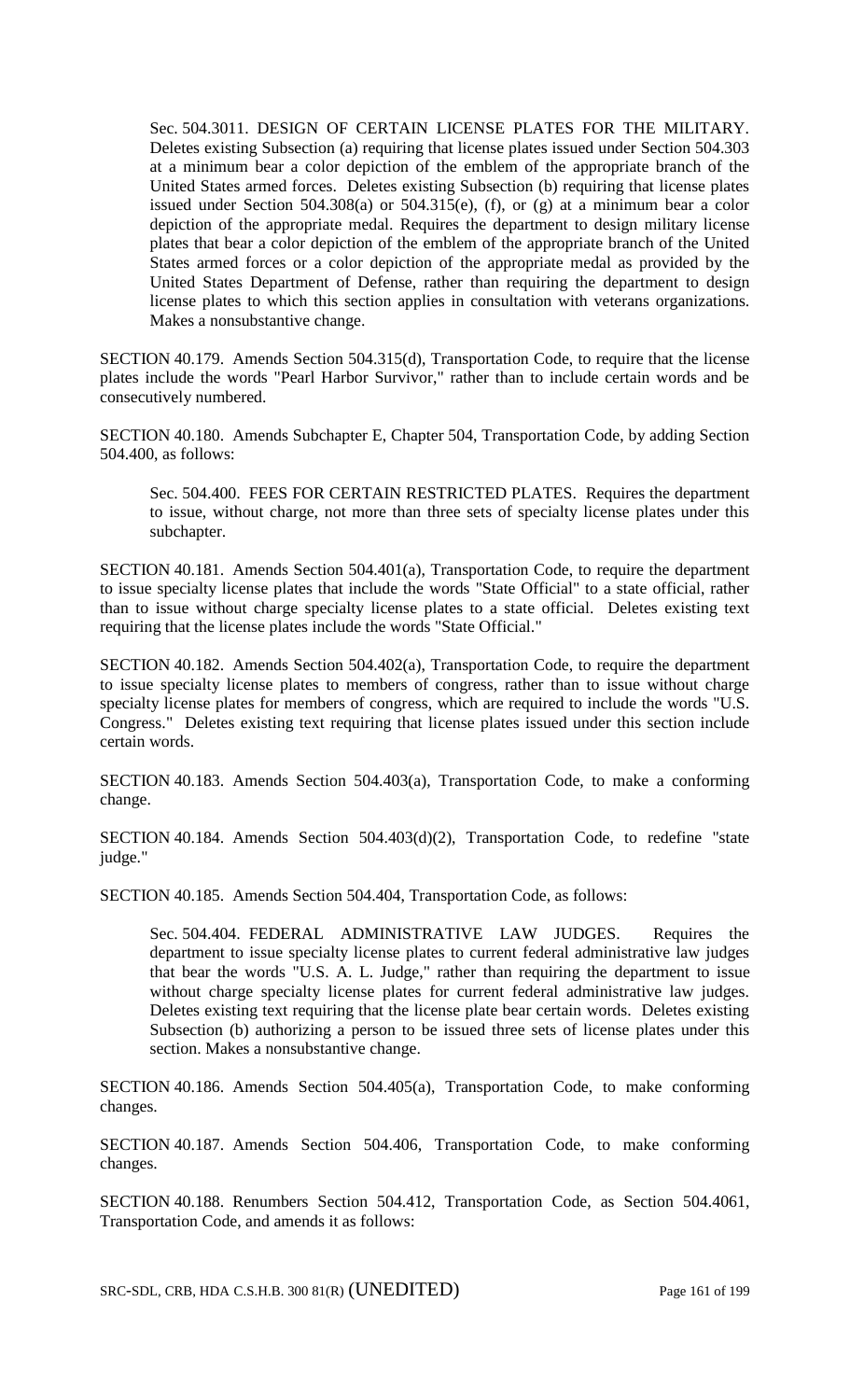Sec. 504.4061. FOREIGN ORGANIZATION VEHICLES. Requires the department to issue specialty license plates for an instrumentality established by a foreign government recognized by the United States before January 1, 1979, that is without official representation or diplomatic relations with the United States. Requires that the license plates include the words "Foreign Organization." Deletes existing text requiring that the license plates remain valid for five years. Deletes existing Subsection (b) authorizing a person entitled to specialty license plates under this section to register the vehicle without payment of any fee paid for or at the time of registration. Makes a nonsubstantive change.

SECTION 40.189. Transfers Section 504.509, Transportation Code, to Subchapter E, Chapter 504, Transportation Code, renumbers it as Section 504.414, Transportation Code, and amends it as follows:

Sec. 504.414. VEHICLES CARRYING MOBILE AMATEUR RADIO EQUIPMENT. Makes no changes to this section.

SECTION 40.190. Amends the heading to Subchapter F, Chapter 504, Transportation Code, to read as follows:

SUBCHAPTER F. SPECIALTY LICENSE PLATES WITH RESTRICTED DISTRIBUTION AND REGULAR LICENSE PLATE FEES

SECTION 40.191. Amends the heading to Section 504.501, Transportation Code, to read as follows:

Sec. 504.501. CLASSIC MOTOR VEHICLES AND TRAVEL TRAILERS.

SECTION 40.192. Amends Section 504.501(a), Transportation Code, to require the department to issue specialty license plates for a motor vehicle that is at least 25 years old. Requires that the license plates include the word "Classic," rather than the words "Classic Auto," "Classic Motorcycle," or "Classic Truck," or a similar designation, as appropriate.

SECTION 40.193. Amends the heading to Section 504.502, Transportation Code, to read as follows:

Sec. 504.502. ANTIQUE VEHICLES; OFFENSE.

SECTION 40.194. Amends Sections 504.502(b) and (g), Transportation Code, as follows:

(b) Requires that the license plates include the words "Antique Vehicle," rather than the words "Antique Auto," "Antique Truck," "Antique Motorcycle," or "Military Vehicle," as appropriate.

(g) Authorizes a person entitled to specialty license plates or to the department approval under this section to register the vehicle without payment of any fees paid for or at the time of registration except the fee for the license plate. Deletes existing text providing that an owner of a vehicle registered under this subsection who violates this section commits an offense; providing that an offense under this section is a misdemeanor punishable by a fine of not less than \$5 or more than \$200.

SECTION 40.195. Amends Section 504.503, Transportation Code, as follows:

Sec. 504.503. New heading: MUNICIPAL, MOTOR, AND PRIVATE BUSES. Requires the department to issue without charge specialty license plates for municipal buses, motor buses, and private buses. Requires that the license plates include the words "City Bus," "Motor Bus," or "Private Bus," as appropriate. Deletes exiting Subsection (b) defining "private bus."

SECTION 40.196. Amends the heading to Section 504.506, Transportation Code, to read as follows:

SRC-SDL, CRB, HDA C.S.H.B. 300 81(R) (UNEDITED) Page 162 of 199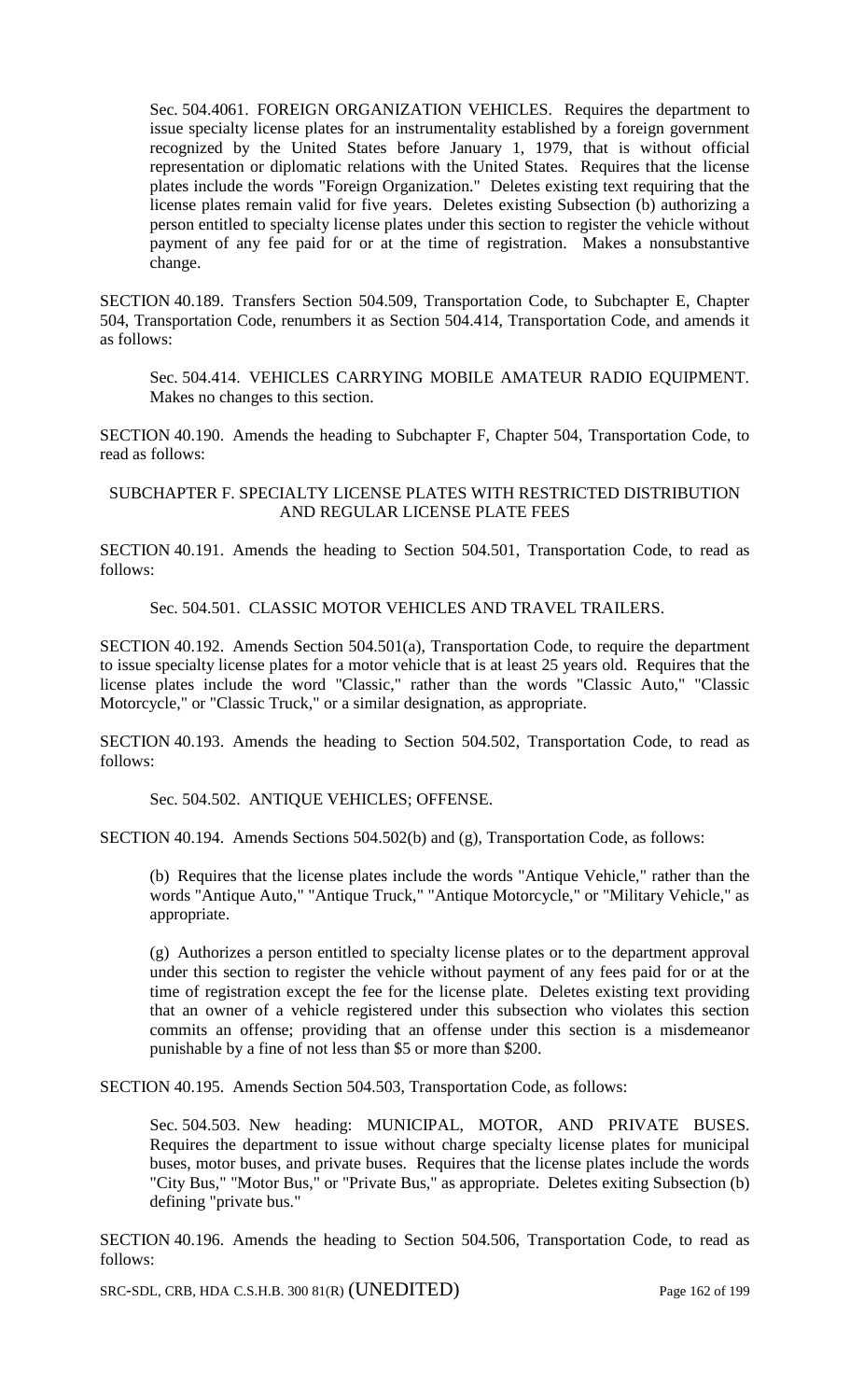### Sec. 504.506. LOG LOADER VEHICLES.

SECTION 40.197. (a) Amends Section 504.510(d), Transportation Code, to provide that this section applies only to an owner of a golf cart who resides in a county that borders another state and has a population of more than 110,000 but less than 140,000, rather than 111,000.

(b) Effective date, this section: September 1, 2009.

SECTION 40.198. Transfers Sections 504.407, 504.408, 504.409, 504.410, and 504.411, Transportation Code, to Subchapter F, Chapter 504, Transportation Code, and renumbers them as Sections 504.511, 504.512, 504.513, 504.514, and 504.515, Transportation Code, and amends them as follows:

Sec. 504.511. PEACE OFFICERS WOUNDED OR KILLED IN LINE OF DUTY. Makes no changes to this section.

Sec. 504.512. GOLD STAR MOTHER, SPOUSE, OR FAMILY MEMBER. Makes no changes to this section.

Sec. 504.513. VOLUNTEER FIREFIGHTERS. Makes no changes to this section.

Sec. 504.514. EMERGENCY MEDICAL SERVICES PERSONNEL. (a) Requires the department to issue specialty license plates for emergency medical services personnel certified by the Department of State Health Services, rather than the Texas Department of Health, under Subchapter C (Licenses, Certification, and Qualifications), Chapter 773, Health and Safety Code.

(b) - (c) Makes no changes to these subsections.

Sec. 504.515. HONORARY CONSULS. Makes no changes to this section.

SECTION 40.199. Amends Subchapter F, Chapter 504, Transportation Code, by adding Section 504.516, as follows:

Sec. 504.516. RENTAL TRAILER OR TRAVEL TRAILER FEE: TRAILER OR SEMITRAILER. (a) Authorizes the department to issue specially designed license plates for rental trailers and travel trailers that include, as appropriate, the words "rental trailer" or "travel trailer."

(b) Defines "rental fleet," "rental trailer," and "travel trailer."

SECTION 40.200. Amends Section 504.614(a), Transportation Code, to authorize a license plate to be issued under this section only for a professional sports team that certifies to the department that the requirements of Section 504.702 (Specialty License Plates Authorized After January) are met; and plays its home games in a facility constructed or operated, in whole or in part, with public funds, rather than that the department has determined that at least 3,500 persons will apply for the plates.

SECTION 40.201. Amends Section 504.615(a), Transportation Code, to authorize the department to issue a license plate under this section only for a college that certifies to the department that the requirements of Section 504.702 are met, rather than that it has determined that at least 1,500 persons will apply for the plates.

SECTION 40.202. Amends Section 504.616(a), Transportation Code, to require the department to issue specialty license plates including the words "Texas Reads" that incorporate one or more submissions from middle school students in a competition conducted by the department. Deletes existing text requiring the department to issue special license plates including certain words and to design the license plates to incorporate one or more submissions from middle school students in a competition conducted by the department.

SRC-SDL, CRB, HDA C.S.H.B. 300 81(R) (UNEDITED) Page 163 of 199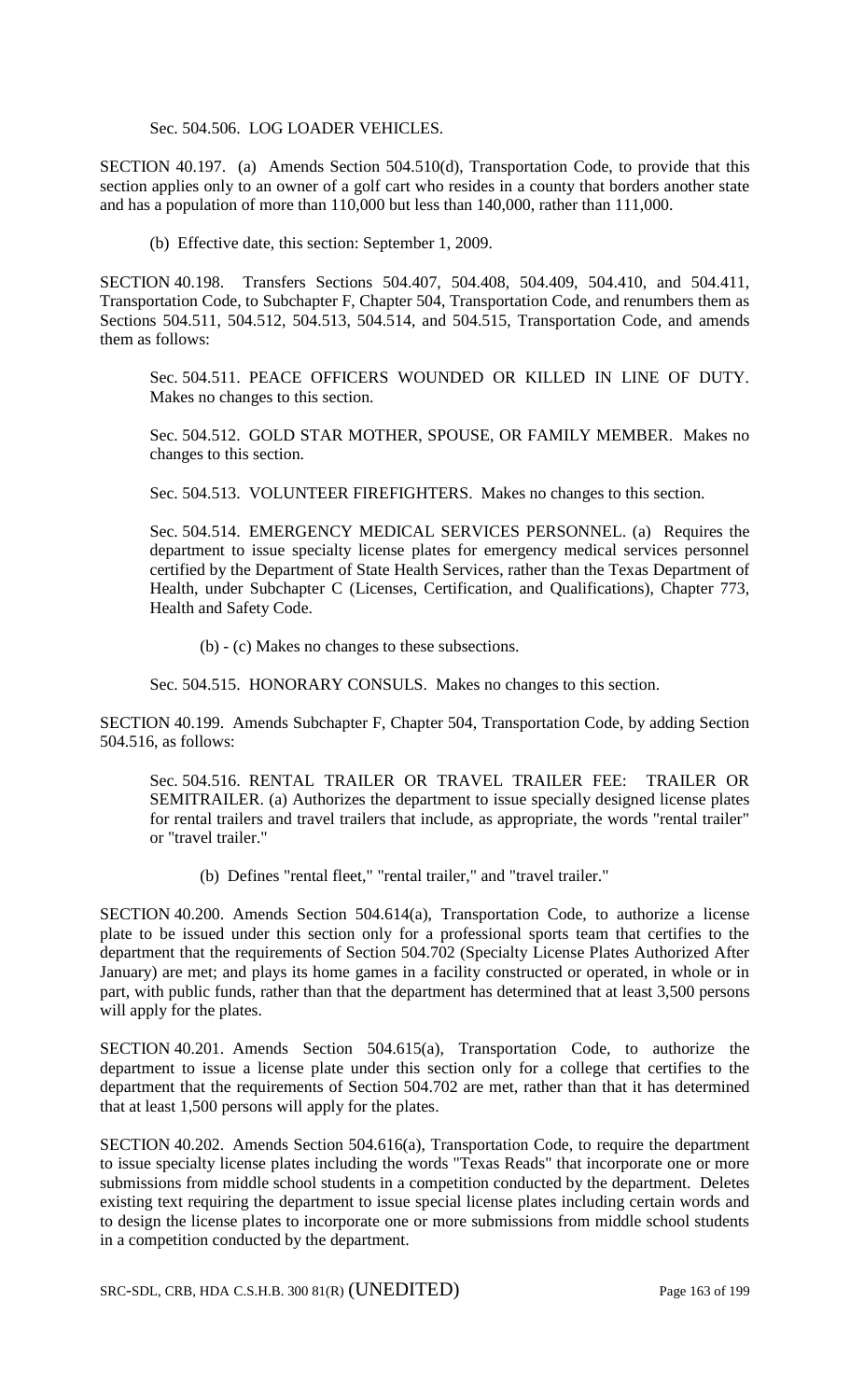SECTION 40.203. Amends Section 504.647(a), Transportation Code, to require the department to issue Fight Terrorism specialty license plates that include a pentagon-shaped border surrounding certain images or words. Deletes existing text requiring that the license plates include a pentagon-shaped border surrounding certain images or words.

SECTION 40.204. Transfers Section 504.413, Transportation Code, to Subchapter G, Chapter 504, Transportation Code, and renumbers it as Section 504.659, Transportation Code, to read as follows:

Sec. 504.659. MEMBERS OF AMERICAN LEGION. Makes no changes to this section.

SECTION 40.205. Amends Section 504.702, Transportation Code, by amending Subsection (b) and adding Subsections (e) and (f), as follows:

(b) Authorizes the department to manufacture the specialty license plates only if a request for manufacture of the license plates is filed with the department. Requires that the request be made in a manner prescribed, rather than on a form adopted, by the department; filed before the fifth anniversary of the effective date of the law that authorizes the issuance of the specialty license plates; and accompanied by a deposit of \$8,000, rather than a deposit of \$8,000 or applications for issuance of at least 1,900 sets of the license plates plus the fees for issuance of that number of sets.

(e) Authorizes the department to issue license plates under Section 504.614 (Professional Sports Team License Plates) for a particular professional sports team only if \$8,000 has been deposited with the department for that sports team; or Section 504.615 (Collegiate License Plates) for a particular institution of higher education or private college or university only if \$8,000 has been deposited with the department for that institution, college, or university.

(f) Requires that money deposited with the department under Subsection (b)(3) or (e) be returned by the department to the person who made the deposit after 800 sets of plates have been issued.

SECTION 40.206. Amends Sections 504.801(a) and (b), Transportation Code, as follows:

(a) Requires that the redesign of an existing specialty license plate at the request of a sponsor be treated like the issuance of a new specialty license plate, rather than be treated like the issuance of a new specialty license plate except that the department is authorized require a lower deposit amount to reflect the actual costs of redesigning the license plate.

(b) Authorizes any nonprofit entity, rather than person, to submit an application to TxDOT to sponsor a new specialty license plate, rather than sponsor a new specialty license plate by submitting an application to the department.

SECTION 40.207. Amends Section 504.851, Transportation Code, by amending Subsections  $(a)$ ,  $(b)$ ,  $(c)$ ,  $(d)$ ,  $(f)$ ,  $(g)$ , and  $(h)$  and adding Subsection  $(n)$ , as follows:

(a) Requires the department to enter into a contract with the private vendor whose proposal is most advantageous to the state, as determined from competitive sealed proposals that satisfy the requirements of this section for the exclusive marketing and sale of souvenir or personalized license plates authorized by Section 504.101 (Personalized License Plates) with the exception that personalized plates issued before September 1, 2009, may be renewed in accordance with the law at that time; or for the marketing and sale of, with the agreement of the private vendor, other specialty license plates authorized by this subchapter. Makes a nonsubstantive change.

(b) Requires TTC, instead of the fees established by Section 504.101(c) (relating to the fee for issuance of a personalized license plate), by order, rather than by rule, to establish fees for the issuance or renewal of personalized license or personalized souvenir plates that are marketed and sold by the private vendor.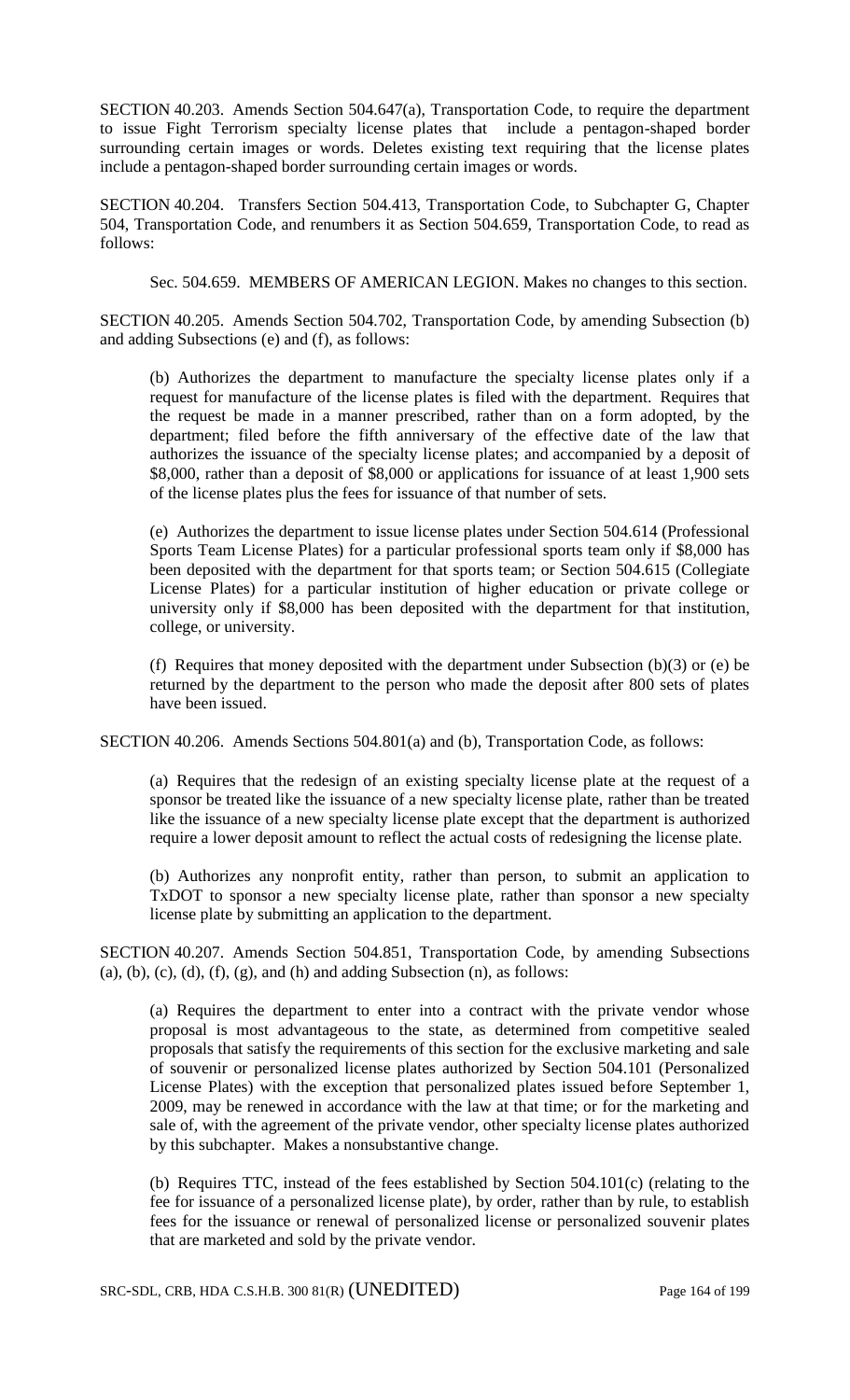(c) Requires TTC by order, rather than by rule, to establish standard fees, rather than the fees, for the issuance or renewal of souvenir license plates, specialty license plates, or souvenir or specialty license plates that are personalized that are marketed and sold by the private vendor.

(d) Authorizes specialty license or specialty personalized plates to be sold for varying periods, including a permanent sale that may be made through auction. Deletes existing text authorizing TTC at any time as necessary to comply with Subsection (b) or (c), to increase or decrease the amount of a fee established under the applicable subsection.

(f) Authorizes the department to approve new design and color combinations for specialty or personalized license plates that are marketed and sold by a private vendor under a contract entered into with the private vendor.

(g) Provides that except as otherwise provided by this chapter, this subsection does not authorize a private vendor to market and sell a specialty license plate with a design or color combination that is issued as a license plate designed for a nonprofit organization. Deletes existing text authorizing the department to approve new design and color combinations for specialty license plates authorized by this chapter, including specialty license plates that may be personalized, that are marketed and sold by a private vendor under a contract entered into with the private vendor; providing that each approved license plate design and color combination remains the property of the department; providing that except as otherwise provided by this chapter, this subsection does not authorize the department to approve a design or color combination for a specialty license plate that is inconsistent with the design or color combination specified for the license plate by the section of this chapter that authorizes the issuance of the specialty license plate; or the private vendor to market and sell a specialty license plate with a design or color combination that is inconsistent with the design or color combination specified by that section.

(h) Authorizes the department, subject to the limitations provided by Subsection (g-1) (relating to prohibiting the department from certain actions), rather than Subsections (g) and (g-1), to cancel a license plate or require the discontinuation of a license plate design or color combination that is marketed and sold by a private vendor under contract at any time if the department determines that the cancellation or discontinuation is in the best interest of this state or the motoring public.

(n) Authorizes the program, if the vendor ceases operation, to be operated temporarily by the department until another vendor is selected and commences operation.

SECTION 40.208. Amends Chapter 504, Transportation Code, by adding Subchapter K, as follows:

## SUBCHAPTER K. TRANSFER AND REMOVAL OF LICENSE PLATES

SECTION 40.209. Transfers Section 502.451, Transportation Code, to Subchapter K, Chapter 504, Transportation Code, as added by this Act, renumbers it as Section 504.901, Transportation Code, and amends it as follows:

Sec. 504.901. New heading: TRANSFER AND REMOVAL OF LICENSE PLATES. (a) Requires that on the sale or transfer of a motor vehicle each license plate issued for the motor vehicle be removed. Deletes existing text requiring the dealer, on the sale of transfer of a motor vehicle to a dealer, as defined by Section 503.001, who holds a general distinguishing number issued under Chapter 503, to remove each license plate and the registration insignia issued for the motor vehicle. Deletes existing Subsection (a-1) authorizing the seller or transferor, on a sale or transfer of a motor vehicle to a person that does not hold a general distinguishing number issued under Chapter 503, to remove each license plate and the registration insignia issued for the motor vehicle.

(b) Requires that a license plate removed from a motor vehicle under Subsection (a), rather than Subsection (a) or (a-1), be transferred to another motor vehicle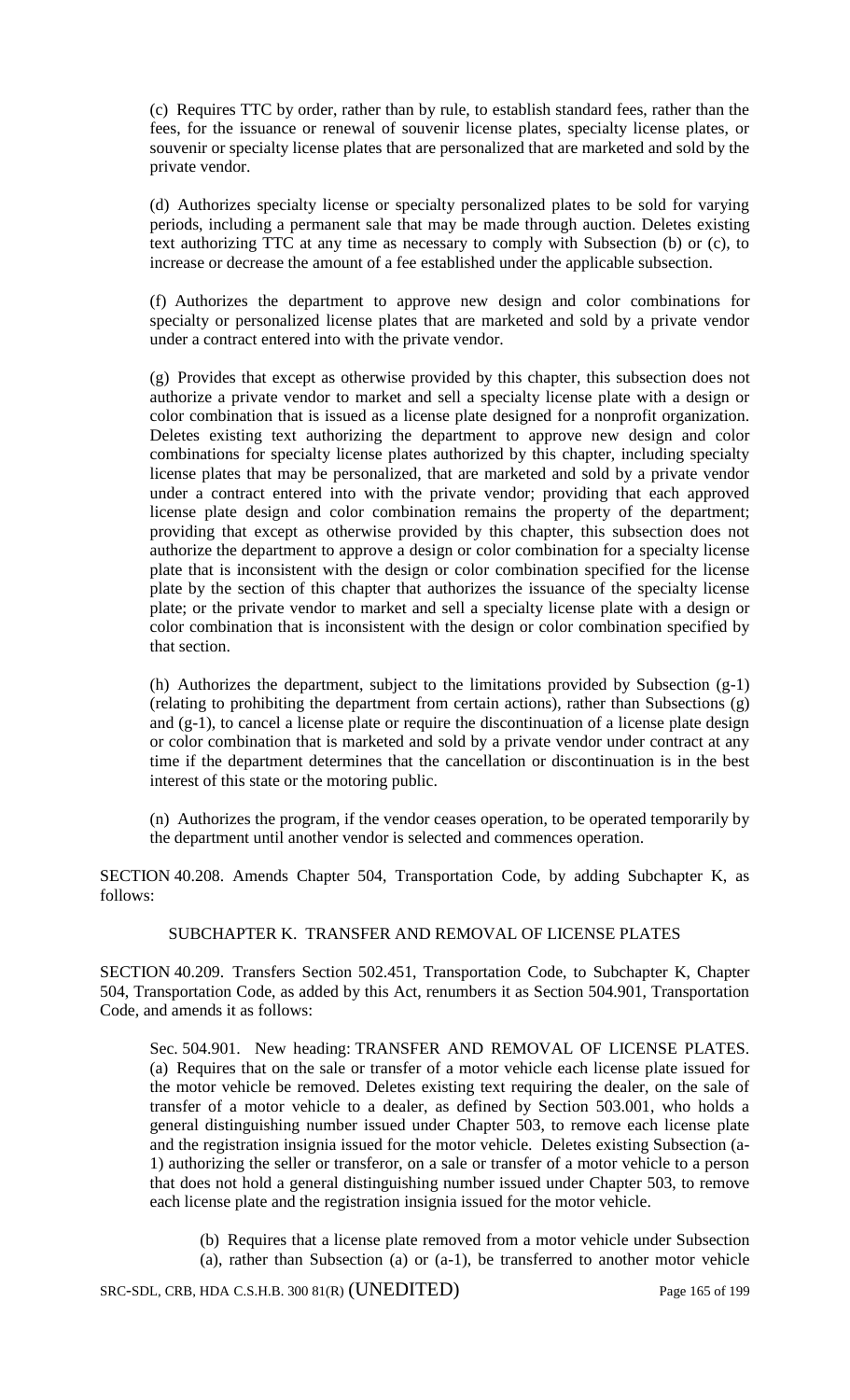that is titled in the seller's name, rather than be disposed of in the manner specified by the department or transferred to a vehicle that is purchased by the seller , rather than another vehicle owned by the seller or transferor as provided by Section 502.452.

(c) Requires that to be eligible for transfer, license plates be appropriate for the class of vehicle to which the plates are being transferred. Requires the owner, if the vehicle is a different classification to pay the applicable title and vehicle registration fees; obtain a new registration insignia; and dispose of the license plates in the manner specified by the department, or if the applicant fails to remove and transfer the license plates, purchase replacement license plates in accordance with this chapter. Deletes existing text requiring that the part of the registration period remaining at the time of the sale or transfer continue with the vehicle being sold or transferred and providing that it does not transfer with the license plates or registration validation insignia; requiring the purchaser or transferee that to continue the remainder of the registration period, to file the documents required under Section 520.031.

SECTION 40.210. Amends Chapter 504, Transportation Code, by adding Subchapter L, as follows:

### SUBCHAPTER L. OFFENSES AND PENALTIES

Sec. 504.941. ANTIQUE VEHICLES; OFFENSE. (a) Provides that a person who violates Section 504.502 commits an offense. Provides that an offense under this section is a misdemeanor punishable by a fine of not less than \$5 or more than \$200.

(b) Provides that it is an affirmative defense to prosecution under this section that at the time of the offense the vehicle was en route to or from a location for the purpose of routine maintenance of the vehicle.

Sec. 504.942. LOG LOADER VEHICLES; PENALTIES. Provides that a vehicle operated in violation of Section 504.506 is considered to be operated or moved while unregistered and is immediately subject to the applicable fees and penalties prescribed by this chapter.

Sec. 504.943. OPERATION OF VEHICLE WITHOUT LICENSE PLATE. (a) Provides that a person commits an offense if the person operates on a public highway during a registration period a passenger car, as defined by Section 541.201 (Vehicles), or commercial motor vehicle that does not display two license plates issued by the department and attached to the front and rear of the vehicle; or a road tractor, motorcycle, trailer, or semitrailer that does not display a license plate assigned by the department and attached to the rear of the vehicle.

(b) Provides that Subsection (a) does not apply to a person who holds a general distinguishing number operating a vehicle as provided by law.

(c) Provides that an offense under this section is a misdemeanor punishable by a fine not to exceed \$200.

(d) Authorizes a court to dismiss a charge brought under Subsection (a) if the defendant remedies the defect before the defendant's first court appearance, and pays an administrative fee not to exceed \$10.

SECTION 40.211. Transfers Section 502.408, Transportation Code, to Subchapter L, Chapter 504, Transportation Code, as added by this Act, renumbers it as Section 504.944, Transportation Code, and amends it as follows:

Sec. 504.944. OPERATION OF VEHICLE WITH WRONG LICENSE PLATE. Makes a nonsubstantive change.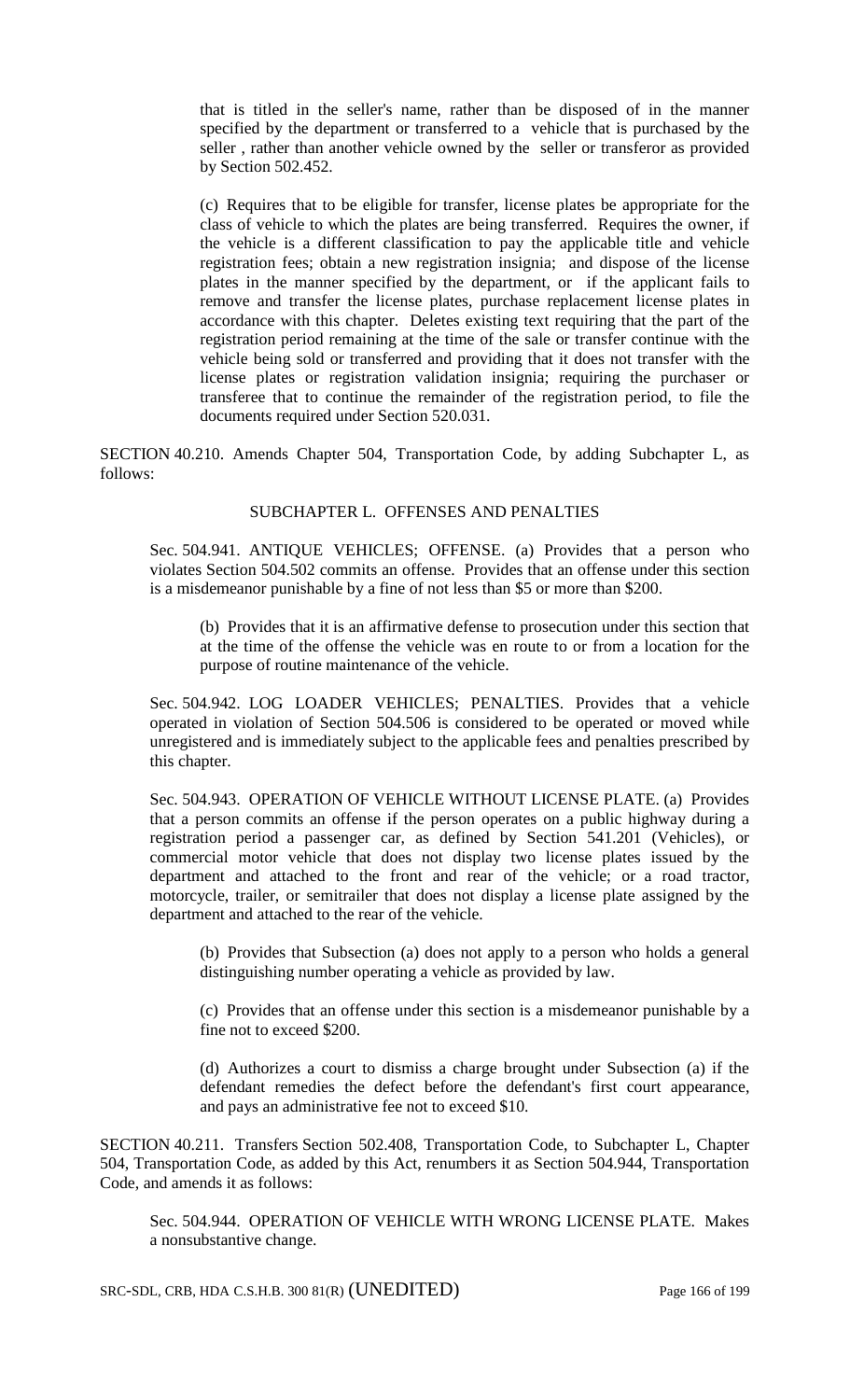SECTION 40.212. Amends Subchapter L, Chapter 504, Transportation Code, as added by this Act, by adding Section 504.945, as follows:

Sec. 504.945. WRONG, FICTITIOUS, ALTERED, OR OBSCURED LICENSE PLATE. (a) Provides that person commits an offense if the person attaches to or displays on a motor vehicle a license plate that is

(1) issued for a different motor vehicle;

(2) is issued for the vehicle under any other motor vehicle law other than by the department;

(3) is assigned for a registration period other than the registration period in effect;

(4) is fictitious;

(5) has blurring or reflective matter that significantly impairs the readability of the name of the state in which the vehicle is registered or the letters or numbers of the license plate number at any time;

(6) has an attached illuminated device or sticker, decal, emblem, or other insignia that is not authorized by law and that interferes with the readability of the letters or numbers of the license plate number or the name of the state in which the vehicle is registered; or

(7) has a coating, covering, protective substance, or other material that causes certain distortions or alterations to the visibility of the license.

(b) Provides that except as provided by Subsection (e), an offense under Subsection (a) is a misdemeanor punishable by a fine of not more than \$200, unless it is shown at the trial of the offense that the owner knowingly altered or made illegible the letters, numbers, and other identification marks, in which case the offense is a Class B misdemeanor.

(c) Prohibits Subsection (a)(7) from being construed to apply to a trailer hitch installed on a vehicle in a normal or customary manner; a transponder, as defined by Section 228.057 (Electronic Toll Collection), that is attached to a vehicle in the manner required by the issuing authority; a wheelchair lift or wheelchair carrier that is attached to a vehicle in a normal or customary manner; a trailer being towed by a vehicle; or a bicycle or motorcycle rack that is attached to a vehicle in a normal or customary manner.

(d) Authorizes a court to dismiss a charge brought under Subsection (a)(3), (5), (6), or (7) if the defendant remedies the defect before the defendant's first court appearance, and pays an administrative fee not to exceed \$10.

(e) Provides that an offense under Subsection (a)(4) is a Class B misdemeanor.

SECTION 40.213. Amends Subchapter A, Chapter 520, Transportation Code, by adding Sections 520.003 and 520.004, as follows:

Sec. 520.003. RULES. Authorizes the department to adopt rules to administer this chapter.

Sec. 520.004. DEPARTMENT RESPONSIBILITIES. Provides that the department has jurisdiction over the registration and titling of, and the issuance of license plates to, motor vehicles in compliance with the applicable statutes. Requires the department to provide services that are reasonable, adequate, and efficient; to establish standards for service quality; and authorizes the department to enter into an agreement with a person involved in the transaction processing, including a lienholder or an electronic verification service,

SRC-SDL, CRB, HDA C.S.H.B. 300 81(R) (UNEDITED) Page 167 of 199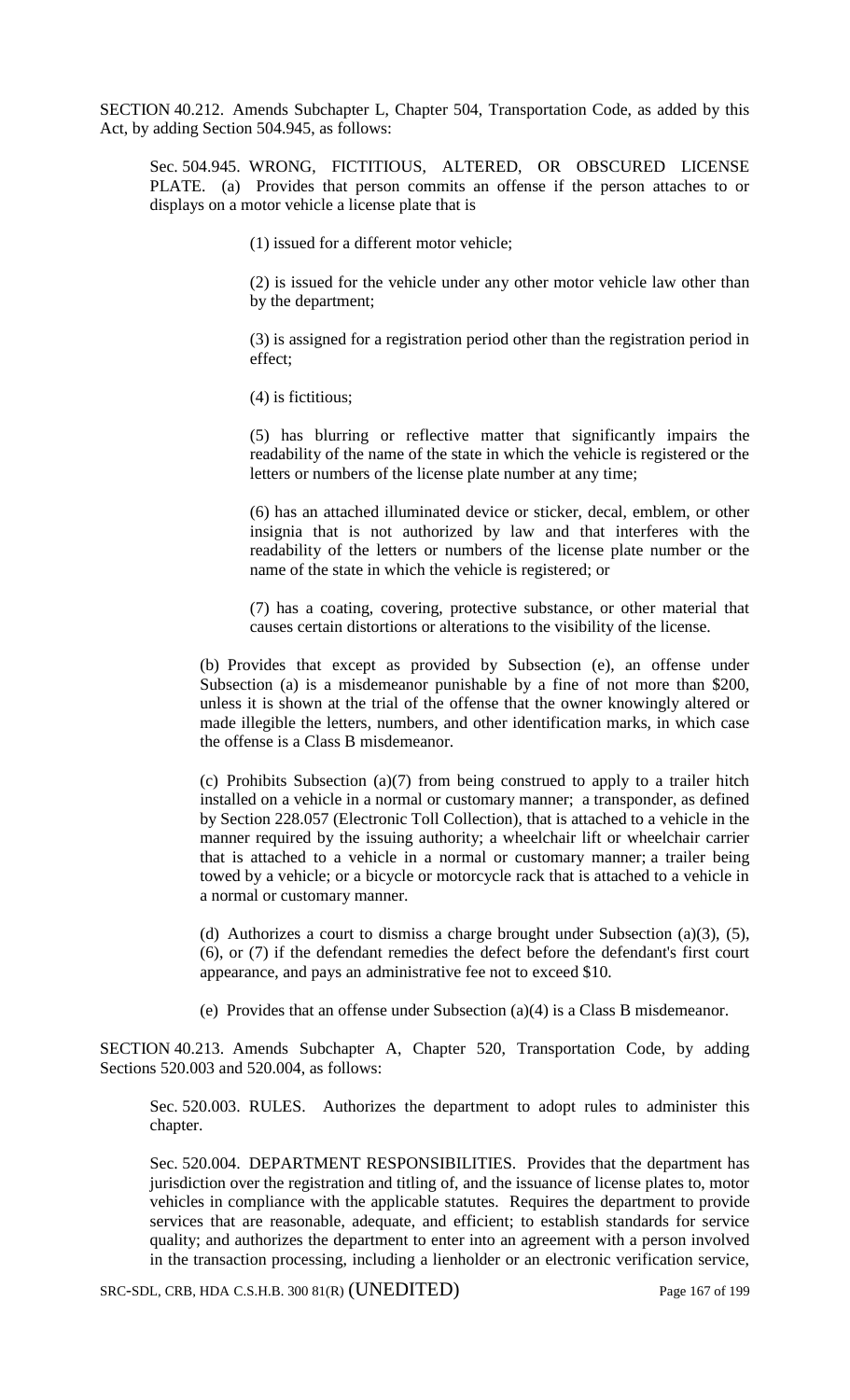only to facilitate the processing of electronic title benefits so as to benefit this state and minimize inconveniences to the general public.

SECTION 40.214. Transfers Section 501.137, Transportation Code, to Subchapter A, Chapter 520, Transportation Code, renumbers it as Section 520.005, Transportation Code, and amends it as follows:

Sec. 520.005. DUTY OF COUNTY ASSESSOR-COLLECTOR. (a) Requires each county assessor-collector to comply with Chapter 501, rather than this chapter.

(b) Provides that an assessor-collector who fails or refuses to comply with Chapter 501, rather than this chapter, is liable on the assessor-collector's official bond for resulting damages suffered by any person.

SECTION 40.215. Transfers Section 502.109, Transportation Code, to Subchapter A, Chapter 520, Transportation Code, renumbers it as Section 520.006, Transportation Code, and amends it as follows:

Sec. 520.006. COMPENSATION OF ASSESSOR-COLLECTOR. (a) Requires a county assessor-collector to receive a fee of \$1.90 for each receipt issued under Chapter 502, rather than this chapter. Deletes existing text providing that if the assessor-collector is authorized to be compensated by fees, a fee received is compensation for services under this chapter and requiring the assessor-collector to deduct the fee weekly from the gross collections made under this chapter.

(b) Requires a county assessor-collector who is compensated under this section to pay the entire expense of issuing registration receipts and license plates under Chapter 501 or 502, rather than this chapter, from the compensation allowed under this section.

SECTION 40.216. Transfers Section 502.111, Transportation Code, to Subchapter A, Chapter 520, Transportation Code, renumbers it as Section 520.007, Transportation Code, and amends it as follows:

> Sec. 520.007. New heading: COUNTY BRANCH OFFICES. Makes no changes to this section.

SECTION 40.217. Transfers Section 502.114, Transportation Code, to Subchapter A, Chapter 520, Transportation Code, renumbers it as Section 520.008, Transportation Code, and amends it as follows:

Sec. 520.008 . FULL-SERVICE DEPUTIES. (a) Requires a full-service deputy appointed under Section 520.0091, rather than Section 502.112, to accept any application for registration, registration renewal, or title transfer that the county assessor-collector may accept.

(b) and (c) Makes no changes to these subsections.

SECTION 40.218. Transfers Section 502.113, Transportation Code, to Subchapter A, Chapter 520, Transportation Code, renumbers it as Section 520.009, Transportation Code, and amends it as follows:

Sec. 520.009. LIMITED-SERVICE DEPUTIES. (a) Authorizes a limited-service deputy appointed under Section 520.0091, rather than Section 502.112, to only accept registration renewal cards provided by the department and prohibits the deputy from preparing or accepting an application for title transfer.

(b) Authorizes the county assessor-collector to pay a limited-service deputy an amount not to exceed the fee the assessor-collector could collect under Section 520.006(a), rather than Section 502.109(a), for each registration receipt issued.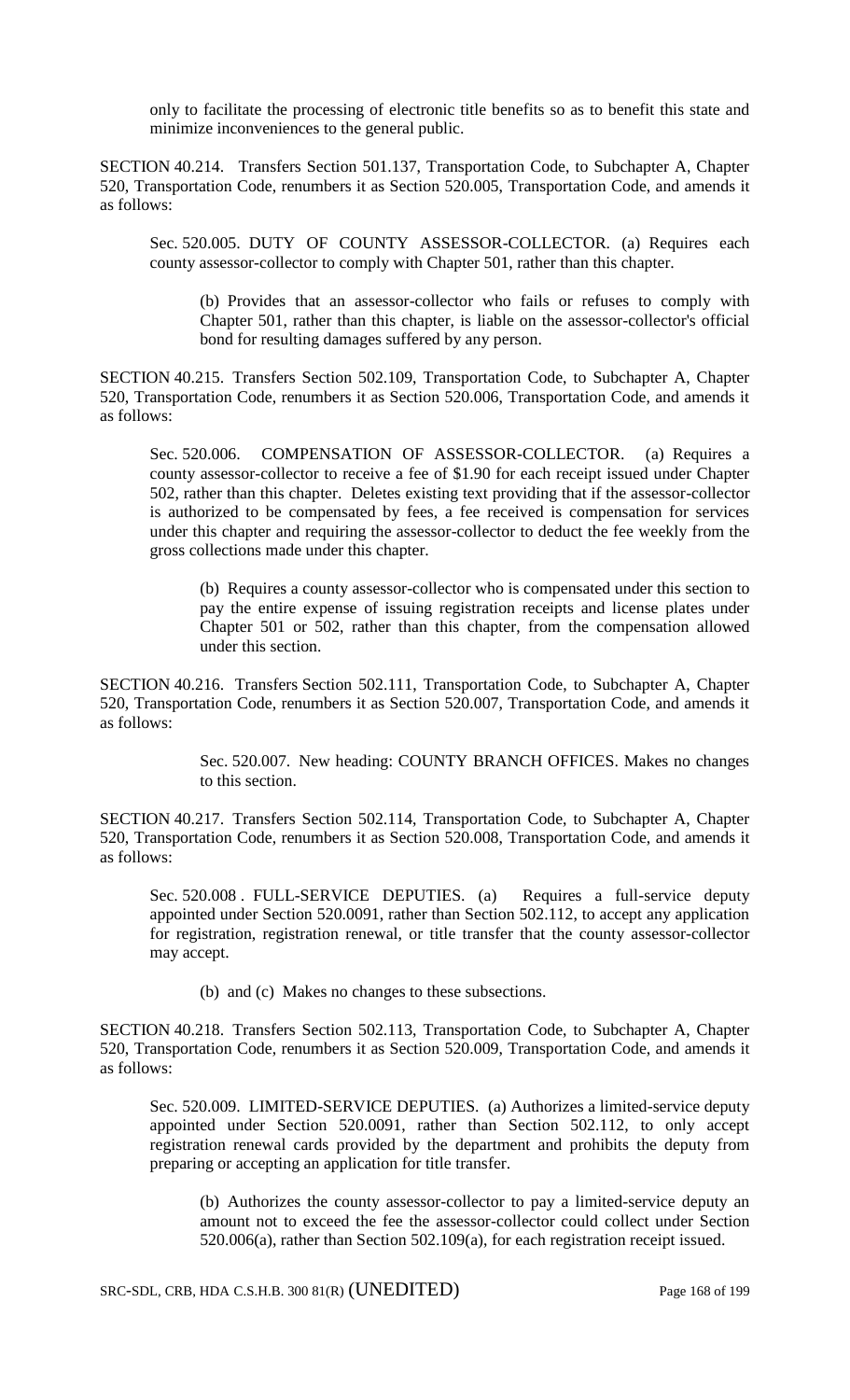SECTION 40.219. Transfers Section 502.112, Transportation Code, to Subchapter A, Chapter 520, Transportation Code, and renumbers it as Section 520.0091, Transportation Code, to read as follows:

Sec. 520.0091. DEPUTY ASSESSOR-COLLECTORS. Makes no changes to this section.

SECTION 40.220. Transfers Section 501.136, Transportation Code, to Subchapter A, Chapter 520, Transportation Code, renumbers it as Section 520.0092, Transportation Code, and amends it to read as follows:

Sec. 520.0092. ACTS BY DEPUTY COUNTY ASSESSOR-COLLECTOR. Authorizes a deputy county assessor-collector, other than a limited service deputy appointed under Section 520.0091, rather than Section 502.112, to perform the duties of an assessorcollector under Chapter 501, rather than this chapter.

SECTION 40.221. Renumbers Section 520.002, Transportation Code, as Section 520.0093, Transportation Code, and amends it as follows:

Sec. 520.0093. LEASE OF ADDITIONAL COMPUTER EQUIPMENT. (a) Provides that this section applies only to the lease of equipment, rather than the lease of equipment to a county, for the operation of the automated registration and titling system, rather than title system, in addition to the equipment provided by the department at no cost to the county under a formula prescribed by the department.

(b) - (e) Makes conforming changes.

SECTION 40.222. Amends the heading to Subchapter B, Chapter 520, Transportation Code, to read as follows:

## SUBCHAPTER B. ADMINISTRATIVE PROVISIONS

SECTION 40.223. Amends Subchapter B, Chapter 520, Transportation Code, by adding Sections 520.015 and 520.016, as follows:

Sec. 520.015. REGISTRATION AND INSPECTION CONSOLIDATION STUDY. (a) Requires TxDOT and Department of Public Safety (DPS), in consultation with the TCEQ, to conduct a joint study on the feasibility of consolidation of the state's motor vehicle registration and compulsory inspection procedures in a manner that will allow completion of annual registration and compulsory inspection requirements as part of a single process. Requires that the study address recommendations for consolidating shared records and information; the manner in which registration and inspection fees collected will be distributed; oversight regarding implementation of the consolidated procedures; transition from the current separate procedures to the consolidated procedures; and other related issues the department considers appropriate.

(b) Requires the department to share the cost of the study in equal amounts.

Sec. 520.016. MERGER OR CONSOLIDATION OF SHARED INFORMATION STUDY. (a) Requires the department and DPS, in consultation with TCEQ, to conduct a joint study on the merger or consolidation of similar information that is collected separately by each agency. Provides that the study should include the feasibility of establishing a database interface software system that sufficiently protects the privacy of the public, sufficiently protects the security and integrity of information provided, increases public convenience, is cost-effective, and improves the coordination of regulatory resources.

(b) Authorizes the implementing agencies to facilitate the implementation of the merger or consolidation, assist in the development of rules, and coordinate a testing phase.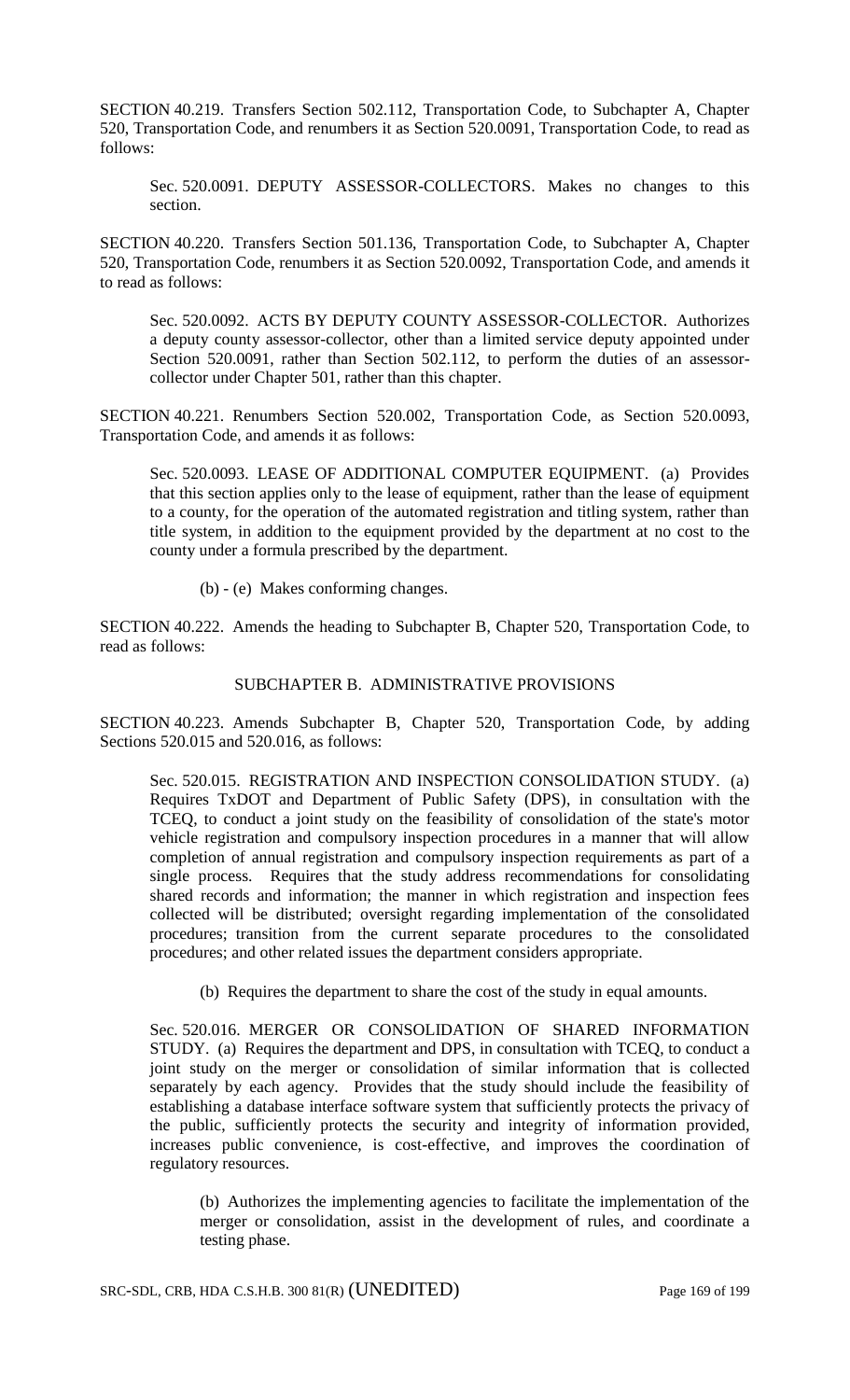SECTION 40.224. Transfers Section 520.036, Transportation Code, to Subchapter B, Chapter 520, Transportation Code, and renumbers it as Section 520.017, Transportation Code, to read as follows:

Sec. 520.017. GENERAL PENALTY. Makes no changes to this section.

SECTION 40.225. Amends Section 520.051(5), Transportation Code, to redefine "title service record."

SECTION 40.226. Amends Section 681.003(b), Transportation Code, to require that an application for a disabled parking placard be on a form furnished by the department; submitted to the county assessor-collector of the county in which the person with the disability resides; accompanied by a fee of \$5 if the application is for a temporary placard.

SECTION 40.227. Amends Section 386.251(c), Health and Safety Code, providing that the Texas emissions reduction plan fund. consists of the amount of money deposited to the credit of the fund under certain sections of code, including Section 502.358, rather than Section 502.1657, Transportation Code.

SECTION 40.228. Repealer: Sections 501.026 (Importer's Certificate) and 501.075 (Validity of Documents Not Notarized), Transportation Code;

Repealer: Section 501.091(4) (relating to the definition of "export-only motor vehicle"), Transportation Code;

Repealer: Sections 501.094 (Self-Insured Motor Vehicle), 501.099 (Sale of Export-Only Motor Vehicles), and 501.133 (Issuance of New Certificate of Title Because of Subsequent Sales), Transportation Code;

Repealer: Section 501.134(e) (relating to a requirement that the owner of the vehicle, if the certificate of title is recovered, to surrender the certificate of title to the department for cancellation) and (f) (relating to a prohibition against the department from issuing a certificate of title before the fourth business day after the date the application is made), Transportation Code;

Repealer: Sections 502.007 (Mopeds), Transportation Code;

Repealer: Section 502.0074 (Motorized Mobility Device), Transportation Code;

Repealer: Section 502.0075 (Electric Bikes), 502.008 (Release of Information in Vehicle Registration), Transportation Code;

Repealer: Section 502.104 (Disposition of Certain Special Fees), Transportation Code;

Repealer: Section 502.105 (Report of Fees Collected), Transportation Code;

Repealer: Section 502.1535 (Evidence of Vehicle Emissions Inspection), Transportation Code;

Repealer: Section 502.154 (Report by County Assessor-Collector), Transportation Code;

Repealer: Section 502.1585 (Designation of Registration Period By Owner), Transportation Code;

Repealer: Section 502.168 (Fee: Motor Bus), Transportation Code;

Repealer: Section 502.175 (Transfer Fee), Transportation Code;

Repealer: Section 502.177 (Minimum Registration Fee), Transportation Code;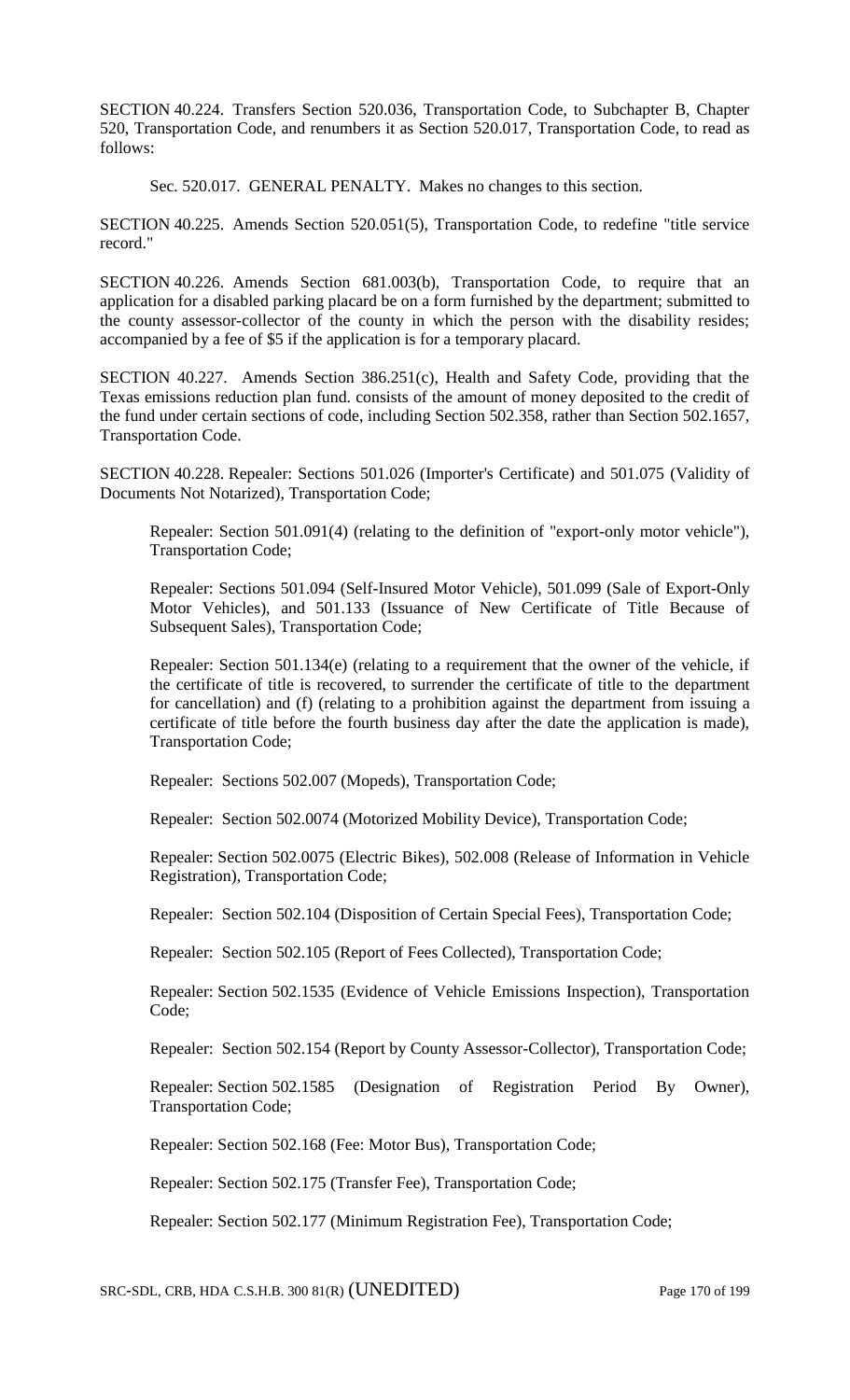Repealer: Section 502.187 (Parade Vehicles Owned by Nonprofit Service), Transportation Code;

Repealer: Section 502.206 (Registration of Certain Law Enforcement Vehicles Under Alias), Transportation Code;

Repealer: Section 502.271 (Texas Aerospace and Aviation License Plates), Transportation Code;

Repealer: Section 502.2862 (Electric Personal Assistive Mobility Devices), Transportation Code;

Repealer: Section 502.2971 (Federal Administrative Law Judges), Transportation Code;

Repealer: Section 502.403 (Operation of Vehicle Under Improper Registration), Transportation Code;

Repealer: Section 502.405 (Operation of Motorcycle Without Seal), Transportation Code;

Repealer: Section 502.407(c) (relating to the provision that an offense under this section is a misdemeanor punishable by a certain fine), Transportation Code;

Repealer: Section 502.412(c) (relating to the provision that an offense under this section is a misdemeanor punishable by a certain fine), Transportation Code;

Repealer: Section 502.452 (Transfer of Removed Plates), Transportation Code;

Repealer: 502.453 (Fees Required for Transfer of License Plate and Registration Insignia), Transportation Code;

Repealer: Section 502.455 (Application of Subchapter; Temporary); Transportation Code;

Repealer: Sections 504.401(b) (relating to authorizing a state official to be issued three sets of license plates), Transportation Code;

Repealer: Section 504.402(b) (relating to authorizing a person to be issued three sets of license plates), Transportation Code;

Repealer: Section 504.403(b) (relating to authorizing a person to be issued three sets of license plates), Transportation Code;

Repealer: Section 504.405(b) (relating to authorizing a person to be issued three sets of license plates), Transportation Code;

Repealer: Section 504.5011 (Classic Travel Trailers), Transportation Code;

Repealer: Section 504.502(j) (relating to the provision that it is an affirmative defense to prosecution of an offense under this section that at the time of the offense the vehicle was en route to or from a location for a certain purpose), Transportation Code;

Repealer: Section 504.506(f) (relating to the provision that a certain vehicle operated on a public highway while in violation of this section is considered to be operated or moved while unregistered and is subject to certain fees and penalties), Transportation Code;

Repealer: Section 504.507(c) (relating to the definition of "forestry vehicle"), Transportation Code;

Repealer: Section 504.508(d) (relating to the definition of "tow truck"), Transportation Code;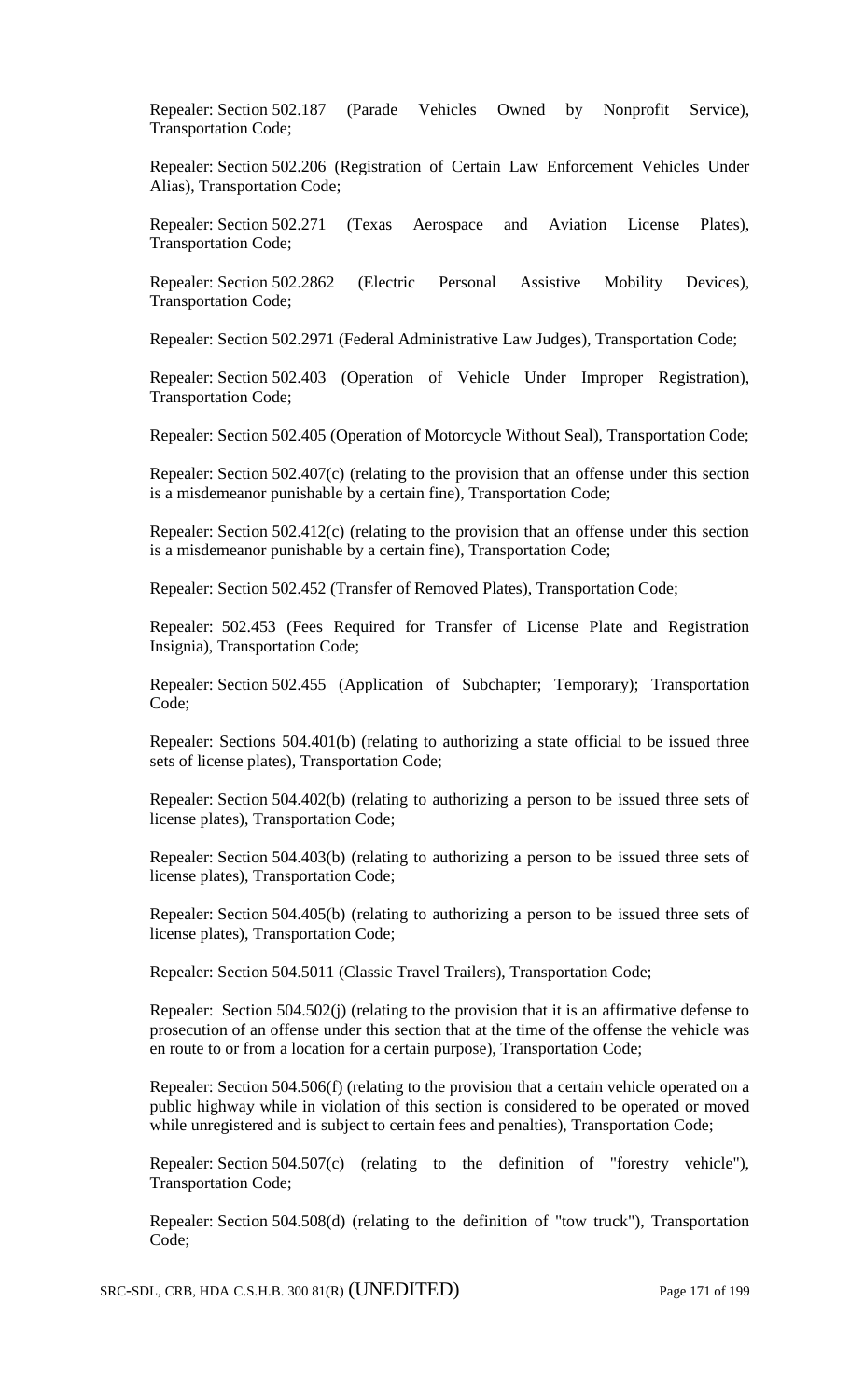Repealer: Section 504.620 (Texans Conquer Cancer License Plates), Transportation Code;

Repealer: Section 504.624 (100th Football Season of Stephen F. Austin High School), Transportation Code;

Repealer: Section 504.629 (Texas PGA Junior Golf License Plates), Transportation Code;

Repealer: Section 504.634 (San Antonio Missions National Historical Park), Transportation Code;

Repealer: Section 504.643 (Star Day School Library Readers are Leaders License Plates), Transportation Code;

Repealer: Section 504.649 (Texas Juneteenth License Plates), Transportation Code;

Repealer: Section 504.650 (Keeping Texas Strong License Plates), Transportation Code;

Repealer: Section 504.653 (Mother-Child Survivors Educational Scholarship Fund License Plates), Transportation Code;

Repealer: Section 504.655 (Tejano Monument License Plates), Transportation Code;

Repealer: Section 504.701 (Discontinuance of Certain Specialty License Plates), Transportation Code;

Repealer: Section 504.702(c) (relating to the requirement that money deposited with the department under Subsection (b)(3)(A) be returned to the person who made the deposit only under certain circumstances), Transportation Code;

Repealer: Section 504.801(h) (relating to authorizing the department to vary the design of a license plate created under this section to accommodate or reflect its use on a motor vehicle other than a passenger car or light truck), Transportation Code;

Repealer: Sections 504.851(e) (relating to a portion of a contract with a private vendor) and (k) (relating to the requirement that the department certify to the comptroller the estimate with certain information of all reasonable costs to the department), Transportation Code;

Repealer: Sections 520.013 (Representation of Motor Number Receipt Required), Transportation Code; and

Repealer: Section 520.034 (Processing of Application; Rules), Transportation Code.

SECTION 40.229. (a) Provides that the change in law made by this article applies only to an offense committed on or after January 1, 2013.

(b) Makes application of this article prospective to January 1, 2013.

SECTION 40.230. Effective date, except as otherwise provided by this Act: January 1, 2013.

#### ARTICLE 41. MOBILITY IMPROVEMENTS

SECTION 41.01. Amends Title 5, Transportation Code, by adding Chapter 92, as follows:

### CHAPTER 92. RAIL DIVISION; URBAN PASSENGER RAIL

Sec. 92.001. STATEWIDE PASSENGER RAIL SYSTEM; URBAN PASSENGER RAIL DEMONSTRATION PROGRAM. (a) Requires the department, to facilitate the development and interconnectivity of rail systems in this state, to coordinate activities regarding the planning, construction, operation, and maintenance of a statewide

SRC-SDL, CRB, HDA C.S.H.B. 300 81(R) (UNEDITED) Page 172 of 199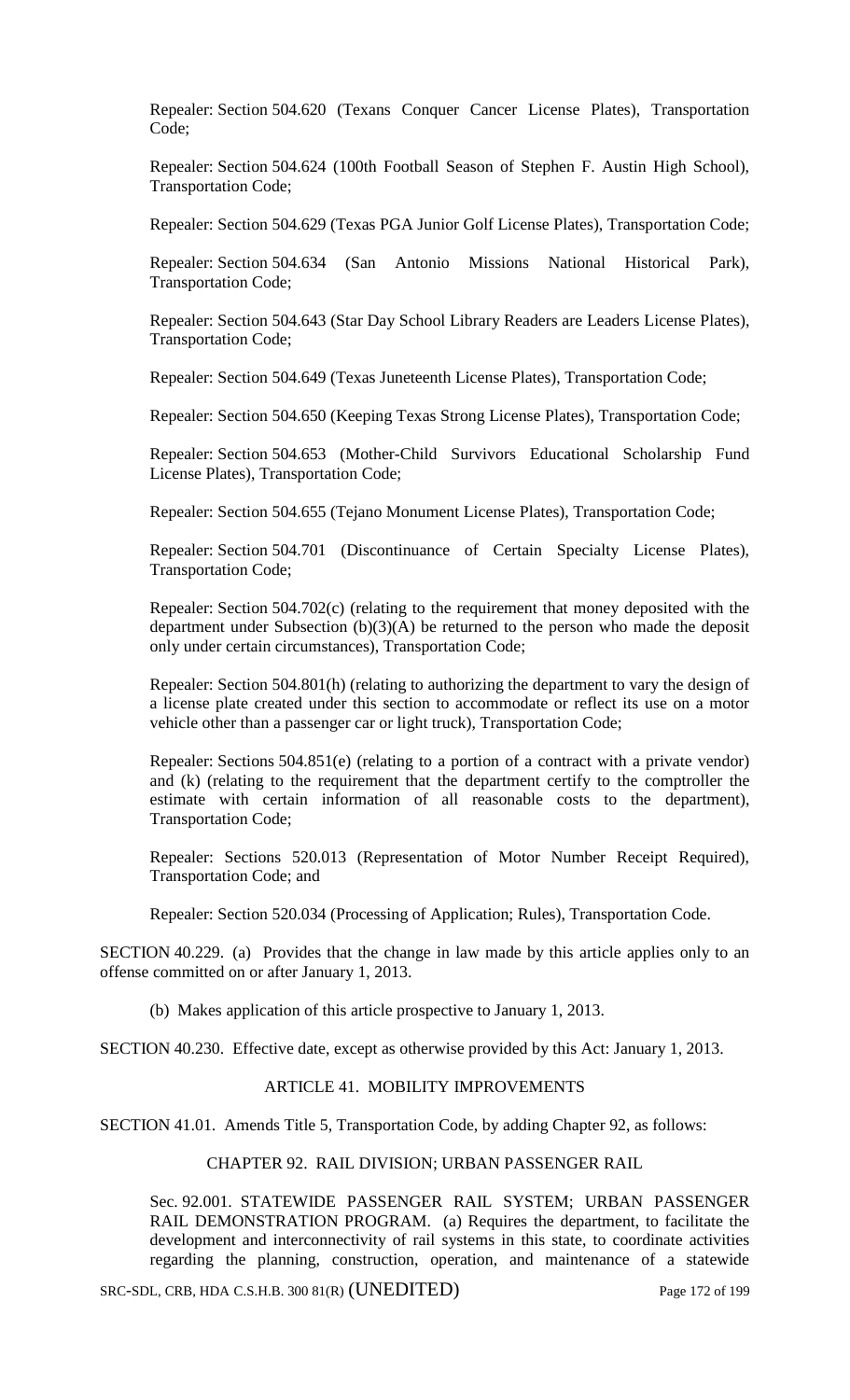passenger rail system and an urban passenger rail system. Requires the department to coordinate with other entities involved with passenger rail systems, including governmental entities, private entities, and nonprofit corporations.

(b) Requires the department, using the procedures described in this chapter, to, by January 1, 2010, select at least one metropolitan planning organization to design, construct, and implement an urban passenger rail demonstration project and other mobility improvement projects as described by Chapter 180. Prohibits the department from designating more than five demonstration programs in a year.

(c) Requires the department to advise the legislature in an annual report about the appropriateness of designating additional urban rail demonstration programs.

Sec. 92.002. LONG-TERM PLAN FOR PASSENGER RAIL SYSTEMS. (a) Requires the department to prepare and update annually a long-term plan for a statewide passenger rail system and urban passenger rail demonstration programs.

(b) Requires the department to annually submit, by December 31 each year, a report regarding the long-term plan and the demonstration programs to the governor; the lieutenant governor; the speaker of the house of representatives; and the standing committee of each house of the legislature that has primary jurisdiction over rail transportation issues.

(c) Requires that information contained in the report include:

(1) a description of existing and proposed passenger rail systems;

(2) information regarding the status of passenger rail systems under construction and the methods of finance used to construct and operate the systems;

(3) an analysis of potential interconnectivity difficulties; and

(4) current ridership numbers and future projections for passenger rail projects.

Sec. 92.003. DEMONSTRATION PROGRAMS; REQUIREMENTS. (a) Requires any passenger rail system selected for the demonstration program and developed under this chapter to:

- (1) enhance connectivity to airports;
- (2) enhance connectivity to major employment centers; and

(3) service major metropolitan urban regions in this state which contain at least one county over 300,000 in population.

Sec. 92.004. APPLICATION. (a) Authorizes a metropolitan planning organization which contains a county with over 300,000 in population, by October 1, 2009, to submit an application to the department to be considered an urban passenger rail demonstration project.

(b) Requires that an application include:

(1) resolutions of support from at least one county commissioners court located in the metropolitan planning organization;

(2) a map and description of the region's proposed urban passenger rail system, including construction and implementation timelines;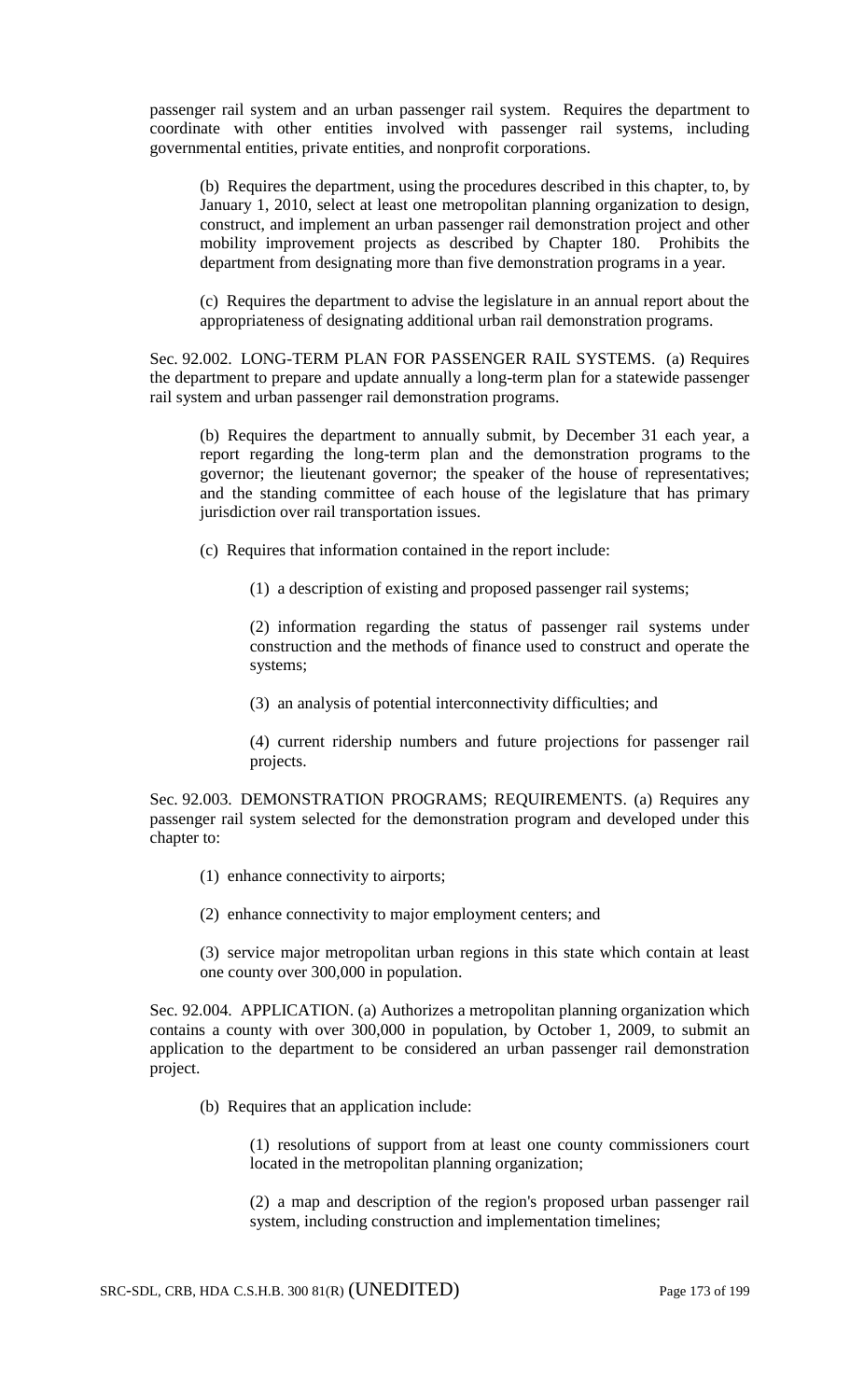(3) a description of the community benefits the system would provide including the impact of the system on the environment, existing freeway system, and the workforce population;

(4) a financial plan for the construction and ongoing maintenance and operation of the system using the methods of finance authorized under Chapter 180; and

(5) a description of the operations and management of the system.

(c) Prohibits TTC from considering an incomplete application or an application from a metropolitan planning organization that does not service at least one county over 300,000 in population. Provides that for the purposes of this section, population is based on the most recent estimate published by the council of governments of the region.

(d) Requires the department, by January 1, 2009, to designate at least one but not more than five metropolitan planning organizations as an urban passenger rail demonstration project. Requires the department to conduct at least two public hearings to consider the applications received.

(e) Requires the department to base the selection of an urban passenger rail demonstration project on:

(1) the completeness and thoroughness of the application;

(2) demonstration of support for the project and application from the community as shown through testimony and written correspondence;

(3) demonstration of support for the project as shown from the private sector and large employers;

(4) demonstration of support for the application and project from units of local government located in and near the applicant as shown in resolutions of support and testimony; and

(5) demonstration of support for the application and project from members of the legislature and congress as shown in written correspondence and testimony.

Sec. 92.005. POWERS AND DUTIES. (a) Provides that the legislature authorizes any county located within a metropolitan planning organization selected by the department as an urban passenger rail demonstration project under this chapter with the specific powers and duties prescribed by Chapter 180, Transportation Code.

(b) Provides that any county selected by the department as an urban passenger rail demonstration project has the powers described in Chapter 180.

Sec. 92.006. RULES. (a) Authorizes the department to adopt rules, no later than September 1, 2009, to implement the provisions of this chapter.

(b) Requires the department, by September 1, 2009, to develop a standard application form.

SECTION 41.02. Amends Title 5, Transportation Code, by adding Chapter 180, as follows:

CHAPTER 180. URBAN PASSENGER RAIL DEMONSTRATION PROGRAM

## SUBCHAPTER A. GENERAL PROVISIONS

SRC-SDL, CRB, HDA C.S.H.B. 300 81(R) (UNEDITED) Page 174 of 199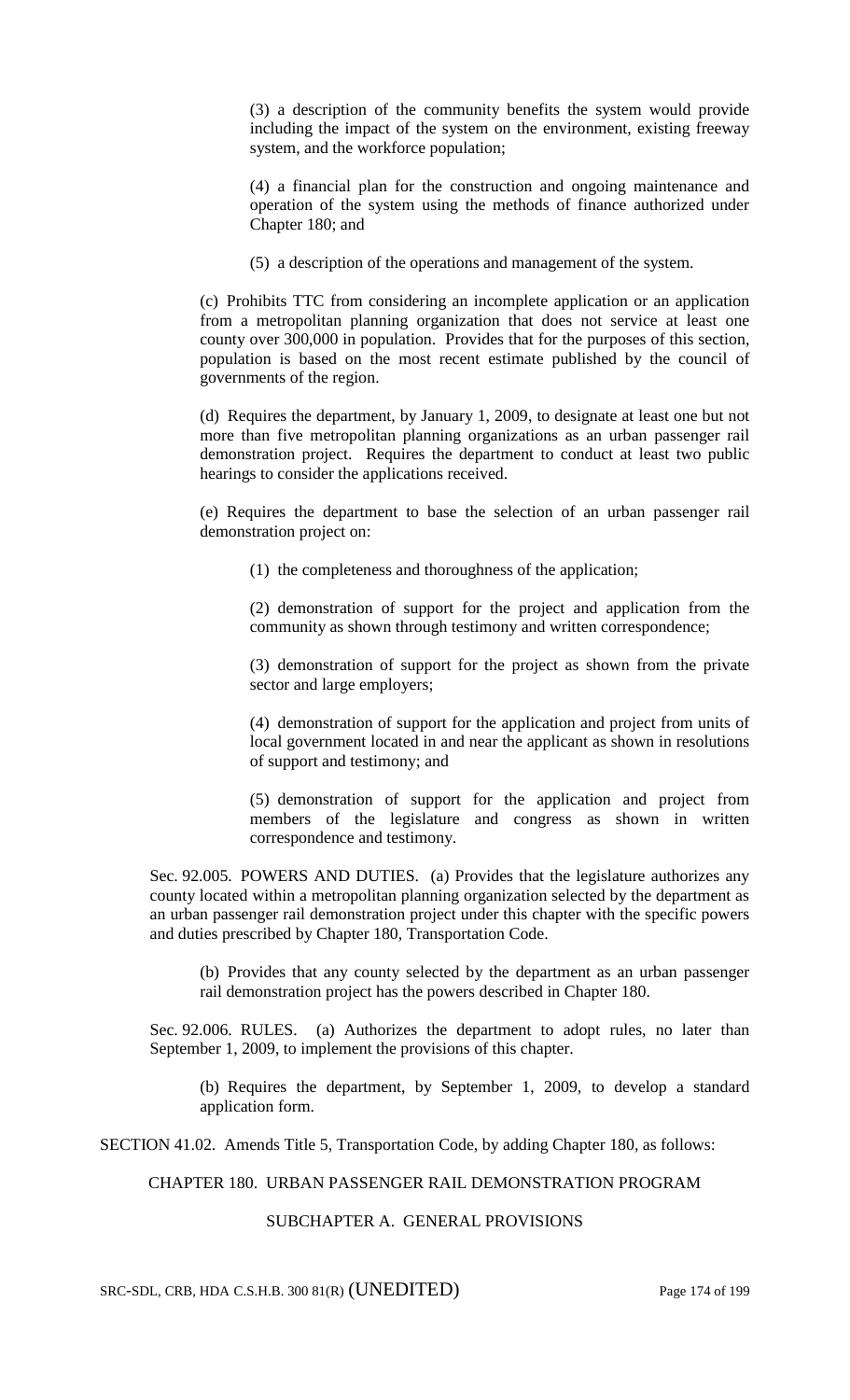Sec. 180.001. SHORT TITLE. Authorizes this chapter to be cited as the Urban Passenger Rail Demonstration Program.

Sec. 180.002. DEFINITIONS. Defines "dealer," "diesel fuel," "gasoline," "motor fuel," "motor vehicle," "public highway," "sale," "department," "intermodal hub," "metropolitan planning organization," "mobility improvement project," "transit authority," "transportation authority," and "urban passenger rail demonstration program."

Sec. 180.0025. APPLICABILITY. Provides that the provisions of this chapter only apply to a county located within the boundaries of a metropolitan planning organization selected by the department as an urban passenger rail demonstration program under Chapter 92.

Sec. 180.003. REDUCTION PROHIBITED. (a) Prohibits a county, municipality, or metropolitan planning organization from being penalized with a reduction in state or federal transportation funding, including funding from the state highway fund, the Texas mobility fund, the Texas highway beautification fund, general obligation bonds, or any other method of state or federal transportation financing, because of being selected as an urban passenger rail demonstration program as authorized in Chapter 92.

(b) Prohibits the department from reducing any allocation of state or federal transportation funding to a department district because the district contains a county that imposes a county motor fuels tax under this chapter.

Sec. 180.004. URBAN PASSENGER RAIL DEMONSTRATION PROGRAM. (a) Provides that the Legislature grants any county located in a metropolitan planning organization selected by the department as an urban passenger rail demonstration program with the powers, duties, and provision granted by this chapter.

Sec. 180.005. PROHIBITIONS ON USE OF REVENUE. Prohibits a county located within a metropolitan planning organization selected by the department as an urban passenger rail demonstration program from using revenue from a method of finance imposed under this chapter:

(1) to acquire, construct, maintain, or otherwise directly fund a toll project;

(2) for an approved mobility improvement project if the revenue is used in order to reallocate other revenue toward a toll project; or

(3) to directly or indirectly hold, promote, or oppose an election under this chapter, including paying for promotional, educational, or advocacy materials.

Sec. 180.008. INTERLOCAL CONTRACTING AUTHORITY. (a) Authorizes a political subdivision to contract or agree with another political subdivision to perform governmental functions and services in accordance with this chapter.

(b) Authorizes a party to an interlocal contract to contract with an agency, as that term is defined by Section 771.002, Government Code.

(c) Defines "interlocal contract."

[Reserves Sections 180.009-180.050 for expansion.]

## SUBCHAPTER B. ELECTIONS; PROJECT SELECTION; EQUITY

Sec. 180.051. CALLING OF ELECTION. (a) Requires all of the commissioners courts of those counties that are wholly or partly located in the boundaries of the same metropolitan planning organization selected by the department as an urban passenger rail demonstration program under Chapter 92 to, by order, call an election on the issue of imposing a method of finance under this chapter if, at least 240 days before a uniform election date in November, a resolution or resolutions requesting that an election be

SRC-SDL, CRB, HDA C.S.H.B. 300 81(R) (UNEDITED) Page 175 of 199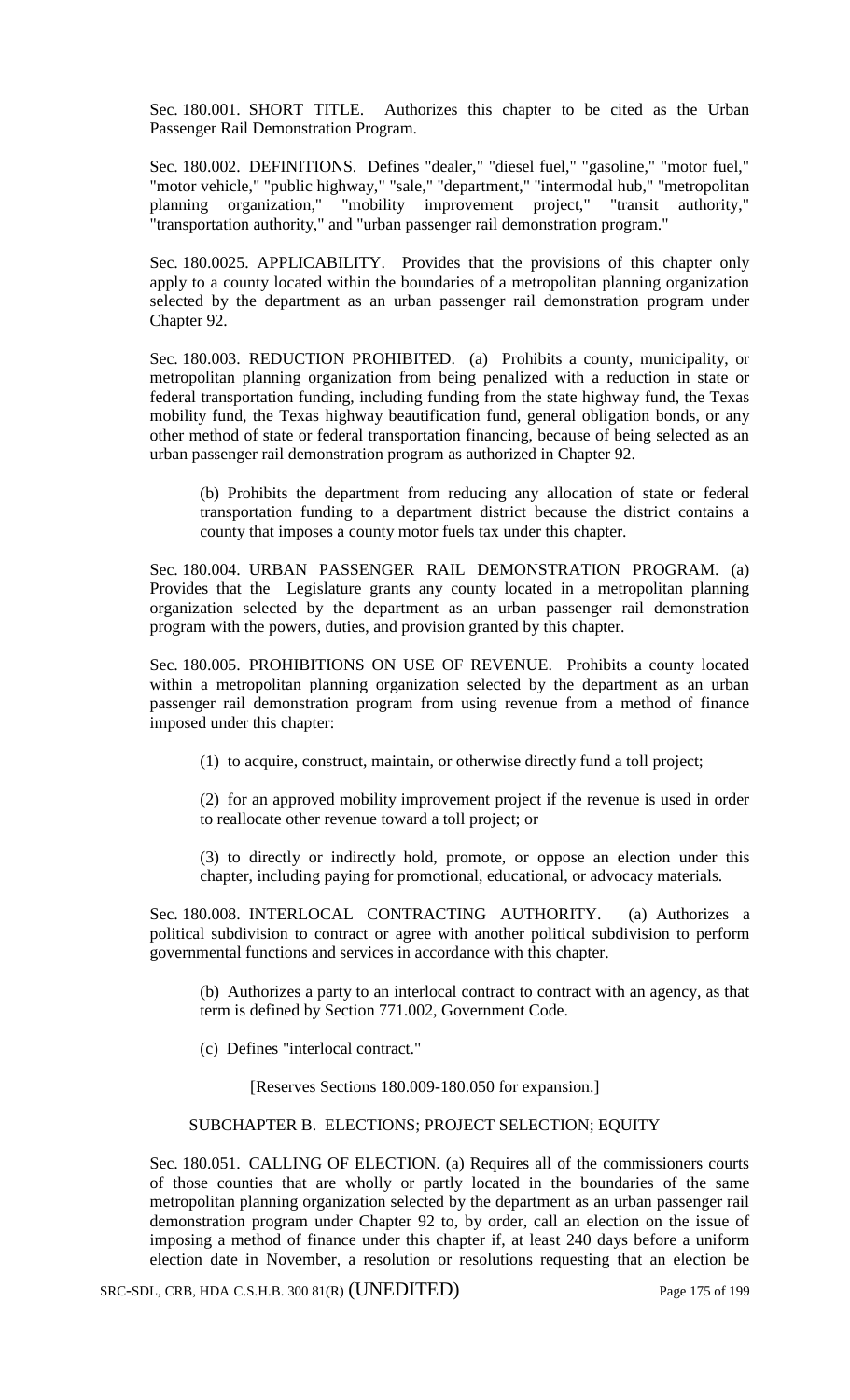called are adopted by the commissioners courts of one or more of those counties that contain at least 66 percent of the total population of those counties.

(b) Requires that an election called under this section by the commissioners courts of more than one county in the boundaries of the same metropolitan planning organization be held on the same date and be held on a uniform election date in November.

(c) Provides that Section 334.025, Local Government Code, applies to an election called under this section.

Sec. 180.052. SUBSEQUENT ELECTIONS. (a) Provides that this section applies only to a county in which the majority of voters did not approve the imposition of a method of finance at an election held under Section 180.051.

(b) Authorizes the commissioners court by order to call a subsequent election to impose a method of finance authorized under this chapter using the procedures described by this subchapter.

(c) Prohibits the commissioners court of a county from calling a subsequent election under this section before the second anniversary of a previously held election.

Sec. 180.053. REQUIRED BALLOT LANGUAGE. (a) Requires that an order under this subchapter calling an election list and generally describe:

> (1) the nature and scope of the proposed mobility improvement projects to be constructed;

> (2) the estimated cost and the estimated completion date for the capital construction of each proposed mobility improvement project; and

> (3) the method of finance and the rate proposed to finance the mobility improvement project.

(b) Sets forth the required language of the ballot at an election held under this subchapter.

(c) Provides that the estimated cost of construction of a mobility improvement project listed on a ballot is not a legally binding restriction on the actual and ultimate cost of financing the project.

(d) Prohibits a ballot from permitting individual mobility improvement projects being voted on as separate options. Requires that all mobility improvement projects included on a ballot be approved or rejected as a group.

(e) Prohibits a ballot from listing more projects than the proposed methods of finance can immediately finance.

Sec. 180.054. AUTHORIZED PROJECTS. (a) Authorizes a county to propose for funding by a method of finance imposed under this chapter:

> (1) the construction of a new mobility improvement project and related maintenance and operations;

> (2) the expansion, reconstruction, or rehabilitation of an existing mobility improvement project;

> (3) improvements in the maintenance and operation of an existing mobility improvement project; or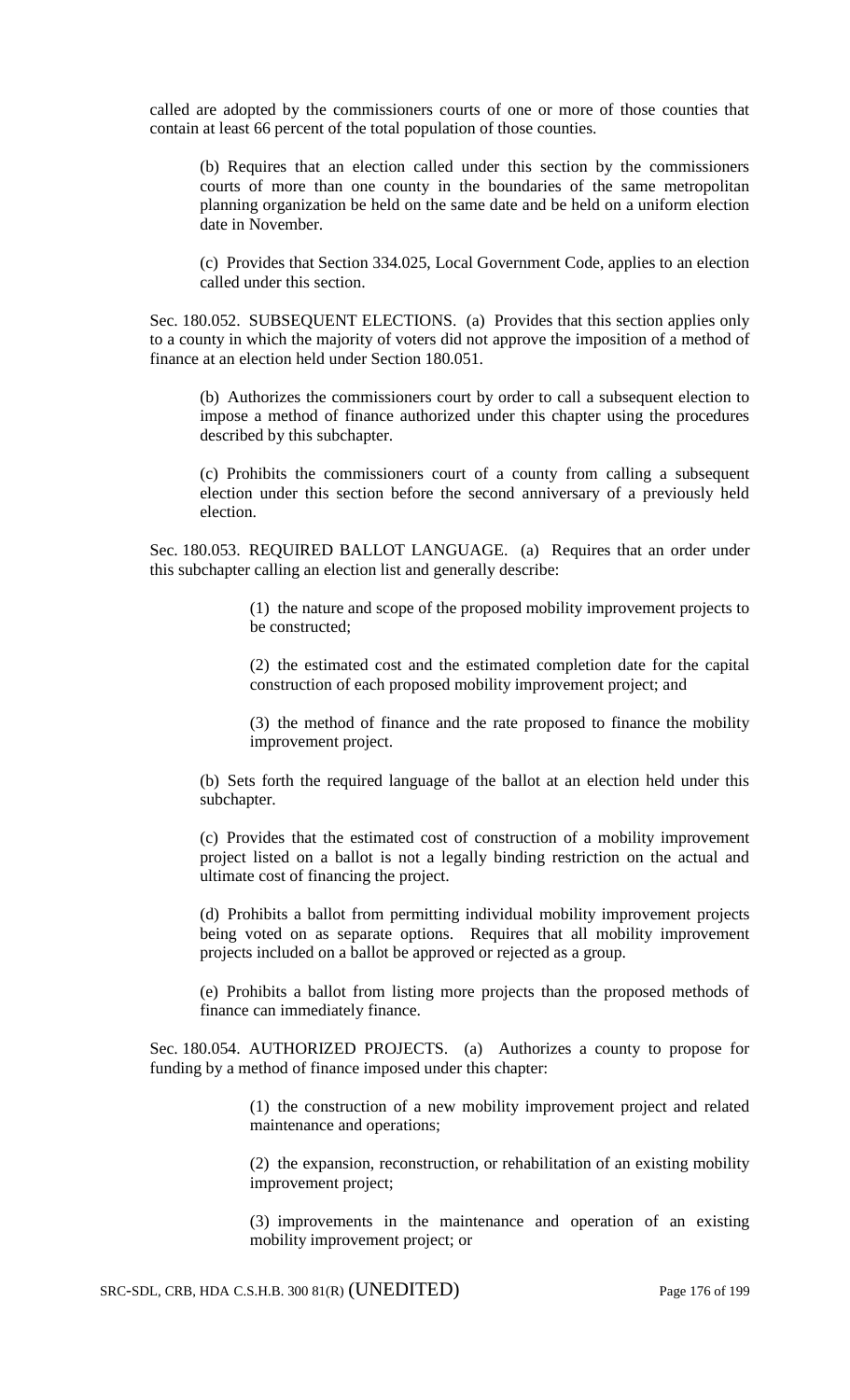(4) the retirement of existing debt of a transit agency related to a mobility improvement project.

(b) Authorizes a county located in a metropolitan planning organization selected by the department as an urban passenger rail demonstration program under Chapter 92 to only use funds collected from a method of finance imposed under this chapter to fund mobility improvement projects consistent with the transportation plans and programs of the metropolitan planning organization in which the county is wholly or partly located.

(c) Requires the metropolitan planning organization in which the county is wholly or partly located On or before the 30th day before the date described in Section 180.051, to submit to the county a list of eligible mobility improvement projects with a primary emphasis on passenger rail and major roadway improvements.

(d) Requires the commissioners court, on or before the 180th day before an election is held under this subchapter, to, by order and in consultation with municipalities and transit agencies located or operating in the county, determine in a public hearing which projects from the list submitted under Subsection (c) are required to be proposed for funding from a method of finance imposed under this chapter.

Sec. 180.0545. PROJECT SELECTION COMMITTEE FOR CERTAIN COUNTIES. (a) Requires the county commissioners of each county to which this section applies, if an election is to be held in a metropolitan planning organization that services multiple counties, at least two of which contain over one million in population, then not later than 30 days later, to jointly establish with the municipalities in the county a project selection committee no later than 30 days after the election is ordered.

(b) Authorizes the governing bodies of two or more cities that contain at least 60 percent of the county's total population, if a county commissioners court to which this section applies fails to establish a project selection committee pursuant to Subsection (a), to, by a joint resolution establish a joint project selection committee.

(c) Requires the project selection committee, by supermajority vote of not less than two-thirds of its membership, to select the specific mobility improvement projects to be placed on the ballot and the methods of finance and adequate rates to financially support those projects. Authorizes a project selection committee to only select new mobility improvement projects that are consistent with the transportation plan adopted by the metropolitan planning organization. Authorizes a project selection committee, except as provided in Section 180.055, to select a mobility improvement project located outside the county. Prohibits a project selection committee from recommending more projects for placement on the ballot than the methods of finance can immediately support.

(d) Requires a project selection committee to conduct at least two public hearings regarding the proposed mobility improvement projects and use best efforts to meet with all affected parties, including workforce populations and affected neighborhood groups.

(e) Requires the project selection committee to submit all recommended projects and methods of finance to the commissioners court at least 180 days before an election. Prohibits the commissioners court from amending the list of recommended projects or methods of finance.

(f) Provides that, except as provided by Subsection (g), the project selection committee is composed of 11 members as follows: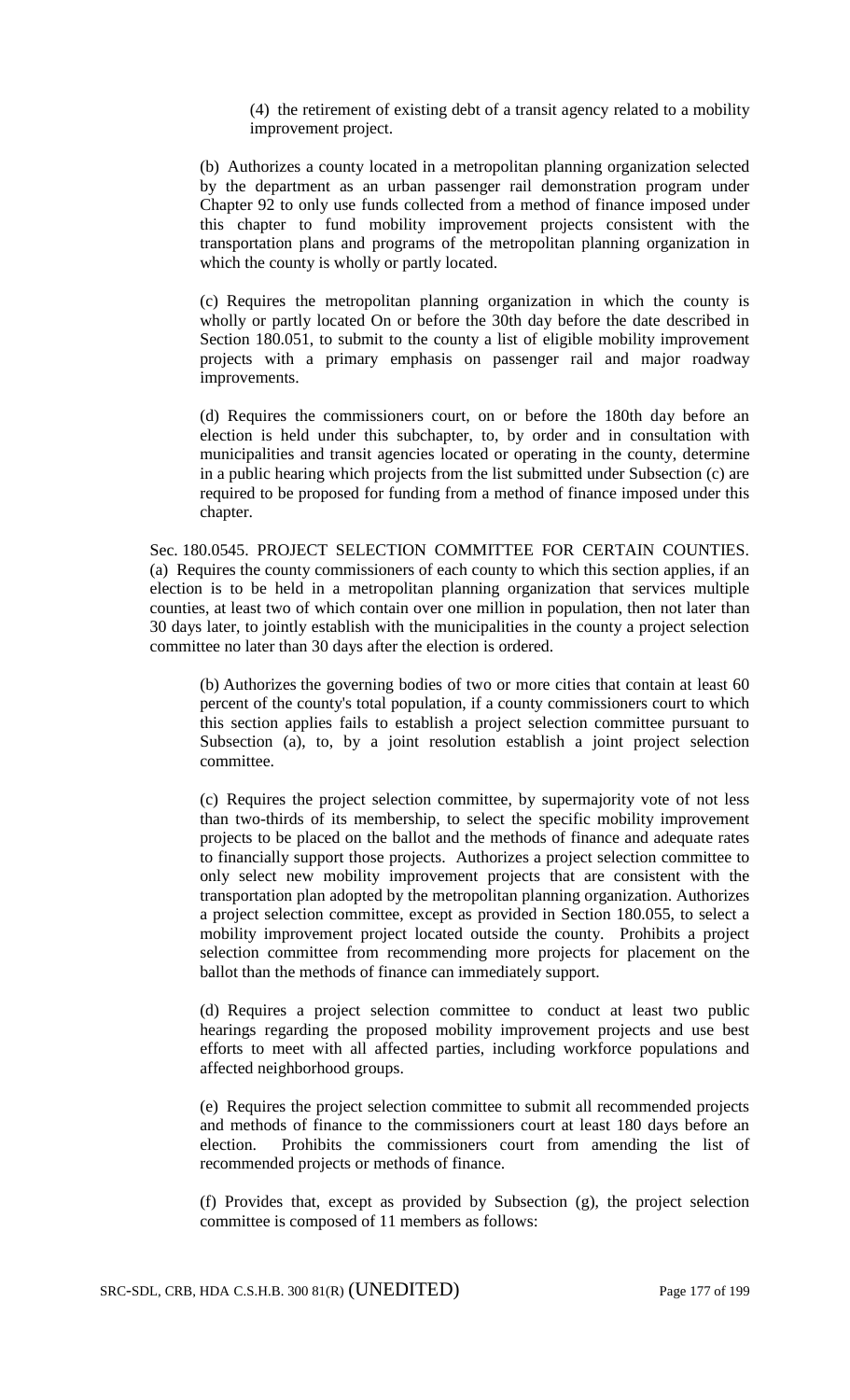(1) two members who are elected county officials, appointed by the county commissioners court;

(2) one member who is a member of the governing body of a municipality not otherwise entitled to a seat under Subdivision (4) or (5) with a population of 25,000 or less located in the county, appointed by the county commissioners court;

(3) one member who is a member of the governing body of a municipality not otherwise entitled to a seat under Subdivision (4) or (5) with a population greater than 25,000 but less than 95,000 located in the county, appointed by the county commissioners court;

(4) two members who are elected officials of the most populous municipality located in the county, appointed by the governing body of the municipality;

(5) four members who are elected officials of the next four most populous municipalities located in the county, one each appointed by the governing body of each municipality; and

(6) one member who is a member of the governing board of the transit or transportation authority with the largest service area in the county, appointed by the governing body of the authority.

(g) Provides that if the most populous municipality located in the county contains 45 percent or more of the county population, the county's project selection committee is composed of the membership provided by Subsection (f) except that:

(1) the most populous municipality receives three members who are elected officials; and

(2) three members who are elected officials of the next three most populous municipalities located in the county, one each appointed by the governing body of each municipality.

(h) Authorizes that only the portion of a municipality's population that is located within the county be used to determine municipal population for the purposes of this section. Provides that for the purposes of this section, municipal population is based on the most recent estimate published by the council of governments of the region.

(i) Requires a project selection committee to elect a chair from among its members and is authorized to adopt rules for the conduct of its activities and appoint vacancies.

(j) Provides that all meetings of a project selection committee are open meetings. Requires that notice of project selection committee meetings be provided in accordance with Sections 551.041, 551.0411, 551.042, 551.043, and 551.049, Government Code.

(k) Provides that a project selection committee established under this section is abolished, and all the duties of the committee expire, on the date the committee submits recommendations to the commissioners court.

Sec. 180.055. COMMITMENT TO EQUITY. (a) Requires that revenue from a method of finance imposed under this chapter and collected within any municipality having territory located in a transportation authority funded by a dedicated sales tax and governed by a subregional board under Subchapter O, Chapter 452, Transportation Code,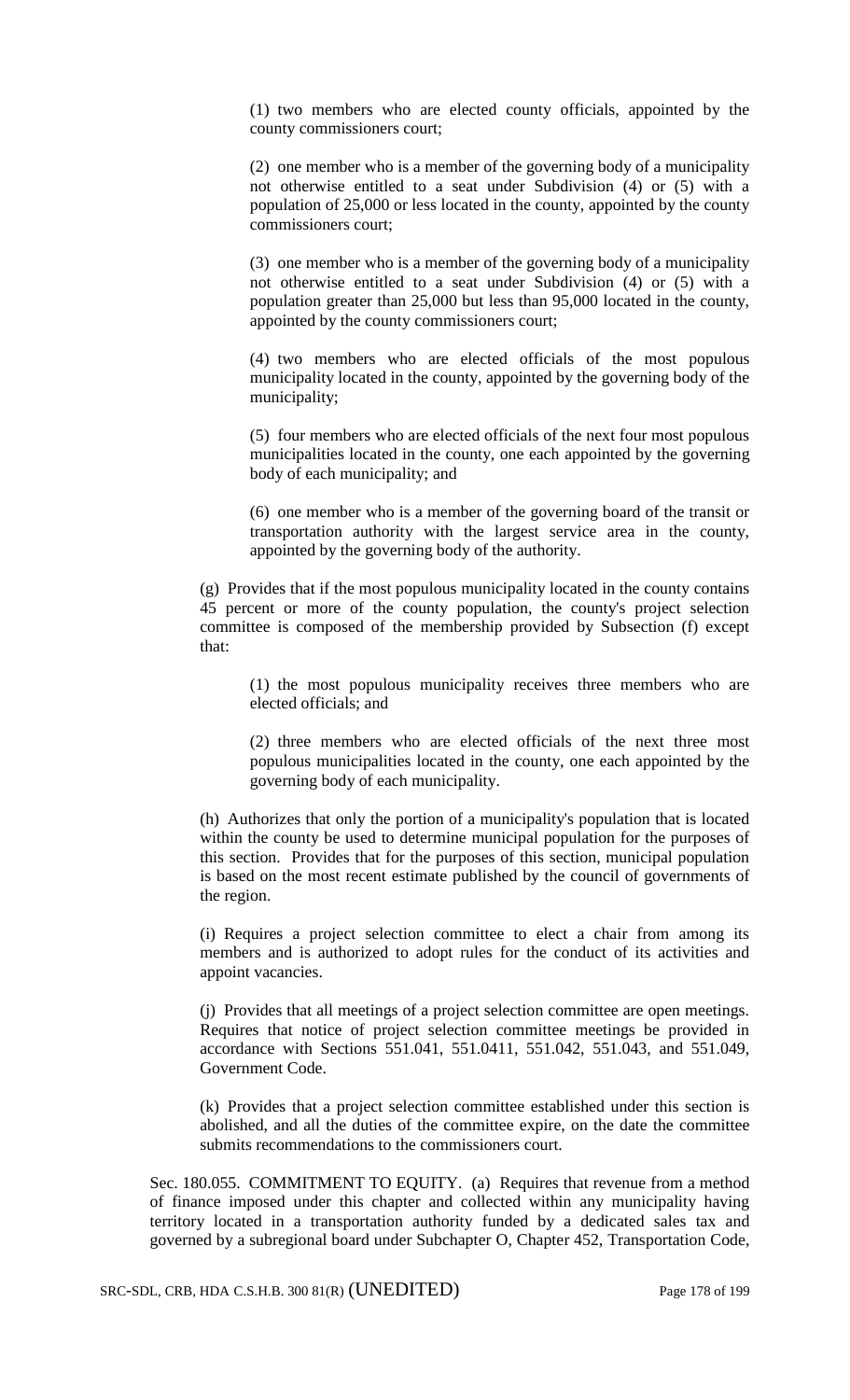be maintained in a single segregated account separate from tax revenue collected elsewhere in the county.

(b) Prohibits revenue maintained in the account described by Subsection (c) from being used outside the boundaries of the territory of that authority or the county unless the governing body of each municipality in the county with territory in the authority and the governing body of the transportation authority consent to the use.

(c) Prohibits tax revenue collected in an area outside the territory of a transportation authority funded by a dedicated sales tax and governed by a subregional board under Subchapter O, Chapter 452, Transportation Code, from being used in the territory of that authority or outside the county unless the commissioners court of the county or the governing bodies of two or more municipalities representing 60 percent or more of the population of the county outside of the territory of the authority consent to the use.

(d) Requires the governing body of any authority, county, or municipality required under this section to provide its consent regarding the use of revenue collected under this chapter, before the commissioners court selects a mobility improvement project under Section 180.054, to indicate by order, resolution, or other formal action whether the consent is granted. Prohibits the governing body of a municipality or authority, on final approval of the project by the commissioners court, from rescinding its consent if it has been given.

[Reserves Sections 180.056-180.100 for expansion.]

## SUBCHAPTER C. METHODS OF FINANCE

Sec. 180.101. METHODS OF FINANCE AUTHORIZED; EXPIRATION. (a) Requires the county, if approved by a majority of the votes cast in a county at an election held under Subchapter B, to impose and collect any combination of the following methods of finance:

> (1) a county local tax at a rate of 2, 4, 6, 8, or 10 cents per gallon on the sale of gasoline and diesel fuel that is sold in the county by a person, including a dealer, distributor, supplier, or permissive supplier, engaged in the sale of motor fuels used to propel a motor vehicle on the public highways of the state;

> (2) a mobility improvement fee, in an amount not less than \$1 or more than \$60, imposed on a person registering a motor vehicle in the county at the time of registration, except that the fee is not imposed on a person registering a motor vehicle in the manner provided by Section 501.0234, Transportation Code;

> (3) a fee for the renewal of a driver's license issued to a county resident as described by Section 180.1015; and

(b) Provides that the mobility improvement fee authorized by this section is not an automobile registration fee and prohibits the fee from being construed as automobile registration fees for any legal or constitutional purpose.

(d) Requires a county, except as otherwise provided by this subchapter, to adopt rules and prescribe forms for the collection of a tax or fee authorized by this section. Requires a person required to collect a tax or fee authorized by this section to report and send the tax or fee to the county as provided by the county.

(e) Authorizes a county imposing a tax or fee under this section to prescribe monetary penalties, including interest charges, for failure to keep records required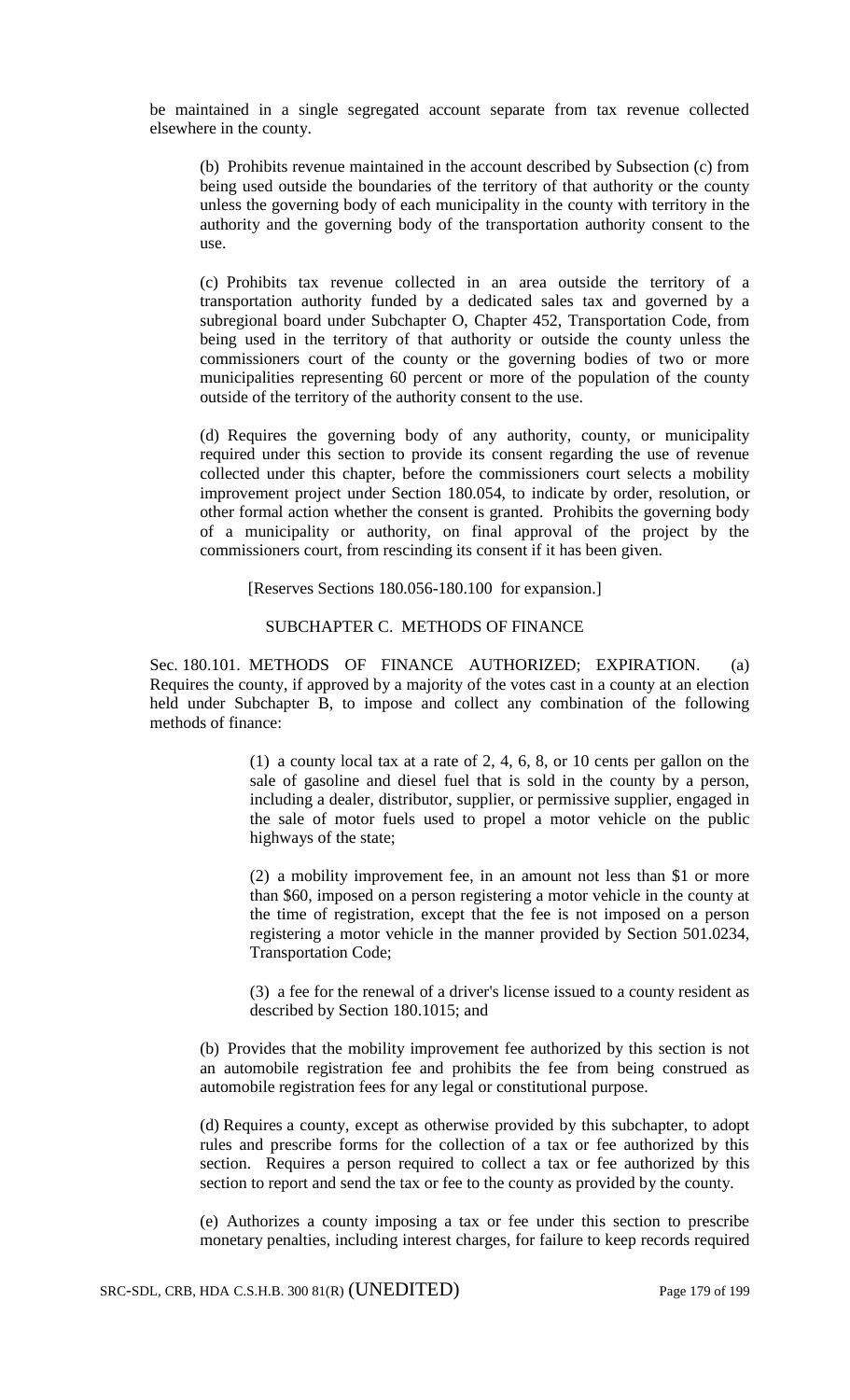by rules adopted under this section, failure to report when required, or failure to pay the tax when due.

(f) Authorizes a county attorney, criminal district attorney, or district attorney to bring suit against a person to enforce the provisions of this section.

Sec. 180.1012. COUNTY AUTHORITY TO IMPOSE METHOD OF FUNDING. (a) Authorizes a county to impose and collect a method of local option funding approved by a majority of the voters of the county voting at an election held under this chapter and to enter into a contract or interlocal agreement as provided by Section 446.058 to implement the imposition or collection.

Sec. 180.1013. LOW-INCOME RELIEF. (a) Requires a county commissioners court to, by an order, establish an exemption, waiver, or partial reduction from the mobility improvement fee and the driver's license fee for citizens of the county of low or moderate income who demonstrate significant financial hardship, based on income guidelines adopted by TCEQ under Section 382.210, Health and Safety Code. Requires the commissioners court, before issuing an order under this section, to hold a public hearing regarding the proposed exemption, waiver, or partial reduction.

(b) Requires the commissioners court to qualify for the exemption, waiver, or partial reduction established under this section any person who is eligible to participate in the income vehicle repair assistance, retrofit, and accelerated vehicle retirement program authorized under Chapter 382, Health and Safety Code.

Sec. 180.1014. IMPOSITION OF METHOD OF LOCAL OPTION FUNDING. (a) Requires the commissioners court of the county, if a majority of the votes cast in an election held in a county under this chapter approve any method or combination of methods of local option funding, by order to, except in regard to a motor fuel tax, impose and begin the collection of the approved method or methods of funding before the 91st day after the election date.

(b) Requires that the order, at a minimum, imposing the method or methods of local option funding specify:

(1) the rate or amount of the method or methods approved at the election; and

(2) the manner in which each method will be administered, collected, and enforced.

(c) Provides that Sections 502.102, 502.1025, and 502.108, Transportation Code, do not apply to money collected under this chapter.

Sec. 180.1015. IMPOSITION OF COUNTY DRIVER'S LICENSE FEE. (a) Defines "driver's license" and "license."

(b) Authorizes a county to which this chapter applies to, if approved in accordance with other provisions of this chapter, impose a fee on the renewal by a county resident of a license under Chapter 521, Transportation Code, in an amount not less than \$1 or more than the license renewal fee under Section 521.421, Transportation Code. Provides that a fee imposed under this section is in addition to the fee imposed under Section 521.421, Transportation Code.

(c) Requires that a fee imposed by a county under this section be collected by DPS and deposited in trust in the separate suspense account of the county from which the fees were collected for allocation to the county as provided by this section.

(d) Requires the comptroller each month, to send to the county treasurer or to the person who performs the office of the county treasurer the county's share of the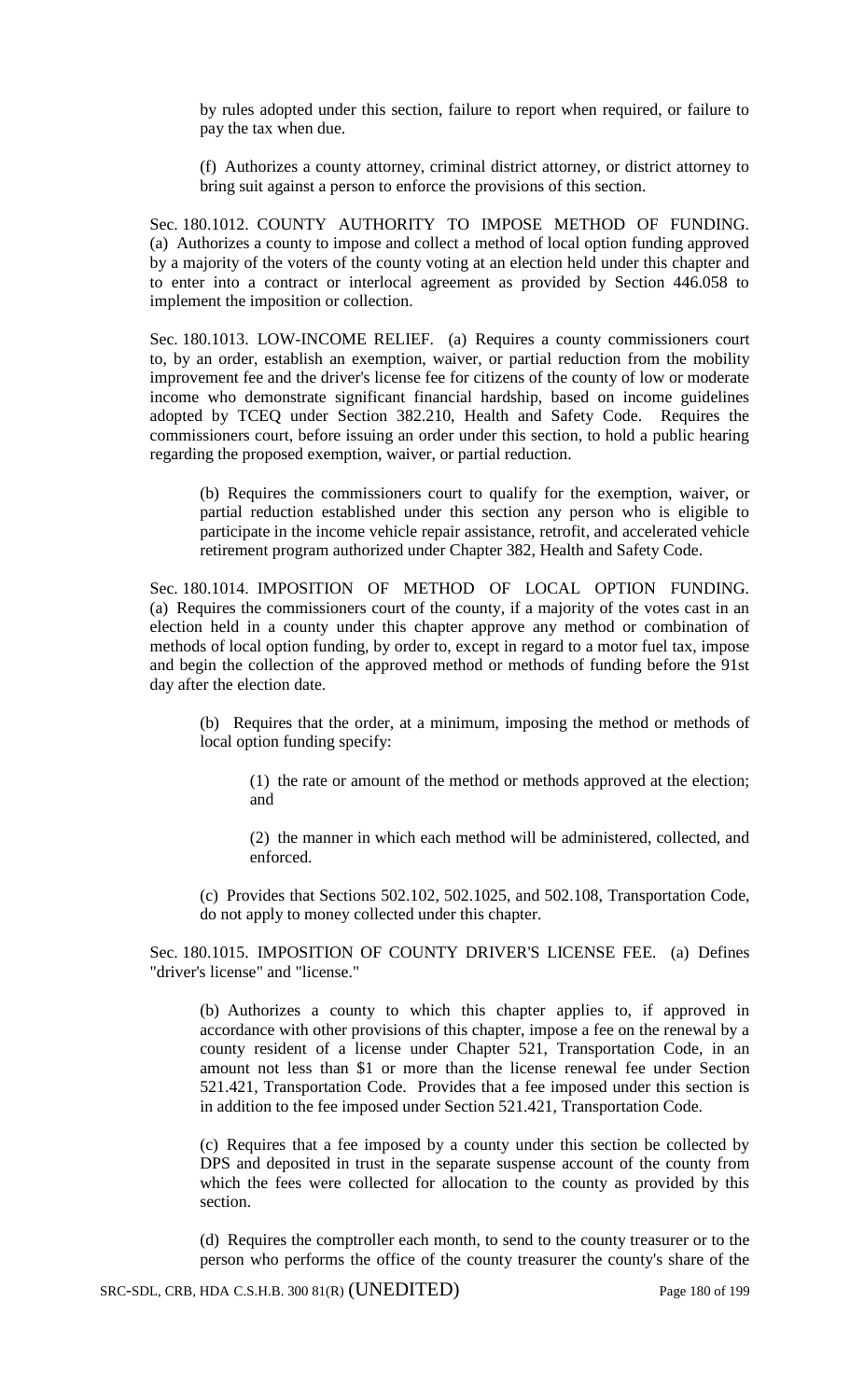fees payable to a municipality within the county collected by DPS under this section.

(e) Authorizes the comptroller to retain in the suspense account of a county a portion of the municipality's share of the fees collected for the municipality under this section, not to exceed two percent of the amount remitted to the county. Prohibits the amount that may be retained, if the county has abolished the fee, from exceeding two percent of the final remittance to the county at the time of the termination of the collection of the fee.

(f) Authorizes the comptroller, from the amounts retained in a county's suspense account, to redeem dishonored checks and drafts deposited to the credit of the account.

(g) Requires the comptroller, before the expiration of one year after the effective date of the abolition of a county driver's license fee imposed under this section, to send to the county the remainder of the money in the county's suspense account and to close the account.

(h) Requires that interest earned on all deposits made under this section, including interest earned from retained suspense accounts, be credited to the county's trust account and allocated to the county as described by this section.

(i) Providers that the county motor fuels tax is added to the selling price of the gasoline or diesel fuel and is part of the gasoline or diesel fuel price, is a debt owed to the seller, and is recoverable at law in the same manner as the fuel charge for gasoline or diesel fuel.

(j) Provides that the county motor fuels tax authorized by this section is in addition to the tax imposed by Chapter 162, Tax Code, and requires the county motor fuels tax to be collected in conjunction with that tax when gasoline or diesel fuel is removed from a terminal using the terminal rack, other than by bulk transfer, to be sold or delivered into a county that has imposed the tax authorized by this section.

(k) Requires a county to discontinue the collection of a method of finance authorized under this chapter when the approved mobility improvement projects are accepted by the governmental entity that contracted for the projects or when the bonds are paid off, whichever is later, unless continued funding for maintenance and operation of a project, including the impact to an existing system as specified by an interlocal agreement, was authorized at an election held under this chapter.

Sec. 180.102. IMPOSITION OF COUNTY MOTOR FUELS TAX. (a) Requires the comptroller to administer, collect, and enforce a tax imposed on the sale of gasoline or diesel fuel approved in accordance with the provisions of this chapter. Requires that the tax be exclusively administered, collected, and enforced in conformance with Chapter 162, Tax Code, governing the tax assessed on the sale of gasoline and diesel fuel. Provides that references in Chapter 162, Tax Code, to taxes imposed under that chapter also include taxes imposed under this section.

(b) Provides that the definitions in Chapter 162, Tax Code, apply to this section.

(c) Provides that the exemptions provided by Sections 162.104 and 162.204, Tax Code, apply to the tax authorized by this section.

(d) Authorizes the comptroller, subject to Section 180.1025, to adopt reasonable rules and prescribe forms that are consistent with this chapter and Chapter 162, Tax Code, for the administration, collection, reporting, and enforcement of this section.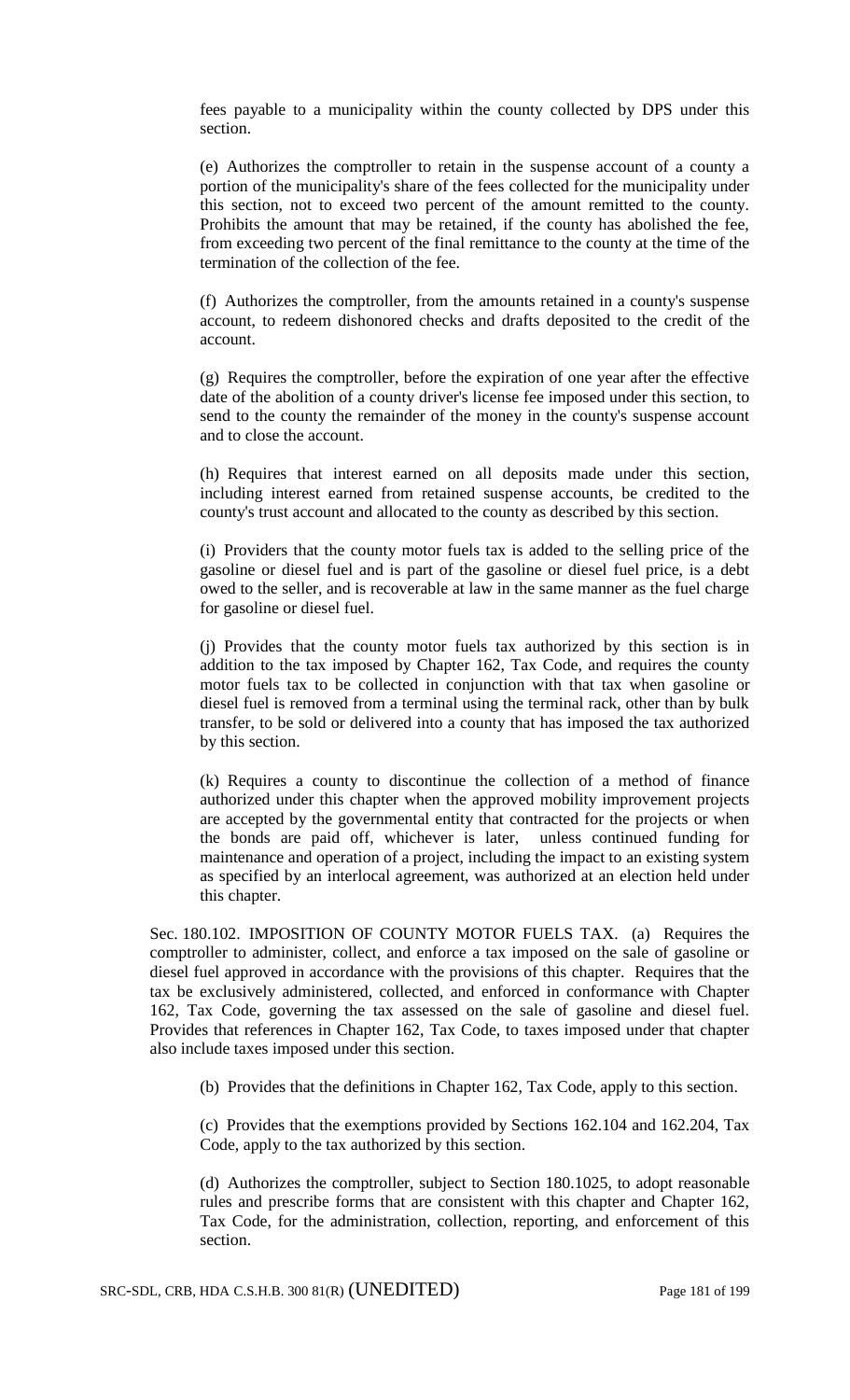(e) Provides that except as provided by Subsection (f), the tax authorized by this section takes effect on the first day of the first calendar quarter following the expiration of the first complete quarter occurring after the date of election authorizing the order imposing the tax under Subchapter B.

(f) Authorizes the comptroller, if the comptroller determines that an effective date provided by Subsection (e) will occur before the comptroller can reasonably take the action required to begin collecting the tax, to delay the effective date until the first day of the first calendar quarter following the date the comptroller declares that the comptroller is ready to begin collecting the tax.

(g) Requires a county, except as otherwise provided by this chapter, to adopt rules and prescribe forms for the collection of a tax authorized by this section. Requires a person required to collect a tax authorized by this section to report and send the tax to the county as provided by the county.

(h) Authorizes a county imposing a tax under this chapter to prescribe monetary penalties, including interest charges, for failure to keep records required by rules adopted under this section, failure to report when required, or failure to pay the tax when due.

(i) Authorizes a county attorney, criminal district attorney, or district attorney to bring suit against a person to enforce the provisions of this section.

(j) Requires the comptroller, before making a distribution to a county under Section 180.104, to deduct any costs incurred by the comptroller related to the comptroller's preparations to administer, collect, and enforce a tax on the sale of gasoline or diesel fuel approved in accordance with this chapter. Requires each county that approves the imposition of a tax on the sale of gasoline or diesel fuel to be charged a pro rata amount for the comptroller's costs in preparing to administer, collect, and enforce the tax. Requires that county, if only one county elects to approve the imposition of a tax on the sale of gasoline or diesel fuel in its jurisdiction, to bear all of the costs incurred by the comptroller but is authorized to recover pro rata shares of this cost from other counties that approve the imposition of the tax.

Sec.180.1025. ADOPTION OF RULES RELATING TO MOTOR FUELS TAX. (a) Requires the comptroller, before the comptroller is authorized to adopt rules under Section 180.102, to consult with representatives of:

> (1) the entities that would be required to collect and remit a motor fuels tax imposed under this chapter; and file reports with the comptroller relating to a motor fuels tax imposed under this chapter; and

> (2) counties in which the voters have approved the imposition of a motor fuels tax under this chapter.

(b) Requires that rules adopted under Section 180.102 provide for the uniform administration and reporting of all motor fuels taxes imposed by a county under this chapter. Prohibits a county from imposing requirements on an entity required to collect a motor fuels tax under this chapter that are not specifically authorized by the rules adopted under Section 180.102.

(c) Provides that rules adopted under Section 180.102:

(1) are authorized to require the comptroller to report sufficient information to each county imposing a motor fuels tax under this chapter to ensure proper allocation of revenue by the county under this chapter;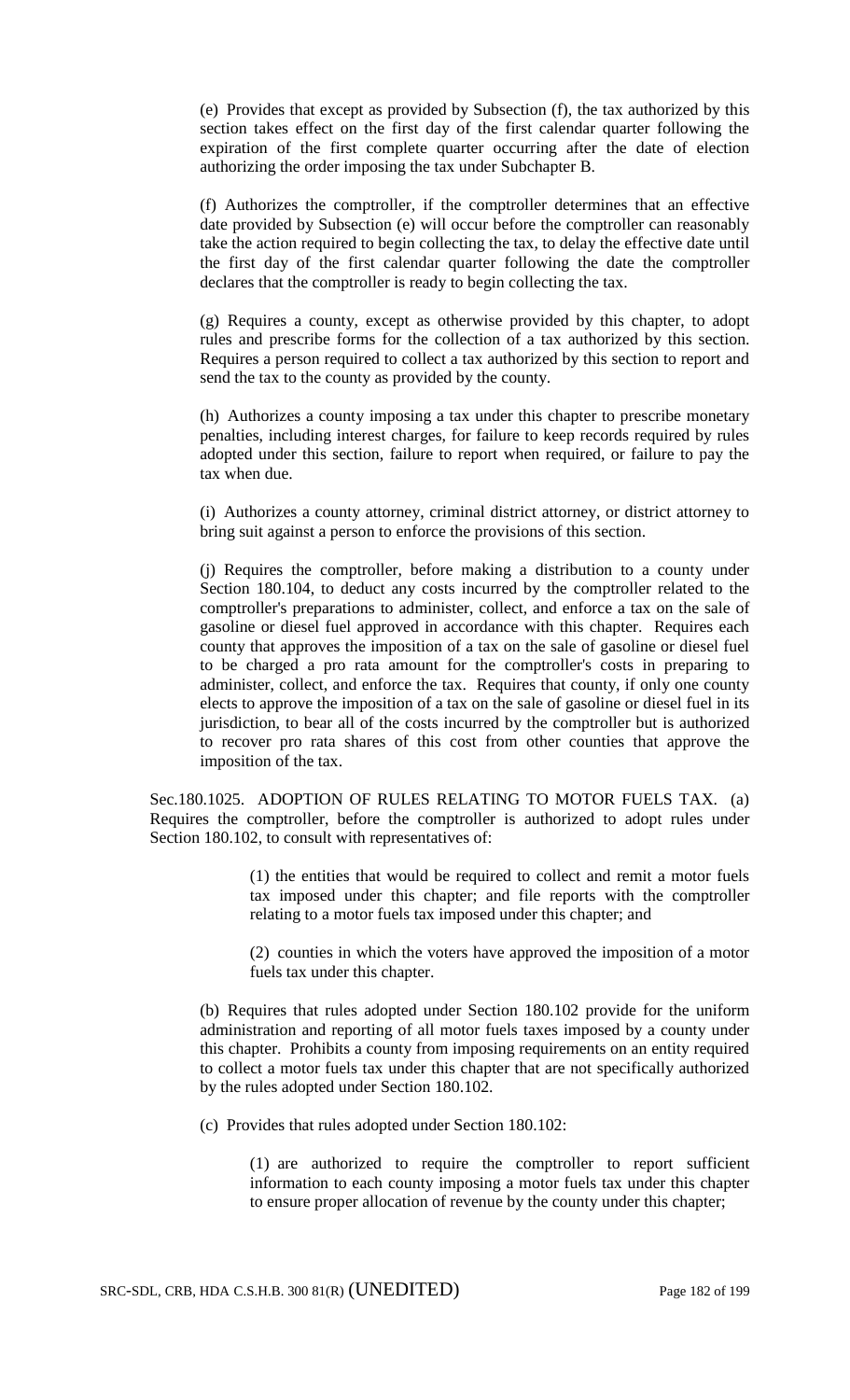(2) are prohibited from requiring the comptroller to report proprietary information collected from an individual taxpayer in a way that would be subject to public disclosure; and

(3) are prohibited from authorizing a county imposing a motor fuels tax under this chapter to contract with a private entity to perform any duty or responsibility associated with the collection, enforcement, administration of the tax.

Sec. 180.103. TRUST ACCOUNT. Requires the comptroller to deposit the county taxes collected by the comptroller under this chapter and Chapter 162, Tax Code, in trust in the separate suspense account of the county for which the taxes were collected.

Sec. 180.104. DISTRIBUTION OF TRUST FUNDS. Requires the comptroller to each month distribute to the county treasurer, payable to the county and for deposit in the county mobility improvement fund, the county's share of the taxes collected by the comptroller under this chapter and Chapter 162, Tax Code.

Sec. 180.105. STATE'S SHARE. Requires the comptroller, before making a distribution to a county under Section 180.104, also to deduct an amount not to exceed two percent of the amount of the taxes collected for the county during the period for which a distribution is made as the state's charge for its services. Requires the comptroller to credit the amount deducted to the general revenue fund. Requires the comptroller to adjust the percentage of the amount deducted each state fiscal year considering the projected expenditures necessary for the collection, administrative, and enforcement functions related to the county motor fuels tax.

Sec. 180.106. AMOUNTS RETAINED IN TRUST ACCOUNT. (a) Authorizes the comptroller to retain in the suspense account of a county a portion of the county's share of the tax collected for the county under this chapter and Chapter 162, Tax Code, not to exceed five percent of the amount distributed to the county. Prohibits the amount that may be retained if the county has abolished the tax from exceeding five percent of the final distribution to the county at the time of the termination of the collection of the tax.

(b) Authorizes the comptroller, from the amounts retained in a county's suspense account, to correct erroneous deposits to the account, make refunds for overpayments to the account, and redeem dishonored checks and drafts deposited to the credit of the account.

(c) Requires the comptroller, before the fourth anniversary of the effective date of the abolition of a county tax collected under this chapter and Chapter 162, Tax Code, to send to the county the remainder of the money in the county's account and to close the account.

Sec. 180.107. INTEREST ON TRUST ACCOUNT. Requires that interest earned on all deposits made by the comptroller under this subchapter be credited to the suspense account of the county.

[Reserves Sections 180.108-180.150 for expansion.]

#### SUBCHAPTER D. FUND

Sec. 180.151. COUNTY MOBILITY IMPROVEMENT FUND. (a) Requires the commissioners court of each county that imposes a method of finance collected under this chapter to, by order, establish a county mobility improvement fund that is separate and apart from the county's general fund account.

(b) Requires the county to deposit in the fund money distributed to the county under Section 180.104.

(c) Requires the county to establish segregated accounts in the fund: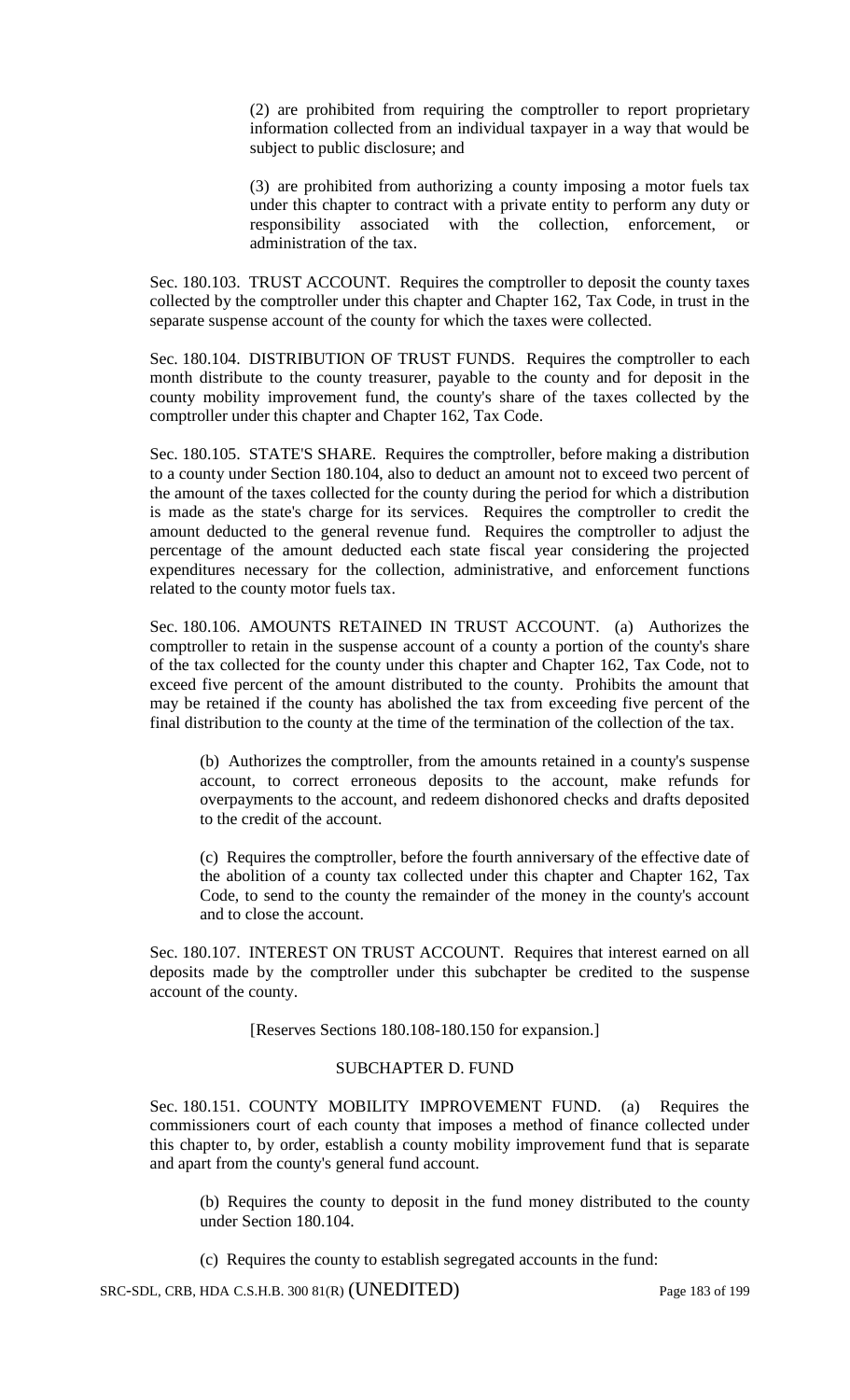(1) for each approved mobility improvement project; and

(2) for funds collected in the jurisdiction of a transit authority or transportation authority that is funded through a dedicated sales tax and that operates under Subchapter O, Chapter 452, or Chapter 460, Transportation Code.

(d) Authorizes that money in the fund be spent only as provided by Section 180.152., and provides that money in the fund, including any interest earned, is the property of the county depositing the money.

Sec. 180.152. USE OF MONEY IN FUND; ISSUANCE OF BONDS. (a) Authorizes a county to use money in its county mobility improvement fund to:

> (1) reimburse or pay, without issuing bonds or other obligations or otherwise creating debt, the costs of planning, acquiring, establishing, developing, constructing, or renovating mobility improvement projects in the county that were approved at an election under this subchapter;

> (2) pay the principal of, interest on, or other costs relating to bonds or other obligations the county issues for the purpose of financing mobility improvement projects in the county that were approved at an election under this subchapter;

> (3) pay amounts due and owing to a transit authority or transportation authority under a contract or interlocal agreement between the county and the authority under which the authority agrees to provide, develop, construct, install, and operate passenger rail facilities and services inside and outside the county and to issue bonds and other obligations that are secured by and payable from the amounts due from the county under the contract or interlocal agreement for the purpose of financing the capital costs of the facilities, if a county motor fuels tax was approved for that purpose at an election under this chapter;

> (4) pay amounts due and owing to a municipality under a contract or interlocal agreement between the county and the municipality under which the municipality agrees to provide, develop, or construct mobility improvement projects located inside the municipality;

> (5) pay amounts owed to a transit agency to accelerate the retirement of outstanding debt; and

> (6) reimburse or pay the actual and customary costs of financial administration of the fund.

(b) Authorizes that a contract or interlocal agreement entered into between a county and a transit authority or transportation authority for the purposes described by Subsection (a)(3) have those terms and provisions, and impose and contain requirements, grants, and limitations, as the county and the transit authority or transportation authority to mutually agree, including the power of the transit authority or transportation authority to pledge as security for its bonds all amounts, less agreed costs of collection, deposited to the county's local option transportation fund, if such a pledge was approved at an election under this subchapter.

(c) Authorizes that bonds or other obligations issued by a county under this section be made payable from money in the county's county mobility improvement fund, subject to any limitations contained in a contract or interlocal agreement between the county and a transit authority or transportation authority, and from any other sources of revenue of the county that are lawfully available.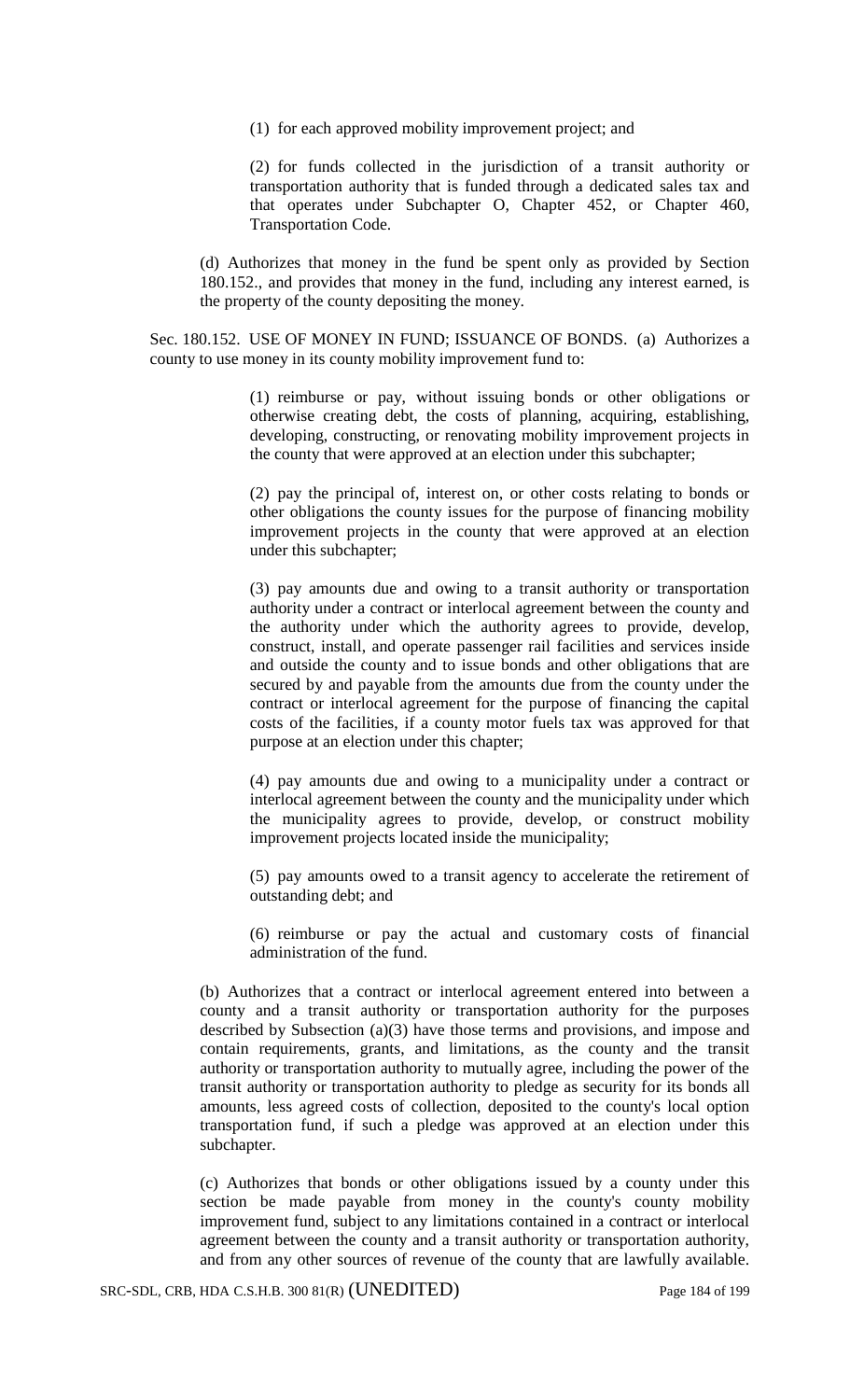Requires that bonds or other obligations issued by a transit authority or transportation authority under a contract or interlocal agreement be payable from and secured by the money in the county's county mobility improvement fund and the revenue received from the operation of the passenger rail services financed by the bonds or other obligations and prohibits including any revenue the transit authority or transportation authority receives from a dedicated sales tax or the operation of any other passenger rail or bus system or related services.

(d) Authorizes that bonds or other obligations issued by a county under this section or by a transit authority or transportation authority under a contract or interlocal agreement mature serially or otherwise not more than 30 years after the date of issuance.

(e) Requires that any bonds or other obligations issued by a county or by a transit authority or transportation authority under this section, and the proceedings authorizing the bonds or other obligations, be submitted to the attorney general for review and approval under Chapter 1202, Government Code.

(f) Prohibits a county from:

(1) use money in the fund to finance the construction of a mobility improvement project not approved by the voters in an election under this chapter; or

(2) use funds approved for a particular mobility improvement project to fund a different project.

[Reserves Sections 180.153-180.200 for expansion.]

### SUBCHAPTER E. TRANSIT AND TRANSPORTATION AUTHORITIES

Sec. 180.201. USE OF SALES TAX BY TRANSPORTATION AUTHORITY. Prohibits a subregion of a transportation authority governed by a subregional board described by Subchapter O, Chapter 452, Transportation Code, from using any proceeds from a sales and use tax imposed under that chapter, or any other revenue of the authority under that chapter, for a mobility improvement project under this chapter without the favorable vote of four-fifths of the members of the subregional board.

Sec. 180.202. TRANSIT AUTHORITY OR TRANSPORTATION AUTHORITY SERVICES NOT AUTHORIZED. (a) Prohibits a county acting under this chapter from directly operating or providing passenger rail services or any service expressly reserved by a transit authority or a transportation authority that serves the county.

(b) Prohibits a motor fuels tax imposed by a county under this chapter from being used to establish or fund services of a transit authority or a transportation authority created on or after January 1, 2009.

(c) Provides that this chapter does not authorize the creation of a transit authority or a transportation authority.

SECTION 41.03. Amends Subchapter C, Chapter 791, Government Code, by adding Section 791.034, as follows:

Sec. 791.034. CONTRACTS RELATED TO COUNTY MOTOR FUELS TAXES. (a) Authorizes the comptroller to enter into an interlocal contract with one or more local governments or political subdivisions to collect, administer, and enforce a county motor fuels tax enacted under Chapter 180, Local Government Code, and any other related law.

(b) Provides that this section expires January 1, 2012.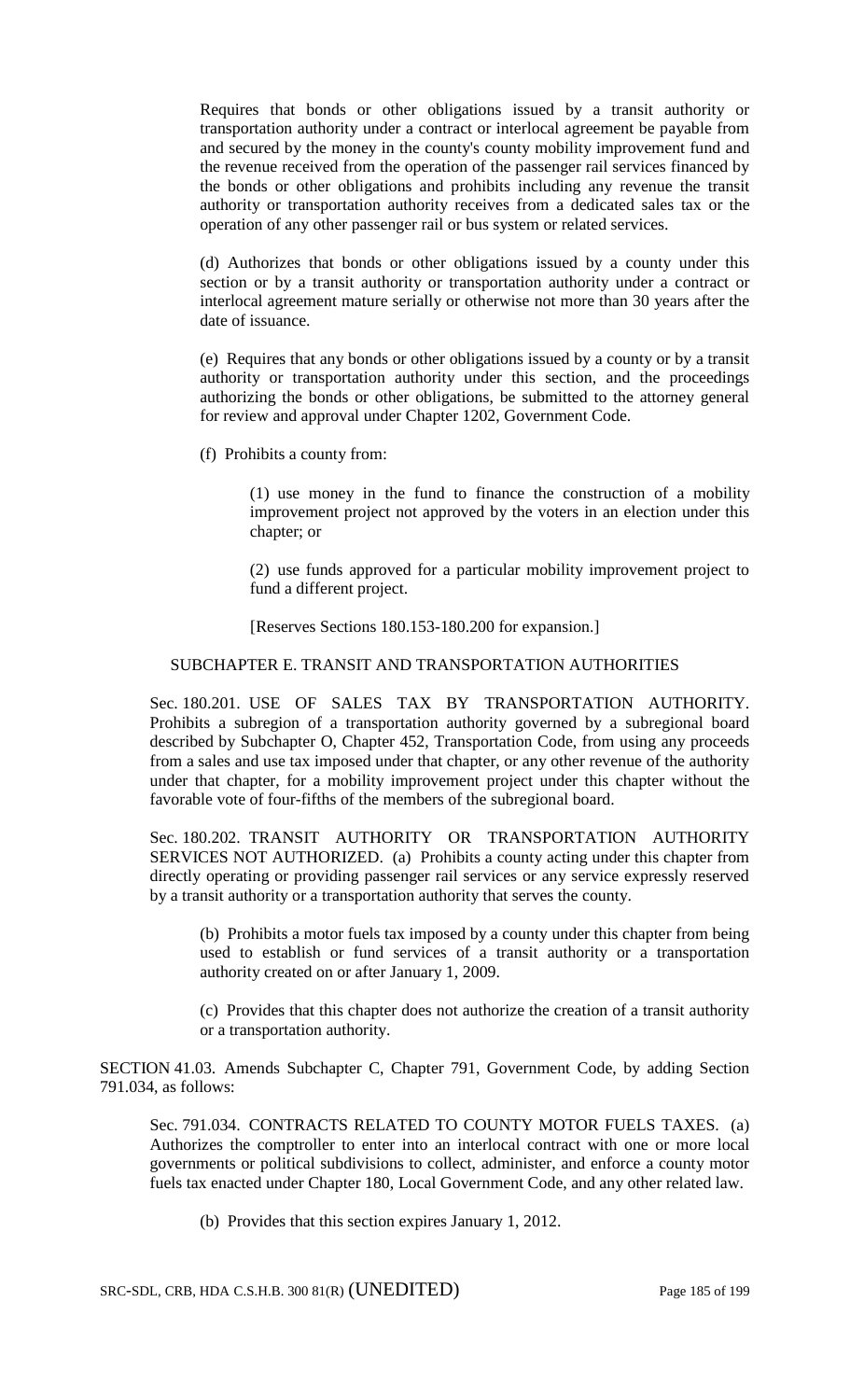SECTION 41.04. Amends Section 162.001, Tax Code, by adding Subdivisions (16-a), (16-b), (56-a), (56-b), and (57-a), as follows:

(16-a) Defines "county diesel fuel tax."

(16-b) Defines "county gasoline tax."

(56-a) Defines "state diesel fuel tax."

(56-b) Defines "state gasoline tax."

(57-a) Defines "taxing county."

SECTION 41.05. Amends Sections 162.004(e) and (g), Tax Code, as follows:

(e) Requires a person to whom a shipping document was issued to perform certain requirements including, if delivering the motor fuel into a county in this state, denote on the shipping document the county to which the motor fuel will be delivered or, in the case of a split load, each county in which a portion of the motor fuel will be delivered. Makes nonsubstantive changes.

(g) Prohibits the person to whom motor fuel is delivered by barge, vessel, railroad tank car, or transport vehicle from accepting delivery of the motor fuel if the destination state shown on the shipping document for the motor fuel is a state other than this state, except that the person is authorized to accept the delivery if the document contains a diversion number authorized by the comptroller and destination state, if applicable, and has received a properly completed shipping document listing the county in this state in which the person accepts delivery. Requires the person to whom the motor fuel is delivered to examine the shipping document to determine that the destination state is this state and the county in this state is the county in which the person accepts delivery, and to retain a copy of the shipping document at the delivery location or another place until the fourth anniversary of the date of delivery.

SECTION 41.06. Amends Section 162.005(e), Tax Code, as follows:

(e) Authorizes the comptroller to revoke a license if the license holder:

(1) purchases for export motor fuel on which the tax was not paid under this chapter and subsequently diverts or causes the motor fuel to be diverted to a destination in this state or to any destination other than the originally designated state or country without first obtaining a diversion number; or

(2) delivers motor fuel on which the county gasoline tax or county diesel fuel tax is due without issuing a properly completed shipping document listing the taxing county in which the delivery occurred.

SECTION 41.07. Amends Section 162.012, Tax Code, as follows:

Sec. 162.012. PRESUMPTIONS. (a) Makes no changes to this subsection.

(b) Creates this subsection from existing text. Makes no changes to this subsection.

(c) Provides that if a person claims an exemption from the county motor fuels tax and fails to produce proof of delivery to a nontaxing county, the person is presumed to have delivered the motor fuel to a taxing county that imposes the tax on motor vehicle fuels authorized by Chapter 616, Local Government Code.

(d) Creates this subsection from existing text. Makes no changes to this subsection.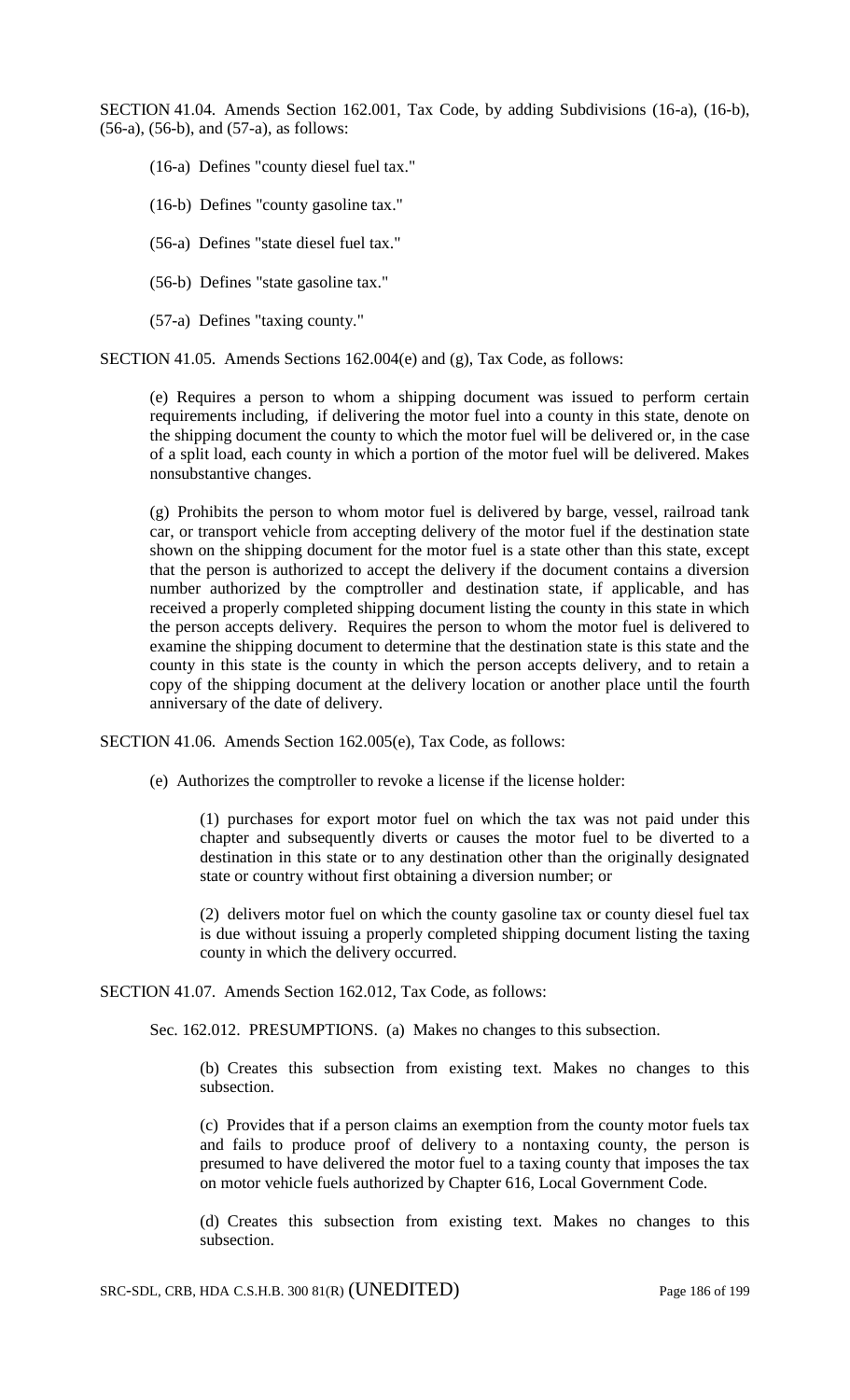(e) Deletes existing Subsection (b) designation. Makes no changes to this subsection.

SECTION 41.08. Amends Section 162.015, Tax Code, as follows:

Sec. 162.015. ADDITIONAL TAX APPLIES TO INVENTORIES. (a) Requires a distributor or dealer that possesses for the purpose of sale 2,000 or more gallons of gasoline or diesel fuel at each business location on which a tax imposed by this chapter at a previous rate has, rather than have, been paid, on the effective date of an increase in the rate, rather than rates, of a tax, rather than the taxes, imposed by this chapter, to report to the comptroller the volume of that gasoline and diesel fuel, and at the time of the report to pay a tax on that gasoline and diesel fuel at a rate equal to the rate of the tax increase.

(b) Makes conforming changes.

SECTION 41.09. Amends Section 162.016, Tax Code, by amending Subsection (a) and adding Subsection (g-1), as follows:

(a) Requires that the shipping document include certain information including the destination state and, if the destination state is this state, the county in this state to which the gasoline or diesel fuel will be delivered, rather than the destination of the motor fuel, as represented by the purchaser of the motor fuel and the number of gallons of the fuel to be delivered, if delivery is to only one state.

(g-1) Requires an importer or exporter who wants to deliver a single cargo tank of motor fuel to a county in this state to issue a properly completed shipping document denoting the county to which the motor fuel will be delivered or, in the case of a split load, each county to which a portion of the motor fuel will be delivered.

SECTION 41.10. Amends the heading to Section 162.101, Tax Code, to read as follows:

Sec. 162.101. POINT OF IMPOSITION OF STATE GASOLINE TAX.

SECTION 41.11. Amends Sections 162.101(a), (b), (c), and (f), Tax Code, as follows:

(a) Requires the supplier or permissive supplier to collect the tax imposed by this section, rather than subchapter, from the person who orders the withdrawal at the terminal rack.

(b), (c), and (f) Makes conforming changes.

SECTION 41.12. Amends Subchapter B, Chapter 162, Tax Code, by adding Section 162.1011, as follows:

Sec. 162.1011. IMPOSITION OF COUNTY GASOLINE TAX; POINT OF COLLECTION. (a) Provides that in a county that imposes the tax on motor vehicle fuels authorized by Chapter 616, Local Government Code, a tax is imposed on the delivery of gasoline into the taxing county.

(b) Requires the distributor to collect the tax imposed by this section from each person on delivery of gasoline into a taxing county.

(c) Requires that the tax imposed by this section, in each subsequent sale of gasoline on which the tax has been paid, be collected from the purchaser so that the tax is paid ultimately by the person who uses the gasoline. Provides that gasoline is considered to be used when it is delivered into a fuel supply tank.

SECTION 41.13. Amends Section 162.102, Tax Code, as follows: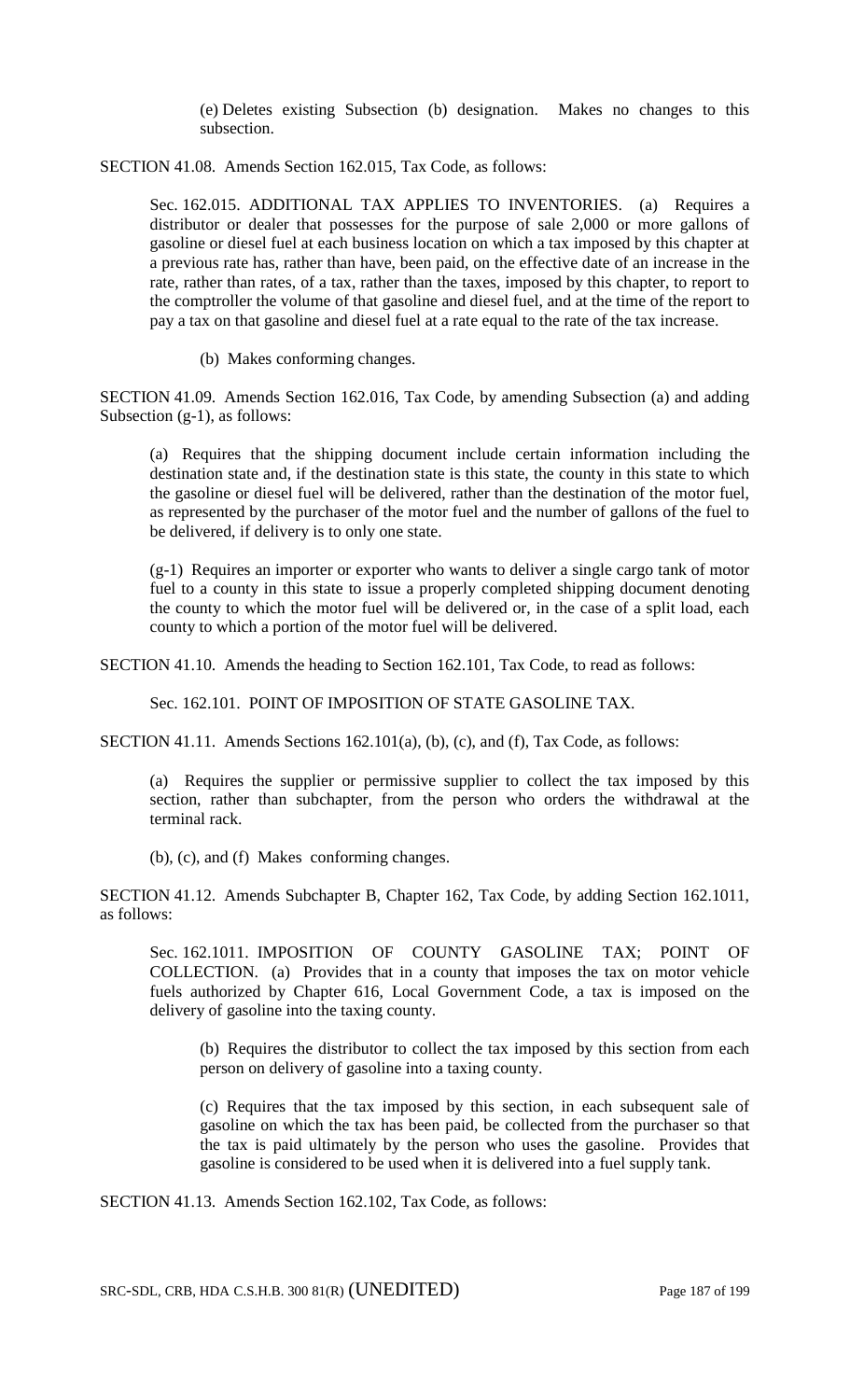Sec. 162.102. New heading: TAX RATES. (a) Provides that the state gasoline tax rate is 20 cents for each net gallon or fractional part of a net gallon on which the tax is imposed under Section 162.101.

(b) Provides that in a taxing county, the county gasoline tax rate for each net gallon or fractional part of a net gallon is the rate established by Chapter 616, Local Government Code.

SECTION 41.14. Amends the heading to Section 162.103, Tax Code, to read as follows:

Sec. 162.103. BACKUP STATE GASOLINE TAX; LIABILITY.

SECTION 41.15. Amends Sections 162.103(a) and (c), Tax Code, as follows:

(a) Provides that a backup tax is imposed at the rate prescribed by Section 162.102(a), rather than 162.102, on certain individuals.

(c) Provides that the tax imposed by, rather than under, Subsection (a)(3) is also imposed on the ultimate consumer.

SECTION 41.16. Amends Subchapter B, Chapter 162, Tax Code, by adding Section 162.1035, as follows:

Sec. 162.1035. BACKUP COUNTY GASOLINE TAX; LIABILITY. (a) Provides that a backup tax is imposed at the rate prescribed by Section 162.102(b) on:

> (1) a person who, in a county that imposes the tax authorized by Chapter 616, Local Government Code delivers gasoline into the fuel supply tank of a motor vehicle; purchases or receives gasoline from another person; or sells or delivers gasoline to another person; and

> (2) a person who obtains a refund of the tax imposed by Section 162.1011 for gasoline that the person delivered into the fuel supply tank of a motor vehicle, purchased or acquired, or sold or delivered in a county that imposes the tax authorized by Chapter 616, Local Government Code.

(b) Requires a person who sells gasoline subject to the tax imposed by this section to at the time of sale collect the tax from the purchaser or recipient of the gasoline in addition to the selling price and is liable to this state for the taxes collected at the time and in the manner provided by this chapter.

(c) Provides that gasoline on which the tax imposed by Section 162.1011 has been paid and gasoline exempt under Section 162.104 are exempt from the tax imposed by this section

(d) Provides that the tax imposed by this section is in addition to any penalty imposed under this chapter.

SECTION 41.17. Amends Sections 162.104(a) and (c), Tax Code, as follows:

(a) Provides that the taxes, rather than tax, imposed by this subchapter do not apply to certain gasoline including gasoline moved by truck or railcar between licensed suppliers or licensed permissive suppliers and in which the gasoline removed from the first terminal comes to rest in the second terminal, provided that the removal from the second terminal rack is subject to the state gasoline tax imposed by this subchapter. Makes a nonsubstantive change.

(c) Makes a conforming and a nonsubstantive change.

SECTION 41.18. Amends Section 162.105, Tax Code, as follows:

SRC-SDL, CRB, HDA C.S.H.B. 300 81(R) (UNEDITED) Page 188 of 199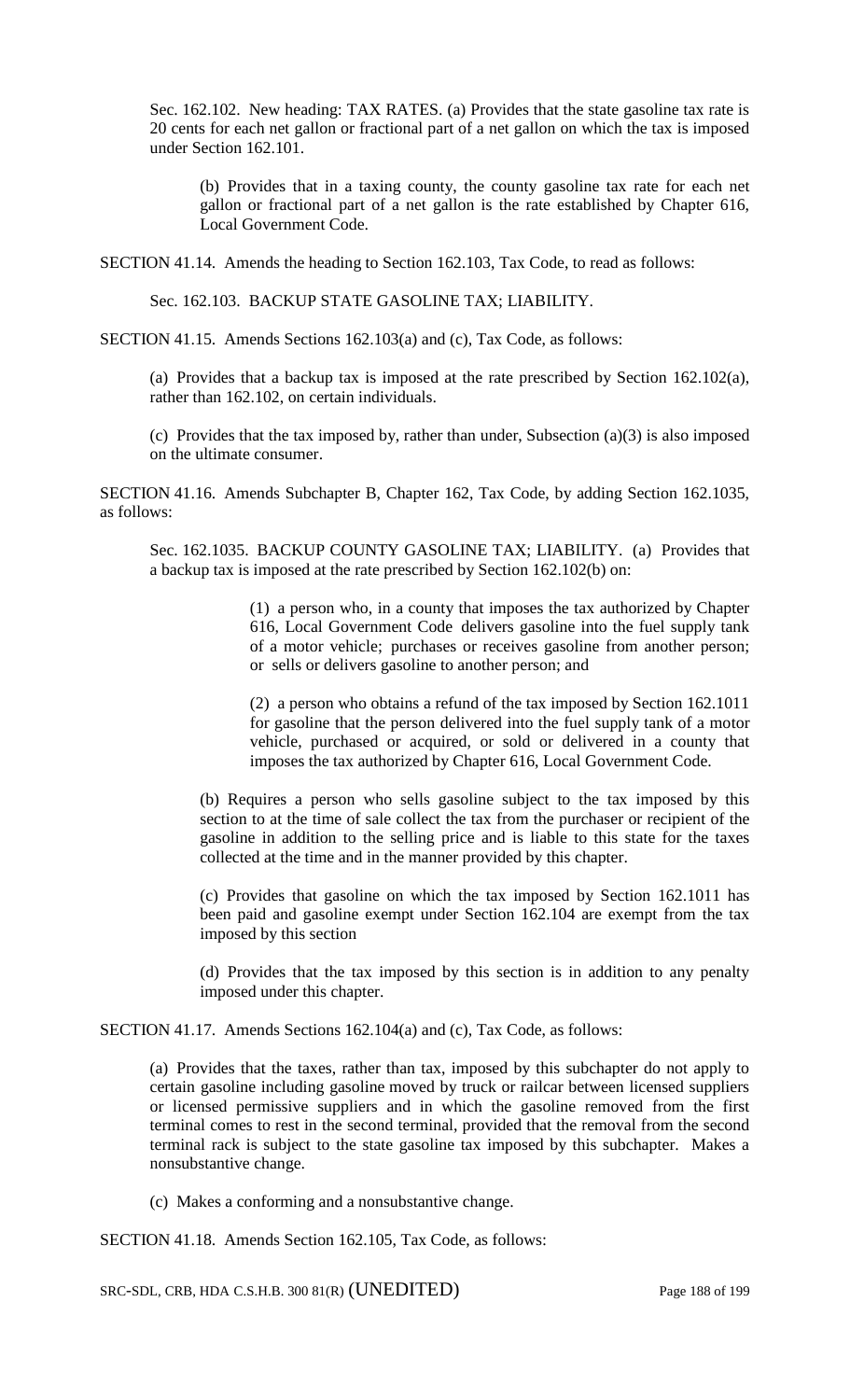Sec. 162.105. PERSONS REQUIRED TO BE LICENSED. Requires a person to obtain the appropriate license or licenses issued by the comptroller before conducting the activities of certain individuals including a supplier, who may also act as a distributor, importer, exporter, blender, motor fuel transporter, dealer, or aviation fuel dealer without securing a separate license, but who is subject to all other conditions, requirements, and liabilities imposed on those license holders. Makes conforming changes.

SECTION 41.19. Amends Sections 162.107(a) and (b), Tax Code, as follows:

(a) Authorizes a person to elect to obtain a permissive supplier license to collect the state gasoline tax imposed by, rather than under, this subchapter for gasoline that is removed at a terminal in another state and has this state as the destination state.

(b) Requires a licensed permissive supplier, with respect to gasoline that is removed by the licensed permissive supplier at a terminal located in another state and that has this state as the destination state, to perform certain duties including to report and pay the state gasoline tax and the county gasoline tax due on the gasoline in the same manner as if the removal had occurred at a terminal located in this state. Makes conforming changes.

SECTION 41.20. Amends Section 162.108, Tax Code, by adding Subsection (a-1), as follows:

(a-1) Requires an applicant for a license as a dealer, in addition to the information required by Subsection (a), to list on the application:

(1) the street address, city, county, and zip code of the location for which the applicant seeks a license to sell or dispense motor fuel at retail;

(2) the applicant's social security number, driver's license number, and federal employer identification number if the applicant is a natural person who is not licensed as a supplier, permissive supplier, or terminal operator; and

(3) if the applicant is a corporation, limited liability company, professional association, partnership, or other entity that is not licensed as a supplier, permissive supplier, or terminal operator and is not wholly owned by an entity that is licensed as a supplier, permissive supplier, or terminal operator, the physical address, mailing address, social security number, and driver's license number of each natural person responsible for the purchase of motor fuel for sale by the applicant and each officer, director, manager, member, shareholder, and partner of the applicant.

SECTION 41.21. Amends Section 162.110(a), Tax Code, to provide that the license issued to a supplier, permissive supplier, distributor, importer, exporter, terminal operator, blender, motor fuel transporter, or dealer is permanent and is valid during the period the license holder has in force and effect the required bond or security and furnishes timely reports and supplements as required, or until the license is surrendered by the holder or canceled by the comptroller. Makes a nonsubstantive change.

SECTION 41.22. Amends Section 162.111(a), Tax Code, to require the comptroller to determine the amount of security required of a supplier, permissive supplier, distributor, exporter, importer, dealer, or blender, taking into consideration the amount of tax that has or is expected to become due from the person, any past history of the person as a license holder under this chapter or its predecessor, and the necessity to protect this state against the failure to pay the tax as the tax becomes due.

SECTION 41.23. Amends Section 162.112(a), Tax Code, to make a conforming change.

SECTION 41.24. Amends Sections 162.113(a), (d), and (e), Tax Code, as follows: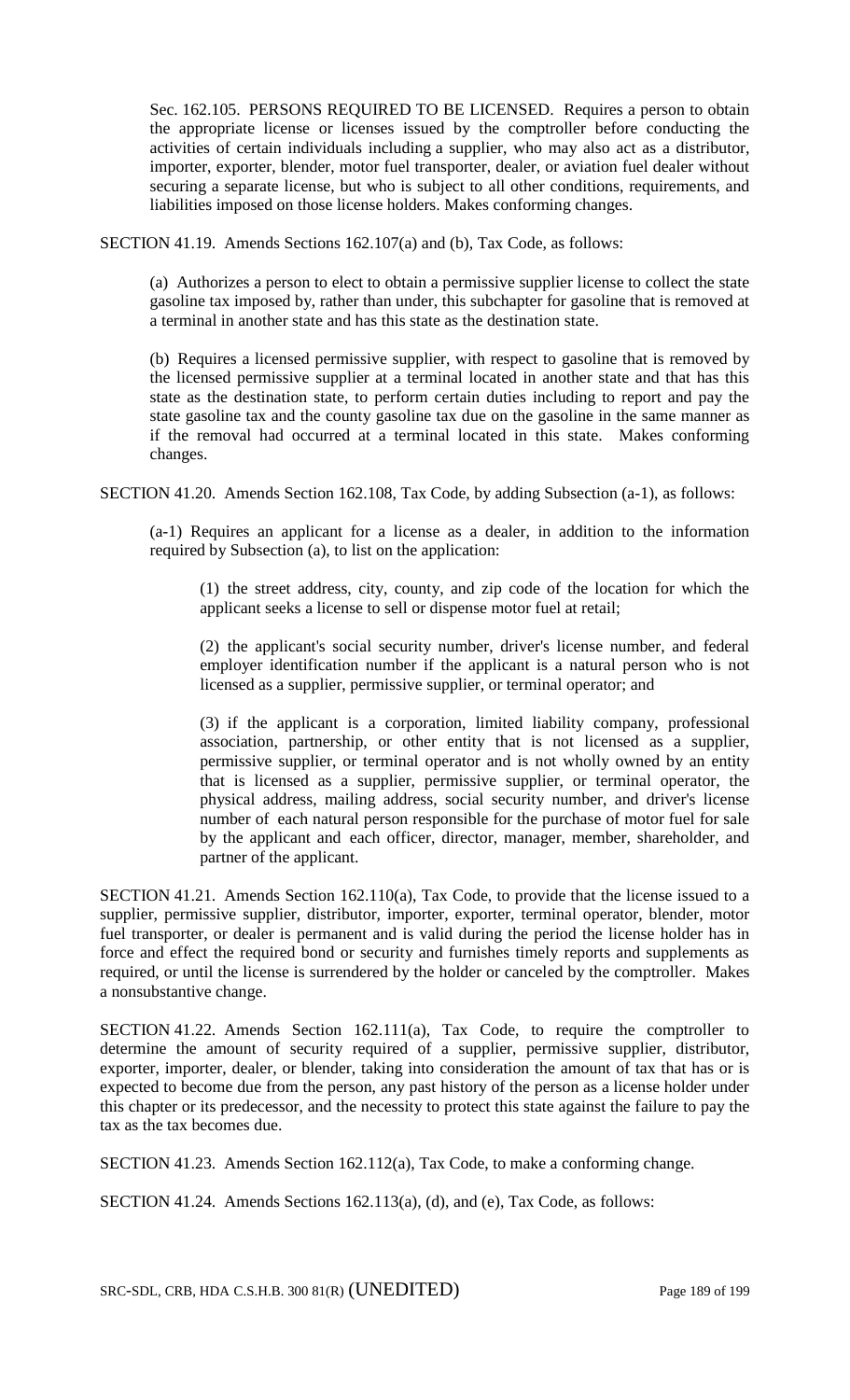(a) Requires each distributor and importer, rather than each licensed distributor and licensed importer, to remit to the supplier or permissive supplier, as applicable, the tax imposed by Section 162.101 for gasoline removed at a terminal rack.

(d) Requires the supplier or permissive supplier to reinstate without delay the right of the licensed distributor or licensed importer to defer the payment of gasoline tax after the comptroller provides to the supplier or permissive supplier notice that the licensed distributor or licensed importer is in good standing with the comptroller for the purposes of the taxes imposed by, rather than gasoline tax imposed under, this subchapter.

(e) Entitles a licensed distributor or licensed importer who makes timely payments of the state gasoline tax imposed by this subchapter to retain an amount equal to 1.75 percent of the total state gasoline tax to be paid to the supplier or permissive supplier to cover administrative expenses. Makes conforming changes.

SECTION 41.25. Amends Section 162.114(a), Tax Code, to require each person who is liable for the taxes, rather than tax, imposed by this subchapter, a terminal operator, a dealer, and a distributor, rather than licensed distributor, except as provided by Subsection (b), to file a return on or before the 25th day of the month following the end of each calendar month.

SECTION 41.26. Amends Sections 162.115(b), (c), (e), (g), and (h), Tax Code, as follows:

(b) Requires a distributor to keep certain information including, a record showing the number of gallons of all gasoline sold, distributed, or used, showing the county in this state to which the gasoline was delivered and the amount of county gasoline tax collected from the purchaser; an itemized statement showing by load the number of gallons of all gasoline sold, distributed, or used, showing the name of the purchaser; the county or counties in this state; the amount of county gasoline tax collected from the purchaser; and the date of the sale, distribution, or use; and for gasoline exported from this state all shipping documents. Makes nonsubstantive changes.

(c) Requires an importer to keep, certain information, including a record showing the number of gallons of all gasoline sold, distributed, or used, showing the name of the purchaser, the county in this state, and the date of the sale, distribution, or use; and an itemized statement showing by load the number of gallons of all gasoline sold, distributed, or used, showing the name of the purchaser, the county or counties in this state, and the date of the sale, distribution, or use. Makes nonsubstantive changes.

- (e) Makes a conforming change.
- (g) Makes conforming changes.

(h) Requires a dealer to keep a record showing the number of gallons of certain gasoline and the shipping documents.

SECTION 41.27. Amends Section 162.116(c), Tax Code, to authorize a supplier or permissive supplier to take a credit for any state gasoline tax that was, rather than any taxes that were, not remitted in a previous period to the supplier or permissive supplier by a licensed distributor or licensed importer as required by Section 162.113 (Remittance of Tax to Supplier or Permissive Supplier; Allowances).

SECTION 41.28. Amends Section 162.118, Tax Code, as follows:

Sec. 162.118. New heading: INFORMATION REQUIRED ON DISTRIBUTOR'S RETURN; PAYMENT OF TAXES AND ALLOWANCES. (a) Requires that the monthly return and supplements of each distributor contain for the period covered by the return certain information, including the number of net gallons delivered into a taxing county sorted by taxing county and purchaser. Makes a nonsubstantive change.

(b) Entitles a distributor or importer who makes timely payments of the county tax imposed by this subchapter is to retain an amount equal to two percent of the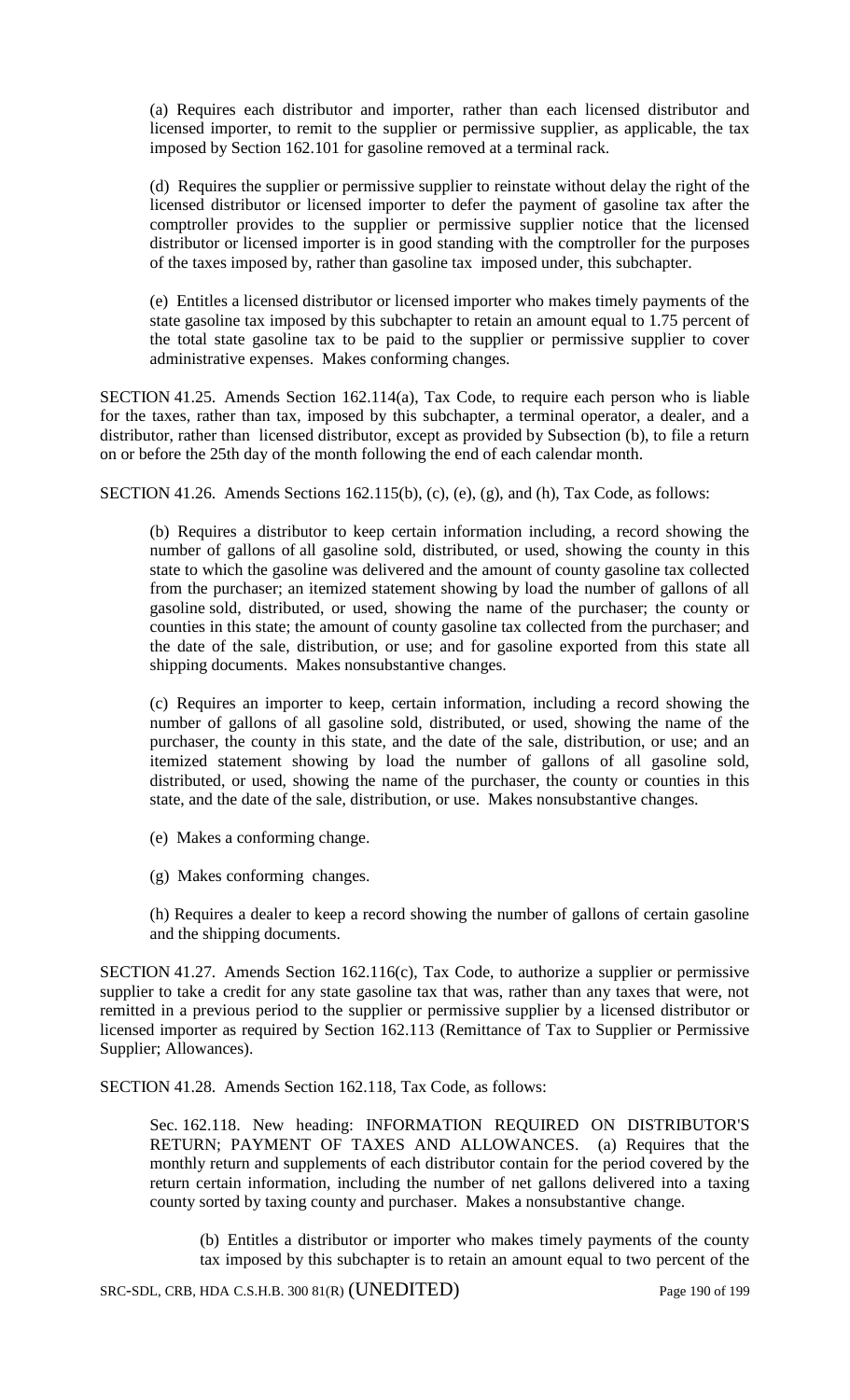total county gasoline taxes remitted to the comptroller to cover administrative expenses.

SECTION 41.29. Amends Section 162.123, Tax Code, to make a conforming change.

SECTION 41.30. Amends Subchapter B, Chapter 162, Tax Code, by adding Section 162.1235 as follows:

Sec. 162.1235. INFORMATION REQUIRED ON DEALER'S RETURN. Requires that the monthly return and supplements of each dealer contain for the period covered by the return the number of gallons of gasoline inventories on hand at the first of each month, sorted by product code; the number of gallons of gasoline received by the dealer during the month, sorted by seller; the number of gallons of gasoline inventories on hand at the end of each month; and any other information required by the comptroller.

SECTION 41.31. Amends Sections 162.127(a) and (d), Tax Code, as follows:

(a) Requires that a refund claim be filed on a form provided by the comptroller, be supported by the original invoice issued by the seller, and contain certain information, including the stamped or preprinted name and address, including county in this state, of the seller; the name and address of the purchaser; and the amount of state or county gasoline taxes paid, rather than the amount of tax, either separately stated from the selling price or stated with a notation that both state and county taxes are included if both apply, rather than a notation that the selling price includes the tax.

(d) Provides that for purposes of this section, a distributor meets the requirement of filing a valid refund claim for state and county gasoline taxes if the distributor designates the gallons of gasoline sold or used that are the subject of the refund claim on the monthly report submitted by the distributor to the comptroller.

SECTION 41.32. Amends the heading to Section 162.201, Tax Code, to read as follows:

Sec. 162.201. POINT OF IMPOSITION OF STATE DIESEL FUEL TAX.

SECTION 41.33. Amends Sections 162.201(a), (b), and (c), Tax Code, as follows:

(a) Requires the supplier or permissive supplier to collect the tax imposed by this section, rather than subchapter, from the person who orders the withdrawal at the terminal rack.

(b) and (c) Makes a conforming change.

SECTION 41.34. Amends Subchapter C, Chapter 162, Tax Code, by adding Section 162.2011, as follows:

Sec. 162.2011. COUNTY DIESEL FUEL TAX IMPOSED; POINT OF COLLECTION. (a) Provides that in a county that imposes the tax on motor vehicle fuels authorized by Chapter 616, Local Government Code, a tax is imposed on the delivery of diesel fuel into the taxing county.

(b) Requires the distributor to collect the tax imposed by this section from each person on delivery of diesel fuel into a taxing county.

(c) Requires that the tax imposed by this section, in each subsequent sale of diesel fuel on which the tax has been paid, be collected from the purchaser so that the tax is paid ultimately by the person who uses the diesel fuel. Provides that diesel fuel is considered to be used when it is delivered into a fuel supply tank.

SECTION 41.35. Amends Section 162.202, Tax Code, as follows:

SRC-SDL, CRB, HDA C.S.H.B. 300 81(R) (UNEDITED) Page 191 of 199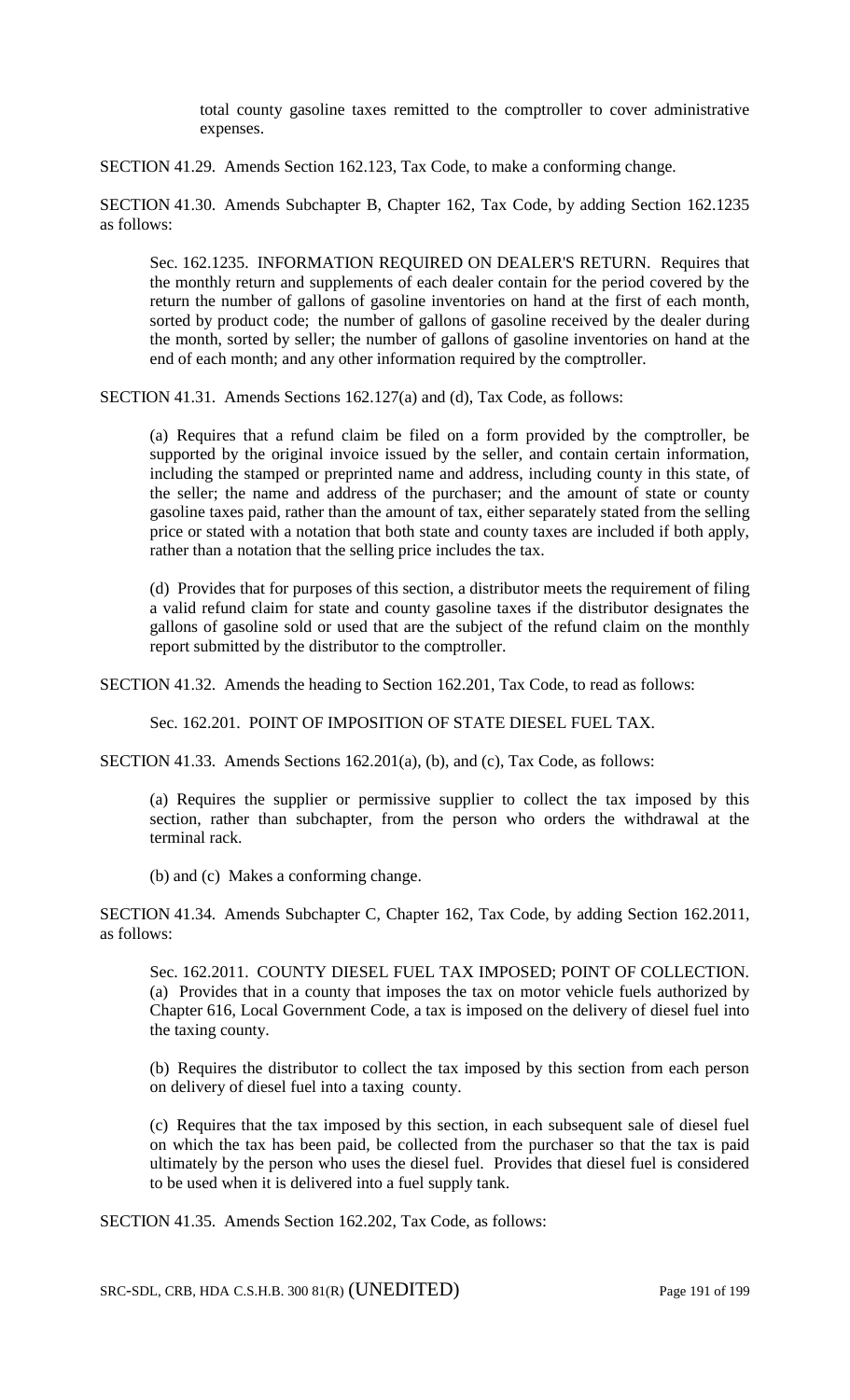Sec. 162.202. New heading: TAX RATES. (a) Creates this subsection from existing text. Provides that the state diesel fuel tax rate is 20 cents for each net gallon or fractional part of a net gallon on which the tax is imposed under Section 162.201.

(b) Provides that in a taxing county, the county diesel fuel tax rate for each net gallon or fractional part of a net gallon is the rate established by Chapter 616, Local Government Code.

SECTION 41.36. Amends the heading to Section 162.203, Tax Code, to read as follows:

Sec. 162.203. BACKUP STATE DIESEL FUEL TAX; LIABILITY.

SECTION 41.37. Amends Sections 162.203(a) and (c), Tax Code, as follows:

(a) Provides that a backup tax is imposed at the rate prescribed by Section 162.202(a), rather than Section 162.202, on certain persons.

(c) Provides that the tax imposed by, rather than under, Subsection (a)(3) is also imposed on the ultimate consumer.

SECTION 41.38. Amends Subchapter C, Chapter 162, Tax Code, by adding Section 162.2035 as follows:

Sec. 162.2035. BACKUP COUNTY DIESEL FUEL TAX; LIABILITY. (a) Provides that a backup tax is imposed at the rate prescribed by Section 162.202(b) on a person who, in a county that imposes the tax authorized by Chapter 616, Local Government Code delivers diesel fuel into the fuel supply tank of a motor vehicle, purchases or receives diesel fuel from another person, or sells or delivers diesel fuel to another person; and a person who obtains a refund of the tax imposed by Section 162.2011 for diesel fuel that the person delivered into the fuel supply tank of a motor vehicle, purchased or acquired, or sold or delivered in a county that imposes the tax authorized by Chapter 616, Local Government Code.

(b) Requires person who sells diesel fuel subject to the tax imposed by this section to at the time of sale collect the tax from the purchaser or recipient of the diesel fuel in addition to the selling price and is liable to this state for the taxes collected at the time and in the manner provided by this chapter.

(c) Provides that the following are exempt from the tax imposed by this section diesel fuel on which the tax imposed by Section 162.2011 had been paid and diesel fuel exempt under Section 162.204 (Exemptions).

(d) Provides that the tax imposed by this section is in addition to any penalty imposed under this chapter.

SECTION 41.39. Amends Sections 162.204(a) and (c), Tax Code, as follows:

(a) Provides that the taxes, rather than tax, imposed by this subchapter do, rather than does, not apply to certain fuels, including diesel fuel exported by either a licensed supplier or a licensed exporter from this state to any other state, provided that diesel fuel moved by truck or railcar between licensed suppliers or licensed permissive suppliers and in which the diesel fuel removed from the first terminal comes to rest in the second terminal, provided that the removal from the second terminal rack is subject to the state diesel tax imposed by this subchapter.

(c) Requires a supplier, if an exporter described by Subsection (a)(4)(B) does not have an exporter's license issued under this subchapter, to collect the state diesel fuel tax imposed by, rather than under, this subchapter.

SECTION 41.40. Amends Section 162.205(a), Tax Code, to require a person to obtain the appropriate license or licenses issued by the comptroller before conducting the activities certain

SRC-SDL, CRB, HDA C.S.H.B. 300 81(R) (UNEDITED) Page 192 of 199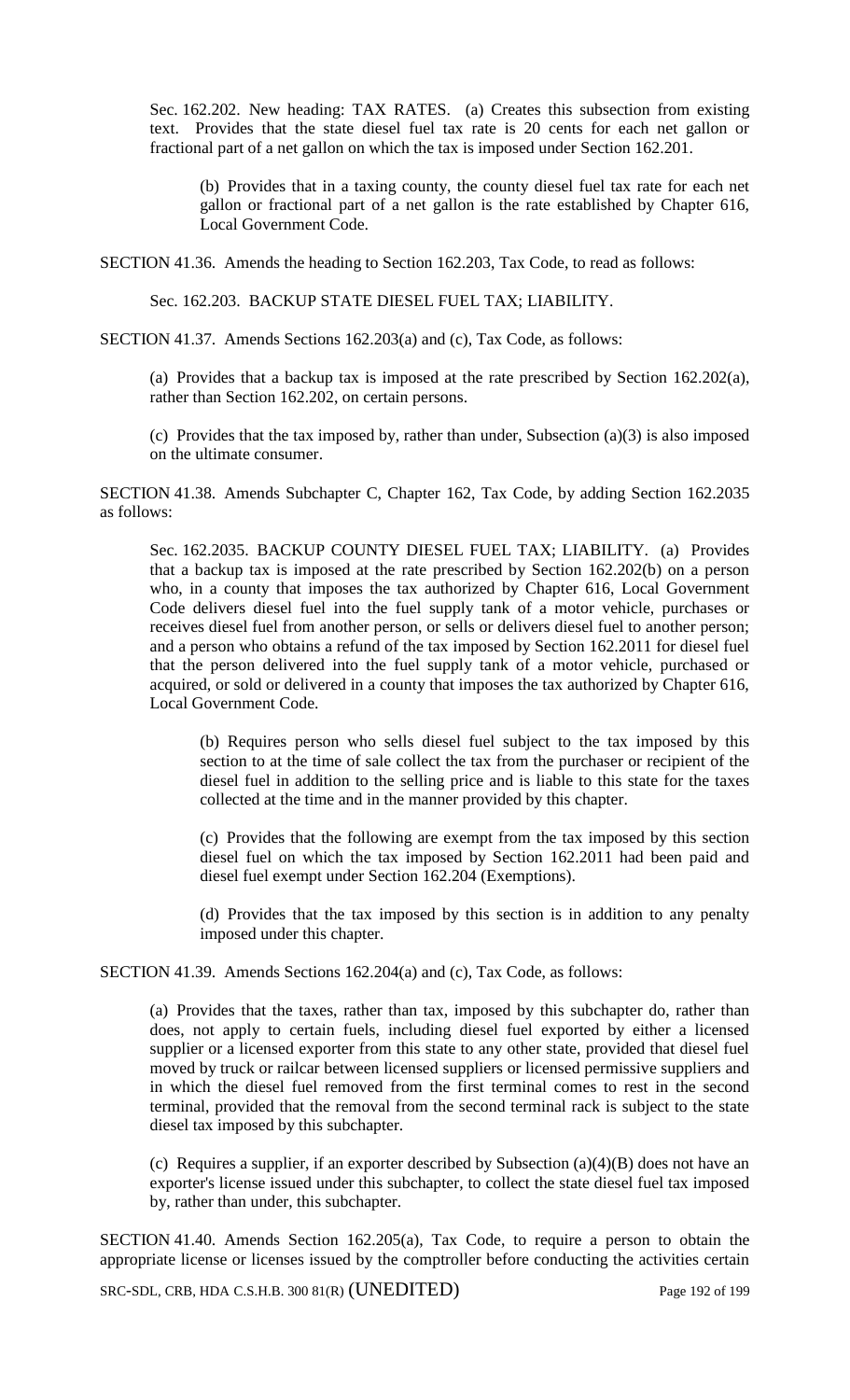positions, including the activities of a supplier, who may also act as a distributor, importer, exporter, blender, motor fuel transporter, dealer, or aviation fuel dealer without securing a separate license, but who is subject to all other conditions, requirements, and liabilities imposed on those license holders. Makes conforming changes.

SECTION 41.41. Amends Section 162.206(d), Tax Code, to provide that any gallons purchased or sold in excess of the limitations prescribed by Subsection (c) constitute a purchase or sale subject to the taxes imposed by this subchapter, rather than a taxable purchase or sale.

SECTION 41.42. Amends Sections 162.208(a) and (b), Tax Code, to make conforming changes.

SECTION 41.43. Amends Section 162.209, Tax Code, by adding Subsection (a-1), as follows:

(a-1) Requires that an applicant for a license as a dealer, in addition to the information required by Subsection (a), list on the application:

(1) the street address, city, county, and zip code of the location for which the applicant seeks a license to sell or dispense motor fuel at retail;

(2) the applicant's social security number, driver's license number, and federal employer identification number if the applicant is a natural person who is not licensed as a supplier, permissive supplier, or terminal operator; and

(3) if the applicant is a corporation, limited liability company, professional association, partnership, or other entity that is not licensed as a supplier, permissive supplier, or terminal operator and is not wholly owned by an entity that is licensed as a supplier, permissive supplier, or terminal operator, the physical address, mailing address, social security number, and driver's license number of each natural person responsible for the purchase of motor fuel for sale by the applicant; and each officer, director, manager, member, shareholder, and partner of the applicant.

SECTION 41.44. Amends Section 162.211(a), Tax Code, to make a conforming change.

SECTION 41.45. Amends Section 162.212(a), Tax Code, to make a conforming change.

SECTION 41.46. Amends Section 162.213(a), Tax Code, to make a conforming change.

SECTION 41.47. Amends Sections 162.214(a) and (e), Tax Code, as follows:

(a) Requires each distributor and importer, rather than each licensed distributor and licensed importer, to remit to the supplier or permissive supplier, as applicable, the tax imposed by Section 162.201 for diesel fuel removed at a terminal rack.

(e) Makes conforming changes.

SECTION 41.48. Amends Section 162.215(a), Tax Code, to make conforming changes.

SECTION 41.49. Amends Sections 162.216(b), (c), (e), (g), and (h), Tax Code, as follows:

(b) Requires distributor to keep certain information, including a record showing the number of gallons of all diesel fuel sold, distributed, or used, showing the county or counties in this state and the amount of county diesel fuel collected from the purchaser; an itemized statement showing by load the number of gallons of all diesel fuel sold, distributed, or used, showing the name of the purchaser, the destination county or counties in this state, the amount of county diesel fuel tax collected from the purchaser, and the date of the sale, distribution, or use; and all shipping documents.

(c) Requires that an importer keep certain information, including a record showing the number of gallons of all diesel fuel sold, distributed, or used, showing the name of the purchaser, the county in this state, and the date of the sale, distribution, or use; and an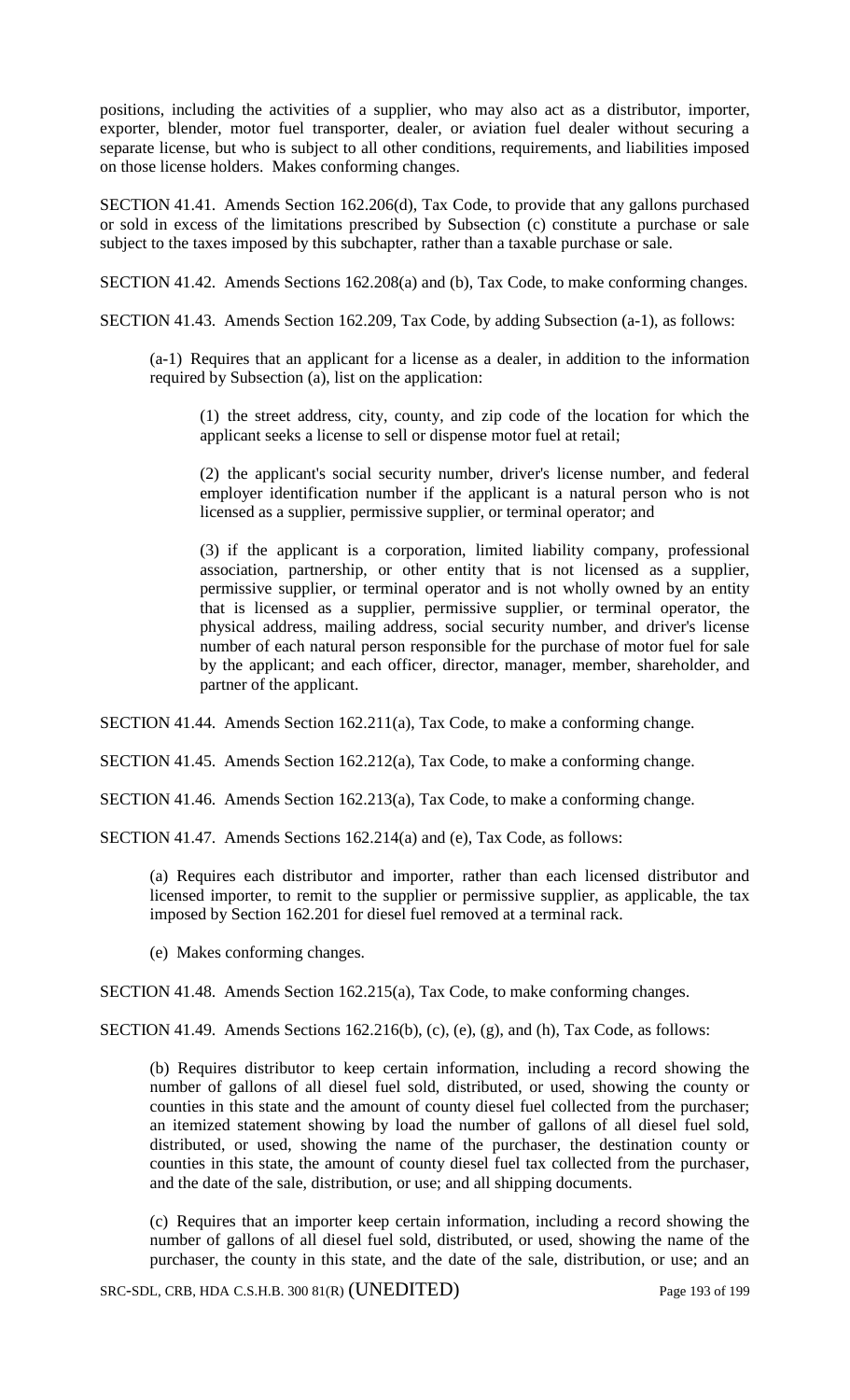itemized statement showing by load the number of gallons of all diesel fuel sold, distributed, or used, showing the name of the purchaser, the county or counties in this state, and the date of sale, distribution, or use.

(e) Makes conforming changes.

SECTION 41.50. Amends Section 162.217(c), Tax Code, to authorize a supplier or permissive supplier to take a credit for any state gasoline tax that was, rather than any taxes that were, not remitted in a previous period to the supplier or permissive supplier by a licensed distributor or licensed importer as required by Section 162.214.

SECTION 41.51. Amends Section 162.219, Tax Code, as follows:

Sec. 162.219. New heading: INFORMATION REQUIRED ON DISTRIBUTOR'S RETURN; PAYMENT OF TAXES AND ALLOWANCES. (a) Creates this subsection from existing text. Requires that the monthly return and supplements of each distributor contain for the period covered by the return the number of net gallons delivered into a taxing county sorted by taxing county and purchaser.

(b) Entitles a distributor or importer who makes timely payments of the county tax imposed by this subchapter is to retain an amount equal to two percent of the total county diesel fuel taxes remitted to the comptroller to cover administrative expenses.

SECTION 41.52. Amends Section 162.224, Tax Code, to make a conforming change.

SECTION 41.53. Amends Subchapter C, Chapter 162, Tax Code, by adding Section 162.2245, as follows:

Sec. 162.2245. INFORMATION REQUIRED ON DEALER'S RETURN. Requires that the monthly return and supplements of each dealer contain for the period covered by the return the number of gallons of diesel fuel inventories on hand at the first of each month, sorted by product code; the number of gallons of diesel fuel received by the dealer during the month, sorted by seller; the number of gallons of diesel fuel inventories on hand at the end of each month; and any other information required by the comptroller.

SECTION 41.54. Amends Sections 162.229(a) and (d), Tax Code, as follows:

(a) Requires that a refund claim be filed on a form provided by the comptroller, be supported by the original invoice issued by the seller, and contain certain information, including the stamped or preprinted name and address, including county, of the seller; the name and address of the purchaser; and the amount of state or county diesel fuel taxes paid, rather than the amount of tax, either separately stated from the selling price or stated with a notation that both state and county taxes are included if both apply, rather than a notation that the selling price includes the tax.

(d) Provides that for purposes of this section, a distributor meets the requirement of filing a valid refund claim for state and county diesel fuel taxes if the distributor designates the gallons of diesel fuel sold or used that are the subject of the refund claim on the monthly report submitted by the distributor to the comptroller.

SECTION 41.55. Amends Sections 162.402(a), (c), and (d), Tax Code, as follows:

(a) Provides that a person forfeits to the state a civil penalty of not less than \$25 and not more than \$200 if the person transports motor fuel to a county in this state other than the county stated on the shipping document. Makes conforming and nonsubstantive changes.

(c) Provides that a person receiving motor fuel who accepts a shipping document that does not conform with the requirements of Section 162.004 or 162.016(a) is liable to this state for a civil penalty of \$2,000 or five times the amount of the unpaid tax, whichever is greater, for each occurrence.

SRC-SDL, CRB, HDA C.S.H.B. 300 81(R) (UNEDITED) Page 194 of 199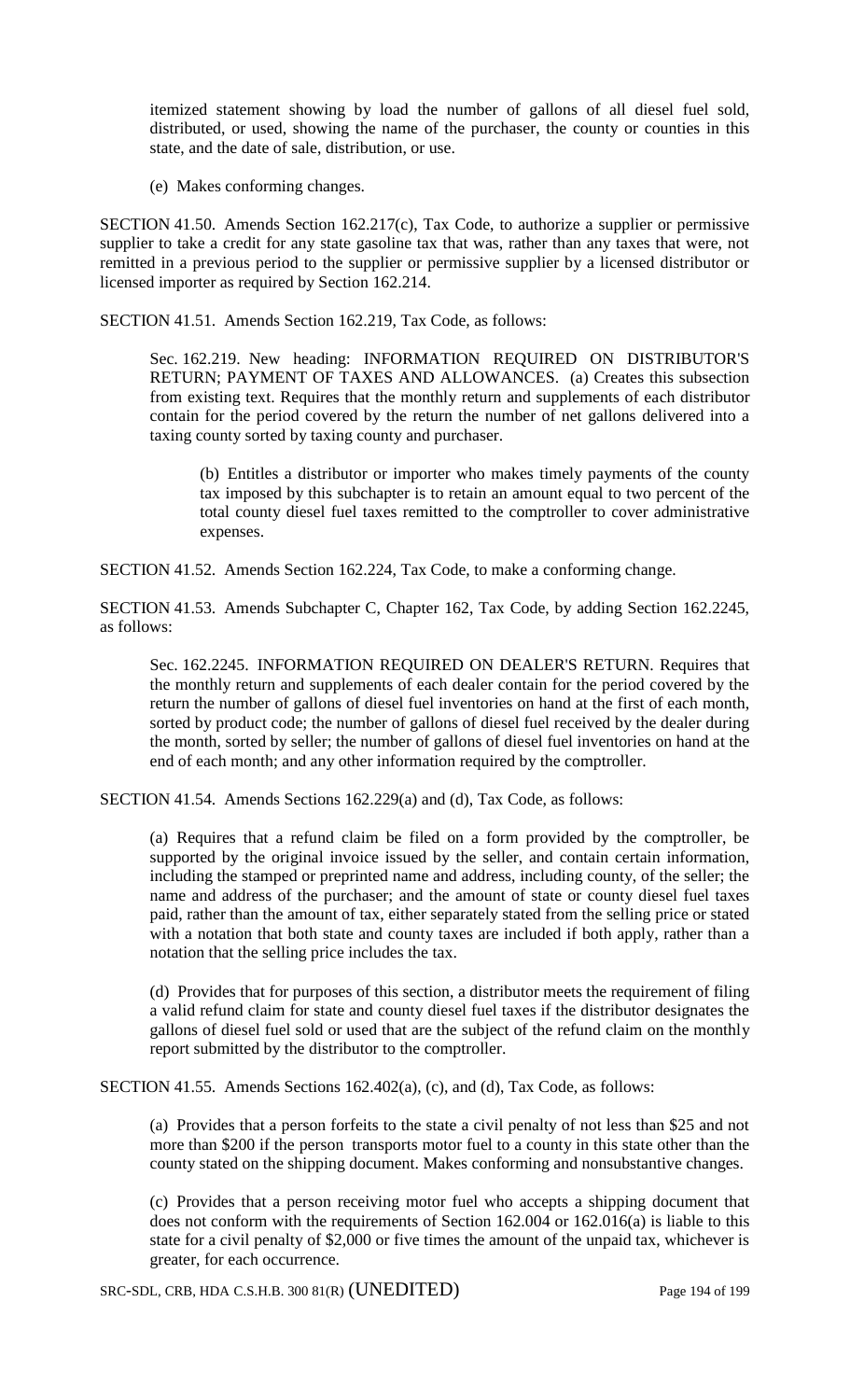(d) Makes a conforming change.

SECTION 41.56. Amends Section 162.403, Tax Code, to provide that except as provided by Section 162.404 (Criminal Offenses; Special Provisions and Exceptions), a person commits an offense if the person performs certain actions, including transports motor fuel to a county in this state other than the county stated on the shipping document. Makes conforming and nonsubstantive changes.

SECTION 41.57. Amends Section 162.405(d), Tax Code, to provide that an offense under Section 162.403(7), (18-a), (22), (23), (24), (25), (26), (27), (28), or (29) is a felony of the third degree.

SECTION 41.58. Amends Subsection (a), Section 502.003, Transportation Code, to prohibit a political subdivision of this state, except as provided by Subsection (b) and by Chapter 180, Transportation Code, from requiring an owner of a motor vehicle to register the vehicle, pay a motor vehicle registration fee, or pay an occupation tax or license fee in connection with a motor vehicle.

SECTION 41.59. (a) Provides that the comptroller's duties and responsibilities for the collection, administration, and enforcement of a county motor fuels tax as authorized by Chapter 180, Transportation Code, as added by this Act, are specifically contingent on the comptroller receiving sufficient funding in advance of the effective date of any motor fuels tax imposed by a county to adequately cover the comptroller's initial implementation costs.

(b) Provides that the legislature intends that the initial implementation costs be funded through an interlocal agreement between the comptroller of public accounts and one or more local entities. Provides that the comptroller's duties and responsibilities under this Act are specifically contingent on the approval and execution of this agreement by the parties in a manner that results in funding being available to the comptroller on or before September 1, 2009. Provides that if the comptroller does not receive funding in a timely manner as determined by the comptroller, the comptroller is not required to enforce the provisions of this Act related to a county motor fuels tax.

SECTION 41.60. (a) Prohibits a county from imposing a motor fuels tax under Chapter 180, Transportation Code, as added by this Act, before the effective date of rules adopted by the comptroller under Chapter 180, Transportation Code, as added by this Act.

(b) Requires the comptroller to adopt the rules required by Chapter 180, Transportation Code, as added by this Act, before the first anniversary of the date on which an agreement described by Section 41.59 of this Act is entered into.

SECTION 41.61. (a) Authorizes money collected from a county motor fuels tax authorized by this Act, unless otherwise authorized by the constitution of this state, to be used only for acquiring rights-of-way, for constructing, maintaining, and policing public roadways, and for administering laws related to the supervision of traffic and safety on those roads.

(b) Requires the county, if the constitution of this state does not authorize the use of money collected under the county motor fuel tax authorized by this Act for transportation uses other than those described by Subsection (a) of this section, to deposit such money into an account separate from the money collected under other provisions of Chapter 616, Local Government Code, as added by this Act, and the count is authorized to use the money only for the purposes described by Subsection (a) of this section.

(c) Requires the county, if the constitution of this state requires that one-fourth of the county motor fuels tax authorized by this Act be allocated to the available school fund, to deposit such money into an account separate from the money collected under other provisions of this Act and to allocate the money to the comptroller of public accounts for deposit in the state treasury for the purpose required by the constitution.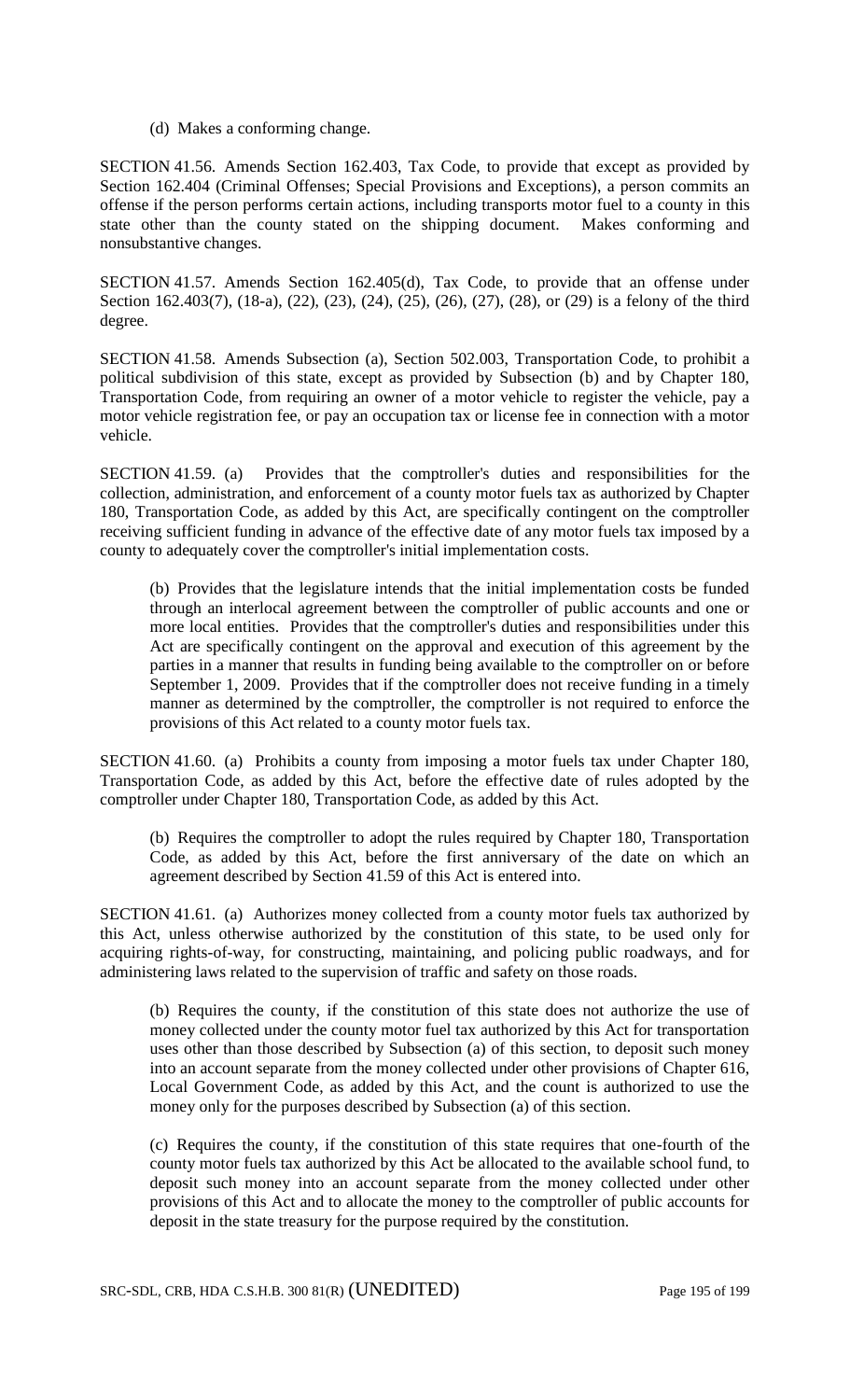SECTION 41.62. (a) Effective date, this section and Section ---- of this Act: upon passage or August 31, 2009.

(b) Effective date, except as provided by Subsection (a) of this section: September 1, 2009.

#### ARTICLE 42. CONFLICTS WITH FEDERAL LAW

SECTION 42.01. (a) Requires the executive director of TxDOT, if TTC or TxDOT has reason to believe that a provision of law as added or amended by this Act is in conflict with a federal statute, rule, or regulation that is applicable to TTC, TxDOT, or an activity of TTC or TxDOT, to immediately notify the attorney general and request a determination by the attorney general as to whether the provision of law as added or amended by this Act is in conflict with the federal statute, rule, or regulation. Requires that the request for a determination be in writing and accompanied by a copy of the applicable provision of state law, the applicable federal statute, rule, or regulation, and any other information pertinent to the issue.

(b) Requires the attorney general, as soon as practicable, but not later than the 45th day after the date the attorney general receives a request for a determination under Subsection (a) of this section, to render a written decision determining the question presented. Requires the attorney general to send a copy to the executive director of TxDOT and to the presiding officer of the Transportation Legislative Oversight Committee.

(c) Provides that if the attorney general's determination is that the provision of state law is in conflict with the federal statute, rule, or regulation, TxDOT is not required to comply with the provision of state law as added or amended by this Act, but only to the extent of the conflict; and if applicable, comply with the provision of state law as it existed immediately before the effective date of this Act.

(d) Provides that for purposes of the application of Subsection (c) of this section, the applicable provision of state law as it existed immediately before the effective date of this Act is continued in effect.

#### ARTICLE 43. TRANSFERS OF CERTAIN POWERS, DUTIES, OBLIGATIONS, AND RIGHTS OF ACTION

SECTION 43.01. (a) Provides that all powers, duties, obligations, and rights of action of the Motor Vehicle Division and the Vehicle Titles and Registration Division of TxDOT are transferred to TDMV and all powers, duties, obligations, and rights of action of TTC in connection or associated with those divisions of TxDOT are transferred to the board of TDMV on November 1, 2009.

(b) Provides that the powers, duties, obligations, and rights of action of the portion of the Motor Carrier Division of TxDOT that is responsible for motor carrier registration and the enforcement of Subtitle F (Commercial Motor Vehicles), Title 7 (Vehicles and Traffic), Transportation Code, are transferred to TDMV and the associated powers, duties, obligations, and rights of action of TTC are transferred to the board of the TDMV on November 1, 2009.

(c) Provides that in connection with the transfers required by Subsections (a) and (b) of this section, the personnel, furniture, computers, other property and equipment, files, and related materials used by the Motor Vehicle Division, the Vehicle Titles and Registration Division, or the portion of the Motor Carrier Division of TxDOT described in Subsection (b) of this section are transferred to TDMV.

(d) Requires TDMV to continue any proceeding involving the Motor Vehicle Division, the Vehicle Titles and Registration Division, or the portion of the Motor Carrier Division of TxDOT described in Subsection (b) of this section that was brought before the effective date of this Act in accordance with the law in effect on the date the proceeding was brought, and the former law is continued in effect for that purpose.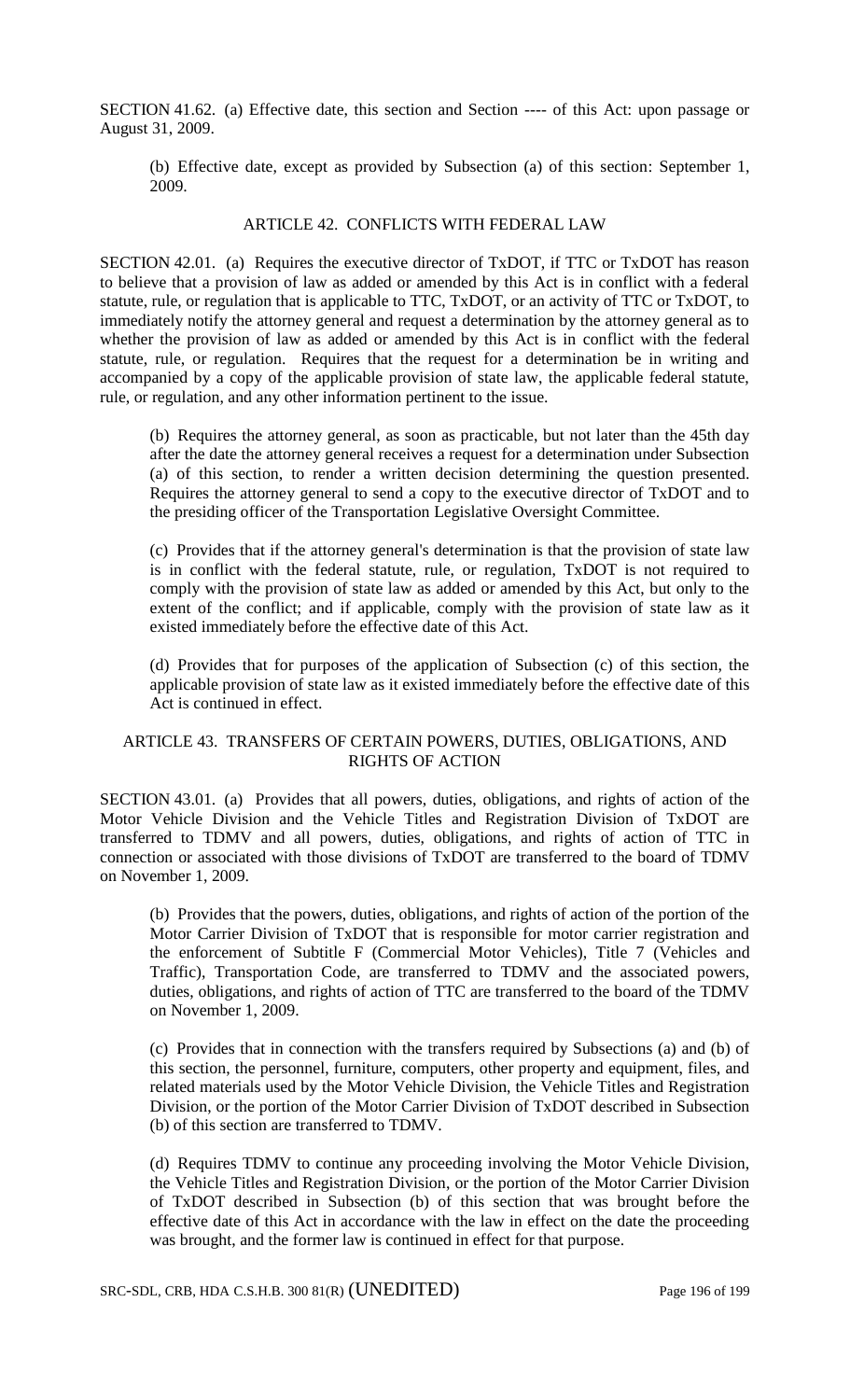(e) Provides that a certificate, license, document, permit, registration, or other authorization issued by the Motor Vehicle Division or the Vehicle Titles and Registration Division of TxDOT or a registration issued by the Motor Carrier Division of TxDOT that is in effect on the effective date of this Act remains valid for the period for which it was issued unless suspended or revoked by TDMV.

(f) Provides that a rule adopted by TTC or the executive director of TxDOT in connection with or relating to the Motor Vehicle Division, the Vehicle Titles and Registration Division, or the portion of the Motor Carrier Division of TxDOT described in Subsection (b) of this section continues in effect until it is amended or repealed by the board of TDMV or TDMV, as applicable.

(g) Provides that the unobligated and unexpended balance of any appropriations made to TxDOT in connection with or relating to the Motor Vehicle Division, the Vehicle Titles and Registration Division, or the portion of the Motor Carrier Division of the TxDOT described in Subsection (b) of this section for the state fiscal biennium ending August 31, 2009, is transferred and reappropriated to TDMV for the purpose of implementing the powers, duties, obligations, and rights of action transferred to that department under Subsections (a) and (b) of this section.

(h) Requires TxDOT to continue, as necessary, to perform the duties and functions being transferred to the TDMV until the transfer of agency duties and functions is complete.

SECTION 43.02. (a) Provides that in connection with the establishment by this Act of the Automobile Burglary and Theft Prevention Authority in TDMV and with the transfer by this Act of the duty to provide personnel and services to the Automobile Burglary and Theft Prevention Authority from TxDOT to TDMV, the personnel, furniture, computers, other property and equipment, files, and related materials used by the Automobile Burglary and Theft Prevention Authority are transferred to TDMV.

(b) Provides that the unobligated and unexpended balance of any appropriations made to TxDOT in connection with or relating to the Automobile Burglary and Theft Prevention Authority for the state fiscal biennium ending August 31, 2009, is transferred and reappropriated to TDMV for the purpose of allowing the authority to continue to exercise its powers, duties, and obligations under the auspices of that department.

SECTION 43.03. (a) Provides that in addition to the positions of TxDOT assigned to the Vehicle Titles and Registration Division, Motor Vehicle Division, Motor Carrier Division, and Automobile Burglary and Theft Prevention Authority Division that are transferred to TDMV, it is estimated that 75 other full-time equivalent employee positions of TxDOT primarily support the transferred divisions and, subject to this section, those positions are also transferred to TDMV. Authorizes the number of positions transferred under this subsection to be modified by agreement of the two agencies in a memorandum of understanding.

(b) Provides that if in another Act of the 81st Legislature, Regular Session, 2009, the legislature establishes a maximum number of full-time equivalent employee positions for TDMV, the number of positions transferred under Subsection (a) of this section is prohibited from resulting in a number of full-time equivalent employee positions of that department that exceeds the maximum.

(c) Requires TDMV, when filling a position described by Subsection (a) of this section, to give first consideration to an applicant who, as of September 1, 2009, was a full-time employee of TxDOT and primarily supported one or more of the transferred divisions.

### ARTICLE 44. APPOINTMENT OF BOARD

SECTION 44.01. Requires the governor, not later than October 1, 2009, to appoint the members of the board of TDMV in accordance with Subchapter B, Chapter 1001, Transportation Code, as added by this Act.

ARTICLE 45. MEMORANDUM OF UNDERSTANDING

SRC-SDL, CRB, HDA C.S.H.B. 300 81(R) (UNEDITED) Page 197 of 199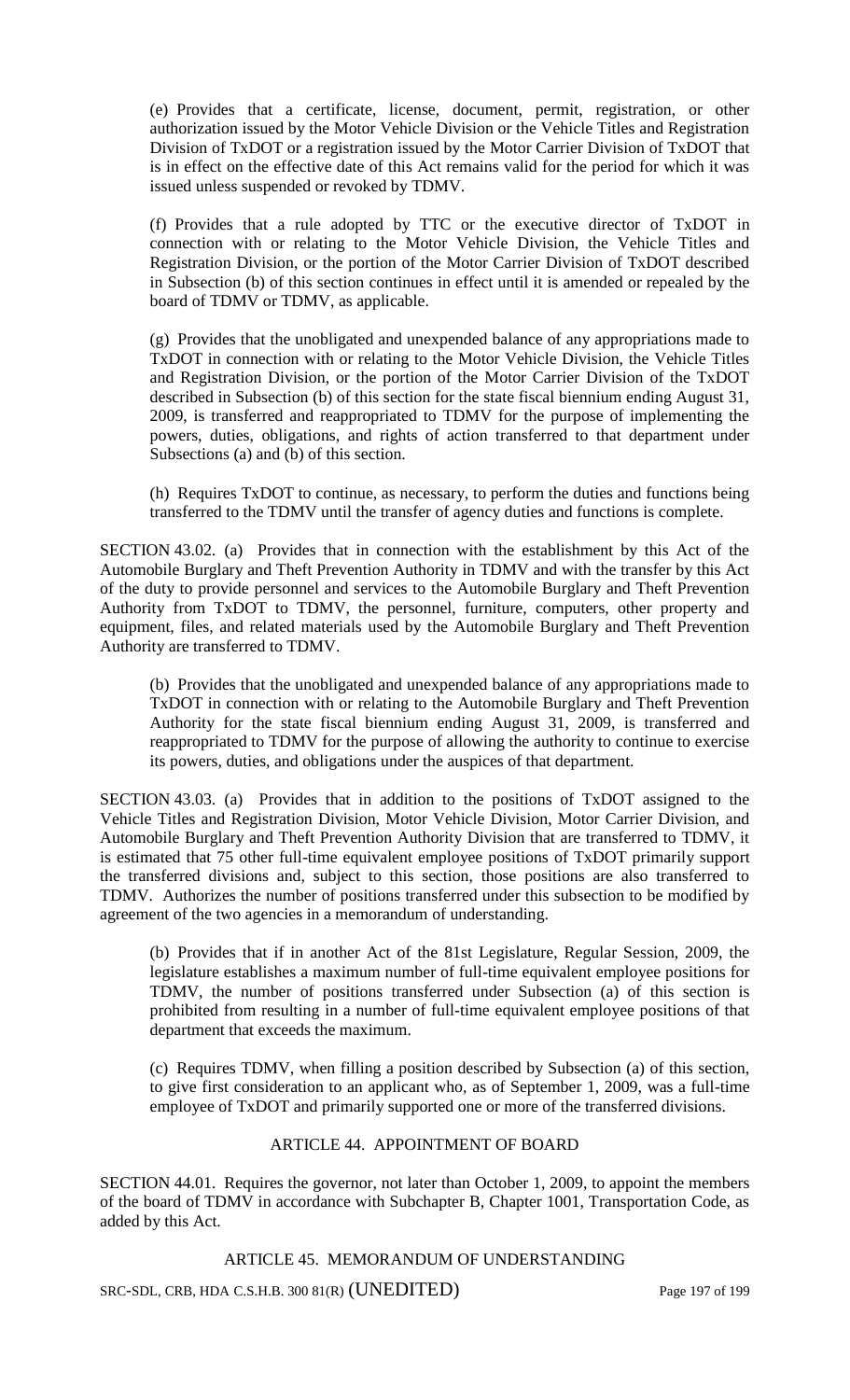SECTION 45.01. (a) Requires the board of TDMV and TTC to enter into or revise a joint memorandum of understanding to coordinate TDMV's and TxDOT's information systems to allow for the sharing of information so that each department may effectively and efficiently perform the functions and duties assigned to it. Prohibits TDMV and TxDOT from imposing or collecting a fee or charge in connection with the sharing of information under a joint memorandum of understanding entered into or revised under this section.

(b) Requires TDMV and TxDOT to implement the joint memorandum of understanding using existing personnel and resources.

(c) Provides that otherwise confidential information shared under the memorandum of understanding remains subject to the same confidentiality requirements and legal restrictions on access to the information that are imposed by law on the department that originally obtained or collected the information.

(d) Authorizes information to be shared under the memorandum of understanding without the consent of the person who is the subject of the information.

(e) Requires that the memorandum of understanding required by Subsection (a) of this section be entered into or revised at the first official meeting of the board members of TDMV.

SECTION 45.02. (a) Authorizes the board of TDMV and TTC, in addition to the memorandum of understanding required by Section 45.01 of this article, to enter into or revise one or more other joint memoranda of understanding necessary to effectuate the transfer of the powers and duties of TxDOT to TDMV under this Act. Authorizes a memorandum of understanding to include an agreement for the provision of office space, utilities, and other facility services; the need for full-time equivalent positions of TxDOT to provide support services in addition to the positions transferred to TDMV under Section 43.01 of this Act; support services; and the transfer of information technology as necessary or appropriate to effectuate the transfer of the powers and duties of TxDOT to TDMV.

(b) Provides that Sections 45.01(b), (c), and (d) of this article apply to a memorandum of understanding entered into or revised under Subsection (a) of this section.

ARTICLE 46. DEPARTMENT OF MOTOR VEHICLES TRANSITION TEAM

SECTION 46.01. (a) Requires TxDOT to establish a Department of Motor Vehicles Transition Team to plan for and make recommendations regarding the transfer of obligations, property, fulltime equivalent positions, rights, powers, and duties from TxDOT to TDMV. Requires that the transition team include the division directors from the Motor Vehicle Division, the Vehicle Titles and Registration Division, and the Motor Carrier Division and the Assistant Executive Director for Support Operations.

(b) Requires the transition team, not later than October 1, 2009, to report on and make recommendations to the board of TDMV, the governor, the lieutenant governor, the speaker of the house of representatives, and the presiding officers of the senate and house committees with jurisdiction over transportation regarding the transfer of obligations, property, full-time equivalent positions, rights, powers, and duties from TxDOT to TDMV.

# ARTICLE 47. FINANCIAL AUDIT

SECTION 47.01. (a) Requires the office of the state auditor, as soon as practicable after the effective date of this Act, to conduct an initial financial audit to establish financial benchmarks for TDMV on its overall status and condition in relation to funds on hand, equipment and other assets, pending matters, and other issues considered appropriate by the office of the state auditor.

(b) Requires that the results of the audit, as soon as practicable after the completion of the audit required by Subsection (a) of this section, be reported by the office of the state